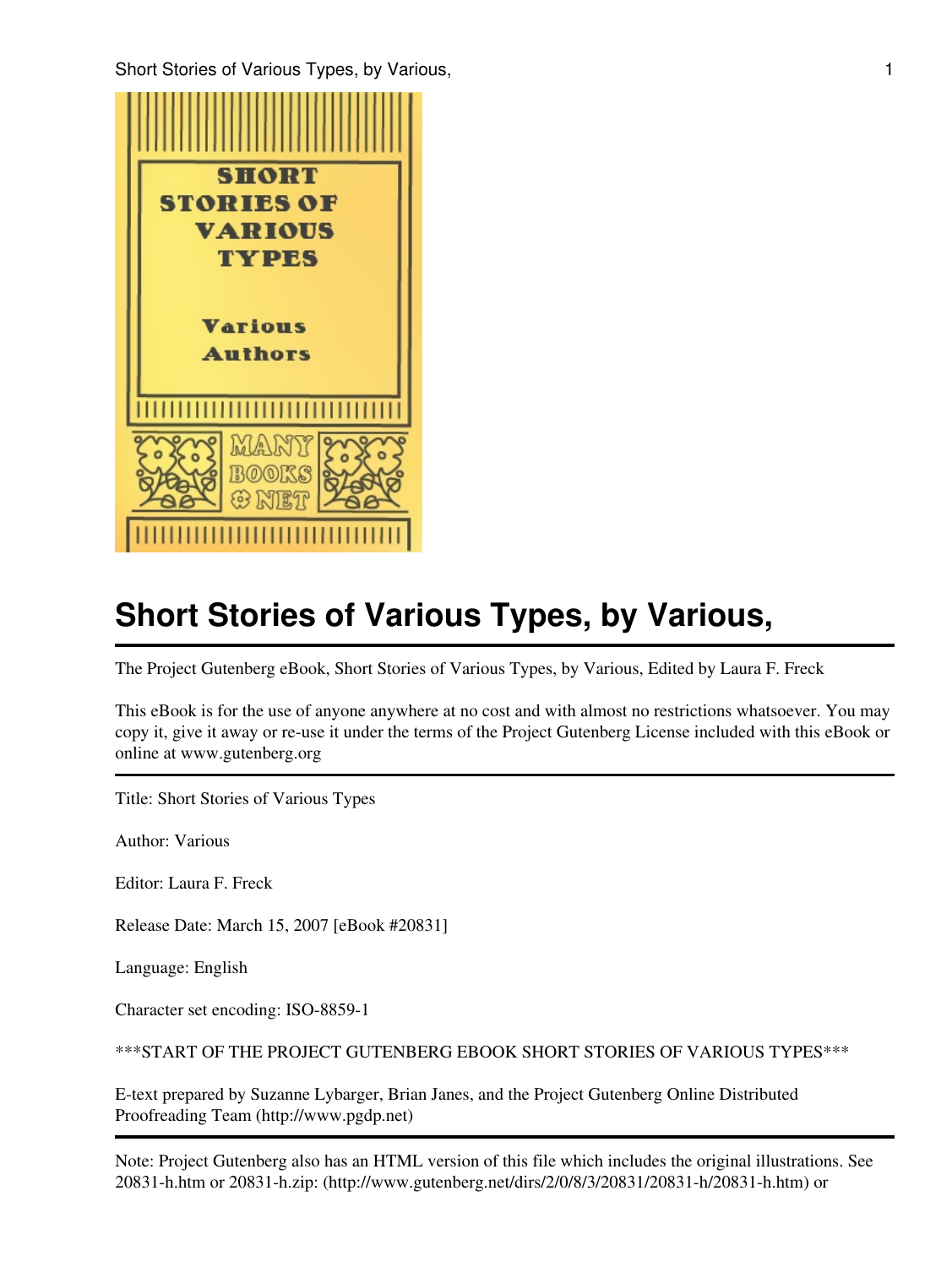Short Stories of Various Types, by Various, 2008. **2008** 2008. **2008** 2008. **2008** 2008. **2008** 2008. **2008** 2008. **2008** 2008. **2008.** 

(http://www.gutenberg.net/dirs/2/0/8/3/20831/20831-h.zip)

Transcriber's Note:

This text contains both footnotes and endnotes.

The three footnotes are marked with an upper case letter (i.e., [A]).

The endnotes are marked with both a page number and a note number (i.e., [126-1]).

Merrill's English Texts

SHORT STORIES OF VARIOUS TYPES

Edited with an Introduction and Notes by

LAURA F. FRECK, Head of the English Department in the High School, Jamestown, New York

[Illustration: JAMES MATTHEW BARRIE]

Charles E. Merrill Company New York and Chicago

Merrill's English Texts

This series of books includes in complete editions those masterpieces of English Literature that are best adapted for the use of schools and colleges. The editors of the several volumes are chosen for their special qualifications in connection with the texts issued under their individual supervision, but familiarity with the practical needs of the classroom, no less than sound scholarship, characterizes the editing of every book in the series.

In connection with each text, the editor has provided a critical and historical introduction, including a sketch of the life of the author and his relation to the thought of his time, critical opinions of the work in question chosen from the great body of English criticism, and, where possible, a portrait of the author. Ample explanatory notes of such passages in the text as call for special attention are supplied, but irrelevant annotation and explanations of the obvious are rigidly excluded.

#### CHARLES E. MERRILL COMPANY

Copyright, 1920 by Charles E. Merrill Co.

#### TO THE TEACHER

These stories have been chosen from authors of varied style and nationalities for use in high schools. The editor has had especially in mind students of the first year of the high school or the last year of the junior high school. The plots are of various types and appeal to the particular interests and awakening experiences of young readers. For instance, there will be found among these tales the detective story by the inimitable Conan Doyle; the true story of adventure, with an animal for the central figure, by Katherine Mayo; the fanciful story by the great stylist Hawthorne; tales of humor or pathos; of simple human love; of character; of nature; of realism; and of idealism. The settings give glimpses of the far West, the middle West, the East, of several foreign countries, of great cities, of little villages, and of the open country.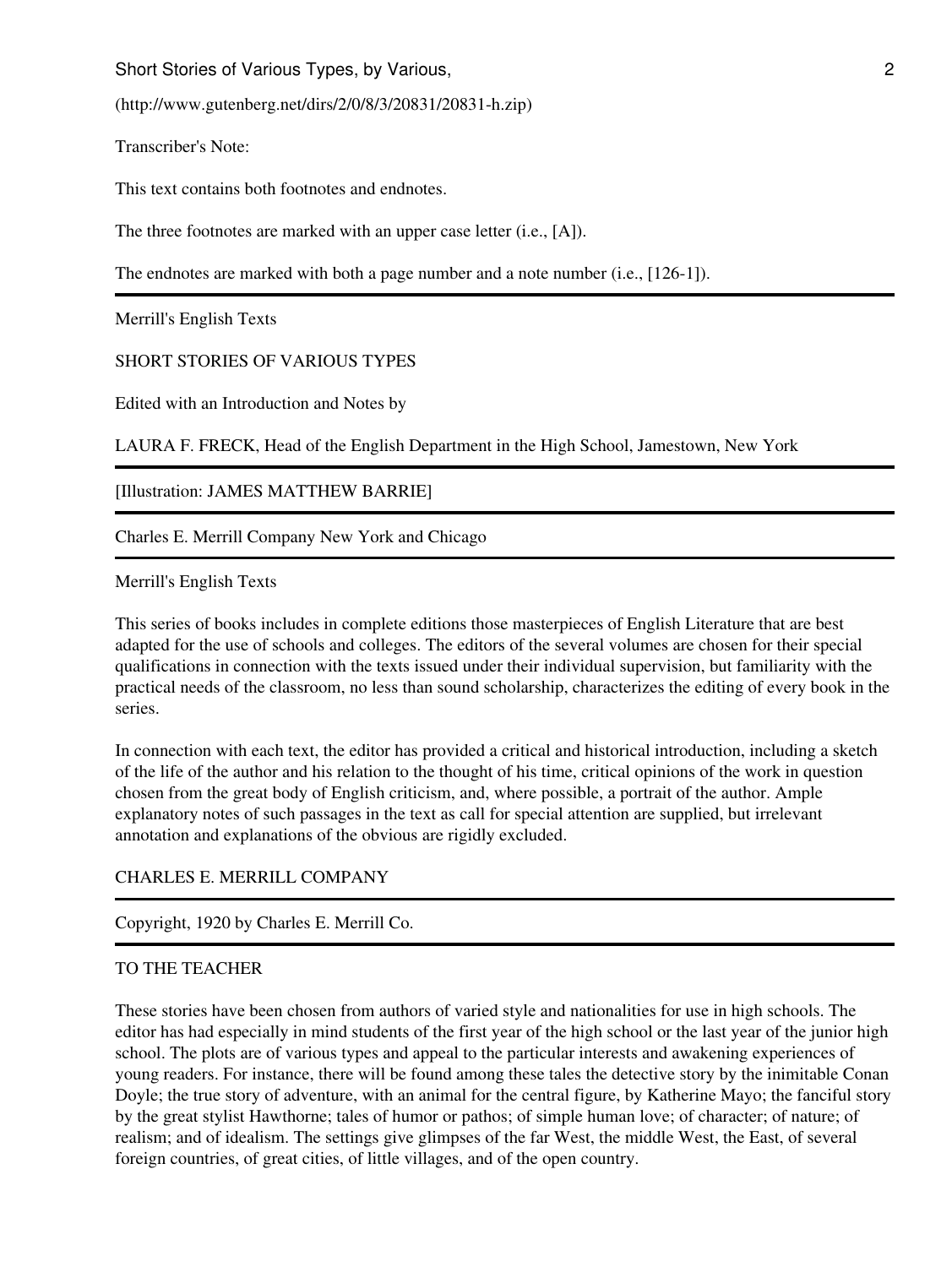Each story should be read for the first time at a single sitting so that the pupil's mind may receive the single dramatic effect in its unity of impression as the author desired, and more especially that the pupil may enjoy the story first of all as a story, not as a lesson. The pupil of this age, however, will not arrive at the other desirable points to be gained unless he then studies each story with the help of the study questions, of the related biographical sketch, and of the introductory notes, as the teacher feels they are needed for the closer study of the particular story.

The stories may be studied happily in connection with the student's composition work. For example, when he has read an adventure story and his mind is stirred by it, why not assign for his next composition, a story of an adventure in which he has been interested or has figured? The mechanics of composition, moreover, are more interestingly learned in connection with an admired author's work.

It is to be hoped that the students may be led to read other stories by the same and by different authors. A supplementary list of short stories has been added to the book for this purpose.

#### ACKNOWLEDGMENTS

Acknowledgment for permission to use the stories printed in this book is gratefully made to Doubleday, Page and Company for "The Gift of the Magi" from *Stories of the Four Million* by O. Henry; to Hamlin Garland for "A Camping Trip" from *Boy Life on the Prairie*, published by Harper and Brothers; to Henry Holt and Company for "A Thread without a Knot" from *The Real Motive*, by Dorothy Canfield Fisher; to Charles Scribner's Sons for "Friends" from *Little Aliens* by Myra Kelly, and for the story, "American, Sir," by Mary Raymond Shipman Andrews; to Booth Tarkington for "A Reward of Merit" from *Penrod and Sam*. The stories by Katherine Mayo, Bret Harte, and Nathaniel Hawthorne are used by permission of, and by special arrangement with, Houghton Mifflin Company, the authorized publishers.

Special acknowledgment should be made to Mr. Garland for so kindly revising the selection from *Boy Life on the Prairie*, to meet our needs; and to Mr. Carlson for the translation from the Swedish of Miss Lagerlöf's story.

#### **CONTENTS**

Page

Introduction 7 I. O. Henry: The Gift of the Magi 11 II. Booth Tarkington: A Reward of Merit 19 III. Mary Raymond Shipman Andrews: "American, Sir!" 48 IV. Katherine Mayo: John G. 68 V. Myra Kelly: Friends 77 VI. Hamlin Garland: A Camping Trip 97 VII. Dorothy Canfield Fisher: A Thread Without a Knot 114 VIII. Francis Bret Harte: Chu Chu 141 IX. Nathaniel Hawthorne: Feathertop 173 X. Arthur Conan Doyle: The Red-Headed League 203 XI. James Matthew Barrie: The Inconsiderate Waiter 238 XII. Alphonse Daudet: The Siege of Berlin 266 XIII. Selma Lagerlöf: The Silver Mine 276 Notes 295 Suggested Reading List of Short Stories 317 Suggestions for Study 321

## INTRODUCTION

The Short Story. In the rush of modern life, particularly in America, the short story has come to be the most popular type of fiction. Just as the quickly seen, low-priced moving picture show is taking the place of the drama, with the average person, so the short stories that are found so plentifully in the numerous periodicals of the day are supplanting the novel.

The short story may be read at a single sitting. It is a distinct type of literature; that is, it is not just a novel made short or condensed; it is in its inner plan of a wholly different nature. It relates only some single important incident or a closely related series of events, taking place usually in a short space of time, and acted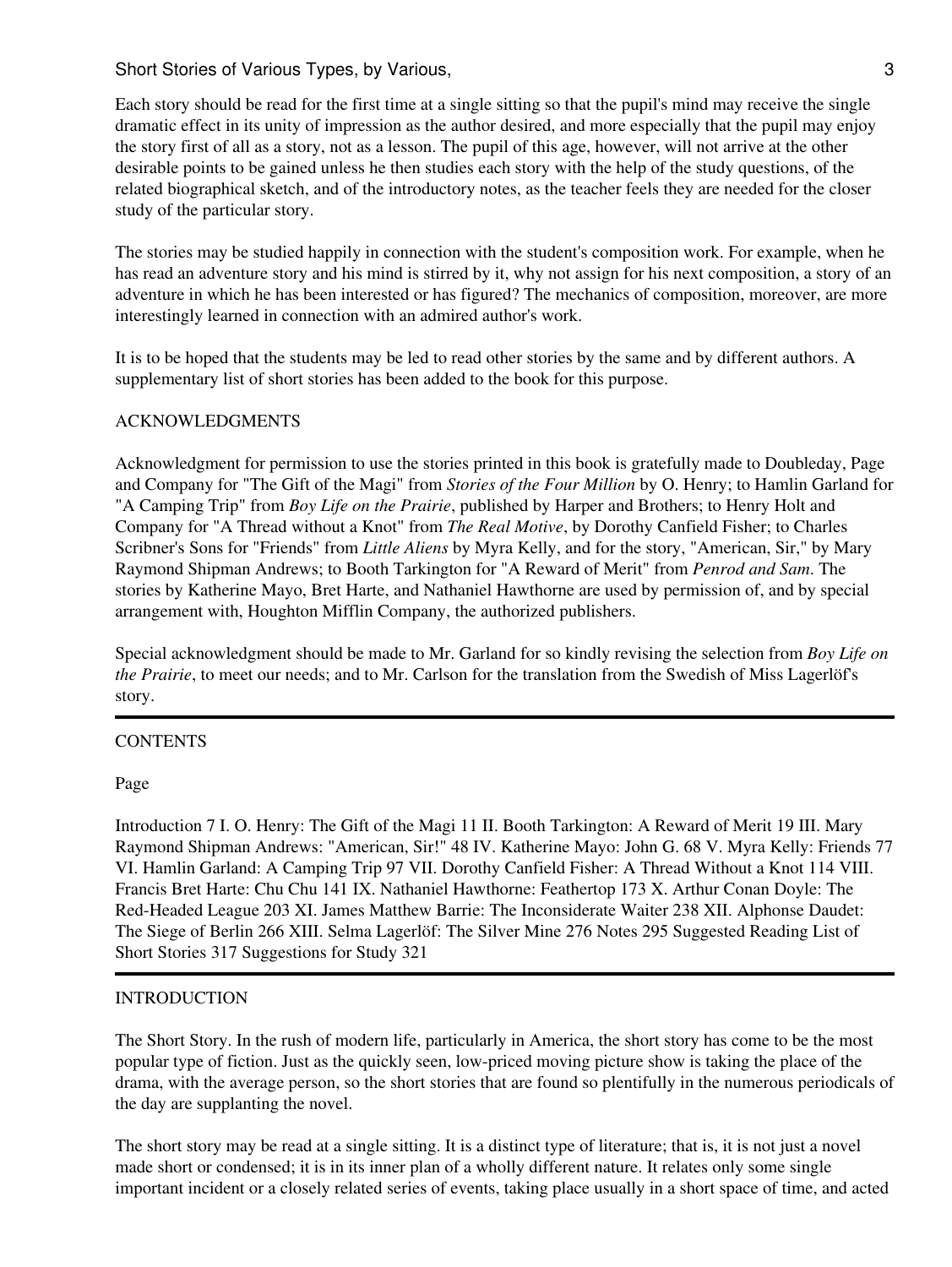out by a single chief character. It is like a cross section of life, however, from which one may judge much of the earlier as well as the later life of the character.

Its History. The idea of the short story is a decidedly modern conception. It was in the first half of the last century that Edgar Allan Poe worked out the idea that the short story should create a single effect. In his story, "The Fall of the House of Usher," for example, the single effect is a feeling of horror. In the first sentence of the story he begins to create this effect by words that suggest to the reader's imagination gloom and foreboding. This he consciously carries out just as an artist creates the picture of his dreams with many skillful strokes of his brush. Poe gave attention also to compressing all the details of the plot of the story instead of expanding them as in a long story or novel. He believed, too, that the plot should be original or else worked out in some new way. The single incident given, moreover, should reveal to the imagination of the reader the entire life of the chief character. Almost at the same time, Nathaniel Hawthorne, with a less conscious effort to create a single effect, based his tales upon the same ideas, with a tendency towards romance.

In the latter part of the nineteenth century, Guy de Maupassant, a French author without acquaintance with the work of the American writers, conceived the same idea of the short story, adding to it the quality of dramatic effect; that is, the idea that the single main incident should appeal to the imagination of the reader just as if it were a little play presented to him.

Bret Harte followed in this country with short stories that brought out, less precisely, the same idea of the short story, with the addition of local color, the atmosphere of California and the West.

Rudyard Kipling, who became a master of the technique of the short story in England, has colored his stories with the atmosphere of India and the far East, while O. Henry, the American master, has given us character types of the big cities, particularly of New York.

Its Composition. You, no doubt, have written stories for your composition work, but so far they have probably been chronological narratives; that is, stories told, as the newspapers tell them, by relating a series of events in the order of time. The real short story, has, like the novel, a plot. The word *plot* here means the systematic plan or pattern into which the author weaves the events of the story up to some finishing point of intense interest or of great importance to the story. This vital part of the narrative is called the *climax* or crucial point. If you note the pattern or design in wall paper, carpet, or dress ornament, you will see that all the threads or lines are usually worked together to form a harmonious whole, but there is some special center of the design toward which everything works. In the short story, as soon as the author arrives at the crucial point he is through, often having no other conclusion. This ending is so important that it must always be thought out or planned for from the very beginning. This is true even in a surprise ending, such as O. Henry delights in.

Unlike the novel, the short story works its plot out in some single main incident, which is usually acted out by one chief character in a short space of time, and all but the necessary details are omitted. Thus the short story, which is read in a brief time, has a better opportunity than the novel to produce a complete unity of effect upon the mind of the reader, such as the effect of horror in Poe's "The Fall of the House of Usher."

The short story consists of setting, characterization, and narrative. Any one of these may be emphasized more than the other two. To illustrate from the stories included in this book: Mr. Garland has emphasized setting, or time, place, and atmosphere, in "The Camping Trip." That is, the greatest interest in the story lies in the beautiful background of the out-of-doors in Iowa in the month of June. In "Friends," on the other hand, Myra Kelly has emphasized characterization, for Mrs. Mowgelewsky, Morris, and Miss Bailey present the real interest of the story. In "The Red-Headed League" by Conan Doyle the attention centers upon the action.

The technical details of the short story may be summed up and made clearer to you by illustrating them from the first story given in this collection, "The Gift of the Magi." The story is "set" in an eight-dollar-a-week apartment in New York City on the day before Christmas of some recent year, in an atmosphere of poverty,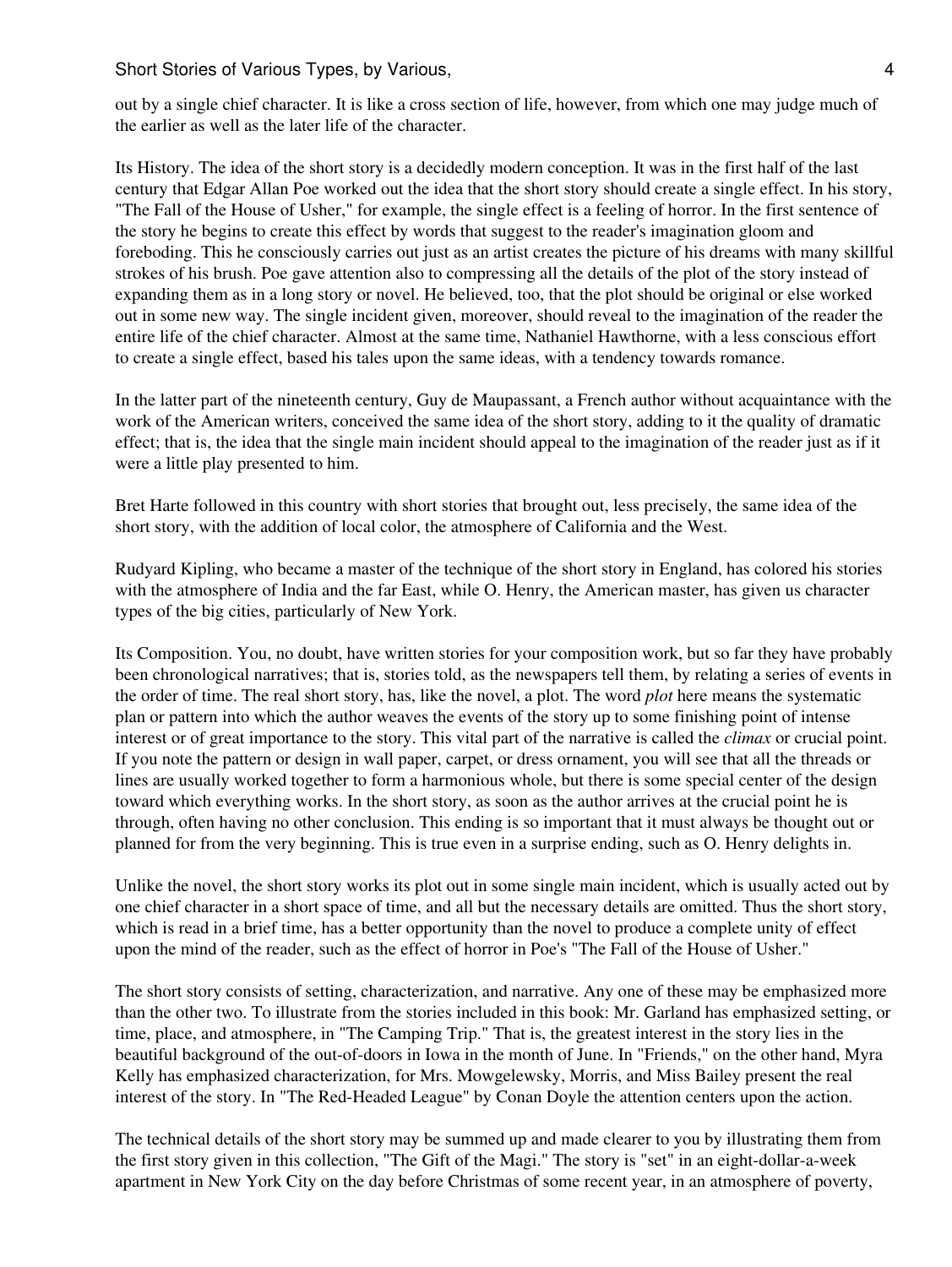but a poverty made radiant by unselfish love. The plot of one main incident--Della's sacrifice of her hair in order to get a Christmas present for her husband--takes place in the short space of a few hours, and works out to a half-humorous, half-pathetic climax, when Della and Jim display their Christmas gifts for each other. This story has a conclusion of one paragraph in length where the author reflects upon what makes a real Christmas giver.

This is the skeleton of the story, but when you think it over, you will realize that the real charm and interest for you lay in something that the genius and style of the writer infused into this framework of the story.

Suggestions. In the composition work that you do during the weeks that you are reading the short stories in this volume would it not be interesting to you to try to write stories with little plots that lead up to some high point of interest, stories of a single main incident or a closely related series of events covering a short space of time?

You will find that the stories in this collection are of different types with settings that take you in imagination all over our own country and into foreign lands. Try writing a story with a surprise ending like "The Gift of the Magi," a character story with the theme of unselfish love, and its setting in a big city. Again, "John G," the story of adventure with an animal for the hero, might suggest to you an adventuresome incident in your own experience. If you have a vivid imagination, it might be interesting to write a fanciful story like "Feathertop." All of you have heard of true and thrilling incidents of the recent Great War. Try to weave one into a good war story as did Daudet or Mrs. Andrews. Almost every young person loves nature or the open country. After you have read Mr. Garland's, "The Camping Trip," see how well you can tell a story of your own experience in the out-of-doors. Or, best of all, see if you can equal the great Conan Doyle in a detective story.

With the help of the biographical sketches and study notes, see if you can classify, as types, the stories that have not been classified in the preceding paragraph.

## SHORT STORIES

#### O. HENRY

The Gift of the Magi[11-1]

One dollar and eighty-seven cents. That was all. And sixty cents of it was in pennies. Pennies saved one and two at a time by bulldozing the grocer and the vegetable man and the butcher until one's cheeks burned with the silent imputation of parsimony that such close dealing implied. Three times Della counted it. One dollar and eighty-seven cents. And the next day would be Christmas.

There was clearly nothing to do but flop down on the shabby little couch and howl. So Della did it. Which instigates the moral reflection that life is made up of sobs, sniffles, and smiles, with sniffles predominating.

While the mistress of the home is gradually subsiding from the first stage to the second, take a look at the home. A furnished flat at \$8 per week. It did not exactly beggar description, but it certainly had that word on the lookout for the mendicancy squad.

In the vestibule below was a letter-box into which no letter would go, and an electric button from which no mortal finger could coax a ring. Also appertaining thereunto was a card bearing the name "Mr. James Dillingham Young."

The "Dillingham" had been flung to the breeze during a former period of prosperity when its possessor was being paid \$30 per week. Now, when the income was shrunk to \$20, the letters of "Dillingham" looked blurred, as though they were thinking seriously of contracting to a modest and unassuming D. But whenever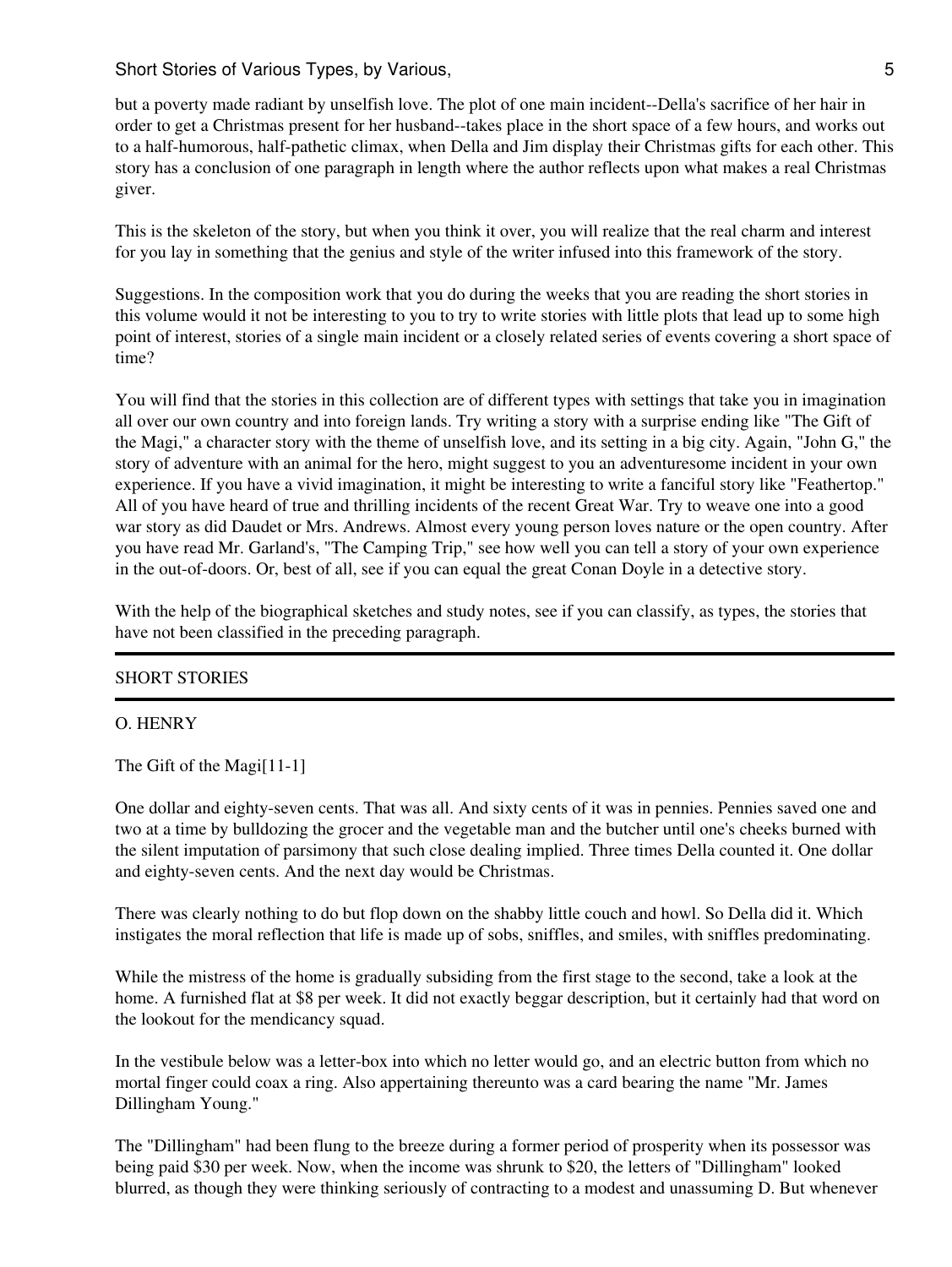Mr. James Dillingham Young came home and reached his flat above he was called "Jim" and greatly hugged by Mrs. James Dillingham Young, already introduced to you as Della. Which is all very good.

Della finished her cry and attended her cheeks with the powder rag. She stood by the window and looked out dully at a gray cat walking a gray fence in a gray backyard. To-morrow would be Christmas Day, and she had only \$1.87 with which to buy Jim a present. She had been saving every penny she could for months, with this result. Twenty dollars a week doesn't go far. Expenses had been greater than she had calculated. They always are. Only \$1.87 to buy a present for Jim. Her Jim. Many a happy hour she had spent planning for something nice for him. Something fine and rare and sterling--something just a little bit near to being worthy of the honor of being owned by Jim.

There was a pier-glass between the windows of the room. Perhaps you have seen a pier-glass in an \$8 flat. A very thin and very agile person may, by observing his reflection in a rapid sequence of longitudinal strips, obtain a fairly accurate conception of his looks. Della, being slender, had mastered the art.

Suddenly she whirled from the window and stood before the glass. Her eyes were shining brilliantly, but her face had lost its color within twenty seconds. Rapidly she pulled down her hair and let it fall to its full length.

Now, there were two possessions of the James Dillingham Youngs in which they both took a mighty pride. One was Jim's gold watch that had been his father's and his grandfather's. The other was Della's hair. Had the Queen of Sheba[13-1] lived in the flat across the airshaft, Della would have let her hair hang out the window some day to dry just to depreciate Her Majesty's jewels and gifts. Had King Solomon been the janitor, with all his treasures piled up in the basement, Jim would have pulled out his watch every time he passed, just to see him pluck at his beard from envy.

So now Della's beautiful hair fell about her, rippling and shining like a cascade of brown waters. It reached below her knee and made itself almost a garment for her. And then she did it up again nervously and quickly. Once she faltered for a minute and stood still where a tear or two splashed on the worn red carpet.

On went her old brown jacket; on went her old brown hat. With a whirl of skirts and with the brilliant sparkle still in her eyes, she fluttered out the door and down the stairs to the street.

Where she stopped the sign read: "Mme. Sofronie, Hair Goods of All Kinds." One flight up Della ran, and collected herself, panting. Madame, large, too white, chilly, hardly looked the "Sofronie."

"Will you buy my hair?" asked Della.

"I buy hair," said Madame. "Take yer hat off and let's have a sight at the looks of it."

Down rippled the brown cascade.

"Twenty dollars," said Madame, lifting the mass with a practiced hand.

"Give it to me quick," said Della.

Oh, and the next two hours tripped by on rosy wings. Forget the hashed metaphor. She was ransacking the stores for Jim's present.

She found it at last. It surely had been made for Jim and no one else. There was no other like it in any of the stores, and she had turned all of them inside out. It was a platinum fob chain, simple and chaste in design, properly proclaiming its value by substance alone and not by meretricious ornamentation--as all good things should do. It was even worthy of The Watch. As soon as she saw it she knew that it must be Jim's. It was like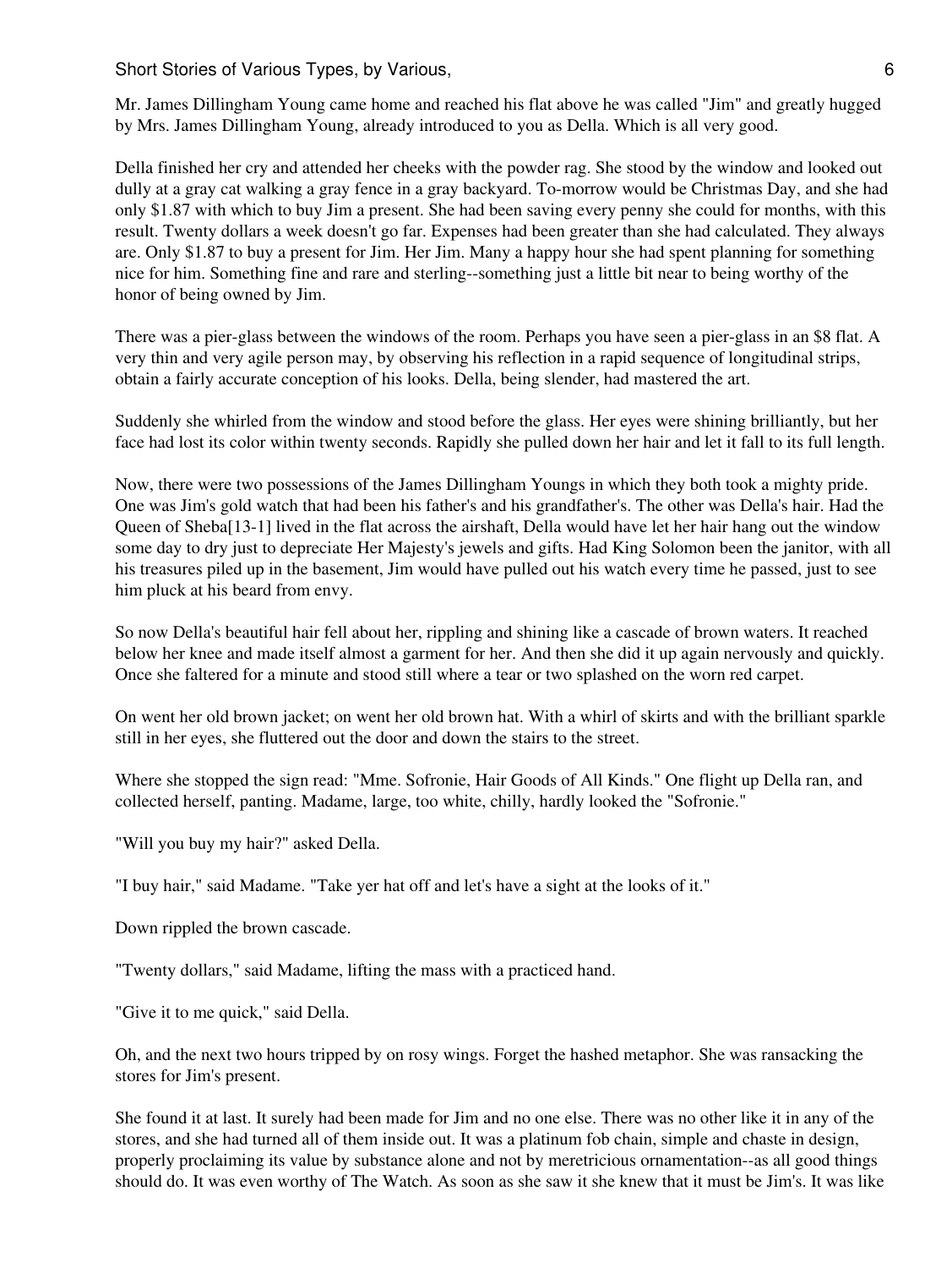Short Stories of Various Types, by Various, 7 and 7 and 7 and 7 and 7 and 7 and 7 and 7 and 7 and 7 and 7 and 7

him. Quietness and value--the description applied to both. Twenty-one dollars they took from her for it, and she hurried home with the eighty-seven cents. With that chain on his watch Jim might be properly anxious about the time in any company. Grand as the watch was, he sometimes looked at it on the sly on account of the old leather strap he used in place of a chain.

When Della reached home her intoxication gave way a little to prudence and reason. She got out her curling irons and lighted the gas and went to work repairing the ravages made by generosity added to love. Which is always a tremendous task, dear friends--a mammoth task.

Within forty minutes her head was covered with tiny close-lying curls that made her look wonderfully like a truant schoolboy. She looked at her reflection in the mirror, long, carefully, and critically.

"If Jim doesn't kill me," she said to herself, "before he takes a second look at me, he'll say I look like a Coney Island chorus girl. But what could I do--Oh! what could I do with a dollar and eighty-seven cents?"

At seven o'clock the coffee was made and the frying-pan was on the back of the stove hot and ready to cook the chops.

Jim was never late. Della doubled the fob chain in her hand and sat on the corner of the table near the door that he always entered. Then she heard his step on the stair away down on the first flight, and she turned white for just a moment. She had a habit of saying little silent prayers about the simplest everyday things, and now she whispered: "Please, God, make him think I am still pretty."

The door opened and Jim stepped in and closed it. He looked thin and very serious. Poor fellow, he was only twenty-two--and to be burdened with a family! He needed a new overcoat and he was without gloves.

Jim stopped inside the door, as immovable as a setter at the scent of quail. His eyes were fixed upon Della, and there was an expression in them that she could not read, and it terrified her. It was not anger, nor surprise, nor disapproval, nor horror, nor any of the sentiments that she had been prepared for. He simply stared at her fixedly with that peculiar expression on his face.

Della wriggled off the table and went for him.

"Jim, darling," she cried, "don't look at me that way. I had my hair cut off and sold it because I couldn't live through Christmas without giving you a present. It'll grow out again--you won't mind, will you? I just had to do it. My hair grows awfully fast. Say 'Merry Christmas,' Jim, and let's be happy. You don't know what a nice--what a beautiful, nice gift I've got for you."

"You've cut off your hair?" asked Jim laboriously, as if he had not arrived at that patent fact yet, even after the hardest mental labor.

"Cut it off and sold it," said Della. "Don't you like me just as well, anyhow? I'm me without my hair, ain't I?"

Jim looked about the room curiously.

"You say your hair is gone?" he said, with an air almost of idiocy.

"You needn't look for it," said Della. "It's sold, I tell you--sold and gone, too. It's Christmas Eve, boy. Be good to me, for it went for you. Maybe the hairs of my head were numbered," she went on with a sudden serious sweetness, "but nobody could ever count my love for you. Shall I put the chops on, Jim?"

Out of his trance Jim seemed quickly to wake. He enfolded his Della. For ten seconds let us regard with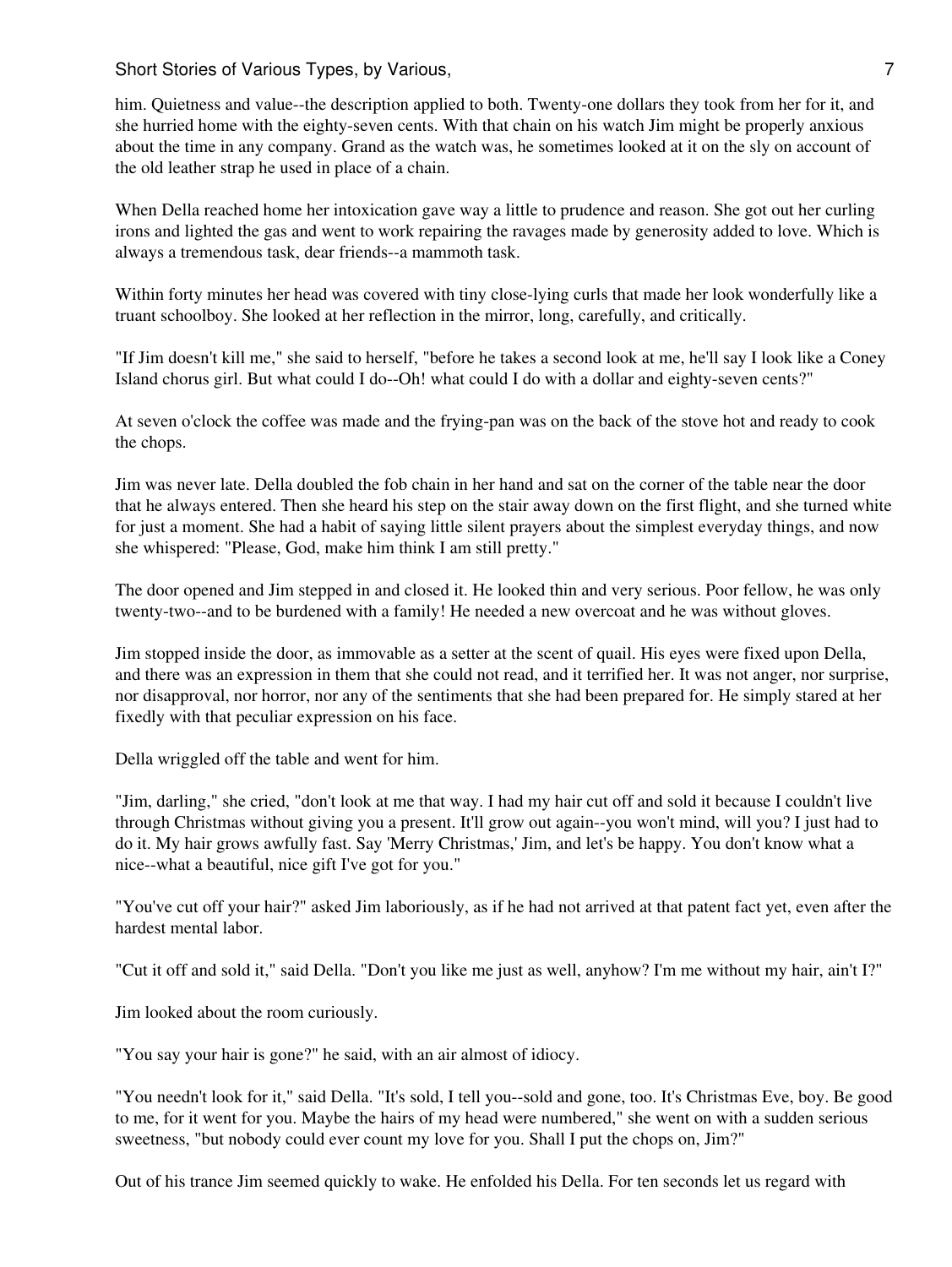discreet scrutiny some inconsequential object in the other direction. Eight dollars a week or a million a year--what is the difference? A mathematician or a wit would give you the wrong answer. The magi brought valuable gifts but that was not among them. This dark assertion will be illuminated later.

Jim drew a package from his overcoat pocket and threw it upon the table.

"Don't make any mistake, Dell," he said, "about me. I don't think there is anything in the way of a haircut or a shave or a shampoo that could make me like my girl any less. But if you'll unwrap that package you may see why you had me going a while at first."

White fingers and nimble tore at the string and paper. And then an ecstatic scream of joy; and then, alas! a quick feminine change to hysterical tears and wails, necessitating the immediate employment of all the comforting powers of the lord of the flat.

For there lay The Combs--the set of combs, side and back, that Della had worshipped for long in a Broadway window. Beautiful combs, pure tortoise shell, with jewelled rims--just the shade to wear in the beautiful vanished hair. They were expensive combs, she knew, and her heart had simply craved and yearned over them without the least hope of possession. And now, they were hers, but the tresses that should have adorned the coveted adornments were gone.

But she hugged them to her bosom, and at length she was able to look up with dim eyes and a smile and say: "My hair grows so fast, Jim!"

And then Della leaped up like a little singed cat and cried, "Oh, Oh!"

Jim had not yet seen his beautiful present. She held it out to him eagerly upon her open palm. The dull precious metal seemed to flash with a reflection of her bright and ardent spirit.

"Isn't it a dandy, Jim? I hunted all over town to find it. You'll have to look at the time a hundred times a day now. Give me your watch. I want to see how it looks on it."

Instead of obeying, Jim tumbled down on the couch and put his hand under the back of his head and smiled.

"Dell," said he, "let's put our Christmas presents away and keep 'em a while. They're too nice to use just at present. I sold the watch to get the money to buy your combs. And now suppose you put the chops on."

The magi, as you know, were wise men--wonderfully wise men--who brought gifts to the Babe in the manger. They invented the art of giving Christmas presents. Being wise, their gifts were no doubt wise ones, possibly bearing the privilege of exchange in case of duplication. And here I have lamely related to you the uneventful chronicle of two foolish children in a flat who most unwisely sacrificed for each other the greatest treasures of their house. But in a last word to the wise of these days let it be said that of all who give gifts these two were the wisest. Of all who give and receive gifts, such as they are wisest. Everywhere they are the wisest. They are the magi.

## BOOTH TARKINGTON

A Reward of Merit

I

Penrod and Sam made a gloomy discovery one morning in mid-October. All the week had seen amiable breezes and fair skies until Saturday, when, about breakfast-time, the dome of heaven filled solidly with gray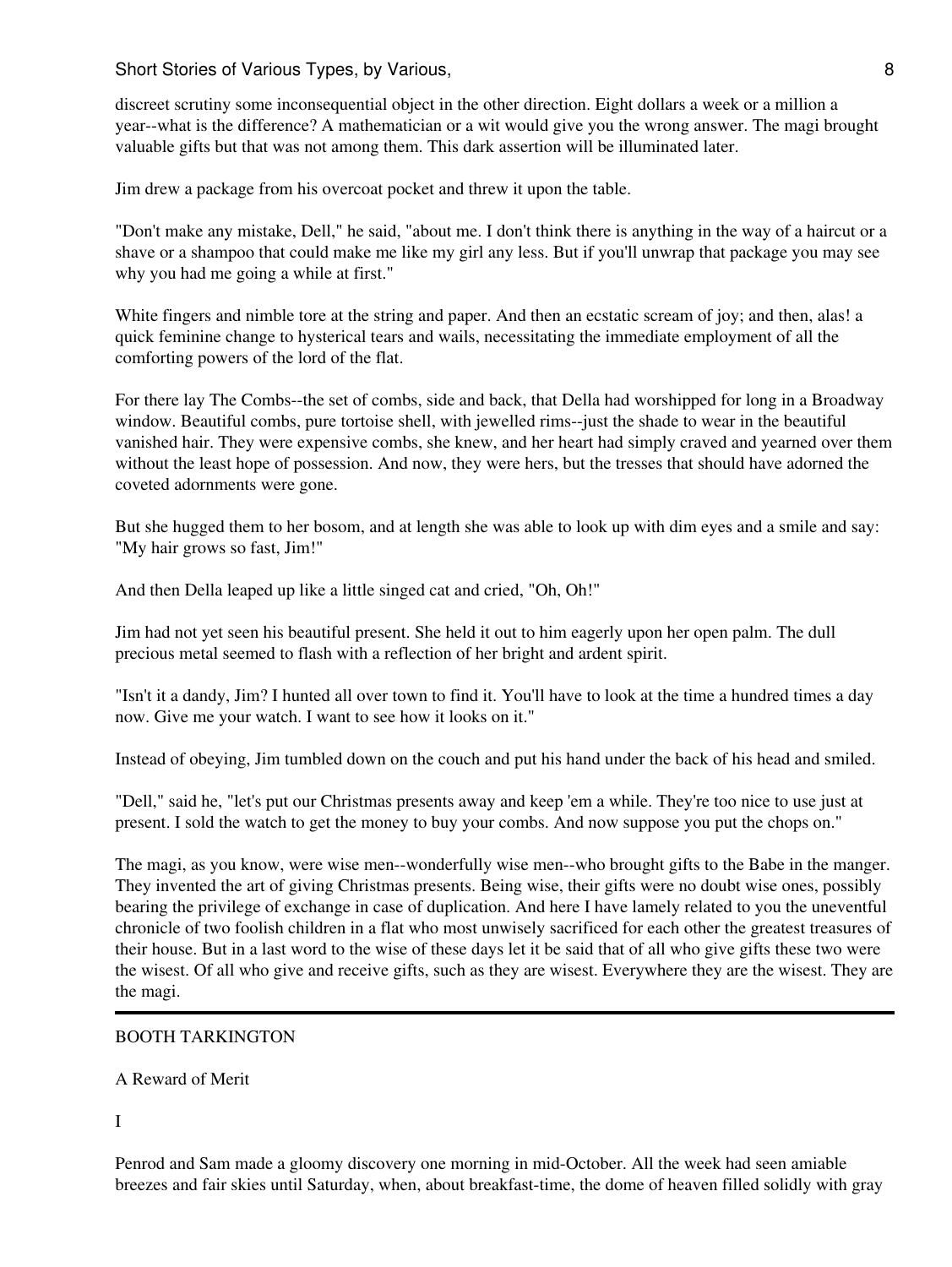Short Stories of Various Types, by Various, 9 and 2008 and 2008 and 2008 and 2008 and 2008 and 2008 and 2008 and 2008 and 2008 and 2008 and 2008 and 2008 and 2008 and 2008 and 2008 and 2008 and 2008 and 2008 and 2008 and 2

vapor and began to drip. The boys' discovery was that there is no justice about the weather.

They sat in the carriage-house of the Schofields' empty stable; the doors upon the alley were open, and Sam and Penrod stared torpidly at the thin but implacable drizzle which was the more irritating because there was barely enough of it to interfere with a number of things they had planned to do.

"Yes; this is *nice*!" Sam said, in a tone of plaintive sarcasm. "This is a *perty* way to do!" (He was alluding to the personal spitefulness of the elements.) "I'd like to know what's the sense of it--ole sun pourin' down every day in the week when nobody needs it, then cloud up and rain all Saturday! My father said it's goin' to be a three days' rain."

"Well, nobody with any sense cares if it rains Sunday and Monday," said Penrod. "I wouldn't care if it rained every Sunday as long as I lived; but I just like to know what's the reason it had to go and rain to-day. Got all the days o' the week to choose from and goes and picks on Saturday. That's a fine biz'nuss!"

"Well, in vacation----" Sam began, but at a sound from a source invisible to him he paused. "What's that?" he said, somewhat startled.

It was a curious sound, loud and hollow and unhuman, yet it seemed to be a cough. Both boys rose, and Penrod asked uneasily, "Where'd that noise come from?"

"It's in the alley," said Sam.

Perhaps if the day had been bright, both of them would have stepped immediately to the alley doors to investigate; but their actual procedure was to move a little distance in the opposite direction. The strange cough sounded again.

```
"Say!" Penrod quavered. "What is that?"
```
Then both boys uttered smothered exclamations and jumped, for the long, gaunt head which appeared in the doorway was entirely unexpected. It was the cavernous and melancholy head of an incredibly thin, old, whitish horse. This head waggled slowly from side to side; the nostrils vibrated; the mouth opened, and the hollow cough sounded again.

Recovering themselves, Penrod and Sam underwent the customary human reaction from alarm to indignation.

"What you want, you ole horse, you?" Penrod shouted. "Don't you come coughin' around *me*!"

And Sam, seizing a stick, hurled it at the intruder.

"Get out o' here!" he roared.

The aged horse nervously withdrew his head, turned tail, and made a rickety flight up the alley, while Sam and Penrod, perfectly obedient to inherited impulse,[21-1] ran out into the drizzle and uproariously pursued. They were but automatons of instinct,[21-2] meaning no evil. Certainly they did not know the singular and pathetic history of the old horse who had wandered into the alley and ventured to look through the open door.

This horse, about twice the age of either Penrod or Sam, had lived to find himself in a unique position. He was nude, possessing neither harness nor halter; all he had was a name, Whitey, and he would have answered to it by a slight change of expression if any one had thus properly addressed him. So forlorn was Whitey's case, he was actually an independent horse; he had not even an owner. For two days and a half he had been his own master.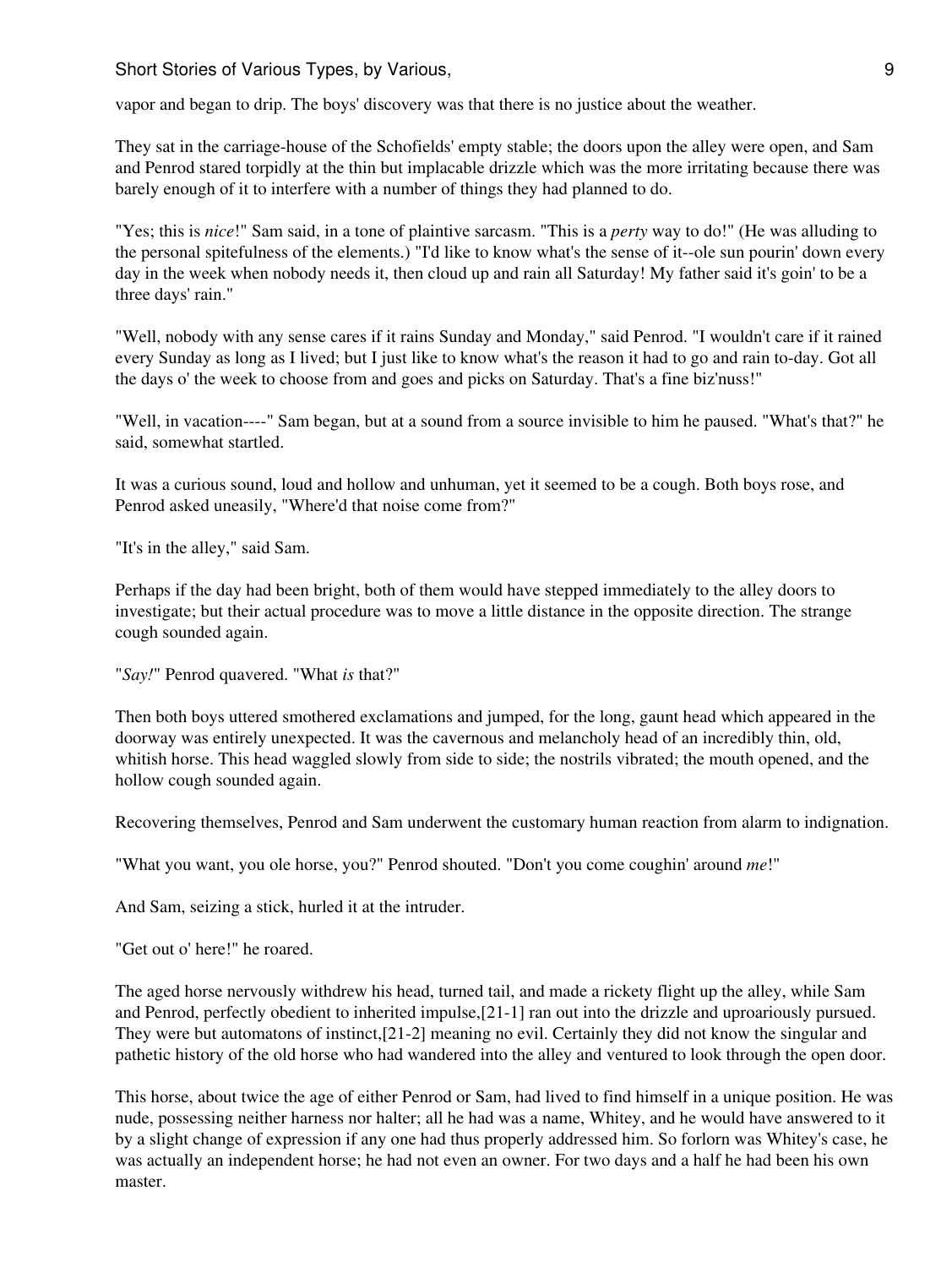## Short Stories of Various Types, by Various, 10 and 10 and 10 and 10 and 10 and 10 and 10 and 10 and 10 and 10 and 10 and 10 and 10 and 10 and 10 and 10 and 10 and 10 and 10 and 10 and 10 and 10 and 10 and 10 and 10 and 10

Previous to that period he had been the property of one Abalene Morris, a person of color, who would have explained himself as engaged in the hauling business. On the contrary, the hauling business was an insignificant side line with Mr. Morris, for he had long ago given himself, as utterly as fortune permitted, to that talent which, early in youth, he had recognized as the greatest of all those surging in his bosom. In his waking thoughts and in his dreams, in health and in sickness, Abalene Morris was the dashing and emotional practitioner of an art[22-1] probably more than Roman in antiquity. Abalene was a crap-shooter. The hauling business was a disguise.

A concentration of events had brought it about that, at one and the same time, Abalene, after a dazzling run of the dice, found the hauling business an actual danger to the preservation of his liberty. He won seventeen dollars and sixty cents, and within the hour found himself in trouble with an officer of the Humane Society on account of an altercation with Whitey. Abalene had been offered four dollars for Whitey some ten days earlier; wherefore he at once drove to the shop of the junk-dealer who had made the offer and announced his acquiescence in the sacrifice.

"*No*, suh!" said the junk-dealer, with emphasis. "I awready done got me a good mule fer my deliv'ry-hoss, 'n'at ole Whitey hoss ain' wuff no fo' dollah nohow! I 'uz a fool when I talk 'bout th'owin' money roun' that a-way. I know what *you* up to, Abalene. Man come by here li'l bit ago tole me all 'bout white man try to 'rest you, ovah on the avvynoo. Yessuh; he say white man goin' to git you yit an' th'ow you in jail 'count o' Whitey. White man tryin' to fine out who you *is*. He say, nemmine, he'll know Whitey ag'in, even if he don' know you! He say he ketch you by the hoss; so you come roun' tryin' fix me up with Whitey so white man grab me, th'ow *me* in 'at jail. G'on 'way f'um hyuh, you Abalene! You cain' sell an' you cain' give Whitey to no cullud man 'in 'is town. You go an' drowned 'at ole hoss, 'cause you sutny goin' to jail if you git ketched drivin' him."

The substance of this advice seemed good to Abalene, especially as the seventeen dollars and sixty cents in his pocket lent sweet colors to life out of jail at this time. At dusk he led Whitey to a broad common at the edge of town, and spoke to him finally.

"G'on 'bout you biz'nis," said Abalene; "you ain' *my* hoss. Don' look roun' at me, 'cause *I* ain' got no 'quaintance wif you. I'm a man o' money, an' I got my own frien's; I'm a-lookin' fer bigger cities, hoss. You got you' biz'nis an' I got mine. Mista' Hoss, good-night!"

Whitey found a little frosted grass upon the common and remained there all night. In the morning he sought the shed where Abalene had kept him, but that was across the large and busy town, and Whitey was hopelessly lost. He had but one eye; a feeble one; and his legs were not to be depended upon; but he managed to cover a great deal of ground, to have many painful little adventures, and to get monstrously hungry and thirsty before he happened to look in upon Penrod and Sam.

When the two boys chased him up the alley, they had no intention to cause pain; they had no intention at all. They were no more cruel than Duke, Penrod's little old dog, who followed his own instincts, and, making his appearance hastily through a hole in the back fence, joined the pursuit with sound and fury. A boy will nearly always run after anything that is running, and his first impulse is to throw a stone at it. This is a survival of primeval man, who must take every chance to get his dinner. So, when Penrod and Sam drove the hapless Whitey up the alley, they were really responding to an impulse thousands and thousands of years old--an impulse founded upon the primordial observation that whatever runs is likely to prove edible. Penrod and Sam were not "bad"; they were never that. They were something which was not their fault; they were historic.

At the next corner Whitey turned to the right into the cross-street; thence, turning to the right again and still warmly pursued, he zigzagged down a main thoroughfare until he reached another cross-street, which ran alongside the Schofields' yard and brought him to the foot of the alley he had left behind in his flight. He entered the alley, and there his dim eye fell upon the open door he had previously investigated. No memory of it remained, but the place had a look associated in his mind with hay, and as Sam and Penrod turned the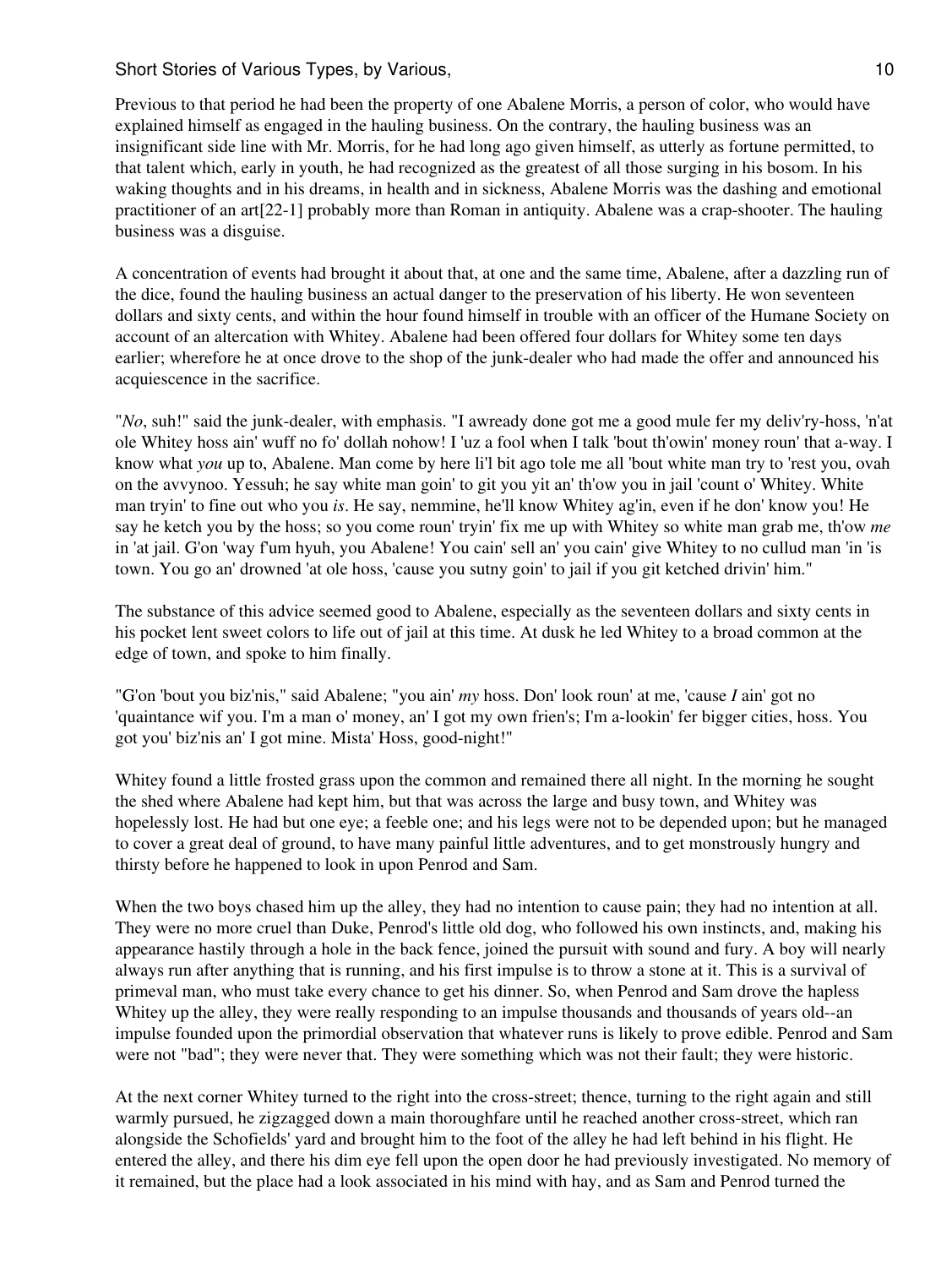Short Stories of Various Types, by Various, 11 and 200 and 200 and 200 and 200 and 200 and 200 and 200 and 200

corner of the alley in panting yet still vociferous pursuit, Whitey stumbled up the inclined platform before the open doors, staggered thunderously across the carriage-house and through another open door into a stall, an apartment vacant since the occupancy of Mr. Schofield's last horse, now several years deceased.

II

The two boys shrieked with excitement as they beheld the coincidence of this strange return. They burst into the stable, making almost as much noise as Duke, who had become frantic at the invasion. Sam laid hands upon a rake.

"You get out o' there, you ole horse, you!" he bellowed. "I ain't afraid to drive him out. I----"

"*Wait* a minute!" shouted Penrod. "Wait till I----"

Sam was manfully preparing to enter the stall.

"You hold the doors open," he commanded, "so's they won't blow shut and keep him in here. I'm goin' to hit him with----"

"Quee-*yut*!" Penrod shouted, grasping the handle of the rake so that Sam could not use it. "Wait a *minute*, can't you?" He turned with ferocious voice and gestures upon Duke. "*Duke!*" And Duke, in spite of his excitement, was so impressed that he prostrated himself in silence, and then unobtrusively withdrew from the stable. Penrod ran to the alley doors and closed them.

"My gracious!" Sam protested. "What you goin' to do?"

"I'm goin' to keep this horse," said Penrod, whose face showed the strain of a great idea.

"What *for*?"

"For the reward," said Penrod simply.

Sam sat down in the wheelbarrow and stared at his friend almost with awe.

"My gracious," he said, "I never thought o' that! How--how much do you think we'll get, Penrod?"

Sam's thus admitting himself to a full partnership in the enterprise met no objection from Penrod, who was absorbed in the contemplation of Whitey.

"Well," he said judicially, "we might get more and we might get less."

Sam rose and joined his friend in the doorway opening upon the two stalls. Whitey had preëmpted the nearer, and was hungrily nuzzling the old frayed hollows in the manger.

"May be a hundred dollars--or sumpthing?" Sam asked in a low voice.

Penrod maintained his composure and repeated the new-found expression which had sounded well to him a moment before. He recognized it as a symbol of the non-committal attitude that makes people looked up to. "Well"--he made it slow, and frowned--"we might get more and we might get less."

"More'n a hundred *dollars*?" Sam gasped.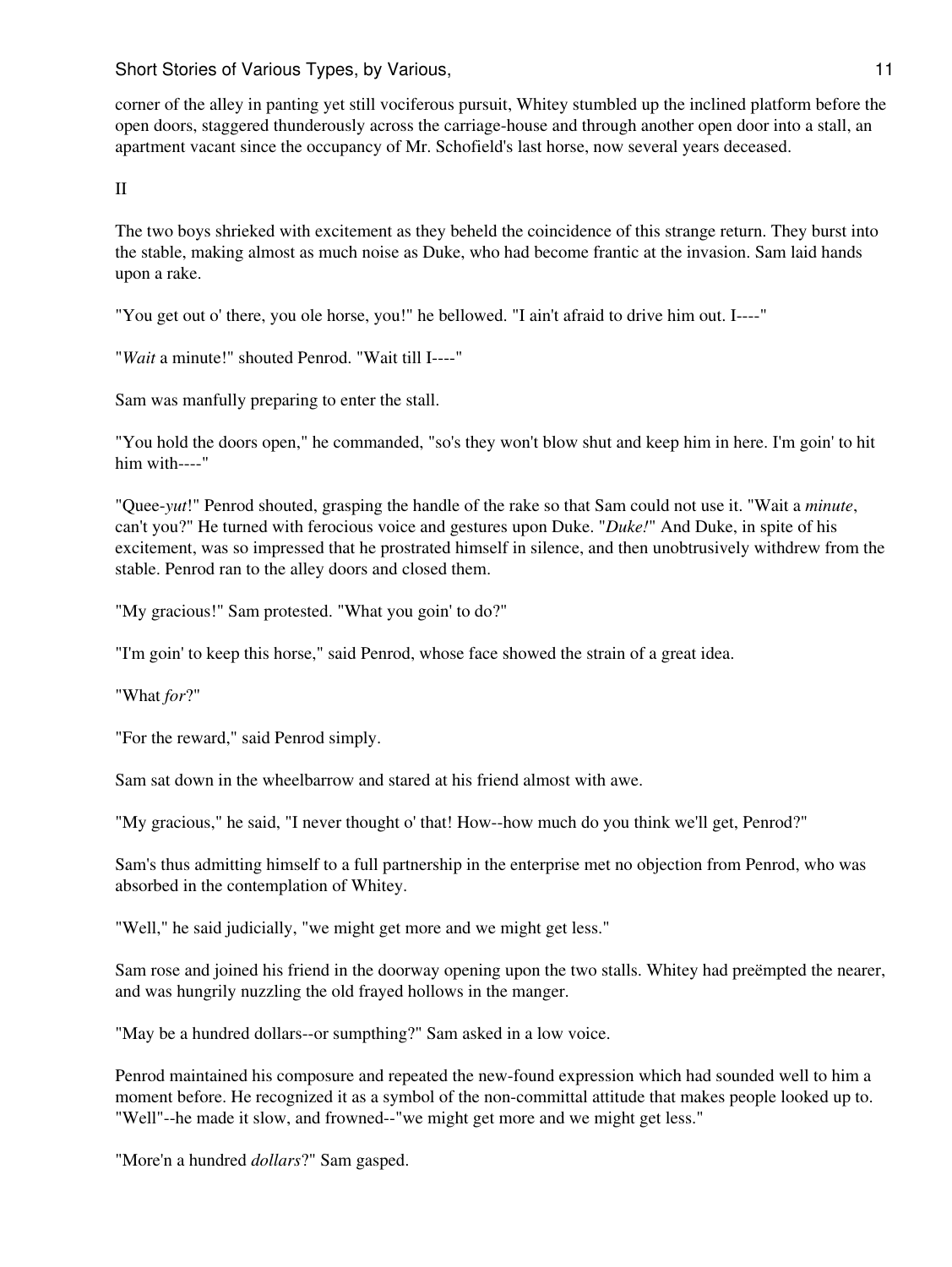"Well," said Penrod, "we might get more and we might get less." This time, however, he felt the need of adding something. He put a question in an indulgent tone, as though he were inquiring, not to add to his own information but to discover the extent of Sam's. "How much do you think horses are worth, anyway?"

"I don't know," said Sam frankly, and, unconsciously, he added, "They might be more and they might be less."

"Well, when our ole horse died," said Penrod, "papa said he wouldn't taken five hundred dollars for him. That's how much *horses* are worth!"

"My gracious!" Sam exclaimed. Then he had a practical afterthought. "But maybe he was a better horse than this'n. What color was he?"

"He was bay. Looky here, Sam"--and now Penrod's manner changed from the superior to the eager--"you look what kind of horses they have in a circus, and you bet a circus has the *best* horses, don't it? Well, what kind of horses do they have in a circus? They have some black and white ones, but the best they have are white all over. Well, what kind of a horse is this we got here? He's perty near white right now, and I bet if we washed him off and got him fixed up nice he *would* be white. Well, a bay horse is worth five hundred dollars, because that's what papa said, and this horse----"

Sam interrupted rather timidly.

"He--he's awful bony, Penrod. You don't guess that'd make any----"

Penrod laughed contemptuously.

"Bony! All he needs is a little food and he'll fill right up and look good as ever. You don't know much about horses, Sam, I expect. Why, *our* ole horse----"

"Do you expect he's hungry now?" asked Sam, staring at Whitey.

"Let's try him," said Penrod. "Horses like hay and oats the best, but they'll eat most anything."

"I guess they will. He's tryin' to eat that manger up right now, and I bet it ain't good for him."

"Come on," said Penrod, closing the door that gave entrance to the stalls. "We got to get this horse some drinkin'-water and some good food."

They tried Whitey's appetite first with an autumnal branch which they wrenched from a hardy maple in the yard. They had seen horses nibble leaves, and they expected Whitey to nibble the leaves of this branch, but his ravenous condition did not allow him time for cool discriminations. Sam poked the branch at him from the passageway, and Whitey, after one backward movement of alarm, seized it venomously. "Here! You stop that!" Sam shouted. "You stop that, you ole horse, you!"

"What's the matter?" called Penrod from the hydrant, where he was filling a bucket. "What's he doin' now?"

"Doin'! He's eatin' the wood part, too! He's chewin' up sticks as big as baseball bats! He's crazy!"

Penrod rushed to see this sight, and stood aghast.

"Take it away from him, Sam!" he commanded sharply.

"Go on, take it away from him yourself!" was the prompt retort of his comrade.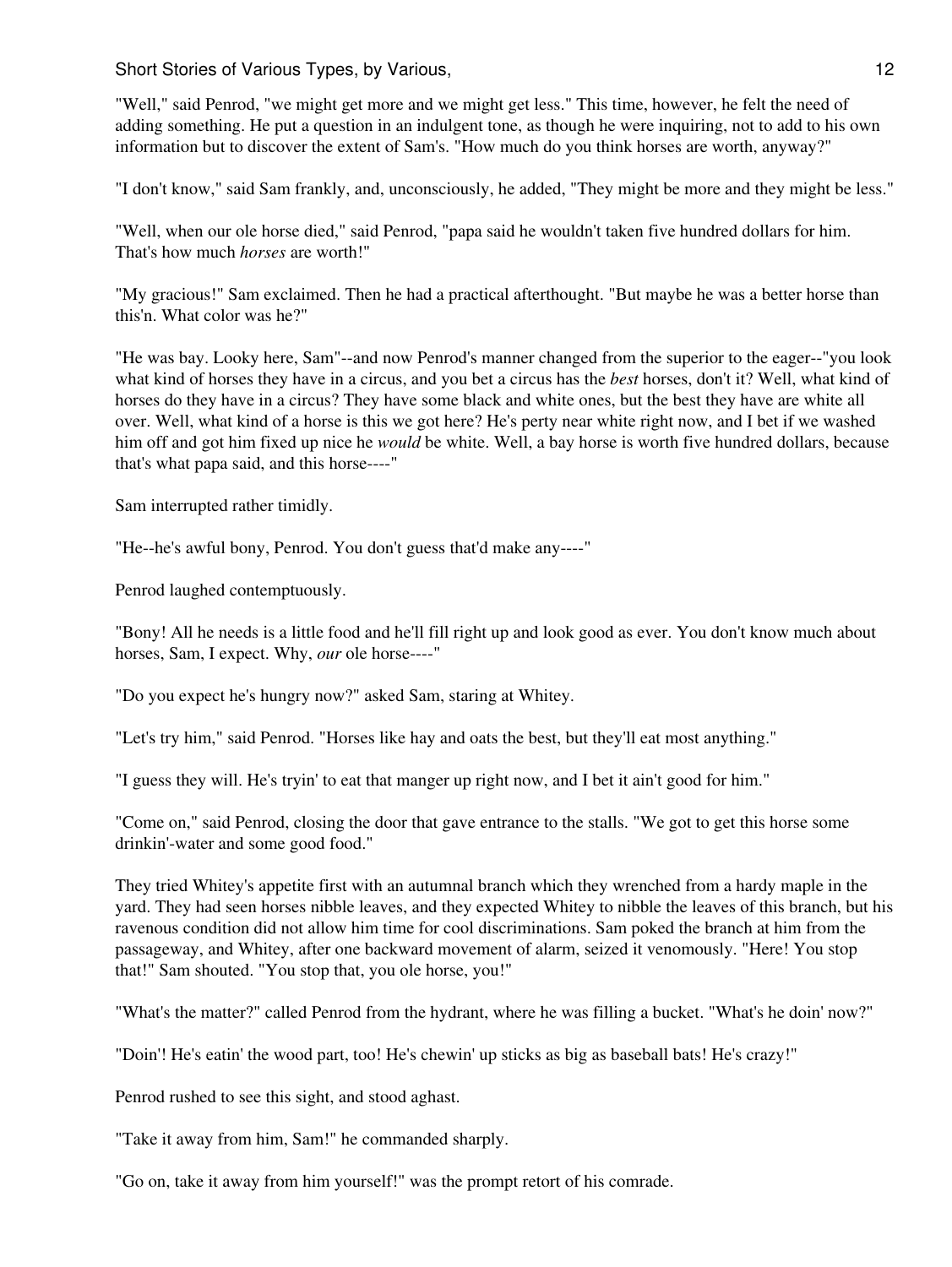"You had no biz'nuss to give it to him," said Penrod. "Anybody with any sense ought to know it'd make him sick. What'd you want to go and give it to him for?"

"Well, you didn't say not to."

"Well, what if I didn't? I never said I did, did I? You go on in that stall and take it away from him."

"*Yes*, I will!" Sam returned bitterly. Then, as Whitey had dragged the remains of the branch from the manger to the floor of the stall, Sam scrambled to the top of the manger and looked over. "There ain't much left to *take* away! He's swallered it all except some splinters. Better give him the water to try and wash it down with." And, as Penrod complied, "My gracious, look at that horse *drink*!"

They gave Whitey four buckets of water, and then debated the question of nourishment. Obviously, this horse could not be trusted with branches, and, after getting their knees black and their backs sodden, they gave up trying to pull enough grass to sustain him. Then Penrod remembered that horses like apples, both "cooking-apples" and "eating-apples," and Sam mentioned the fact that every autumn his father received a barrel of "cooking-apples" from a cousin who owned a farm. That barrel was in the Williams' cellar now, and the cellar was providentially supplied with "outside doors," so that it could be visited without going through the house. Sam and Penrod set forth for the cellar.

They returned to the stable bulging, and, after a discussion of Whitey's digestion (Sam claiming that eating the core and seeds, as Whitey did, would grow trees in his inside), they went back to the cellar for supplies again--and again. They made six trips, carrying each time a capacity cargo of apples, and still Whitey ate in a famished manner. They were afraid to take more apples from the barrel, which began to show conspicuously the result of their raids, wherefore Penrod made an unostentatious visit to the cellar of his own house. From the inside he opened a window and passed vegetables out to Sam, who placed them in a bucket and carried them hurriedly to the stable, while Penrod returned in a casual manner through the house. Of his *sang-froid*[30-1] under a great strain it is sufficient to relate that, in the kitchen, he said suddenly to Della, the cook, "Oh, look behind you!" and by the time Della discovered that there was nothing unusual behind her, Penrod was gone, and a loaf of bread from the kitchen table was gone with him.

Whitey now ate nine turnips, two heads of lettuce, one cabbage, eleven raw potatoes, and the loaf of bread. He ate the loaf of bread last and he was a long time about it; so the boys came to a not unreasonable conclusion.

"Well, sir, I guess we got him filled up at last!" said Penrod. "I bet he wouldn't eat a saucer of ice-cream now, if we'd give it to him!"

"He looks better to me," said Sam, staring critically at Whitey. "I think he's kind of begun to fill out some. I expect he must like us, Penrod; we been doin' a good deal for this horse."

"Well, we got to keep it up," Penrod insisted rather pompously. "Long as *I* got charge o' this horse, he's goin' to get good treatment."

"What we better do now, Penrod?"

Penrod took on the outward signs of deep thought.

"Well, there's plenty to *do*, all right. I got to think."

Sam made several suggestions, which Penrod--maintaining his air of preoccupation--dismissed with mere gestures.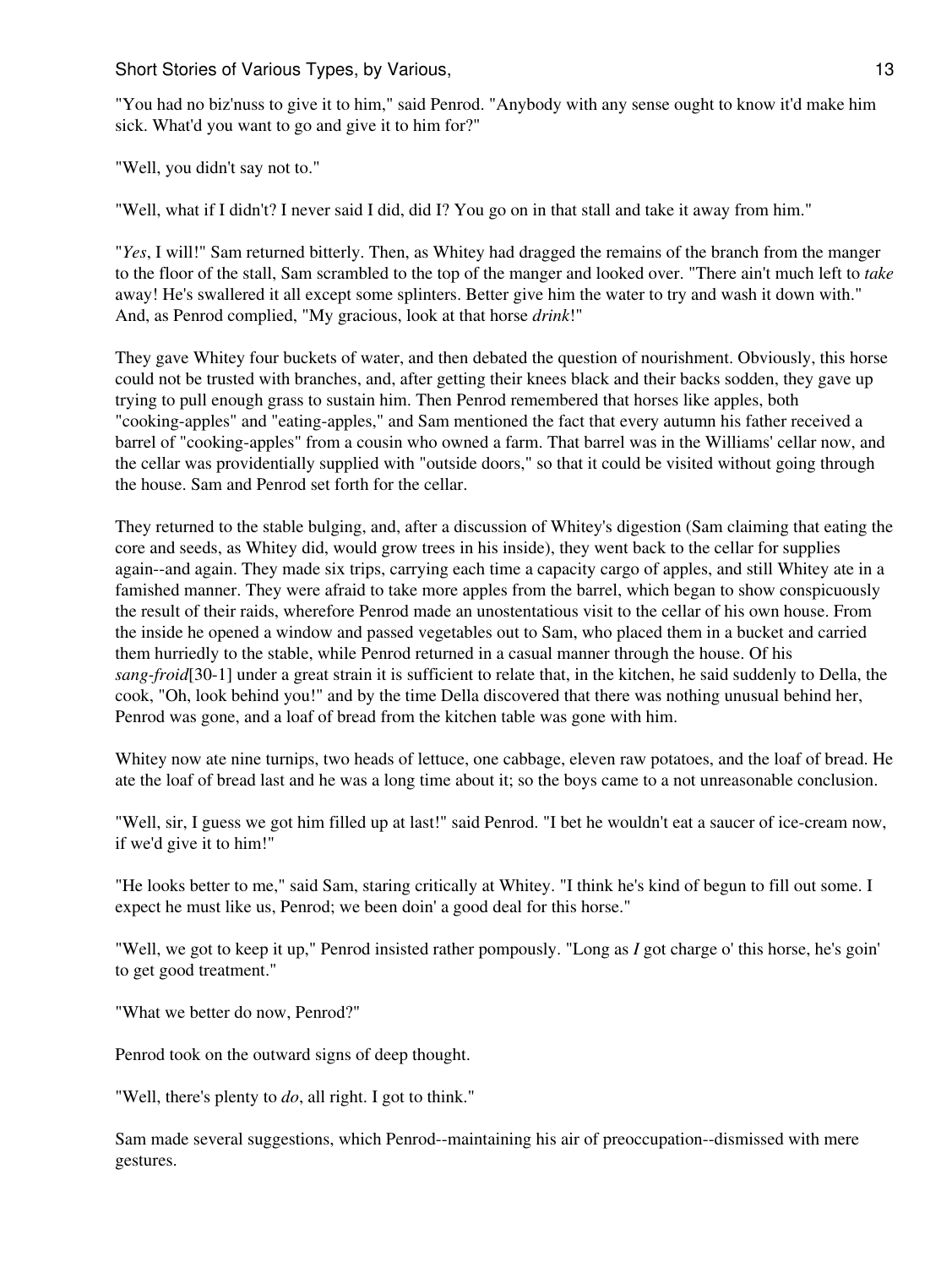"Oh, *I* know!" Sam cried finally. "We ought to wash him so's he'll look whiter'n what he does now. We can turn the hose on him acrost the manger."

"No; not yet," said Penrod. "It's too soon after his meal. You ought to know that yourself. What we got to do is to make up a bed for him--if he wants to lay down or anything."

"Make up a what for him?" Sam echoed, dumfounded. "What you talkin' about? How can----"

"Sawdust," said Penrod. "That's the way the horse we used to have used to have it. We'll make this horse's bed in the other stall, and then he can go in there and lay down whenever he wants to."

"How we goin' to do it?"

"Look, Sam; there's the hole into the sawdust-box! All you got to do is walk in there with the shovel, stick the shovel in the hole till it gets full of sawdust, and then sprinkle it around on the empty stall."

"All *I* got to do!" Sam cried. "What are you goin' to do?"

"I'm goin' to be right here," Penrod answered reassuringly. "He won't kick or anything, and it isn't goin' to take you half a second to slip around behind him to the other stall."

"What makes you think he won't kick?"

"Well, I *know* he won't, and, besides, you could hit him with the shovel if he tried to. Anyhow, I'll be right here, won't I?"

"I don't care where you are," Sam said earnestly. "What difference would that make if he ki----"

"Why, you were goin' right in the stall," Penrod reminded him. "When he first came in, you were goin' to take the rake and----"

"I don't care if I was," Sam declared. "I was excited then."

"Well, you can get excited now, can't you?" his friend urged. "You can just as easy get----"

He was interrupted by a shout from Sam, who was keeping his eye upon Whitey throughout the discussion.

"Look! Looky there!" And undoubtedly renewing his excitement, Sam pointed at the long, gaunt head beyond the manger. It was disappearing from view. "Look!" Sam shouted. "He's layin' down!"

"Well, then," said Penrod, "I guess he's goin' to take a nap. If he wants to lay down without waitin' for us to get the sawdust fixed for him, that's his lookout, not ours."

On the contrary, Sam perceived a favorable opportunity for action.

"I just as soon go and make his bed up while he's layin' down," he volunteered. "You climb up on the manger and watch him, Penrod, and I'll sneak in the other stall and fix it all up nice for him, so's he can go in there any time when he wakes up, and lay down again, or anything; and if he starts to get up, you holler and I'll jump out over the other manger."

Accordingly, Penrod established himself in a position to observe the recumbent figure. Whitey's breathing was rather labored but regular, and, as Sam remarked, he looked "better," even in his slumber. It is not to be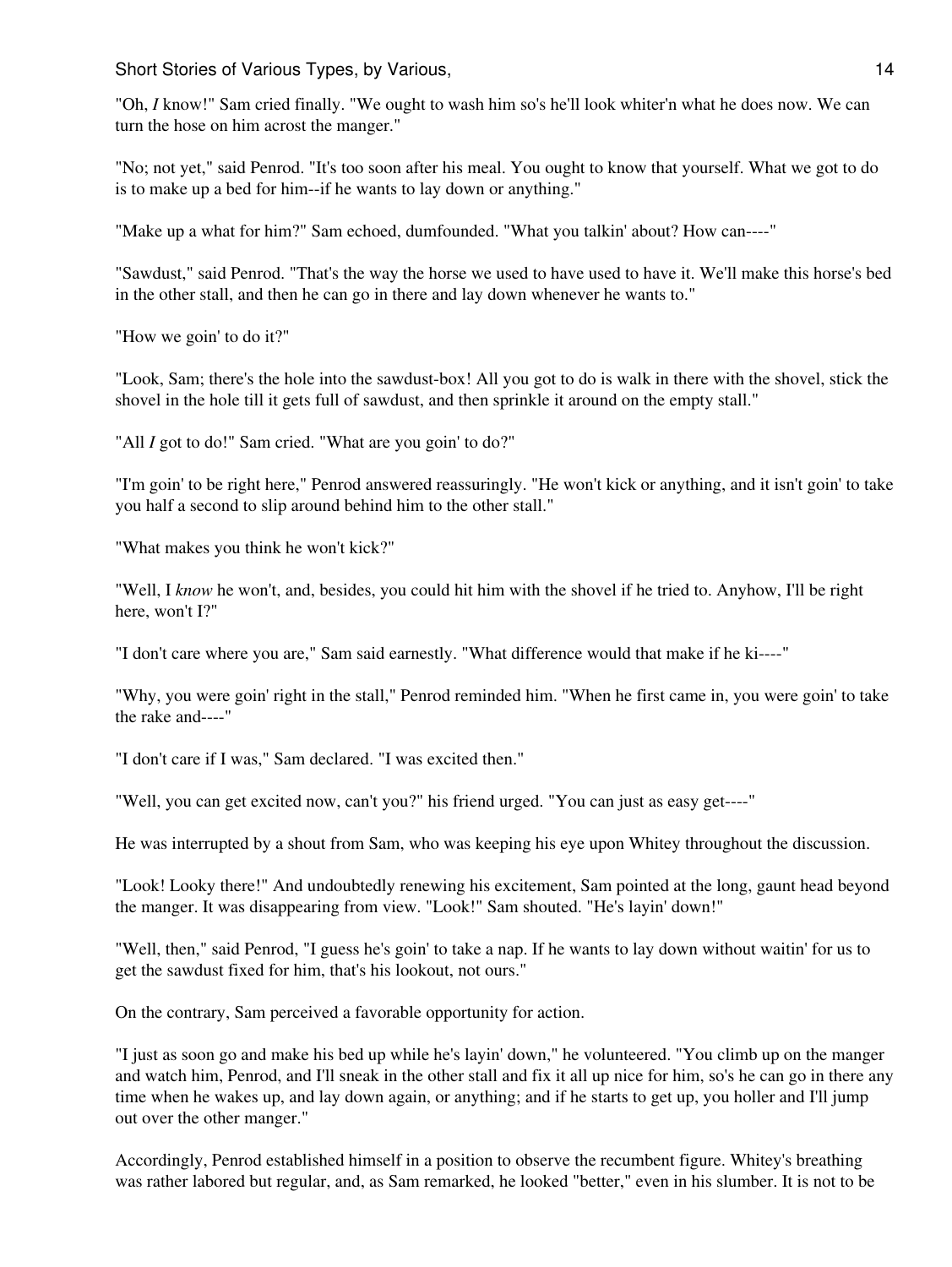doubted that, although Whitey was suffering from a light attack of colic, his feelings were in the main those of contentment. After trouble, he was solaced; after exposure, he was sheltered; after hunger and thirst, he was fed and watered. He slept.

The noon whistles blew before Sam's task was finished, but by the time he departed for lunch there was made a bed of such quality that Whitey must needs have been born faultfinder if he complained of it. The friends parted, each urging the other to be prompt in returning, but Penrod got into threatening difficulties as soon as he entered the house.

III

"Penrod," said his mother, "what did you do with that loaf of bread Della says you took from the table?"

"Ma'am? *What* loaf o' bread?"

"I believe I can't let you go outdoors this afternoon," Mrs. Schofield said severely. "If you were hungry, you know perfectly well all you had to do was to----"

"But I wasn't hungry; I----"

"You can explain later," said Mrs. Schofield. "You'll have all afternoon."

Penrod's heart grew cold.

"I *can't* stay in," he protested. "I've asked Sam Williams to come over."

"I'll telephone Mrs. Williams."

"Mamma!" Penrod's voice became agonized. "I *had* to give that bread to a--to a poor ole man. He was starving and so were his children and his wife. They were all just *starving*--and they couldn't wait while I took time to come and ask you, mamma. I *got* to go outdoors this afternoon. I *got* to! Sam's----"

She relented.

In the carriage-house, half an hour later, Penrod gave an account of the episode.

"Where'd we been, I'd just like to know," he concluded, "if I hadn't got out here this afternoon?"

"Well, I guess I could managed him all right," said Sam. "I was in the passageway, a minute ago, takin' a look at him. He's standin' up agin. I expect he wants more to eat."

"Well, we got to fix about that," said Penrod. "But what I mean--if I'd had to stay in the house, where would we been about the most important thing in the whole biz'nuss?"

"What you talkin' about?"

"Well, why can't you wait till I tell you?" Penrod's tone had become peevish. For that matter, so had Sam's; they were developing one of the little differences, or quarrels, that composed the very texture of their friendship.

"Well, why don't you tell me, then?"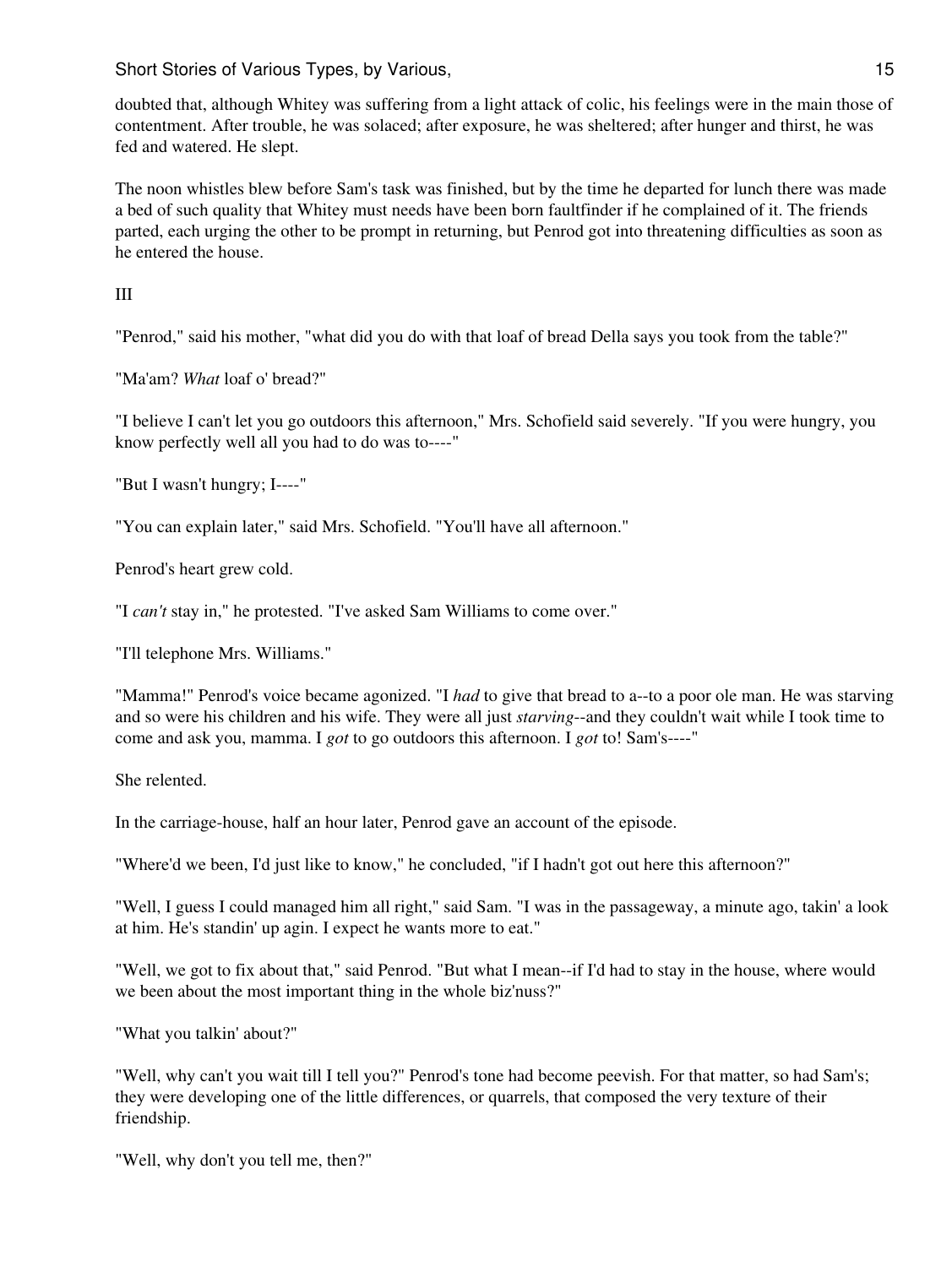"Well, how can I?" Penrod demanded. "You keep talkin' every minute."

"I'm not talkin' *now*, am I?" Sam protested. "You can tell me *now*, can't you? I'm not talk----"

"You are, too!" shouted Penrod. "You talk all the time! You----"

He was interrupted by Whitey's peculiar cough. Both boys jumped and forgot their argument.

"He means he wants some more to eat, I bet," said Sam.

"Well, if he does, he's got to wait," Penrod declared. "We got to get the most important thing of all fixed up first."

"What's that, Penrod?"

"The reward," said Penrod mildly. "That's what I was tryin' to tell you about, Sam, if you'd ever give me half a chance."

"Well, I *did* give you a chance. I kept *tellin'* you to tell me, but----"

"You never! You kept sayin'----"

They renewed this discussion, protracting it indefinitely; but as each persisted in clinging to his own interpretation of the facts, the question still remains unsettled. It was abandoned, or rather, it merged into another during the later stages of the debate, this other being concerned with which of the debaters had the least "sense." Each made the plain statement that if he were more deficient than his opponent in that regard, self-destruction would be his only refuge. Each declared that he would "rather die than be talked to death"; and then, as the two approached a point bluntly recriminative, Whitey coughed again, whereupon they were miraculously silent, and went into the passageway in a perfectly amiable manner.

"I got to have a good look at him, for once," said Penrod, as he stared frowningly at Whitey. "We got to fix up about that reward."

"I want to take a good ole look at him myself," said Sam.

After supplying Whitey with another bucket of water, they returned to the carriage-house and seated themselves thoughtfully. In truth, they were something a shade more than thoughtful; the adventure to which they had committed themselves was beginning to be a little overpowering. If Whitey had been a dog, a goat, a fowl, or even a stray calf, they would have felt equal to him; but now that the earlier glow of their wild daring had disappeared, vague apprehensions stirred. Their "good look" at Whitey had not reassured them--he seemed large, Gothic,[36-1] and unusual.

Whisperings within them began to urge that for boys to undertake an enterprise connected with so huge an animal as an actual horse was perilous. Beneath the surface of their musings, dim but ominous prophecies moved; both boys began to have the feeling that, somehow, this affair was going to get beyond them and that they would be in heavy trouble before it was over--they knew not why. They knew why no more than they knew why they felt it imperative to keep the fact of Whitey's presence in the stable a secret from their respective families, but they did begin to realize that keeping a secret of that size was going to be attended with some difficulty. In brief, their sensations were becoming comparable to those of the man who stole a house.

Nevertheless, after a short period given to unspoken misgivings, they returned to the subject of the reward.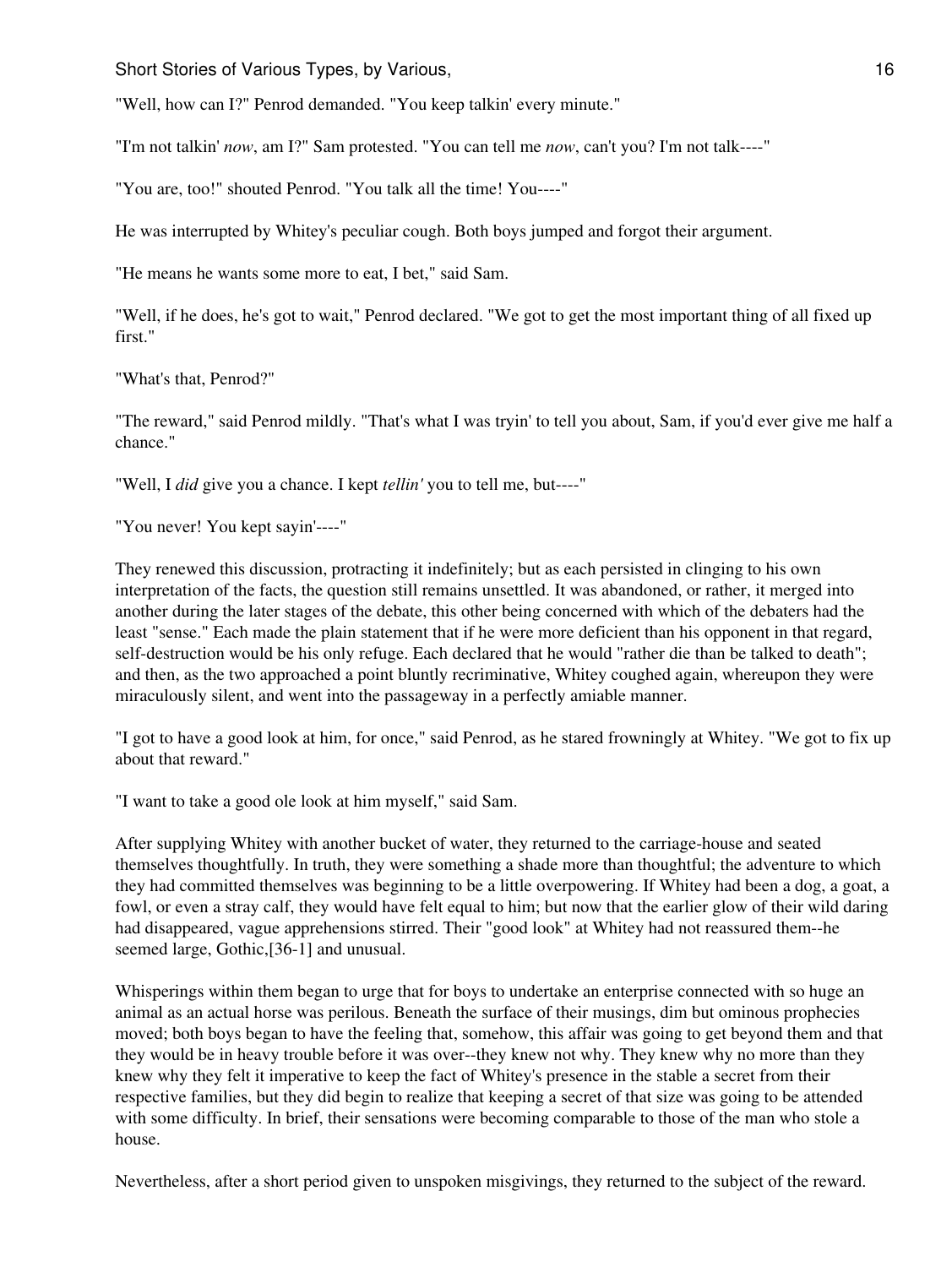Short Stories of Various Types, by Various, 17 and 17 and 17 and 17 and 17 and 17 and 17 and 17 and 17 and 17 and 17 and 17 and 17 and 17 and 17 and 17 and 17 and 17 and 17 and 17 and 17 and 17 and 17 and 17 and 17 and 17

The money-value of bay horses, as compared to white, was again discussed, and each announced his certainty that nothing less than "a good ole hundred dollars" would be offered for the return of Whitey.

But immediately after so speaking they fell into another silence, due to sinking feelings. They had spoken loudly and confidently, and yet they knew, somehow, that such things were not to be. According to their knowledge, it was perfectly reasonable to suppose that they would receive this fortune, but they frightened themselves in speaking of it; they knew that they *could* not have a hundred dollars for their own. An oppression, as from something awful and criminal, descended upon them at intervals.

Presently, however, they were warmed to a little cheerfulness again by Penrod's suggestion that they should put a notice in the paper. Neither of them had the slightest idea how to get it there, but such details as that were beyond the horizon; they occupied themselves with the question of what their advertisement ought to "say." Finding that they differed irreconcilably, Penrod went to a cache of his in the sawdust-box and brought two pencils and a supply of paper. He gave one of the pencils and several sheets to Sam; then both boys bent themselves in silence to the labor of practical composition. Penrod produced the briefer paragraph. (See Fig. I.) Sam's was more ample. (See Fig. II.)

[Illustration: FIG I]

[Illustration: FIG II]

Neither Sam nor Penrod showed any interest in what the other had written, but both felt that something praiseworthy had been accomplished. Penrod exhaled a sigh, as of relief, and, in a manner he had observed his father use sometimes, he said:

"Thank goodness, *that's* off my mind, anyway!"

"What we goin' do next, Penrod?" Sam asked deferentially, the borrowed manner having some effect upon him.

"I don't know what *you're* goin' to do," Penrod returned, picking up the old cigar box which had contained the paper and pencils. *"I'm* goin' to put mine in here, so's it'll come in handy when I haf to get at it."

"Well, I guess I'll keep mine there, too," said Sam. Thereupon he deposited his scribbled slip beside Penrod's in the cigar box, and the box was solemnly returned to the secret place whence it had been taken.

"There, *that's* 'tended to!" said Sam, and, unconsciously imitating his friend's imitation, he gave forth audibly a breath of satisfaction and relief. Both boys felt that the financial side of their great affair had been conscientiously looked to, that the question of the reward was settled, and that everything was proceeding in a businesslike manner. Therefore, they were able to turn their attention to another matter.

This was the question of Whitey's next meal. After their exploits of the morning, and the consequent imperilment of Penrod, they decided that nothing more was to be done in apples, vegetables, or bread; it was evident that Whitey must be fed from the bosom of nature.

"We couldn't pull enough o' that frostbit ole grass in the yard to feed him," Penrod said gloomily. "We could work a week and not get enough to make him swaller more'n about twice. All we got this morning, he blew most of it away. He'd try to scoop it in toward his teeth with his lip, and then he'd haf to kind of blow out his breath, and after that all the grass that'd be left was just some wet pieces stickin' to the outsides of his face. Well, and you know how he acted about that maple branch. We can't trust him with branches."

Sam jumped up.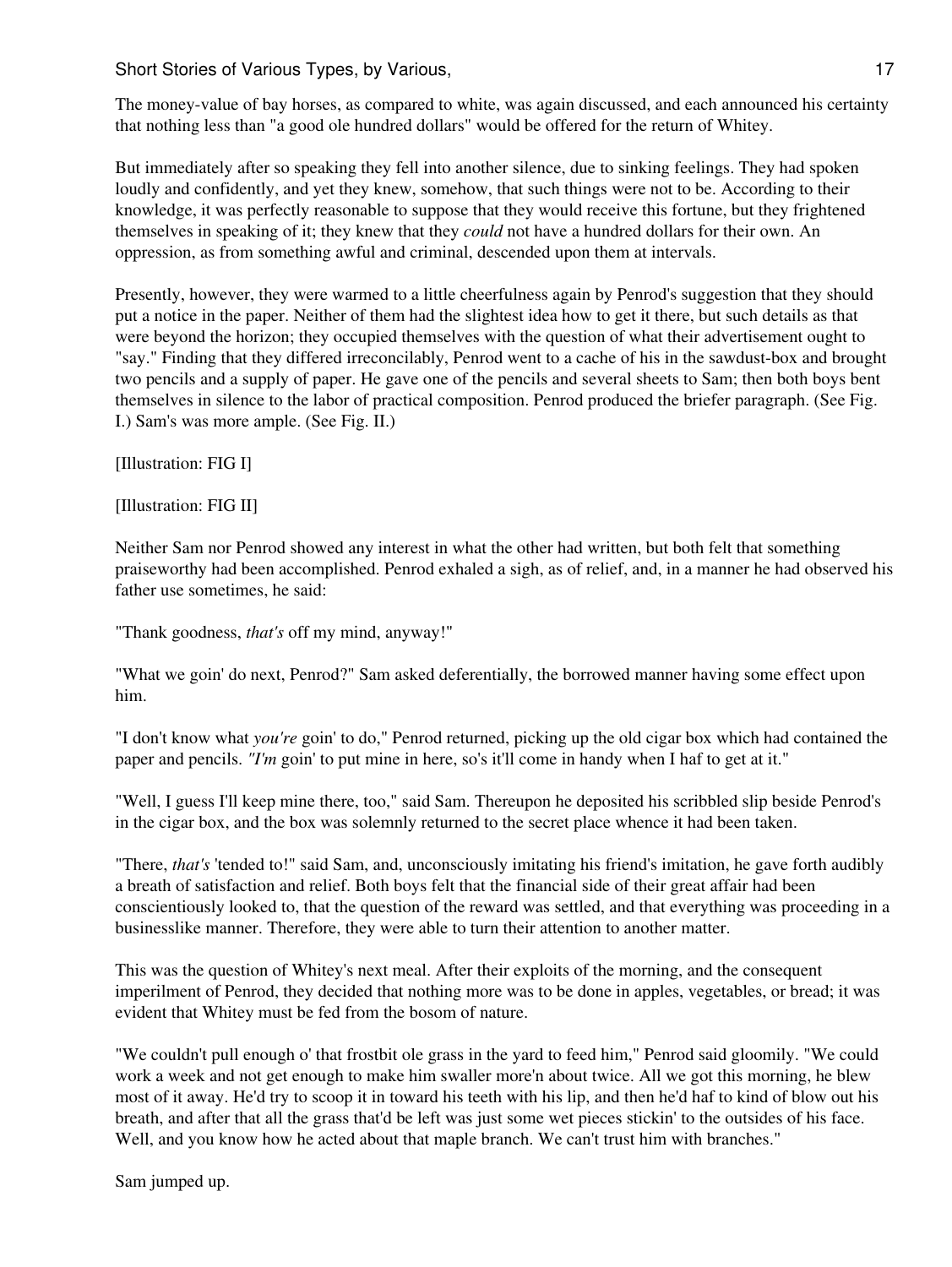"*I* know!" he cried. "There's lots of leaves left on the branches. We can give them to him."

"I just said----"

"I don't mean the branches," Sam explained. "We'll leave the branches on the trees, but just pull the leaves off the branches and put 'em in the bucket and feed 'em to him out the bucket."

Penrod thought this plan worth trying, and for three-quarters of an hour the two boys were busy with the lower branches of various trees in the yard. Thus they managed to supply Whitey with a fair quantity of wet leaves, which he ate in a perfunctory way, displaying little of his earlier enthusiasm. And the work of his purveyors might have been more tedious if it had been less damp, for a boy is seldom bored by anything that involves his staying-out in the rain without protection. The drizzle had thickened; the leaves were heavy with water, and at every jerk the branches sent fat drops over the two collectors. They attained a noteworthy state of sogginess.

Finally, they were brought to the attention of the authorities indoors, and Della appeared upon the back porch.

"Musther Penrod," she called, "y'r mamma says ye'll c'm in the house this minute an' change y'r shoes an' stockin's an' everythun' else ye got on! D'ye hear me?"

Penrod, taken by surprise and unpleasantly alarmed, darted away from the tree he was depleting and ran for the stable.

"You tell her I'm dry as toast!" he shouted over his shoulder.

Della withdrew, wearing the air of a person gratuitously insulted; and a moment later she issued from the kitchen, carrying an umbrella. She opened it and walked resolutely to the stable.

"She says I'm to bring ye in the house," said Della, "an' I'm goin' to bring ye!"

Sam had joined Penrod in the carriage-house, and, with the beginnings of an unnamed terror, the two beheld this grim advance. But they did not stay for its culmination. Without a word to each other they hurriedly tiptoed up the stairs to the gloomy loft, and there they paused, listening.

They heard Della's steps upon the carriage-house floor.

"Ah, there's plenty places t'hide in," they heard her say; "but I'll show ye! She tole me to bring ye, and I'm----"

She was interrupted by a peculiar sound--loud, chilling, dismal, and unmistakably not of human origin. The boys knew it for Whitey's cough, but Della had not their experience. A smothered shriek reached their ears; there was a scurrying noise, and then, with horror, they heard Della's footsteps in the passageway that ran by Whitey's manger. Immediately there came a louder shriek, and even in the anguish of knowing their secret discovered, they were shocked to hear distinctly the words, "O Lard in hivvin!" in the well-known voice of Della. She shrieked again, and they heard the rush of her footfalls across the carriage-house floor. Wild words came from the outer air, and the kitchen door slammed violently. It was all over. She had gone to "tell."

Penrod and Sam plunged down the stairs and out of the stable. They climbed the back fence and fled up the alley. They turned into Sam's yard, and, without consultation, headed for the cellar doors, nor paused till they found themselves in the farthest, darkest, and gloomiest recess of the cellar. There, perspiring, stricken with fear, they sank down upon the earthen floor, with their moist backs against the stone wall.

Thus with boys. The vague apprehensions that had been creeping upon Penrod and Sam all afternoon had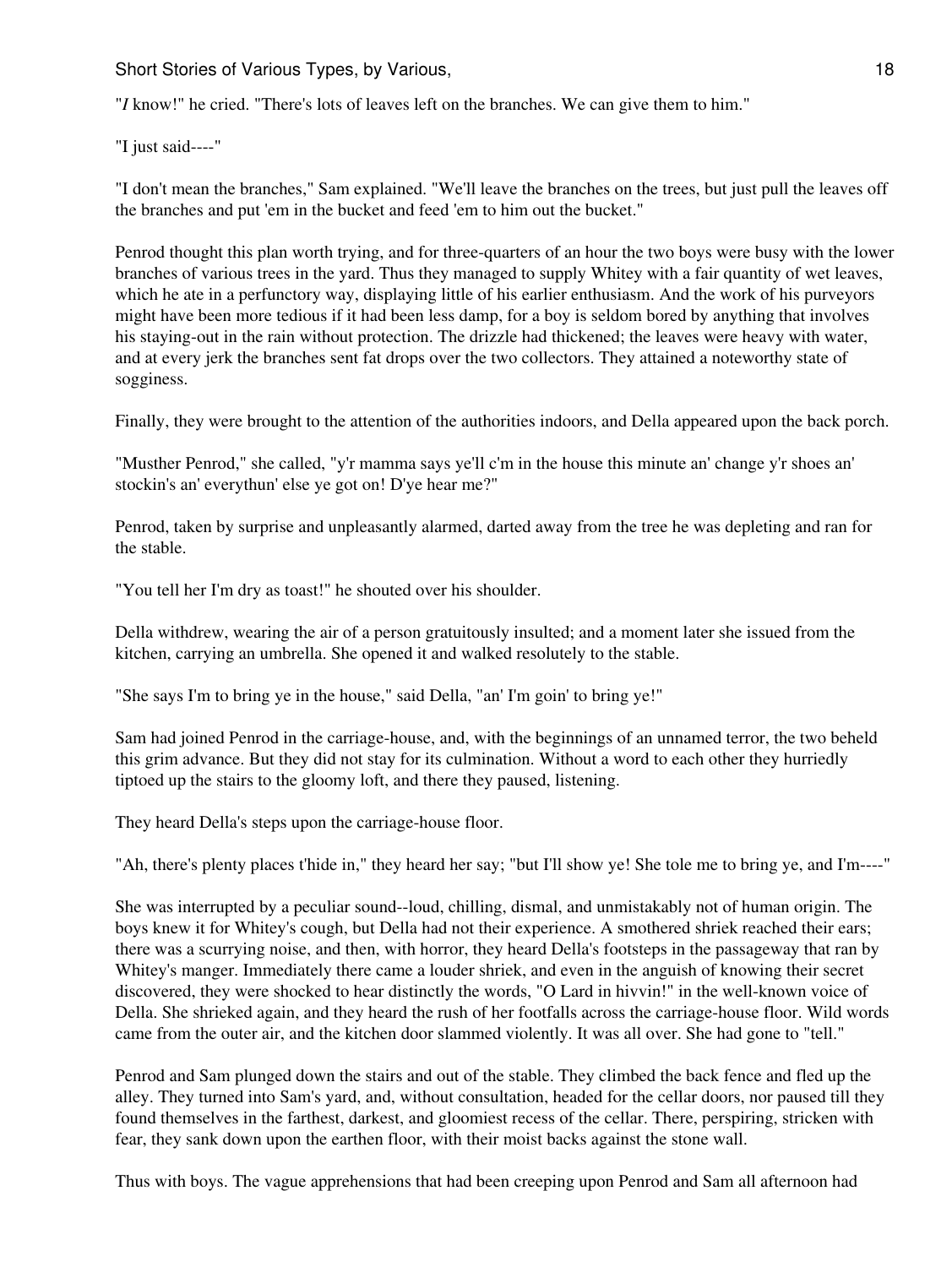become monstrous; the unknown was before them. How great their crime would turn out to be (now that it was in the hands of grown people), they did not know, but, since it concerned a horse, it would undoubtedly be considered of terrible dimensions.

Their plans for a reward, and all the things that had seemed both innocent and practical in the morning, now staggered their minds as manifestations of criminal folly. A new and terrible light seemed to play upon the day's exploits; they had chased a horse belonging to strangers, and it would be said that they deliberately drove him into the stable and there concealed him. They had, in truth, virtually stolen him, and they had stolen food for him. The waning light through the small window above them warned Penrod that his inroads upon the vegetables in his own cellar must soon be discovered. Della, that Nemesis,[43-1] would seek them in order to prepare them for dinner, and she would find them not. But she would recall his excursion to the cellar, for she had seen him when he came up; and also the truth would be known concerning the loaf of bread. Altogether, Penrod felt that his case was worse than Sam's--until Sam offered a suggestion which roused such horrible possibilitites concerning the principal item of their offense that all thought of the smaller indictments disappeared.

"Listen, Penrod," Sam quavered: "What--what if that--what if that ole horse maybe b'longed to a--policeman!" Sam's imagination was not of the comforting kind. "What'd they--do to us, Penrod, if it turned out he was some policeman's horse?"

Penrod was able only to shake his head. He did not reply in words, but both boys thenceforth considered it almost inevitable that Whitey *had* belonged to a policeman, and in their sense of so ultimate a disaster, they ceased for a time to brood upon what their parents would probably do to them. The penalty for stealing a policeman's horse would be only a step short of capital, they were sure. They would not be hanged; but vague, looming sketches of something called the penitentiary began to flicker before them.

It grew darker in the cellar, so that finally they could not see each other.

"I guess they're huntin' for us by now," Sam said huskily. "I don't--I don't like it much down here, Penrod."

Penrod's hoarse whisper came from the profound gloom:

"Well, who ever said you did?"

"Well----" Sam paused; then he said plaintively, "I wish we'd never *seen* that dern ole horse."

"It was every bit his fault," said Penrod. "*We* didn't do anything. If he hadn't come stickin' his ole head in our stable, it'd never happened at all. Ole fool!" He rose. "I'm goin' to get out of here; I guess I've stood about enough for one day."

"Where--where you goin', Penrod? You aren't goin' *home*, are you?"

"No; I'm not! What do you take me for? You think I'm crazy?"

"Well, where *can* you go?"

How far Penrod's desperation actually would have led him is doubtful, but he made this statement:

"I don't know where *you're* goin', but *I'm* goin' to walk straight out in the country till I come to a farm-house and say my name's George and live there!"

"I'll do it, too," Sam whispered eagerly. "I'll say my name's Henry."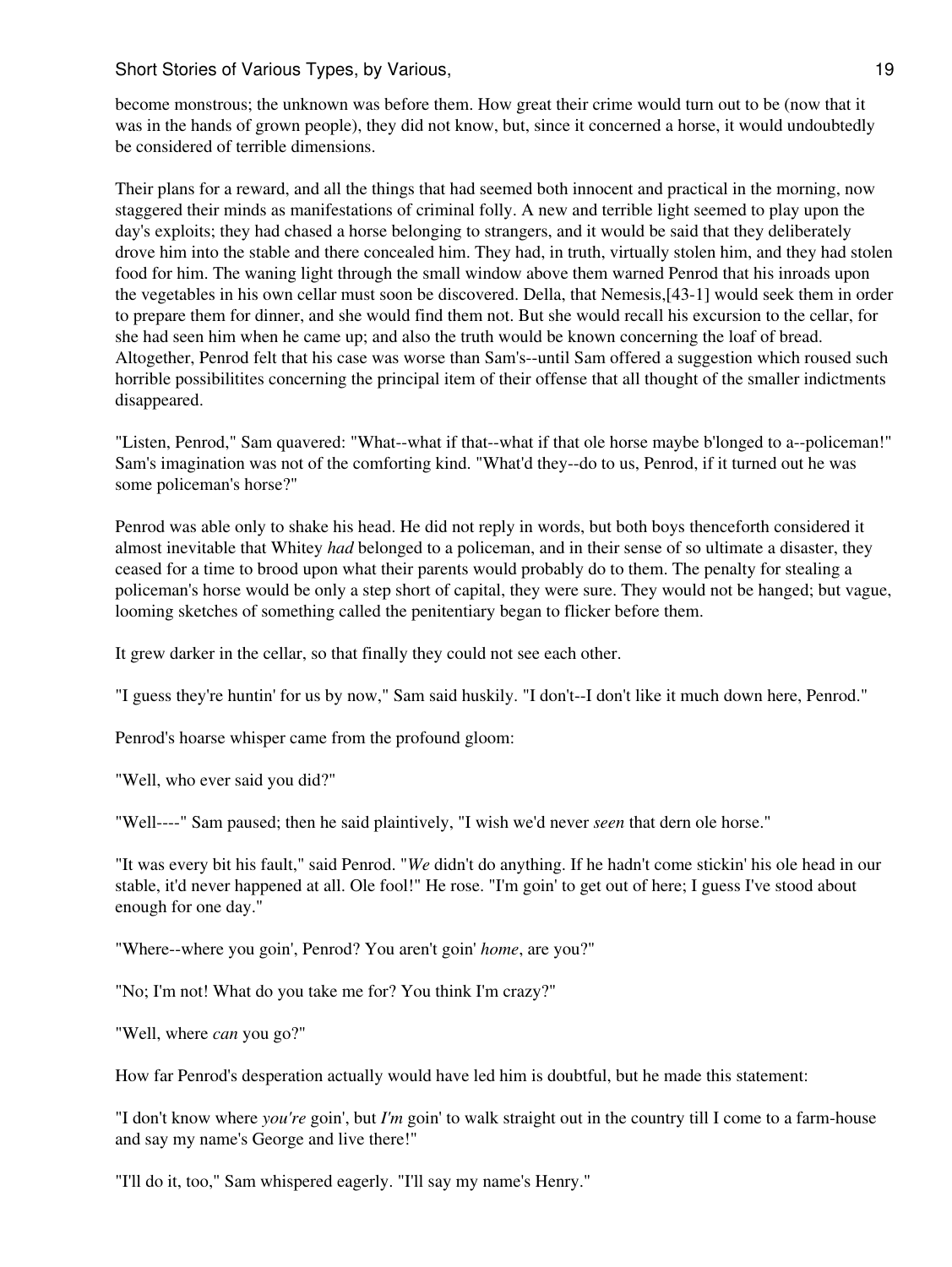Short Stories of Various Types, by Various, 20 and 20 and 20 and 20 and 20 and 20 and 20 and 20 and 20 and 20 and 20 and 20 and 20 and 20 and 20 and 20 and 20 and 20 and 20 and 20 and 20 and 20 and 20 and 20 and 20 and 20

"Well, we better get started," said the executive Penrod. "We got to get away from here, anyway."

But when they came to ascend the steps leading to the "outside doors," they found that those doors had been closed and locked for the night.

"It's no use," Sam lamented, "and we can't bust 'em, cause I tried to, once before. Fanny always locks 'em about five o'clock--I forgot. We got to go up the stairway and try to sneak out through the house."

They tiptoed back, and up the inner stairs. They paused at the top, then breathlessly stepped out into a hall which was entirely dark. Sam touched Penrod's sleeve in warning, and bent to listen at a door.

Immediately that door opened, revealing the bright library, where sat Penrod's mother and Sam's father.

It was Sam's mother who had opened the door.

"Come into the library, boys," she said. "Mrs. Schofield is just telling us about it."

And as the two comrades moved dumbly into the lighted room, Penrod's mother rose, and, taking him by the shoulder, urged him close to the fire.

"You stand there and try to dry off a little, while I finish telling Mr. and Mrs. Williams about you and Sam," she said. "You'd better make Sam keep near the fire, too, Mrs. Williams, because they both got wringing wet. Think of their running off just when most people would have wanted to stay! Well, I'll go on with the story, then. Della told me all about it, and what the cook next door said *she'd* seen, how they'd been trying to pull grass and leaves for the poor old thing all day--and all about the apples they carried from *your* cellar, and getting wet and working in the rain as hard as they could--and they'd given him a loaf of bread! Shame on you, Penrod!" She paused to laugh, but there was a little moisture round her eyes, even before she laughed. "And they'd fed him on potatoes and lettuce and cabbage and turnips out of *our* cellar! And I wish you'd see the sawdust bed they made for him! Well, when I'd telephoned, and the Humane Society man got there, he said it was the most touching thing he ever knew. It seems he *knew* this horse, and had been looking for him. He said ninety-nine boys out of a hundred would have chased the poor old thing away, and he was going to see to it that this case didn't go unnoticed, because the local branch of the society gives little silver medals for special acts like this. And the last thing he said before he led the poor old horse away was that he was sure Penrod and Sam each would be awarded one at the meeting of the society next Thursday night."

... On the following Saturday morning a yodel sounded from the sunny sidewalk in front of the Schofields' house, and Penrod, issuing forth, beheld the familiar figure of Samuel Williams in waiting.

Upon Sam's breast there glittered a round bit of silver suspended by a white ribbon from a bar of the same metal. Upon the breast of Penrod was a decoration precisely similar.

"'Lo, Penrod," said Sam. "What you goin' to do?"

"Nothin'."

"I got mine on," said Sam.

"I have, too," said Penrod. "I wouldn't take a hundred dollars for mine."

Each glanced pleasantly at the other's medal. They faced each other without shame. Neither had the slightest sense of hypocrisy either in himself or in his comrade. On the contrary!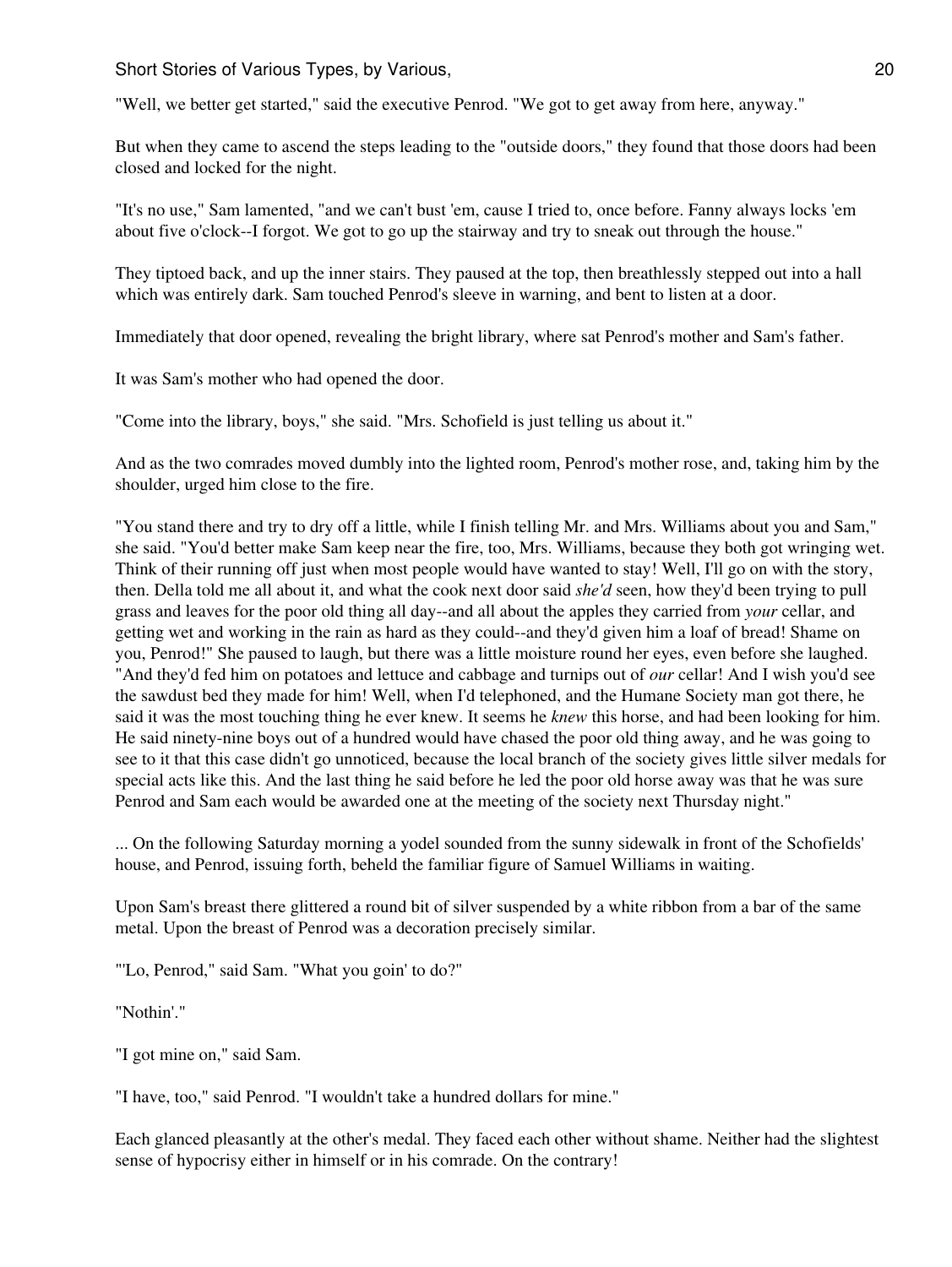Short Stories of Various Types, by Various, 21 and 21 and 21 and 21 and 21 and 21 and 21 and 21 and 21 and 21 and 21 and 21 and 22 and 22 and 22 and 22 and 22 and 22 and 22 and 22 and 22 and 22 and 22 and 22 and 22 and 22

Penrod's eyes went from Sam's medal back to his own; thence they wandered, with perhaps a little disappointment, to the lifeless street and to the empty yards and spectatorless windows of the neighborhood. Then he looked southward toward the busy heart of the town, where multitudes were.

"Let's go down and see what time it is by the court-house clock," said Penrod.

## MARY RAYMOND SHIPMAN ANDREWS

## "American, Sir!"[A]

"Dear Uncle Bill:" (And why he should have called me "Uncle Bill," Heaven only knows. I was not his uncle and almost never had I been addressed as "Bill." But he chose the name, without explanation, from the first.) "Dear Uncle Bill: Where am I going to in vacation? The fellows ask. Their fathers come to Commencement and take them home. I'm the only one out, because my father's dead. And I haven't anybody to belong to. It would be great if you'd come. Yours Sincerely--John."

[A] Copyright, 1919, by the American National Red Cross.

I threw the letter in the scrap-basket and an hour later fished it out. I read it over. I--go to a school commencement! Not if I knew it! The cheek of the whippersnapper! I had not even seen him; he might be any sort of wild Indian; he might expect me to "take him home" afterwards. Rather *not*! I should give him to understand that I would pay his bills and--well, yes--I would send him to a proper place in vacations; but be bothered by him personally I would not. Fishing trips to Canada interrupted by a child! Unthinkable. I would write to that effect.

I sat down to my orderly desk and drew out paper. I began: "Dear John." Then I stopped. An unwelcome vision arose of a small boy who was "the only one out." "My father's dead." Thirty years rolled back, and I saw the charming boy, a cousin, who had come to be this lad's father. I turned my head at that thought, as long ago I had turned it every morning when I waked to look at him, the beautiful youngster of my adoration, sleeping across the room which we shared together. For a dozen years we shared that room and other things--ponies, trips abroad, many luxuries. For the father and mother who worshipped and pampered John, and who were casually kind to me, an uninteresting orphan--these were rich, then, and free-handed. Too free-handed, it was seen later, for when the two were killed at one moment in an accident, only debts were left for John. I was suddenly important, I, the gray satellite of the rainbow prince, for I had a moderate fortune. The two of us were just graduated from Yale; John with honors and prizes and hosts of friends, I with some prizes and honors. Yet I had not been "tapped" for "Bones" or "Scroll and Key"[49-1] and I was a solitary pilgrim ever, with no intimates. We stood so together, facing out towards life.

I split my unimpressive patrimony in two and John took his part and wandered south on a mining adventure. For that, he was always keen about the south and his plan from seventeen on was to live in Italy. But it was I, after all, who went to Italy year after year, while John led Lord knows what thriftless life in Florida. From the last morning when he had wheeled, in our old big room, and dashed across it and thrown his arms around me in his own impulsive, irresistible way--since that morning I had never seen him. Letters, plenty. More money was needed always. John always thought that the world owed him a living.

Then he did the thing which was incredible and I pulled him out and hushed up the story and repaid the money, but it made me ill, and I suppose I was a bit savage, for he barely answered my letters after, and shortly stopped writing altogether. John could not endure unpleasantness. I lost sight of him till years later when he--and I--were near forty and I had a note signed Margaret Donaldson, John's wife. John was dead. He had been on a shooting trip and a gun had gone off. Though it was not in words, yet through them I got a vague suggestion of suicide. Heavy-hearted, I wondered. The life so suddenly ended had once been dear to me.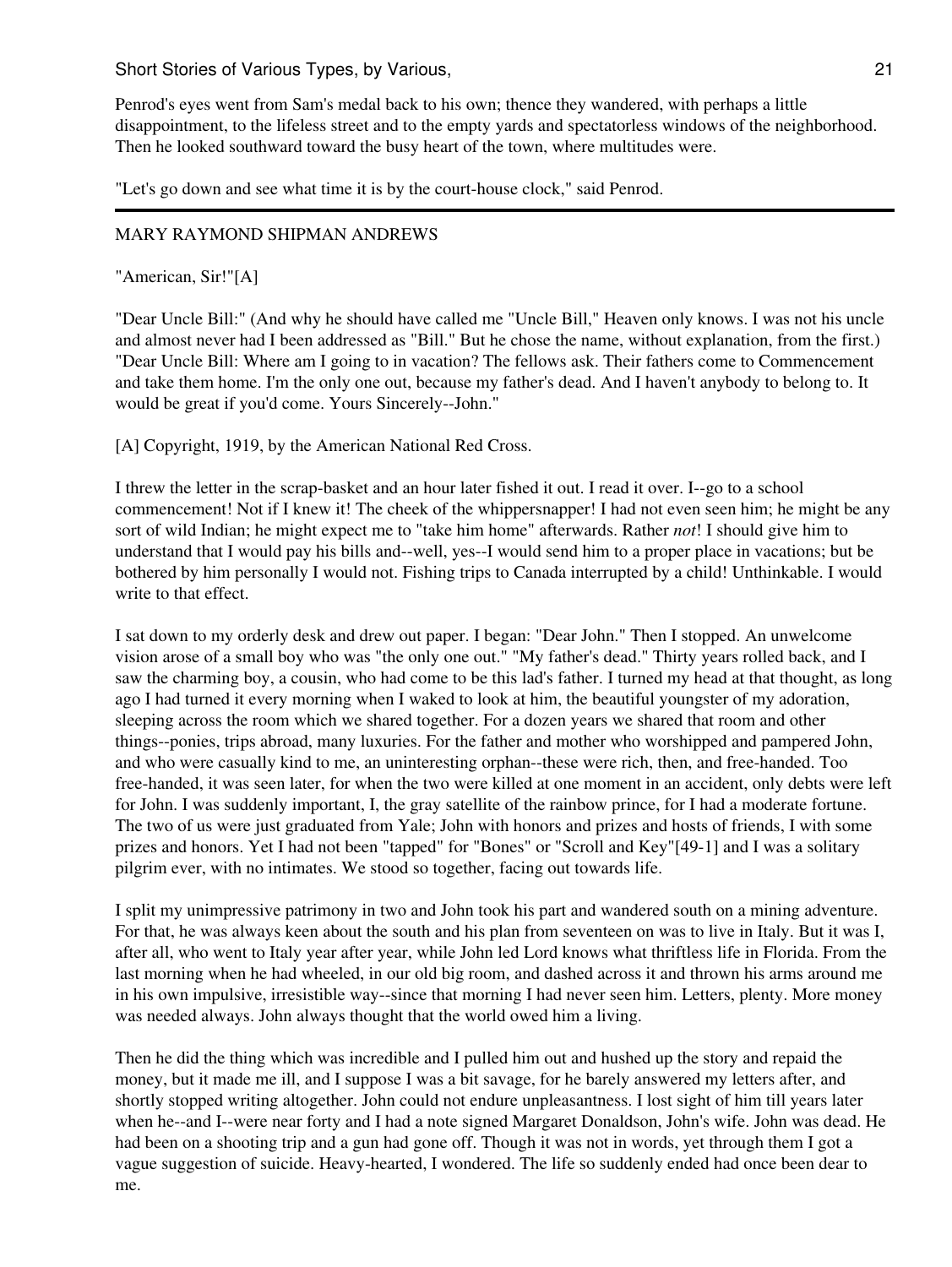"They did not bring John home," the note said. "He was so badly mutilated that they buried him near where he died. I believe he would have wanted you to know, and for that reason I am writing. I am an entirely capable bread-winner, so that John's boy and I will have no troubles as to money."

There was a child two years old. I liked the chill and the independence of the proud little note.

The next chapter opened ten years later with a letter saying that Margaret Donaldson's boy was left with her poor and elderly parents and that they did not want him. Would I, his mother being dead, take care of him? He was twelve, healthy and intelligent--which led directly to the evening when I sat, very cross, at my desk and fished young John's note out of the scrap-basket. I had got as far in answer as "Dear John"--when these visions of the past interrupted. I am not soft-hearted. I am crabbed and prejudiced and critical, and I dislike irregularity. Above all I am thoroughly selfish. But the sum of that is short of being brutal. Only sheer brutality could repel the lad's note and request. My answer went as follows:

"Dear John: I will come to your commencement and bring you back with me for a short time. I may take you on a fishing trip to Canada. Sincerely, Uncle Bill."

The youngster as he came into the school drawing-room was a thing to remember. He was a tall boy, and he looked like his father. Very olive he was--and is--and his blue eyes shone out of the dark face from under the same thickset and long lashes. His father's charm and beauty halted me, but I judged, before I let myself go, that he had also his mother's stability. I have seen no reason since to doubt my judgment. I never had so fine a fishing trip to Canada as that summer, in spite of the fact that John broke four good rods. He has been my most successful investment; and when the war broke out and he rushed to me clamoring to go, I felt indeed that I was giving humanity my best and my own. Then one day he came, in his uniform of an ambulance driver, to tell me good-bye.

That was in 1914, and the boy, just about to enter Yale, was eighteen. He went through bad fighting, and in March, 1917, he was given a Croix de Guerre.[52-1] Then America came in and he transferred to his own flag and continued ambulance work under our Red Cross. He drove one of the twenty ambulances hurried into Italy after the Caporetto disaster[52-2] in October, the first grip of the hand of America to that brave hand of Italy.

I did not know for a time that my lad was in the ambulance section rushed to Italy, but I had a particular interest from the first in this drive for I had spent weeks, twice, up in Lombardy and Venetia.[52-3] That was how I followed the Italian disaster--as a terrible blow to a number of old friends. Then after the Caporetto crisis came the stand behind the Tagliamento;[52-4] the retreat still farther and the more hopeful stand behind the Piave.[52-5] And with that I knew that the First Ambulance Section was racing to the Italian front and that my boy was driving one of the cars.

And behold it was now the year 1919 and the war was over and the cablegram from Bordeaux, which read: "Sailing 13th Santa Angela 12 day boat New York," was a week old.

Of course I met him. I left a director's meeting and vital engagements, with indecent firmness, to meet that ship. At crack of dawn on a raw morning in March I arose and drove miles to a freezing pier to meet it. And presently, as I stood muffled in a fur coat, an elderly, grizzled, small man, grim and unexhilarating--presently the soul of this monotonous person broke into song. For out of the early morning, out from behind a big anchored vessel near the pier, poked the nose of a troop ship and lumbered forward, and her decks were brown with three thousand soldiers--Americans of our victorious army coming home from overseas.

It was a sight which none of us will ever see again. Out in the harbor tugs were yelping, whistles blowing; the little fleet which had gone down the bay to meet the incoming troops was screaming itself mad in a last chorus of joyful welcome. And the good ship *Santa Angela*, blessed old tub, rolled nearer till the lads on her,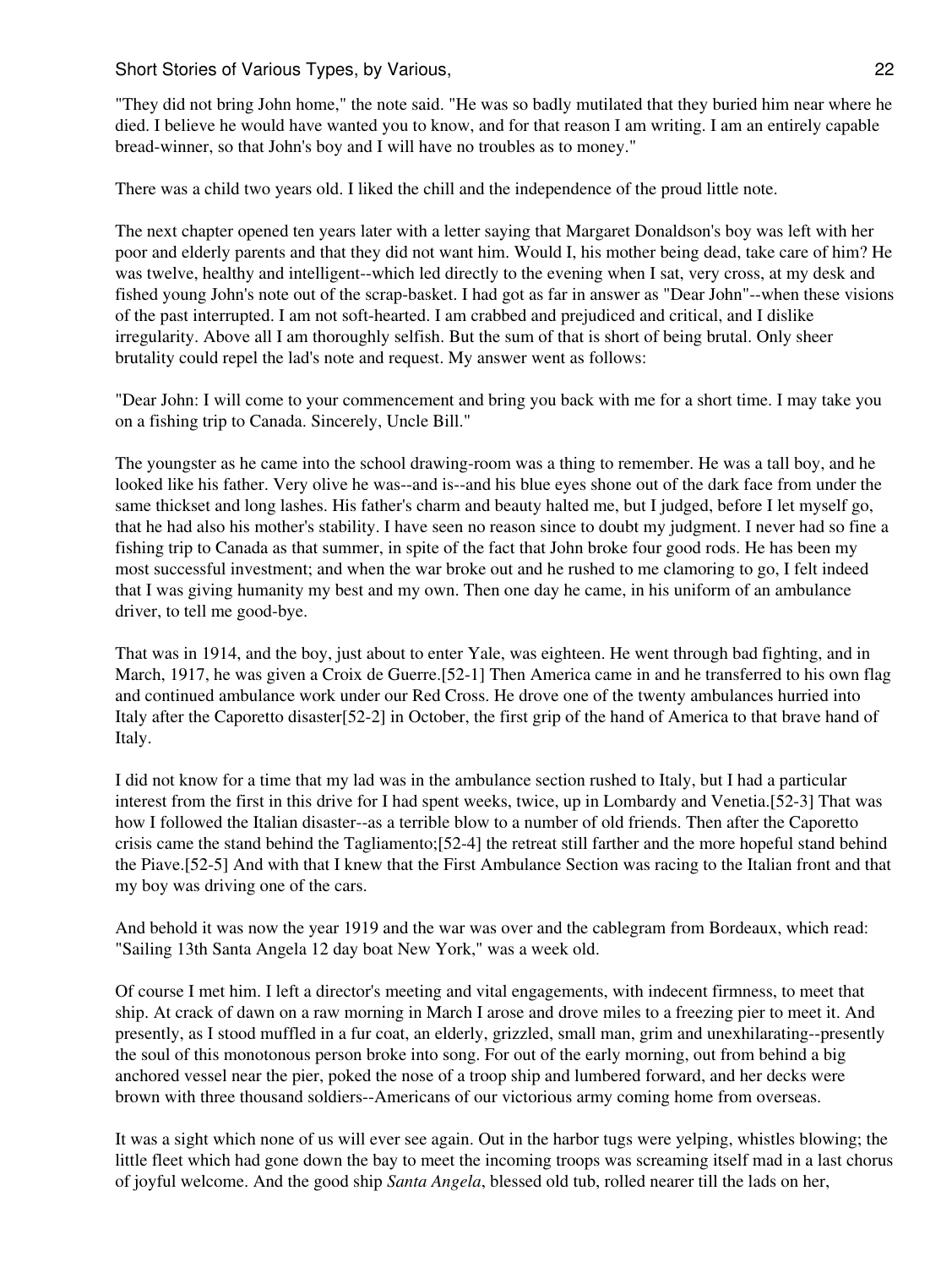Short Stories of Various Types, by Various, 23 and 23 and 23 and 23 and 23 and 23 and 23 and 23 and 23 and 23 and 23 and 23 and 23 and 23 and 23 and 23 and 23 and 23 and 23 and 23 and 23 and 22 and 22 and 22 and 22 and 22

shouting, waving, laughing, crying lads could be seen separately, and she had rounded the corner into the slip and was mere yards from the dock.

And then the boy came down the gangplank and I greeted him as is my ungracious way, as if he had been off on a sailing trip. But he knew, and he held to me, the tall fellow, with his arm around my shoulder unashamed, and from that moment to this in the den he had hardly let me out of his sight.

After dinner that night I settled back in deep satisfaction and lighted a fresh cigar. And the boy, standing before the blazing logs, which kept up a pleasant undertone to the music of his young voice, began.

"You know, Uncle Bill, we were blamed proud to be Red Cross when we knew what was doing about Italy. It was plumb great. You know it all of course. But I saw it. No worse fight ever--in all history. Towns turned into a rolling river of refugees. Hungry, filthy, rain-soaked, half-clad--old, babies, sick--a multitude pitiful beyond words--stumbling, racing down those mountain trails, anyhow--to get anywhere--away."

He dropped into a chair and went on.

"We didn't get there for the first, but it was plenty bad enough," and his eyes were seeing wordless sights. "The United States had declared war on Austria December 7th, and four days later Section One was rolling across the battlefield of Solferino.

"I was proud to be in that bunch. Talk about the flower of a country, Uncle Bill,--we grew 'em. Six wore the Croix de Guerre--well, of course that's often just luck." He reddened as he remembered who was one of that six. "All of them had gone through battles a-plenty. Whole shooting-match keen for service--no slackers and no greenhorns in that crowd.

"We started on the twelve hundred mile trip to Milan from Paris November 18th, and at Ventimiglia, just over the border, Italy welcomed us. Lord, Uncle Bill," the boy laughed out, and rubbed his eyes where tears stood. "They wouldn't look at our passports--no, sir! They opened the gate to Italy and we rolled in like visiting princes. They showered presents on us, those poor villagers--food, flowers--all they had. Often didn't keep any for themselves.

"We got there December 8th. Tuned up the cars and were off again in two or three days, to the job. They gave us a great send-off. Real party. Two parties. First a sort of reception in a big gray courtyard of an old palace, all dolled up with American and Italian flags. Big bugs and speeches--and they presented us to Italy. A bugle blew and a hundred of us in khaki--we'd been reinforced--stood at salute and an Italian general swept into the gates with his train of plumed Bersagliari[55-1]--sent to take us over. Then we twenty drove our busses out with our own flags flying and pulled up again for Party Number Two in front of the Cathedral. Finally the Mayor bid us his prettiest good-bye, and off we drove again through the cheering crowds and the waving flags--this time out of the city gate--to the Piave front."

The boy rose from his chair, put on a fresh log, then turned and stood facing me, towering over me in his young magnificence.

It flashed to me that I'd never seen him look so like his father, yet so different. All John Donaldson's physical beauty, all his charm were repeated in his son, but underlaid with a manliness, a force which poor John never had.

"We were pitched into the offensive in the hottest of it," spoke the boy. "It was thick. We were hampered by lack of workers. We wanted Americans. Morgan had a thought.

"'Italy's full of Americans,' he suggested. 'Living here. Over military age, but fit for a lot of our use. I miss my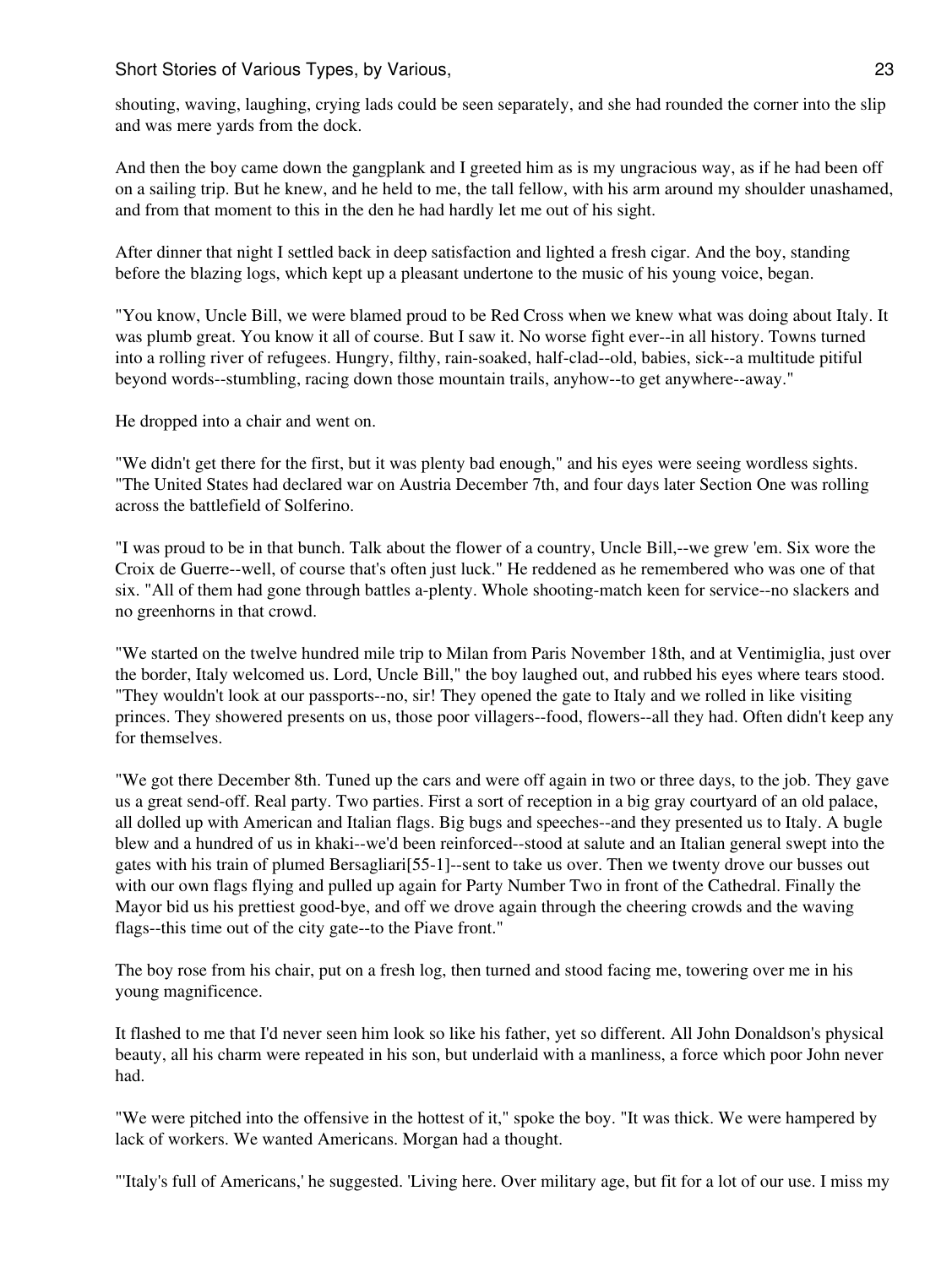guess if bunches of 'em wouldn't jump at a chance to get busy under their own flag.'

"We sent out a call and they came. Down from hill-towns, out of cities, from villages we'd never heard of--it was amazing how they came. We didn't dream there was such a number. Every one middle-aged, American all, and gentlemen all. One morning, after brisk work the night before, I'd just turned out and was standing by my bus--I slept on a stretcher inside--I saw a big, athletic, grizzled chap, maybe fifty-five or over, shabby as to clothes, yet with an air like a duke, sauntering up. How he got in there I never thought to ask. He held out his hand as if we were old friends. 'Good morning,' he said. 'I hope I didn't wake you up. How do you like Italy?' There was something attractive about him, something suggestive of a gracious host whose flower garden was Italy--which he trusted was to my taste. I told him I worshipped Italy.

"Just then a shell--they were coming over off and on--struck two hundred yards down the road and we both turned to look. In thirty seconds, maybe, another--and another--placed middling close, half a minute apart maybe, till eight had plowed along that bit. When they stopped, he looked at me. 'That's the first time I ever saw shells light nearby,' he spoke. 'Eight, I made it. But two were duds, weren't they?'

"It didn't seem to occur to him that they might have hit him. About then he saw me wondering, I suppose, what a civilian was doing making conversation inside the lines before breakfast, and he explained.

"'You need men for the Red Cross, I believe,' he explained. 'I came to offer my services.' He spoke English perfectly, yet with a foreign twist, and he was so very dark that I wondered about his nationality.

"'Are you Italian?' I asked, and at that he started and straightened his big shabby shoulders as if I'd hit him, and flushed through his brown skin.

"'American, sir,' he said proudly.

"And, Uncle Bill, something in the way he said it almost brought tears to my eyes. It was as if his right to being American was the last and most precious thing he owned, and as if I'd tried to take it from him.

"So I threw back 'That's great,' as heartily as I knew how, and shook hands with him over it.

"There was something about him which I couldn't place. He looked--natural. Especially his eyes.

"Well, I said we'd be delighted to use him, and told him where to report and then, though it wasn't my business, I asked his name. And what do you think he told me?"

I shook my head.

"He gave his name as John Donaldson," stated the boy.

"What!" I asked bewildered. "This man in Italy was called----"

"By my name," the boy said slowly. "John Donaldson."

I reasoned a bit. "John Donaldson" is a name not impossible to be duplicated. "It was devilish odd," I said, "to run into your own handle like that, wasn't it?"

The boy went on. "At that second Ted Frith ran along shouting, '7:30. Better hurry. Coffee's waiting.' So I threw the strange man a good-bye and bolted.

"That day we were going some. They were heaving eggs from the other side of the Piave and we were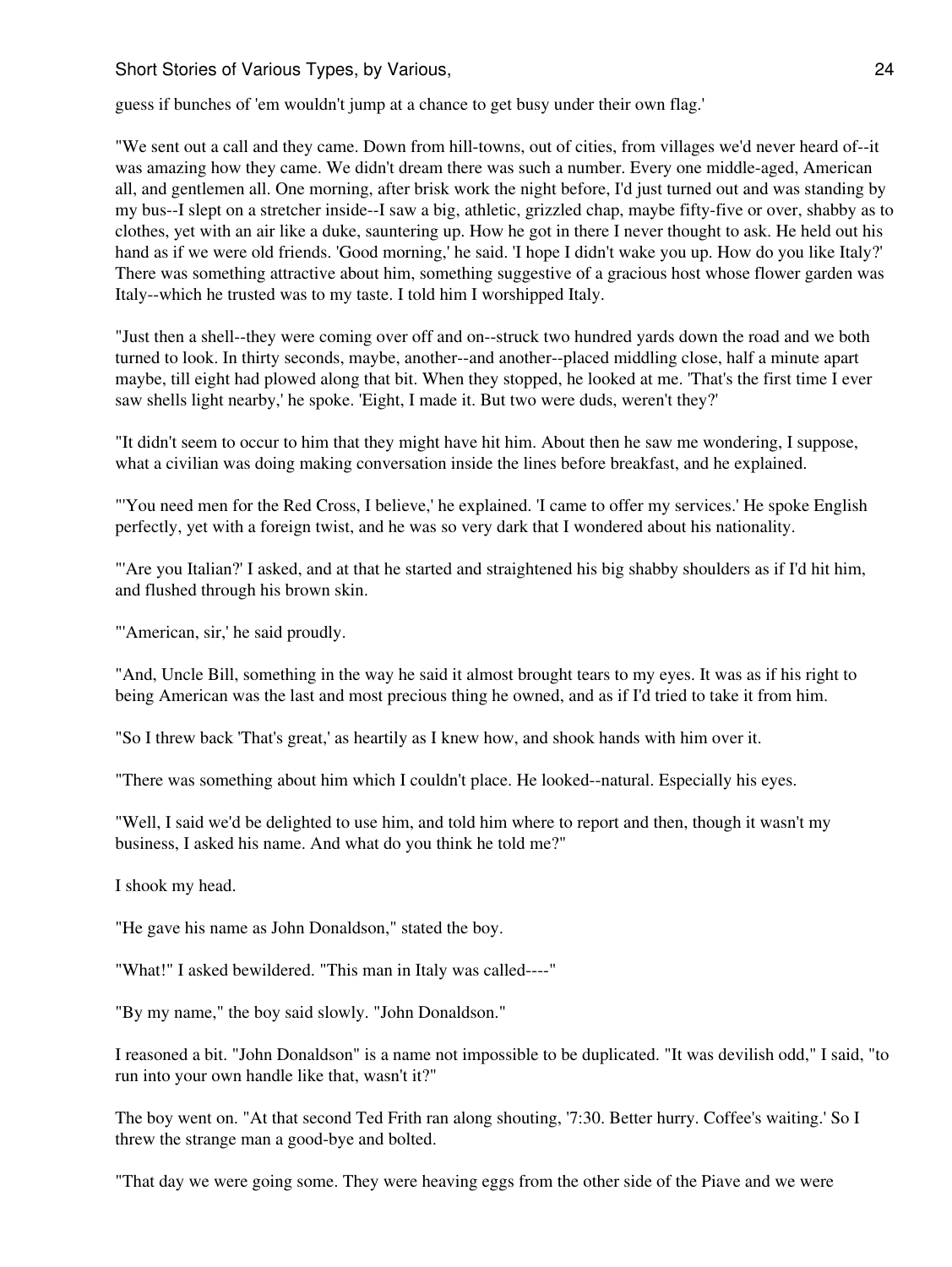bringing back wounded to the dressing stations as fast as we could make it over that wrecked land; going back faster for more. When I stopped for chow at midday, I found Ted Frith near me, eating also.

"'Remember the old boy you were talking to this morning?' asked Ted between two mouthfuls of dum-dums--that's beans, Uncle Bill. I 'lowed I remembered the old boy; in fact he'd stuck in my mind all day.

"'Well,' Ted went on, 'he's a ring-tailed snorter. He's got an American uniform, tin derby and all, and he's up in the front trenches in the cold and mud with his chocolates and stuff, talking the lingo to the wops and putting heart into them something surprising. They're cheering up wherever he goes. Good work.'

"That afternoon I ran into the man under hot fire hurrying down the communication trench for more stuff. He looked as pleased as a boy with a new pony. 'Hello,' I yelled across the noise. 'How do you like our Italy? They tell me you're helping a lot.'

"He stopped and stared with those queerly homelike, big eyes. 'Do they?' he smiled. 'It's the best time I've had for years, sir.'

"'Needn't *sir* me,' I explained. 'I'm not an officer.'

"'Ah, but you are--my superior officer,' he argued in a courteous, lovely way. 'I'm a recruit--raw recruit. Certainly I must say *sir*, to you.'

"'Duck there,' I shouted. 'You're on a rise--you'll be hit.'

"He glanced around. 'If you knew what a treat I'd consider it to be done for wearing this.' He looked down and slapped his big knee in its khaki. 'But if I'm helping, it's the game to keep whole. You see, sir,' and he laughed out loud--'this is my good day. I'm American to-day, sir!'

"And as I let in the clutch and turned the wheel, I sniffled. The man's delight at being allowed to do a turn of any sort under the flag got me.

"The hideous day wore on; one of the worst I went through. We were rushing 'em steadily--four badly wounded in the back you know, and one who could sit up in the front seat with the driver, every trip. About 3:30 as I was going up to the front lines, I struck Ted Firth again coming down.

"'That you, Johnny?' he shouted as we jammed together, and then: 'Your friend's got his,' he said. We were caught in a crowd and had to wait, so we could talk.

"'Oh no!' I groaned. 'Gone west?'

"He shook his head. 'I think not yet. But I'm afraid he's finished. Had to leave him. Didn't see him till I was loaded up. He's been stretcher-bearer the last three hours.'

"'The devil he has. Why?'

"'A sudden attack--bearer was killed. He jumped in and grabbed the stretcher. Powerful old boy. Back and forth from the hurricane to the little dressing station, and at last he got it. Thick to-day, isn't it?'

"'Stretcher-bearer!' I repeated. 'Nerve for a new bird.'

"'Nerve!' echoed Teddy. 'He's been eating it up. The hotter it got, the better it suited. He's one of the heroes fast enough. If he lives, he's due a cross for his last stunt--out under fire twice in five minutes to bring in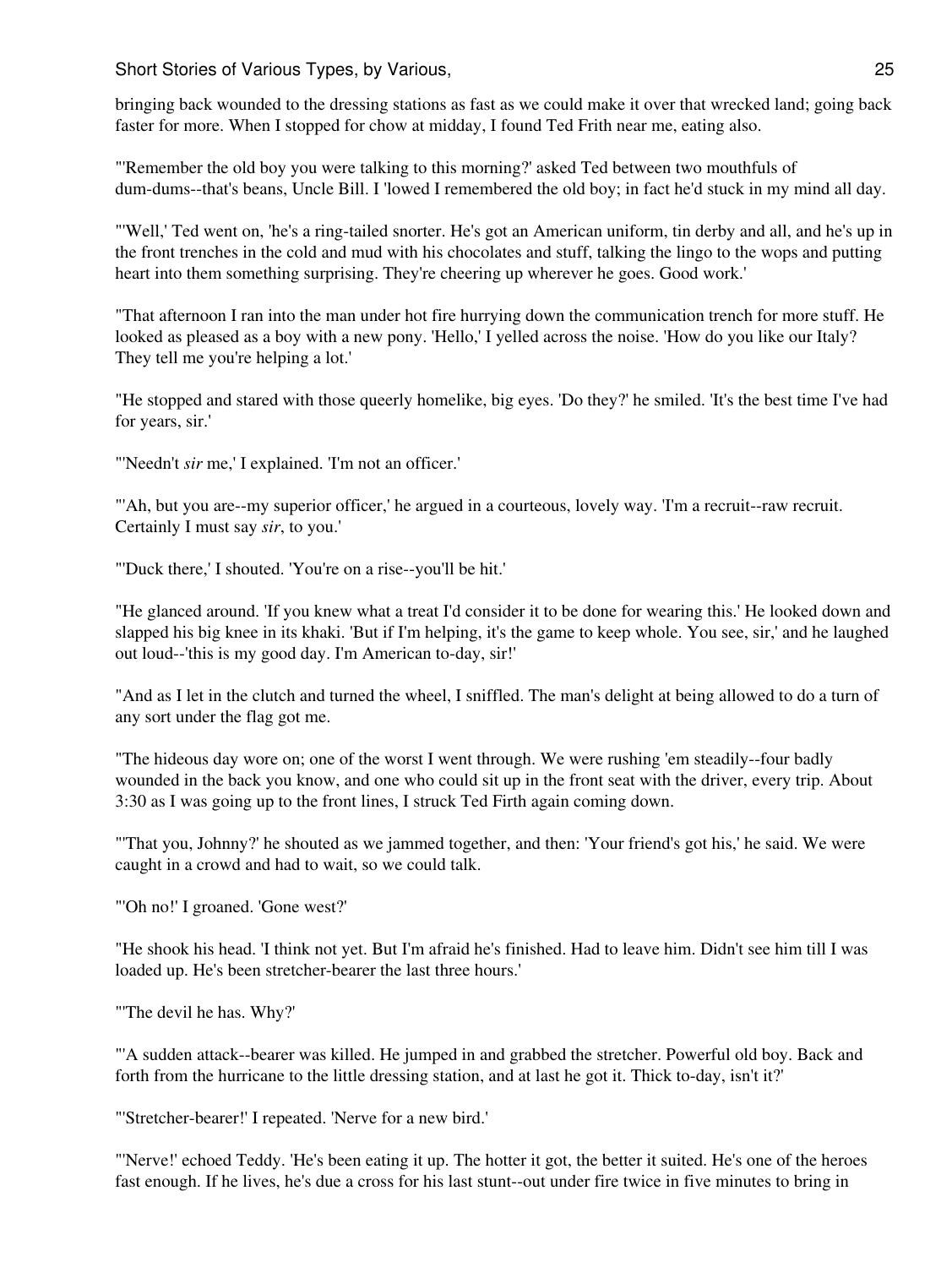Short Stories of Various Types, by Various, 26 and 20 and 20 and 20 and 20 and 20 and 20 and 20 and 20 and 20  $26$ 

wounded. But he won't live. There--it's clearing. You run along and find the old boy, Johnny.'

"I found him. He was hurt too badly to talk about. As gently as we knew how, Joe Barron and I lifted him into the car and he recognized me.

"'Why, good evening, sir,' he greeted me, smiling at the disputed title, charming and casual as ever. He identified me--'The boy who adored Italy.' Then: 'Such luck!' he gasped. 'Killed--in our uniform--serving!' And as he felt my hand on his forehead: 'For God's sake don't be sorry, lad,' he begged. 'A great finish for me. I never hoped for luck like this.'

"There's a small village," the boy went on--"I never knew its name; it's back of the Piave; only a pile of broken stuff now anyhow. But the church was standing that night, a lovely old church with a tower pierced with windows. We stuck in a traffic jam in front of that church. The roads were one solid column going forward into the mess. Mile after mile of it in one stream--and every parallel road must have been the same.

"It got dark early and the ration truck was late coming up, being caught in the jam. It was night by the time the eats were ready and I left my bus in front of the church I spoke of. I'd wished myself on the officers of a battery having mess in trees back of a ruined house. When I went back to the bus, it was clean dark. But the sky was alight with gun flashes from everywhere, a continuous flicker like summer lightning with glares here and there like a sudden blaze from a factory chimney. The rumbling gun thunder was without a break, punctuated by heavier boomings; the near guns seemed an insane 4th of July. I looked in at my load and I saw that my namesake was worse. We were still trapped in the jam; no chance of breaking for hours maybe. I saw then that they'd turned the church into a dressing station. There was straw on the stone floors and two surgeons and some orderlies. Wounded were being carried in on stretchers. Joe Barron and I lifted out John Donaldson and took him in and cared for him as well as possible until we could corral an overworked doctor. I thought I'd talk to him a bit to distract him, and he seemed glad to have me."

The lad stopped; his big fingers pulled at the collar of his uniform.

"Little by little," he went on, "John Donaldson of Italy told his story. He held tight to my hand as he told it." The boy halted again and bit at his lower lip with strong white teeth. "I like to remember that," he went on slowly. "He had lived nearly twenty years in Perugia. He had run away from America. Because--he--took money. Quite a lot of money. He--was supposed to be dead."

I sat forward, grasping the sides of my chair, pulling the thing out of the boy with straining gaze.

"Uncle Bill," he spoke, and his dear voice shook, "you know who it was. I found why his eyes looked familiar. They were exactly like my own. The man I was helping to die was my father."

I heard my throat make a queer sound, but I said no word. The voice flowed on, difficultly, determinedly.

"It's a strange thing to remember--a weird and unearthly bit of living--that war-ruined church, strewn with straw, the wounded wrapped like mummies in dark blankets, their white bandages making high spots in the wavering, irregular lights of lanterns and pocket flashes moving about. I sat on the pavement by his side, hand in hand. A big crucifix hung above, and the Christ seemed to be looking--at him."

The voice stopped. I heard my own as a sound from beyond me asking a question. "How did you find out?" I asked.

"Why, you see, Uncle Bill," he answered, as if my voice had helped him to normality a bit, "I started off by saying I'd write to anybody for him, and wasn't there somebody at home maybe? And he smiled out of his torture, and said 'Nobody.'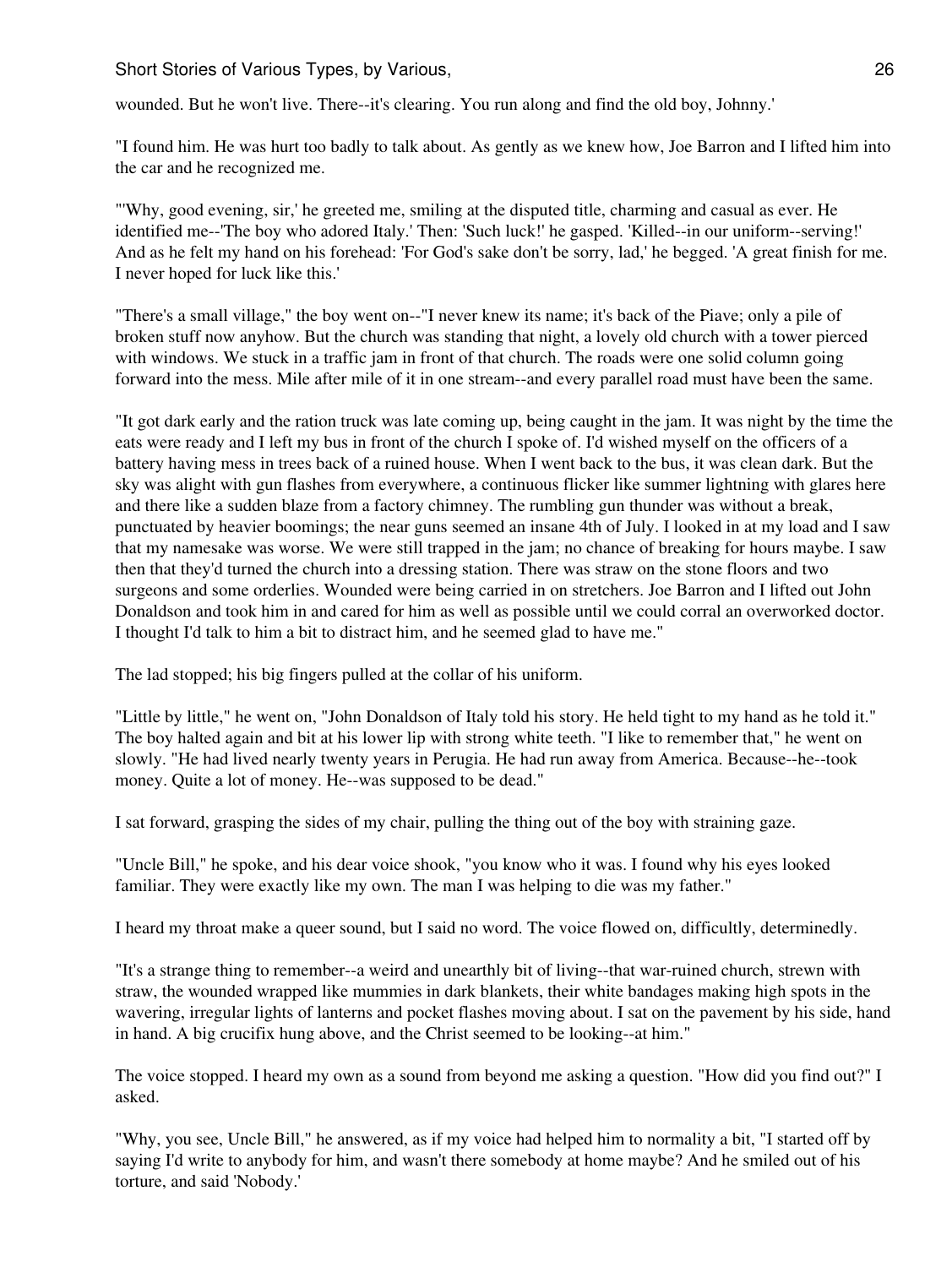Short Stories of Various Types, by Various, 27 and 27 and 27 and 27 and 27 and 27 and 27 and 27 and 27 and 27

"Then I said how proud we were of such Americans as he had shown himself and how much he'd helped. I told him what Teddy Frith said of how he'd put heart into the men. And about the war cross. At that his face brightened.

"'Did he really say I'd helped?' He was awfully pleased. Then he considered a moment and spoke: 'There's one lad I'd like to have know--if it's possible to find him--and if he ever knows anything about me--that I died decently.'

"I threw at him--little dreaming the truth, yet eagerly--'I'll find him. I promise it. What's his name?'

"And he smiled again, an alluring, sidewise smile he had, and said: 'Why, the same name as mine--John Donaldson. He was my baby.'

"Then for the first time the truth came in sight, and my heart stood still. I couldn't speak. But I thought fast. I feared giving him a shock, yet I had to know--I had to tell him. I put my free hand over his that clung to me and I said: 'Do you know, Mr. Donaldson, it's queer, but that's my name too. I also am John Donaldson.'

"He turned his head with a start and his eyes got wide. 'You are?' he said, and he peered at me in the half light. 'I believe you look like me. God!' he said. His face seemed to sharpen and he shot words at me. 'Quick!' he said. 'I mayn't have time. What was your mother's name?'

"I told him.

"He was so still for a breath that I thought I'd killed him. Then his face lighted--quite angelically, Uncle Bill. And he whispered, two or three words at a time--you know the words, Uncle Bill--Tennyson:

"'Sunset and evening star' he whispered:

"'Sunset and evening star,

"'And one clear call for me----'

"He patted the breast of his bloody, grimy uniform. 'Following the flag! Me! My son to hold my hand as I go out! I hadn't dreamed of such a passing.' Then he looked up at me, awfully interested. 'So you're my big son,' he said. 'My baby.'

"I knew that he was remembering the little shaver he'd left twenty years back. So I leaned over and kissed him, and he got his arm around my neck and held me pretty tight a minute, and nobody cared. All those dying, suffering, last-ditch men lying around, and the two worn-out doctors hurrying among 'em--they didn't care. No more did he and I. I'd found my father; I wasn't caring for anything else."

There was deep silence in the room again and a log of the fire crackled and fell apart and blazed up impersonally; the pleasant sound jarred not at all the tense, human atmosphere.

"And he----! Uncle Bill," went on the throbbing voice, "through the devilish pain he was radiant. He was, thank God! I wanted to hold up a doctor and get dope to quiet him--and he wouldn't.

"'It might make me unconscious,' he objected. 'Would I lose a minute of you? Not if I know it! This is the happiest hour I've had for twenty years.'

"He told me, a bit at a time, about things. First how he'd arranged so that even my mother thought him dead. Then the bald facts of his downfall. He hated to tell that.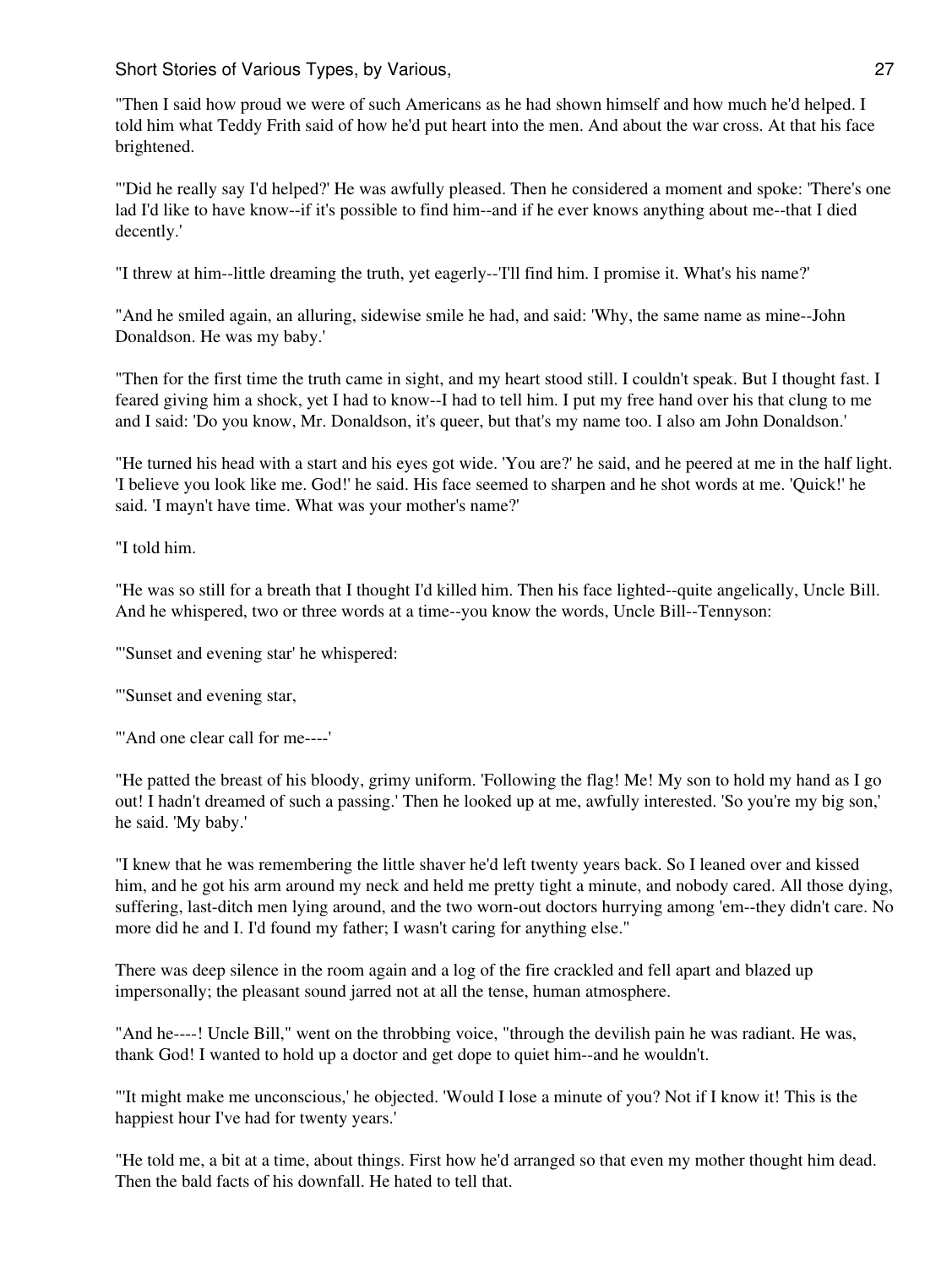"'Took money,' he said. 'Very unjustifiable. But I ought to have had plenty--life's most unreasonable. Then--I couldn't face--discovery--hate, unpleasantness.' He shuddered. 'Might have been--jailed.' It was shaking him so I tried to stop him, but he pointed to his coat and laughed--Uncle Bill, a pitiful laugh. It tore me. 'John Donaldson's making a good getaway,' he labored out. 'Must tell everything. I'll finish--clean. To--my son. Honor of--the uniform.' He was getting exhausted. 'That's all,' he ended, 'Dishonor.'

"And I flung at him: 'No--no. It's covered over--wiped out--with service and honor. You're dying for the flag, father--father!' I whispered with my arms around him and crying like a child with a feeling I'd never known before. 'Father, father!' I whispered, and he lifted a hand and patted my head.

"'That sounds nice,' he said. Suddenly he looked amused. His nerve all through was the bulliest thing you ever saw, Uncle Bill. Not a whimper. 'You thought I was Italian,' he brought out. 'Years ago, this morning. But--I'm not. American, sir--I heard the call--the one clear call. American.'

"Then he closed his eyes and his breathing was so easy that I thought he might sleep, and live hours, maybe. I loosened his fingers and lifted his head on my coat that I'd folded for a pillow, for I thought I'd go outside and find Joe Barron and get him to take the bus down when the jam held up so I could start. Before I started, I bent over again and he opened his eyes, and I said very distinctly: 'I want you to know that I'll be prouder all my life than words can say that I've had you for a father,' and he brought out a long, perfectly contented sigh, and seemed to drop off.

"I began to pick my way through the clutter of men lying, some still as death, some writhing and gurgling horrid sounds. I had got about eight feet when across the hideous noises broke a laugh like a pleased kid. I whirled. He'd lifted his big shoulders up from the straw and was laughing after me from under those thick black lashes; his eyes were brilliant. He stretched out his arms to me.

"'American, sir,' he said in a strong voice. And fell back dead."

I heard the clock tick and tick. And tick. Minutes went by. Then the boy got up in the throbbing silence and walked to the fire and stood, his back to me, looking down at the embers. His voice came over his square young shoulders, difficult but determined, as of a man who must say a thing which has dogged him to be said.

"God arranged it, Uncle Bill. I know that well enough. God forgave him enough to send him me and a happy day to go out on. So don't you believe--that things are all right with him now?"

It was hard to speak, but I had to--I had a message. "John," I said, "we two know the splendor of his going, and that other things count as nothing beside that redemption. Do you suppose a great God is more narrow-minded than we?"

And my boy turned, and came and sat on the broad side of the chair, and put his arm around my shoulder and his young head against mine. His cheek was hot and wet on my thin hair.

"American, sir," whispered my dear boy, softly.

## KATHERINE MAYO

John G.

It was nine o'clock of a wild night in December. For forty-eight hours it had been raining, raining, raining, after a heavy fall of snow. Still the torrents descended, lashed by a screaming wind, and the song of rushing water mingled with the cry of the gale. Each steep street of the hill-town of Greensburg lay inches deep under a tearing flood. The cold was as great as cold may be while rain is falling. A night to give thanks for shelter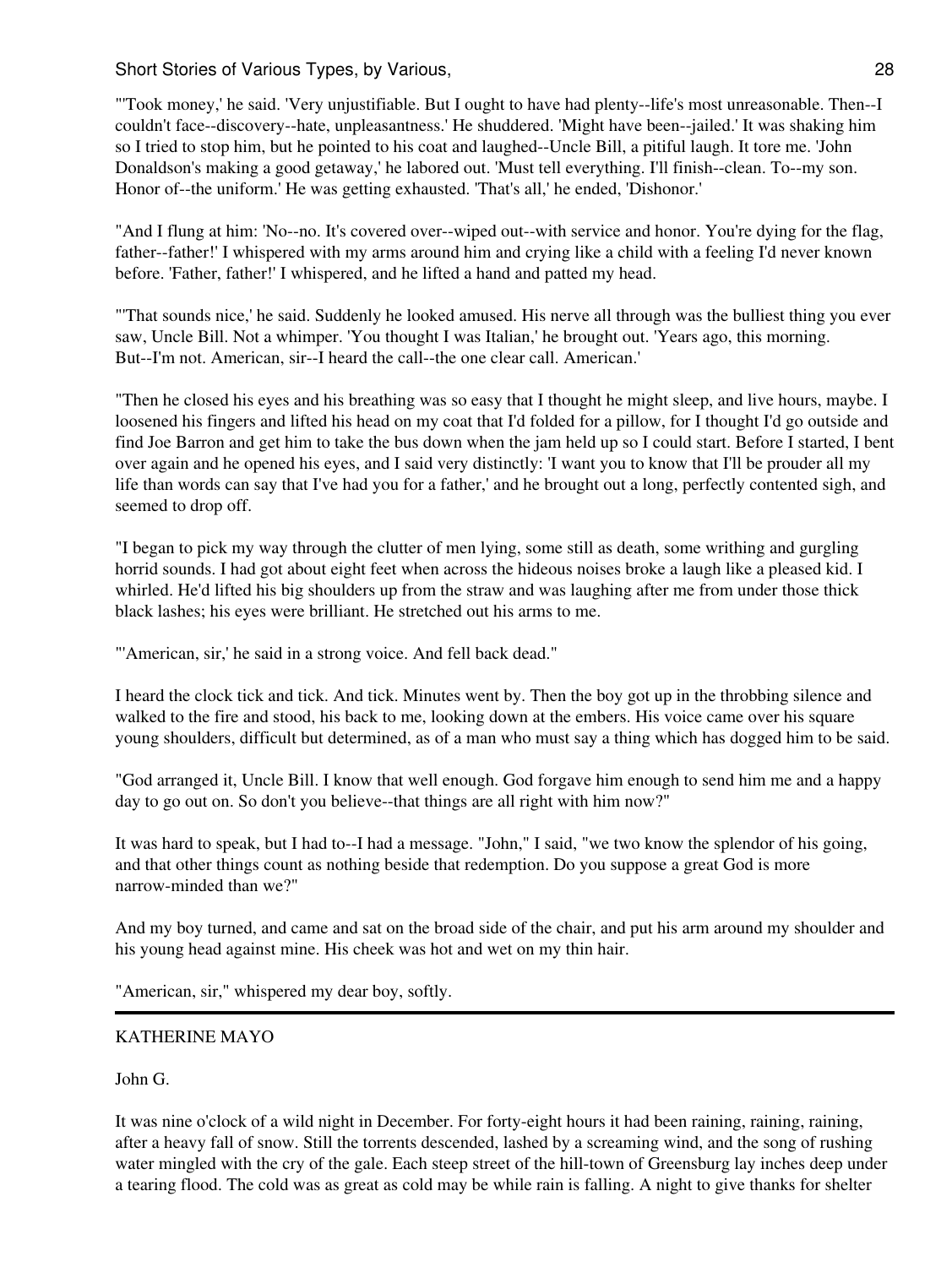## Short Stories of Various Types, by Various, 29 and 20 and 29 and 29 and 29 and 29 and 29 and 29 and 29 and 29 and 29 and 29 and 29 and 29 and 29 and 29 and 20 and 20 and 20 and 20 and 20 and 20 and 20 and 20 and 20 and 20

overhead, and to hug the hearth with gratitude.

First Sergeant Price, at his desk in the Barracks office, was honorably grinding law. Most honorably, because, when he had gone to take the book from its shelf in the day-room, "Barrack-Room Ballads"[68-1] had smiled down upon him with a heart-aching echo of the soft, familiar East; so that of a sudden he had fairly smelt the sweet, strange, heathen smell of the temples in Tien Tsin--had seen the flash of a parrot's wing in the bolo-toothed Philippine jungle. And the sight and the smell, on a night like this, were enough to make any man lonely.

Therefore it was with honor indeed that, instead of dreaming off into the radiant past through the well thumbed book of magic, he was digging between dull sheepskin covers after the key to the bar of the State, on which his will was fixed.

Now, a man who, being a member of the Pennsylvania State Police,[69-1] aspires to qualify for admission to the bar, has his work cut out for him. The calls of his regular duty, endless in number and kind, leave him no certain leisure, and few and broken are the hours that he gets for books.

"Confound the Latin!" grumbled the Sergeant, grabbing his head in his two hands. "Well--anyway, here's my night for it. Even the crooks will lie snug in weather like this." And he took a fresh hold on the poser.

Suddenly "buzz" went the bell beside him. Before its voice ceased he stood at salute in the door of the Captain's office.

"Sergeant," said Captain Adams, with a half-turn of his desk-chair, "how soon can you take the field?"

"Five minutes, sir."

"There's trouble over in the foundry town. The local authorities have jailed some I. W. W.[69-2] plotters. They state that a jail delivery is threatened, that the Sheriff can't control it, and that they believe the mob will run amuck generally and shoot up the town. Take a few men; go over and attend to it."

"Very well, sir."

In the time that goes to saddling a horse, the detail rode into the storm, First Sergeant Price on John G., leading.

John G. had belonged to the Force exactly as long as had the First Sergeant himself, which was from the dawn of the Force's existence. And John G. is a gentleman and a soldier, every inch of him. Horse-show judges have affixed their seal to the self-evident fact by the sign of the blue ribbon,[70-1] but the best proof lies in the personal knowledge of "A" Troop, soundly built on twelve years' brotherhood. John G., on that diluvian night, was twenty-two years old, and still every whit as clean-limbed, alert, and plucky as his salad days had seen him.

Men and horses dived into the gale as swimmers dive into a breaker. It beat their eyes shut with wind and driven water, and, as they slid down the harp-pitched city streets, the flood banked up against each planted hoof till it split in folds above the fetlock.

Down in the country beyond, mud, slush, and water clogged with chunks of frost-stricken clay made worse and still worse going. And so they pushed on through blackest turmoil toward the river road that should be their highway to Logan's Ferry.

They reached that road at last, only to find it as lost as Atlantis,[70-2] under twenty feet of water! The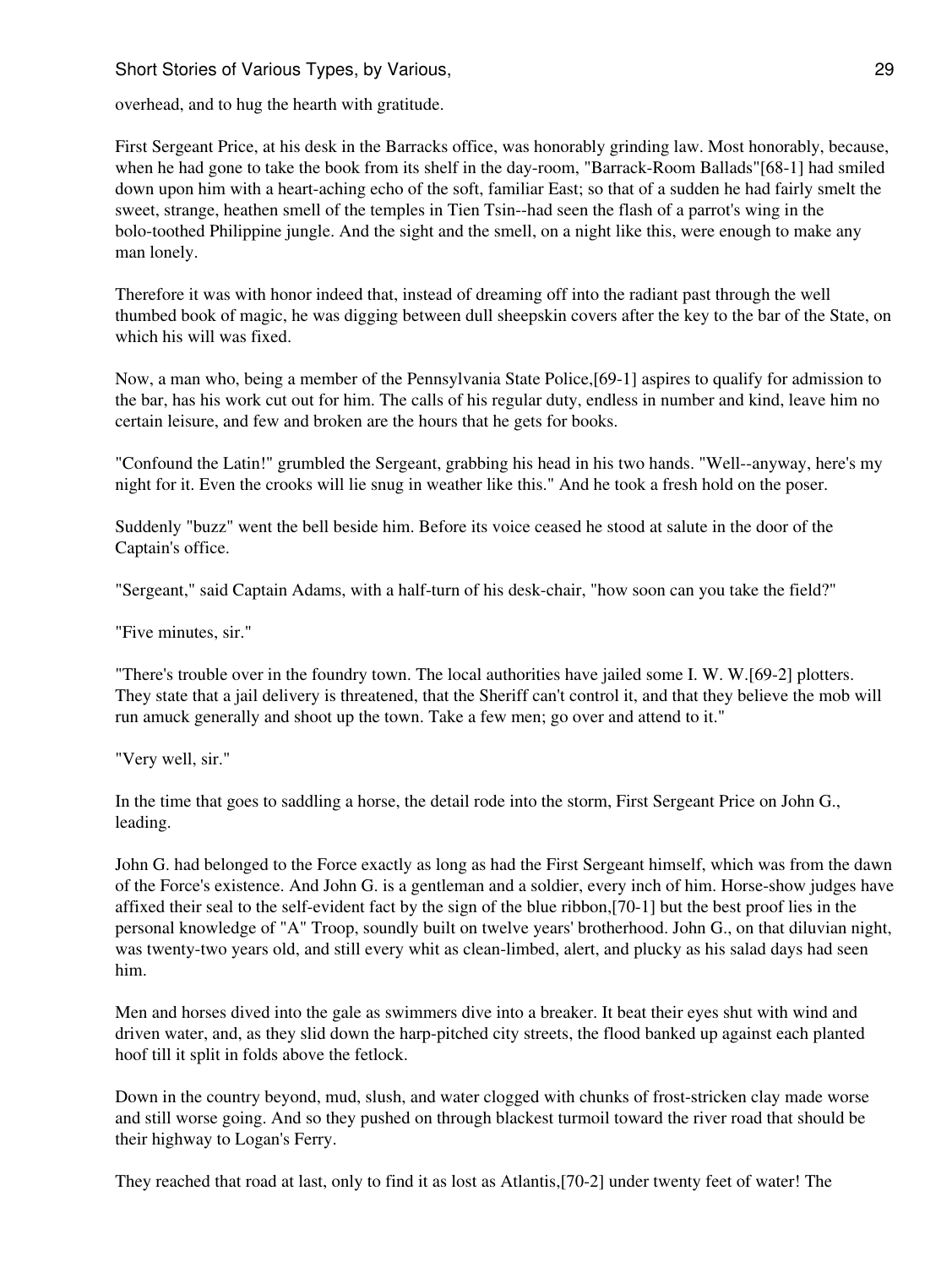Short Stories of Various Types, by Various, 30 and 30 and 30 and 30 and 30 and 30 and 30 and 30 and 30 and 30 and 30 and 30 and 30 and 30 and 30 and 30 and 30 and 30 and 30 and 30 and 30 and 30 and 30 and 30 and 30 and 30

Allegheny had overflowed her banks, and now there remained no way across, short of following the stream up to Pittsburgh and so around, a détour of many miles, long and evil.

"And that," said First Sergeant Price, "means getting to the party about four hours late. Baby-talk and nonsense! By that time they might have burned the place and killed all the people in it. Let's see, now: there's a railroad bridge close along here, somewhere."

They scouted till they found the bridge. But behold, its floor was of cross-ties only--of sleepers to carry the rails, laid with wide breaks between, gaping down into deep, dark space whose bed was the roaring river.

"Nevertheless," said First Sergeant Price, whose spirits ever soar at the foolish onslaughts of trouble--"nevertheless, we're *not* going to ride twenty miles farther for nothing. There's a railroad yard on the other side. This bridge, here, runs straight into it. You two men go over, get a couple of good planks, and find out when the next train is due."

The two Troopers whom the Sergeant indicated gave their horses to a comrade and started away across the trestle.

For a moment those who stayed behind could distinguish the rays of their pocket flash-lights as they picked out their slimy foothold. Then the whirling night engulfed them, lights and all.

The Sergeant led the remainder of the detail down into the lee of an abutment, to avoid the full drive of the storm. Awhile they stood waiting, huddled together. But the wait was not for long. Presently, like a code signal spelled out on the black overhead, came a series of steadily lengthening flashes--the pocket-light glancing between the sleepers, as the returning messengers drew near.

Scrambling up to rail level, the Sergeant saw with content that his emissaries bore on their shoulders between them two new pine "two-by-twelves."[72-1]

"No train's due till five o'clock in the morning," reported the first across.

"Good! Now lay the planks. In the middle of the track. End to end. So."

The Sergeant, dismounting, stood at John G.'s wise old head, stroking his muzzle, whispering into his ear.

"Come along, John, it's all right, old man!" he finished with a final caress.

Then he led John G. to the first plank.

"One of you men walk on each side of him. Now, John!"

Delicately, nervously, John G. set his feet, step by step, till he had reached the centre of the second plank.

Then the Sergeant talked to him quietly again, while two Troopers picked up the board just quitted to lay it in advance.

And so, length by length, they made the passage, the horse moving with extremest caution, shivering with full appreciation of the unaccustomed danger, yet steadied by his master's presence and by the friend on either hand. As they moved, the gale wreaked all its fury on them. It was growing colder now, and the rain, changed to sleet, stung their skins with its tiny, sharp-driven blades. The skeleton bridge held them high suspended in the very heart of the storm. Once and again a sudden more violent gust bid fair to sweep them off their feet. Yet, slowly progressing, they made their port unharmed.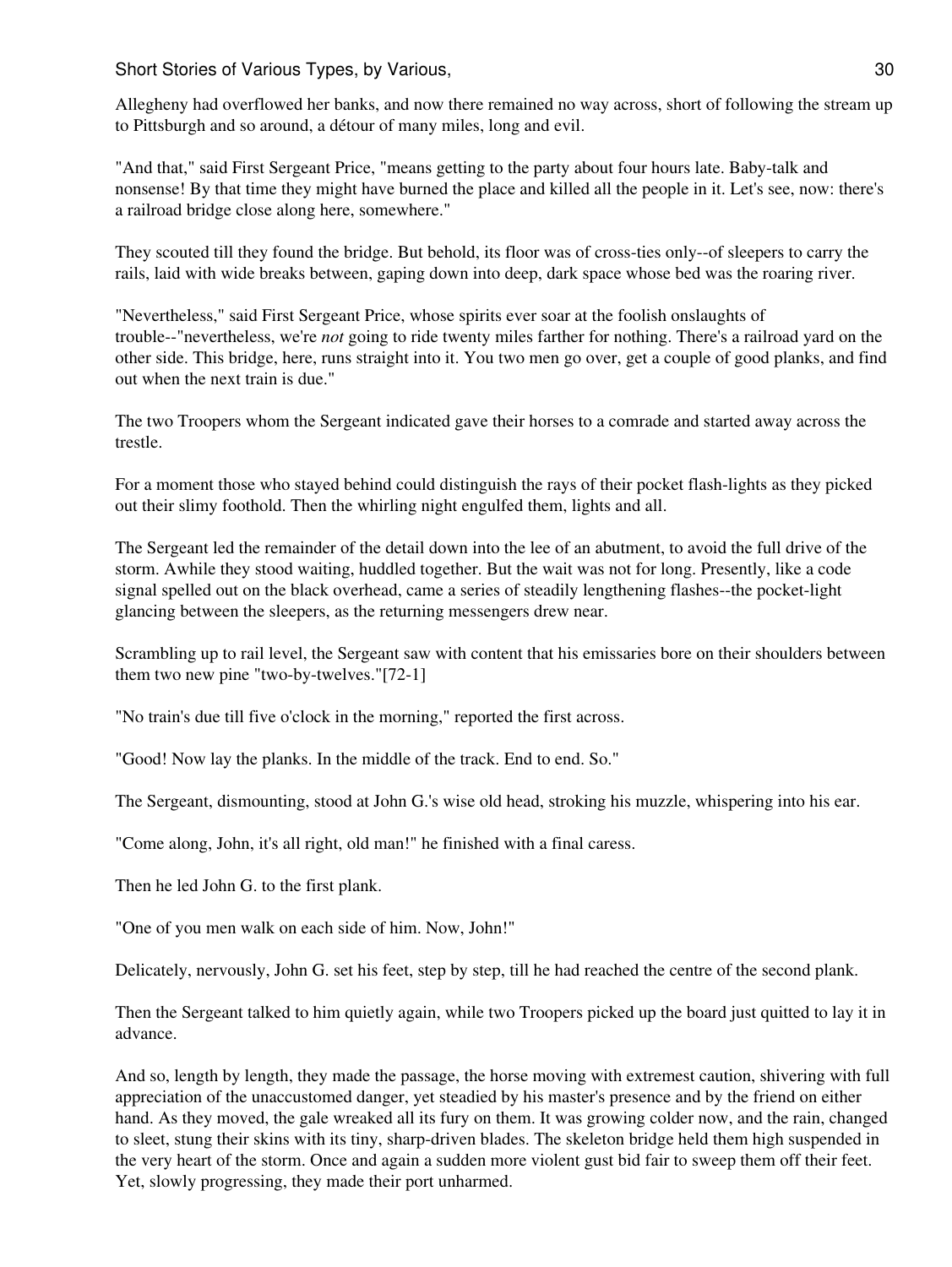Then came the next horse's turn. More than a single mount they dared not lead over at once, lest the contagious fears of one, reacting on another, produce panic. The horse that should rear or shy, on that wide-meshed footing, would be fairly sure to break a leg, at best. So, one by one, they followed over, each reaching the farther side before his successor began the transit.

And so, at last, all stood on the opposite bank, ready to follow John G. once more, as he led the way to duty.

"Come along, John, old man. You know how you'd hate to find a lot of dead women and babies because we got there too late to save them! Make a pace, Johnny boy!"

The First Sergeant was talking gently, leaning over his pommel. But John G. was listening more from politeness than because he needed a lift. His stride was as steady as a clock.

It was three hours after midnight on that bitter black morning as they entered the streets of the town. And the streets were as quiet, as peaceful, as empty of men, as the heart of the high woods.

"Where's their mob?" growled the Sergeant.

"Guess its mother's put it to sleep," a cold, wet Trooper growled back.

"Well, we *thought* there was going to be trouble," protested the local power, roused from his feather bed. "It really did look like serious trouble, I assure you. And we could not have handled serious trouble with the means at our command. Moreover, there may easily be something yet. So, gentlemen, I am greatly relieved you have come. I can sleep in peace now that you are here. Good-night! *Good*-night!"

All through the remaining hours of darkness the detail patrolled the town. All through the lean, pale hours of dawn it carefully watched its wakening, guarded each danger-point. But never a sign of disturbance did the passing time bring forth.

At last, with the coming of the business day, the Sergeant sought out the principal men of the place, and from them ascertained the truth.

Threats of a jail delivery there had been, and a noisy parade as well, but nothing had occurred or promised beyond the power of an active local officer to handle. Such was the statement of one and all.

"I'll just make sure," said the Sergeant to himself.

Till two o'clock in the afternoon the detail continued its patrols. The town and its outskirts remained of an exemplary peace. At two o'clock the Sergeant reported by telephone to his Captain:--

"Place perfectly quiet, sir. Nothing seems to have happened beyond the usual demonstration of a sympathizing crowd over an arrest. Unless something more breaks, the Sheriff should be entirely capable of handling the situation."

"Then report back to Barracks at once," said the voice of the Captain of "A" Troop. "There's *real* work waiting here."

The First Sergeant, hanging up the receiver, went out and gathered his men.

Still the storm was raging. Icy snow, blinding sheets of sharp-fanged smother, rode on the racing wind. Worse overhead, worse underfoot, would be hard to meet in years of winters.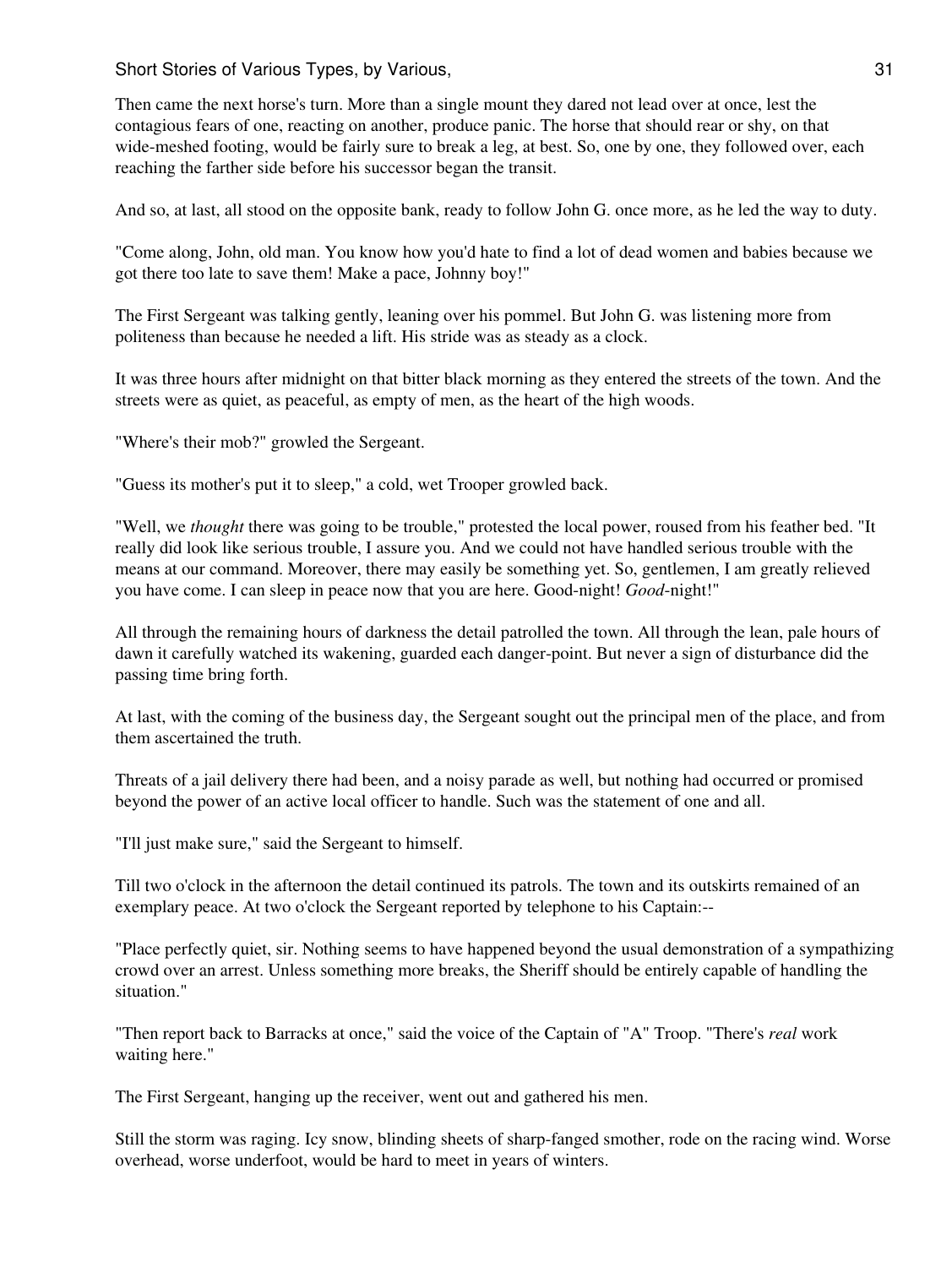But once again men and horses, without an interval of rest, struck into the open country. Once again on the skeleton bridge they made the precarious crossing. And so, at a quarter to nine o'clock at night, the detail topped Greensburg's last ice-coated hill and entered the yard of its high-perched Barracks.

As the First Sergeant slung the saddle off John G.'s smoking back, Corporal Richardson, farrier of the Troop, appeared before him wearing a mien of solemn and grieved displeasure.

"It's all very well," said he,--"all very well, no doubt. But eighty-six miles in twenty-four hours, in weather like this, is a good deal for any horse. And John G. is twenty-two years old, as perhaps you may remember. *I've brought the medicine.*"

Three solid hours from that very moment the two men worked over John G., and when, at twelve o'clock, they put him up for the night, not a wet hair was left on him. As they washed and rubbed and bandaged, they talked together, mingling the Sergeant's trenchantly humorous common sense with the Corporal's mellow philosophy. But mostly it was the Corporal that spoke, for twenty-four hours is a fair working day for a Sergeant as well as a Troop horse.

"I believe in my soul," said the Sergeant, "that if a man rode into this stable with his two arms shot off at the shoulder, you'd make him groom his horse with his teeth and his toes for a couple of hours before you'd let him hunt a doctor."

"Well," rejoined Corporal Richardson, in his soft Southern tongue, "and what if I did? Even if that man died of it, he'd thank me heartily afterward. You know, when you and I and the rest of the world, each in our turn, come to Heaven's gate, there'll be St. Peter before it, with the keys safe in his pocket. And over the shining wall behind--*from the inside*, mind you--will be poking a great lot of heads--innocent heads with innocent eyes--heads of horses and of all the other animals that on this earth are the friends of man, put at his mercy and helpless.

"And it's clear to me--over, John! so, boy!--that before St. Peter unlocks the gate for a single one of us, he'll turn around to that long row of heads, and he'll say:--

"'Blessed animals in the fields of Paradise, is this a man that should enter in?'

"And if the animals--they that were placed in his hands on earth to prove the heart that was in him--if the immortal animals have aught to say against that man--never will the good Saint let him in, with his dirty, mean stain upon him. Never. *You'll* see, Sergeant, when your time comes. *Will you give those tendons another ten minutes?*"

Next morning John G. walked out of his stall as fresh and as fit as if he had come from pasture. And to this very day, in the stable of "A" Troop, John G., handsome, happy, and able, does his friends honor.

## MYRA KELLY

Friends[B] [77-1]

"My mamma," reported Morris Mowgelewsky, choosing a quiet moment during a writing period to engage his teacher's attention, "my mamma likes you shall come on mine house for see her."

[B] From *Little Aliens*, copyright, 1910, by Charles Scribner's Sons. By permission of the publishers.

"Very well, dear," answered Miss Bailey with a patience born of many such messages from the parents of her small charges. "I think I shall have time to go this afternoon."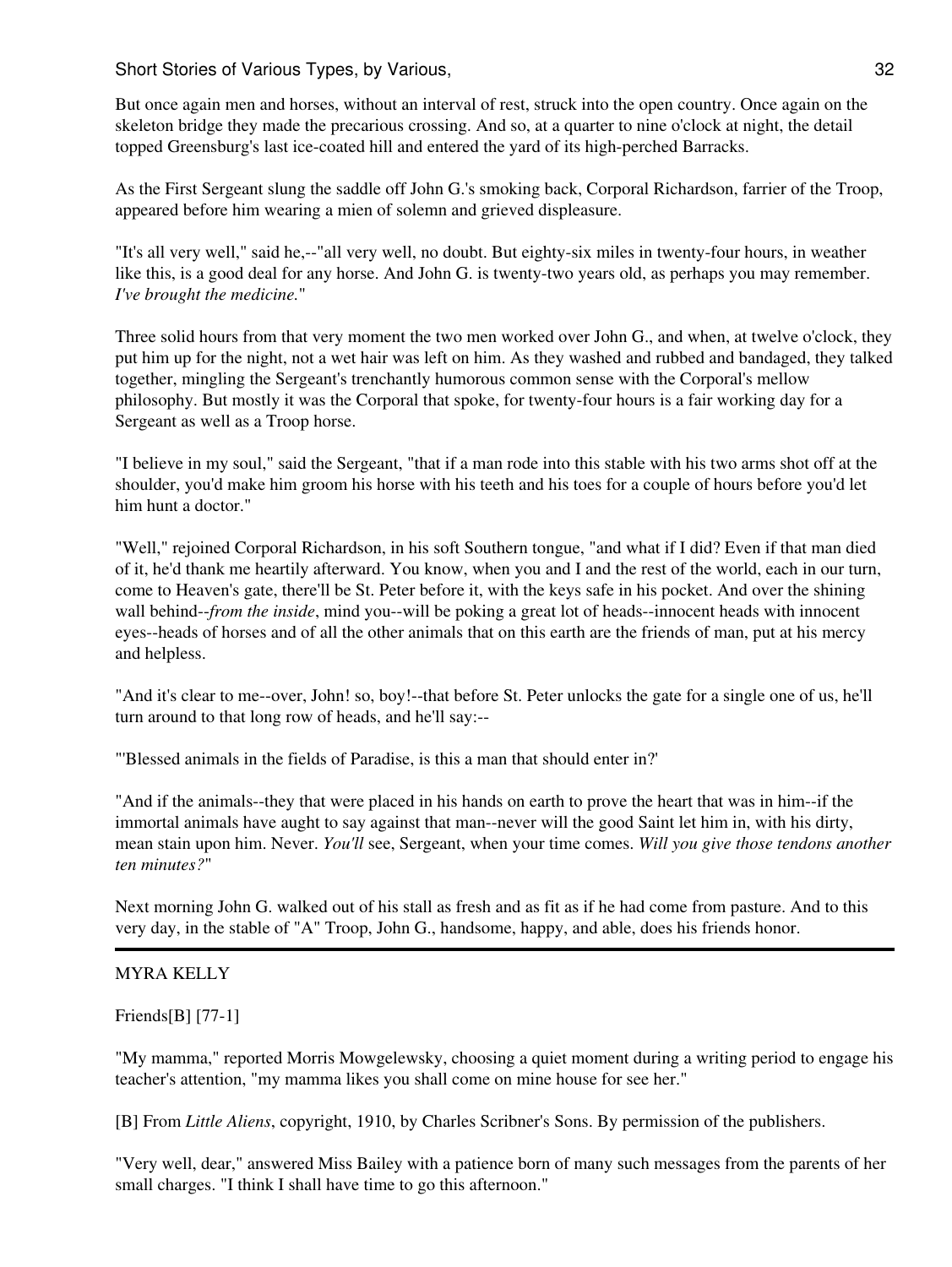Short Stories of Various Types, by Various, 33 Short Stories of Various, 33

"My mamma," Morris began again, "she says I shall tell you 'scuse how she don't send you no letter. She couldn't to send no letter the while her eyes ain't healthy."

"I am sorry to hear that," said Teacher, with a little stab of regret for her prompt acceptance of Mrs. Mowgelewsky's invitation; for of all the ailments which the children shared so generously with their teacher, Miss Bailey had learned to dread most the many and painful disorders of the eye. She knew, however, that Mrs. Mowgelewsky was not one of those who utter unnecessary cries for help, being in this regard, as in many others, a striking contrast to the majority of parents with whom Miss Bailey came in contact.

To begin with, Mrs. Mowgelewsky had but one child--her precious, only Morris. In addition to this singularity she was thrifty and neat, intensely self-respecting and independent of spirit, and astonishingly outspoken of mind. She neither shared nor understood the gregarious spirit which bound her neighbors together and is the lubricant which makes East Side crowding possible without bloodshed. No groups of chattering, gesticulating matrons ever congregated in her Monroe Street apartment. No love of gossip ever held her on street corners or on steps. She nourished few friendships and fewer acquaintanceships, and she welcomed no haphazard visitor. Her hospitalities were as serious as her manner; her invitations as deliberate as her slow English speech.

And Miss Bailey, as she and the First Readers followed the order of studies laid down for them, found herself again and again, trying to imagine what the days would be to Mrs. Mowgelewsky if her keen, shrewd eyes were to be darkened and useless.

At three o'clock she set out with Morris, leaving the Board of Monitors[78-1] to set Room 18 to rights with no more direct supervision than an occasional look and word from the stout Miss Blake, whose kingdom lay just across the hall. And as she hurried through the early cold of a November afternoon, her forebodings grew so lugubrious that she was almost relieved at last to learn that Mrs. Mowgelewsky's complaint was a slow-forming cataract, and her supplication, that Miss Bailey would keep a watchful eye upon Morris while his mother was at the hospital undergoing treatment and operation.

"But of course," Miss Bailey agreed, "I shall be delighted to do what I can, Mrs. Mowgelewsky, though it seems to me that one of the neighbors----"

"Neighbors!" snorted the matron; "What you think the neighbors make mit mine little boy? They got four, five dozens childrens theirselves. They ain't got no time for look on Morris. They come maybe in mine house und break mine dishes, und rubber on what is here, und set by mine furniture und talks. What do they know over takin' care on mine house? They ain't ladies. They is educated only on the front. Me, I was raised private und expensive in Russia; I was ladies. Und you ist ladies. You ist Krisht[79-1]--that is too bad--but that makes me nothings. I wants *you* shall look on Morris."

"But I can't come here and take care of him," Miss Bailey pointed out. "You see that for yourself, don't you, Mrs. Mowgelewsky? I am sorry as I can be about your eyes, and I hope with all my heart that the operation will be successful. But I shouldn't have time to come here and take care of things."

"That ain't how mine mamma means," Morris explained. He was leaning against Teacher and stroking her muff as he spoke. "Mine mamma means the money."

"That ist what I means," said Mrs. Mowgelewsky, nodding her ponderous head until her quite incredible wig slipped back and forth upon it. "Morris needs he shall have money. He could to fix the house so good like I can. He don't needs no neighbors rubberin'. He could to buy what he needs on the store. But ten cents a day he needs. His papa works by Harlem. He is got fine jobs, und he gets fine moneys, but he couldn't to come down here for take care of Morris. Und the doctor he says I shall go *now* on the hospital. Und any way," she added sadly, "I ain't no good; I couldn't to see things. He says I shall lay in the hospital three weeks, may be--that is twenty-one days--und for Morris it is two dollars und ten cents. I got the money." And she fumbled for her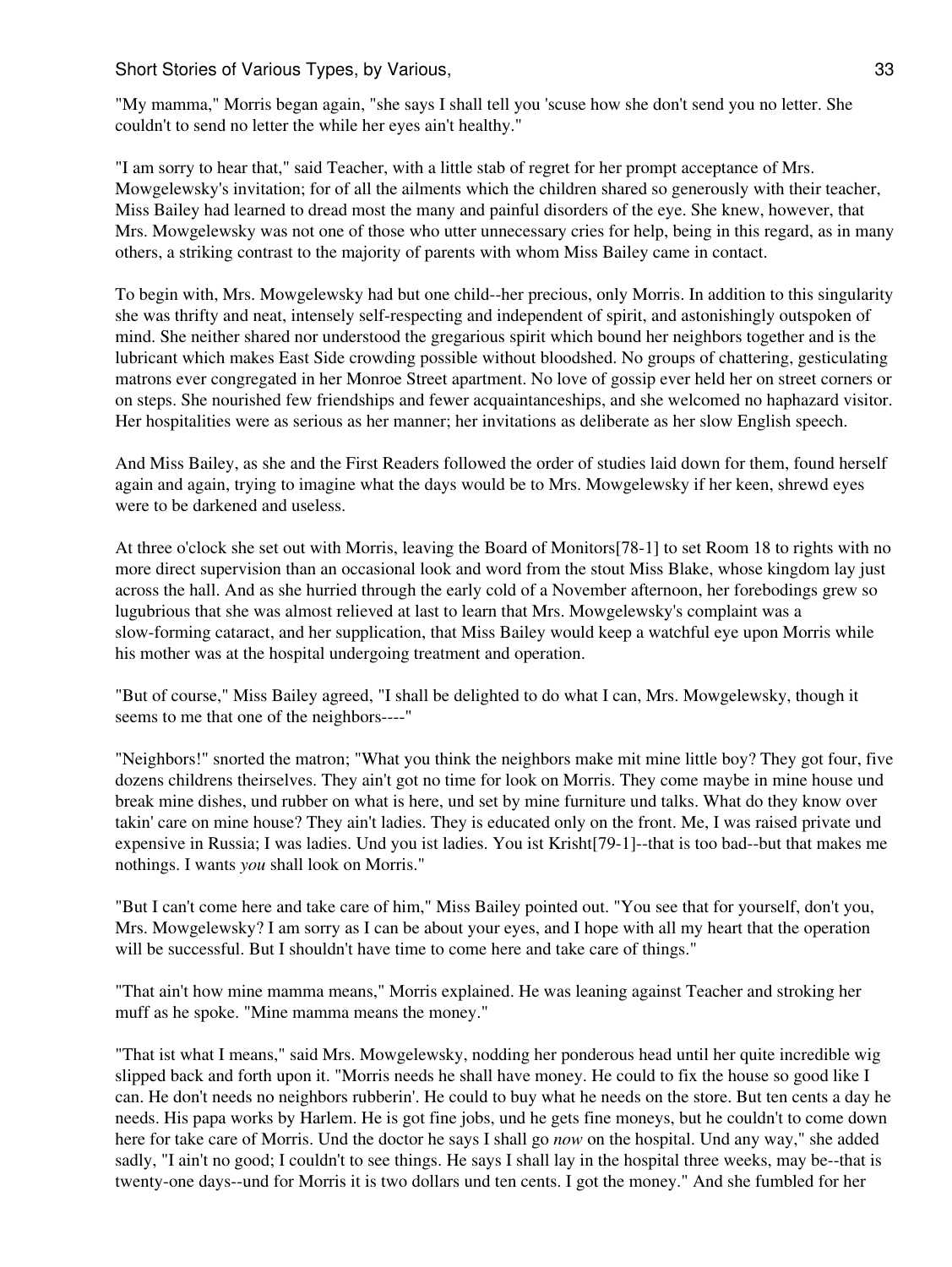purse in various hiding-places about her ample person.

"And you want me to be banker," cried Miss Bailey; "to keep the money and give Morris ten cents a day--is that it?"

"Sure," answered Mrs. Mowgelewsky.

"It's a awful lot of money," grieved Morris. "Ten cents a day is a awful lot of money for one boy."

"No, no, my golden one," cried his mother. "It is but right that thou shouldst have plenty of money, und thy teacher, a Christian lady, though honest--und what neighbor is honest?--will give thee ten cents every morning. Behold, I pay the rent before I go, und with the rent paid und with ten cents a day thou wilt live like a landlord."

"Yes, yes," Morris broke in, evidently repeating some familiar warning, "und every day I will say mine prayers und wash me the face, und keep the neighbors out, und on Thursdays und on Sundays I shall go on the hospital for see you."

"And on Saturdays," broke in Miss Bailey, "you will come to my house and spend the day with me. He's too little, Mrs. Mowgelewsky, to go to the synagogue alone."

"That could be awful nice," breathed Morris. "I likes I shall go on your house. I am lovin' much mit your dog."

"How?" snorted his mother. "Dogs! Dogs ain't nothing but foolishness. They eats something fierce, und they don't works."

"That iss how mine mamma thinks," Morris hastened to explain, lest the sensitive feelings of his Lady Paramount should suffer. "But mine mamma she never seen *your* dog. He iss a awful nice dog; I am lovin' much mit him."

"I don't needs I shall see him," said Mrs. Mowgelewsky, somewhat tartly. "I seen, already, lots from dogs. Don't you go make no foolishness mit him. Don't you go und get chawed off of him."

"Of course, of course not," Miss Bailey hastened to assure her; "he will only play with Rover if I should be busy or unable to take him out with me. He'll be safer at my house than he would be on the streets, and you wouldn't expect him to stay in the house all day."

After more parley and many warnings the arrangement was completed. Miss Bailey was intrusted with two dollars and ten cents, and the censorship of Morris. A day or so later Mrs. Mowgelewsky retired, indomitable, to her darkened room in the hospital, and the neighbors were inexorably shut out of her apartment. All their offers of help, all their proffers of advice were politely refused by Morris, all their questions and visits politely dodged. And every morning Miss Bailey handed her Monitor of the Goldfish Bowl his princely stipend, adding to it from time to time some fruit or other uncontaminated food, for Morris was religiously the strictest of the strict, and could have given cards and spades to many a minor rabbi[82-1] on the intricacies of Kosher law.

The Saturday after his mother's departure Morris spent in the enlivening companionship of the antiquated Rover, a collie who no longer roved farther than his own back yard, and who accepted Morris's frank admiration with a noble condescension and a few rheumatic gambols. Miss Bailey's mother was also hospitable, and her sister did what she could to amuse the quaint little child with the big eyes, the soft voice, and the pretty foreign manners. But Morris preferred Rover to any of them, except perhaps the cook, who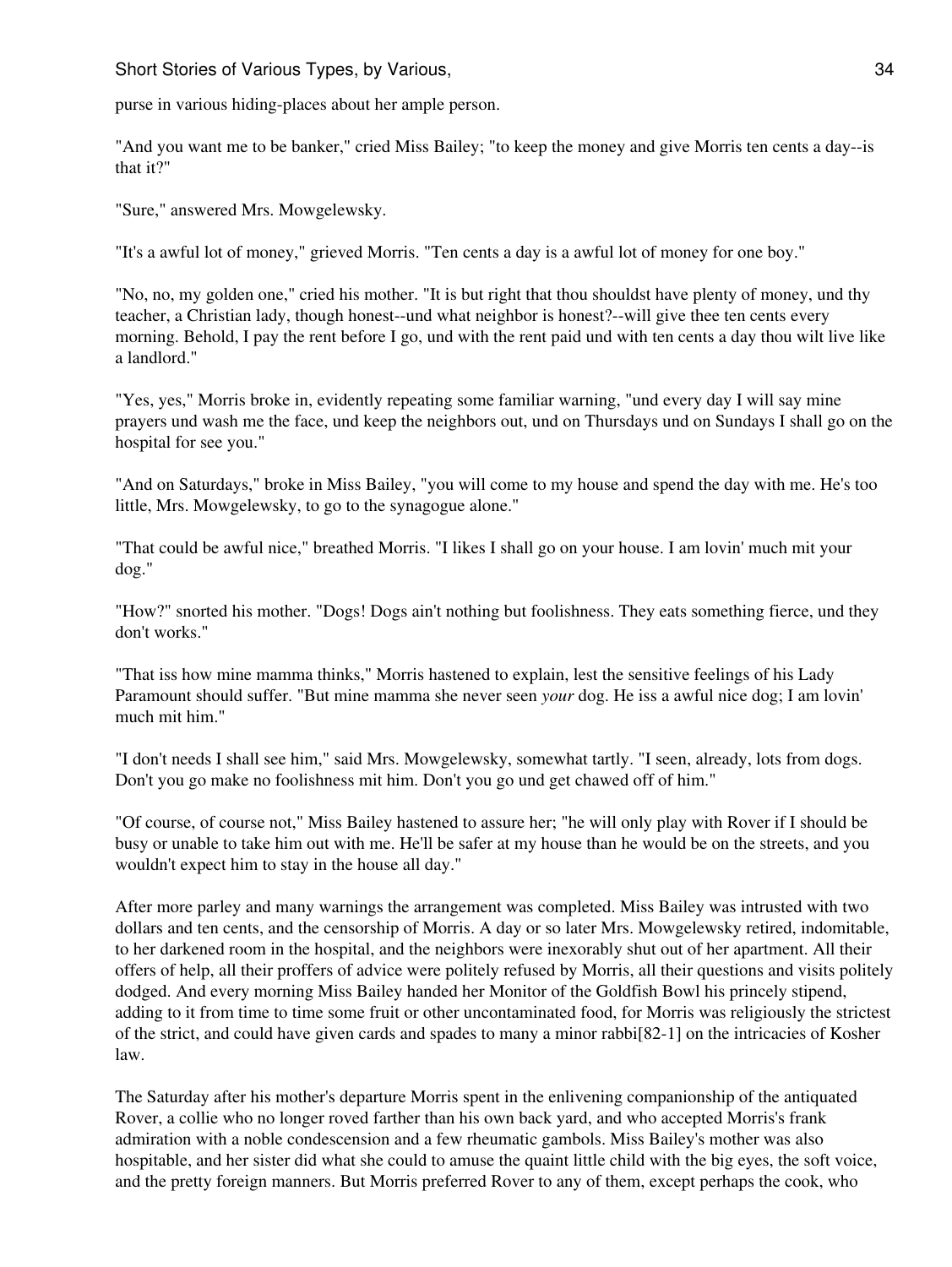allowed him to prepare a luncheon for himself after his own little rites.

Everything had seemed so pleasant and so successful that Miss Bailey looked upon a repetition of this visit as a matter of course, and was greatly surprised on the succeeding Friday afternoon when the Monitor of the Goldfish Bowl said that he intended to spend the next day at home.

"Oh, no!" she remonstrated, "you mustn't stay at home. I'm going to take you out to the Park and we are going to have all kinds of fun. Wouldn't you rather go and see the lions and the elephants with me than stay at home all by yourself?"

For some space Morris was a prey to silence, then he managed by a consuming effort:

"I ain't by mineself."

"Has your father come home?" said Teacher.

"No, ma'am."

"And surely it's not a neighbor. You remember what your mother said about the neighbors, how you were not to let them in."

"It ain't neighbors," said Morris.

"Then who----?" began Miss Bailey.

Morris raised his eyes to hers, his beautiful, black, pleading eyes, praying for the understanding and the sympathy which had never failed him yet. "It's a friend," he answered.

"Nathan Spiderwitz?" she asked.

Morris shook his head, and gave Teacher to understand that the Monitor of the Window Boxes came under the ban of neighbor.

"Well, who is it, dearest?" she asked again. "Is it any one that I know?"

"No, ma'am."

"None of the boys in the school?"

"No, ma'am."

"Have you known him long?"

"No, ma'am."

"Does your mother know him?"

"Oh, Teacher, *no*, ma'am! Mine mamma don't know him."

"Well, where did you meet him?"

"Teacher, on the curb. Over yesterday on the night," Morris began, seeing that explanation was inevitable, "I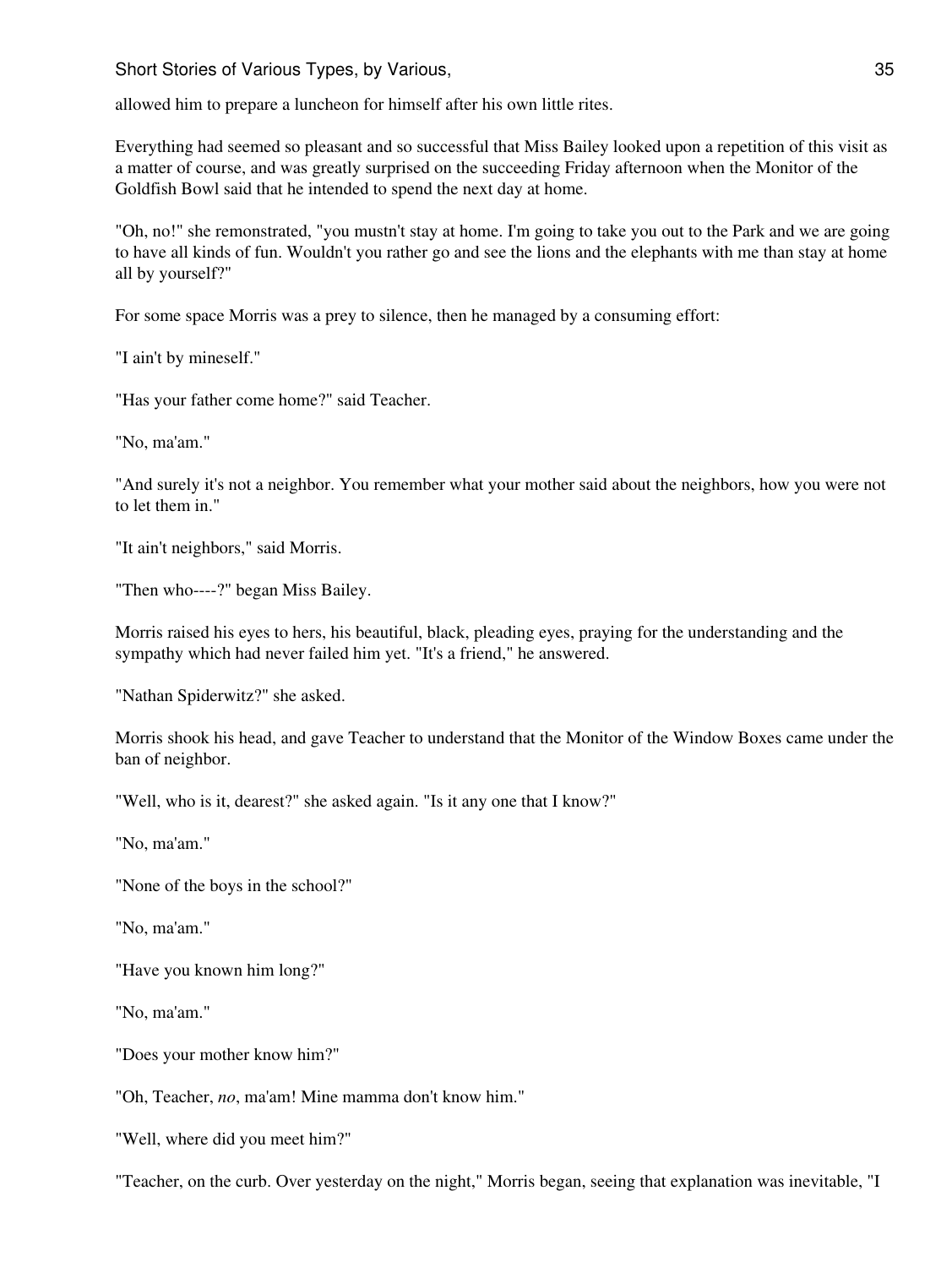lays on mine bed, und I thinks how mine mamma has got a sickness, und how mine papa is by Harlem, und how I ain't got nobody beside of me. Und, Teacher, it makes me cold in mine heart. So I couldn't to lay no more, so I puts me on mit mine clothes some more, und I goes by the street, the while peoples is there, und I needs I shall see peoples. So I sets by the curb, und mine heart it go und it go so I couldn't to feel how it go in mine inside. Und I thinks on my mamma, how I seen her mit bandages on the face, und mine heart it goes some more. Und, Teacher, Missis Bailey, I cries over it."

"Of course you did, honey," said Teacher, putting her arm about him. "Poor, little, lonely chap! Of course you cried."

"Teacher, yiss, ma'am; it ain't fer boys they shall cry, but I cries over it. Und soon something touches me by mine side, und I turns und mine friend he was sittin' by side of me. Und he don't say nothings, Teacher; no, ma'am; he don't say *nothings*, only he looks on me, und in his eyes stands tears. So that makes me better in mine heart, und I don't cries no more. I sets und looks on mine friend, und mine friend he sets und looks on me mit smilin' looks. So I goes by mine house, und mine friend he comes by mine house, too, und I lays by mine bed, und mine friend he lays by mine side. Und all times in that night sooner I open mine eyes und thinks on how mine mamma is got a sickness, und mine papa is by Harlem, mine friend he is by mine side, und I don't cries. I don't cries never no more the whiles mine friend is by me. Und I couldn't to go on your house to-morrow the whiles I don't know if mine friend likes Rover."

"Of course he'd like him," cried Miss Bailey. "Rover would play with him just as he plays with you."

"No, ma'am," Morris maintained; "mine friend is too little for play mit Rover."

"Is he such a little fellow?"

"Yiss, ma'am; awful little."

"And has he been with you ever since the day before yesterday?"

"Teacher, yiss, ma'am."

"Does he seem to be happy and all right?"

"Teacher, yiss, ma'am."

"But," asked Miss Bailey, suddenly practical, "what does the poor little fellow eat? Of course ten cents would buy a *lot* of food for one boy, but not so very much for two."

"Teacher, no, ma'am," says Morris; "it ain't so very much."

"Well, then," said Miss Bailey, "suppose I give you twenty cents a day as long as a little strange friend is with you."

"That could to be awful nice," Morris agreed; "und, Missis Bailey," he went on, "sooner you don't needs all yours lunch mine friend could eat it, maybe."

"Oh, I'm so sorry," she cried; "It's ham to-day."

"That don't make nothins mit mine friend," said Morris, "he likes ham."

"Now, Morris," said Miss Bailey very gravely, as all the meanings of this announcement spread themselves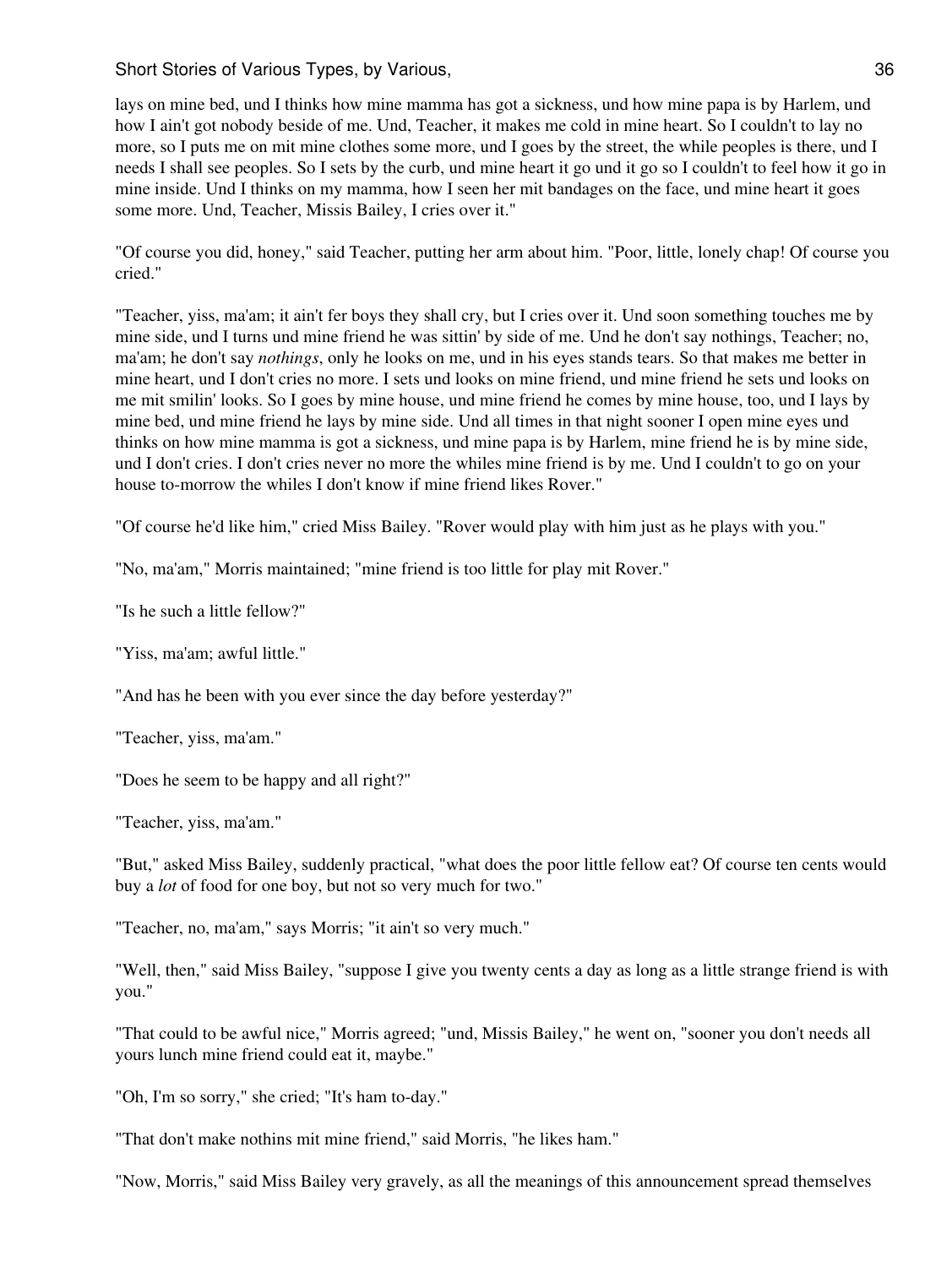before her, "this is a very serious thing. You know how your mother feels about strangers, and you know how she feels about Christians, and what will she say to you--and what will she say to me--when she hears that a strange little Christian is living with you? Of course, dearie, I know it's nice for you to have company, and I know that you must be dreadfully lonely in the long evenings, but I'm afraid your mother will not be pleased to think of your having somebody to stay with you. Wouldn't you rather come to my house and live there all the time until your mother is better. You know," she added as a crowning inducement, "Rover is there."

But Morris betrayed no enthusiasm. "I guess," said he, "I ain't lovin' so awful much mit Rover. He iss too big. I am likin' little dogs mit brown eyes, what walks by their legs und carries things by their mouths. Did you ever see dogs like that?"

"In the circus," answered Teacher. "Where did you see them?"

"A boy by our block," answered Morris, "is got one. He is lovin' much mit that dog und that dog is lovin' much mit him."

"Well, now, perhaps you could teach Rover to walk on his hind legs, and carry things in his mouth," suggested Teacher; "and as for this new little Christian friend of yours----"

"I don't know *be* he a Krisht," Morris admitted with reluctant candor; "he ain't said nothin' over it to me. On'y a Irisher lady what lives by our house, she says mine friend is a Irisher."

"Very well, dear; then of course he's a Christian," Miss Bailey assured him, "and I shan't interfere with you to-morrow--you may stay at home and play with him. But we can't let it go on, you know. This kind of thing never would do when your mother comes back from the hospital. She might not want your friend in the house. Have you thought of that at all, Morris? You must make your friend understand it."

"I tells him," Morris promised; "I don't know can he understand. He's pretty little, only that's how I tells him all times."

"Then tell him once again, honey," Miss Bailey advised, "and make him understand that he must go back to his own people as soon as your mother is well. Where are his own people? I can't understand how any one so little could be wandering about with no one to take care of him."

"Teacher, I'm takin' care of him," Morris pointed out.

All that night and all the succeeding day Miss Bailey's imagination reverted again and again to the two little ones keeping house in Mrs. Mowgelewsky's immaculate apartment. Even increasing blindness had not been allowed to interfere with sweeping and scrubbing and dusting, and when Teacher thought of that patient matron, as she lay in her hospital cot trusting so securely to her Christian friend's guardianship of her son and home, she fretted herself into feeling that it was her duty to go down to Monroe Street and investigate.

There was at first no sound when, after climbing endless stairs, she came to Mrs. Mowgelewsky's door. But as the thumping of the heart and the singing in her ears abated somewhat, she detected Morris's familiar treble.

"Bread," it said, "iss awful healthy for you, only you dasn't eat it 'out chewin'. I never in my world seen how you eats."

Although the words were admonitory, they lost all didactic effect by the wealth of love and tenderness which sang in the voice. There was a note of happiness in it, too, a throb of pure enjoyment quite foreign to Teacher's knowledge of this sad-eyed little charge of hers. She rested against the door frame, and Morris went on: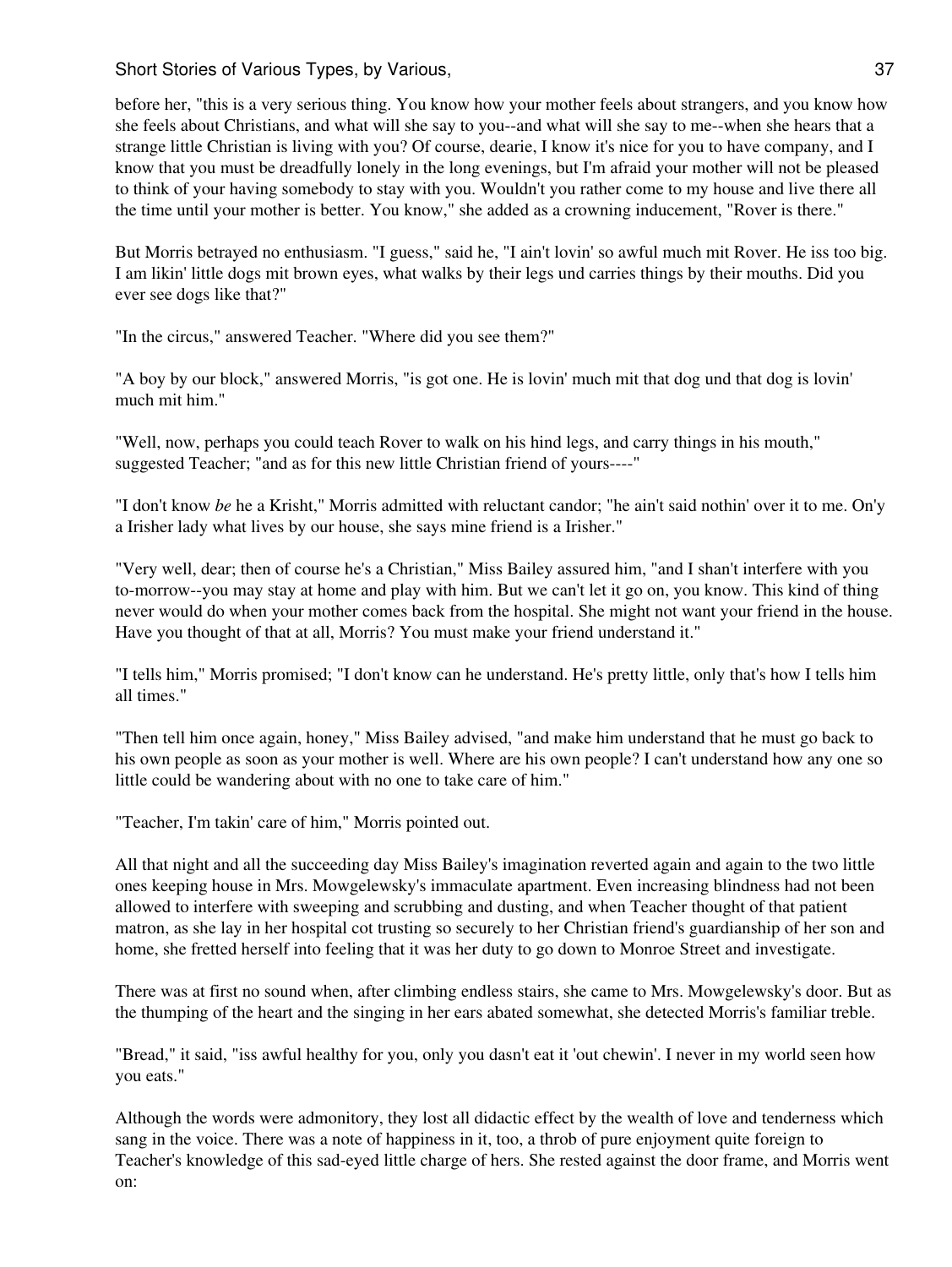"I guess you don't know what iss polite. You shall better come on the school, und Miss Bailey could to learn you what iss polite and healthy fer you. No, you couldn't to have no meat. No, *sir*! No, *ma'am*! You couldn't to have no meat 'till I cuts it fer you. You could to, maybe, make yourself a sickness und a bashfulness."

Miss Bailey put her hand on the door and it yielded noiselessly to her touch, and revealed to her guardian eyes her ward and his little friend. They were seated *vis-a-vis*[89-1] at the table; everything was very neat and clean and most properly set out. A little lamp was burning clearly. Morris's hair was parted for about an inch back from his forehead and sleeked wetly down upon his brow. The guest had evidently undergone similar preparation for the meal. Each had a napkin tied around his neck, and as Teacher watched them, Morris carefully prepared his guest's dinner, while the guest, an Irish terrier, with quick eyes and one down-flopped ear, accepted his admonishings with a good-natured grace, and watched him with an adoring and confiding eye.

The guest was first to detect the stranger's presence. He seized a piece of bread in his teeth, jumped to the ground, and walking up to Teacher on his hind legs, hospitably dropped the refreshment at her feet.

"Oh! Teacher! Teacher!" cried Morris, half in dismay at discovery, and half in joy that this so sure confidant should share his secret and appreciate his friend. "Oh! Teacher! Missis Bailey! this is the friend what I was telling you over. See how he walks on his feet! See how he has got smilin' looks! See how he carries somethings by his teeth! All times he makes like that. Rover, he don't carries nothin's, und gold fishes, they ain't got no feet even. On'y Izzie could to make them things."

"Oh, is his name Izzie?" asked Miss Bailey, grasping at this conversational straw and shaking the paw which the stranger was presenting to her. "And this is the friend you told me about? You let me think," she chided, with as much severity as Morris had shown to his Izzie, "that he was a boy."

"I had a 'fraid," said the Monitor of the Gold Fish Bowl frankly.

So had Teacher as she reviewed the situation from Mrs. Mowgelewsky's chair of state, and watched the friends at supper. It was a revelation of solicitude on one side, and patient gratitude on the other. Morris ate hardly anything, and was soon at Teacher's knee--Izzie was in her lap--discussing ways and means.

He refused to entertain any plan which would separate him immediately from Izzie, but he was at last brought to see the sweet reasonableness of preparing his mother's mind by degrees to accept another member to the family.

"Und he eats," his protector was forced to admit--"he eats somethin' fierce, Missis Bailey; as much like a man he eats. Und my mamma, I don't know what she will say. She won't leave me I shall keep him; from long I had a little bit of a dog, und she wouldn't to leave me I should keep *him*, und he didn't eat so much like Izzie eats, neither."

"And *I* can't very well keep him," said Miss Bailey sadly, "because, you see, there is Rover. Rover mightn't like it. But there is one thing I can do: I'll keep him for a few days when your mother comes back, and then we'll see, you and I, if we can persuade her to let you have him always."

"She wouldn't never to do it," said Morris sadly. "That other dog, didn't I told you how he didn't eat so much like Izzie, and she wouldn't to let me have him? That's a cinch."

"Oh! don't say that word, dear," cried Teacher. "And we can only try. We'll do our very, very best."

This guilty secret had a very dampening effect upon the joy with which Morris watched for his mother's recovery. Upon the day set for her return, he was a miserable battle-field of love and duty. Early in the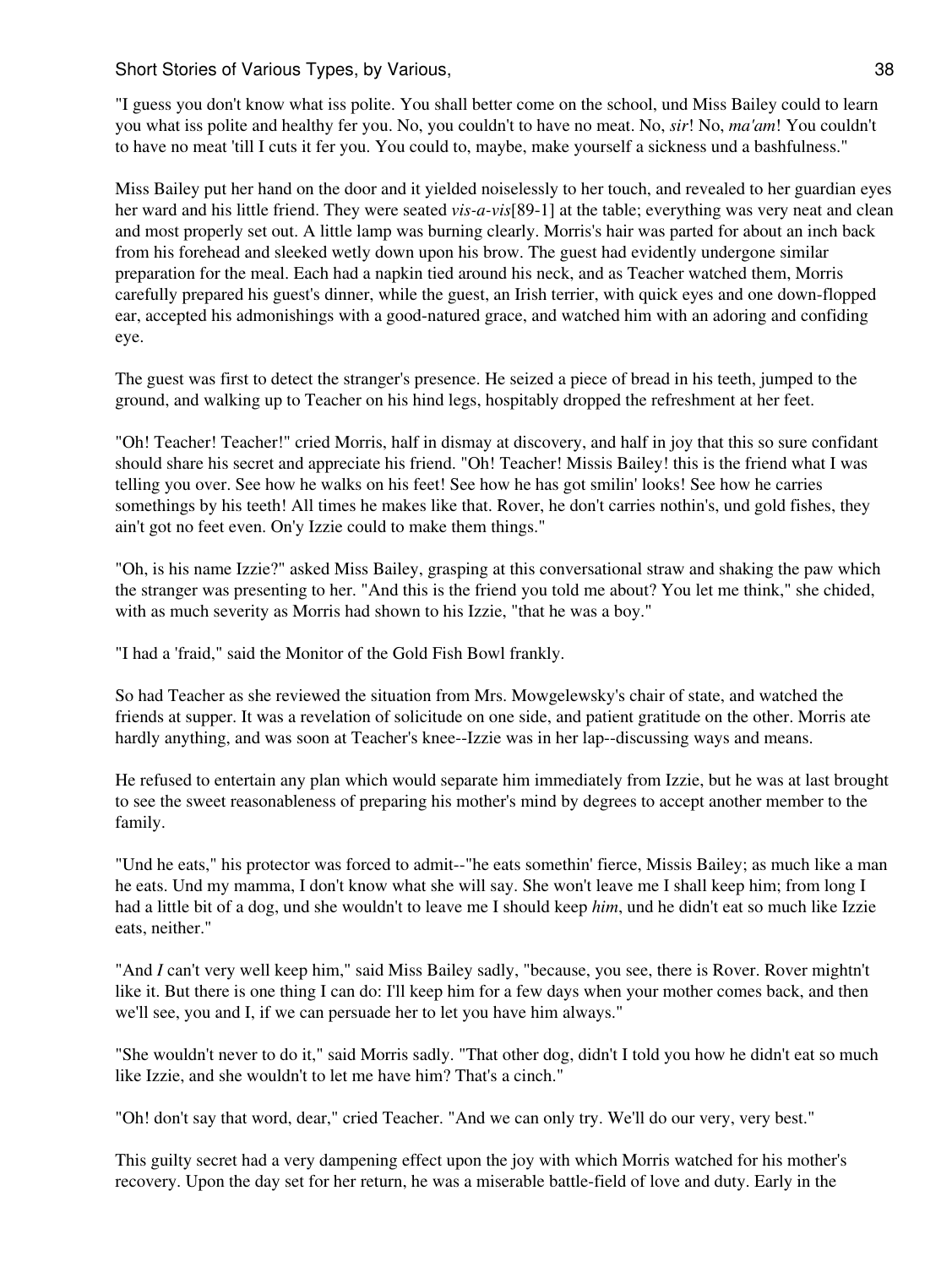Short Stories of Various Types, by Various, 39 and 39 and 39 and 39 and 39 and 39 and 39 and 39 and 39 and 39 and 39 and 39 and 39 and 39 and 39 and 39 and 39 and 39 and 39 and 39 and 39 and 39 and 39 and 39 and 39 and 39

morning Izzie had been transferred to Miss Bailey's yard. Rover was chained to his house, Izzie was tied to the wall at a safe distance from him, and they proceeded to make the day hideous for the whole neighborhood.

Morris remained at home to greet his mother, received her encomiums, cooked the dinner, and set out for afternoon school with a heavy heart and a heavier conscience. Nothing had occurred in those first hours to show any change in Mrs. Mowgelewsky's opinion of home pets; rather she seemed, in contrast to the mild and sympathetic Miss Bailey, more than ever dictatorial and dogmatic.

At a quarter after three, the gold fish having received perfunctory attention, and the Board of Monitors being left again to do their worst, unguarded, Morris and Teacher set out to prepare Mrs. Mowgelewsky's mind for the adoption of Izzie. They found it very difficult. Mrs. Mowgelewsky, restored of vision, was so hospitable, so festive in her elephantine manner, so loquacious and so self-congratulatory, that it was difficult to insert even the tiniest conversational wedge into the structure of her monologue.

Finally Miss Bailey managed to catch her attention upon financial matters. "You gave me," she said, "two dollars and ten cents, and Morris has managed so beautifully that he has not used it all, and has five cents to return to you. He's a very wonderful little boy, Mrs. Mowgelewsky," she added, smiling at her favorite to give him courage.

"He iss a good boy," Mrs. Mowgelewsky admitted. "Don't you get lonesome sometimes by yourself here, huh?"

"Well," said Miss Bailey, "he wasn't always alone."

"No?" queried the matron with a divided attention. She was looking for her purse, in which she wished to stow Morris's surplus.

"No," said Teacher; "I was here once or twice. And then a little friend of his----"

"Friend," the mother repeated with a glare; "was friends here in mine house?"

Miss Bailey began a purposely vague reply, but Mrs. Mowgelewsky was not listening to her. She had searched the pockets of the gown she wore, then various other hiding-places in the region of its waist line, then a large bag of mattress covering which she wore under her skirt. Ever hurriedly and more hurriedly she repeated this performance two or three times, and then proceeded to shake and wring the out-door clothing which she had worn that morning.

"Gott!" she broke out at last, "mine Gott! mine Gott! it don't stands." And she began to peer about the floor with eyes not yet quite adjusted. Morris easily recognized the symptoms.

"She's lost her pocket-book," he told Miss Bailey.

"Yes, I lost it," wailed Mrs. Mowgelewsky, and then the whole party participated in the search. Over and under the furniture, the carpets, the bed, the stove, over and under everything in the apartment went Mrs. Mowgelewsky and Morris. All the joy of home-coming and of well-being was darkened and blotted out by this new calamity. And Mrs. Mowgelewsky beat her breast and tore her hair, and Constance Bailey almost wept in sympathy. But the pocket-book was gone, absolutely gone, though Mrs. Mowgelewsky called Heaven and earth to witness that she had had it in her hand when she came in.

Another month's rent was due; the money to pay it was in the pocket-book. Mr. Mowgelewsky had visited his wife on Sunday, and had given her all his earnings as some salve to the pain of her eyes. Eviction, starvation, every kind of terror and disaster were thrown into Mrs. Mowgelewsky's wailing, and Morris proved an able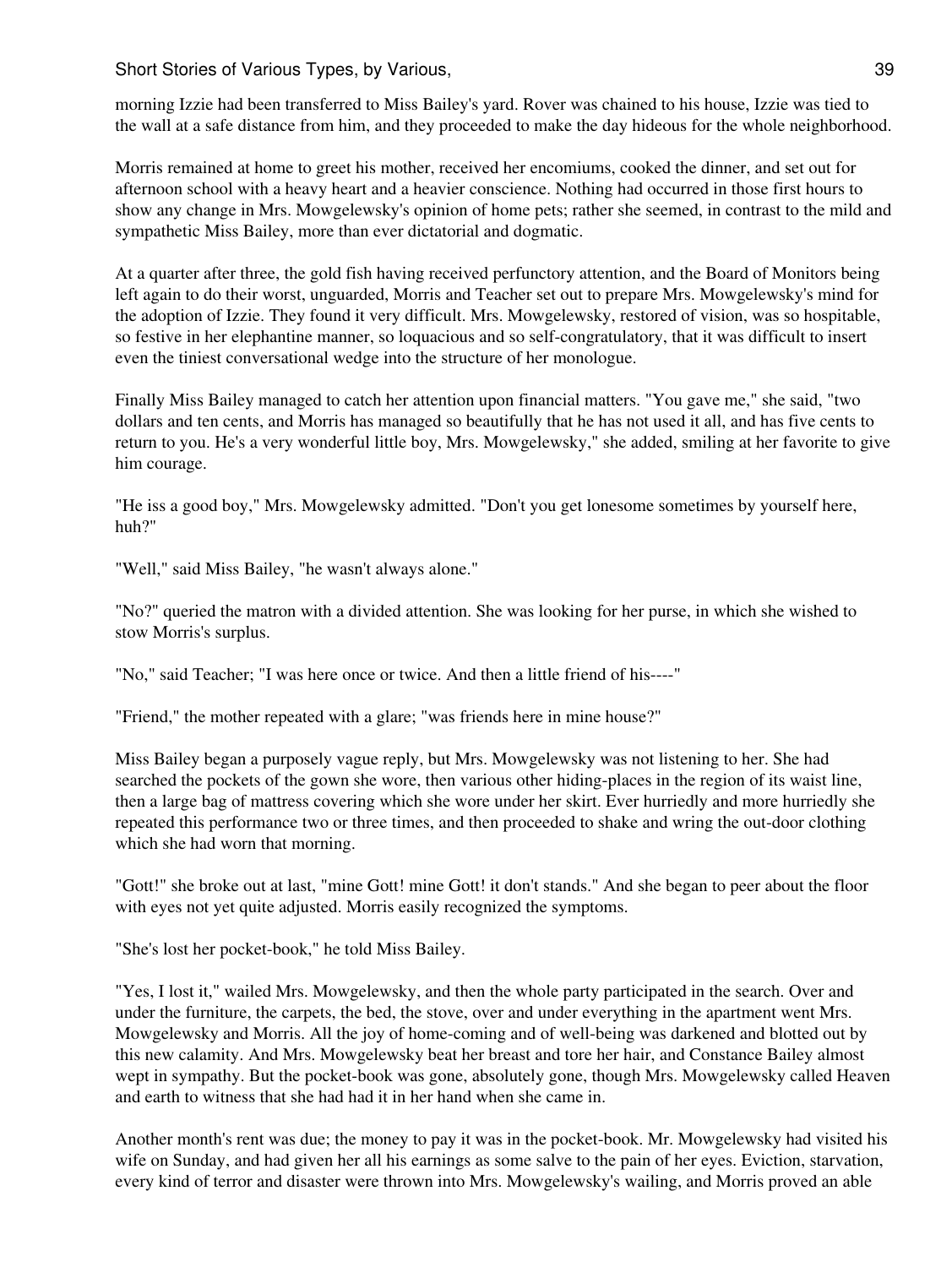second to his mother.

Miss Bailey was doing frantic bookkeeping in her charitable mind, and was wondering how much of the loss she might replace. She was about to suggest as a last resort that a search should be made of the dark and crannied stairs, where a purse, if the Fates were very, very kind, might lie undiscovered for hours, when a dull scratching made itself heard through the general lamentation. It came from a point far down on the panel of the door, and the same horrible conviction seized upon Morris and upon Miss Bailey at the same moment.

Mrs. Mowgelewsky in her frantic round had approached the door for the one-hundredth time, and with eyes and mind far removed from what she was doing, she turned the handle. And entered Izzie, beautifully erect upon his hind legs, with a yard or two of rope trailing behind him, and a pocket-book fast in his teeth.

Blank, pure surprise took Mrs. Mowgelewsky for its own. She staggered back into a chair, fortunately of heavy architecture, and stared at the apparition before her. Izzie came daintily in, sniffed at Morris, sniffed at Miss Bailey, sniffed at Mrs. Mowgelewsky's ample skirts, identified her as the owner of the pocket-book, laid it at her feet, and extended a paw to be shaken.

"Mine Gott!" said Mrs. Mowgelewsky, "what for a dog iss that?" She counted her wealth, shook Izzie's paw, and then stooped forward, gathered him into her large embrace, and cried like a baby. "Mine Gott! Mine Gott!" she wailed again, and although she spent five minutes in apparent effort to evolve another and more suitable remark, her research met with no greater success than the addition:

"He ain't a dog at all; he iss friends."

Miss Bailey had been sent to an eminently good college, and had been instructed long and hard in psychology, so that she knew the psychologic moment when she met it. She now arose with congratulations and farewells. Mrs. Mowgelewsky arose also with Izzie still in her arms. She lavished endearments upon him and caresses upon his short black nose, and Izzie received them all with enthusiastic gratitude.

"And I think," said Miss Bailey in parting, "that you had better let that dog come with me. He seems a nice enough little thing, quiet, gentle, and very intelligent. He can live in the yard with Rover."

Morris turned his large eyes from one to another of his rulers, and Izzie, also good at psychologic moments, stretched out a pointed pink tongue and licked Mrs. Mowgelewsky's cheek. "This dog," said that lady majestically, "iss mine. Nobody couldn't never to have him. When I was in mine trouble, was it mans or was it ladies what takes und gives me mine money back? No! Was it neighbors? No! Was it you, Miss Teacher, mine friend? No! It was that dog. Here he stays mit me. Morris, my golden one, you wouldn't to have no feelin's 'bout mamma havin' dogs? You wouldn't to have mads?"

"No, ma'am," responded her obedient son; "Missis Bailey she says it's *fer* boys they should make all things what is lovin' mit cats und dogs und horses."

"Goot," said his mother; "I guess, maybe, that ain't such a foolishness."

It was not until nearly bedtime that Mrs. Mowgelewsky reverted to that part of Miss Bailey's conversation immediately preceding the discovery of the loss of the purse.

"So-o-oh, my golden one," she began, lying back in her chair with Izzie on her lap--"so-o-oh, you had friends by the house when mamma was by hospital."

"On'y one," Morris answered faintly.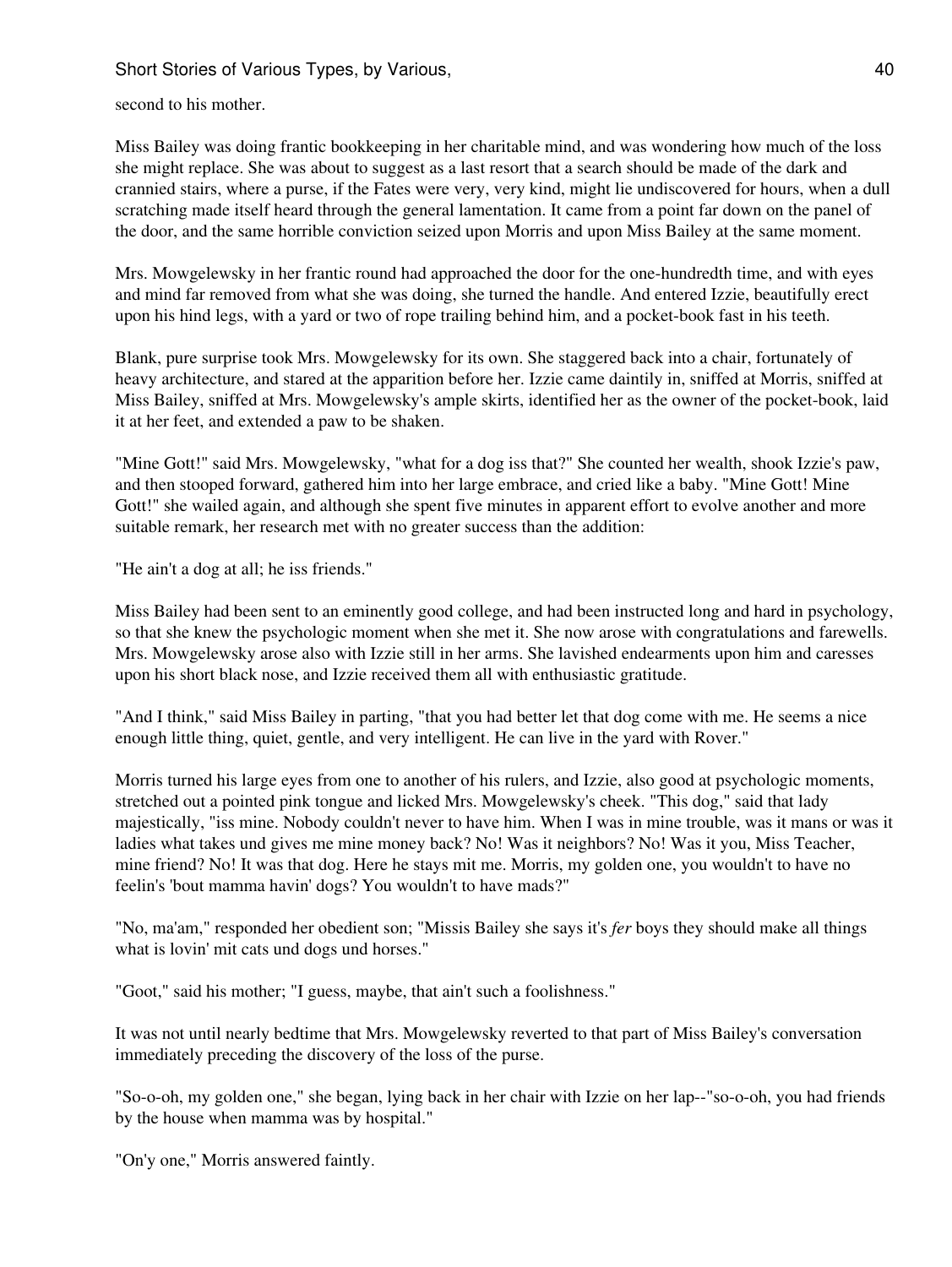"Well, I ain't scoldin'," said his mother. "Where iss your friend? I likes I shall look on him. Ain't he comin' round to-night?"

"No ma'am," answered Morris, settling himself at her side, and laying his head close to his friend. "He couldn't to go out by nights the while he gets adopted off of a lady."

### HAMLIN GARLAND

A Camping Trip

It was the fifteenth of June, and the sun glazed down upon the dry cornfield as if it had a spite against Lincoln Stewart, who was riding a gayly painted new sulky corn-plow, guiding the shovels with his feet. The corn was about knee-high and rustled softly, almost as if whispering, not yet large enough to speak aloud.

Working all day in a level field like this, with the sun burning one's neck brown as a leather glove, is apt to make one dream of cool river pools, where the water snakes wiggle to and fro, and the kingfishers fly above the bright ripples in which the rock bass love to play.

It was about four o'clock, and Lincoln was tired. His neck ached, his toes were swollen, and his tongue called for a drink of water. He got off the plow, after turning the horses' heads to the faint western breeze, and took a seat on the fence in the shade of a small popple tree on which a king-bird had a nest.

Somebody was galloping up the road with a regular rise and fall in the saddle which showed the perfect horseman and easy rider. It was Milton Jennings.

"Hello, Lincoln!" shouted Milton.

"Hello, Milt," Lincoln returned. "Why ain't you at home workin' like an honest man?"

"Better business on hand. I've come clear over here to-day to see you----"

"Well, here I am."

"Let's go to Clear Lake."

Lincoln stared hard at him.

"D'ye mean it?"

"You bet I do! I can put in a horse. Bert Jenks will lend us his boat--put it right on in place of the wagon box--and we can borrow Captain Knapp's tent. We'll get Rance to go, too."

"I'm with you," said Lincoln, leaping down, his face aglow with the idea. "But won't you go up and break it gently to the boss? He's got his mind kind o' set on my goin' through this corn again. When'll we start?"

"Let's see--to-day is Wednesday--we ought to get off on Monday."

"Well, now, if you don't mind, Milt, I'd like to have you go up and see what Father says."

"I'll fix him," said Milton. "Where is he?"

"Right up the road, mending fence."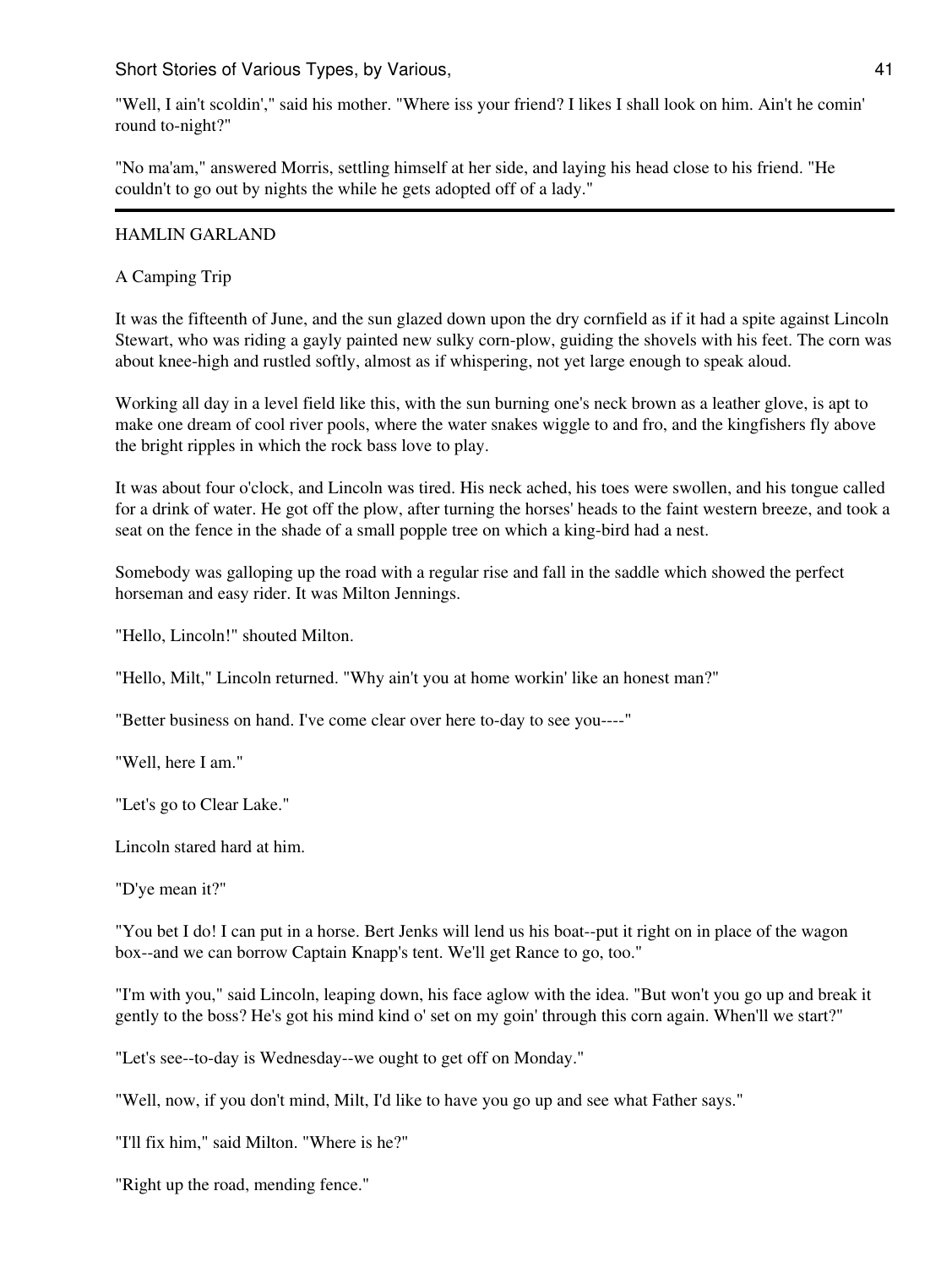Lincoln was so tickled he not only leaped the fence, but sprang into the plow seat from behind and started on another round, singing, showing how instantly hope of play can lighten a boy's task. But when he came back to the fence, Milton was not in sight, and his heart fell--the outlook was not so assuring.

It was nearly an hour later when Milton came riding back. Lincoln looked up and saw him wave his hand and heard his shout. The victory was won. Mr. Stewart had consented.

Lincoln whooped with such wild delight that the horses, swerving to the right, plowed up two rows of corn for several rods before they could be brought back into place.

"It's all O.K.," Milton called. "But I've got to come over with my team and help you go through the corn the other way."

From that on, nothing else was thought of or talked of. Each night the four boys got together at Mr. Jennings's house, each one bringing things that he thought he needed. They had never looked upon a sheet of water larger than the mill-pond on the Cedar River, and the cool face of that beautiful lake, of which they had heard so much, allured them.

The boat was carefully mended, and Rance, who was a good deal of a sailor, naturally talked about making a sail for it.

Lists of articles were carefully drawn up thus:

4 tin cups 4 knives and forks 1 spider 1 kettle, etc.

At Sunday School the campers became the center of attraction for the other small boys, and quite a number of them went home with Lincoln to look over the vehicle--a common lumber wagon with a boat for the box, projecting dangerously near the horses' tails and trailing far astern. From the edges of the boat arose a few hoops, making a kind of cover, like a prairie schooner.[100-1] In the box were "traps" innumerable in charge of Bert, who was "chief cook and bottlewasher."

Each man's duty had been assigned. Lincoln was to take care of the horses, Milton was to look after the tent and places to sleep, Rance was treasurer, and Bert was the cook, with the treasurer to assist. All these preparations amused an old soldier like Captain Knapp.

"Are you going to get back this fall?" he asked slyly, as he stood about, enjoying the talk.

"We'll try to," replied Milton.

Yes, there the craft stood, all ready to sail at day-break, with no wind or tide to prevent, and every boy who saw it said, "I wish I could go." And the campers, not selfish in their fun, felt a pang of pity, as they answered, "We wish you could, boys."

It was arranged that they were all to sleep in the ship that night, and so as night fell and the visitors drew off, the four navigators went into the kitchen, where Mrs. Jennings set out some bread and milk for them.

"Now, boys, d'ye suppose you got bread enough?"

"We've got twelve loaves."

"Well, of course you can buy bread and milk, so I guess you won't starve."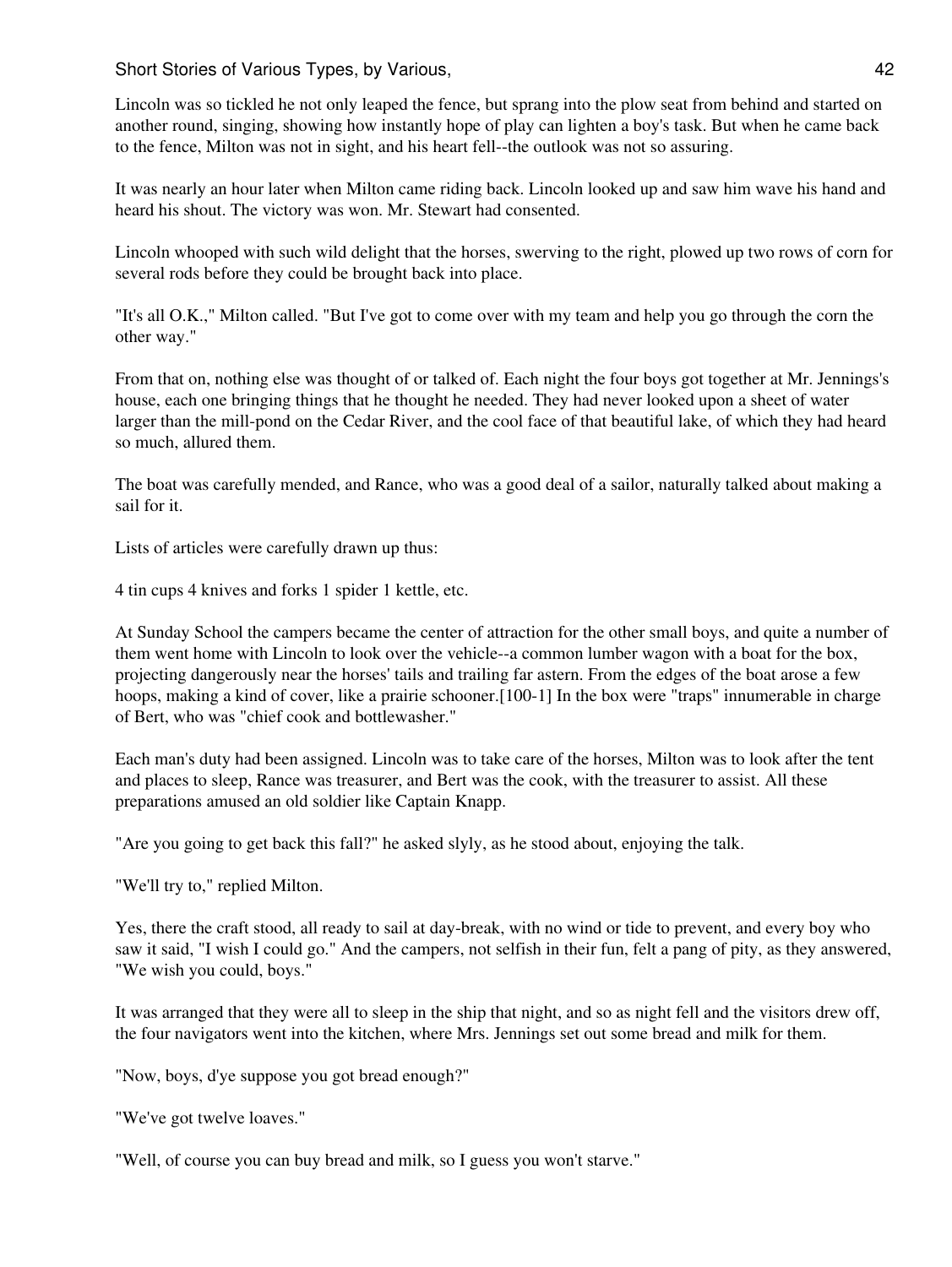"I guess not--not with fish plenty," they assured her.

"Well, now, don't set up too late, *talkin'* about gettin' off."

"We're goin' to turn right in, ain't we, boys?"

"You bet. We're goin' to get out of here before sun-up to-morrow mornin'," replied Bert.

"Well, see't you do," said Mr. Jennings, who liked boys to have a good time. "I'll be up long before you are."

"Don't be too sure o' that."

It was delicious going to bed in that curious place, with the stars shining in and the katydids singing. It gave them all a new view of life.

"Now, the first feller that wakes up, yell," said Bert, as he crept under the blanket.

"First feller asleep, whistle," said Lincoln.

"That won't be you, that's sure," grumbled Rance, already dozing.

As a matter of fact, no one slept much. About two o'clock they began, first one, and then the other:

"Say, boys, don't you think it's about time?"

"Boys, it's gettin' daylight in the east!"

"No, it ain't. That's the moon."

At last the first faint light of the sun appeared, and Lincoln rose, fed the horses, and harnessed them while the other boys got everything else in readiness.

Mr. Jennings came out soon, and Mrs. Jennings got some hot coffee for them, and before the sun was anywhere near the horizon, they said good-by and were off. Mr. Jennings shouted many directions about the road, while Mrs. Jennings told them again to be careful on the water.

To tell the truth, the boys were a little fagged at first, but at last as the sun rose, the robins began to chatter, and the bobolinks began to ring their fairy bells, and the boys broke into song. For the first hour or two the road was familiar and excited no interest, but then they came upon new roads, new fields, and new villages. Streams curved down the slopes and ran musically across the road, as if on purpose to water their horses. Wells beside the fences under silver-leaf maples invited them to stop and drink and lunch. Boys they didn't know, on their way to work, stopped and looked at them enviously. How glorious it all was!

The sun grew hot, and at eleven o'clock they drew up in a beautiful grove of oaks, beside a swift and sparkling little river, for dinner and to rest their sweaty team. They concluded to eat doughnuts and drink milk for that meal, and this gave them time to fish a little and swim a good deal, while the horses munched hay under the trees.

After a good long rest, they hitched the team in again and started on toward the west. They had still half-way (twenty-five miles) to go. The way grew stranger. The land, more broken and treeless, seemed very wonderful to them. They came into a region full of dry lake-beds, and Bert, who had a taste for geology, explained the cause of the valleys so level at the bottom, and pointed out the old-time limits of the water. As night began to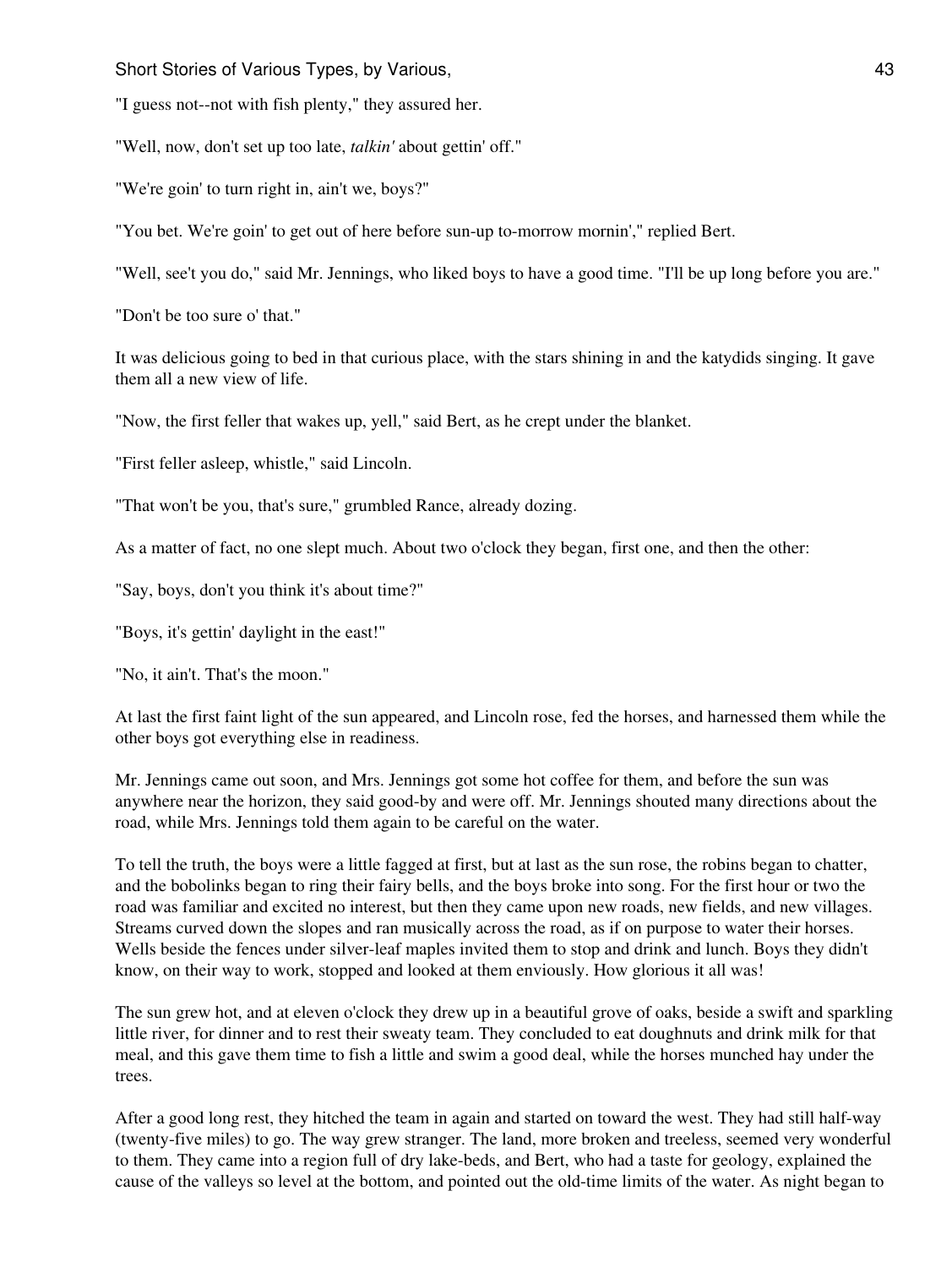### Short Stories of Various Types, by Various, **1998 Example 20 CONS 244 CONS 244**

fall, it seemed they had been a week on the way.

At last, just as the sun was setting, they saw a dark belt of woods ahead of them and came to a narrow river, which the farmers said was the outlet of the lake. They pushed on faster, for the roads were better, and just at dusk they drove into the little village street which led down to the lake, to which their hungry eyes went out first of all.

How glorious it looked, with its waves lapping the gravelly beach, and the dark groves of trees standing purple-black against the orange sky. They sat and gazed at it for several minutes without saying a word. Finally Rance said, with a sigh, "Oh, wouldn't I like to jump into that water!"

"Well, this won't do. We must get a camp," said Milton; and they pulled the team into a road leading along the east shore of the lake.

"Where can a fellow camp?" Bert called to a young man who met them, with a pair of oars on his back.

"Anywhere down in the woods." He pointed to the south.

They soon reached a densely wooded shore where no one stood guard, and drove along an old wood road to a superb camping-place near the lake shore under a fine oak grove.

"Whoa!" yelled Milton.

All hands leaped out. Milton and Lincoln took care of the horses. Bert seized an axe and chopped on one side of two saplings, bent them together, tied them, cleared away the brush around them, and with Rance's help drew the tent cloth over them--this was the camp! While they dug up the bedding and put it in place, Rance built a fire and set some coffee boiling.

By the time they sat down to eat their bread and coffee and cold chicken, the grove was dark. The smoke rose in a billowy mass, vanishing in the dark, cool shadows of the oaks above. A breeze was rising. Below them they could hear the lap of the waves on the bowlders. It was all so fine, so enjoyable, that it seemed a dream from which they were in danger of waking.

After eating, they all took hold of the boat and eased it down the bank into the water.

"Now, who's goin' to catch the fish for breakfast?" asked Bert.

"I will," replied Rance, who was a "lucky" fisherman. "I'll have some fish by sun-up--see if I don't."

Their beds were hay, with abundant quilts and blankets spread above, and as Lincoln lay looking out of the tent door at the smoke curling up, hearing the horses chewing and an owl hooting, it seemed gloriously like the stories he had read, and the dreams he had had of sometime being free from care and free from toil, far in the wilderness.

"I wish I could do this all the time," he said to Milton, who was looking at the fire, his chin resting in his palms.

"I can tell better after a week of it," retorted Milton.

To a boy like Lincoln or Rance, that evening was worth the whole journey, that strange, delicious hour in the deepening darkness, when everything seemed of some sweet, remembered far-off world--they were in truth living as their savage ancestry lived, close to nature's mystery.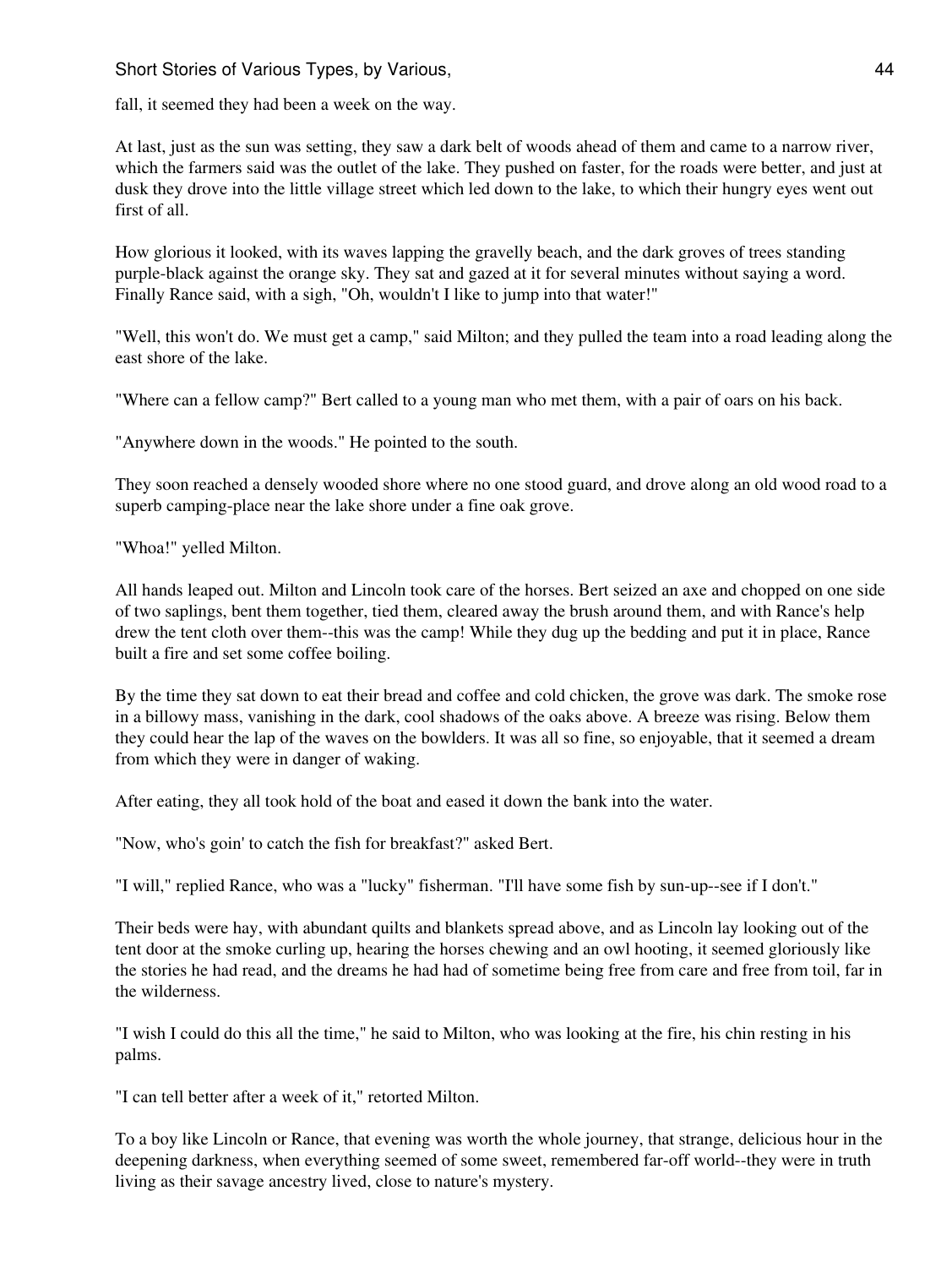The pensiveness did not prevent Milton from hitting Bert a tremendous slap with a boot-leg, saying, "Hello! that mosquito pretty near had you that time."

And Bert, familiar with Milton's pranks, turned upon him, and a rough and tumble tussle went on till Rance cried out: "Look out there! You'll be tippin' over my butter!"

At last the rustle of the leaves over their heads died out in dreams and the boys fell asleep, deliciously tired, full of plans for the next day.

Morning dawned, cool and bright, and Bert was stirring before sunrise. Rance was out in the boat before the pink had come upon the lake, while Milton was "skirmishing" for some milk.

How delicious that breakfast! Newly fried perch, new milk with bread and potatoes from home--but the freedom, the strange familiarity of it all! There in the dim, sweet woods, with the smoke curling up into the leafy masses above, the sunlight just dropping upon the lake, the killdee, the robin, and the blue jay crying in the still, cool morning air. This was indeed life. The hot cornfields were far away.

Breakfast having been eaten to the last scrap of fish, they made a rush for the lake and the boat. There it lay, moving a little on the light waves, a frail little yellow craft without keel or rudder, but something to float in, anyhow. There rippled the lake six miles long, cool and sparkling, and boats were getting out into the mid-water like huge "skimmer-bugs,"[105-1] carrying fisherman to their tasks.

While the other boys fished for perch and bass for dinner, Lincoln studied the shore. The beach which was their boat-landing was made up of fine, varicolored bowlders, many of them round as cannon balls, and Lincoln thought of the thousands of years they been rolling and grinding there, rounding each other and polishing each other till they glistened like garnets and rubies. And then the sand!

He waded out into the clear yellow waters and examined the bottom, which was set in tiny waves beautifully regular, the miniature reflexes of the water in motion. It made him think of the little wind waves in the snow, which he had often wondered at in winter.

Growing tired of this, he returned to the bank, and lying down on the grass gave himself up to the rest and freedom and beauty of the day. He no longer felt like "making the most of it." It seemed as if he were always to live like this.

The others came in after awhile with a few bass and many perch which were beautifully marked in pearl and gray, to correspond with the sand bottom, though the boys didn't know that. There were no large fish so near shore, and they lacked the courage to go far out, for the whitecaps glittered now and then in mid-water.

They ate every "smidgin'" of the fish at dinner, and their larder looked desperately bare. They went out into the deeper water, all feeling a little timorous, as the little boat began to rock on the waves.

Lincoln was fascinated with the water, which was so clear that he could see fish swimming far below. The boat seemed floating in the air. At times they passed above strange and beautiful forests of weeds and grasses, jungles which scared him, for he remembered the story of a man who had been caught and drowned by just such clinging weeds, and besides, what monsters these mysterious places might conceal!

Other boats came around them. Sailboats passed, and the little steamer, the pride of the lake, passed over to "the island." Yachts that seemed to the boys immense went by, loaded with merrymakers. Everything was as strange, as exciting, as if they were in a new world.

Rance was much taken by the sailboats. "I'm going to rig a sail on our boat, or die tryin'," he declared.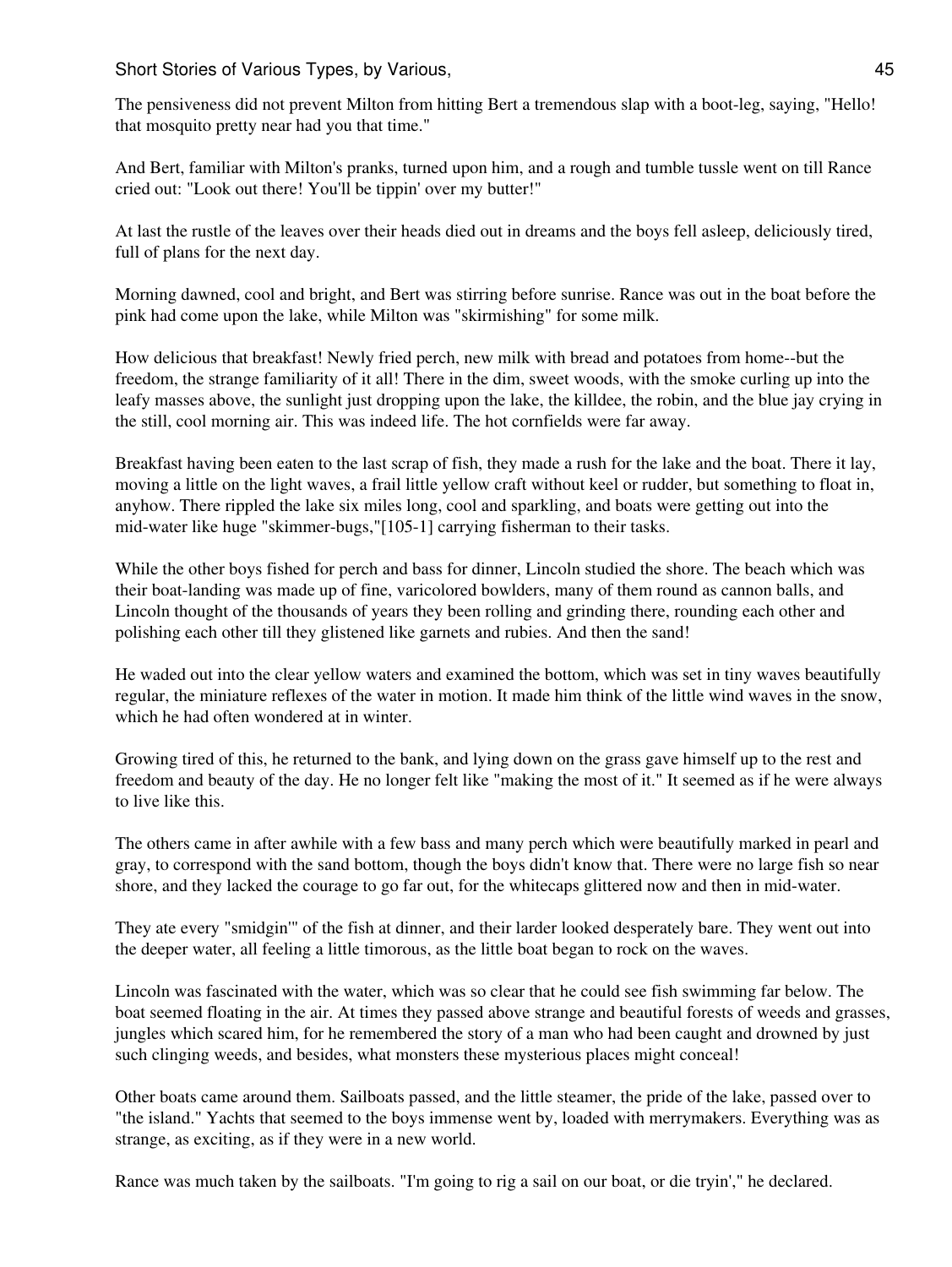He spent the whole afternoon at this work while the other boys played ball and shot at a target, and by night was ready for a sail, though the others were skeptical of results.

That second night was less restful. The mosquitoes bit and a loud thunderstorm passed over. As they heard the roar of the falling rain on the tent and the wet spatter in their faces, and heard the water drip-drop on their bread-box, Milton and Lincoln wished themselves at home.

It grew cooler toward morning and the mosquitoes left, so that they all slept like bear cubs, rising fresh and rested.

It was a little discouraging at first. Everything was wet and the bread was inclined to be mouldy and tasted of the box; but the birds were singing, the sky was bright and cool, and a fresh western wind was blowing.

Rance was eager to sail, and as soon as he had put away the breakfast, he shouldered his mast.

"Come on, boys, now for the boat."

"I guess not," said Milton.

The boat was soon rigged with a little triangular sail, with an oar to steer by, lashed in with wires. Lincoln finally had courage to get in, and with beating heart Rance pushed off.

The sail caught the breeze, and the boat began to move.

"Hurrah!" Rance threw water on the sail; where he learned *that* was a mystery. The effect was felt at once. The cloth swelled, became impervious to the wind, and the boat swept steadily forward.

Lincoln was cautious. "That is all right--the question is, can we get back?"

"You wait an' see me tack."

"All right. Tack or nail, only let's see you get back where we started from." Lincoln was skeptical of sailboats. He had heard about sailing "just where you wanted to go," but he had his doubts about it.

The boat obeyed the rudder nicely, came around slowly, and started in on a new tack smoothly and steadily. After this successful trip, the boys did little else but sail.

"I'm going up to town with it after dinner," Rance announced. But when they came out after dinner, they found the sky overcast and a strong breeze blowing from the southwest.

Milton refused to experiment. "I'd sooner walk than ride in your boat," he explained.

"All right; you pays your money--you takes your choice," replied Rance.

The boat drove out into the lake steadily and swiftly, making the water ripple at the stern delightfully; but when they got past a low-lying island where the waves ran free, the ship began to heave and slide wildly, and Lincoln grew a little pale and set in the face, which made Rance smile.

"This is something like it. I'm going to go out about half a mile, then strike straight for the town."

It was not long before he found the boat quite unmanageable. The long oar crowded him nearly off the seat, as he tried to hold her straight out into mid-water. She was flat-bottomed, and as she got into the region of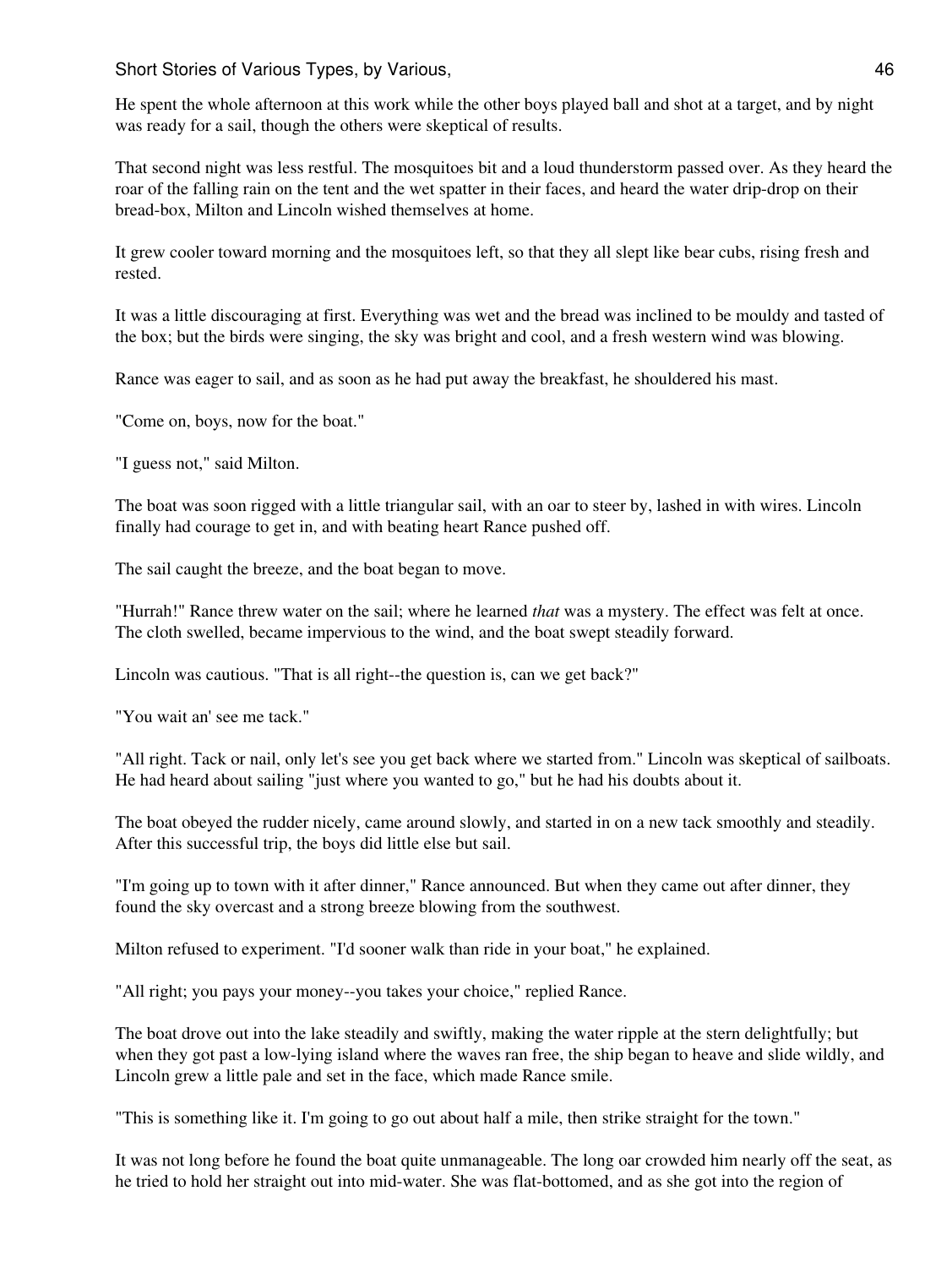whitecaps, she began to be blown bodily with the wind.

Lincoln was excited, but not scared; he realized now that they were in great danger. Rance continued to smile, but it was evident that he too was thinking new thoughts. He held the sail with his right hand, easing it off and holding it tight by looping the rope on a peg set in the gunwhale. But it was impossible for Lincoln to help him. All depended on him alone.

"Turn!--turn it!" shouted Lincoln. "Don't you see we can't get back?"

"I'm afraid of breakin' my rudder."

There lay the danger. The oar was merely lashed into a notch in the stern, with wire. The leverage was very great, but Rance brought the boat about and headed her for the town nearly three miles away.

They both thrilled with a sort of pleasure to feel the boat leap under them as she caught the full force of the wind in her sail. If they could hold her in that line, they were all right. She careened once till she dipped water.

"Get on the edge!" commanded Rance, easing the sail off. Lincoln climbed upon the edge of the little pine shell, scarcely eighteen inches high, and the boat steadied. Both looked relieved.

The water was getting a lead color, streaked with foam, and the hissing of the whitecaps had a curiously snaky sound, as they spit water into the boat. The rocking had opened a seam in the bottom, and Lincoln was forced to bail furiously.

Rance, though a boy of unusual strength, clear-headed and resolute in time of danger, began to feel that he was master only for a time.

"I don't suppose this is much of a blow," he grunted, "but I don't see any of the other boats out."

Lincoln glanced around him; all the boats, even the two-masters, were in or putting in. Lightning began to run down the clouds in the west in zigzag streams. The boat, from time to time, was swept sidewise out of its course, but Rance dared not ease the sail for fear he could not steer her, and besides he was afraid of the rapidly approaching squall. If she turned sideways toward the wind, she would instantly fill.

He sat there, with the handle of the oar at his right hip, the rope in his hand with one loop round the peg, and every time the gust struck the sail he was lifted from his seat by the crowding of the oar and the haul of the rope. His muscles swelled tense and rigid--the sweat poured from his face; but he laughed when Lincoln, with reckless drollery, began to shout a few nautical words.

"Luff,[111-1] you lubber--why don't you luff? Hard-a-port, there, you'll have us playin' on the sand yet. That's right. All we got to do is to hard-a-port when the wind blows."

The farther they went, the higher the waves rolled, till the boat creaked and gaped under its strain, and the water began to come in fast.

"Bail 'er out!" shouted the pilot. The thunder broke over their heads, and far away to the left they could see rain and the water white with foam, but they were nearing the beach at the foot of the street. A crowd was watching them with motionless intensity.

They were now in the midst of a fleet of anchored boats. The blast struck the sail, tearing it loose and filling the boat with water, but Rance held to his rudder, and threading her way among the boats, the little craft ran half her length upon the sand.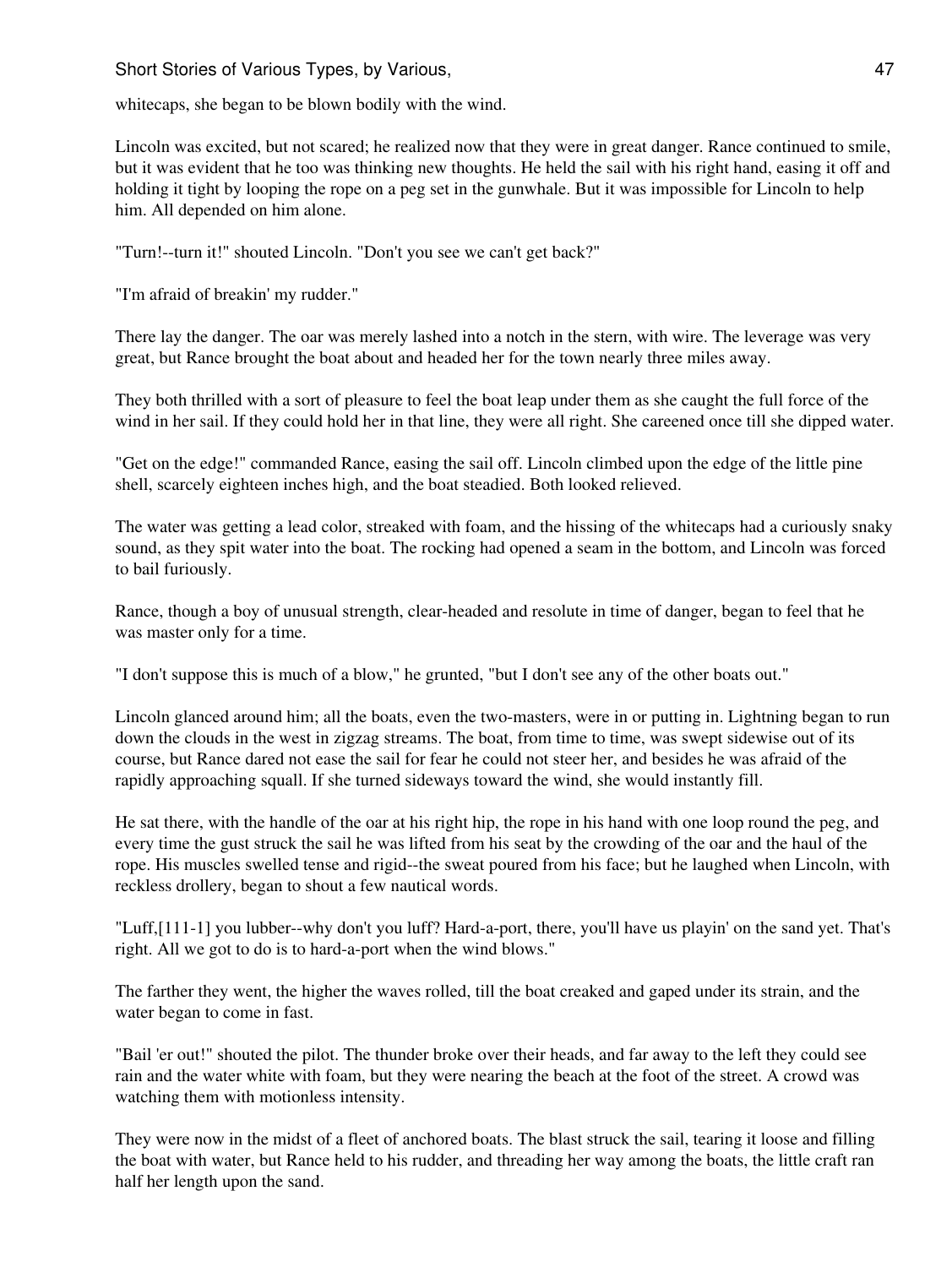As Rance leaped ashore, he staggered with weakness. Both took shelter in a near-by boathouse. The boat-keeper jeered at them: "Don't you know any more'n to go out in such a *tub* as that on a day like this? I expected every minute to see you go over."

"We didn't," said Rance. "I guess we made pretty good time."

"Time! you'd better say time! If you'd been five minutes later, you'd had *time* enough."

It was a foolhardy thing--Rance could see it now as he looked out on the mad water, and at the little flat, awkward boat on the sand.

An hour later, as they walked up the wood, they met the other boys half-way on the road, badly scared.

"By golly! We thought you were goners," said Milton. "Why, we couldn't see the boat after you got out a little ways. Looked like you were both sittin' in the water."

They found the camp badly demoralized. Their blankets were wet and the tent blown out of plumb, but they set to work clearing things up. The rain passed and the sun came out again, and when they sat down to their supper, the storm was far away.

It was glorious business to these prairie boys. Released from work in the hot cornfields, in camp on a lovely lake, with nothing to do but swim or doze when they pleased, they had the delicious feeling of being travelers in a strange country--explorers of desert wilds, hunters and fishers in the wildernesses of the mysterious West.

To Lincoln it was all so beautiful that it almost made him sad. When he should have enjoyed every moment, he was saying to himself, "Day after to-morrow we must start for home"--the happy days passed all too swiftly.

Occasionally Milton said: "I wish I had one o' Mother's biscuits this morning," or some such remark, but some one usually shied a potato at him. Such remarks were heretical.

They explored the woods to the south, a wild jungle, which it was easy to imagine quite unexplored. Some years before a gang of horse thieves had lived there, and their grass-grown paths were of thrilling interest, although the boys never quite cared to follow them to the house where the shooting of the leader had taken place.

Altogether it was a wonderful week, and when they loaded up their boat and piled their plunder in behind, it was with sad hearts. It was late Saturday night when they drew up in Mr. Jennings's yard, but to show that they were thoroughly hardened campers, they slept in the wagon another night--at least three of them did. Milton shamelessly sneaked away to his bed, and they did not miss him until morning.

Mrs. Jennings invited them all to breakfast and nobody refused. "Land o' Goshen," said she, "you eat as if you were starved."

"We are," replied Bert.

"Oh, but it was fun, wasn't it, boys?" cried Lincoln.

"You bet it was. Let's go again next year."

"All right," said Milton; "raise your weapons and swear."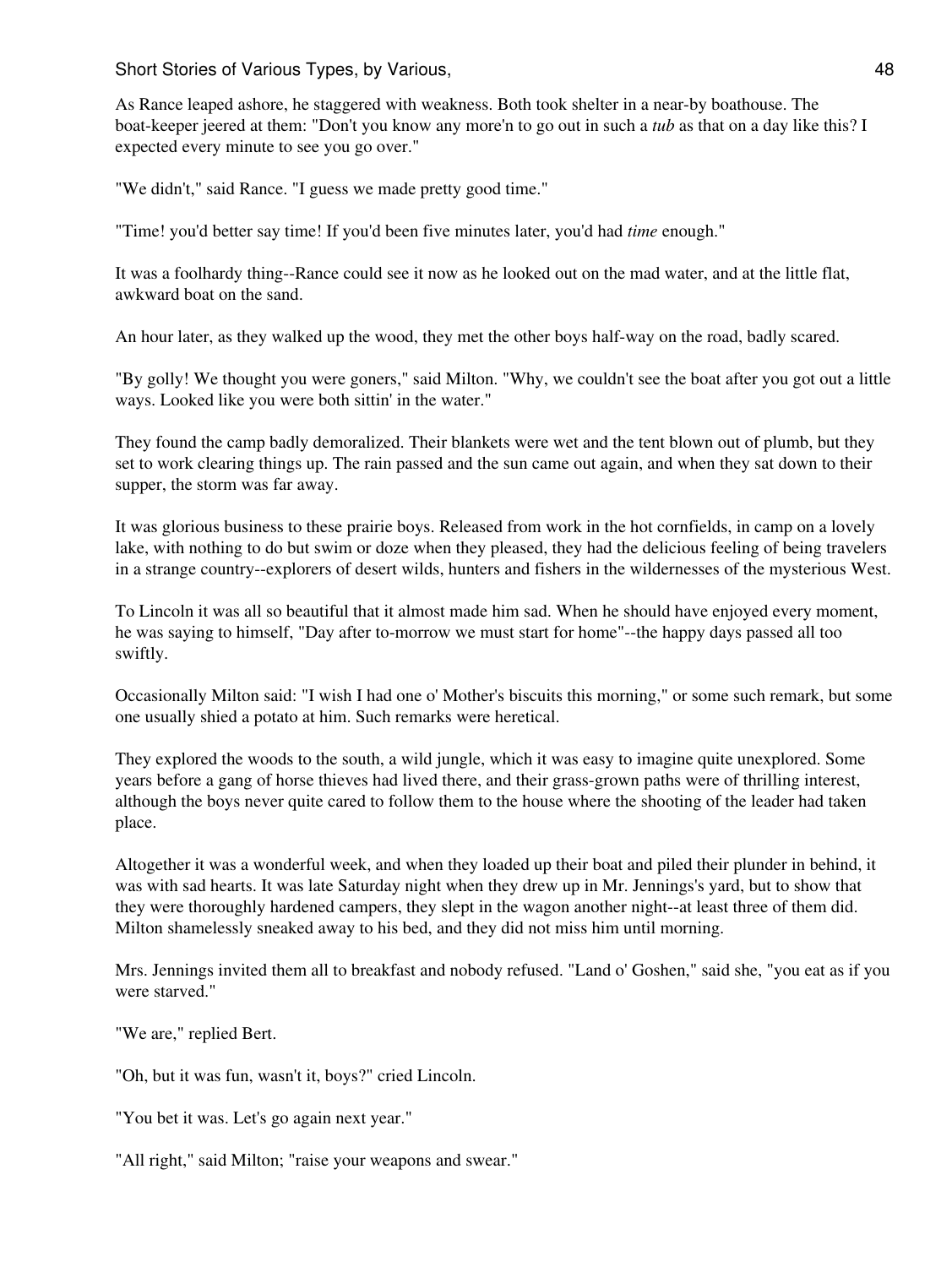They all lifted their knives in solemn covenant to go again the following year. But they never did. Of such changeful stuff are the plans of youth!

### DOROTHY CANFIELD FISHER

A Thread without a Knot

I

When the assistant in the history department announced to Professor Endicott his intention of spending several months in Paris to complete the research work necessary to his doctor's dissertation,[114-1] the head of the department looked at him with an astonishment so unflattering in its significance that the younger man laughed aloud.

"You didn't think I had it in me to take it so seriously, did you, Prof?" he said, with his usual undisturbed and amused perception of the other's estimate of him. "And you're dead right, too! I'm doing it because I've got to, that's all. It's borne in on me that you can't climb up very fast in modern American universities unless you've got a doctor's degree, and you can't be a Ph.D. without having dug around some in a European library. I've picked out a subject that needs just as little of that as any--you know as well as I do that right here in Illinois I can find out everything that's worth knowing about the early French explorers of the Mississippi--but three months in the Archives[114-2] in Paris ought to put a polish on my dissertation that will make even Columbia and Harvard sit up and blink. Am I right in my calculations?"

Professor Endicott's thin shoulders executed a resigned shrug. "You are always right in your calculations, my dear Harrison," he said; adding, with an ambiguous intonation, "And I suppose I am to salute in you the American scholar of the future."

Harrison laughed again without resentment, and proceeded indulgently to reassure his chief. "No, sir, you needn't be alarmed. There'll always be enough American-born scholars to keep you from being lonesome, just as there'll always be others like me, that don't pretend to have a drop of real scholar's blood in them. I want to *teach!*--to teach history!--American history!--teach it to fool young undergraduates who don't know what kind of a country they've got, nor what they ought to make out of it, now they've got it. And I'm going in to get a Ph. D. the same way I wear a stiff shirt and collars and cuffs, not because I was brought up to believe in them as necessary to salvation--because I wasn't, Lord knows!--but because there's a prejudice in favor of them among the people I've got to deal with." He drew a long breath and went on, "Besides, Miss Warner and I have been engaged about long enough. I want to earn enough to get married on, and Ph. D. means advancement."

Professor Endicott assented dryly: "That is undoubtedly just what it means nowadays. But you will 'advance,' as you call it, under any circumstances. You will not remain a professor of history. I give you ten years to be president of one of our large Western universities."

His accent made the prophecy by no means a compliment, but Harrison shook his hand with undiminished good-will. "Well, Prof, if I am, my first appointment will be to make you head of the history department with twice the usual salary, and only one lecture a week to deliver to a class of four P.G's--post-graduates, you know. I know a scholar when I see one, if I don't belong to the tribe myself, and I know how they ought to be treated."

If, in his turn, he put into a neutral phrase an ironical significance, it was hidden by the hearty and honest friendliness of his keen, dark eyes as he delivered this farewell.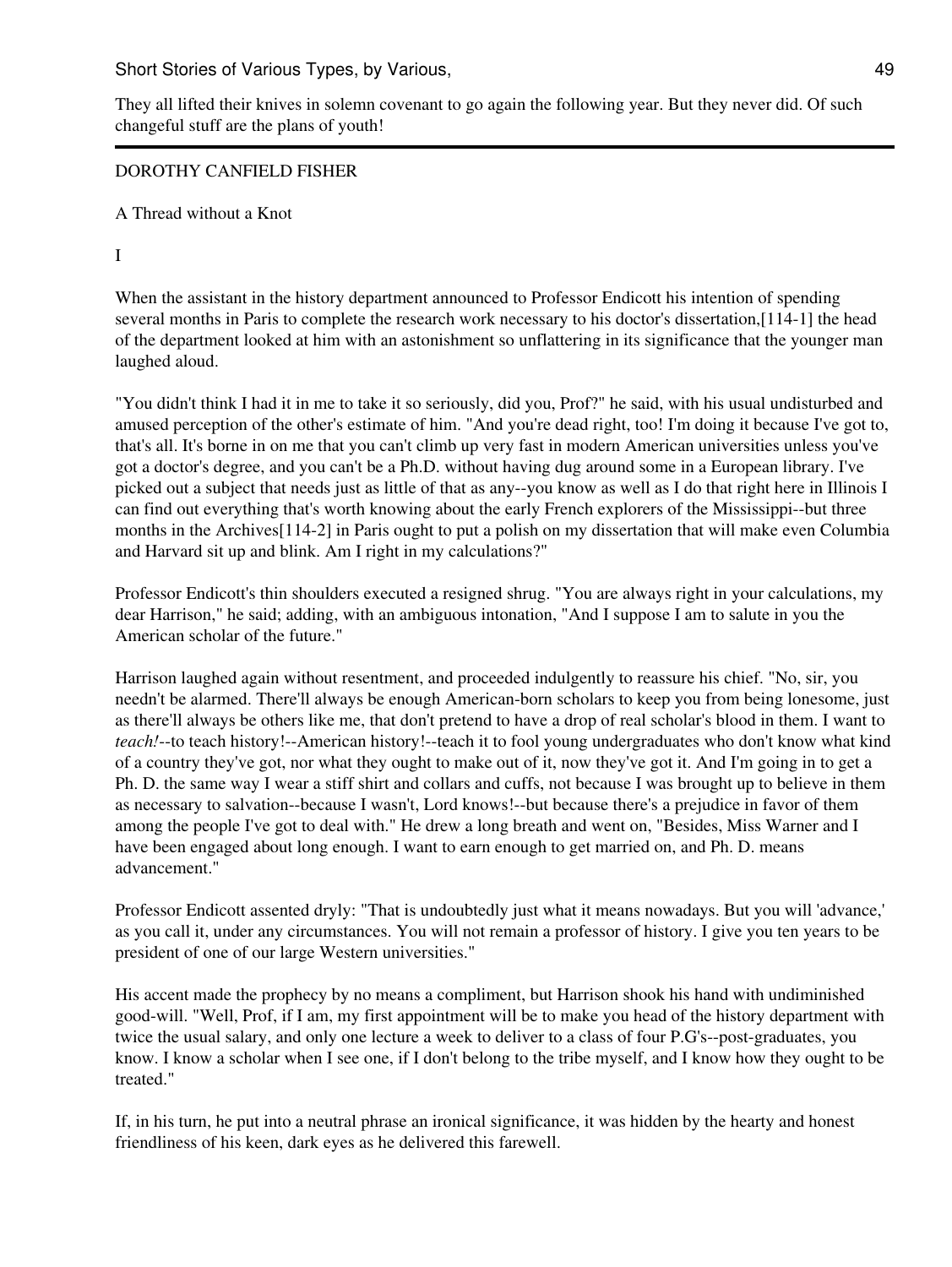The older man's ascetic face relaxed a little. "You are a good fellow, Harrison, and I'm sure I wish you any strange sort of success you happen to desire."

"Same to you, Professor. If I thought it would do any good, I'd run down from Paris to Munich[116-1] with a gun and try scaring the editor of the *Central-Blatt* into admitting that you're right about that second clause in the treaty of Utrecht."[116-2]

Professor Endicott fell back into severity. "I'm afraid," he observed, returning to the papers on his desk, "I'm afraid that would not be a very efficacious method of determining a question of historical accuracy."

Harrison settled his soft hat firmly on his head. "I suppose you're right," he remarked, adding as he disappeared through the door, "But more's the pity!"

#### II

He made short work of settling himself in Paris, taking a cheap furnished room near the Bibliothèque Nationale,[117-1] discovering at once the inexpensive and nourishing qualities of *crèmeries* and the Duval restaurants, and adapting himself to the eccentricities of Paris weather in March with flannel underwear and rubber overshoes. He attacked the big folios in the library with ferocious energy, being the first to arrive in the huge, quiet reading-room, and leaving it only at the imperative summons of the authorities. He had barely enough money to last through March, April, and May, and, as he wrote in his long Sunday afternoon letters to Maggie Warner, he would rather work fifteen hours a day now while he was fresh at it, than be forced to, later on, when decent weather began, and when he hoped to go about a little and make some of the interesting historical pilgrimages in the environs of Paris.

He made a point of this writing his fiancée every detail of his plans, as well as all the small happenings of his monotonous and laborious life; and so, quite naturally, he described to her the beginning of his acquaintance with Agatha Midland.

"I'd spotted her for English," he wrote, "long before I happened to see her name on a notebook. Don't it sound like a made-up name out of an English novel? And that is the way she looks, too. I understand now why no American girl is ever called Agatha. To fit it you have to look sort of droopy all over, as if things weren't going to suit you, but you couldn't do anything to help it, and did not, from sad experience, have any rosy hopes that somebody would come along to fix things right. I'm not surprised that when English women do get stirred up over anything--for instance, like voting, nowadays--they fight like tiger-cats. If this Agatha-person is a fair specimen, they don't look as though they were used to getting what they want any other way. But here I go, like every other fool traveler, making generalizations about a whole nation from seeing one specimen. On the other side of me from Miss Midland usually sits an old German, grubbing away at Sanskrit roots. The other day we got into talk in the little lunchroom here in the same building with the library, where all we readers go to feed, and he made me so mad I couldn't digest my bread and milk. Once, just once, when he was real young, he met an American woman student--a regular P. G. freak, I gather--and nothing will convince him that all American girls aren't like her. 'May God forgive Christopher Columbus!' he groans whenever he thinks of her...."

There was no more in this letter about his English neighbor, but in the next, written a week later, he said:

"We've struck up an acquaintance, the discouraged-looking English girl and I, and she isn't so frozen-up as she seems. This is how it happened. I told you about the little lunchroom where the readers from the library get their noonday feed. Well, a day or so ago I was sitting at the next table to her, and when she'd finished eating and felt for her purse, I saw her get pale, and I knew right off she'd lost her money. 'If you'll excuse me, Miss Midland,' I said, 'I'll be glad to loan you a little. My name is Harrison, Peter Harrison, and I usually sit next you in the reading-room.' Say, Maggie, you don't know how queerly she looked at me. I can't tell you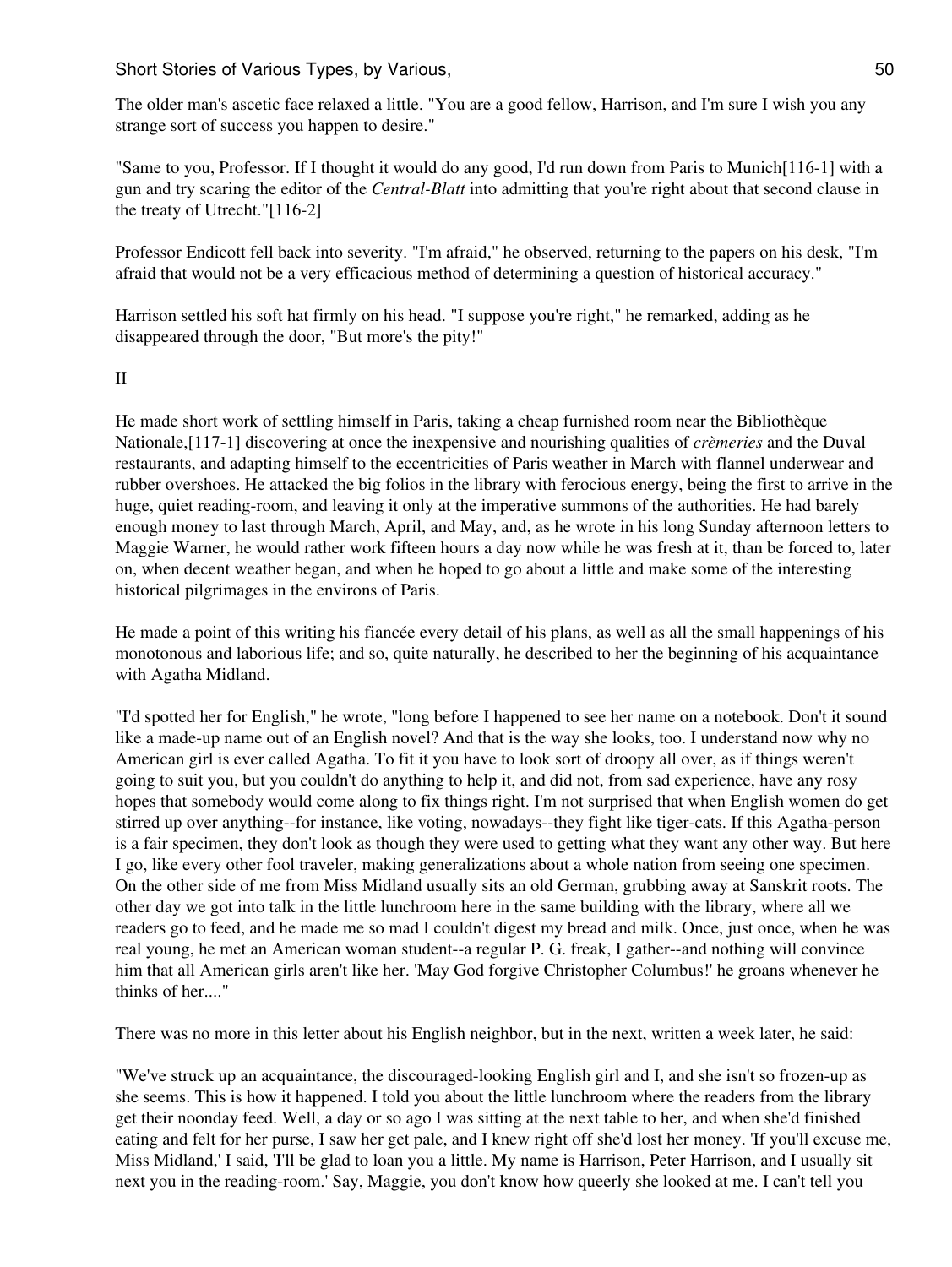what her expression was like, for I couldn't make head or tail out of it. It was like looking at a Hebrew book that you don't know whether to read backward or forward. She got whiter, and drew away and said something about 'No! No! she couldn't think----' But there stood the waiter with his hand out. I couldn't stop to figure out if she was mad or scared. I said 'Look-y-here, Miss Midland, I'm an American--here's my card--I just want to help you out, that's all. You needn't be afraid I'll bother you any.' And with that I asked the waiter how much it was, paid him, and went out for my usual half-hour constitutional in the little park opposite the library.

"When I went back to the reading-room, she was there in the seat next me, all right, but my, wasn't she buried in a big folio! She's studying in some kind of old music-books. You would have laughed to see how she didn't know I existed. I forgot all about her till closing-up time, but when I got out in the court a little ahead of her, I found it was raining and blowing to beat the cars, and I went back to hunt her up, I being the only person that knew she was broke. There she was, moping around in the vestibule under one of those awful pancake hats English women wear. I took out six cents--it costs that to ride in the omnibuses here--and I marched up to her. 'Miss Midland,' I said, 'excuse me again, but the weather is something terrible. You can't refuse to let me loan you enough to get home in a 'bus, for you would certainly catch your death of cold, not to speak of spoiling your clothes, if you tried to walk in this storm.'

"She looked at me queerly again, drew in her chin, and said very fierce, 'No, certainly not! Some one always comes to fetch me away.'

"Of course I didn't believe a word of *that*! It was just a bluff to keep from seeming to need anything. So I smiled at her and said, 'That's all right, but suppose something happens this evening so he doesn't get here. I guess you'd better take the six sous--they won't hurt you any.' And I took hold of her hand, put the coppers in it, shut her fingers, took off my hat, and skipped out before she could get her breath. There are a *few* times when women are so contrary you can't do the right thing by them without bossing them around a little.

"Well, I thought sure if she'd been mad at noon she'd just be hopping mad over that last, but the next morning she came up to me in the vestibule and smiled at me, the funniest little wavery smile, as though she were trying on a brand-new expression. It made her look almost pretty. 'Good morning, Mr. Harrison,' she said in that soft, singsong tone English women have, 'here is your loan back again. I hope I have the sum you paid for my lunch correct--and thank you very much.'

"I hated to take her little money, for her clothes are awfully plain and don't look as though she had any too much cash, but of course I did, and even told her that I'd given the waiter a three-cent tip she'd forgotten to figure in. When you *can*, I think it's only the square thing to treat women like human beings with sense, and I knew how I'd feel about being sure I'd returned all of a loan from a stranger. 'Oh, thank you for telling me,' she said, and took three more coppers out of her little purse; and by gracious! we walked into the reading-room as friendly as could be.

"That was last Wednesday, and twice since then we've happened to take lunch at the same table, and have had a regular visit. It tickles me to see how scared she is yet of the idea that she's actually talking to a real man that hasn't been introduced to her, but I find her awfully interesting, she's so different."

#### III

During the week that followed this letter, matters progressed rapidly. The two Anglo-Saxons took lunch together every day, and by Friday the relations between them were such that, as they pushed back their chairs, Harrison said: "Excuse me, Miss Midland, for seeming to dictate to you *all* the time, but why in the world don't you go out after lunch and take a half-hour's walk as I do? It'd be a lot better for your health."

The English girl looked at him with the expression for which he had as yet found no word more adequately descriptive than his vague "queer." "I haven't exactly the habit of walking about Paris streets alone, you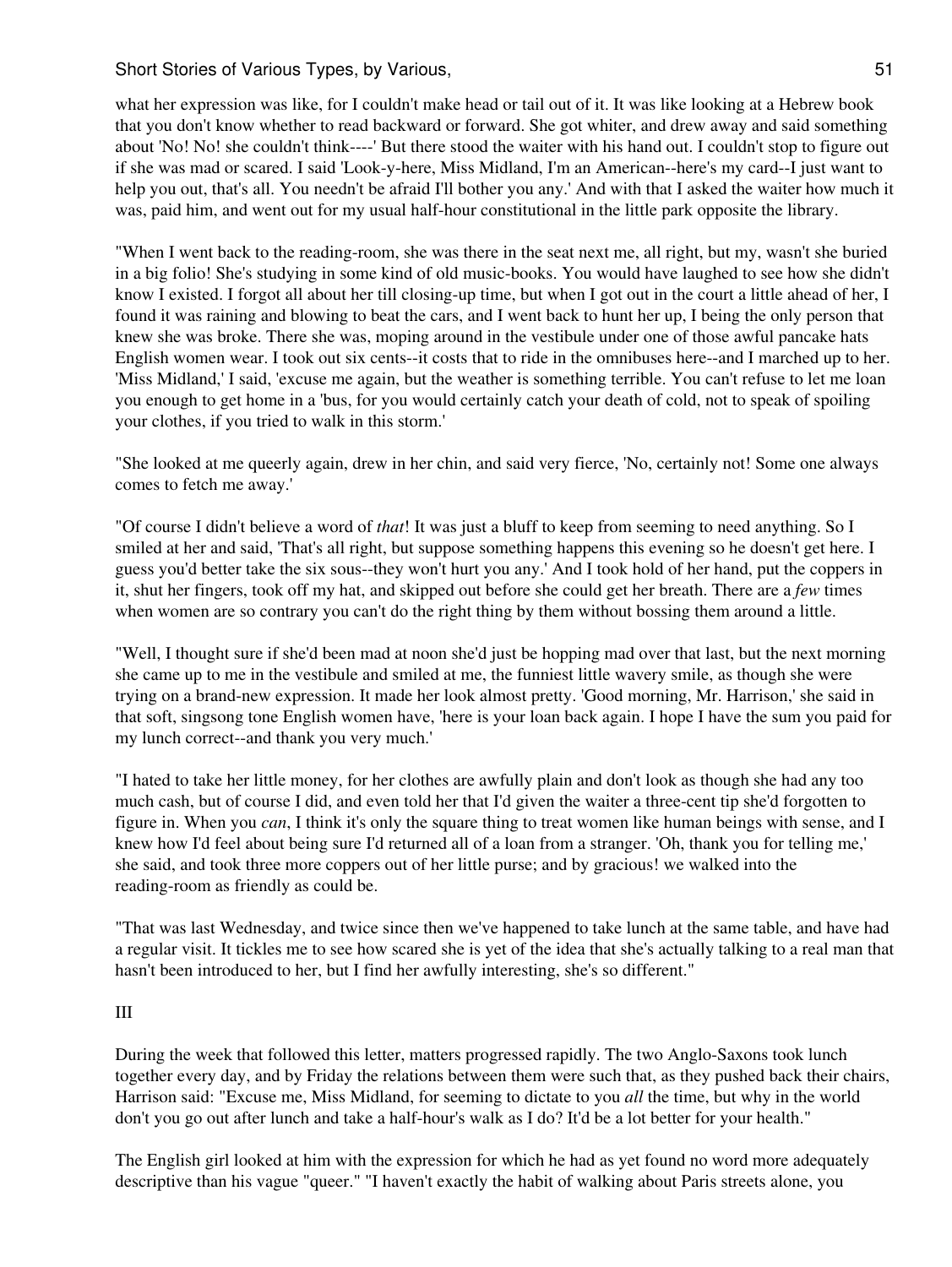know," she said.

"Oh, yes, to be sure," returned the American. "I remember hearing that young ladies can't do that here the way they do back home. But that's easy fixed. You won't be out in the streets, and you won't be alone, if you come out with me in the little park opposite. Come on! It's the first spring day."

Miss Midland dropped her arms with a gesture of helpless wonder. "Well, *really*!" she exclaimed. "*Do* you think that so much better?" But she rose and prepared to follow him, as if her protest could not stand before the kindly earnestness of his manner. "There!" he said, after he had guided her across the street into the tiny green square where in the sudden spring warmth, the chestnut buds were already swollen and showing lines of green. "To answer your question, I think it not only better, but absolutely all right--O.K!"

They were sitting on a bench at one side of the fountain, whose tinkling splash filled the momentary silence before she answered, "I can't make it all out--" she smiled at him--"but I think you are right in saying that it is all O.K." He laughed, and stretched out his long legs comfortably. "You've got the idea. That's the way to get the good of traveling and seeing other kinds of folks. You learn my queer slang words, and I'll learn yours."

Miss Midland stared again, and she cried out, "*My* queer slang words! What can you mean?"

He rattled off a glib list: "Why, 'just fancy now,' and 'only think of that!' and 'I dare say, indeed,' and a lot more."

"But they are not queer!" she exclaimed.

"They sound just as queer to me as 'O.K.' and 'I guess' do to you!" he said triumphantly.

She blinked her eyes rapidly, as though taking in an inconceivable idea, while he held her fixed with a steady gaze which lost none of its firmness by being both good-humored and highly amused. Finally, reluctantly, she admitted, "Yes, I see. You mean I'm insular."

"Oh, as to that, I mean we both are--that is, we are as ignorant as stotin'-bottles of each other's ways of doing things. Only I want to find out about your ways, and you don't about----"

She broke in hastily, "Ah, but I do want to find out about yours! You--you make me very curious indeed." As she said this, she looked full at him with a grave simplicity which was instantly reflected on his own face.

"Well, Miss Midland," he said slowly, "maybe now's a good time to say it, and maybe it's a good thing to say, since you *don't* know about our ways--to give you a sort of declaration of principles. I wasn't brought up in very polite society--my father and mother were Iowa farmer-folks, and I lost them early, and I've had to look out for myself ever since I was fourteen, so I'm not very long on *polish*; but let me tell you, as they say about other awkward people, I *mean* well. We're both poor students working together in a foreign country, and maybe I can do something to make it pleasanter for you, as I would for a fellow-student woman in my country. If I can, I'd like to, fine! I want to do what's square by everybody, and by women specially. I don't think they get a fair deal mostly. I think they've got as much sense as men, and lots of them more, and I like to treat them accordingly. So don't you mind if I do some Rube things that seem queer to you, and do remember that you can be dead sure that I *never* mean any harm."

He finished this speech with an urgent sincerity in his voice, quite different from his usual whimsical note, and for a moment they looked at each other almost solemnly, the girl's lips parted, her blue eyes wide and serious. She flushed a clear rose-pink. "Why!" she said, "Why, I *believe* you!" Harrison broke the tension with a laugh. "And what is there so surprising if you do?"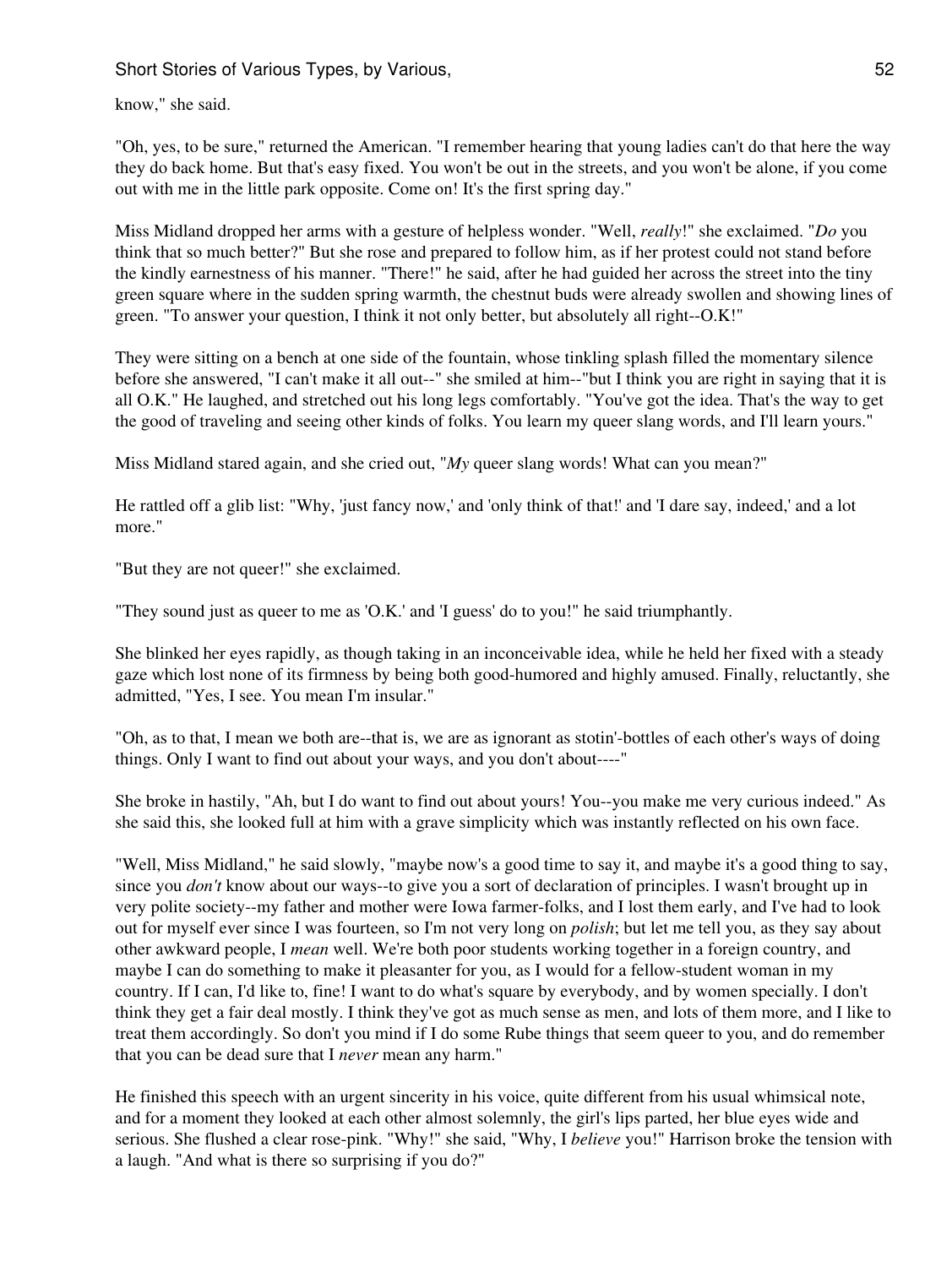"I don't think," she said slowly, "that I ever saw any one before whom I would believe if he said that last."

"Dear me!" cried Harrison, gaily, getting to his feet. "You'll make me think you are a hardened cynic. Well, if you believe me, *that's* all right! And now, come on, let's walk a little, and you tell me why English people treat their girls so differently from their boys. You are a perfect gold mine of information to me, do you know it?"

"But I've always taken for granted most of the things you find so queer about our ways. I thought that was the way they were, don't you see, by the nature of things."

"*Aha*!" he said triumphantly. "You see another good of traveling! It stirs a person up. If you can give me a lot of new facts, maybe I can pay you back by giving you some new ideas."

"I think," said Miss Midland, with a soft energy, "I think you can, indeed."

IV

A week after this was the first of April, and when Harrison, as was his wont, reached the reading-room a little before the opening hour, he found a notice on the door to the effect that the fall of some plastering from a ceiling necessitated the closing of the reading-room for that day. A week of daily lunches and talks with Miss Midland had given him the habit of communicating his ideas to her, and he waited inside the vestibule for her to appear. He happened thus, as he had not before, to see her arrival. Accompanied by an elderly person in black, who looked, even to Harrison's inexperienced eyes, like a maid-servant, she came rapidly in through the archway which led from the street to the court. Here, halting a moment, she dismissed her attendant with a gesture, and, quite unconscious of the young man's gaze upon her, crossed the court diagonally with a free, graceful step. Observing her thus at his leisure, Harrison was moved to the first and almost the last personal comment upon his new friend. He did not as a rule notice very keenly the outward aspect of his associates. "Well, by gracious," he said to himself, "if she's not quite a good-looker!--or would be if she had money or gumption enough to put on a little more style!"

He took a sudden resolution and, meeting her at the foot of the steps, laid his plan enthusiastically before her. It took her breath away. "Oh, no, I *couldn't*," she exclaimed, looking about her helplessly as if foreseeing already that she would yield. "What would people----?"

"Nobody would say a thing, because nobody would know about it. We could go and get back here by the usual closing time, so that whoever comes for you would never suspect--she's not very sharp, is she?"

"No, no. She's only what you would call my hired girl."

"Well, then, it's Versailles[125-1] for us. Here, give me your portfolio to carry. Let's go by the tram line[125-2]--it's cheaper for two poor folks."

On the way out he proposed, with the same thrifty motive, that they buy provisions in the town, before they began their sight-seeing in the chateau, and eat a picnic lunch somewhere in the park.

"Oh, anything you please now!" she answered with reckless light-heartedness. "I'm quite lost already."

"There's nothing disreputable about eating sandwiches on the grass," he assured her; and indeed, when they spread their simple provision out under the great pines back of the Trianon, she seemed to agree with him, eating with a hearty appetite, laughing at all his jokes, and, with a fresh color and sparkling eyes, telling him that she had never enjoyed a meal more.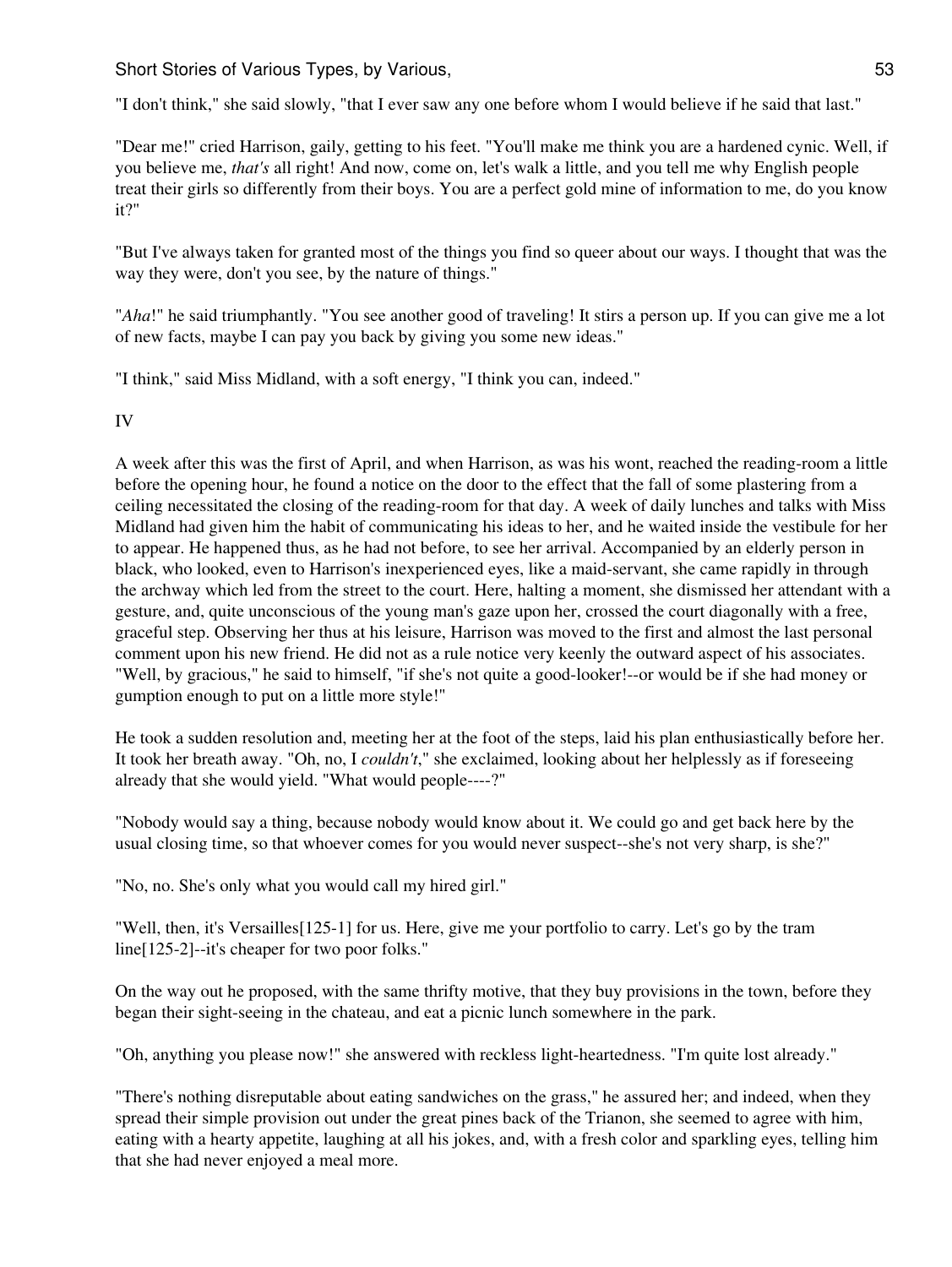"Good for you! That's because you work too hard at your old history of music."--By this time each knew all the details of the other's research--"You ought to have somebody right at hand to make you take vacations and have a good time once in a while. You're too conscientious."

Then, because he was quite frank and unconscious himself, he went on with a simplicity which the most accomplished actor could not have counterfeited, "That's what I'm always telling Maggie--Miss Warner. She's the girl I'm engaged to."

He did not at the time remark, but afterward, in another land, he was to recall with startling vividness the quick flash of her clear eyes upon him and the fluttering droop of her eyelids. She finished her éclair quietly, remarking, "So you are engaged?"

"Very much so," answered Harrison, leaning his back against the pine-tree and closing his eyes, more completely to savor the faint fragrance of new life which rose about them in the warm spring air, like unseen incense.

Miss Midland stood up, shaking the crumbs from her skirt, and began fitting her gloves delicately upon her slim and very white hands. After a pause, "But how would she like *this*?" she asked.

Without opening his eyes, Harrison murmured, "She'd like it fine. She's a great girl for outdoors."

His companion glanced down at him sharply, but in his tranquil and half-somnolent face there was no trace of evasiveness. "I don't mean the park, the spring weather," she went on, with a persistence which evidently cost her an effort. "I mean your being here with another girl. That would make an English woman jealous."

Harrison opened his dark eyes wide and looked at her in surprise. "You don't understand--we're not flirting with each other, Maggie and I--we're engaged." He added with an air of proffering a self-evident explanation, "As good as married, you know."

Miss Midland seemed to find in the statement a great deal of material for meditation, for after an "Ah!" which might mean anything, she sat down on the other side of the tree, leaning her blonde head against its trunk and staring up into the thick green branches. Somewhere near them in an early-flowering yellow shrub a bee droned softly. After a time she remarked as if to herself, "They must take marriage very seriously in Iowa."

The young man aroused himself, to answer sleepily: "It's Illinois where I live now--Iowa was where I grew up--but it's all the same. Yes, we do."

After that there was another long, fragrant silence which lasted until Harrison roused himself with a sigh, exclaiming that although he would like nothing better than to sit right there till he took root, they had yet to "do" the two Trianons and to see the state carriages. During this sightseeing tour he repeated his performance of the morning in the chateau, pouring out a flood of familiar, quaintly expressed historical lore of the seventeenth and eighteenth centuries, which made his astonished listener declare he must have lived at that time.

"Nope!" he answered her. "Got it all out of Illinois libraries. Books are great things if you're only willing to treat them right. And history--by gracious! history is a study fit for the gods! All about folks, and they are all that are worth while in the world!"

They were standing before the Grand Trianon as he said this, waiting for the tram car, and as it came into sight he cried out artlessly, his dark, aquiline face glowing with fervor, "I--I just *love* folks!"

She looked at him curiously. "In all my life I never knew any one before to say or think that." Some of his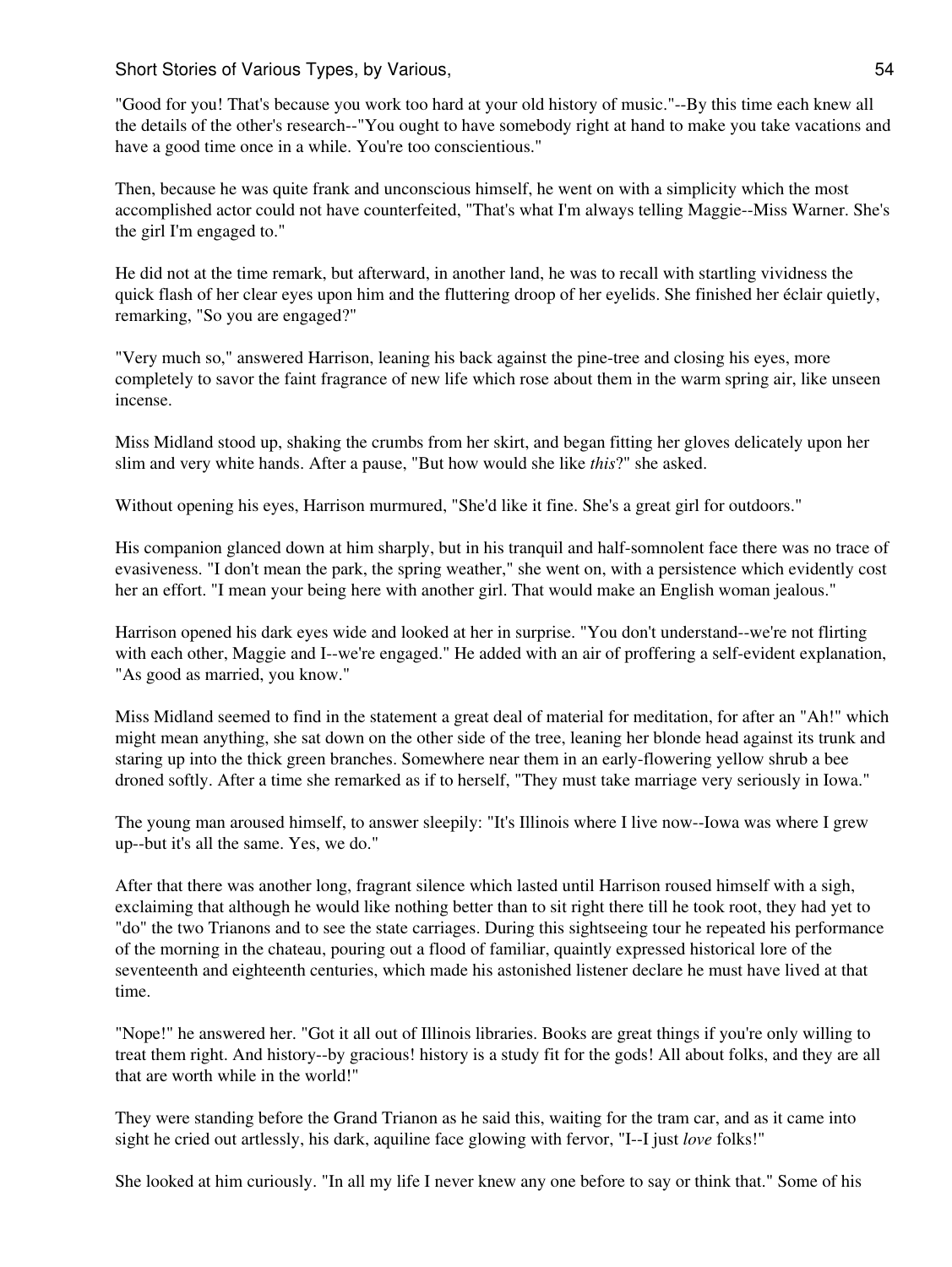enthusiasm was reflected upon her own fine, thoughtful face as a sort of wistfulness when she added, "It must make you very happy. I wish I could feel so."

"You don't look at them right," he protested.

She shook her head. "No, we haven't known the same kind. I had never even heard of the sort of people you seem to have known."

The tram car came noisily up to them, and no more was said.

V

A notice posted the following day to the effect that for some time the reading-room would be closed one day in the week for repairs, gave Harrison an excuse for insisting on weekly repetitions of what he called their historical picnics.

Miss Midland let herself be urged into these with a half-fearful pleasure which struck the young American as pathetic. "Anybody can see she's had mighty few good times in *her* life," he told himself. They "did" Fontainebleau,[129-1] Pierrefonds,[129-2] Vincennes,[129-3] and Chantilly[129-4]--this last expedition coming in the first week of May, ten days before Miss Midland was to leave Paris. They were again favored by wonderfully fine spring weather, so warm that the girl appeared in a light-colored cotton gown and a straw hat which, as her friend told her, with the familiarity born of a month of almost uninterrupted common life, made her look "for all the world like a picture."

After their usual conscientious and minute examination of the objects of historical interest, they betook themselves with their lunch-basket to a quiet corner of the park, by a clear little stream, on the other side of which a pair of white swans were building a nest. It was very still, and what faint breeze there was barely stirred the trees. The English girl took off her hat, and the sunlight on her blonde hair added another glory to the spring day.

They ate their lunch with few words, and afterward sat in what seemed to the American the most comfortable and companionable of silences, idly watching a peacock unfold the flashing splendor of his plumage before the old gray fountain. "My! My! My!" he murmured finally. "Isn't the world about the best place!"

The girl did not answer, and, glancing at her, he was startled to see that her lips were quivering. "Why, Miss Midland!" he cried anxiously. "Have you had bad news?"

She shook her head. "Nothing new."

"What's the matter?" he asked, coming around in front of her. "Perhaps I can help you even if it's only to give some good advice."

She looked up at him with a sudden flash. "I suppose that, since you are so much engaged, you think you would make a good father-confessor!"

"I don't see that that has anything to do with it," he said, sitting down beside her, "but you can bank on me for doing anything I can."

"You don't see that that has anything to do with it," she broke in sharply, with the evident intention of wounding him, "because you are very unworldly, what is usually called very unsophisticated."

If she had thought to pique him with this adjective, she was disarmed by the heartiness of his admission, "As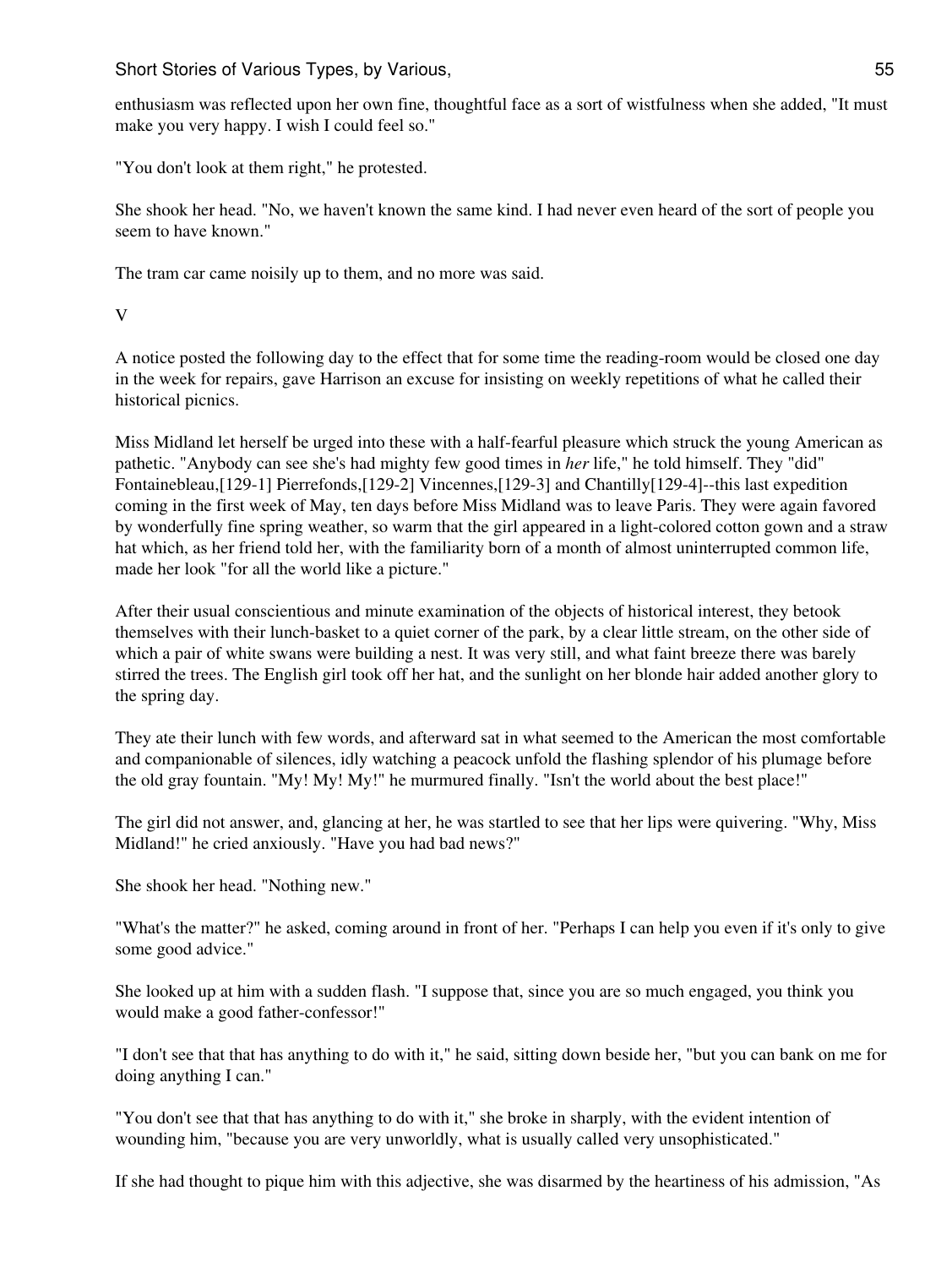green as grass! But I'd like to help you all the same, if I can."

"You don't care if you are?" she asked curiously.

"Lord no! What does it matter?"

"You may care then to know," she went on, still probing at him, "that your not caring is the principal reason for my--finding you interesting--for my liking you--as I do."

"Well, I'm interested to know that," he said reasonably, "but blessed if I can see why. What difference does it make to *you*?"

"It's a great surprise to me," she said clearly. "I never met anybody before who didn't care more about being sophisticated than about anything else. To have you not even think of that--to have you think of nothing but your work and how to 'mean well' as you say----" she stopped, flushing deeply.

"Yes, it must be quite a change," he admitted sobered by her tone, but evidently vague as to her meaning. "Well, I'm very glad you don't mind my being as green as grass and as dense as a hitching-block. It's very lucky for me."

A quick bitterness sprang into her voice. "I don't see," she echoed his phrase, "what difference it makes to *you*!"

"Don't you?" he said, lighting a cigarette and not troubling himself to discuss the question with her. She was evidently all on edge with nerves, he thought, and needed to be calmed down. He pitied women for their nerves, and was always kindly tolerant of the resultant petulances.

She frowned and said with a tremulous resentment, as if gathering herself together for a long-premediated attempt at self-defense. "You're not only as green as grass, but you perceive nothing,--any European, even the stupidest, would perceive what you--but you are as primitive as a Sioux Indian, you have the silly morals of a non-conformist preacher,--you're as brutal as----"

He opposed to this outburst the impregnable wall of a calm and meditative silence. She looked angrily into his quiet eyes, which met hers with unflinching kindness. The contrast between their faces was striking--was painful.

She said furiously, "There is nothing to you except that you are stronger than I, and you know it--and that *is* brutal!" She paused a long moment, quivering, and then relapsed into spent, defeated lassitude,--"and I like it," she added under her breath, looking down at her hands miserably.

"I don't mean to be brutal," he said peaceably. "I'm sorry if I am."

"Oh, it's no matter!" she said impatiently.

"All right, have it your own way," he agreed, good-naturedly, shifting into a more comfortable position, and resuming his patient silence. He might have been a slightly pre-occupied but indulgent parent, waiting for a naughty child to emerge from a tantrum.

After a while, "Well, then," she began as though nothing had passed between them since his offer to give her advice, "well then, if you want to be father-confessor, tell me what you'd do in my place, if your family expected you as a matter of course to--to----"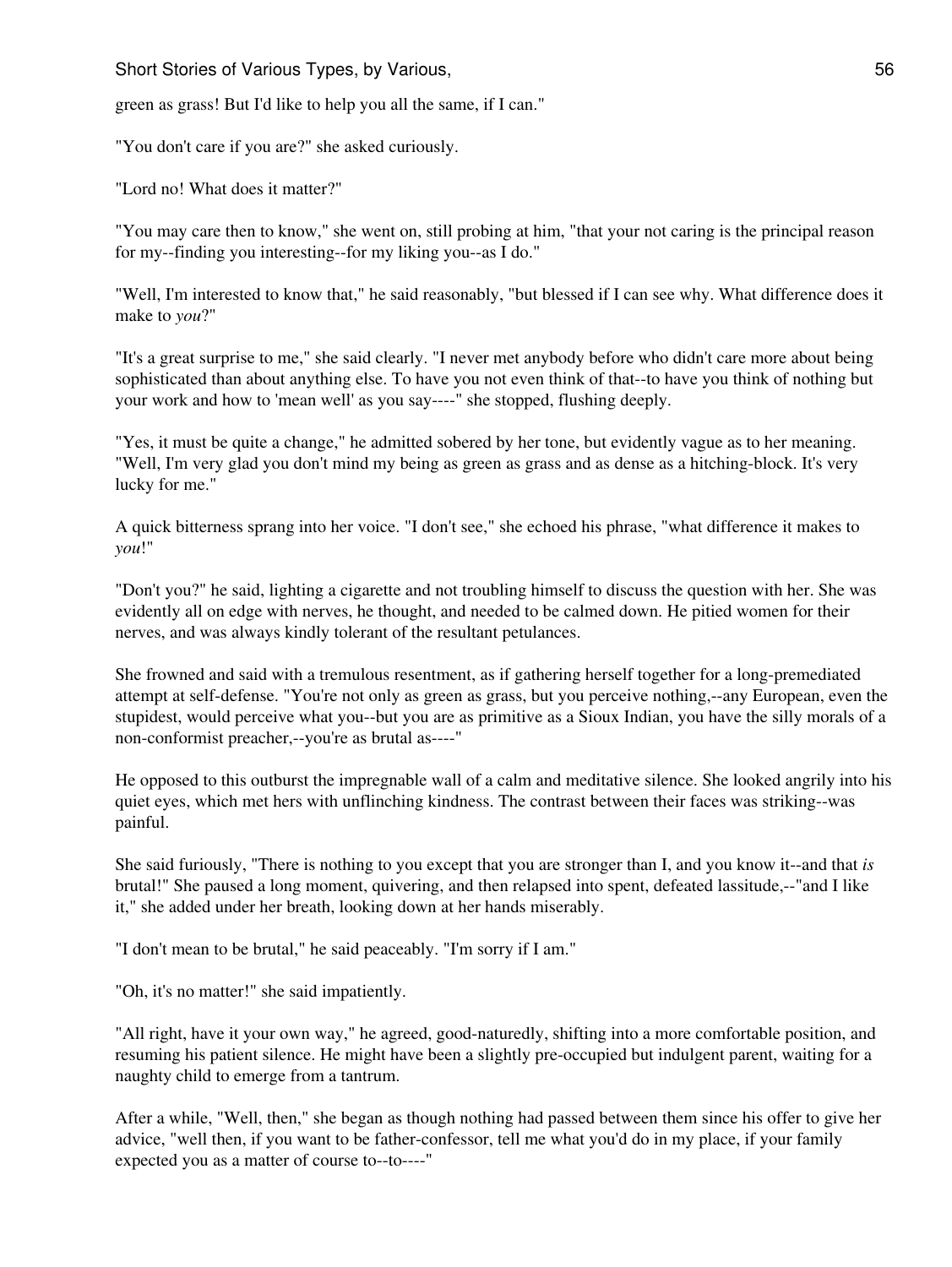"What do they want you to do?" he asked as she hesitated.

"Oh, nothing that they consider at all formidable! Only what every girl should do--make a good and suitable marriage, and bring up children to go on doing what she had found no joy in."

"Don't you do it!" he said quietly. "Nobody believes more than I do in marrying the right person. But just marrying so's to *be* married--that's Tophet! Red-hot Tophet!"[133-1]

"But what else is there for me to do?" she said, turning her eyes to him with a desperate hope in his answer. "Tell me! My parents have brought me up so that there is nothing I can fill my life with, if--I think, on the whole, I will be more miserable if I don't than if I----"

"Why, look-y-here!" he said earnestly. "You're not a child, you're a grown woman. You have your music. You could earn your living by that. Great Scott! Earn your living scrubbing floors before you----"

She put her handkerchief to her eyes. "Ah, but I am so alone against all my world! Now, here, with you, it seems easy but--without any one to sustain me, to----"

Harrison went on: "Now let me give you a rule I believe in as I do in the sun's rising. Never marry a man just because you think you could manage to live with him. Don't do it unless you are dead sure you couldn't live without him!"

She took down her handkerchief, showing a white face, whose expression matched the quaver in her voice, as she said breathlessly: "But how if I meet a man and feel I cannot live without him, and he is already--" she brought it out squarely in the sunny peace,--"if he is already as good as married!"

He took it with the most single-hearted simplicity. "Now it's you who are unsophisticated and getting your ideas from fool novels. Things don't happen that way in real life. Either the man keeps his marriage a secret, in which case he is a sneak and not worth a second thought from any decent woman, or else, if she had known all along that he was married, she doesn't get to liking him that way. Don't you see?"

She looked away, down the stream for a moment with inscrutable eyes, and then broke into an unexpected laugh, rising at the same time and putting on her hat. "I see, yes, I see," she said. "It is as you say, quite simple. And now let us go to visit the rest of the park."

# VI

The next excursion was to be their last, and Miss Midland had suggested a return to Versailles to see the park in its spring glory. They lunched in a little inclosure, rosy with the pink and white magnolia blossoms, where the uncut grass was already ankle-deep and the rose-bushes almost hid the gray stone wall with the feathery abundance of their first pale green leaves. From a remark of the girl's that perhaps this was the very spot where Marie Antoinette had once gathered about her gay court of pseudo-milkmaids, they fell into a discussion of that queen's pretty pastoral fancy. Harrison showed an unexpected sympathy with the futile, tragic little merrymaker.

"I expect she got sick and tired of being treated like a rich, great lady, and wanted to see what it would feel like to be a human being. The king is always disguising himself as a goat-herd to make sure he can be loved for his own sake."

"But those stories are all so monotonous!" she said impatiently. "The king always is made to find out that the shepherdess does love him for his own sake. What would happen if she wouldn't look at him?"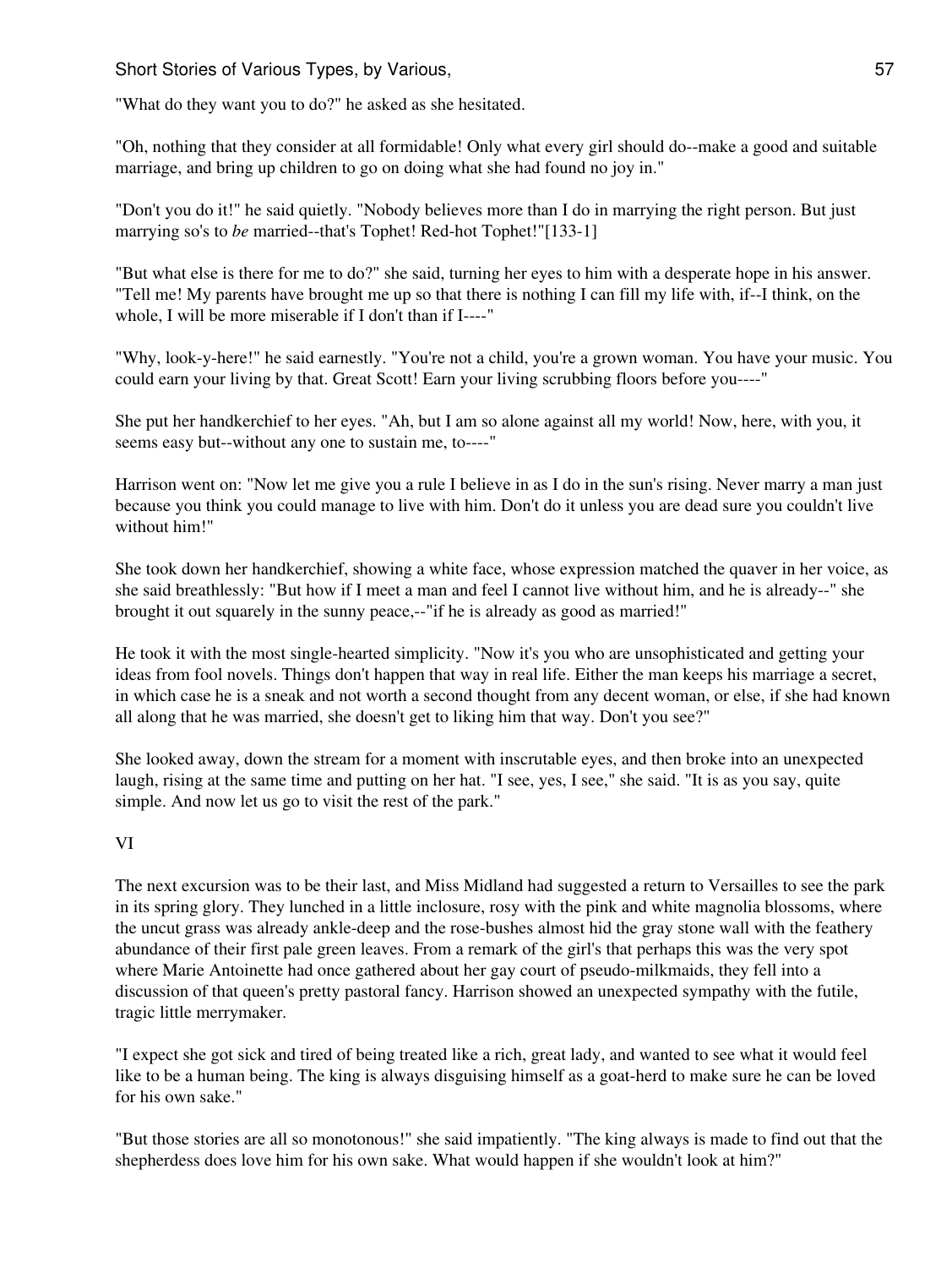Harrison laughed, "Well, by George, I never thought of that. I should say if he cared enough about her to want his own way, he'd better get off his high-horse and say, 'Look-y-here, I'm not the common ordinary mutt I look. I'm the king in disguise. *Now* will you have me?"

Miss Midland looked at him hard. "Do you think it likely the girl would have him then?"

"Don't you?" he said, still laughing, and tucking away the last of a foie-gras sandwich.

She turned away, frowning, "I don't see how you can call *me* cynical!"

He raised his eyebrows, "That's not cynical," he protested. "You have to take folks the way they are, and not the way you think it would be pretty to have them. It mightn't be the most dignified position for the king, but I never did see the use of dignity that got in the way of your having what you wanted."

She looked at him with so long and steady a gaze that only her patent absence of mind kept it from being a stare. Then, "I think I will go for a walk by myself," she said.

"Sure, if you want to," he assented, "and I'll take a nap under this magnolia tree. I've been working late nights, lately."

When she came back after an hour, the little inclosure was quite still, and, walking over to the magnolia, she saw that the young man had indeed fallen soundly asleep, one arm under his head, the other flung wide, half buried in the grass. For a long time she looked down gravely at the powerful body, at the large, sinewy hand, relaxed like a sleeping child's, at the eagle-like face, touchingly softened by its profound unconsciousness.

Suddenly the dark eyes opened wide into hers. The young man gave an exclamation and sat up, startled. At this movement she looked away, smoothing a fold of her skirt. He stared about him, still half-asleep. "Did I hear somebody call?" he asked. "I must have had a very vivid dream of some sort--I thought somebody was calling desperately to me. You didn't speak, did you?"

"No," she answered softly, "I said nothing."

"Well, I hope you'll excuse me for being such poor company. I only meant to take a cat-nap. I hope we won't be too late for the train."

He scrambled to his feet, his eyes still heavy with sleep, and pulled out his watch. As he did this, Miss Midland began to speak very rapidly. What she said was so astonishing to him that he forgot to put back his watch, forgot even to look at it, and stood with it in his hand, staring at her, with an expression as near to stupefaction as his keen and powerful face could show.

When she finally stopped to draw breath, the painful breath of a person who has been under water too long, he broke into baroque ejaculations, "Well, wouldn't that *get* you! Wouldn't that absolutely freeze you to a pillar of salt! Well, of all the darndest idiots, I've been the----" With Miss Midland's eyes fixed on him, he broke into peal after peal of his new-world laughter, his fresh, crude, raw, inimitably vital laughter, "I'm thinking of the time I loaned you the franc and a half for your lunch, and hated to take it back because I thought you needed it--and you rich enough to buy ten libraries to Andy's[137-1] one! Say, how did you keep your face straight!"

Miss Midland apparently found no more difficulty in keeping a straight face now than then. She did not at all share his mirth. She was still looking at him with a strained gaze as though she saw him with difficulty, through a mist increasingly smothering. Finally, as though the fog had grown quite too thick, she dropped her eyes, and very passive, waited for his laughter to stop.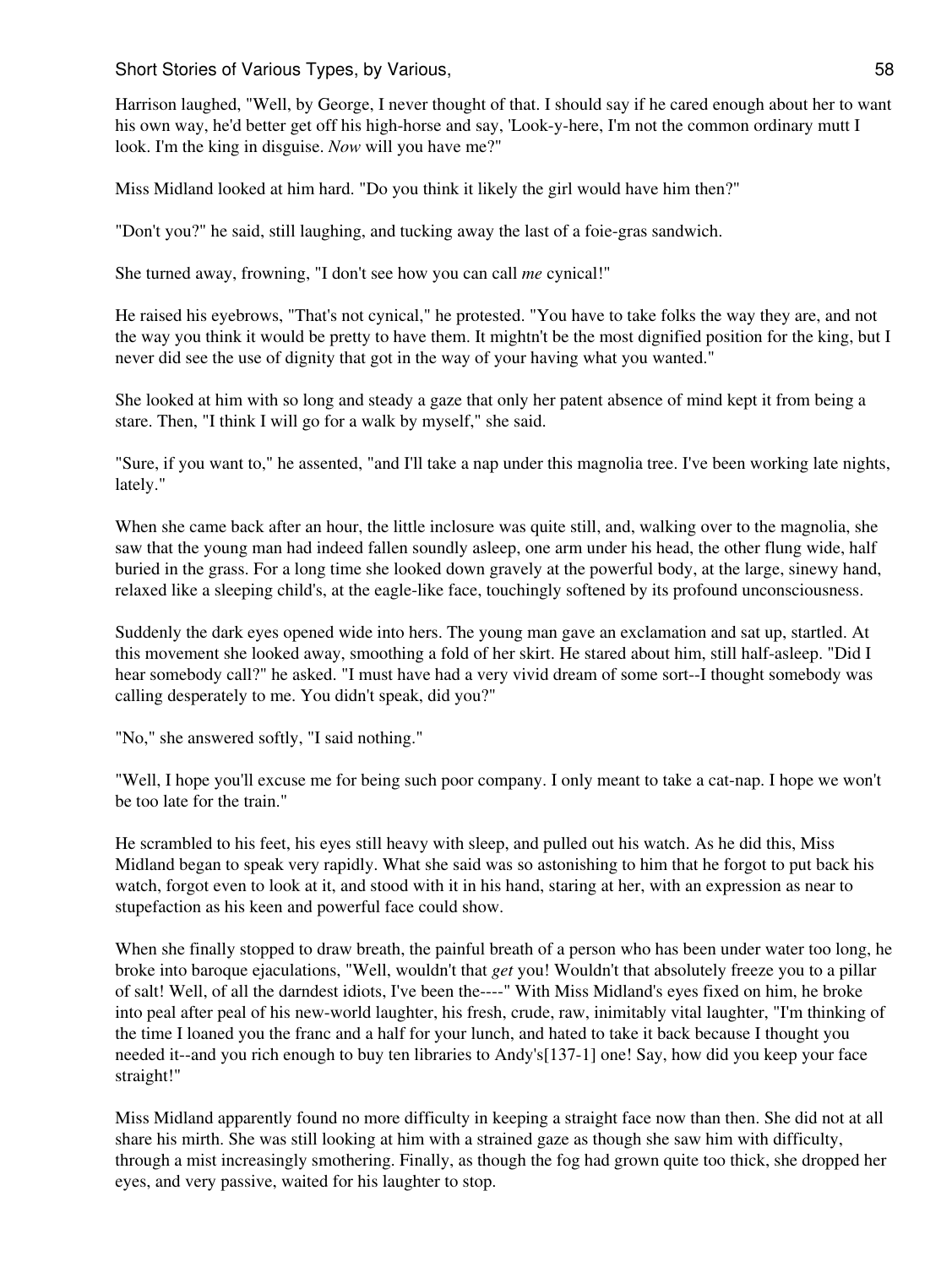Short Stories of Various Types, by Various, 59 and 59 and 59 and 59 and 59 and 59 and 59 and 59 and 59 and 59 and 59 and 59 and 59 and 59 and 59 and 59 and 59 and 59 and 59 and 59 and 59 and 59 and 59 and 59 and 59 and 59

When it did, and the trees which had looked down on Marie Antoinette had ceased echoing to the loud, metallic, and vigorous sound, he noticed his watch still in his hand. He glanced at it automatically, thrust it back into his pocket and exclaimed, quite serious again, "Look-y-here. We'll have to step lively if we are going to catch that train back to Paris, Miss Midland--Lady Midland, I mean,--Your highness--what *do* they call the daughter of an Earl? I never met a real live member of the aristocracy before."

She moved beside him as he strode off towards the gate. "I am usually called Lady Agatha," she answered, in a flat tone.

"How pretty that sounds!" he said heartily, "Lady Agatha! Lady Agatha! Why don't we have some such custom in America?" He tried it tentatively. "Lady Marietta--that's my mother's name--don't seem to fit altogether does it? Lady Maggie--Oh, Lord! awful! No, I guess we'd better stick to Miss and Mrs. But it *does* fit Agatha fine!"

She made no rejoinder. She looked very tired and rather stern.

After they were on the train, she said she had a headache and preferred not to talk and, ensconcing herself in a corner of the compartment, closed her eyes. Harrison, refreshed by the outdoor air and his nap, opened his notebook and began puzzling over a knotty point in one of the French Royal Grants to LaSalle[138-1] which he was engaged at the time in deciphering. Once he glanced up to find his companion's eyes open and fixed on him. He thought to himself that her headache must be pretty bad, and stirred himself to say with his warm, friendly accent, "It's a perfect shame you feel so miserable! Don't you want me to open the window? Wouldn't you like my coat rolled up for a pillow? Isn't there something I can do for you?"

She looked at him, and closing her lips, shook her head.

Later, in the midst of a struggle over an archaic law-form, the recollection of his loan to his fellow-student darted into his head. He laid down his notebook to laugh again. She turned her head and looked a silent question. "Oh, it's just that franc and a half!" he explained. "I'll never get over that as long as I live!"

She pulled down her veil and turned away from him again.

When they reached Paris, he insisted that she take a carriage and go home directly. "I'll go on to the reading-room and explain to your hired girl that you were sick and couldn't wait for her." Before he closed her into the cab he added, "But, look here! I won't see you again, will I? I forgot you are going back to England to-morrow. Well, to think of this being good-bye! I declare, I hate to say it!" He held out his hand and took her cold fingers in his. "Well, Miss Midland, I tell *you* there's not a person in the world who can wish you better luck than I do. You've been awfully good to me, and I appreciate it, and I do hope that if there's ever any little thing I can do for you, you'll let me know. I surely am yours to command."

The girl's capacity for emotion seemed to be quite exhausted, for she answered nothing to this quaint valedictory beyond a faint, "Good-by, Mr. Harrison, I hope you----" but she did not finish the sentence.

# FRANCIS BRET HARTE

# Chu Chu

I do not believe that the most enthusiastic lover of that "useful and noble animal," the horse, will claim for him the charm of geniality, humor, or expansive confidence. Any creature who will not look you squarely in the eye--whose only oblique glances are inspired by fear, distrust, or a view to attack, who has no way of returning caresses, and whose favorite expression is one of head-lifting disdain, may be "noble" or "useful," but can be hardly said to add to the gayety of nations. Indeed it may be broadly stated that, with the single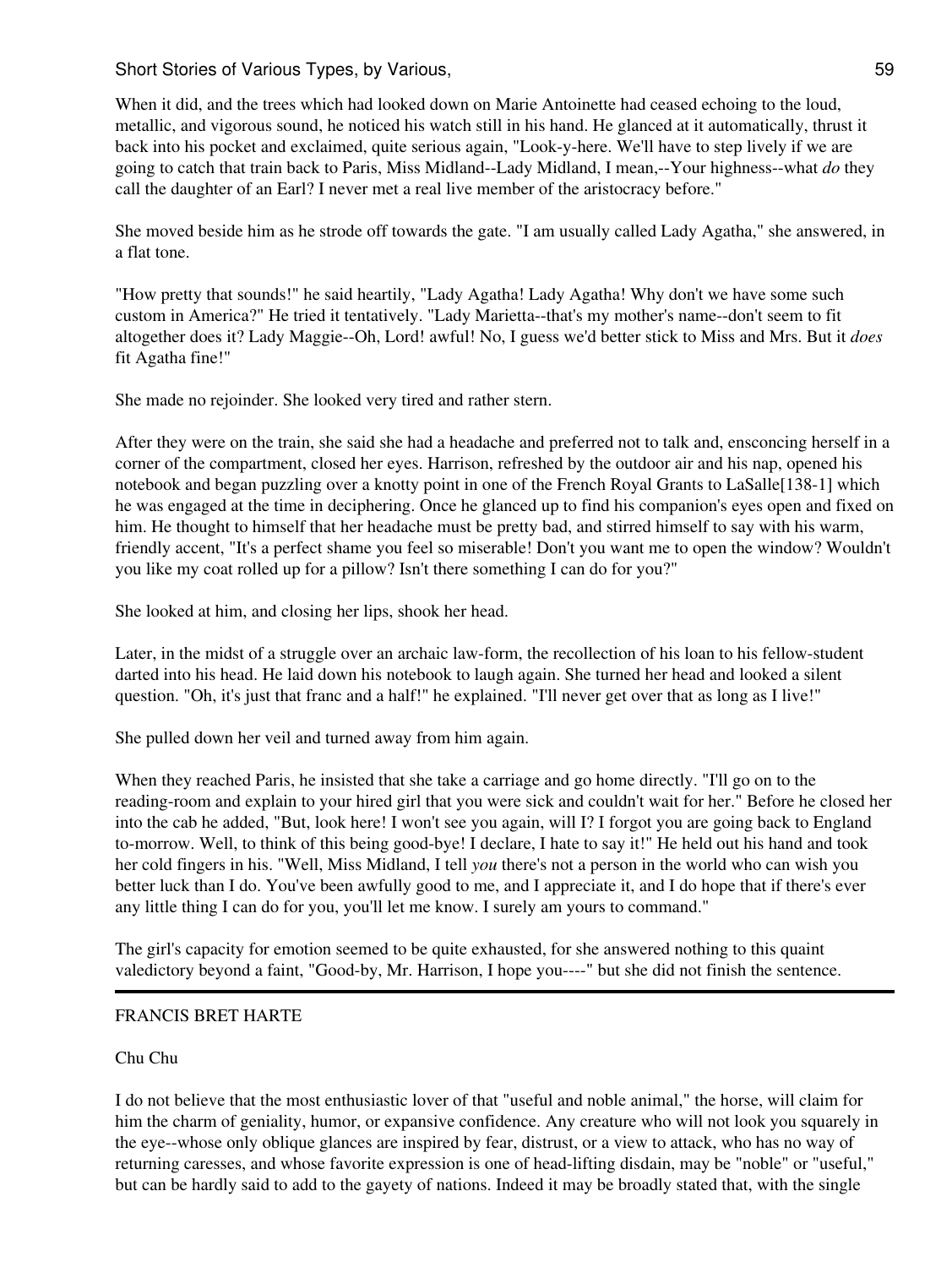exception of gold-fish, of all animals kept for the recreation of mankind the horse is alone capable of exciting a passion that shall be absolutely hopeless. I deem these general remarks necessary to prove that my unreciprocated affection for Chu Chu was not purely individual or singular. And I may add that to these general characteristics she brought the waywardness of her capricious sex.

She came to me out of the rolling dust of an emigrant wagon, behind whose tailboard she was gravely trotting. She was a half-broken colt--in which character she had at different times unseated everybody in the train--and, although covered with dust, she had a beautiful coat and the most lambent gazelle-like eyes I had ever seen. I think she kept these latter organs purely for ornament--apparently looking at things with her nose, her sensitive ears, and sometimes even a slight lifting of her slim near foreleg. On our first interview I thought she favored me with a coy glance, but as it was accompanied by an irrelevant "Look out!" from her owner, the teamster, I was not certain. I only know that after some conversation, a good deal of mental reservation, and the disbursement of considerable coin, I found myself standing in the dust of the departing emigrant wagon with one end of a forty-foot *riata* in my hand and Chu Chu at the other.

I pulled invitingly at my own end and even advanced a step or two towards her. She then broke into a long disdainful pace and began to circle round me at the extreme limit of her tether. I stood admiring her free action for some moments--not always turning with her, which was tiring--until I found that she was gradually winding herself up *on me*! Her frantic astonishment when she suddenly found herself thus brought up against me was one of the most remarkable things I ever saw and nearly took me off my legs. Then when she had pulled against the *riata* until her narrow head and prettily arched neck were on a perfectly straight line with it, she as suddenly slackened the tension and condescended to follow me, at an angle of her own choosing. Sometimes it was on one side of me, sometimes on the other. Even then the sense of my dreadful contiguity apparently would come upon her like a fresh discovery, and she would become hysterical. But I do not think that she really *saw* me. She looked at the *riata* and sniffed it disparagingly; she pawed some pebbles that were near me tentatively with her small hoof; she started back with a Robinson-Crusoe-like horror of my footprints in the wet gully, but my actual personal presence she ignored. She would sometimes pause, with her head thoughtfully between her forelegs, and apparently say, "There is some extraordinary presence here: animal, vegetable, or mineral--I can't make out which--but it's not good to eat, and I loathe and detest it."

When I reached my house in the suburbs, before entering the "fifty vara" lot inclosure, I deemed it prudent to leave her outside while I informed the household of my purchase; and with this object I tethered her by the long *riata* to a solitary sycamore which stood in the centre of the road, the crossing of two frequented thoroughfares. It was not long, however, before I was interrupted by shouts and screams from that vicinity and on returning thither I found that Chu Chu, with the assistance of her *riata*, had securely wound up two of my neighbors to the tree, where they presented the appearance of early Christian martyrs. When I released them, it appeared that they had been attracted by Chu Chu's graces, and had offered her overtures of affection, to which she had characteristically rotated with this miserable result.

I led her, with some difficulty, warily keeping clear of the *riata*, to the inclosure, from whose fence I had previously removed several bars. Although the space was wide enough to have admitted a troop of cavalry, she affected not to notice it and managed to kick away part of another section on entering. She resisted the stable for some time, but after carefully examining it with her hoofs and an affectedly meek outstretching of her nose, she consented to recognize some oats in the feed-box--without looking at them--and was formally installed. All this while she had resolutely ignored my presence. As I stood watching her, she suddenly stopped eating; the same reflective look came over her. "Surely I am not mistaken, but that same obnoxious creature is somewhere about here!" she seemed to say, and shivered at the possibility.

It was probably this which made me confide my unreciprocated affection to one of my neighbors--a man supposed to be an authority on horses, and particularly of that wild species to which Chu Chu belonged. It was he who, leaning over the edge of the stall where she was complacently and, as usual, obliviously munching, absolutely dared to toy with a pet lock of hair which she wore over the pretty star on her forehead. "Ye see,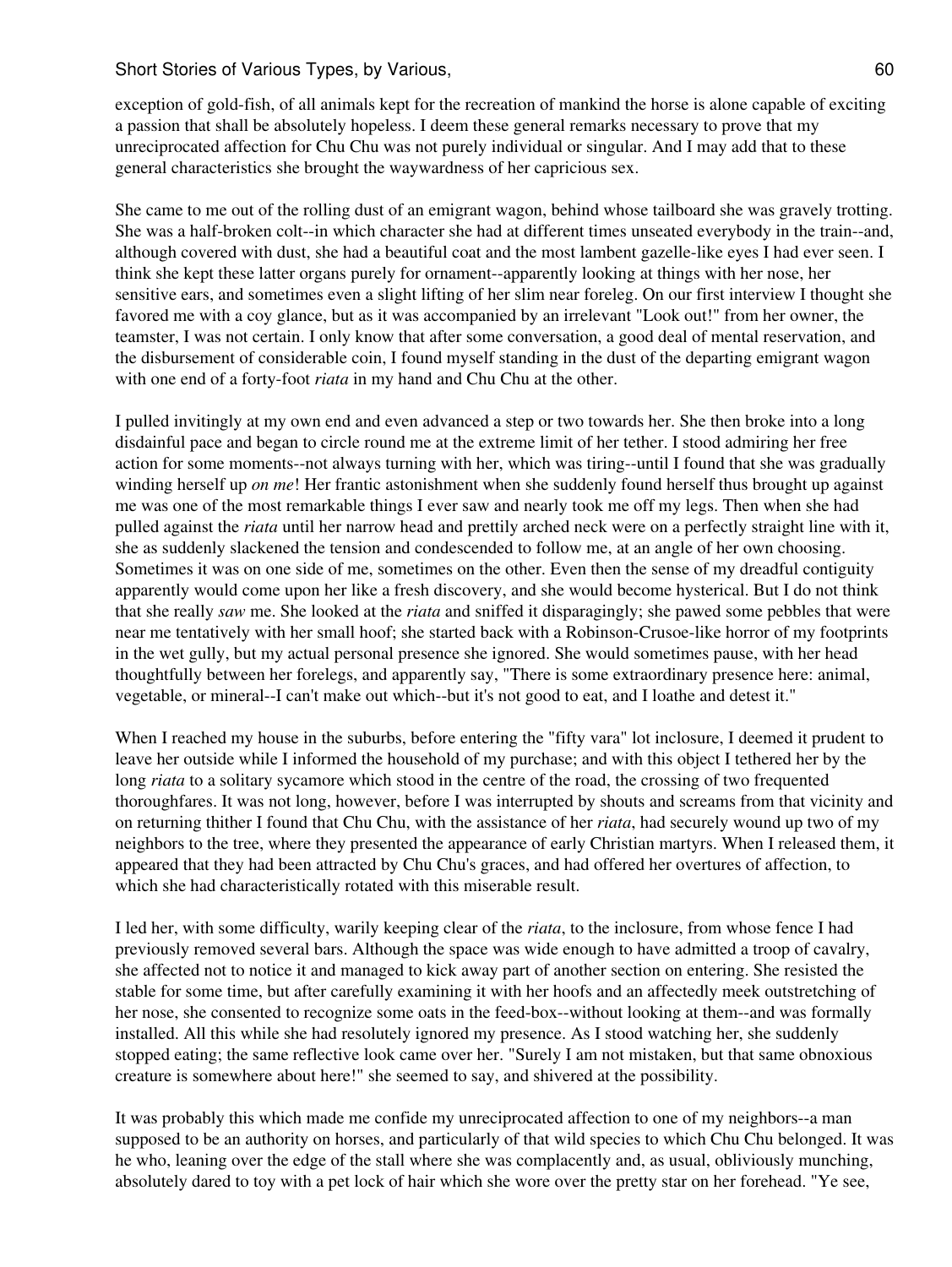captain," he said with jaunty easiness, "hosses is like wimmen; ye don't want ter use any standoffishness or shyness with *them*; a stiddy but keerless sort o' familiarity, a kind o' free but firm handlin', jess like this, to let her see who's master----"

We never clearly knew *how* it happened; but when I picked up my neighbor from the doorway, amid the broken splinters of the stall rail and a quantity of oats that mysteriously filled his hair and pockets, Chu Chu was found to have faced around the other way and was contemplating her forelegs, with her hind ones in the other stall. My neighbor spoke of damages while he was in the stall, and of physical coercion when he was out of it again. But here Chu Chu, in some marvelous way, righted herself, and my neighbor departed hurriedly with a brimless hat and an unfinished sentence.

My next intermediary was Enriquez Saltello--a youth of my age, and the brother of Consuelo Saltello, whom I adored. As a Spanish Californian he was presumed, on account of Chu Chu's half-Spanish origin, to have superior knowledge of her character, and I even vaguely believed that his language and accent would fall familiarly on her ear. There was the drawback, however, that he always preferred to talk in a marvelous English, combining Castilian<sup>[145-1]</sup> precision with what he fondly believed to be Californian slang.

"To confer then as to thees horse, which is not--observe me--a Mexican plug![145-2] Ah, no! you can your boots bet on that. She is of Castilian stock--believe me and strike me dead! I will myself at different times overlook and affront her in the stable, examine her as to the assault, and why she should do thees thing. When she is of the exercise, I will also accost and restrain her. Remain tranquil, my friend! When a few days shall pass, much shall be changed, and she will be as another. Trust your oncle do thees thing! Comprehend me! Everything shall be lovely, and the goose hang high!"

Conformably with this, he "overlooked" her the next day, with a cigarette between his yellow-stained finger tips, which made her sneeze in a silent pantomimic way, and certain blandishments of speech which she received with more complacency. But I don't think she ever even looked at him. In vain he protested that she was the "dearest" and "littlest" of his "little loves"--in vain he asserted that she was his patron saint, and that it was his soul's delight to pray to her; she accepted the compliment with her eyes fixed upon the manger. When he had exhausted his whole stock of endearing diminutives, adding a few playful and more audacious sallies, she remained with her head down, as if inclined to meditate upon them. This he declared was at least an improvement on her former performances. It may have been my own jealousy, but I fancied she was only saying to herself, "Gracious! can there be *two* of them?"

"Courage and patience, my friend," he said, as we were slowly quitting the stable. "Thees horse is yonge, and has not yet the habitude of the person. To-morrow, at another season, I shall give to her a foundling" ("fondling," I have reason to believe, was the word intended by Enriquez)--"and we shall see. It shall be as easy as to fall away from a log. A leetle more of this chin music which your friend Enriquez possesses, and some tapping of the head and neck, and you are there. You are ever the right side up. Houp la! But let us not precipitate this thing. The more haste, we do not so much accelerate ourselves."

He appeared to be suiting the action to the word as he lingered in the doorway of the stable. "Come on," I said.

"Pardon," he returned, with a bow that was both elaborate and evasive, "but you shall yourself precede me--the stable is *yours*."

"Oh, come along!" I continued impatiently. To my surprise, he seemed to dodge back into the stable again. After an instant he reappeared.

"Pardon! but I am re-strain! Of a truth, in this instant I am grasp by the mouth of thees horse in the coat-tail of my dress! She will that I should remain. It would seem"--he disappeared again--"that"--he was out once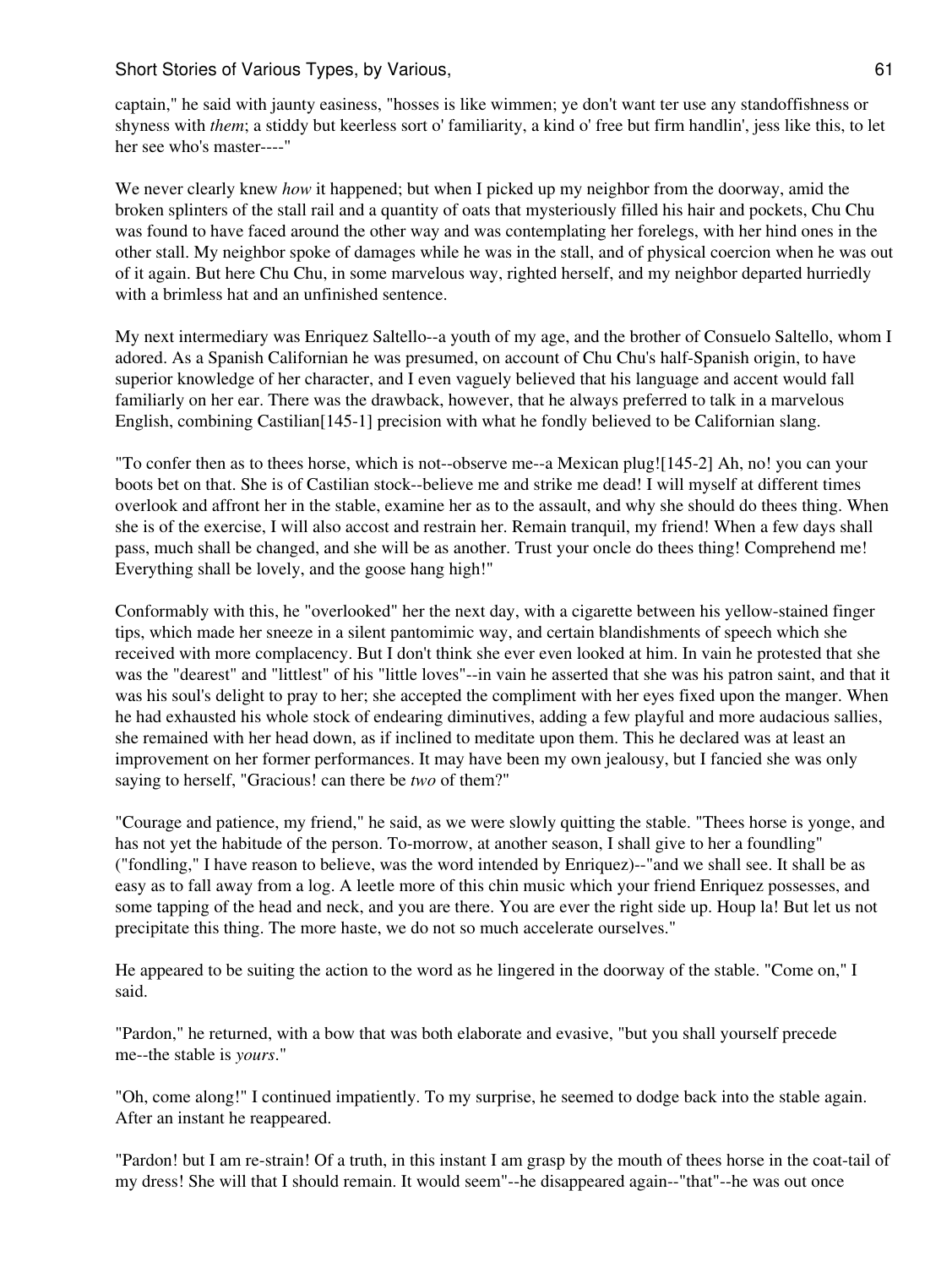more--"the experiment is a sooccess! She reciprocate! She is, of a truth, gone on me. It is lofe!"--a stronger pull from Chu Chu here sent him in again--"but"--he was out now triumphantly with half his garment torn away--"I shall coquet."

Nothing daunted, however, the gallant fellow was back next day with a Mexican saddle and attired in the complete outfit of a *vaquero*.[147-1] Overcome though he was by heavy deerskin trousers, open at the side from the knees down, and fringed with bullion buttons, an enormous flat *sombrero*,[147-2] and stiff, short embroidered velvet jacket, I was more concerned at the ponderous saddle and equipments intended for the slim Chu Chu. That these would hide and conceal her beautiful curves and contour, as well as overweight her, seemed certain; that she would resist them all to the last seemed equally clear. Nevertheless, to my surprise, when she was led out, and the saddle thrown deftly across her back, she was passive. Was it possible that some drop of her old Spanish blood responded to its clinging embrace? She did not either look at it nor smell it. But when Enriquez began to tighten the "cinch" or girth, a more singular thing occurred. Chu Chu visibly distended her slender barrel to twice its dimensions; the more he pulled the more she swelled, until I was actually ashamed of her. Not so Enriquez. He smiled at us, and complacently stroked his thin moustache.

"Eet is ever so! She is the child of her grandmother! Even when you shall make saddle thees old Castilian stock, it will make large--it will become a balloon! Eet is trick--eet is a leetle game--believe me. For why?"

I had not listened, as I was at that moment astonished to see the saddle slowly slide under Chu Chu's belly, and her figure resume, as if by magic, its former slim proportions. Enriquez followed my eyes, lifted his shoulders, shrugged them, and said smilingly, "Ah, you see!"

When the girths were drawn in again with an extra pull or two from the indefatigable Enriquez, I fancied that Chu Chu nevertheless secretly enjoyed it, as her sex is said to appreciate tight-lacing. She drew a deep sigh, possibly of satisfaction, turned her neck, and apparently tried to glance at her own figure--Enriquez promptly withdrawing to enable her to do so easily. Then the dread moment arrived. Enriquez, with his hand on her mane, suddenly paused and, with exaggerated courtesy, lifted his hat and made an inviting gesture.

"You will honor me to precede."

I shook my head laughingly.

"I see," responded Enriquez gravely. "You have to attend the obsequies of your aunt who is dead, at two of the clock. You have to meet your broker who has bought you feefty share of the Comstock lode[149-1]--at thees moment--or you are loss! You are excuse! Attend! Gentlemen, make your bets! The band has arrived to play! 'Ere we are!"

With a quick movement the alert young fellow had vaulted into the saddle. But, to the astonishment of both of us, the mare remained perfectly still. There was Enriquez bolt upright in the stirrups, completely overshadowing by his saddle-flaps, leggings, and gigantic spurs the fine proportions of Chu Chu, until she might have been a placid Rosinante,[149-2] bestridden by some youthful Quixote. She closed her eyes, she was going to sleep! We were dreadfully disappointed. This clearly would not do. Enriquez lifted the reins cautiously! Chu Chu moved forward slowly--then stopped, apparently lost in reflection.

"Affront her on thees side."

I approached her gently. She shot suddenly into the air, coming down again on perfectly stiff legs with a springless jolt. This she instantly followed by a succession of other rocket-like propulsions, utterly unlike a leap, all over the inclosure. The movements of the unfortunate Enriquez were equally unlike any equitation I ever saw. He appeared occasionally over Chu Chu's head, astride her neck and tail, or in the free air, but never in the saddle. His rigid legs, however, never lost the stirrups, but came down regularly, accentuating her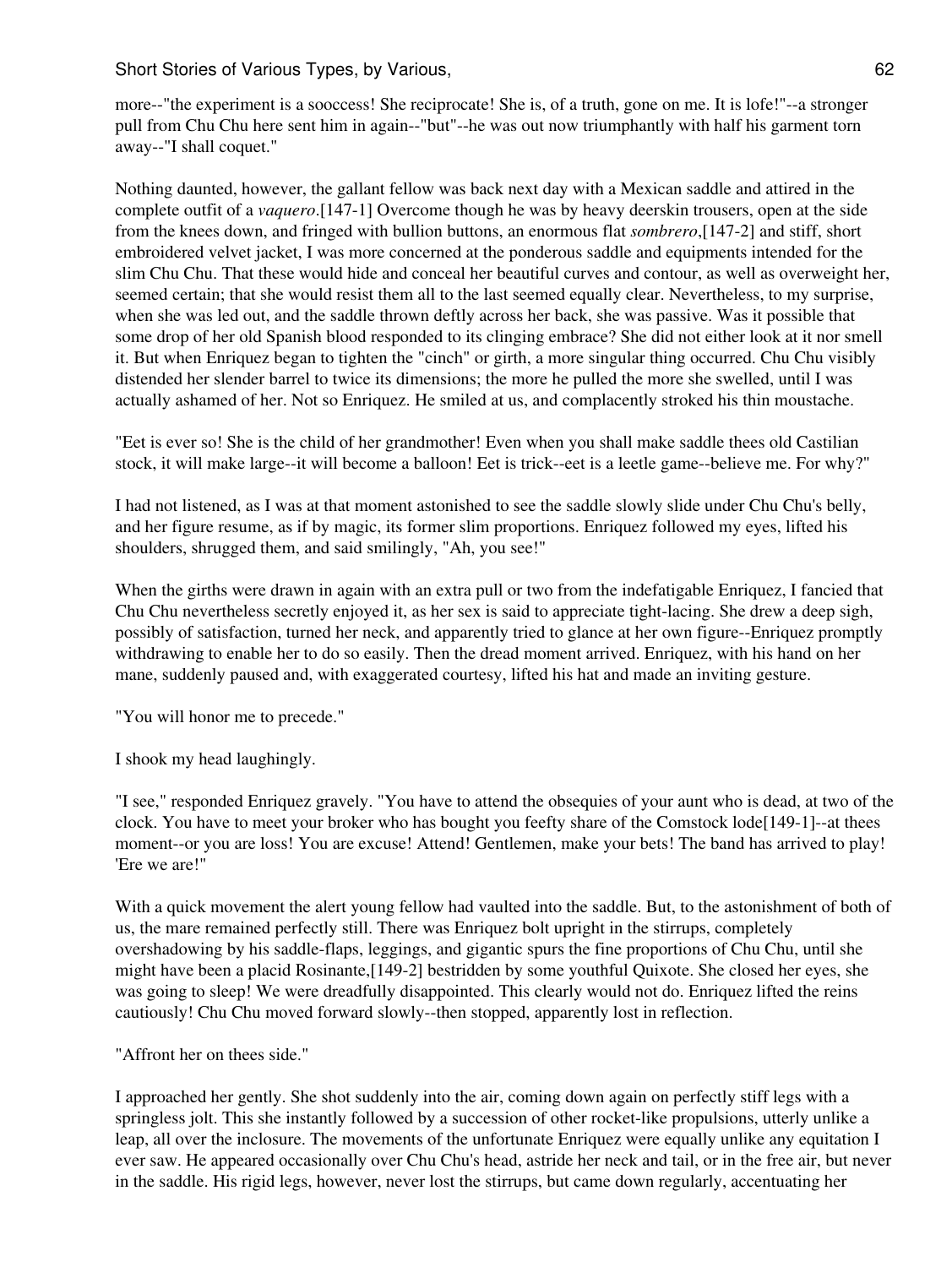springless hops. More than that, the disproportionate excess of rider, saddle, and accoutrements was so great that he had, at times, the appearance of lifting Chu Chu forcibly from the ground by superior strength, and of actually contributing to her exercise! As they came towards me, a wild tossing and flying mass of hoofs and spurs, it was not only difficult to distinguish them apart, but to ascertain how much of the jumping was done by Enriquez separately. At last Chu Chu brought matters to a close by making for the low-stretching branches of an oak-tree which stood at the corner of the lot. In a few moments she emerged from it--but without Enriquez.

I found the gallant fellow disengaging himself from the fork of a branch in which he had been firmly wedged, but still smiling and confident, and his cigarette between his teeth. Then for the first time he removed it, and seating himself easily on the branch with his legs dangling down, he blandly waved aside my anxious queries with a gentle reassuring gesture.

"Remain tranquil, my friend. Thees does not count! I have conquer--you observe--for why? I have *never* for once *arrive at the ground*! Consequent she is disappoint! She will ever that I *should*! But I have got her when the hair is not long! Your oncle Henry"--with an angelic wink--"is fly! He is ever a bully boy, with the eye of glass! Believe me. Behold! I am here! Big Injun! Whoop!"

He leaped lightly to the ground. Chu Chu, standing watchfully at a little distance, was evidently astonished at his appearance. She threw out her hind hoofs violently, shot up into the air until the stirrups crossed each other high above the saddle, and made for the stable in a succession of rabbit-like bounds--taking the precaution to remove the saddle, on entering, by striking it against the lintel of the door. "You observe," said Enriquez blandly, "she would make that thing of *me*. Not having the good occasion, she ees dissatisfied. Where are you now?"

Two or three days afterwards he rode her again with the same result--accepted by him with the same heroic complacency. As we did not, for certain reasons, care to use the open road for this exercise and as it was impossible to remove the tree, we were obliged to submit to the inevitable. On the following day I mounted her--undergoing the same experience as Enriquez, with the individual sensation of falling from a third-story window on top of a counting-house stool, and the variation of being projected over the fence. When I found that Chu Chu had not accompanied me, I saw Enriquez at my side. "More than ever it is become necessary that we should do thees things again," he said gravely, as he assisted me to my feet. "Courage, my noble General! God and Liberty! Once more on to the breach! Charge, Chestare, charge! Come on, Don Stanley! 'Ere we are!"

He helped me none too quickly to catch my seat again, for it apparently had the effect of the turned peg on the enchanted horse in the Arabian Nights,[152-1] and Chu Chu instantly rose into the air. But she came down this time before the open window of the kitchen, and I alighted easily on the dresser. The indefatigable Enriquez followed me.

"Won't this do?" I asked meekly.

"It ees *better*--for you arrive *not* on the ground," he said cheerfully; "but you should not once but a thousand times make trial! Ha! Go and win! Nevare die and say so! 'Eave ahead! 'Eave! There you are!"

Luckily, this time I managed to lock the rowels of my long spurs under her girth, and she could not unseat me. She seemed to recognize the fact after one or two plunges, when to my great surprise, she suddenly sank to the ground and quietly rolled over me. The action disengaged my spurs, but righting herself without getting up, she turned her beautiful head and absolutely *looked* at me!--still in the saddle. I felt myself blushing! But the voice of Enriquez was at my side.

"Errise, my friend; you have conquer! It is *she* who has arrive at the ground! *You* are all right. It is done;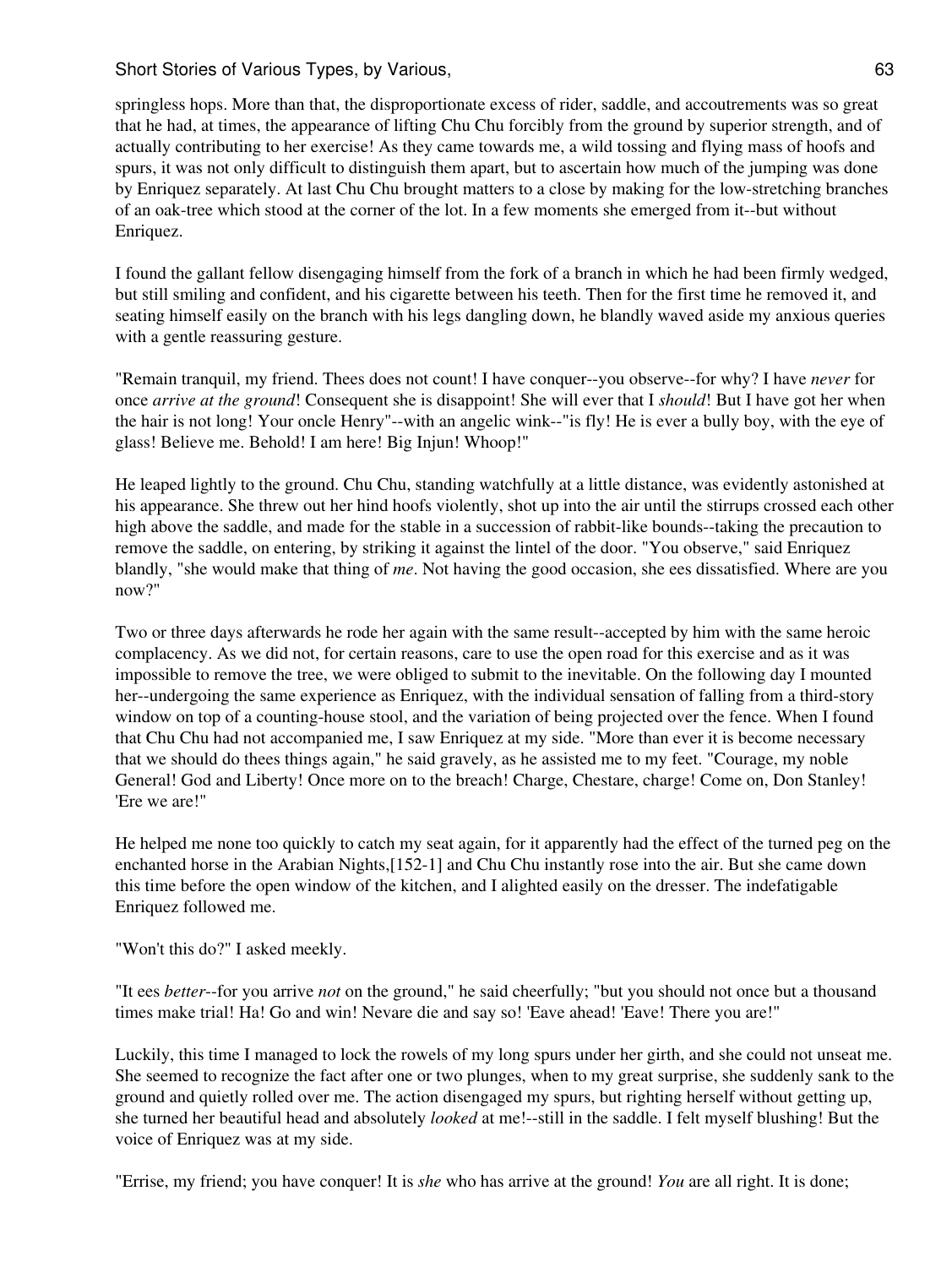believe me, it is feenish! No more shall she make thees think. From thees instant you shall ride her as the cow--as the rail of thees fence--and remain tranquil. For she is a-broke! Ta-ta! Regain your hats, gentlemen! Pass in your checks! It is ovar! How are you now?" He lit a fresh cigarette, put his hands in his pockets, and smiled at me blandly.

For all that, I ventured to point out that the habit of alighting in the fork of a tree, or the disengaging of one's self from the saddle on the ground, was attended with inconvenience, and even ostentatious display. But Enriquez swept the objections away with a single gesture. "It is the *preencipal*--the bottom *fact*--at which you arrive. The next come of himself! Many horse have achieve to mount the rider by the knees, and relinquish after thees same fashion. My grandfather had a barb of thees kind--but she has gone dead, and so have my grandfather. Which is sad and strange! Otherwise I shall make of them both an instant example!"

I ought to have said that although these performances were never actually witnessed by Enriquez's sister--for reasons which he and I thought sufficient--the dear girl displayed the greatest interest in them and, perhaps aided by our mutually complimentary accounts of each other, looked upon us both as invincible heroes. It is possible also that she over-estimated our success, for she suddenly demanded that I should *ride* Chu Chu to her house, that she might see her. It was not far; by going through a back lane I could avoid the trees which exercised such a fatal fascination for Chu Chu. There was a pleading, childlike entreaty in Consuelo's voice that I could not resist, with a slight flash from her lustrous dark eyes that I did not care to encourage. So I resolved to try it at all hazards.

My equipment for the performance was modeled after Enriquez's previous costume, with the addition of a few fripperies of silver and stamped leather out of compliment to Consuelo, and even with a faint hope that it might appease Chu Chu. *She* certainly looked beautiful in her glittering accoutrements, set off by her jet-black shining coat. With an air of demure abstraction she permitted me to mount her, and even for a hundred yards or so indulged in a mincing maidenly amble that was not without a touch of coquetry. Encouraged by this, I addressed a few terms of endearment to her, and in the exuberance of my youthful enthusiasm I even confided to her my love for Consuelo and begged her to be "good" and not disgrace herself and me before my Dulcinea.[154-1] In my foolish trustfulness I was rash enough to add a caress and to pat her soft neck. She stopped instantly with a hysteric shudder. I knew what was passing through her mind: she had suddenly become aware of my baleful existence.

The saddle and bridle Chu Chu was becoming accustomed to, but who was this living, breathing object that had actually touched her? Presently her oblique vision was attracted by the fluttering movement of a fallen oak leaf in the road before her. She had probably seen many oak leaves many times before; her ancestors had no doubt been familiar with them on the trackless hills and in field and paddock, but this did not alter her profound conviction that I and the leaf were identical, that our baleful touch was something indissolubly connected. She reared before that innocent leaf, she revolved round it, and then fled from it at the top of her speed.

The lane passed before the rear wall of Saltello's garden. Unfortunately, at the angle of the fence stood a beautiful Madroño-tree, brilliant with its scarlet berries, and endeared to me as Consuelo's favorite haunt, under whose protecting shade I had more than once avowed my youthful passion. By the irony of fate Chu Chu caught sight of it, and with a succession of spirited bounds instantly made for it. In another moment I was beneath it, and Chu Chu shot like a rocket into the air. I had barely time to withdraw my feet from the stirrups, to throw up one arm to protect my glazed sombrero and grasp an over-hanging branch with the other, before Chu Chu darted off. But to my consternation, as I gained a secure perch on the tree and looked about me, I saw her--instead of running away--quietly trot through the open gate into Saltello's garden.

Need I say that it was to the beneficent Enriquez that I again owed my salvation? Scarcely a moment elapsed before his bland voice rose in a concentrated whisper from the corner of the garden below me. He had divined the dreadful truth!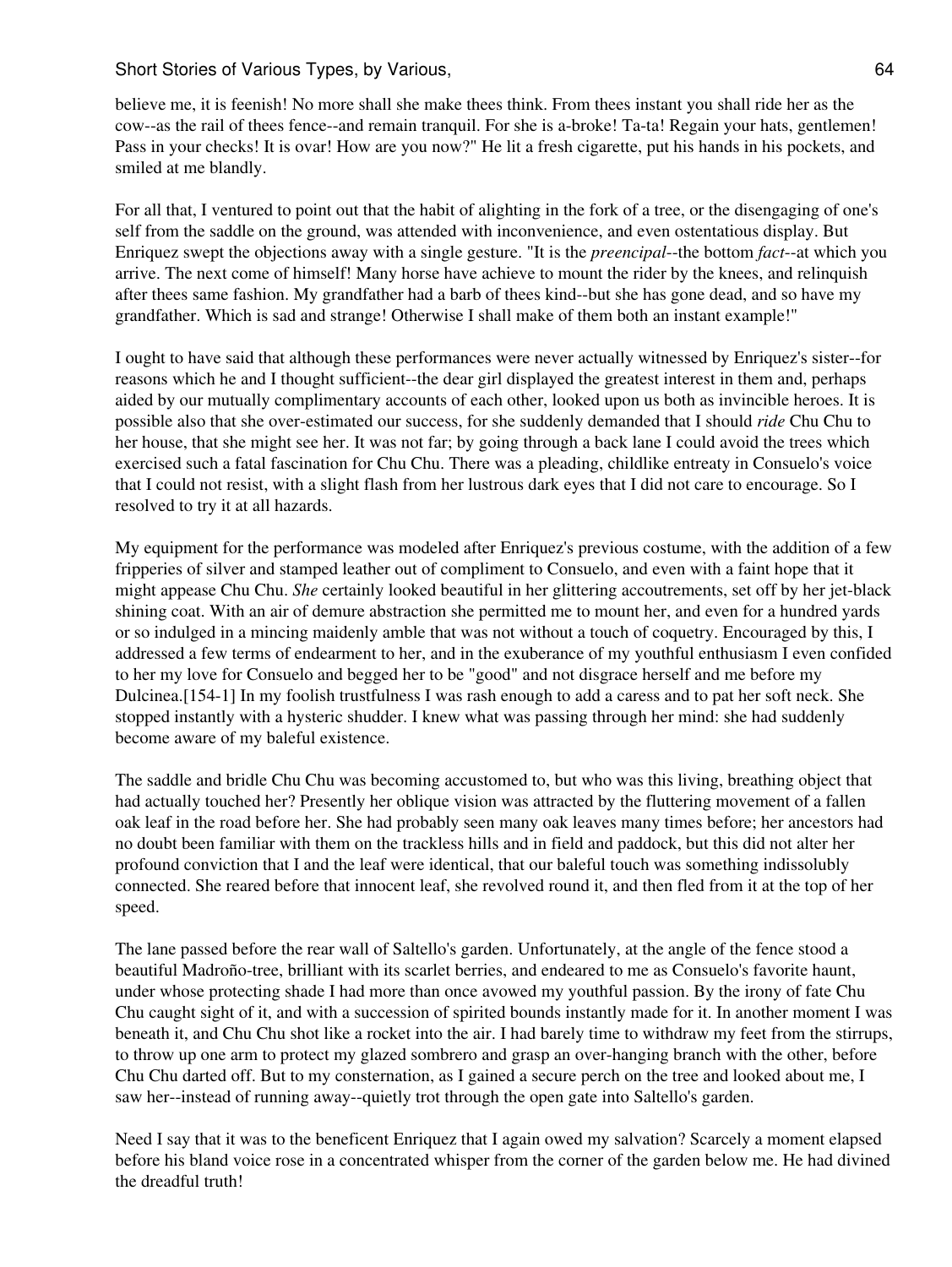"For the love of God, collect to yourself many kinds of thees berry! All you can! Your full arms round! Rest tranquil. Leave to your ole oncle to make for you a delicate exposure. At the instant!"

He was gone again. I gathered, wonderingly, a few of the larger clusters of parti-colored fruit and patiently waited. Presently he reappeared, and with him the lovely Consuelo--her dear eyes filled with an adorable anxiety.

"Yes," continued Enriquez to his sister, with a confidential lowering of tone but great distinctness of utterance, "it is ever so with the American! He will ever make *first* the salutation of the flower or the fruit, picked to himself by his own hand, to the lady where he call. It is the custom of the American hidalgo![156-1] My God--what will you? *I* make it not--it is so! Without doubt he is in this instant doing thees thing. That is why we have let go his horse to precede him here; it is always the etiquette to offer these things on the feet. Ah! Behold! it is he!--Don Francisco! Even now he will descend from thees tree! Ah! You make the blush, little sister (archly)! I will retire! I am discreet; two is not company for the one! I make tracks! I am gone!"

How far Consuelo entirely believed and trusted her ingenious brother I do not know, nor even then cared to inquire. For there was a pretty mantling of her olive cheek, as I came forward with my offering, and a certain significant shyness in her manner that were enough to throw me into a state of hopeless imbecility. And I was always miserably conscious that Consuelo possessed an exalted sentimentality, and a predilection for the highest mediæval romance, in which I knew I was lamentably deficient. Even in our most confidential moments I was always aware that I weakly lagged behind this daughter of a gloomily distinguished ancestry, in her frequent incursions into a vague but poetic past. There was something of the dignity of the Spanish *châtelaine*[157-1] in the sweetly grave little figure that advanced to accept my specious offering. I think I should have fallen on my knees to present it, but for the presence of the all seeing Enriquez. But why did I even at that moment remember that he had early bestowed upon her the nickname of "Pomposa"? This, as Enriquez himself might have observed, was "sad and strange."

I managed to stammer out something about the Madroño berries being at her "disposition" (the tree was in her own garden!), and she took the branches in her little brown hand with a soft response to my unutterable glances.

But here Chu Chu, momentarily forgotten, executed a happy diversion. To our astonishment she gravely walked up to Consuelo and, stretching out her long slim neck, not only sniffed curiously at the berries, but even protruded a black underlip towards the young girl herself. In another instant Consuelo's dignity melted. Throwing her arms around Chu Chu's neck she embraced and kissed her. Young as I was, I understood the divine significance of a girl's vicarious effusiveness at such a moment, and felt delighted. But I was the more astonished that the usually sensitive horse not only submitted to these caresses, but actually responded to the extent of affecting to nip my mistress's little right ear.

This was enough for the impulsive Consuelo. She ran hastily into the house and in a few moments reappeared in a bewitching riding-shirt. In vain Enriquez and myself joined in earnest entreaty: the horse was hardly broken for even a man's riding yet; the saints alone could tell what the nervous creature might do with a woman's skirt flipping at her side! We begged for delay, for reflection, for at least time to change the saddle--but with no avail! Consuelo was determined, indignant, distressingly reproachful! Ah, well! if Don Pancho (an ingenious diminutive of my Christian name) valued his horse so highly--if he were jealous of the evident devotion of the animal to herself, he would--but here I succumbed! And then I had the felicity of holding that little foot for one brief moment in the hollow of my hand, of readjusting the skirt as she threw her knee over the saddle-horn, of clasping her tightly--only half in fear--as I surrendered the reins to her grasp. And to tell the truth, as Enriquez and I fell back, although I had insisted upon still keeping hold of the end of the *riata*, it was a picture to admire. The *petite*[158-1] figure of the young girl and the graceful folds of her skirt admirably harmonized with Chu Chu's lithe contour, and as the mare arched her slim neck and raised her slender head under the pressure of the reins, it was so like the lifted velvet-capped toreador[159-1] crest of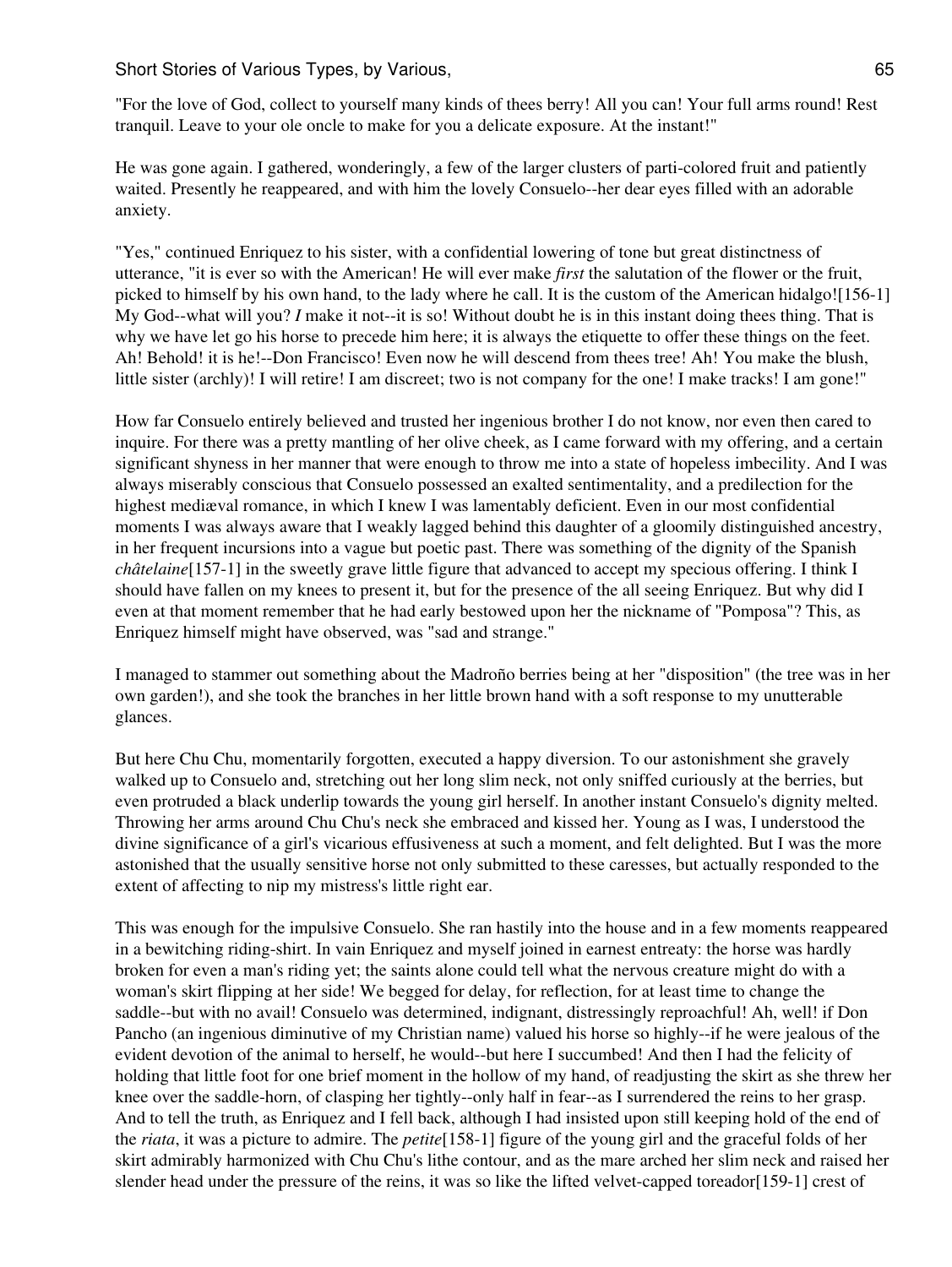Consuelo herself, that they seemed of one race.

"I would not that you should hold the *riata*," said Consuelo petulantly.

I hesitated--Chu Chu looked certainly very amiable--I let go. She began to amble towards the gate, not mincingly as before, but with a freer and fuller stride. In spite of the incongruous saddle, the young girl's seat was admirable. As they neared the gate, she cast a single mischievous glance at me, jerked at the rein, and Chu Chu sprang into the road at a rapid canter. I watched them fearfully and breathlessly, until at the end of the lane I saw Consuelo rein in slightly, wheel easily, and come flying back. There was no doubt about it; the horse was under perfect control. Her second subjugation was complete and final!

Overjoyed and bewildered, I overwhelmed them with congratulations; Enriquez alone retaining the usual brotherly attitude of criticism and a superior toleration of a lover's enthusiasm. I ventured to hint to Consuelo (in what I believed was a safe whisper) that Chu Chu only showed my own feelings towards her. "Without doubt," responded Enriquez gravely. "She have of herself assist you to climb to the tree to pull to yourself the berry for my sister." But I felt Consuelo's little hand return my pressure, and I forgave and even pitied him.

From that day forward, Chu Chu and Consuelo were not only firm friends but daily companions. In my devotion I would have presented the horse to the young girl, but with flattering delicacy she preferred to call it mine. "I shall erride it for you, Pancho," she said; "I shall feel," she continued with exalted although somewhat vague poetry, "That it is of you! You lofe the beast--it is therefore of a necessity *you*, my Pancho! It is *your* soul I shall erride like the wings of the wind--your lofe in this beast shall be my only cavalier for ever." I would have preferred something whose vicarious qualities were less uncertain than I still felt Chu Chu's to be, but I kissed the girl's hand submissively.

It was only when I attempted to accompany her in the flesh, on another horse, that I felt the full truth of my instinctive fears. Chu Chu would not permit any one to approach her mistress's side. My mounted presence revived in her all her old blind astonishment and disbelief in my existence; she would start suddenly, face about, and back away from me in utter amazement as if I had been only recently created, or with an affected modesty as if I had been just guilty of some grave indecorum towards her sex which she really could not stand. The frequency of these exhibitions in the public highway were not only distressing to me as a simple escort, but as it had the effect on the casual spectators of making Consuelo seem to participate in Chu Chu's objections, I felt that, as a lover, it could not be borne. An attempt to coerce Chu Chu ended in her running away. And my frantic pursuit of her was open to equal misconstruction. "Go it, Miss, the little dude is gainin' on you!" shouted by a drunken teamster to the frightened Consuelo, once checked me in mid-career. Even the dear girl herself saw the uselessness of my real presence, and after a while was content to ride with "my soul."

Notwithstanding this, I am not ashamed to say that it was my custom, whenever she rode out, to keep a slinking and distant surveillance of Chu Chu on another horse, until she had fairly settled down to her pace. A little nod of Consuelo's round black-and-red toreador hat or a kiss tossed from her riding-whip was reward enough!

I remember a pleasant afternoon when I was thus awaiting her in the village. The eternal smile of the Californian summer had begun to waver and grow less fixed; dust lay thick on leaf and blade; the dry hills were clothed in russet leather; the trade winds were shifting to the south with an ominous warm humidity; a few days longer and the rains would be here. It so chanced that this afternoon my seclusion on the roadside was accidentally invaded by a village belle--a Western young lady somewhat older than myself, and of flirtatious reputation. As she persistently and--as I now have reason to believe--mischievously lingered, I had only a passing glimpse of Consuelo riding past at an unaccustomed speed which surprised me at the moment. But as I reasoned later that she was only trying to avoid a merely formal meeting, I thought no more about it.

It was not until I called at the house to fetch Chu Chu at the usual hour, and found that Consuelo had not yet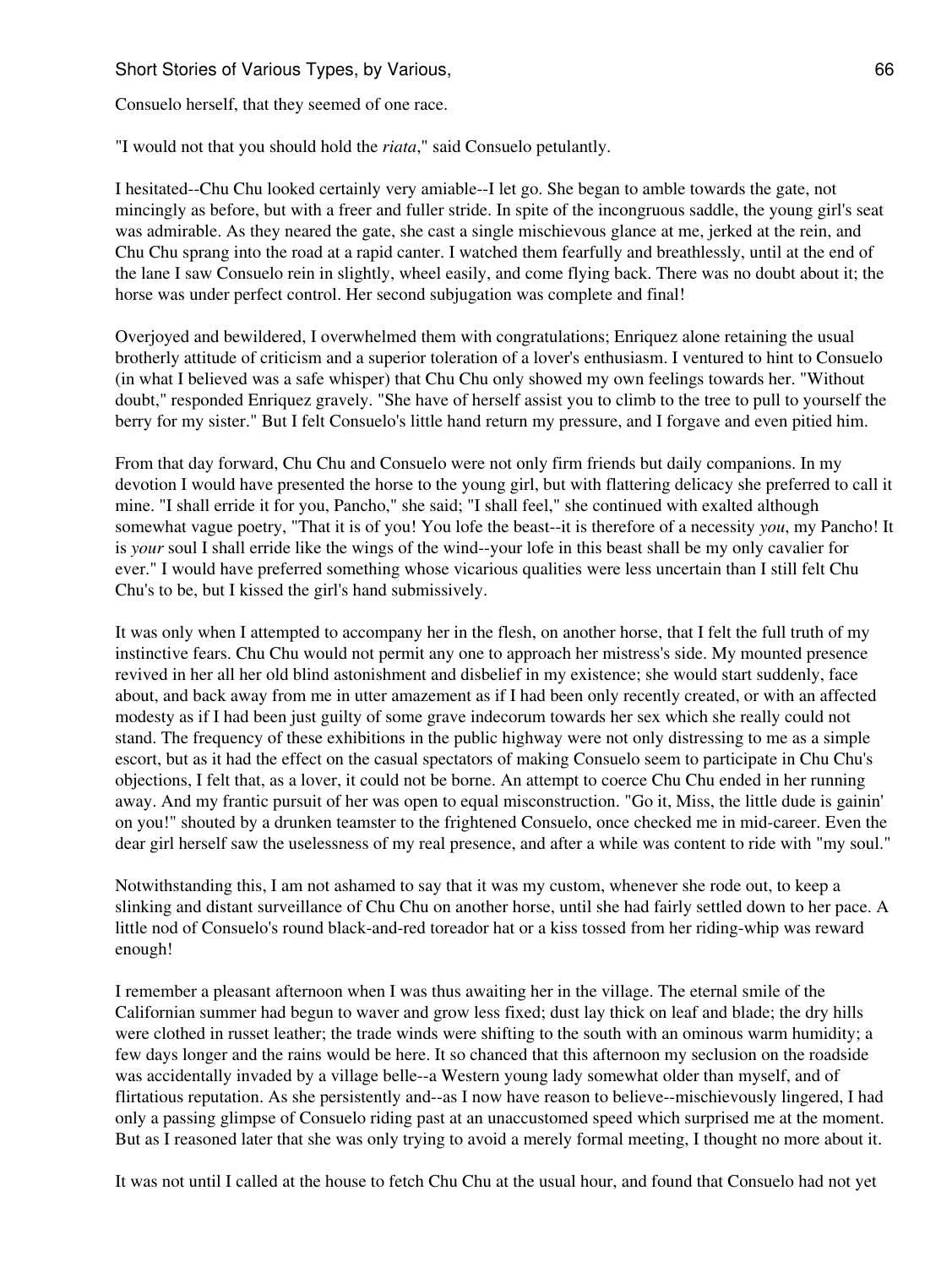returned, that a recollection of Chu Chu's furious pace again troubled me. An hour passed--it was getting towards sunset, but there were no signs of Chu Chu nor her mistress. I became seriously alarmed. I did not care to reveal my fears to the family, for I felt myself responsible for Chu Chu. At last I desperately saddled my horse and galloped off in the direction she had taken. It was the road to Rosario and the *hacienda*[162-1] of one of her relations, where she sometimes halted.

The road was a very unfrequented one, twisting like a mountain river--indeed, it was the bed of an old watercourse--between brown hills of wild oats, and debouching at last into a broad blue lake-like expanse of alfalfa[162-2] meadows. In vain I strained my eyes over the monotonous level; nothing appeared to rise above or move across it. In the faint hope that she might have lingered at the *hacienda*, I was spurring on again when I heard a slight splashing on my left. I looked around. A broad patch of fresher-colored herbage and a cluster of dwarfed alders indicated a hidden spring. I cautiously approached its quaggy edges, when I was shocked by what appeared to be a sudden vision! Mid-leg deep in the center of a greenish pool stood Chu Chu! But without a strap or buckle of harness upon her--as naked as when she was foaled!

For a moment I could only stare at her in bewildered terror. Far from recognizing me, she seemed to be absorbed in a nymph-like contemplation of her own graces in the pool. Then I called "Consuelo!" and galloped frantically around the spring. But there was no response, nor was there anything to be seen but the all-unconscious Chu Chu. The pool, thank Heaven! was not deep enough to have drowned any one; there were no signs of a struggle on its quaggy edges. The horse might have come from a distance! I galloped on, still calling. A few hundred yards further I detected the vivid glow of Chu Chu's scarlet saddle-blanket in the brush near the trail. My heart leaped--I was on the track. I called again; this time a faint reply, in accents I knew too well, came from the field beside me!

Consuelo was there! reclining beside a manzanita bush which screened her from the road, in what struck me, even at that supreme moment, as a judicious and picturesquely selected couch of scented Indian grass and dry tussocks. The velvet hat with its balls of scarlet plush was laid carefully aside; her lovely blue-black hair retained its tight coils undisheveled, her eyes were luminous and tender. Shocked as I was at her apparent helplessness, I remember being impressed with the fact that it gave so little indication of violent usage or disaster.

I threw myself frantically on the ground beside her.

"You are hurt, Consita! For Heaven's sake, what has happened?"

She pushed my hat back with her little hand, and tumbled my hair gently.

"Nothing. *You* are here, Pancho--eet is enofe! What shall come after thees--when I am perhaps gone among the grave--make nothing! *You* are here--I am happy. For a little, perhaps--not mooch."

"But," I went on desperately, "was it an accident? Were you thrown? Was it Chu Chu?"--for somehow, in spite of her languid posture and voice, I could not, even in my fears, believe her seriously hurt.

"Beat not the poor beast, Pancho. It is not from *her* comes thees thing. She have make nothing--believe me! I have come upon your assignation with Miss Essmith! I make but to pass you--to fly--to never come back! I have say to Chu Chu, 'Fly!' We fly many miles. Sometimes together, sometimes not so mooch! Sometimes in the saddle, sometimes on the neck! Many things remain in the road; at the end, I myself remain! I have say, 'Courage, Pancho will come!' Then I say, 'No, he is talk with Miss Essmith!' I remember not more. I have creep here on the hands. Eet is feenish!"

I looked at her distractedly. She smiled tenderly and slightly smoothed down and rearranged a fold of her dress to cover her delicate little boot.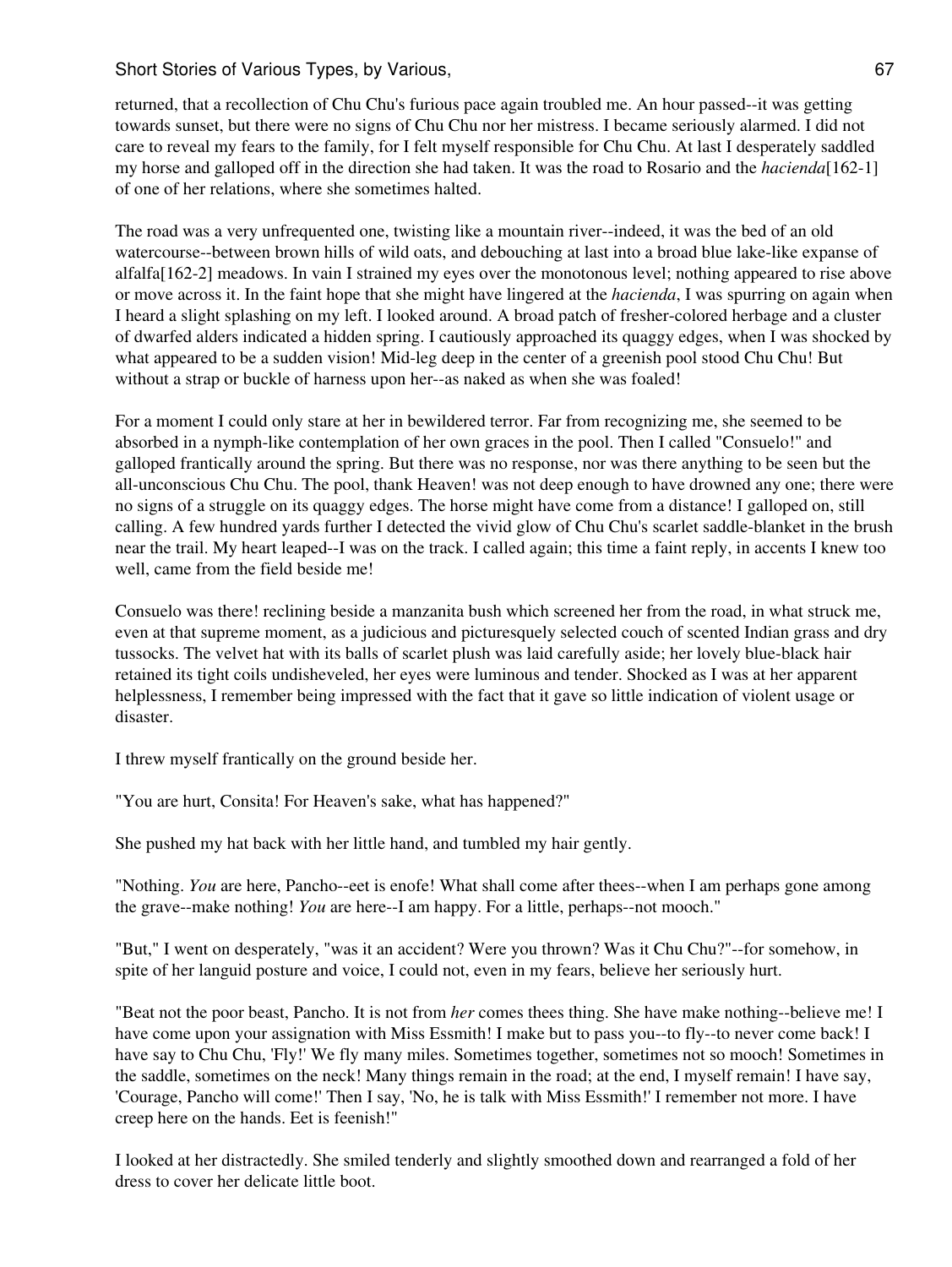"But," I protested, "you are not much hurt, dearest. You have broken no bones. Perhaps," I added, looking at the boot, "only a slight sprain. Let me carry you to my horse; I will walk beside you, home. Do, dearest Consita!"

She turned her lovely eyes towards me sadly. "You comprehend not, my poor Pancho! It is not of the foot, the ankle, the arm, or the head that I can say, 'She is broke.' I would it were even so. But"--she lifted her sweet lashes slowly--"I have derrange my inside. It is an affair of my family. My grandfather have once toomble over the bull at a *rodeo*.[165-1] He speak no more; he is dead. For why? He has derrange his inside. Believe me, it is of the family. You comprehend? The Saltellos are not as the other peoples for this. When I am gone, you will bring to me the berry to grow upon my tomb, Pancho; the berry you have picked for me. The little flower will come too, the little star will arrive, but Consuelo, who lofe you, she will come not more!

"When you are happy and talk in the road to the Essmith, you will not think of me. You will not see my eyes, Pancho; thees little grass"--she ran her plump little fingers through a tussock--"will hide them; and the small animals in the black coats that lif here will have much sorrow--but you will not. It ees better so! My father will not that I, a Catholique, should marry into a camp-meeting and lif in a tent." (It was one of Consuelo's bewildering beliefs that there was only one form of dissent--Methodism!) "He will not that I should marry a man who possess not the many horses, ox, and cow, like him. But *I* care not. *You* are my only religion, Pancho! I have enofe of the horse, and ox, and cow when *you* are with me! Kiss me, Pancho. Perhaps it is for the last time--the feenish! Who knows?"

There were tears in her lovely eyes; I felt that my own were growing dim; the sun was sinking over the dreary plain to the slow rising of the wind; and infinite loneliness had fallen upon us, and yet I was miserably conscious of some dreadful unreality in it all. A desire to laugh, which I felt must be hysterical, was creeping over me; I dared not speak. But her dear head was on my shoulder, and the situation was not unpleasant.

Nevertheless, something must be done! This was the more difficult as it was by no means clear what had already been done. Even while I supported her drooping figure, I was straining my eyes across her shoulder for succor of some kind. Suddenly the figure of a rapid rider appeared upon the road. It seemed familiar. I looked again--it was the blessed Enriquez! A sense of deep relief came over me. I loved Consuelo; but never before had lover ever hailed the irruption of one of his beloved's family with such complacency.

"You are safe, dearest; it is Enriquez!"

I thought she received the information coldly. Suddenly she turned upon me her eyes, now bright and glittering. "Swear to me at the instant, Pancho, that you will not again look upon Miss Essmith, even for once."

I was simple and literal. Miss Smith was my nearest neighbor, and unless I was stricken with blindness, compliance was impossible. I hesitated--but swore.

"Enofe--you have hesitate--I will no more."

She rose to her feet with grave deliberation. For an instant, with the recollection of the delicate internal organization of the Saltellos on my mind, I was in agony lest she should totter and fall, even then, yielding up her gentle spirit on the spot. But when I looked again, she had a hairpin between her white teeth and was carefully adjusting her toreador hat. And beside us was Enriquez--cheerful, alert, voluble, and undaunted.

"Eureka! I have found! We are all here! Eet is a leetle public--eh! A leetle too much of a front seat for a *tête-à-tête*,[167-1] my yonge friends," he said, glancing at the remains of Consuelo's bower, "but for the accounting of taste there is none. What will you? The meat of the one man shall envenom the meat of the other. But" (in a whisper to me) "as to thees horse--thees Chu Chu, which I have just pass--why is she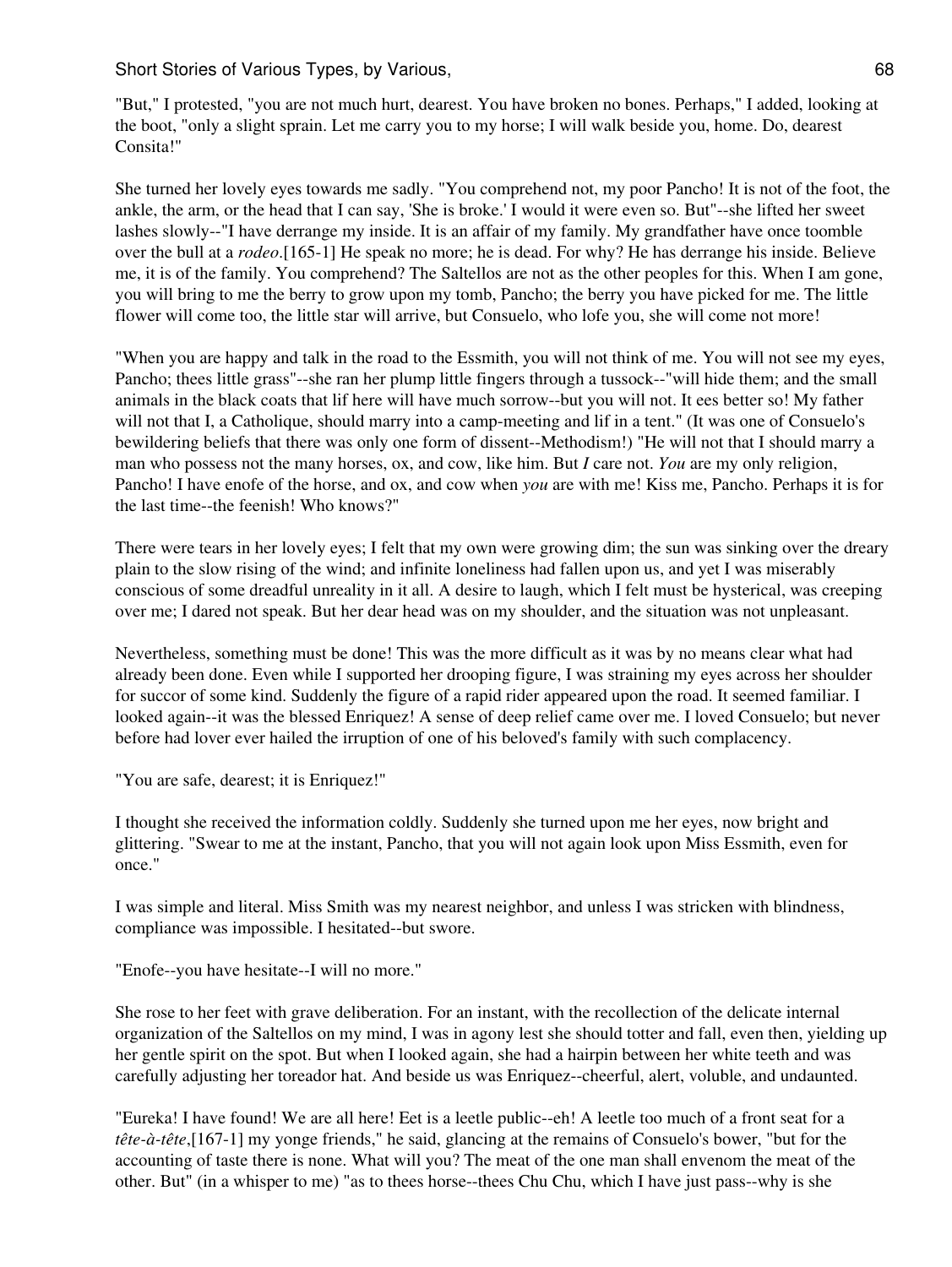Short Stories of Various Types, by Various, 69 and 1992 and 1993 and 1993 and 1993 and 1993 and 1993 and 1993  $\pm 69$ 

undress? Surely you would no make an exposition of her to the traveler to suspect! And if not, why so?"

I tried to explain, looking at Consuelo, that Chu Chu had run away, that Consuelo had met with a terrible accident, had been thrown, and I feared had suffered serious internal injury. But to my embarrassment Consuelo maintained a half scornful silence, and an inconsistent freshness of healthful indifference, as Enriquez approached her with an engaging smile. "Ah, yes, she have the headache, and the molligrubs. She will sit on the damp stone when the gentle dew is falling. I comprehend. Meet me in the lane when the clock strike nine! But," in a lower voice, "of thees undress horse I comprehend nothing! Look you--it is sad and strange."

He went off to fetch Chu Chu, leaving me and Consuelo alone. I do not think I ever felt so utterly abject and bewildered before in my life. Without knowing why, I was miserably conscious of having in some way offended the girl for whom I believed I would have given my life, and I had made her and myself ridiculous in the eyes of her brother. I had again failed in my slower Western nature to understand her high romantic Spanish soul! Meantime she was smoothing out her riding habit, and looking as fresh and pretty as when she first left her house.

"Consita," I said hesitatingly, "you are not angry with me?"

"Angry?" she repeated haughtily, without looking at me. "Oh, no! Of a possibility eet is Mees Essmith who is angry that I have interroopt her tête-à-tête with you, and have send here my brother to make the same with me."

"But," I said eagerly, "Miss Smith does not even know Enriquez!"

Consuelo turned on me a glance of unutterable significance. "Ah!" she said darkly, "you *tink*!"

Indeed I *knew*. But here I believed I understood Consuelo and was relieved. I even ventured to say gently, "And you are better?"

She drew herself up to her full height, which was not much. "Of my health, what is it? A nothing. Yes! Of my soul let us not speak."

Nevertheless, when Enriquez appeared with Chu Chu she ran towards her with outstretched arms. Chu Chu protruded about six inches of upper lip in response--apparently under the impression, which I could quite understand, that her mistress was edible. And, I may have been mistaken, but their beautiful eyes met in an absolute and distinct glance of intelligence!

During the home journey Consuelo recovered her spirits and parted from me with a magnanimous and forgiving pressure of the hand. I do not know what explanation of Chu Chu's original escapade was given to Enriquez and the rest of the family; the inscrutable forgiveness extended to me by Consuelo precluded any further inquiry on my part. I was willing to leave it a secret between her and Chu Chu. But strange to say, it seemed to complete our own understanding, and precipitated, not only our love-making, but the final catastrophe which culminated that romance. For we had resolved to elope. I do not know that this heroic remedy was absolutely necessary from the attitude of either Consuelo's family or my own; I am inclined to think we preferred it because it involved no previous explanation or advice.

Need I say that our confidant and firm ally was Consuelo's brother--the alert, the linguistic, the ever-happy, ever-ready Enriquez? It was understood that his presence would not only give a certain mature respectability to our performance--but I do not think we would have contemplated this step without it. During one of our riding excursions we were to secure the services of a Methodist minister in the adjoining county, and later that of the Mission *padre*[169-1]--when the secret was out. "I will gif her away," said Enriquez confidently, "it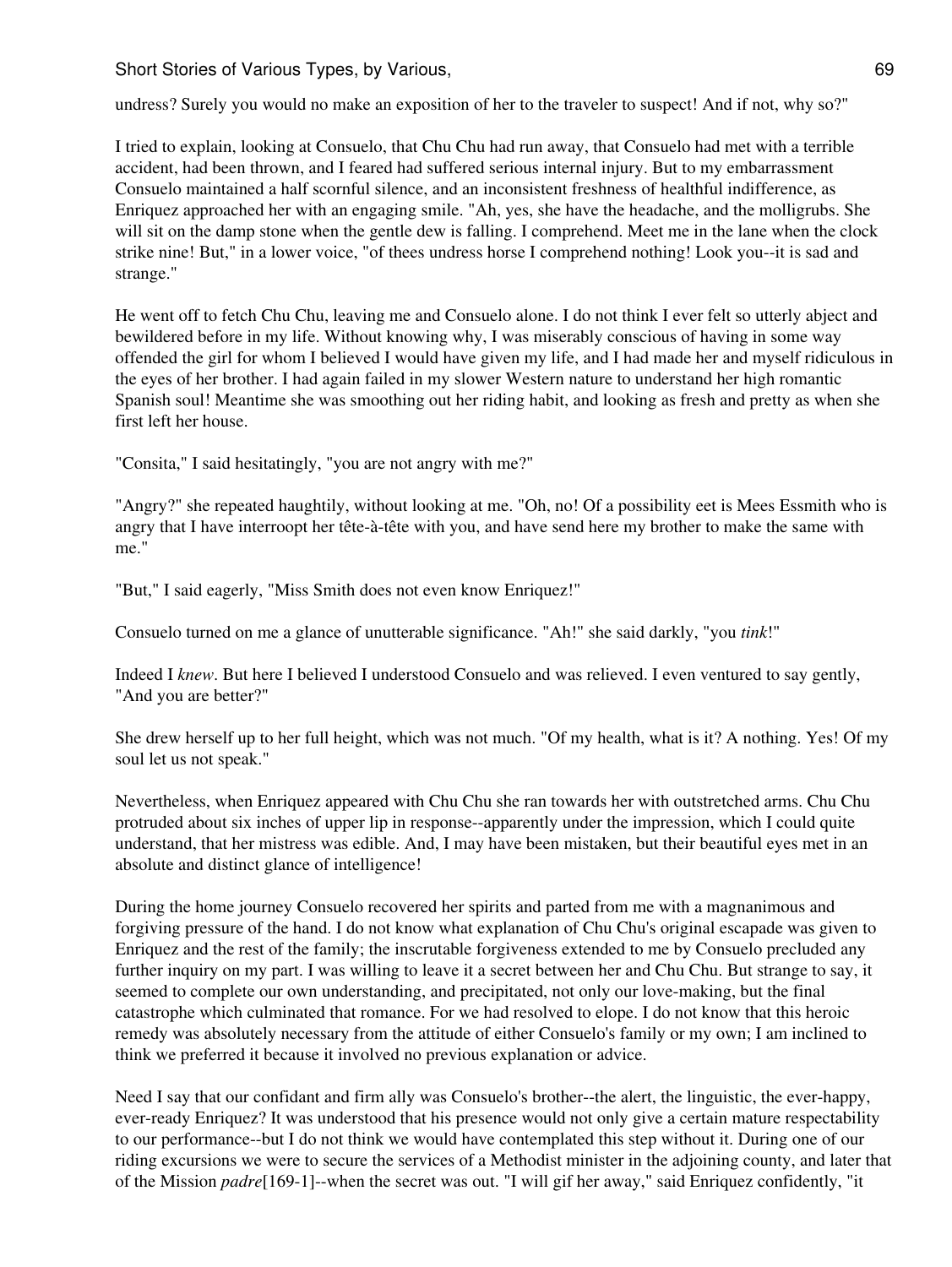will on the instant propitiate the old fellow who shall perform the affair and withhold his jaw. A little chin-music from your oncle 'Arry shall finish it! Remain tranquil and forget not a ring! One does not always, in the agony and dissatisfaction of the moment, a ring remember. I shall bring two in the pocket of my dress."

If I did not entirely participate in this roseate view, it may have been because Enriquez, although a few years my senior, was much younger-looking, and with his demure deviltry of eye and his upper lip close shaven for this occasion, he suggested a depraved acolyte rather than a responsible member of a family. Consuelo had also confided to me that her father--possibly owing to some rumors of our previous escapade--had forbidden any further excursions with me alone. The innocent man did not know that Chu Chu had forbidden it also, and that even on this momentous occasion both Enriquez and myself were obliged to ride in opposite fields like out-flankers. But we nevertheless felt the full guilt of disobedience added to our desperate enterprise. Meanwhile, although pressed for time and subject to discovery at any moment, I managed at certain points of the road to dismount and walk beside Chu Chu (who did not seem to recognize me on foot), holding Consuelo's hand in my own, with the discreet Enriquez leading my horse in the distant field. I retain a very vivid picture of that walk--the ascent of a gentle slope towards a prospect as yet unknown but full of glorious possibilities; the tender dropping light of an autumn sky, slightly filmed with the promise of the future rains, like foreshadowed tears, and the half-frightened, half-serious talk into which Consuelo and I had insensibly fallen.

And then, I don't know how it happened, but as we reached the summit Chu Chu suddenly reared, wheeled, and the next moment was flying back along the road we had just traveled, at the top of her speed! It might have been that, after her abstracted fashion, she only at that moment detected my presence; but so sudden and complete was her evolution that before I could regain my horse from the astonished Enriquez she was already a quarter of a mile on the homeward stretch, with the frantic Consuelo pulling hopelessly at the bridle.

We started in pursuit. But a horrible despair seized us. To attempt to overtake her, even to follow at the same rate of speed would only excite Chu Chu and endanger Consuelo's life. There was absolutely no help for it, nothing could be done; the mare had taken her determined, long, continuous stride, the road was a straight, steady descent all the way back to the village, Chu Chu had the bit between her teeth, and there was no prospect of swerving her. We could only follow hopelessly, idiotically, furiously, until Chu Chu dashed triumphantly into the Saltellos' courtyard, carrying the half-fainting Consuelo back to the arms of her assembled and astonished family.

It was our last ride together. It was the last I ever saw of Consuelo before her transfer to the safe seclusion of a convent in Southern California. It was the last I ever saw of Chu Chu, who in the confusion of that *rencontre*[172-1] was overlooked in her half-loosed harness and allowed to escape through the back gate to the fields. Months afterwards it was said that she had been identified among a band of wild horses in the Coast Range, as a strange and beautiful creature who had escaped the brand of the *rodeo* and had become a myth. There was another legend that she had been seen, sleek, fat, and gorgeously caparisoned, issuing from the gateway of the Rosario *patio*,[172-2] before a lumbering Spanish *cabriolé*[172-3] in which a short, stout matron was seated--but I will have none of it. For there are days when she still lives, and I can see her plainly still climbing the gentle slope towards the summit, with Consuelo on her back and myself at her side, pressing eagerly forward towards the illimitable prospect that opens in the distance.

#### NATHANIEL HAWTHORNE

Feathertop

A MORALIZED LEGEND

"Dickon," cried Mother Rigby, "a coal for my pipe!"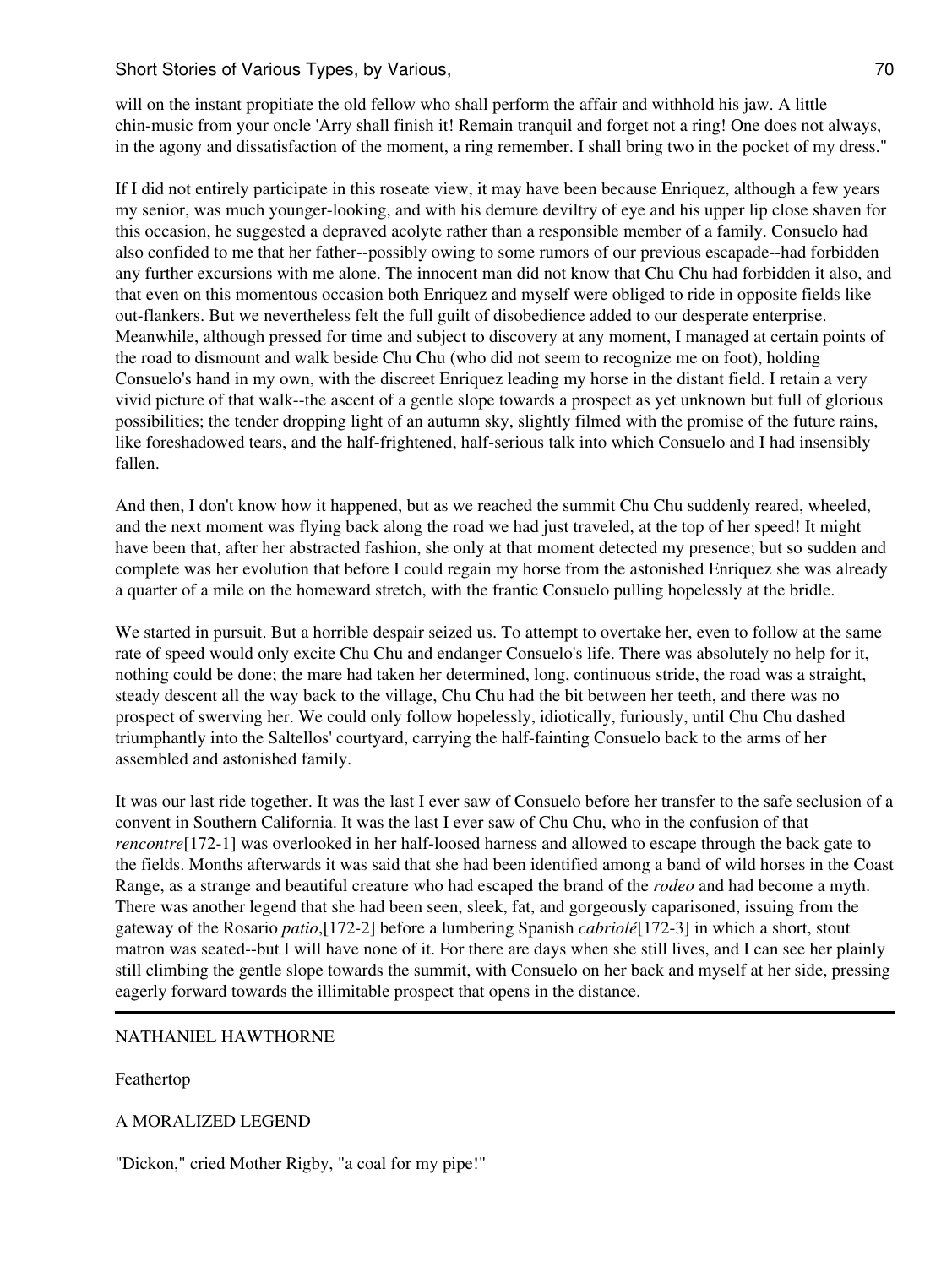The pipe was in the old dame's mouth when she said these words. She had thrust it there after filling it with tobacco but without stooping to light it at the hearth where, indeed, there was no appearance of a fire having been kindled that morning. Forthwith, however, as soon as the order was given, there was an intense red glow out of the bowl of the pipe and a whiff of smoke from Mother Rigby's lips. Whence the coal came and how brought hither by an invisible hand, I have never been able to discover.

"Good!" quoth Mother Rigby, with a nod of her head. "Thank ye, Dickon! And now for making this scarecrow. Be within call, Dickon, in case I need you again."

The good woman had risen thus early (for as yet it was scarcely sunrise) in order to set about making a scarecrow, which she intended to put in the middle of her corn-patch. It was now the latter week of May, and the crows and blackbirds had already discovered the little green, rolled-up leaf of the Indian corn just peeping out of the soil. She was determined, therefore, to contrive as lifelike a scarecrow as ever was seen, and to finish it immediately from top to toe, so that it should begin its sentinel's duty that very morning. Now Mother Rigby (as everybody must have heard) was one of the most cunning and potent witches in New England, and might with very little trouble have made a scarecrow ugly enough to frighten the minister himself. But on this occasion, as she had awakened in an uncommonly pleasant humor, and was further dulcified by her pipe of tobacco, she resolved to produce something fine, beautiful, and splendid rather than hideous and horrible.

"I don't want to set up a hobgoblin in my own corn-patch, and almost at my own doorstep," said Mother Rigby to herself, puffing out a whiff of smoke. "I could do it if I pleased, but I'm tired of doing marvelous things, and so I'll keep within the bounds of everyday business just for variety's sake. Besides, there is no use in scaring the little children for a mile roundabout, though 'tis true I'm a witch." It was settled, therefore, in her own mind that the scarecrow should represent a fine gentleman of the period so far as the materials at hand would allow.

Perhaps it may be as well to enumerate the chief of the articles that went to the composition of this figure. The most important item of all, probably, although it made so little show, was a certain broomstick on which Mother Rigby had taken many an airy gallop at mid-night, and which now served the scarecrow by way of a spinal column or, as the unlearned phrase it, a backbone. One of its arms was a disabled flail which used to be wielded by Goodman Rigby before his spouse worried him out of this troublesome world; the other, if I mistake not, was composed of the pudding-stick and a broken rung of a chair, tied loosely together at the elbow. As for its legs, the right was a hoe-handle, and the left an undistinguished and miscellaneous stick from the wood-pile. Its lungs, stomach, and other affairs of that kind, were nothing better than a meal-bag stuffed with straw. Thus we have made out the skeleton and entire corporosity of the scarecrow, with the exception of its head, and this was admirably supplied by a somewhat withered and shriveled pumpkin, in which Mother Rigby cut two holes for the eyes and a slit for the mouth, leaving a bluish-colored knob in the middle to pass for a nose. It was really quite a respectable face.

"I've seen worse ones on human shoulders, at any rate," said Mother Rigby. "And many a fine gentleman has a pumpkin head, as well as my scarecrow."

But the clothes in this case were to be the making of the man; so the good old woman took down from a peg an ancient plum-colored coat of London make and with relics of embroidery on its seams, cuffs, pocket-flaps, and buttonholes, but lamentably worn and faded, patched at the elbows, tattered at the skirts, and threadbare all over. On the left breast was a round hole whence either a star of nobility had been rent away or else the hot heart of some former wearer had scorched it through and through. The neighbors said that this rich garment belonged to the Black Man's wardrobe, and that he kept it at Mother Rigby's cottage for the convenience of slipping it on whenever he wished to make a grand appearance at the governor's table. To match the coat there was a velvet waist-coat of very ample size, and formerly embroidered with foliage that had been as brightly golden as the maple-leaves in October, but which had now quite vanished out of the substance of the velvet. Next came a pair of scarlet breeches once worn by the French governor of Louisbourg, and the knees of which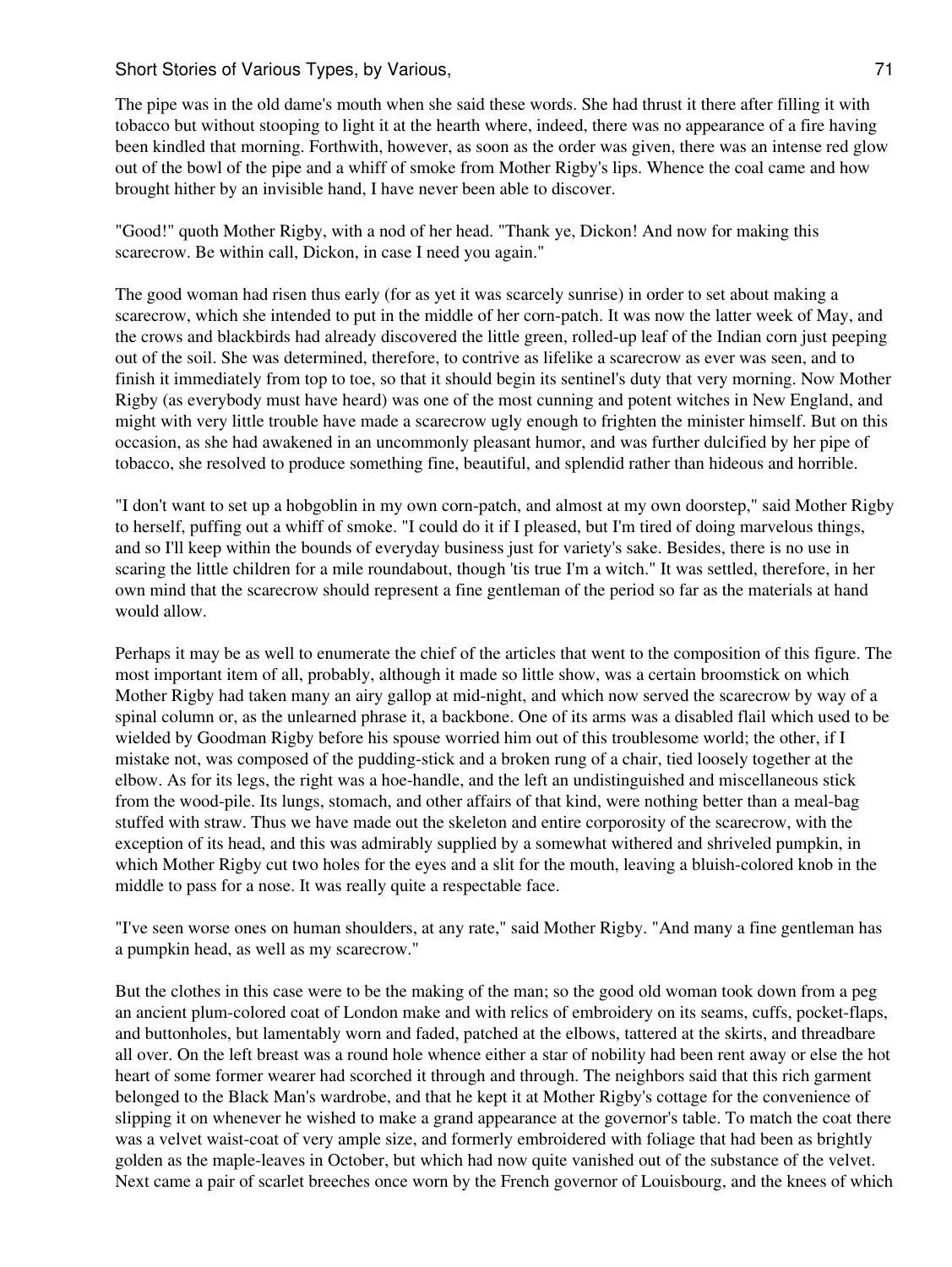had touched the lower step of the throne of Louis le Grand.[176-1] The Frenchman had given these small-clothes to an Indian pow-wow, who parted with them to the old witch for a gill of strong waters at one of their dances in the forest. Furthermore, Mother Rigby produced a pair of silk stockings and put them on the figure's legs, where they showed as unsubstantial as a dream, with the wooden reality of the two sticks making itself miserably apparent through the holes. Lastly, she put her dead husband's wig on the bare scalp of the pumpkin, and surmounted the whole with a dusty three-cornered hat, in which was stuck the longest tail-feather of a rooster.

Then the old dame stood the figure up in a corner of her cottage and chuckled to behold its yellow semblance of a visage, with its nobby little nose thrust into the air. It had a strangely self-satisfied aspect, and seemed to say, "Come, look at me!"

"And you are well worth looking at, that's a fact!" quoth Mother Rigby, in admiration at her own handiwork. "I've made many a puppet since I've been a witch but methinks this the finest of them all. 'Tis almost too good for a scarecrow. And, by the by, I'll just fill a fresh pipe of tobacco, and then take him out to the corn-patch."

While filling her pipe the old woman continued to gaze with almost motherly affection at the figure in the corner. To say the truth, whether it were chance or skill or downright witchcraft, there was something wonderfully human in this ridiculous shape bedizened with its tattered finery, and, as for the countenance, it appeared to shrivel its yellow surface into a grin--a funny kind of expression betwixt scorn and merriment, as if it understood itself to be a jest at mankind. The more Mother Rigby looked, the better she was pleased.

"Dickon," cried she, sharply, "another coal for my pipe!"

Hardly had she spoken than, just as before, there was a red-glowing coal on the top of the tobacco. She drew in a long whiff, and puffed it forth again into the bar of morning sunshine which struggled through the one dusty pane of her cottage window. Mother Rigby always liked to flavor her pipe with a coal of fire from the particular chimney-corner whence this had been brought. But where that chimney-corner might be or who brought the coal from it--further than that the invisible messenger seemed to respond to the name of Dickon--I cannot tell.

"That puppet yonder," thought Mother Rigby, still with her eyes fixed on the scarecrow, "is too good a piece of work to stand all summer in a corn-patch frightening away the crows and blackbirds. He's capable of better things. Why, I've danced with a worse one when partners happened to be scarce at our witch-meetings in the forests! What if I should let him take his chance among the other men of straw and empty fellows who go bustling about the world?"

The old witch took three or four more whiffs of her pipe and smiled.

"He'll meet plenty of his brethren at every street-corner," continued she. "Well, I didn't mean to dabble in witchcraft to-day further than the lighting of my pipe, but a witch I am and a witch I'm likely to be and there's no use trying to shirk it. I'll make a man of my scarecrow, were it only for the joke's sake."

While muttering these words Mother Rigby took the pipe from her own mouth and thrust it into the crevice which represented the same feature in the pumpkin-visage of the scarecrow.

"Puff, darling, puff!" she said. "Puff away, my fine fellow! Your life depends on it!"

This was a strange exhortation, undoubtedly, to be addressed to a mere thing of sticks, straw, and old clothes, with nothing better than a shriveled pumpkin for a head, as we know to have been the scarecrow's case. Nevertheless, as we must carefully hold in remembrance, Mother Rigby was a witch of singular power and dexterity; and, keeping this fact duly before our minds, we shall see nothing beyond credibility in the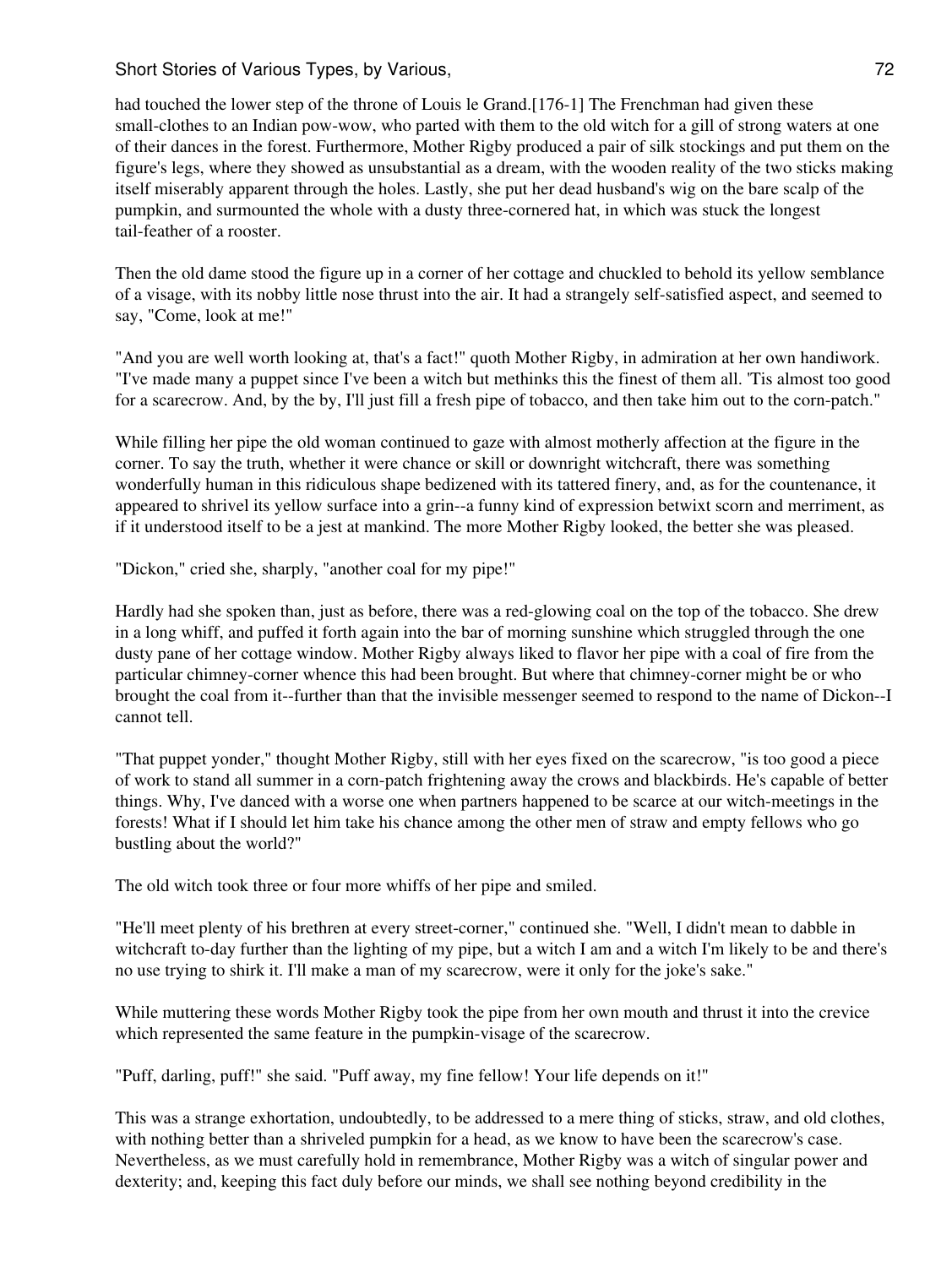remarkable incidents of our story. Indeed, the great difficulty will be at once got over if we can only bring ourselves to believe that as soon as the old dame bade him puff there came a whiff of smoke from the scarecrow's mouth. It was the very feeblest of whiffs, to be sure, but it was followed by another and another, each more decided than the preceding one.

"Puff away, my pet! Puff away, my pretty one!" Mother Rigby kept repeating, with her pleasantest smile. "It is the breath of life to ye and that you may take my word for."

Beyond all question, the pipe was bewitched. There must have been a spell either in the tobacco or in the fiercely glowing coal that so mysteriously burned on top of it, or in the pungently aromatic smoke which exhaled from the kindled weed. The figure, after a few doubtful attempts, at length blew forth a volley of smoke extending all the way from the obscure corner into the bar of sunshine. There it eddied and melted away among the motes of dust. It seemed a convulsive effort, for the two or three next whiffs were fainter, although the coal still glowed and threw a gleam over the scarecrow's visage. The old witch clapped her skinny hands together, and smiled encouragingly upon her handiwork. She saw that the charm had worked well. The shriveled yellow face, which heretofore had been no face at all, had already a thin fantastic haze, as it were, of human likeness shifting to and fro across it, sometimes vanishing entirely, but growing more perceptible than ever with the next whiff from the pipe. The whole figure, in like manner, assumed a show of life such as we impart to ill-defined shapes among the clouds and half deceive ourselves with the pastime of our own fancy.

If we must needs pry closely into the matter, it may be doubted whether there was any real change, after all, in the sordid, worn-out, worthless and ill-jointed substance of the scarecrow, but merely a spectral illusion and a cunning effect of light and shade, so colored and contrived as to delude the eyes of most men. The miracles of witchcraft seem always to have had a very shallow subtlety and at least, if the above explanations do not hit the truth of the process, I can suggest no better.

"Well puffed, my pretty lad!" still cried old Mother Rigby. "Come! another good, stout whiff, and let it be with might and main. Puff for thy life, I tell thee! Puff out of the very bottom of thy heart, if any heart thou hast, or any bottom to it. Well done, again! Thou didst suck in that mouthful as if for the pure love of it."

And then the witch beckoned to the scarecrow, throwing so much magnetic potency into her gesture that it seemed as if it must inevitably be obeyed, like the mystic call of the lodestone when it summons the iron.

"Why lurkest thou in the corner, lazy one?" said she. "Step forth! Thou hast the world before thee!"

Upon my word, if the legend were not one which I heard on my grandmother's knee, and which had established its place among things credible before my childish judgment could analyze its probability, I question whether I should have the face to tell it now.

In obedience to Mother Rigby's word and extending its arm as if to reach her outstretched hand, the figure made a step forward--a kind of hitch and jerk, however, rather than a step--then tottered and almost lost its balance. What could the witch expect? It was nothing, after all, but a scarecrow stuck upon two sticks. But the strong-willed old Beldam scowled and beckoned and flung the energy of her purpose so forcibly at this poor combination of rotten wood and musty straw and ragged garments that it was compelled to show itself a man, in spite of the reality of things; so it stepped into the bar of sunshine. There it stood, poor devil of a contrivance that it was, with only the thinnest vesture of human similitude about it, through which was evident the stiff, rickety, incongruous, faded, tattered, good-for-nothing patchwork of its substance, ready to sink in a heap upon the floor, as conscious of its own unworthiness to be erect. Shall I confess the truth? At its present point of vivification the scarecrow reminds me of some of the lukewarm and abortive characters composed of heterogeneous materials used for the thousandth time, and never worth using, with which romance writers (and myself, no doubt, among the rest) have so overpeopled the world of fiction.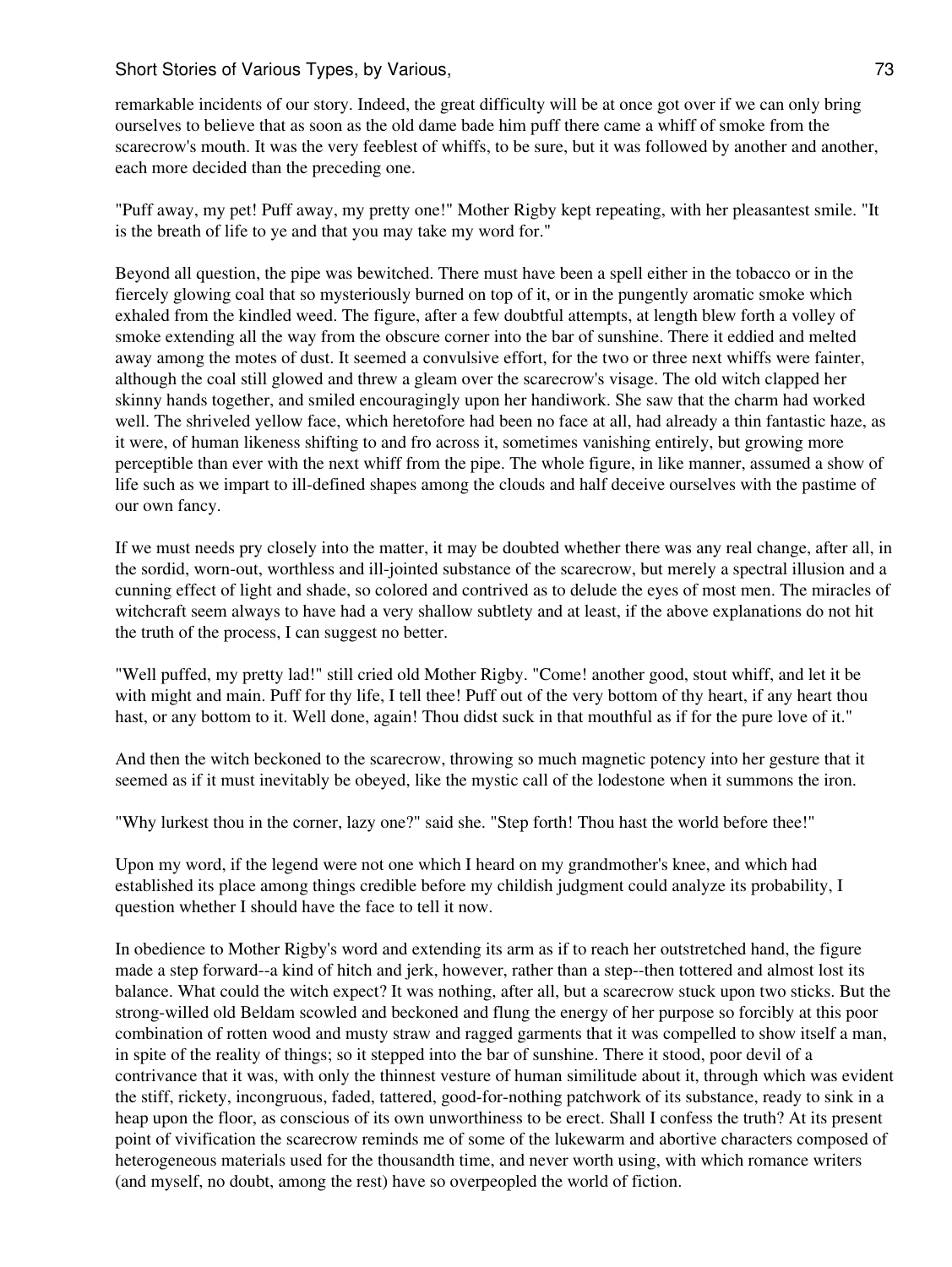But the fierce old hag began to get angry and show a glimpse of her diabolic nature, like a snake's head peeping with a hiss out of her bosom, at this pusillanimous behavior of the thing which she had taken the trouble to put together.

"Puff away, wretch!" cried she, wrathfully. "Puff puff, puff, thou thing of straw and emptiness! thou rag or two! thou meal-bag! thou pumpkin-head! thou nothing! Where shall I find a name vile enough to call thee by? Puff, I say, and suck in thy fantastic life along with the smoke, else I snatch the pipe from thy mouth and hurl thee where that red coal came from."

Thus threatened, the unhappy scarecrow had nothing for it but to puff away for dear life. As need was, therefore, it applied itself lustily to the pipe, and sent forth such abundant volleys of tobacco-smoke that the small cottage-kitchen became all-vaporous. The one sunbeam struggled mistily through, and could but imperfectly define the image of the cracked and dusty window-pane on the opposite wall.

Mother Rigby, meanwhile, with one brown arm akimbo and the other stretched toward the figure, loomed grimly amid the obscurity with such port and expression as when she was wont to heave a ponderous nightmare on her victims and stand at the bedside to enjoy their agony.

In fear and trembling did this poor scarecrow puff. But its efforts, it must be acknowledged, served an excellent purpose, for with each successive whiff the figure lost more and more of its dizzy and perplexing tenuity and seemed to take denser substance. Its very garments, moreover, partook of the magical change, and shone with the gloss of novelty, and glistened with the skilfully embroidered gold that had long ago been rent away, and, half revealed among the smoke, a yellow visage bent its lustreless eyes on Mother Rigby.

At last the old witch clenched her fist and shook it at the figure. Not that she was positively angry but merely acting on the principle--perhaps untrue or not the only truth, though as high a one as Mother Rigby could be expected to attain--that feeble and torpid natures, being incapable of better inspiration, must be stirred up by fear. But here was the crisis. Should she fail in what she now sought to affect, it was her ruthless purpose to scatter the miserable simulacre into its original elements.

"Thou hast a man's aspect," said she, sternly, "have also the echo and mockery of a voice. I bid thee speak!"

The scarecrow gasped, struggled, and at length emitted a murmur which was so incorporated with its smoky breath that you could scarcely tell whether it were indeed a voice or only a whiff of tobacco. Some narrators of this legend held the opinion that Mother Rigby's conjurations and the fierceness of her will had compelled a familiar spirit into the figure, and that the voice was his.

"Mother," mumbled the poor stifled voice, "be not so awful with me! I would fain speak, but, being without wits, what can I say?"

"Thou canst speak, darling, canst thou?" cried Mother Rigby, relaxing her grim countenance into a smile. "And what shalt thou say, quotha? Say, indeed! Art thou of the brotherhood of the empty skull and demandest of me what thou shalt say? Thou shalt say a thousand things, and saying them a thousand times over, thou shalt still have said nothing. Be not afraid, I tell thee! When thou comest into the world--whither I purpose sending thee forthwith--thou shalt not lack the wherewithal to talk. Talk. Why, thou shalt babble like a mill-stream, if thou wilt. Thou hast brains enough for that, I trow."

"At your service, mother," responded the figure.

"And that was well said, my pretty one!" answered Mother Rigby. "Then thou spakest like thyself and meant nothing. Thou shalt have a hundred such set phrases and five hundred to the boot of them. And now, darling, I have taken so much pains with thee and thou art so beautiful that, by my troth, I love thee better than any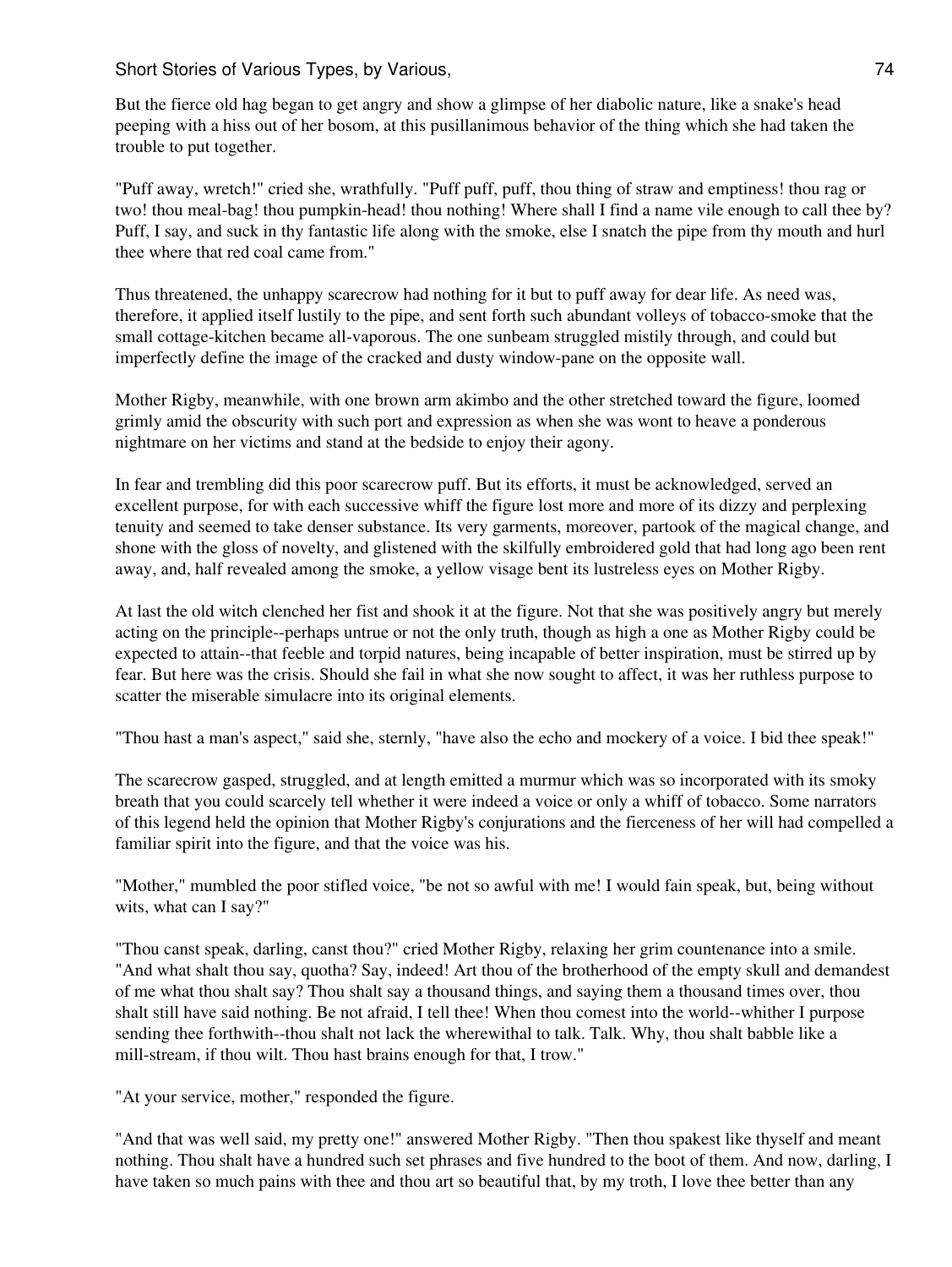witch's puppet in the world; and I've made them of all sorts--clay, wax, straw, sticks, night fog, morning mist, sea-foam, and chimney-smoke. But thou art the very best; so give heed to what I say."

"Yes, kind mother," said the figure, "with all my heart!"

"With all thy heart!" cried the old witch, setting her hands to her sides, and laughing loudly. "Thou hast such a pretty way of speaking! With all thy heart! And thou didst put thy hand to the left side of thy waistcoat, as if thou really hadst one!"

So now in high good-humor with this fantastic contrivance of hers, Mother Rigby told the scarecrow that it must go and play its part in the great world, where not one man in a hundred, she affirmed, was gifted with more real substance than itself. And that he might hold up his head with the best of them, she endowed him on the spot with an unreckonable amount of wealth. It consisted partly of a gold-mine in Eldorado,[185-1] and of ten thousand shares in a broken bubble, and of half a million acres of vineyard at the North Pole, and of a castle in the air and a chateau in Spain, together with all the rents and income therefrom accruing. She further made over to him the cargo of a certain ship laden with salt of Cadiz which she herself by her necromantic arts had caused to founder ten years before in the deepest part of mid-ocean. If the salt were not dissolved and could be brought to market, it would fetch a pretty penny among the fishermen. That he might not lack ready money, she gave him a copper farthing of Birmingham manufacture, being all the coin she had about her, and likewise a great deal of brass, which she applied to his forehead, thus making it yellower than ever.

"With that brass alone," quoth Mother Rigby, "thou canst pay thy way all over the earth. Kiss me, pretty darling! I have done my best for thee."

Furthermore, that the adventurer might lack no possible advantage toward a fair start in life, this excellent old dame gave him a token by which he was to introduce himself to a certain magistrate, member of the council, merchant, and elder of the church (the four capacities constituting but one man) who stood at the head of society in the neighboring metropolis. The token was neither more nor less than a single word, which Mother Rigby whispered to the scarecrow and which the scarecrow was to whisper to the merchant.

"Gouty as the old fellow is, he'll run thy errands for thee when once thou hast given him that word in his ear," said the old witch. "Mother Rigby knows the worshipful justice Gookin, and the worshipful justice knows Mother Rigby!"

Here the witch thrust her wrinkled face close to the puppet's, chuckling irrepressibly, and fidgeting all through her system with delight at the idea which she meant to communicate.

"The worshipful Master Gookin," whispered she, "hath a comely maiden to his daughter. And hark ye, my pet. Thou hast a fair outside and a pretty wit enough of thine own. Yea, a pretty wit enough! Thou wilt think better of it when thou hast seen more of other people's wits. Now with thy outside and thy inside thou art the very man to win a young girl's heart. Never doubt it; I tell thee it shall be so. Put but a bold face on the matter, sigh, smile, flourish thy hat, thrust forth thy leg like a dancing-master, put thy right hand to the left side of thy waistcoat, and pretty Polly Gookin is thine own."

All this while the new creature had been sucking in and exhaling the vapory fragrance of his pipe and seemed now to continue this occupation as much for the enjoyment it afforded as because it was an essential condition of his existence. It was wonderful to see how exceedingly like a human being it behaved. Its eyes (for it appeared to possess a pair) were bent on Mother Rigby, and at suitable junctures it nodded or shook its head. Neither did it lack words proper for the occasion--"Really!"--"Indeed!"--"Pray tell me!"--"Is it possible!"--"Upon my word!"--"By no means!"--"Oh!"--"Ah!"--"Hem!" and other such weighty utterances as imply attention, inquiry, acquiescence, or dissent on the part of the auditor. Even had you stood by and seen the scarecrow made, you could scarcely have resisted the conviction that it perfectly understood the cunning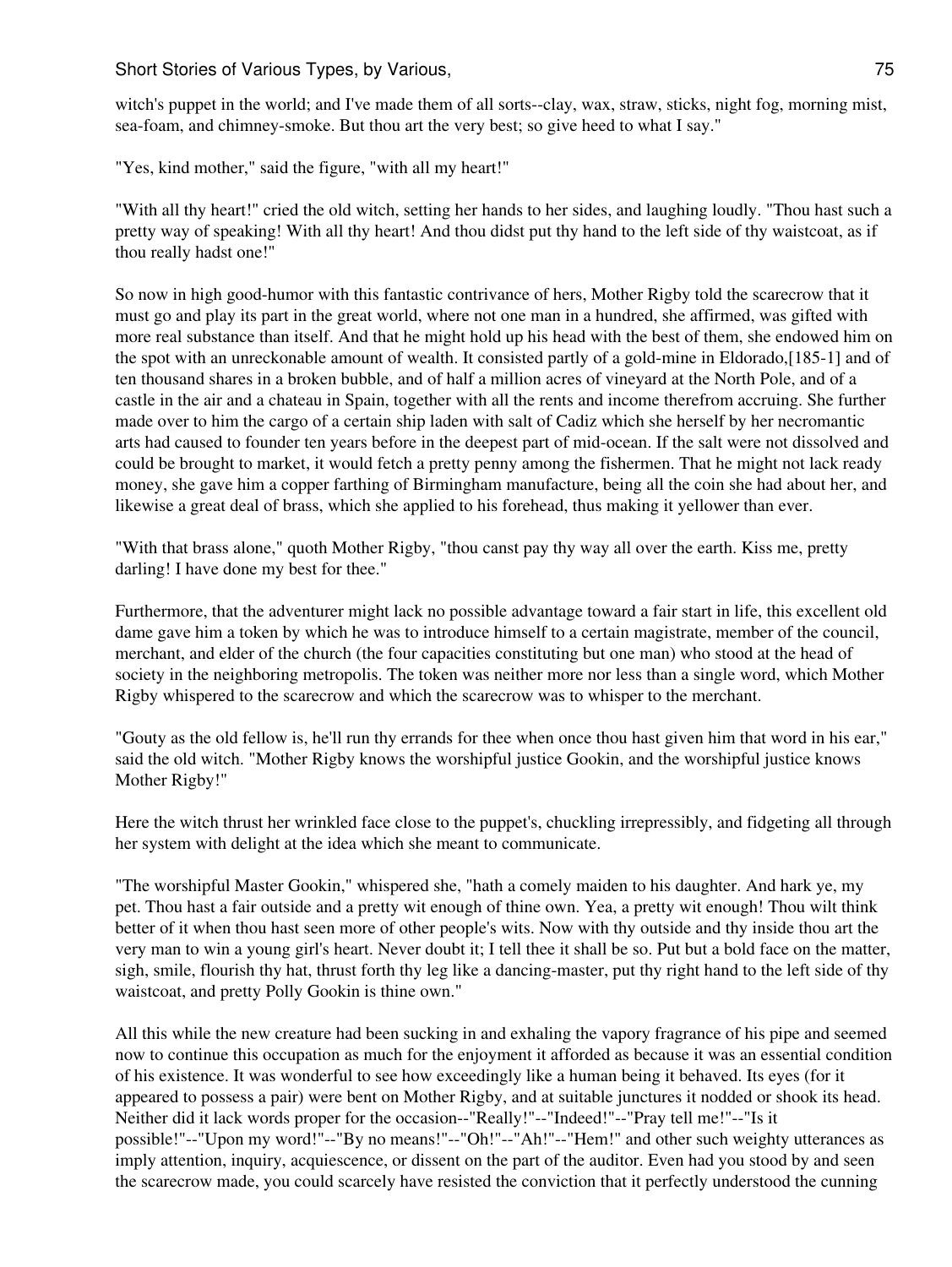counsels which the old witch poured into its counterfeit of an ear. The more earnestly it applied its lips to the pipe, the more distinctly was its human likeness stamped among visible realities, the more sagacious grew its expression, the more lifelike its gestures and movements, and the more intelligibly audible its voice. Its garments too glistened so much the brighter with an illusory magnificence. The very pipe in which burned the spell of all this wonder-work ceased to appear as a smoke-blackened earthern stump, and became a meerschaum with painted bowl and amber mouthpiece.

It might be apprehended, however, that, as the life of the illusion seemed identical with the vapor of the pipe, it would terminate simultaneously with the reduction of the tobacco to ashes. But the beldam foresaw the difficulty.

"Hold thou the pipe, my precious one," said she, "while I fill it for thee again."

It was sorrowful to behold how the fine gentleman began to fade back into a scarecrow while Mother Rigby shook the ashes out of the pipe and proceeded to replenish it from her tobacco-box.

"Dickon," cried she, in her high, sharp tone, "another coal for this pipe."

No sooner said than the intensely red speck of fire was glowing within the pipe-bowl and the scarecrow, without waiting for the witch's bidding, applied the tube to his lips and drew in a few short, convulsive whiffs, which soon however became regular and equable.

"Now, mine own heart's darling," quoth Mother Rigby, "whatever may happen to thee, thou must stick to thy pipe. Thy life is in it; and that, at least, thou knowest well, if thou knowest nought besides. Stick to thy pipe, I say! Smoke, puff, blow thy cloud, and tell the people, if any question be made, that it is for thy health and that so the physician orders thee to do. And, sweet one, when thou shalt find thy pipe getting low, go apart into some corner, and--first filling thyself with smoke--cry sharply, 'Dickon, a fresh pipe of tobacco!' and 'Dickon, another coal for my pipe!' and have it into thy pretty mouth as speedily as may be, else instead of a gallant gentleman in a gold-laced coat, thou wilt be but a jumble of sticks, and tattered clothes, and a bag of straw, and a withered pumpkin. Now depart, my treasure, and good luck go with thee!"

"Never fear, mother," said the figure, in a stout voice, and sending forth a courageous whiff of smoke. "I will thrive if an honest man and a gentleman may."

"Oh, thou wilt be the death of me!" cried the old witch, convulsed with laughter. "That was well said! If an honest man and a gentleman may! Thou playest thy part to perfection. Get along with thee for a smart fellow and I will wager on thy head, as a man of pith and substance, with a brain and what they call a heart, and all else that a man should have against any other thing on two legs. I hold myself a better witch than yesterday for thy sake. Did I not make thee? And I defy any witch in New England to make such another! Here! take my staff along with thee."

The staff, though it was but a plain oaken stick, immediately took the aspect of a gold-headed cane.

"That gold head has as much sense in it as thine own," said Mother Rigby, "and it will guide thee straight to worshipful Master Gookin's door. Get thee gone, my pretty pet, my darling, my precious one, my treasure; and if any ask thy name, it is 'Feathertop,' for thou hast a feather in thy hat and I have thrust a handful of feathers into the hollow of thy head. And thy wig, too, is of the fashion they call 'feathertop'; so be 'Feathertop' thy name."

And issuing from the cottage, Feathertop strode manfully towards town. Mother Rigby stood at the threshold, well pleased to see how the sunbeams glistened on him, as if all his magnificence were real, and how diligently and lovingly he smoked his pipe, and how handsomely he walked in spite of a little stiffness of his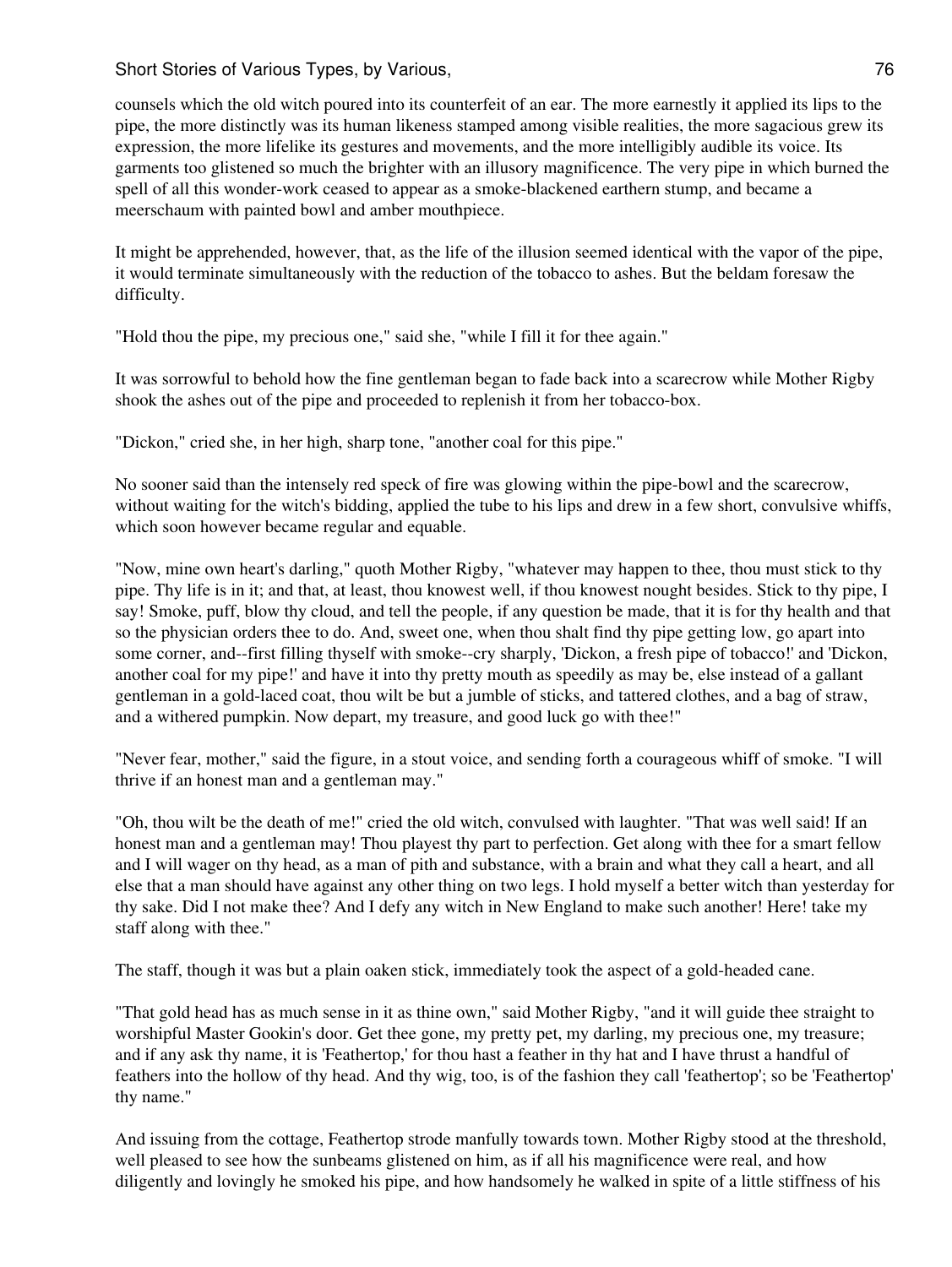Short Stories of Various Types, by Various, 77 and 77 and 77 and 77 and 77 and 77 and 77 and 77 and 77 and 77

legs. She watched him until out of sight and threw a witch-benediction after her darling when a turn of the road snatched him from her view.

Betimes in the forenoon, when the principal street of the neighboring town was just at its acme of life and bustle, a stranger of very distinguished figure was seen on the sidewalk. His port as well as his garments betokened nothing short of nobility. He wore a richly embroidered plum-colored coat, a waistcoat of costly velvet magnificently adorned with golden foliage, a pair of splendid scarlet breeches and the finest and glossiest of white silk stockings. His head was covered with a peruke so daintily powdered and adjusted that it would have been sacrilege to disorder it with a hat, which, therefore (and it was a gold-laced hat set off with a snowy feather), he carried beneath his arm. On the breast of his coat glistened a star. He managed his gold-headed cane with an airy grace peculiar to the fine gentlemen of the period and, to give the highest possible finish to his equipment, he had lace ruffles at his wrist of a most ethereal delicacy, sufficiently avouching how idle and aristocratic must be the hands which they half-concealed.

It was a remarkable point in the accoutrement of this brilliant personage that he held in his left hand a fantastic kind of pipe with an exquisitely painted bow and an amber mouthpiece. This he applied to his lips as often as every five or six paces and inhaled a deep whiff of smoke, which after being retained a moment in his lungs might be seen to eddy gracefully from his mouth and nostrils.

As may well be supposed, the street was all astir to find out the stranger's name.

"It is some great nobleman, beyond question," said one of the townspeople. "Do you see the star at his breast?"

"Nay, it is too bright to be seen," said another. "Yes, he must needs be a nobleman, as you say. But by what conveyance, think you, can his Lordship have voyaged or traveled hither? There has been no vessel from the old country for a month past; and if he have arrived overland from the southward, pray where are his attendants and equipage?"

"He needs no equipage to set off his rank," remarked a third. "If he came among us in rags, nobility would shine through a hole in his elbow. I never saw such dignity of aspect. He has the old Norman blood[191-1] in his veins, I warrant him."

"I rather take him to be a Dutchman or one of your High Germans," said another citizen. "The men of those countries have always the pipe at their mouths."

"And so has a Turk," answered his companion. "But in my judgment, this stranger hath been bred at the French court and hath there learned politeness and grace of manner which none understand so well as the nobility of France. That gait, now! A vulgar spectator might deem it stiff--he might call it a hitch and jerk--but, to my eye, it hath an unspeakable majesty and must have been acquired by constant observation of the deportment of the Grand Monarque. The stranger's character and office are evident enough. He is a French ambassador come to treat with our rulers about the cession of Canada."

"More probably a Spaniard," said another, "and hence his yellow complexion. Or most likely he is from the Havana or from some port on the Spanish main and comes to make investigation about the piracies which our governor is thought to connive at. Those settlers in Peru and Mexico have skins as yellow as the gold which they dig out of their mines."

"Yellow or not," cried a lady, "he is a beautiful man! So tall, so slender! Such a fine, noble face, with so well shaped a nose and all that delicacy of expression about the mouth! And, bless me! how bright his star is! It positively shoots out flames."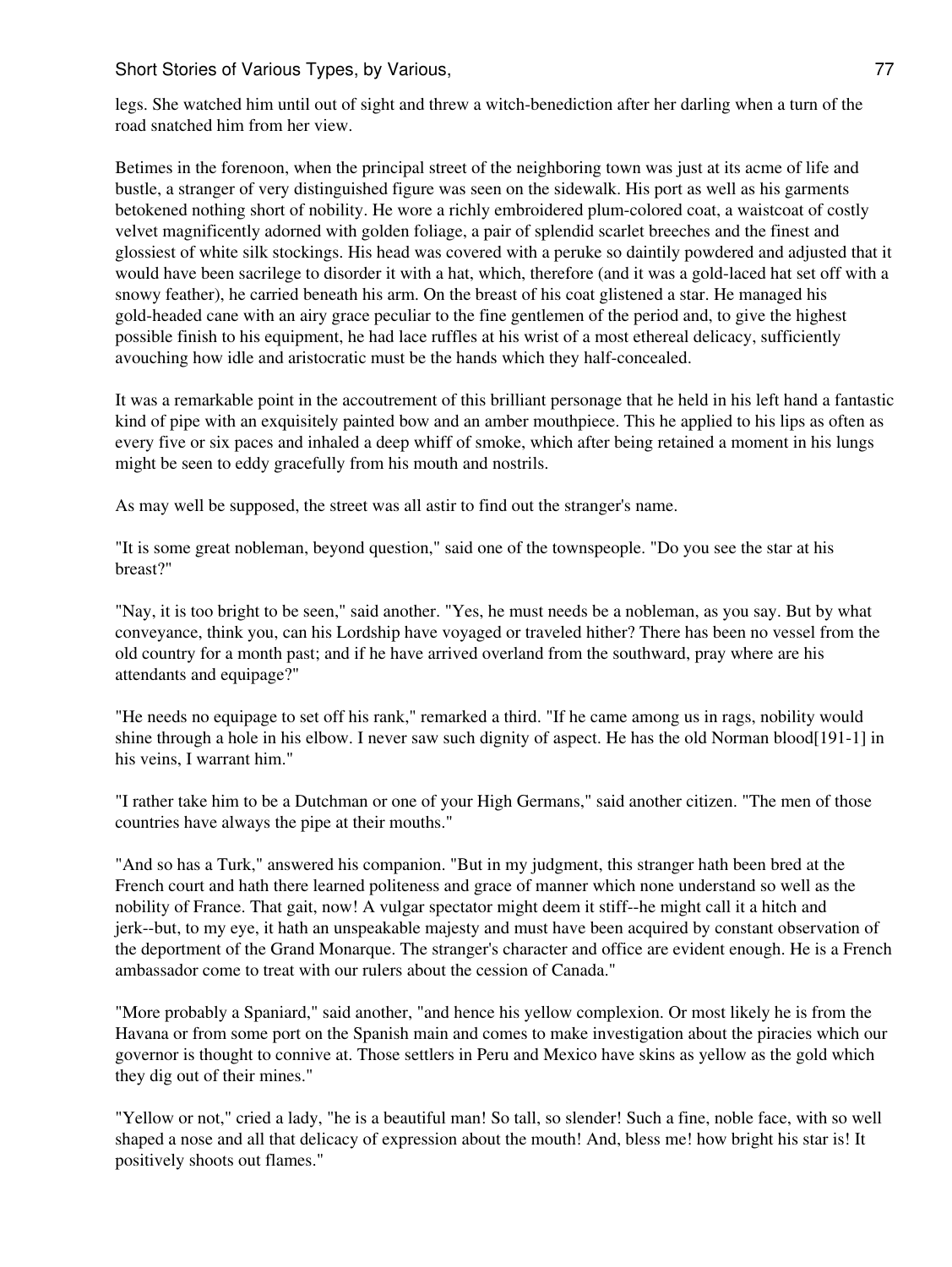"So do your eyes, fair lady," said the stranger, with a bow and a flourish of his pipe, for he was just passing at the instant. "Upon my honor, they have quite dazzled me!"

"Was ever so original and exquisite a compliment?" murmured the lady, in an ecstasy of delight.

Amid the general admiration excited by the stranger's appearance there were only two dissenting voices. One was that of an impertinent cur which, after sniffing at the heels of the glistening figure, put its tail between its legs and skulked into its master's backyard, vociferating an execrable howl. The other dissentient was a young child who squalled at the fullest stretch of his lungs and babbled some unintelligible nonsense about a pumpkin.

Feathertop, meanwhile, pursued his way along the street. Except for the few complimentary words to the lady, and now and then a slight inclination of the head in requital of the profound reverences of the bystanders, he seemed wholly absorbed in his pipe. There needed no other proof of his rank and consequence than the perfect equanimity with which he comported himself, while the curiosity and admiration of the town swelled almost into a clamor around him. With a crowd gathering behind his footsteps, he finally reached the mansion-house of the worshipful Justice Gookin, entered the gate, ascended the steps of the front door and knocked. In the interim before his summons was answered the stranger was observed to shake the ashes out of his pipe.

"What did he say in that sharp voice?" inquired one of the spectators.

"Nay, I know not," answered his friend. "But the sun dazzles my eyes strangely. How dim and faded His Lordship looks all of a sudden! Bless my wits, what is the matter with me?"

"The wonder is," said the other, "that his pipe, which was out an instant ago, should be all alight again and with the reddest coal I ever saw. There is something mysterious about this stranger. What a whiff of smoke was that! 'Dim and faded,' did you call him? Why, as he turns about the star on his breast is all ablaze."

"It is, indeed," said his companion, "and it will go near to dazzle pretty Polly Gookin, whom I see peeping at it out of the chamber window."

The door being now opened, Feathertop turned to the crowd, made a stately bend of his body, like a great man acknowledging the reverence of the meaner sort, and vanished into the house. There was a mysterious kind of a smile--if it might not better be called a grin or grimace--upon his visage, but of all the throng that beheld him not an individual appears to have possessed insight enough to detect the illusive character of the stranger, except a little child and a cur-dog.

Our legend here loses somewhat of its continuity, and, passing over the preliminary explanation between Feathertop and the merchant, goes in quest of the pretty Polly Gookin. She was a damsel of a soft, round figure with light hair and blue eyes, and a fair rosy face which seemed neither very shrewd nor very simple. This young lady had caught a glimpse of the glistening stranger while standing at the threshold and had forthwith put on a laced cap, a string of beads, her finest kerchief and her stiffest damask petticoat, in preparation for the interview. Hurrying from her chamber to the parlor, she had ever since been viewing herself in the large looking-glass and practising pretty airs--now a smile, now a ceremonious dignity of aspect, and now a softer smile than the former, kissing her hand likewise, tossing her head and managing her fan, while within the mirror an unsubstantial little maid repeated every gesture and did all the foolish things that Polly did, but without making her ashamed of them. In short, it was the fault of pretty Polly's ability, rather than her will, if she failed to be as complete an artifice as the illustrious Feathertop himself; and when she thus tampered with her own simplicity, the witch's phantom might well hope to win her.

No sooner did Polly hear her father's gouty footsteps approaching the parlor door, accompanied with the stiff clatter of Feathertop's high-heeled shoes, than she seated herself bolt upright and innocently began warbling a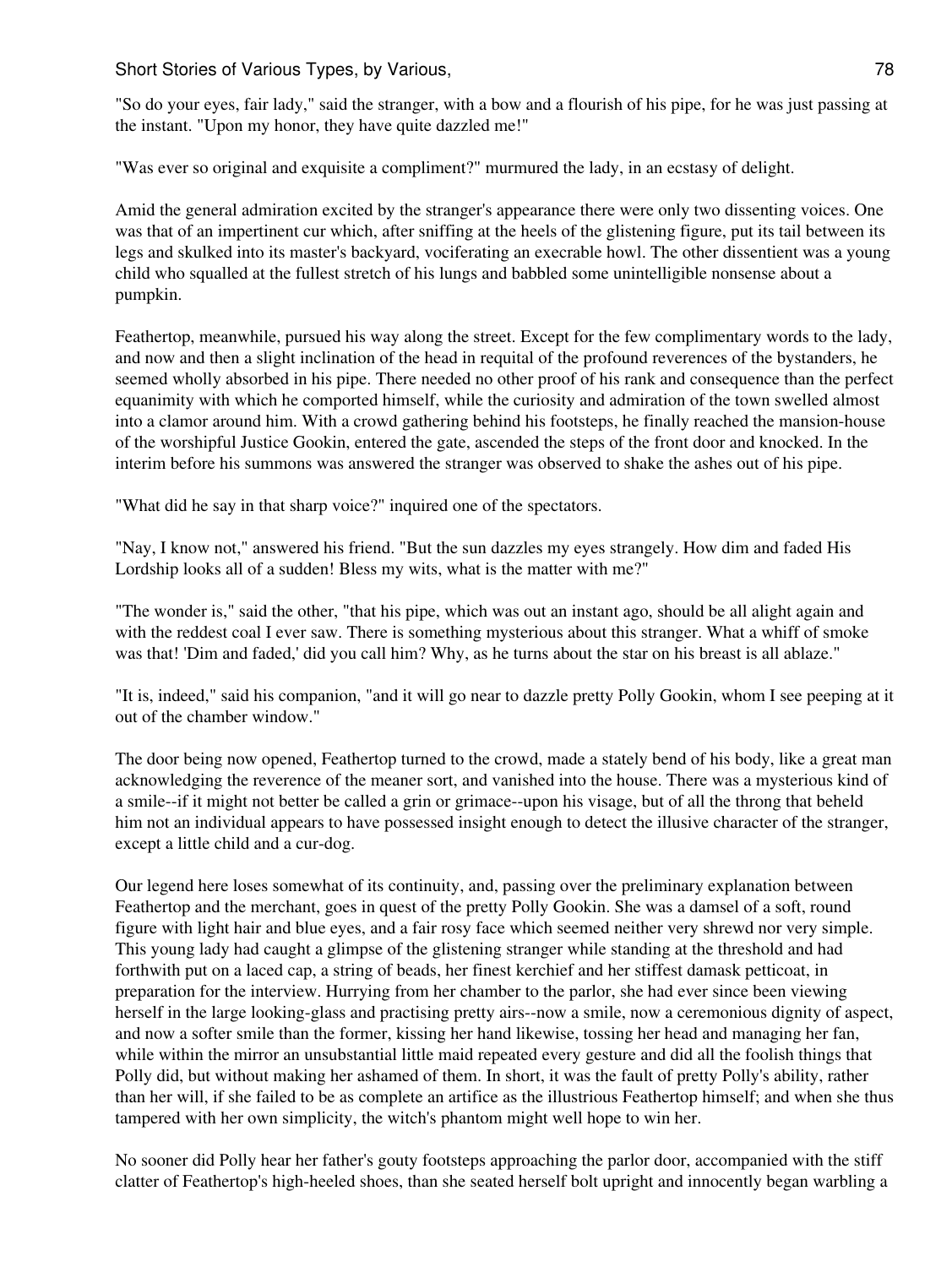song.

"Polly! Daughter Polly!" cried the old merchant. "Come hither, child."

Master Gookin's aspect, as he opened the door, was doubtful and troubled.

"This gentleman," continued he, presenting the stranger, "is the chevalier Feathertop--nay, I beg his pardon, My Lord Feathertop--who hath brought me a token of remembrance from an ancient friend of mine. Pay your duty to His Lordship, child, and honor him as his quality deserves."

After these few words of introduction the worshipful magistrate immediately quitted the room. But even in that brief moment, had the fair Polly glanced aside at her father instead of devoting herself wholly to the brilliant guest, she might have taken warning of some mischief nigh at hand. The old man was nervous, fidgety and very pale. Purposing a smile of courtesy, he had deformed his face with a sort of galvanic grin which, when Feathertop's back was turned, he exchanged for a scowl, at the same time shaking his fist and stamping his gouty foot--an incivility which brought its retribution along with it. The truth appears to have been that Mother Rigby's word of introduction, whatever it might be, had operated far more on the rich merchant's fears than on his good-will. Moreover, being a man of wonderfully acute observation, he had noticed that the painted figures on the bowl of Feathertop's pipe were in motion. Looking more closely, he became convinced that these figures were a party of little demons, each duly provided with horns and a tail, and dancing hand in hand with gestures of diabolical merriment round the circumference of the pipe-bowl. As if to confirm his suspicions, while Master Gookin ushered his guest along a dusky passage from his private room to the parlor, the star on Feathertop's breast had scintillated actual flames, and threw a flickering gleam upon the wall, the ceiling and the door.

With such sinister prognostics manifesting themselves on all hands, it is not to be marveled at that the merchant should have felt that he was committing his daughter to a very questionable acquaintance. He cursed in his secret soul the insinuating elegance of Feathertop's manners as this brilliant personage bowed, smiled, put his hand on his heart, inhaled a long whiff from his pipe, and enriched the atmosphere with the smoky vapor of a fragrant and visible sigh. Gladly would poor Master Gookin have thrust his dangerous guest into the street, but there was a restraint and terror within him. This respectable old gentleman, we fear, at an earlier period of life had given some pledge or other to the Evil Principle, and perhaps was now to redeem it by the sacrifice of his daughter.

It so happened that the parlor door was partly of glass shaded by a silken curtain the folds of which hung a little awry. So strong was the merchant's interest in witnessing what was to ensue between the fair Polly and the gallant Feathertop that after quitting the room he could by no means refrain from peeping through the crevice of the curtain. But there was nothing very miraculous to be seen--nothing except the trifles previously noticed, to confirm the idea of a supernatural peril environing the pretty Polly. The stranger, it is true, was evidently a thorough and practised man of the world, systematic and self-possessed, and therefore the sort of person to whom a parent ought not to confide a simple young girl without due watchfulness for the result. The worthy magistrate, who had been conversant with all degrees and qualities of mankind, could not but perceive every motion and gesture of the distinguished Feathertop came in its proper place. Nothing had been left rude or native in him; a well-digested conventionalism had incorporated itself thoroughly with his substance and transformed him into a work of art. Perhaps it was this peculiarity that invested him with a species of ghastliness and awe. It is the effect of anything completely and consummately artificial in human shape that the person impresses us as an unreality, and as having hardly pith enough to cast a shadow upon the floor. As regarded Feathertop, all this resulted in a wild, extravagant, and fantastical impression, as if his life and being were akin to the smoke that curled upward from his pipe.

But pretty Polly Gookin felt not thus. The pair were now promenading the room--Feathertop with his dainty stride, and no less dainty grimace, the girl with a native maidenly grace just touched, not spoiled, by a slightly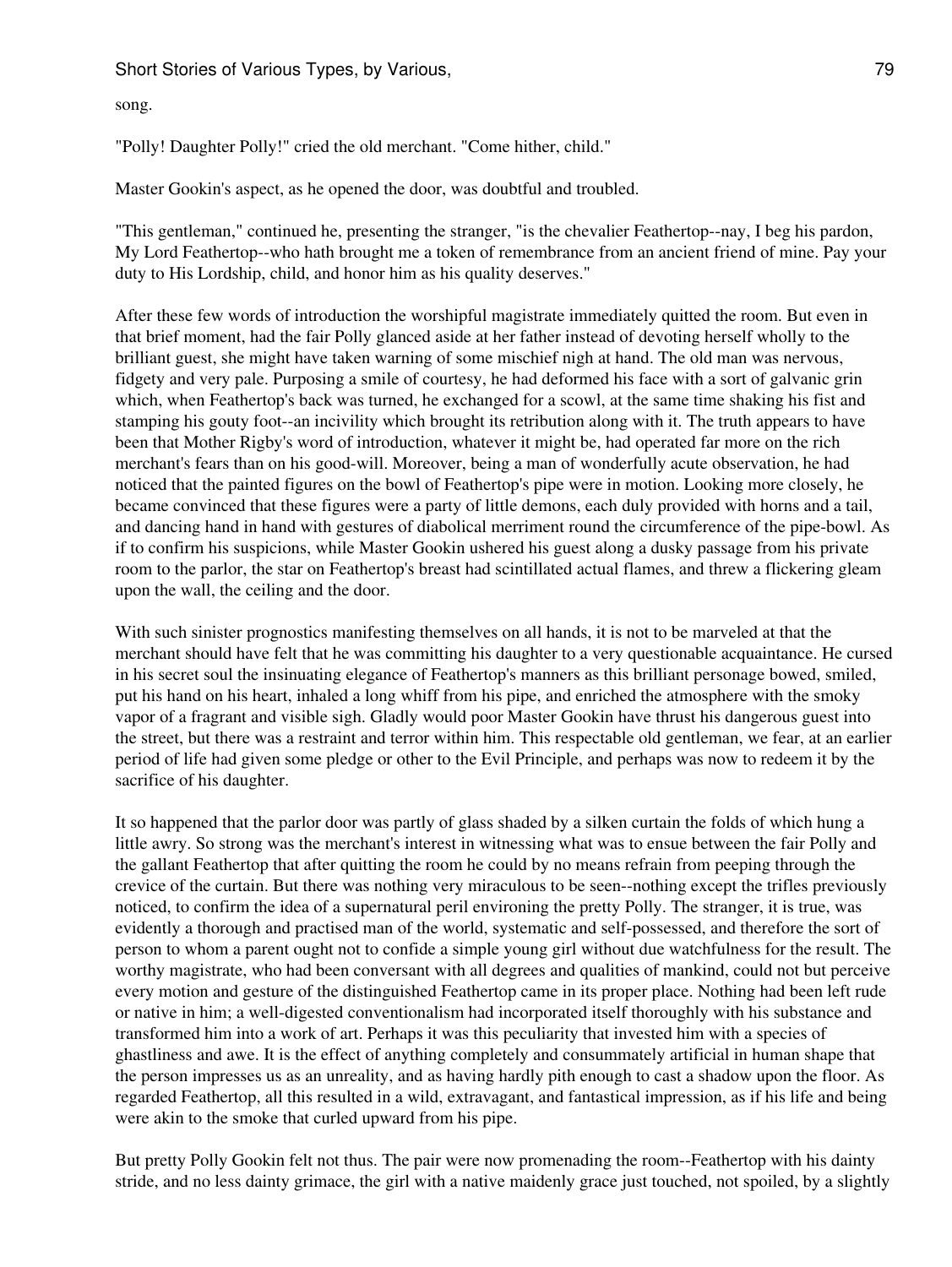## Short Stories of Various Types, by Various, 80 and 80 and 80 and 80 and 80 and 80 and 80 and 80 and 80 and 80 and 80 and 80 and 80 and 80 and 80 and 80 and 80 and 80 and 80 and 80 and 80 and 80 and 80 and 80 and 80 and 80

affected manner which seemed caught from the perfect artifice of her companion. The longer the interview continued, the more charmed was pretty Polly, until within the first quarter of an hour (as the old magistrate noted by his watch) she was evidently beginning to be in love. Nor need it have been witchcraft that subdued her in such a hurry: the poor child's heart, it may be, was so very fervent that it melted her with its own warmth, as reflected from the hollow semblance of a lover. No matter what Feathertop said, his words found depth and reverberation in her ear; no matter what he did, his action was very heroic to her eye. And by this time, it is to be supposed, there was a blush on Polly's cheek, a tender smile about her mouth, and a liquid softness in her glance, while the star kept coruscating on Feathertop's breast, and the little demons careered with more frantic merriment than ever about the circumference of his pipe-bowl. Oh, pretty Polly Gookin! Why should these imps rejoice so madly that a silly maiden's heart was about to be given to a shadow? Is it so unusual a misfortune--so rare a triumph?

By and by Feathertop paused and, throwing himself into an imposing attitude, seemed to summon the fair girl to survey his figure and resist him longer if she could. His star, his embroidery, his buckles, glowed at that instant with unutterable splendor; the picturesque hues of his attire took a richer depth of coloring; there was a gleam and polish over his whole presence betokening the perfect witchery of well-ordered manners. The maiden raised her eyes and suffered them to linger upon her companion with a bashful and admiring gaze. Then, as if desirous of judging what value her own simple comeliness might have side by side with so much brilliancy, she cast a glance toward the full-length looking glass in front of which they happened to be standing. It was one of the truest plates in the world and incapable of flattery. No sooner did the images therein reflected meet Polly's eye than she shrieked, shrank from the stranger's side, gazed at him a moment in the wildest dismay, and sank insensible upon the floor. Feathertop, likewise, had looked toward the mirror, and there beheld, not the glittering mockery of his outside show, but a picture of the sordid patchwork of his real composition stripped of all witchcraft.

The wretched simulacrum! We almost pity him. He threw up his arms with an expression of despair that went farther than any of his previous manifestations toward vindicating his claims to be reckoned human. For perchance the only time since this so often empty and deceptive life of mortals began its course, an illusion had seen and fully recognized itself.

Mother Rigby was seated by her kitchen hearth in the twilight of this eventful day and had just shaken the ashes out of a new pipe, when she heard a hurried tramp along the road. Yet it did not seem so much the tramp of human footsteps as the clatter of sticks or the rattling of dry bones.

"Ha!" thought the old witch, "what step is that? Whose skeleton is out of its grave now, I wonder?"

A figure burst headlong into the cottage door. It was Feathertop. His pipe was still alight, the star still flamed upon his breast, the embroidery still glowed upon his garments, nor had he lost in any degree or manner that could be estimated the aspect that assimilated him with our mortal brotherhood. But yet, in some indescribable way (as is the case with all that has deluded us when once found out), the poor reality was felt beneath the cunning artifice.

"What has gone wrong?" demanded the witch. "Did yonder sniffling hypocrite thrust my darling from his door? The villain! I'll set twenty fiends to torture him till he offer thee his daughter on his bended knees!"

"No, mother," said Feathertop, despondingly; "it was not that."

"Did the girl scorn my precious one?" asked Mother Rigby, her fierce eyes glowing like two coals of Tophet. "I'll cover her face with pimples! Her nose shall be as red as the coal in thy pipe! Her front teeth shall drop out! In a week hence she shall not be worth thy having."

"Let her alone, mother," answered poor Feathertop. "The girl was half won, and methinks a kiss from her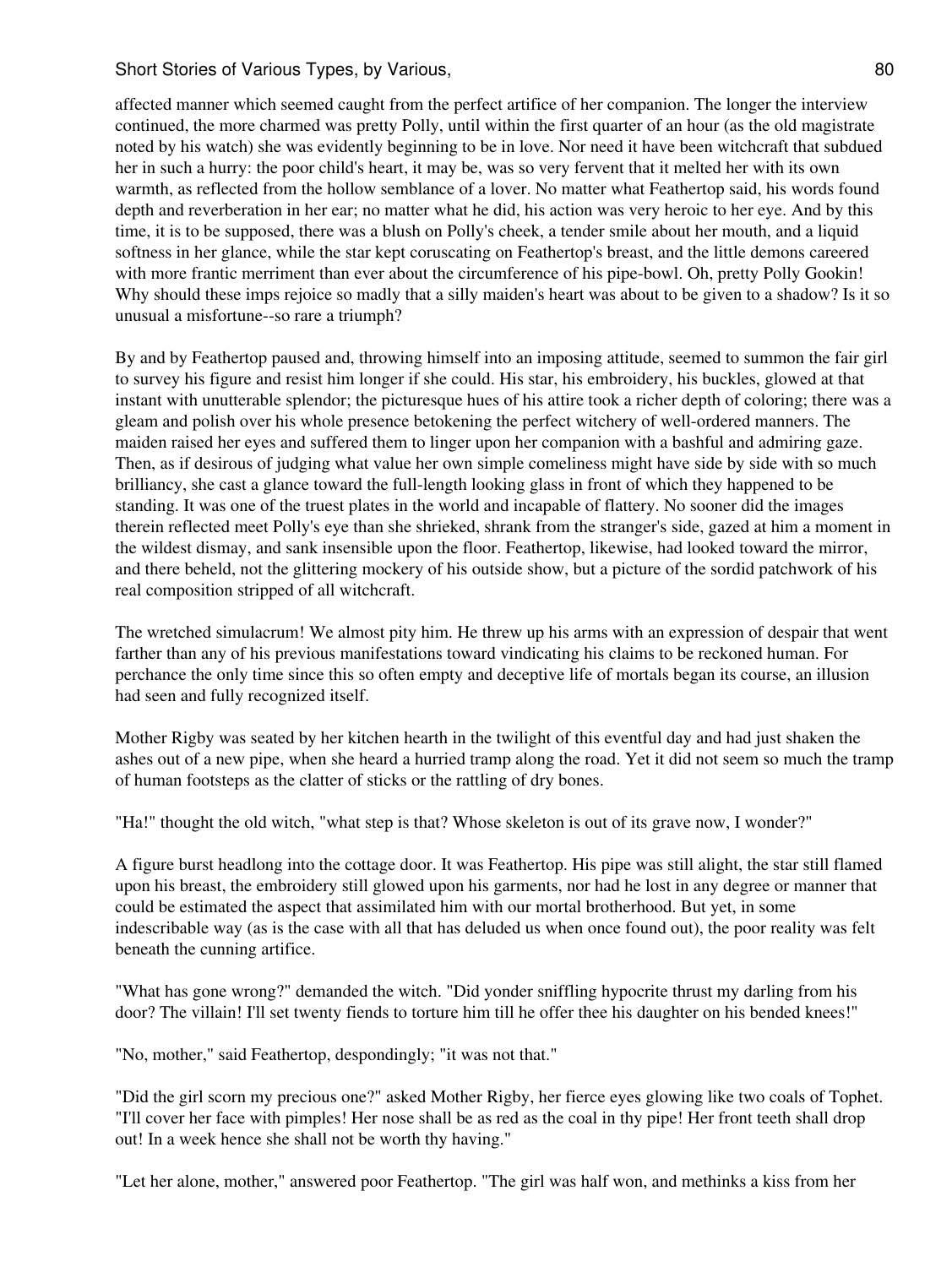sweet lips might have made me altogether human. But," he added after a brief pause and then a howl of self-contempt, "I've seen myself, mother! I've seen myself for the wretched, ragged, empty thing I am. I'll exist no longer."

Snatching the pipe from his mouth, he flung it with all his might against the chimney, and at the same instant sank upon the floor, a medley of straw and tattered garments, with some sticks protruding from the heap and a shriveled pumpkin in the midst. The eyeholes were now lustreless but the rudely carved gap that just before had been a mouth still seemed to twist itself into a despairing grin, and was so far human.

"Poor fellow!" quoth Mother Rigby, with a rueful glance at the relics of her ill-fated contrivance. "My poor, dear, pretty Feathertop! There are thousands upon thousands of coxcombs and charlatans in the world made up of just such a jumble of worn-out, forgotten and good-for-nothing trash as he was, yet they live in fair repute, and never see themselves for what they are. And why should my poor puppet be the only one to know himself and perish for it?"

While thus muttering the witch had filled a fresh pipe of tobacco, and held the stem between her fingers, as doubtful whether to thrust it into her own mouth or Feathertop's.

"Poor Feathertop!" she continued. "I could easily give him another chance, and send him forth again to-morrow. But no! His feelings are too tender--his sensibilities too deep. He seems to have too much heart to bustle for his own advantage in such an empty and heartless world. Well, well! I'll make a scarecrow of him, after all. 'Tis an innocent and useful vocation, and will suit my darling well; and if each of his human brethren had as fit a one, 'twould be the better for mankind. And as for his pipe of tobacco, I need it more than he."

So saying, Mother Rigby put the stem between her lips.

"Dickon," cried she, in her high, sharp tone, "another coal for my pipe!"

### ARTHUR CONAN DOYLE

The Red-Headed League

I had called upon my friend, Mr. Sherlock Holmes,[203-1] one day in the autumn of last year, and found him in deep conversation with a very stout, florid-faced, elderly gentleman, with fiery red hair. With an apology for my intrusion, I was about to withdraw, when Holmes pulled me abruptly into the room, and closed the door behind me.

"You could not possibly have come at a better time, my dear Watson," he said, cordially.

"I was afraid that you were engaged."

"So I am. Very much so."

"Then I can wait in the next room."

"Not at all. This gentleman, Mr. Wilson, has been my partner and helper in many of my most successful cases, and I have no doubt that he will be of the utmost use to me in yours also."

The stout gentleman half rose from his chair and gave a bob of greeting, with a quick, little, questioning glance from his small, fat-encircled eyes.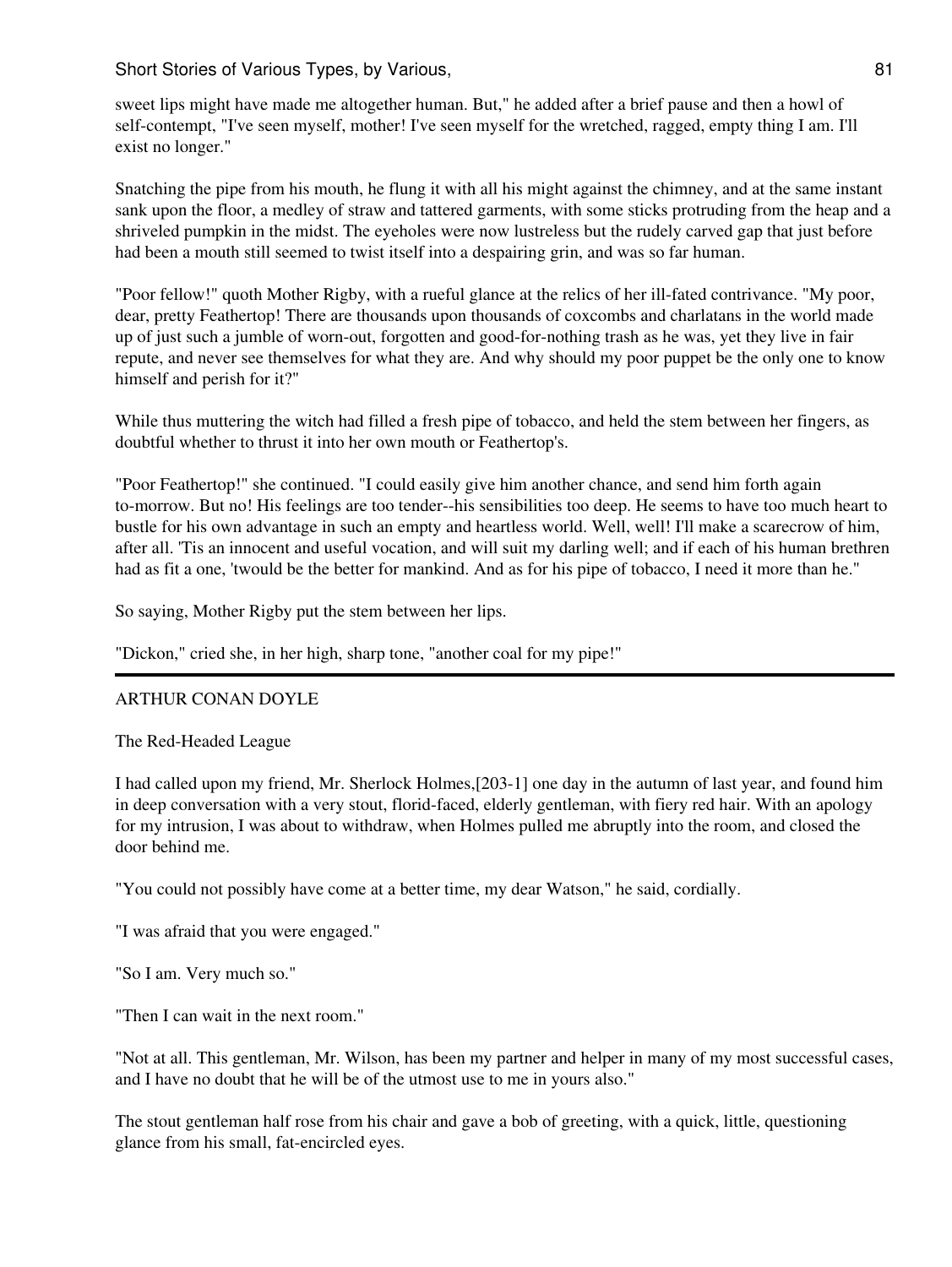"Try the settee," said Holmes, relapsing into his arm-chair and putting his finger-tips together, as was his custom when in judicial moods. "I know, my dear Watson, that you share my love of all that is bizarre and outside the conventions and humdrum routine of everyday life. You have shown your relish for it by the enthusiasm which has prompted you to chronicle, and, if you will excuse my saying so, somewhat to embellish so many of my own little adventures."

"Your cases have indeed been of the greatest interest to me," I observed.

"You will remember that I remarked the other day, just before we went into the very simple problem presented by Miss Mary Sutherland, that for strange effects and extraordinary combinations we must go to life itself, which is always far more daring than any effort of the imagination."

"A proposition which I took the liberty of doubting."

"You did, doctor, but none the less you must come round to my view, for otherwise I shall keep on piling fact upon fact on you, until your reason breaks down under them and acknowledges me to be right. Now, Mr. Jabez Wilson here has been good enough to call upon me this morning, and to begin a narrative which promises to be one of the most singular which I have listened to for some time. You have heard me remark that the strangest and most unique things are very often connected not with the larger but with the smaller crimes, and occasionally, indeed, where there is room for doubt whether any positive crime has been committed. As far as I have heard, it is impossible for me to say whether the present case is an instance of crime or not, but the course of events is certainly among the most singular that I have ever listened to. Perhaps, Mr. Wilson, you would have the great kindness to recommence your narrative. I ask you, not merely because my friend, Dr. Watson, has not heard the opening part, but also because the peculiar nature of the story makes me anxious to have every possible detail from your lips. As a rule, when I have heard some slight indication of the course of events, I am able to guide myself by the thousands of other similar cases which occur to my memory. In the present instance I am forced to admit that the facts are, to the best of my belief, unique."

The portly client puffed out his chest with an appearance of some little pride, and pulled a dirty and wrinkled newspaper from the inside pocket of his great-coat. As he glanced down the advertising column, with his head thrust forward, and the paper flattened out upon his knee, I took a good look at the man, and endeavored, after the fashion of my companion, to read the indications which might be presented by his dress or appearance.

I did not gain very much, however, by my inspection. Our visitor bore every mark of being an average commonplace British tradesman, obese, pompous, and slow. He wore rather baggy gray shepherd's check trousers, a not over-clean black frock-coat, unbuttoned in the front, and a drab waistcoat with a heavy brassy Albert chain, and a square pierced bit of metal dangling down as an ornament. A frayed top-hat and a faded brown overcoat with a wrinkled velvet collar lay upon a chair beside him. Altogether, look as I would, there was nothing remarkable about the man save his blazing red head, and the expression of extreme chagrin and discontent upon his features.

Sherlock Holmes's quick eye took in my occupation, and he shook his head with a smile as he noticed my questioning glances, "Beyond the obvious facts that he has at some time done manual labor, that he takes snuff, that he is a Freemason,[206-1] that he has been in China, and that he has done a considerable amount of writing lately, I can deduce nothing else."

Mr. Jabez Wilson started up in his chair, with his forefinger upon the paper, but with his eyes upon my companion.

"How, in the name of good fortune, did you know all that, Mr. Holmes?" he asked. "How did you know, for example, that I did manual labor? It's as true as gospel, for I began as a ship's carpenter."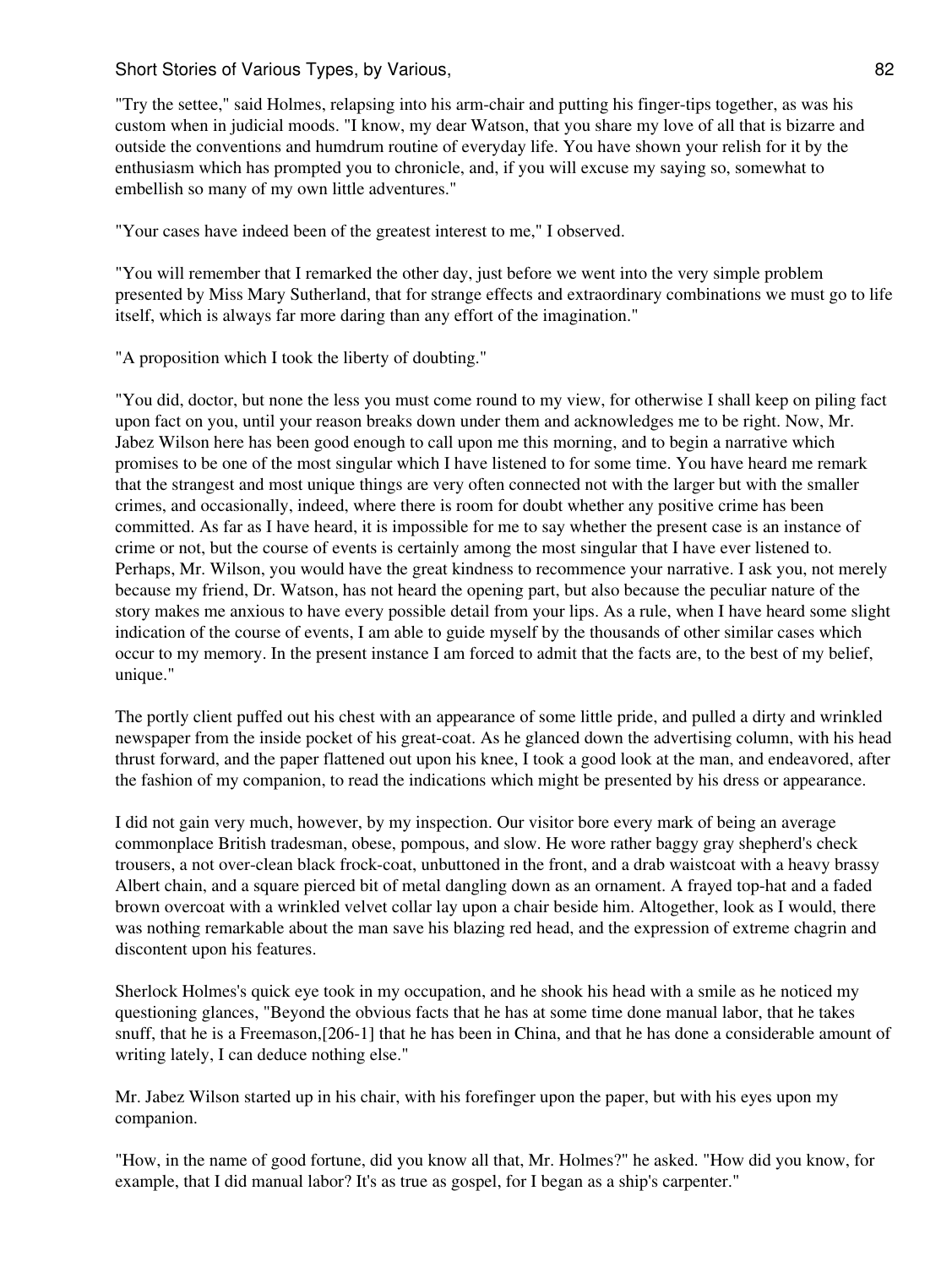"Your hands, my dear sir. Your right hand is quite a size larger than your left. You have worked with it, and the muscles are more developed."

"Well, the snuff, then, and the Freemasonry?"

"I won't insult your intelligence by telling you how I read that, especially as, rather against the strict rules of your order, you use an arc-and-compass breastpin."

"Ah, of course, I forgot that. But the writing?"

"What else can be indicated by that right cuff so very shiny for five inches, and the left one with the smooth patch near the elbow where you rest it upon the desk?"

"Well, but China?"

"The fish that you have tattooed immediately above your right wrist could only have been done in China. I have made a small study of tattoo marks, and have even contributed to the literature of the subject. That trick of staining the fishes' scales of a delicate pink is quite peculiar to China. When, in addition, I see a Chinese coin hanging from your watch-chain, the matter becomes even more simple."

Mr. Jabez Wilson laughed heavily. "Well, I never!" said he. "I thought at first that you had done something clever, but I see that there was nothing in it, after all."

"I begin to think, Watson," said Holmes, "that I make a mistake in explaining. '*Omne ignotum pro magnifico*,'[207-1] you know, and my poor little reputation, such as it is, will suffer shipwreck if I am so candid. Can you not find the advertisement, Mr. Wilson?"

"Yes, I have got it now," he answered, with his thick, red finger planted half-way down the column. "Here it is. This is what began it all. You just read it for yourself, sir."

I took the paper from him, and read as follows:

To the Red-Headed League: On account of the bequest of the late Ezekiah Hopkins, of Lebanon, Pa., U. S. A., there is now another vacancy open which entitles a member of the League to a salary of £4 a week for purely nominal services. All red-headed men who are sound in body and mind, and above the age of twenty-one, are eligible. Apply in person on Monday, at eleven o'clock, to Duncan Ross, at the offices of the League, 7 Pope's Court, Fleet Street.

"What on earth does this mean?" I ejaculated, after I had twice read over the extraordinary announcement.

Holmes chuckled, and wriggled in his chair, as was his habit when in high spirits. "It is a little off the beaten track, isn't it?" said he. "And now, Mr. Wilson, off you go at scratch, and tell us all about yourself, your household, and the effect which this advertisement had upon your fortunes. You will first make a note, doctor, of the paper and the date."

"It is *The Morning Chronicle*, of April 27, 1890. Just two months ago."

"Very good. Now, Mr. Wilson?"

"Well, it is just as I have been telling you, Mr. Sherlock Holmes," said Jabez Wilson, mopping his forehead; "I have a small pawnbroker's business at Coburg Square, near the city. It's not a very large affair, and of late years it has not done more than just give me a living. I used to be able to keep two assistants, but now I only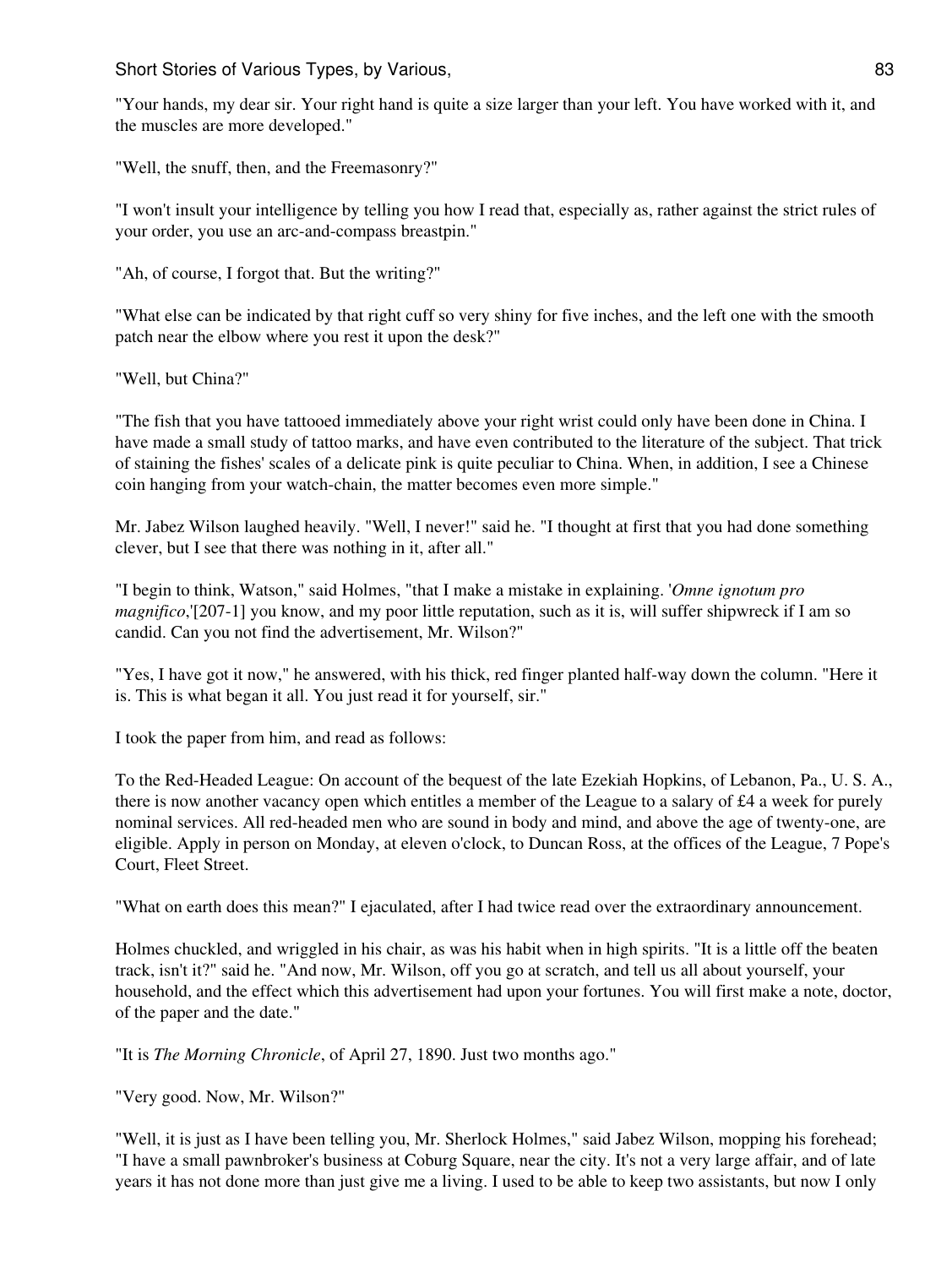keep one; and I would have a job to pay him, but that he is willing to come for half wages, so as to learn the business."

"What is the name of this obliging youth?" asked Sherlock Holmes.

"His name is Vincent Spaulding, and he's not such a youth, either. It's hard to say his age. I should not wish a smarter assistant, Mr. Holmes; and I know very well that he could better himself, and earn twice what I am able to give him. But, after all, if he is satisfied, why should I put ideas in his head?"

"Why, indeed? You seem most fortunate in having an employé who comes under the full market price. It is not a common experience among employers in this age. I don't know that your assistant is not as remarkable as your advertisement."

"Oh, he has his faults, too," said Mr. Wilson. "Never was such a fellow for photography. Snapping away with a camera when he ought to be improving his mind, and then diving down into the cellar like a rabbit into his hole to develop his pictures. That is his main fault; but, on the whole, he's a good worker. There's no vice in him."

"He is still with you, I presume?"

"Yes, sir. He and a girl of fourteen, who does a bit of simple cooking, and keeps the place clean--that's all I have in the house, for I am a widower, and never had any family. We live very quietly, sir, the three of us; and we keep a roof over our heads, and pay our debts, if we do nothing more.

"The first thing that put us out was that advertisement. Spaulding, he came down into the office just this day eight weeks, with this very paper in his hand, and he says:

"'I wish to the Lord, Mr. Wilson, that I was a red-headed man.'

"'Why that?' I asks.

"'Why,' says he, 'here's another vacancy on the League of the Red-headed Men. It's worth quite a little fortune to any man who gets it, and I understand that there are more vacancies than there are men, so that the trustees are at their wits' end what to do with the money. If my hair would only change color, here's a nice little crib all ready for me to step into.'

"'Why, what is it, then?' I asked. You see, Mr. Holmes, I am a very stay-at-home man, and as my business came to me instead of my having to go to it, I was often weeks on end without putting my foot over the door-mat. In that way I didn't know much of what was going on outside, and I was always glad of a bit of news.

"'Have you never heard of the League of the Red-headed Men?' he asked, with his eyes open.

"'Never.'

"'Why, I wonder at that, for you are eligible yourself for one of the vacancies.'

"'And what are they worth?' I asked.

"'Oh, merely a couple of hundred a year, but the work is slight, and it need not interfere very much with one's other occupations.'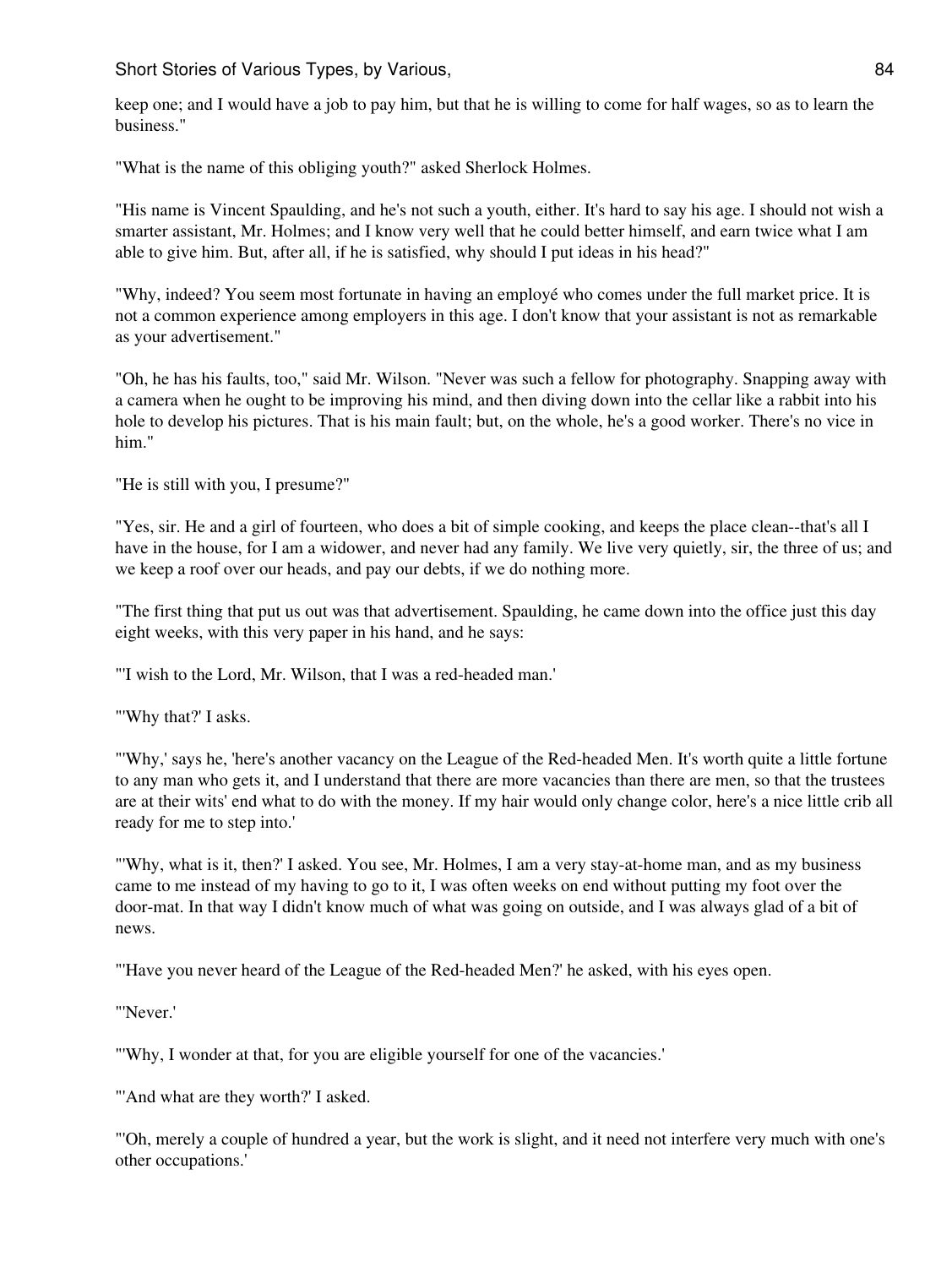"Well, you can easily think that that made me prick up my ears, for the business has not been over-good for some years, and an extra couple of hundred would have been very handy.

"'Tell me all about it,' said I.

"'Well,' said he, showing me the advertisement, 'you can see for yourself that the League has a vacancy, and there is the address where you should apply for particulars. As far as I can make out, the League was founded by an American millionaire, Ezekiah Hopkins, who was very peculiar in his ways. He was himself red-headed, and he had a great sympathy for all red-headed men; so, when he died, it was found that he had left his enormous fortune in the hands of trustees, with instructions to apply the interest to the providing of easy berths to men whose hair is of that color. From all I hear it is splendid pay, and very little to do.'

"'But,' said I, 'there would be millions of red-headed men who would apply.'

"'Not so many as you might think,' he answered. 'You see it is really confined to Londoners, and to grown men. This American had started from London when he was young, and he wanted to do the old town a good turn. Then, again, I have heard it is no use your applying if your hair is light red, or dark red, or anything but real bright, blazing, fiery red. Now, if you cared to apply, Mr. Wilson, you would just walk in; but perhaps it would hardly be worth your while to put yourself out of the way for the sake of a few hundred pounds.'

"Now, it is a fact, gentlemen, as you may see for yourselves, that my hair is of a very full and rich tint, so that it seemed to me that, if there was to be any competition in the matter, I stood as good a chance as any man that I had ever met. Vincent Spaulding seemed to know so much about it that I thought he might prove useful, so I just ordered him to put up the shutters for the day, and to come right away with me. He was very willing to have a holiday, so we shut the business up, and started off for the address that was given us in the advertisement.

"I never hope to see such a sight as that again, Mr. Holmes. From north, south, east, and west every man who had a shade of red in his hair had tramped into the city to answer the advertisement. Fleet Street was choked with red-headed folk, and Pope's Court looked like a coster's orange barrow. I should not have thought there were so many in the whole country as were brought together by that single advertisement. Every shade of color they were--straw, lemon, orange, brick, Irish-setter, liver, clay; but, as Spaulding said, there were not many who had the real vivid flame-colored tint. When I saw how many were waiting, I would have given it up in despair; but Spaulding would not hear of it. How he did it I could not imagine, but he pushed and pulled and butted until he got me through the crowd, and right up to the steps which led to the office. There was a double stream upon the stair, some going up in hope, and some coming back dejected; but we wedged in as well as we could, and soon found ourselves in the office."

"Your experience has been a most entertaining one," remarked Holmes, as his client paused and refreshed his memory with a huge pinch of snuff. "Pray continue your very interesting statement."

"There was nothing in the office but a couple of wooden chairs and a deal table, behind which sat a small man, with a head that was even redder than mine. He said a few words to each candidate as he came up, and then he always managed to find some fault in them which would disqualify them. Getting a vacancy did not seem to be such a very easy matter, after all. However, when our turn came, the little man was much more favorable to me than to any of the others, and he closed the door as we entered, so that he might have a private word with us.

"'This is Mr. Jabez Wilson,' said my assistant, 'and he is willing to fill a vacancy in the League.'

"'And he is admirably suited for it,' the other answered. 'He has every requirement. I cannot recall when I have seen anything so fine.' He took a step backward, cocked his head on one side, and gazed at my hair until I felt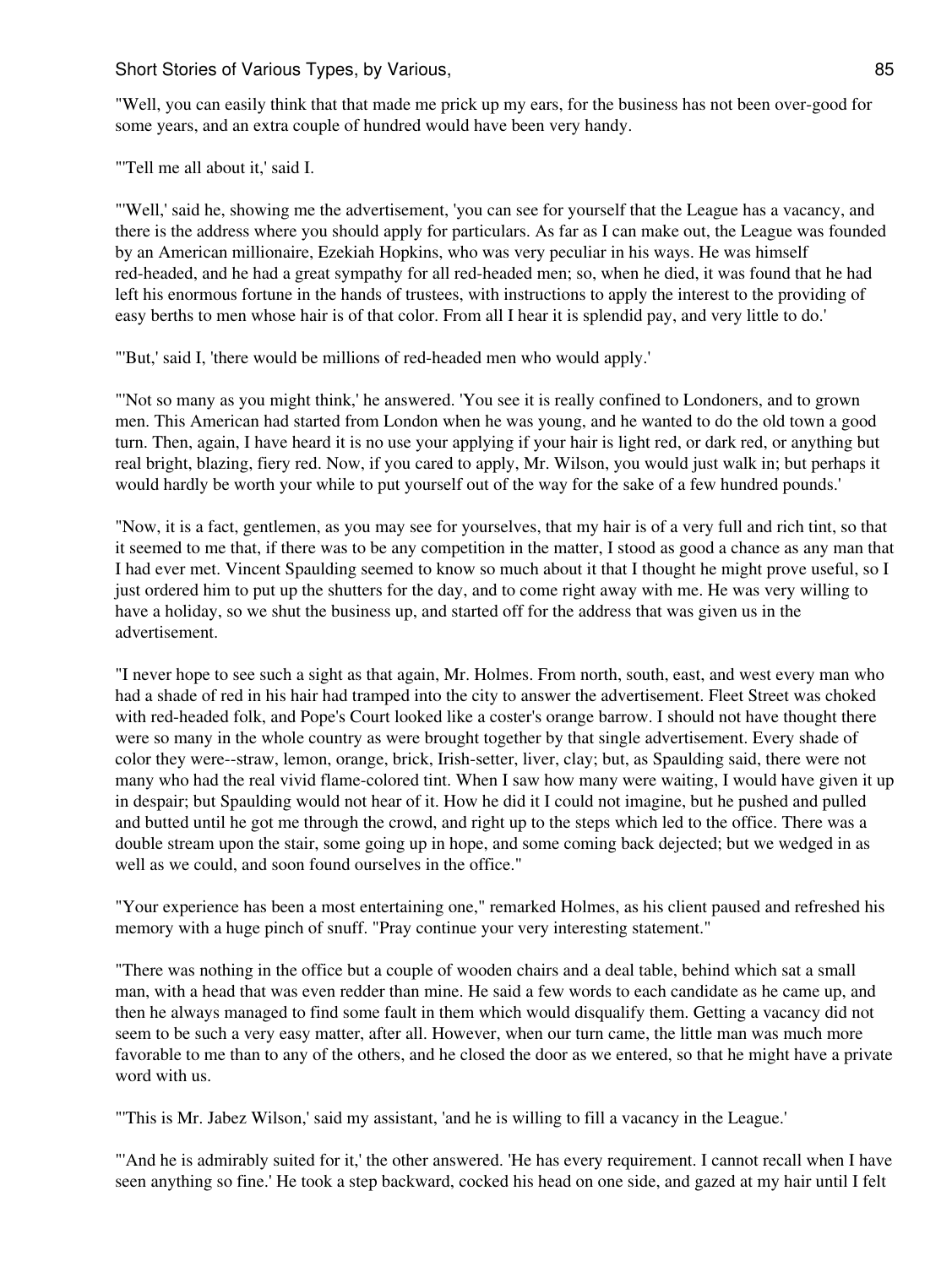quite bashful. Then he suddenly plunged forward, wrung my hand, and congratulated me warmly on my success.

"'It would be injustice to hesitate,' said he. 'You will, however, I am sure, excuse me for taking an obvious precaution.' With that he seized my hair in both his hands, and pulled until I yelled with the pain. 'There is water in your eyes,' said he, as he released me. 'I perceive that all is as it should be. But we have to be careful, for we have twice been deceived by wigs and once by paint. I could tell you tales of cobbler's wax which would disgust you with human nature.' He stepped over to the window, and shouted through it at the top of his voice that the vacancy was filled. A groan of disappointment came up from below, and the folk all trooped away in different directions, until there was not a red head to be seen except my own and that of the manager.

"'My name,' said he, 'is Mr. Duncan Ross, and I am myself one of the pensioners upon the fund left by our noble benefactor. Are you a married man, Mr. Wilson? Have you a family?'

"I answered that I had not.

"His face fell immediately.

"'Dear me!' he said, gravely, 'that is very serious indeed! I am sorry to hear you say that. The fund was, of course, for the propagation and spread of the red-heads as well as for their maintenance. It is exceedingly unfortunate that you should be a bachelor.'

"My face lengthened at this, Mr. Holmes, for I thought that I was not to have the vacancy after all; but, after thinking it over for a few minutes, he said that it would be all right.

"'In the case of another,' said he, 'the objection might be fatal, but we must stretch a point in favor of a man with such a head of hair as yours. When shall you be able to enter upon your new duties?'

"'Well, it is a little awkward, for I have a business already,' said I.

"'Oh, never mind about that, Mr. Wilson!' said Vincent Spaulding. 'I shall be able to look after that for you.'

"'What would be the hours?' I asked.

"'Ten to two.'

"Now a pawnbroker's business is mostly done of an evening, Mr. Holmes, especially Thursday and Friday evenings, which is just before pay-day, so it would suit me very well to earn a little in the mornings. Besides, I knew that my assistant was a good man, and that he would see to anything that turned up.

"'That would suit me very well,' said I. 'And the pay?'

"'Is £4 a week.'

"'And the work?'

"'Is purely nominal.'

"'What do you call purely nominal?'

"'Well, you have to be in the office, or at least in the building, the whole time. If you leave, you forfeit your whole position forever. The will is very clear upon that point. You don't comply with the conditions if you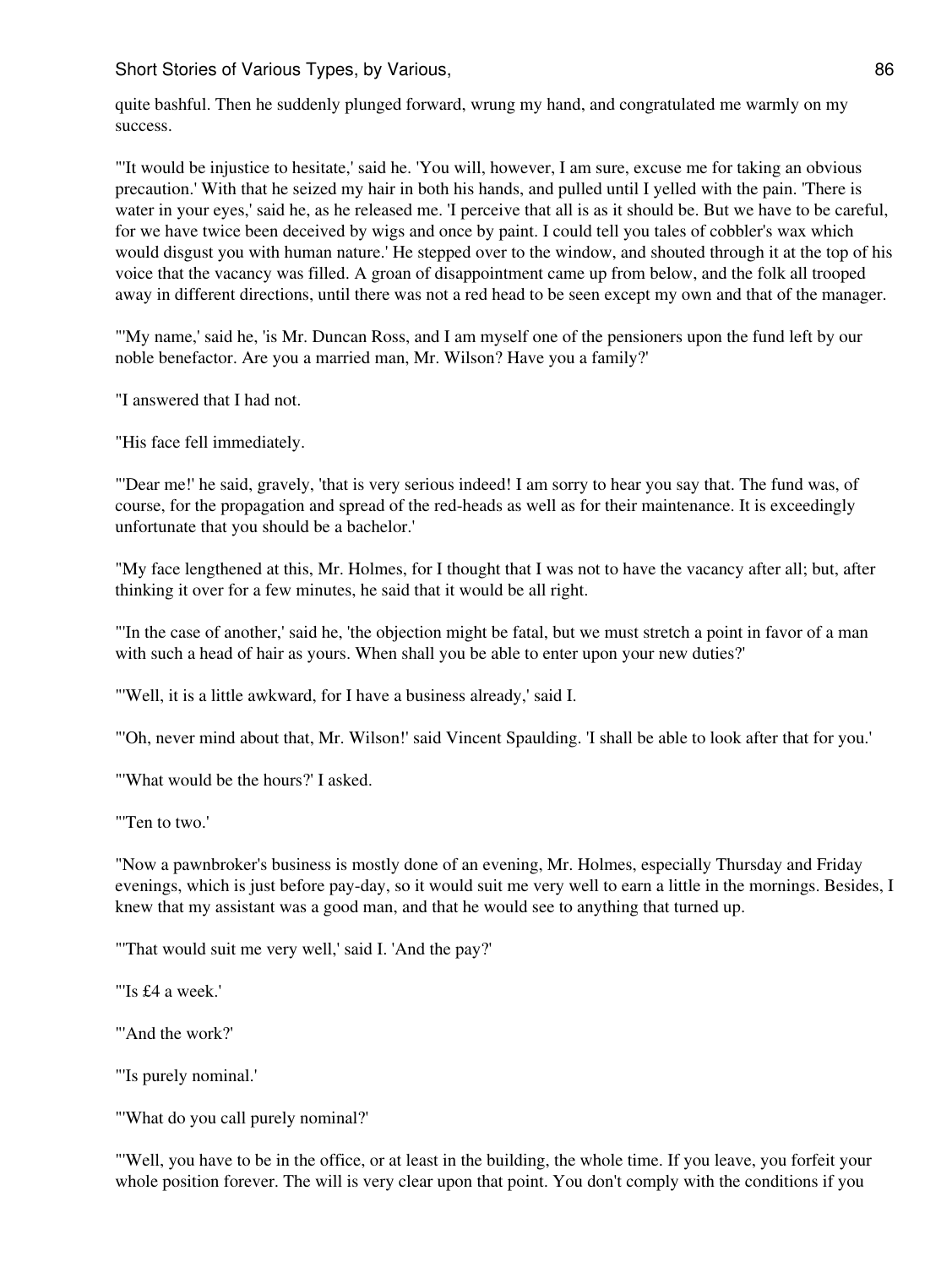budge from the office during that time.'

"'It's only four hours a day, and I should not think of leaving,' said I.

"'No excuse will avail,' said Mr. Duncan Ross. 'Neither sickness nor business nor anything else. There you must stay, or you lose your billet.'

"'And the work?"

"'Is to copy out the "Encyclopædia Britannica." There is the first volume of it in that press. You must find your own ink, pens, and blotting-paper, but we provide this table and chair. Will you be ready to-morrow?'

"'Certainly,' I answered.

"'Then, good-bye, Mr. Jabez Wilson, and let me congratulate you once more on the important position which you have been fortunate enough to gain.' He bowed me out of the room, and I went home with my assistant, hardly knowing what to say or do, I was so pleased at my own good fortune.

"Well, I thought over the matter all day, and by evening I was in low spirits again; for I had quite persuaded myself that the whole affair might be some great hoax or fraud, though what its object might be I could not imagine. It seemed altogether past belief that any one could make such a will, or that they would pay such a sum for doing anything so simple as copying out the 'Encyclopædia Britannica.' Vincent Spaulding did what he could to cheer me up, but by bed-time I had reasoned myself out of the whole thing. However, in the morning I determined to have a look at it anyhow, so I bought a penny bottle of ink, and with a quill-pen, and seven sheets of foolscap paper, I started off for Pope's Court.

"Well, to my surprise and delight, everything was as right as possible. The table was set out ready for me, and Mr. Duncan Ross was there to see that I got fairly to work. He started me off upon the letter A, and then he left me; but he would drop in from time to time to see that all was right with me. At two o'clock he bade me good-day, complimented me upon the amount that I had written, and locked the door of the office after me.

"This went on day after day, Mr. Holmes, and on Saturday the manager came in and planked down four golden sovereigns for my week's work. It was the same next week, and the same the week after. Every morning I was there at ten, and every afternoon I left at two. By degrees Mr. Duncan Ross took to coming in only once of a morning, and then, after a time, he did not come in at all. Still, of course, I never dared to leave the room for an instant, for I was not sure when he might come, and the billet was such a good one, and suited me so well, that I would not risk the loss of it.

"Eight weeks passed away like this, and I had written about Abbots and Archery and Armor and Architecture and Attica, and hoped with diligence that I might get on to the B's before very long. It cost me something in foolscap, and I had pretty nearly filled a shelf with my writings. And then suddenly the whole business came to an end."

"To an end?"

"Yes, sir. And no later than this morning. I went to my work as usual at ten o'clock, but the door was shut and locked, with a little square of cardboard hammered on to the middle of the panel with a tack. Here it is, and you can read for yourself."

He held up a piece of white cardboard about the size of a sheet of note-paper. It read in this fashion:

THE RED-HEADED LEAGUE IS DISSOLVED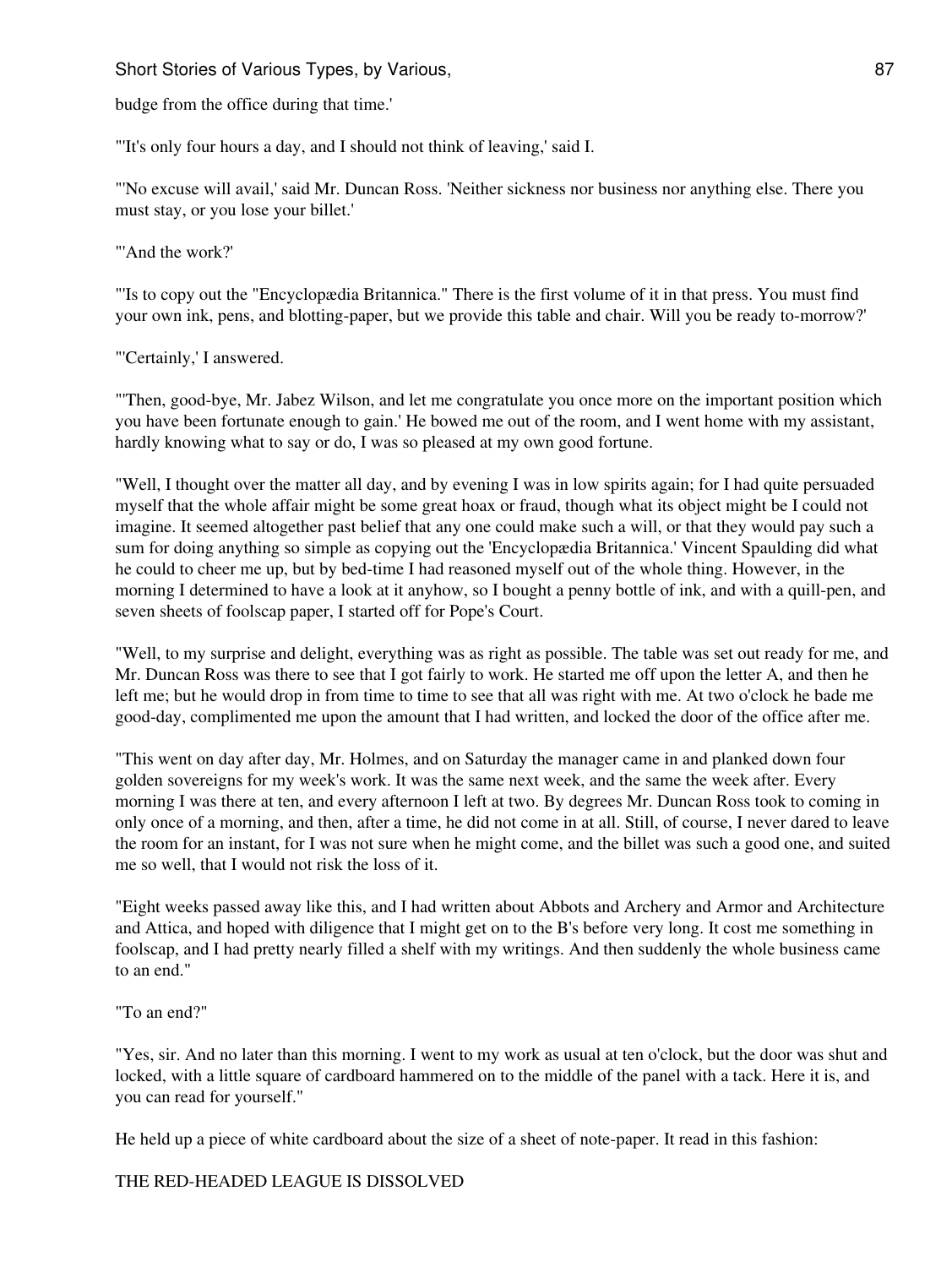October, 9, 1890.

Sherlock Holmes and I surveyed this curt announcement and the rueful face behind it, until the comical side of the affair so completely overtopped every other consideration that we both burst out into a roar of laughter.

"I cannot see that there is anything very funny," cried our client, flushing up to the roots of his flaming hair. "If you can do nothing better than laugh at me, I can go elsewhere."

"No, no," cried Holmes, shoving him back into the chair from which he had half risen. "I really wouldn't miss your case for the world. It is most refreshingly unusual. But there is, if you will excuse my saying so, something just a little funny about it. Pray, what steps did you take when you found the card upon the door?"

"I was staggered, sir. I did not know what to do. Then I called at the offices round, but none of them seemed to know anything about it. Finally, I went to the landlord, who is an accountant living on the ground-floor, and I asked him if he could tell me what had become of the Red-headed League. He said that he had never heard of any such body. Then I asked him who Mr. Duncan Ross was. He answered that the name was new to him.

"'Well,' said I, 'the gentleman at No. 4.'

"'What, the red-headed man?'

"'Yes.'

"'Oh,' said he, 'his name was William Morris. He was a solicitor, and was using my room as a temporary convenience until his new premises were ready. He moved out yesterday.'

"'Where could I find him?'

"'Oh, at his new offices. He did tell me the address. Yes, 17 King Edward Street, near St. Paul's.'

"I started off, Mr. Holmes, but when I got to that address it was a manufactory of artificial knee-caps, and no one in it had ever heard of either Mr. William Morris or Mr. Duncan Ross."

"And what did you do then?" asked Holmes.

"I went home to Saxe-Coburg Square, and I took the advice of my assistant. But he could not help me in any way. He could only say that if I waited I should hear by post. But that was not quite good enough, Mr. Holmes. I did not wish to lose such a good place without a struggle, so, as I had heard that you were good enough to give advice to poor folk who were in need of it, I came right away to you."

"And you did very wisely," said Holmes. "Your case is an exceedingly remarkable one, and I shall be happy to look into it. From what you have told me I think that it is possible that graver issues hang from it than might at first sight appear."

"Grave enough," said Mr. Jabez Wilson. "Why, I have lost four pound a week."

"As far as you are personally concerned," remarked Holmes, "I do not see that you have any grievance against this remarkable league. On the contrary, you are, as I understand, richer by some £30, to say nothing of the minute knowledge which you have gained on every subject which comes under the letter A. You have lost nothing by them."

"No, sir. But I want to find out about them, and who they are, and what their object was in playing this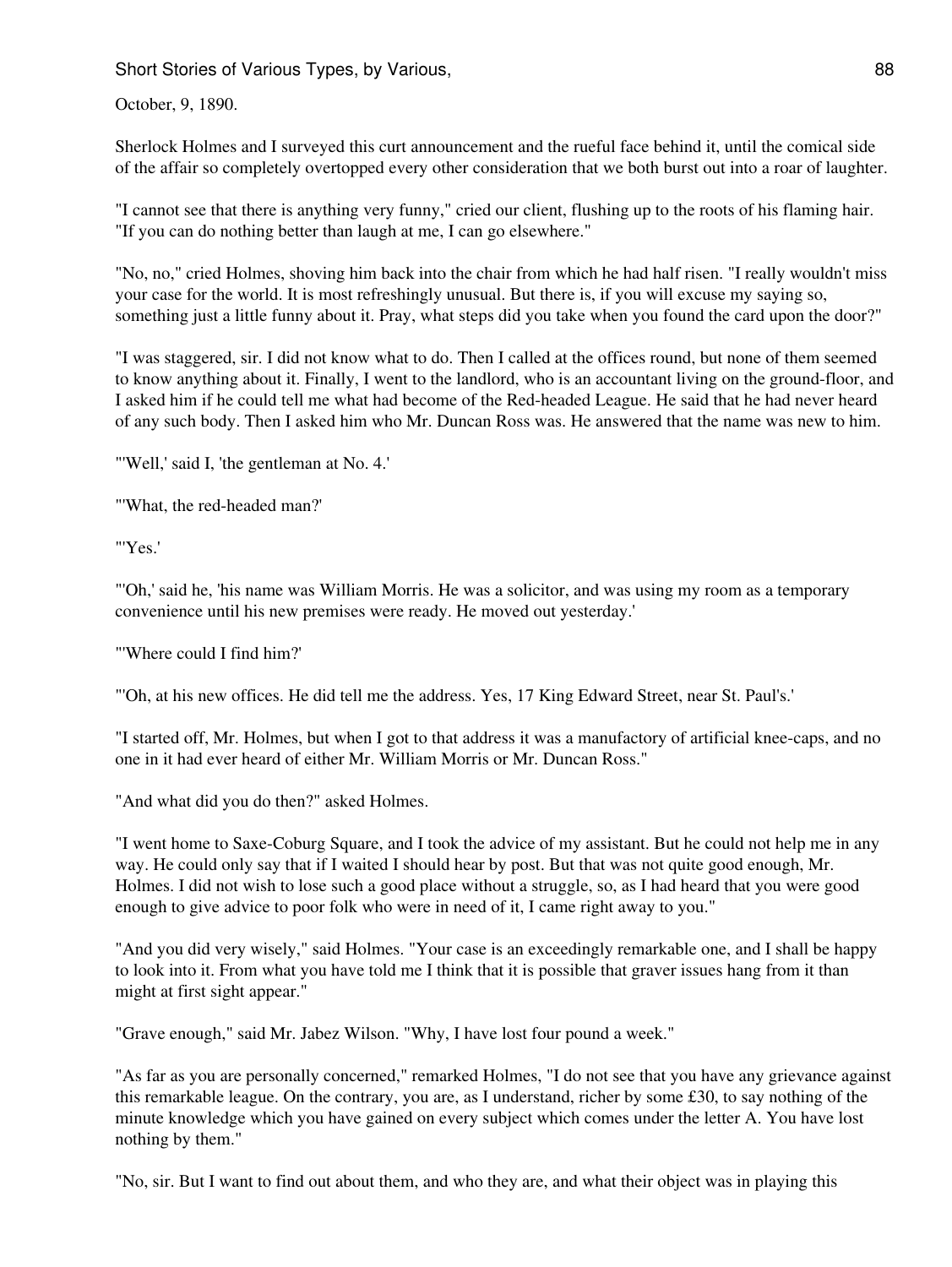prank--if it was a prank--upon me. It was a pretty expensive joke for them, for it cost them two and thirty pounds."

"We shall endeavor to clear up these points for you. And, first, one or two questions, Mr. Wilson. This assistant of yours who first called your attention to the advertisement--how long had he been with you?"

"About a month then."

"How did he come?"

"In answer to an advertisement."

"Was he the only applicant?"

"No, I had a dozen."

"Why did you pick him?"

"Because he was handy, and would come cheap."

"At half-wages, in fact?"

"Yes."

"What is he like, this Vincent Spaulding?"

"Small, stout-built, very quick in his ways, no hair on his face, though he's not short of thirty. Has a white splash of acid upon his forehead."

Holmes sat up in his chair in considerable excitement. "I thought as much," said he. "Have you ever observed that his ears are pierced for earrings?"

"Yes, sir. He told me that a gypsy had done it for him when he was a lad."

"Hum!" said Holmes, sinking back in deep thought. "He is still with you?"

"Oh yes, sir; I have only just left him."

"And has your business been attended to in your absence?"

"Nothing to complain of, sir. There's never very much to do of a morning."

"That will do, Mr. Wilson. I shall be happy to give you an opinion upon the subject in the course of a day or two. To-day is Saturday, and I hope that by Monday we may come to a conclusion."

"Well, Watson," said Holmes, when our visitor had left us, "what do you make of it all?"

"I make nothing of it," I answered, frankly. "It is a most mysterious business."

"As a rule," said Holmes, "the more bizarre a thing is the less mysterious it proves to be. It is your commonplace, featureless crimes which are really puzzling, just as a commonplace face is the most difficult to identify. But I must be prompt over this matter."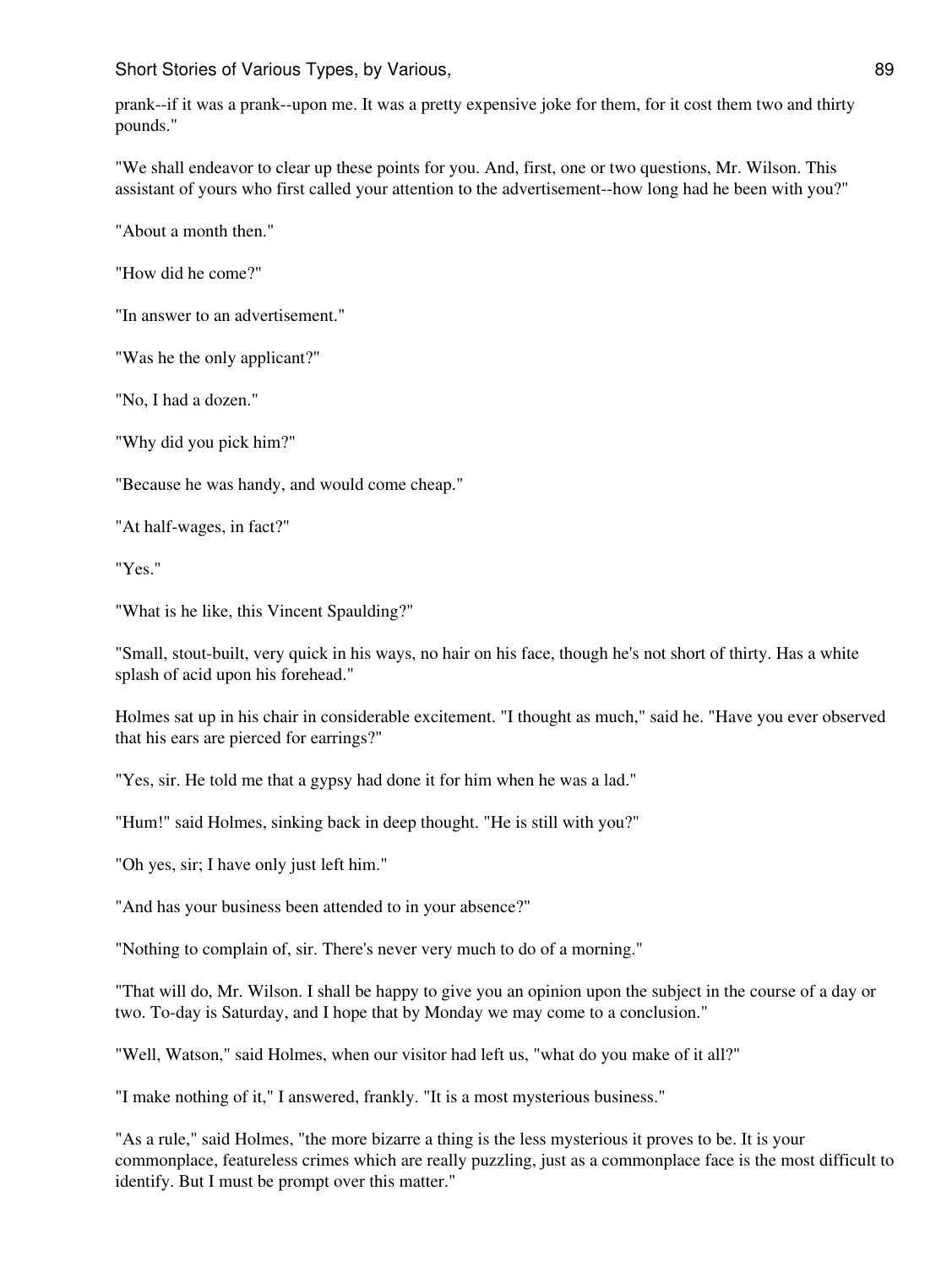"What are you going to do, then?" I asked.

"To smoke," he answered. "It is quite a three-pipe problem, and I beg that you won't speak to me for fifty minutes." He curled himself up in his chair, with his thin knees drawn up to his hawk-like nose, and there he sat with his eyes closed and his black clay pipe thrusting out like the bill of some strange bird. I had come to the conclusion that he had dropped asleep, and indeed was nodding myself, when he suddenly sprang out of his chair with the gesture of a man who has made up his mind, and put his pipe down upon the mantelpiece.

"Sarasate[221-1] plays at the St. James's Hall this afternoon," he remarked. "What do you think, Watson? Could your patients spare you for a few hours?"

"I have nothing to do to-day. My practice is never very absorbing."

"Then put on your hat and come. I am going through the city first, and we can have some lunch on the way. I observe that there is a good deal of German music on the program, which is rather more to my taste than Italian or French. It is introspective, and I want to introspect. Come along!"

We traveled by the Underground as far as Aldersgate; and a short walk took us to Saxe-Coburg Square, the scene of the singular story which we had listened to in the morning. It was a poky, little, shabby-genteel place, where four lines of dingy two-storied brick houses looked out into a small railed-in enclosure, where a lawn of weedy grass and a few clumps of faded laurel-bushes made a hard fight against a smoke-laden and uncongenial atmosphere. Three gilt balls and a brown board with JABEZ WILSON in white letters, upon a corner house announced the place where our red-headed client carried on his business. Sherlock Holmes stopped in front of it with his head on one side, and looked it all over, with his eyes shining brightly between puckered lids. Then he walked slowly up the street, and then down again to the corner, still looking keenly at the houses. Finally he returned to the pawn-broker's, and, having thumped vigorously upon the pavement with his stick two or three times, he went up to the door and knocked. It was instantly opened by a bright-looking, clean-shaven young fellow, who asked him to step in.

"Thank you," said Holmes, "I only wished to ask you how you would go from here to the Strand."

"Third right, fourth left," answered the assistant, promptly, closing the door.

"Smart fellow, that," observed Holmes, as we walked away. "He is, in my judgment, the fourth smartest man in London, and for daring, I am not sure that he has not a claim to be third. I have known something of him before."

"Evidently," said I, "Mr. Wilson's assistant counts for a good deal in this mystery of the Red-headed League. I am sure that you inquired your way merely in order that you might see him."

"Not him."

"What then?"

"The knees of his trousers."

"And what did you see?"

"What I expected to see."

"Why did you beat the pavement?"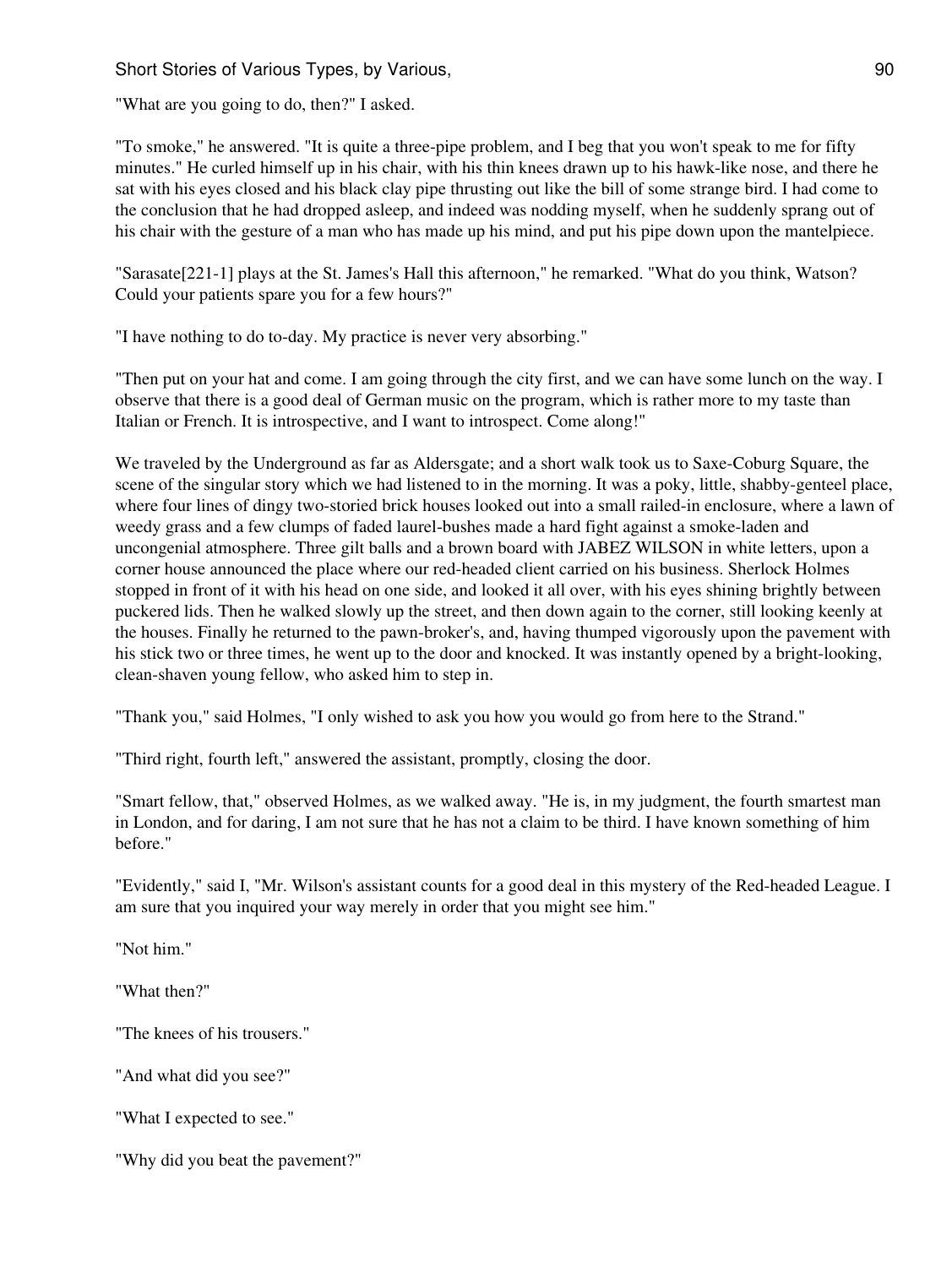"My dear doctor, this is a time for observation, not for talk. We are spies in an enemy's country. We know something of Saxe-Coburg Square. Let us now explore the parts which lie behind it."

The road in which we found ourselves as we turned round the corner from the retired Saxe-Coburg Square presented as great a contrast to it as the front of a picture does to the back. It was one of the main arteries which convey the traffic of the city to the north and west. The roadway was blocked with the immense stream of commerce flowing in a double tide inward and outward, while the foot-paths were black with the hurrying swarm of pedestrians. It was difficult to realize as we looked at the line of fine shops and stately business premises that they really abutted on the other side upon the faded and stagnant square which we had just quitted.

"Let me see," said Holmes, standing at the corner, and glancing along the line, "I should like just to remember the order of the houses here. It is a hobby of mine to have an exact knowledge of London. There is Mortimer's, the tobacconist, the little newspaper shop, the Coburg branch of the City and Suburban Bank, the Vegetarian Restaurant, and McFarlane's carriage-building depot. That carries us right on to the other block. And now, doctor, we've done our work, so it's time we had some play. A sandwich and a cup of coffee, and then off to violin-land, where all is sweetness and delicacy and harmony, and there are no red-headed clients to vex us with their conundrums."

My friend was an enthusiastic musician, being himself not only a very capable performer, but a composer of no mean merit. All the afternoon he sat in the stalls wrapped in the most perfect happiness, gently waving his long, thin fingers in time to the music, while his gently smiling face and his languid, dreamy eyes were as unlike those of Holmes, the sleuth-hound,[224-1] Holmes, the relentless, keen-witted, ready-handed criminal agent, as it was possible to conceive. In his singular character the dual nature alternately presented itself, and his extreme exactness and astuteness represented, as I have often thought, the reaction against the poetic and contemplative mood which occasionally predominated in him. The swing of his nature took him from extreme languor to devouring energy; and, as I knew well, he was never so truly formidable as when, for days on end, he had been lounging in his arm-chair amid his improvisations and his black-letter editions. Then it was that the lust of the chase would suddenly come upon him, and that his brilliant reasoning power would rise to the level of intuition, until those who were unacquainted with his methods would look askance at him as on a man whose knowledge was not that of other mortals. When I saw him that afternoon so enwrapped in the music at St. James's Hall I felt that an evil time might be coming upon those whom he had set himself to hunt down.

"You want to go home, no doubt, doctor," he remarked, as we emerged.

"Yes, it would be as well."

"And I have some business to do which will take some hours. This business at Coburg Square is serious."

"Why serious?"

"A considerable crime is in contemplation. I have every reason to believe that we shall be in time to stop it. But to-day being Saturday rather complicates matters. I shall want your help to-night."

"At what time?"

"Ten will be early enough."

"I shall be at Baker Street at ten."

"Very well. And, I say, doctor, there may be some little danger, so kindly put your army revolver in your pocket." He waved his hand, turned on his heel, and disappeared in an instant among the crowd.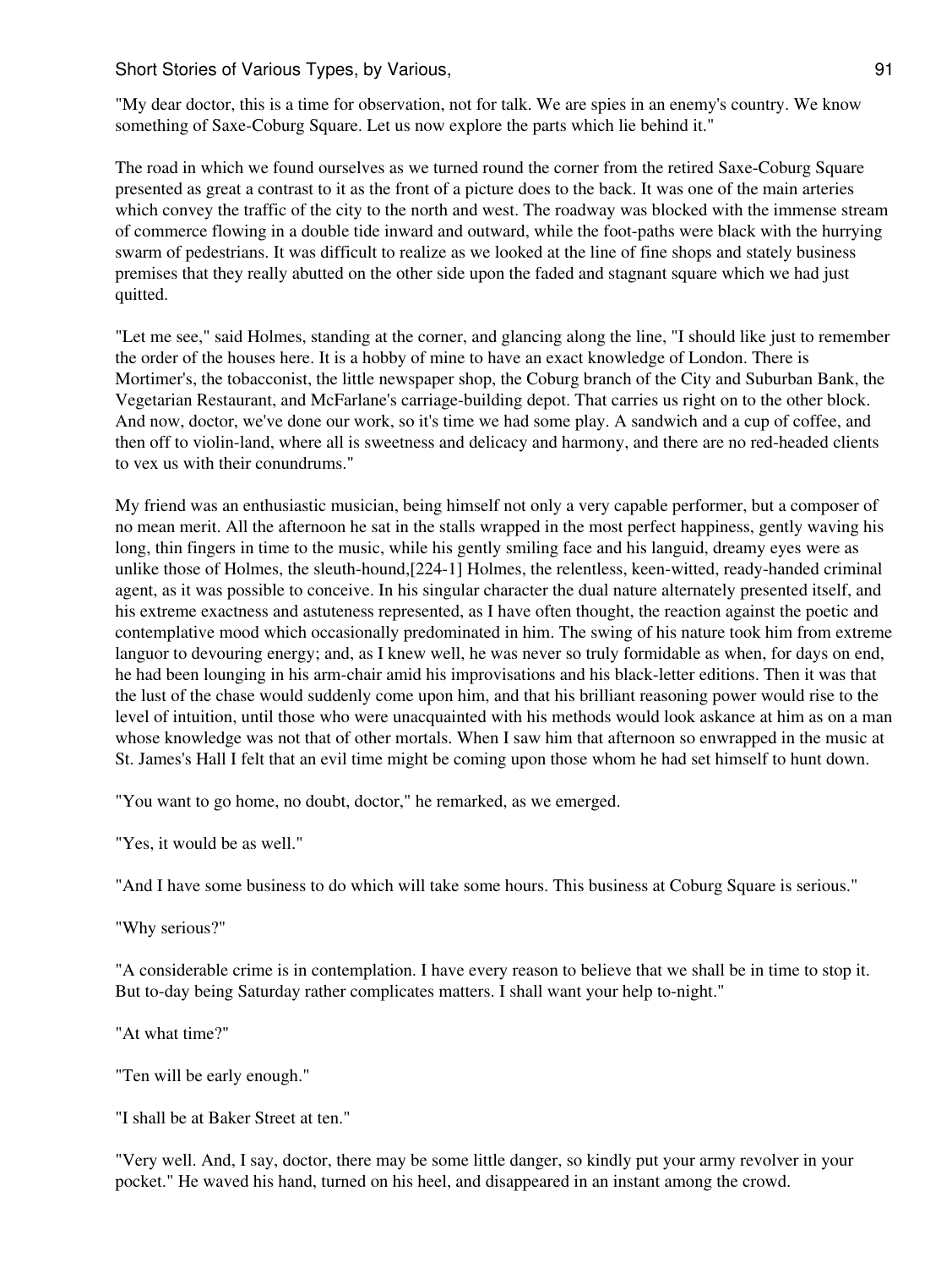I trust that I am not more dense than my neighbors, but I was always oppressed with a sense of my own stupidity in my dealings with Sherlock Holmes. Here I had heard what he had heard, I had seen what he had seen, and yet from his words it was evident that he saw clearly not only what had happened, but what was about to happen, while to me the whole business was still confused and grotesque. As I drove home to my house in Kensington I thought it all over, from the extraordinary story of the red-headed copier of the "Encyclopædia" down to the visit to Saxe-Coburg Square, and the ominous words with which he had parted from me. What was this nocturnal expedition, and why should I go on? Where were we going, and what were we to do? I had the hint from Holmes that this smooth-faced pawnbroker's assistant was a formidable man--a man who might play a deep game. I tried to puzzle it out, but gave it up in despair, and set the matter aside until night should bring an explanation.

It was a quarter past nine when I started from home and made my way across the Park, and so through Oxford Street to Baker Street. Two hansoms were standing at the door, and, as I entered the passage, I heard the sound of voices from above. On entering his room I found Holmes in animated conversation with two men, one of whom I recognized as Peter Jones, the official police agent, while the other was a long, thin, sad-faced man, with a very shiny hat and oppressively respectable frock-coat.

"Ha! our party is complete," said Holmes, buttoning up his pea-jacket, and taking his heavy hunting crop from the rack. "Watson, I think you know Mr. Jones, of Scotland Yard? Let me introduce you to Mr. Merryweather, who is to be our companion in to-night's adventure."

"We're hunting in couples again, doctor, you see," said Jones, in his consequential way. "Our friend here is a wonderful man for starting a chase. All he wants is an old dog to help him do the running down."

"I hope a wild goose may not prove to be the end of our chase," observed Mr. Merryweather, gloomily.

"You may place considerable confidence in Mr. Holmes, sir," said the police agent, loftily. "He has his own little methods, which are, if he won't mind my saying so, just a little too theoretical and fantastic, but he has the makings of a detective in him. It is not too much to say that once or twice, as in that business of the Sholto murder and the Agra treasure,[227-1] he has been more nearly correct than the official force."

"Oh, if you say so, Mr. Jones, it is all right," said the stranger, with deference. "Still, I confess that I miss my rubber. It is the first Saturday night for seven-and-twenty years that I have not had my rubber."

"I think you will find," said Sherlock Holmes, "that you will play for a higher stake to-night than you have ever done yet, and that the play will be more exciting. For you, Mr. Merryweather, the stake will be some £30,000; and for you, Jones, it will be the man upon whom you wish to lay your hands."

"John Clay, the murderer, thief, smasher, and forger. He's a young man, Mr. Merryweather, but he is at the head of his profession, and I would rather have my bracelets on him than on any criminal in London. He's a remarkable man, is young John Clay. His grandfather was a royal duke, and he himself has been to Eton and Oxford. His brain is as cunning as his fingers, and though we meet signs of him at every turn, we never know where to find the man himself. He'll crack a crib in Scotland one week, and be raising money to build an orphanage in Cornwall the next. I've been on his track for years, and have never set eyes on him yet."

"I hope that I may have the pleasure of introducing you to-night. I've had one or two little turns also with Mr. John Clay, and I agree with you that he is at the head of his profession. It is past ten, however, and quite time that we started. If you two will take the first hansom, Watson and I will follow in the second."

Sherlock Holmes was not very communicative during the long drive, and lay back in the cab humming the tunes which he had heard in the afternoon. We rattled through an endless labyrinth of gas-lit streets until we emerged into Farringdon Street.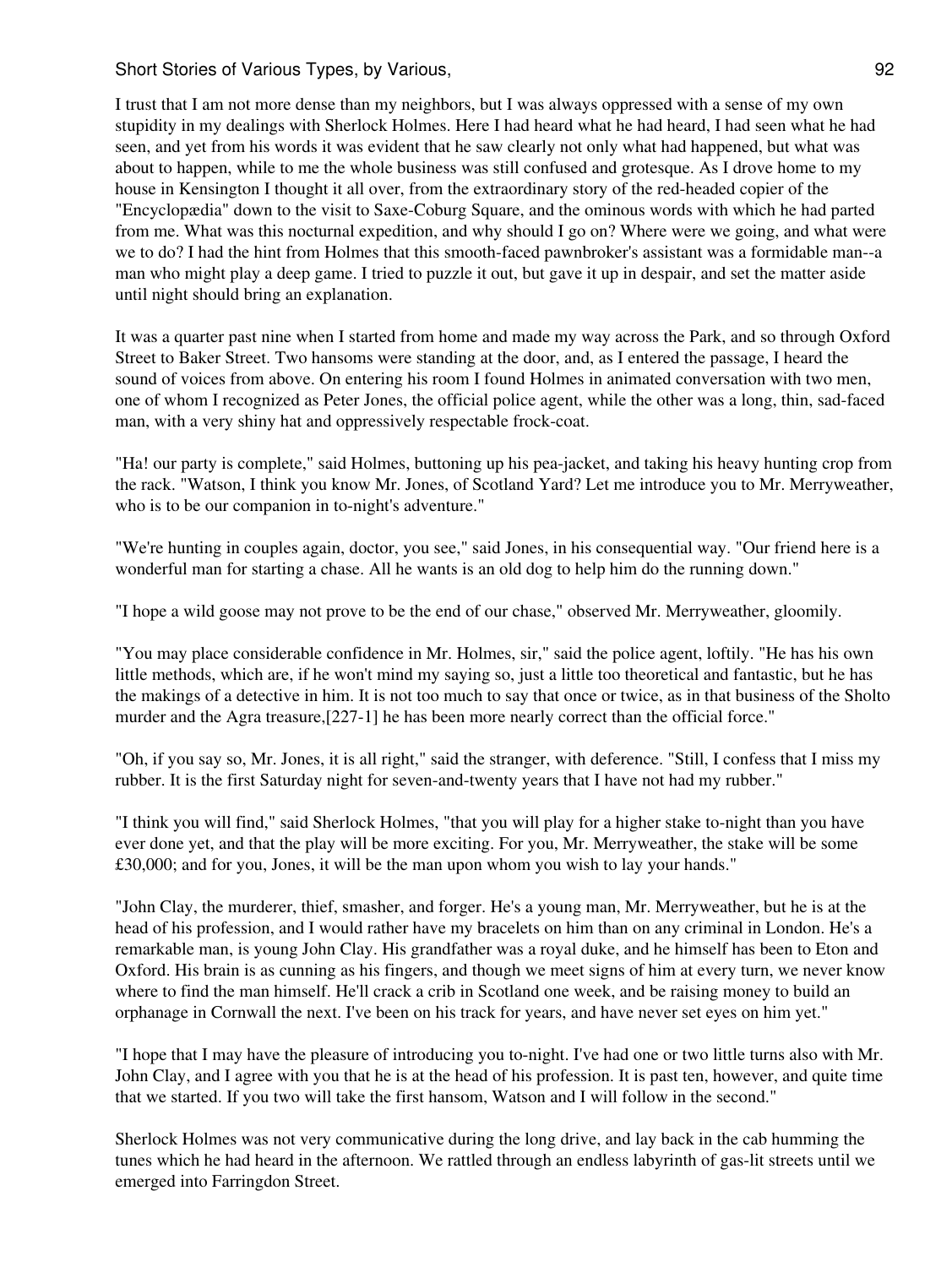"We are close there now," my friend remarked. "This fellow Merryweather is a bank director, and personally interested in the matter. I thought it as well to have Jones with us also. He is not a bad fellow, though an absolute imbecile in his profession. He has one positive virtue. He is as brave as a bulldog, and as tenacious as a lobster if he gets his claws upon any one. Here we are, and they are waiting for us."

We had reached the same crowded thoroughfare in which we had found ourselves in the morning. Our cabs were dismissed, and, following the guidance of Mr. Merryweather, we passed down a narrow passage and through a side door, which he opened for us. Within there was a small corridor, which ended in a very massive iron gate. This also was opened, and led down a flight of winding stone steps, which terminated at another formidable gate. Mr. Merryweather stopped to light a lantern, and then conducted us down a dark, earth-smelling passage, and so, after opening a third door, into a huge vault or cellar, which was piled all round with crates and massive boxes.

"You are not very vulnerable from above," Holmes remarked, as he held up the lantern and gazed about him.

"Nor from below," said Mr. Merryweather, striking his stick upon the flags which lined the floor. "Why, dear me, it sounds quite hollow!" he remarked, looking up in surprise.

"I must really ask you to be a little more quiet," said Holmes, severely. "You have already imperilled the whole success of our expedition. Might I beg that you would have the goodness to sit down upon one of those boxes, and not to interfere?"

The solemn Mr. Merryweather perched himself upon a crate, with a very injured expression upon his face, while Holmes fell upon his knees upon the floor, and, with the lantern and a magnifying lens, began to examine minutely the cracks between the stones. A few seconds sufficed to satisfy him, for he sprang to his feet again, and put his glass in his pocket.

"We have at least an hour before us," he remarked; "for they can hardly take any steps until the good pawnbroker is safely in bed. Then they will not lose a minute, for the sooner they do their work the longer time they will have for their escape. We are at present, doctor--as no doubt you have divined--in the cellar of the city branch of one of the principal London banks. Mr. Merryweather is the chairman of directors, and he will explain to you that there are reasons why the more daring criminals of London should take a considerable interest in this cellar at present."

"It is our French gold," whispered the director. "We have had several warnings that an attempt might be made upon it."

"Your French gold?"

"Yes. We had occasion some months ago to strengthen our resources, and borrowed, for that purpose, 30,000 napoleons[230-1] from the Bank of France. It has become known that we have never had occasion to unpack the money, and that it is still lying in our cellar. The crate upon which I sit contains 2000 napoleons packed between layers of lead foil. Our reserve of bullion is much larger at present than is usually kept in a single branch office, and the directors have had misgivings upon the subject."

"Which were very well justified," observed Holmes. "And now it is time that we arranged our little plans. I expect that within an hour matters will come to a head. In the meantime, Mr. Merryweather, we must put the screen over that dark lantern."

"And sit in the dark?"

"I am afraid so. I had brought a pack of cards in my pocket, and I thought that, as we were a *partie*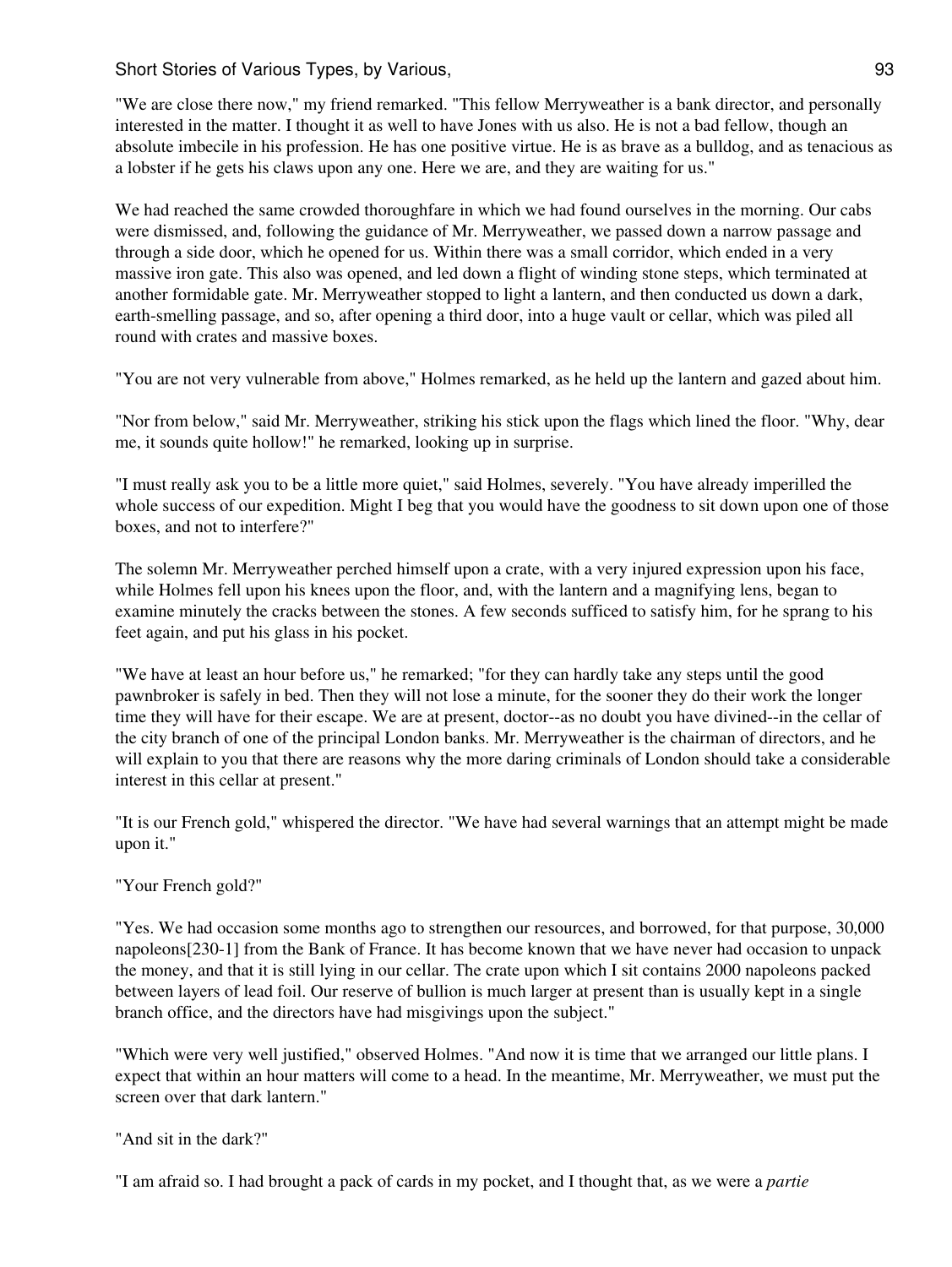*carrée*,[231-1] you might have your rubber after all. But I see that the enemy's preparations have gone so far that we cannot risk the presence of a light. And, first of all, we must choose our positions. These are daring men, and though we shall take them at a disadvantage, they may do us some harm unless we are careful. I shall stand behind this crate, and do you conceal yourselves behind those. Then, when I flash a light upon them, close in swiftly. If they fire, Watson, have no compunction about shooting them down."

I placed my revolver, cocked, upon the top of the wooden case behind which I crouched. Holmes shot the slide across the front of his lantern, and left us in pitch darkness--such an absolute darkness as I have never before experienced. The smell of hot metal remained to assure us that the light was still there, ready to flash out at a moment's notice. To me, with my nerves worked up to a pitch of expectancy, there was something depressing and subduing in the sudden gloom, and in the cold, dank air of the vault.

"They have but one retreat," whispered Holmes. "That is back through the house into Saxe-Coburg Square. I hope that you have done what I asked you, Jones?"

"I have an inspector and two officers waiting at the front door."

"Then we have stopped all the holes. And now we must be silent and wait."

What a time it seemed! From comparing notes afterwards it was but an hour and a quarter, yet it appeared to me that the night must have almost gone, and the dawn be breaking above us. My limbs were weary and stiff, for I feared to change my position; yet my nerves were worked up to the highest pitch of tension, and my hearing was so acute that I could not only hear the gentle breathing of my companions, but I could distinguish the deeper, heavier in-breath of the bulky Jones from the thin, sighing note of the bank director. From my position I could look over the case in the direction of the floor. Suddenly my eyes caught the glint of a light.

At first it was but a lurid spark upon the stone pavement. Then it lengthened out until it became a yellow line, and then, without any warning or sound, a gash seemed to open and a hand appeared; a white, almost womanly hand, which felt about in the center of the little area of light. For a minute or more the hand, with its writhing fingers, protruded out of the floor. Then it was withdrawn as suddenly as it appeared, and all was dark again save the single lurid spark which marked a chink between the stones.

Its disappearance, however, was but momentary. With a rending, tearing sound, one of the broad, white stones turned over upon its side, and left a square, gaping hole, through which streamed the light of a lantern. Over the edge there peeped a clean-cut, boyish face, which looked keenly about it, and then, with a hand on either side of the aperture, the figure drew itself shoulder-high and waist-high, until one knee rested upon the edge. In another instant he stood at the side of the hole, and was hauling after him a companion, lithe and small like himself, with a pale face and a shock of very red hair.

"It's all clear," he whispered. "Have you the chisel and the bags? Great Scott! Jump, Archie, jump, and I'll swing for it!"

Sherlock Holmes had sprung out and seized the intruder by the collar. The other dived down the hole, and I heard the sound of rending cloth as Jones clutched at his skirts. The light flashed down upon the barrel of a revolver, but Holmes's hunting crop came down on the man's wrist, and the pistol clinked upon the stone floor.

"It's no use, John Clay," said Holmes, blandly. "You have no chance at all."

"So I see," the other answered, with the utmost coolness. "I fancy that my pal is all right, though I see you have got his coat-tails."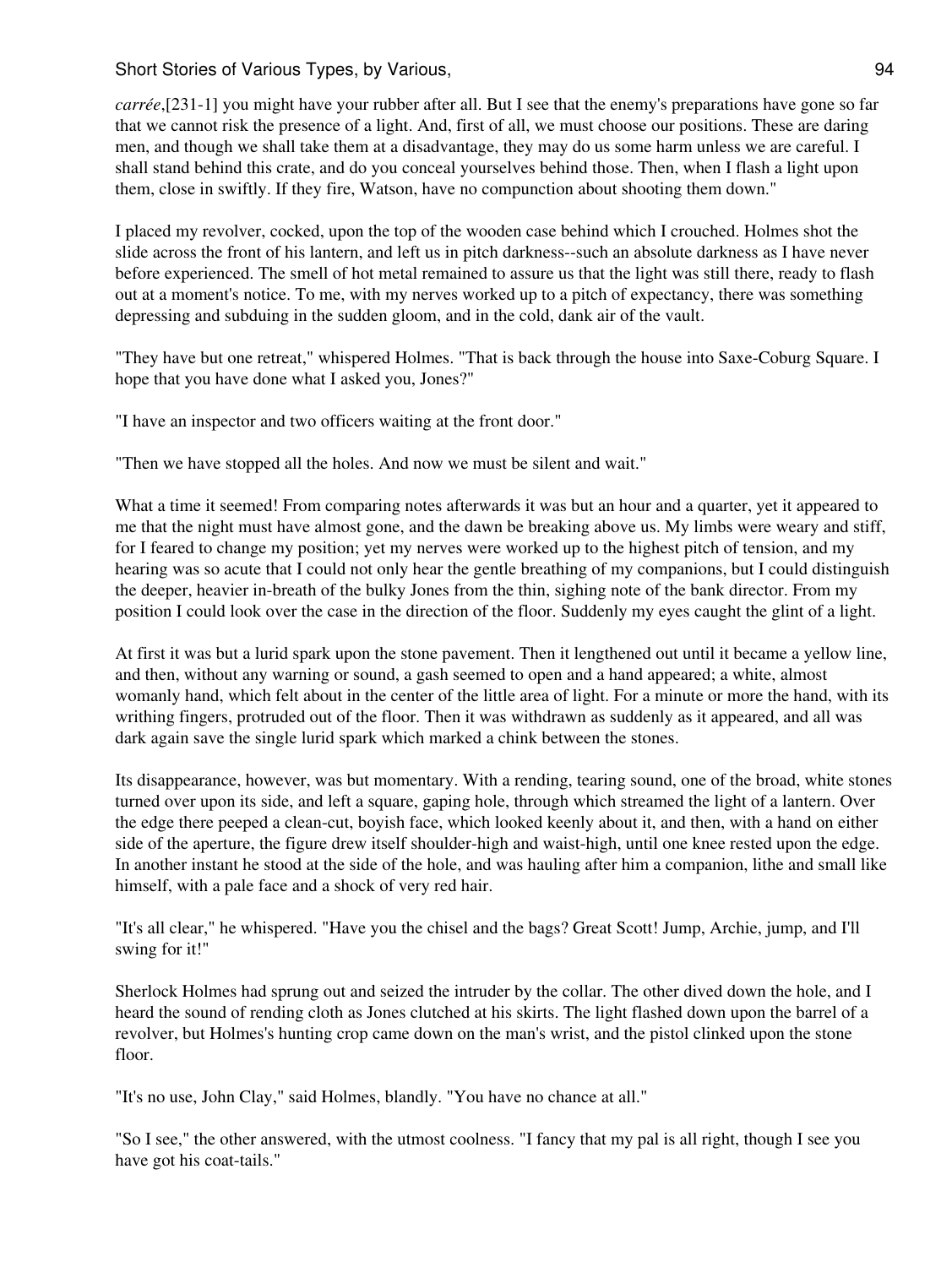Short Stories of Various Types, by Various, 1998. The Short Stories of Various of Stories and 195

"There are three men waiting for him at the door," said Holmes.

"Oh, indeed! You seem to have done the thing very completely. I must compliment you."

"And I you," Holmes answered. "Your red-headed idea was very new and effective."

"You'll see your pal again presently," said Jones. "He's quicker at climbing down holes than I am. Just hold out while I fix the derbies."

"I beg that you will not touch me with your filthy hands," remarked our prisoner, as the handcuffs clattered upon his wrists. "You may not be aware that I have royal blood in my veins. Have the goodness, also, when you address me always to say 'sir' and 'please.'"

"All right," said Jones, with a stare and a snigger. "Well, would you please, sir, march up-stairs, where we can get a cab to carry your highness to the police-station?"

"That is better," said John Clay, serenely. He made a sweeping bow to the three of us, and walked quietly off in the custody of the detective.

"Really Mr. Holmes," said Mr. Merryweather, as we followed them from the cellar, "I do not know how the bank can thank you or repay you. There is no doubt that you have detected and defeated in the most complete manner one of the most determined attempts at bank robbery that have ever come within my experience."

"I have had one or two little scores of my own to settle with Mr. John Clay," said Holmes. "I have been at some small expense over this matter, which I shall expect the bank to refund, but beyond that I am amply repaid by having had an experience which is in many ways unique, and by hearing the very remarkable narrative of the Red-headed League."

\* \* \* \* \*

"You see, Watson," he explained, in the early hours of the morning, as we sat over a glass of whiskey-and-soda in Baker Street, "it was perfectly obvious from the first that the only possible object of this rather fantastic business of the advertisement of the League, and the copying of the 'Encyclopædia,' must be to get this not over-bright pawnbroker out of the way for a number of hours every day. It was a curious way of managing it, but, really, it would be difficult to suggest a better. The method was no doubt suggested to Clay's ingenious mind by the color of his accomplice's hair. The £4 a week was a lure which must draw him, and what was it to them, who were playing for thousands? They put in the advertisement, one rogue has the temporary office, the other rogue incites the man to apply for it, and together they manage to secure his absence every morning in the week. From the time that I heard of the assistant having come for half wages, it was obvious to me that he had some strong motive for securing the situation."

"But how could you guess what the motive was?"

"Had there been women in the house, I should have suspected a mere vulgar intrigue. That, however, was out of the question. The man's business was a small one, and there was nothing in his house which could account for such elaborate preparations, and such an expenditure as they were at. It must, then, be something out of the house. What could it be? I thought of the assistant's fondness for photography, and his trick of vanishing into the cellar. The cellar! There was the end of this tangled clue. Then I made inquiries as to this mysterious assistant, and found that I had to deal with one of the coolest and most daring criminals in London. He was doing something in the cellar--something which took many hours a day for months on end. What could it be, once more? I could think of nothing save that he was running a tunnel to some other building.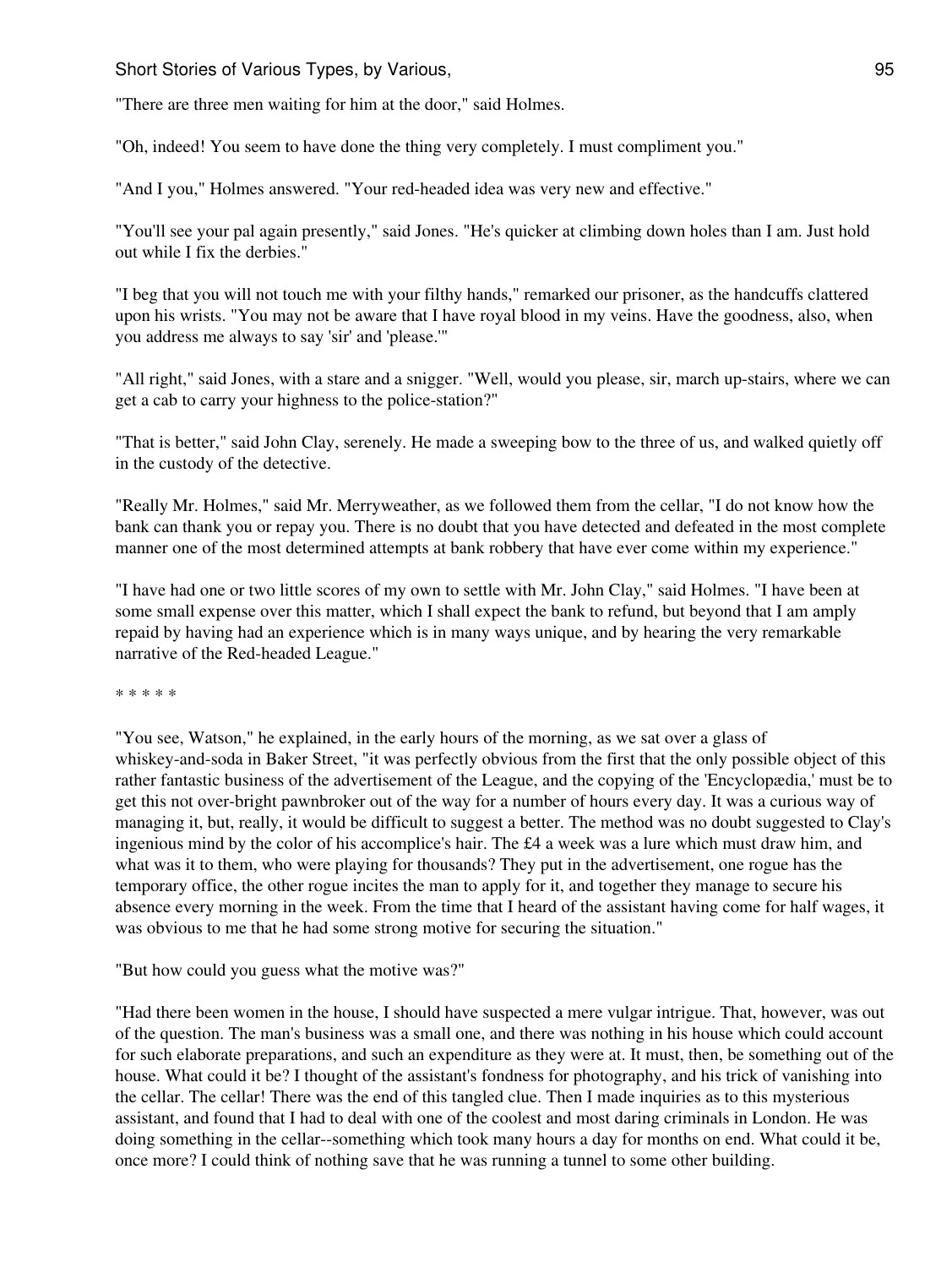Short Stories of Various Types, by Various, 1988, 1988, 1988, 1988, 1988, 1988, 1988, 1988, 1988, 1988, 1988, 1

"So far I had got when we went to visit the scene of action. I surprised you by beating upon the pavement with my stick. I was ascertaining whether the cellar stretched out in front or behind. It was not in front. Then I rang the bell, and, as I hoped, the assistant answered it. We have had some skirmishes, but we had never set eyes upon each other before. I hardly looked at his face. His knees were what I wished to see. You must yourself have remarked how worn, wrinkled, and stained they were. They spoke of those hours of burrowing. The only remaining point was what they were burrowing for. I walked round the corner, saw the City and Suburban Bank abutted on our friend's premises, and felt that I had solved my problem. When you drove home after the concert I called upon Scotland Yard, and upon the chairman of the bank directors, with the result that you have seen."

"And how could you tell that they would make their attempt to-night?" I asked.

"Well, when they closed their League offices that was a sign that they cared no longer about Mr. Jabez Wilson's presence--in other words, that they had completed their tunnel. But it was essential that they should use it soon, as it might be discovered, or the bullion might be removed. Saturday would suit them better than any other day, as it would give them two days for their escape. For all these reasons I expected them to come to-night."

"You reasoned it out beautifully," I exclaimed, in unfeigned admiration. "It is so long a chain, and yet every link rings true."

"It saved me from ennui," he answered, yawning. "Alas! I already feel it closing in upon me. My life is spent in one long effort to escape from the common-places of existence. These little problems help me to do so."

"And you are a benefactor of the race," said I.

He shrugged his shoulders. "Well, perhaps, after all, it is of some little use," he remarked. "'*L'homme c'est rien* --*l'oeuvre c'est tout*,'[237-1] as Gustave Flaubert wrote to Georges Sand."

# JAMES MATTHEW BARRIE

The Inconsiderate Waiter

Frequently I have to ask myself in the street for the name of the man I bowed to just now, and then, before I can answer, the wind of the first corner blows him from my memory. I have a theory, however, that those puzzling faces, which pass before I can see who cut the coat, all belong to club-waiters.

Until William forced his affairs upon me, that was all I did know of the private life of waiters, though I have been in the club for twenty years. I was even unaware whether they slept down-stairs or had their own homes, nor had I the interest to inquire of other members, nor they the knowledge to inform me. I hold that this sort of people should be fed and clothed and given airing and wives and children, and I subscribe yearly, I believe, for these purposes; but to come into closer relation with waiters is bad form; they are club fittings, and William should have kept his distress to himself or taken it away and patched it up, like a rent in one of the chairs. His inconsiderateness has been a pair of spectacles to me for months.

It is not correct taste to know the name of a club-waiter, so that I must apologize for knowing William's and still more for not forgetting it. If, again, to speak of a waiter is bad form, to speak bitterly is the comic degree of it. But William has disappointed me sorely. There were years when I would defer dining several minutes that he might wait on me. His pains to reserve the window-seat for me were perfectly satisfactory. I allowed him privileges, as to suggest dishes, and would give him information, as that someone had startled me in the reading-room by slamming a door. I have shown him how I cut my finger with a piece of string. Obviously he was gratified by these attentions, usually recommending a liqueur; and I fancy he must have understood my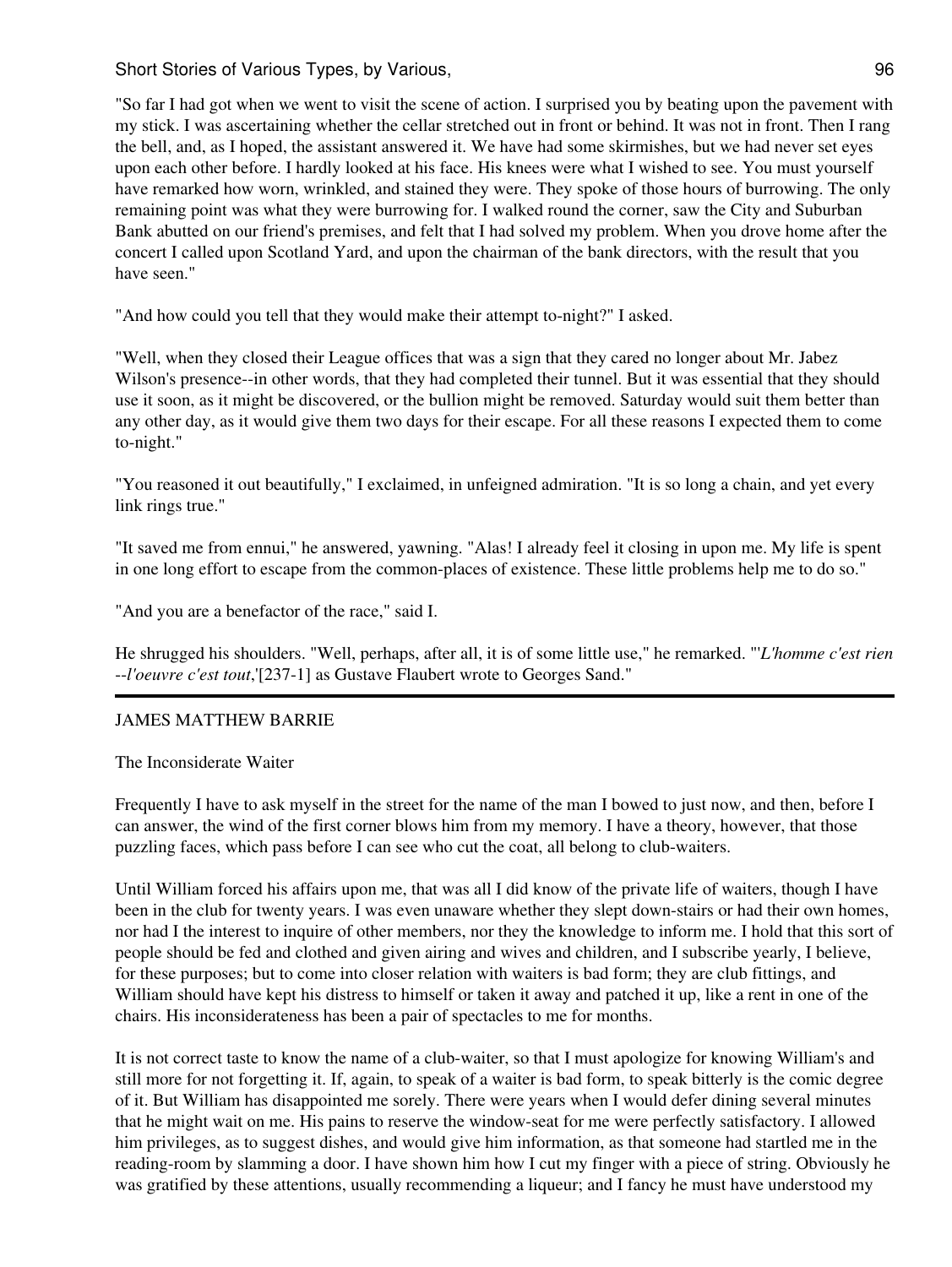sufferings, for he often looked ill himself. Probably he was rheumatic, but I cannot say for certain, as I never thought of asking, and he had the sense to see that the knowledge would be offensive to me.

In the smoking-room we have a waiter so independent that once, when he brought me a yellow Chartreuse,[239-1] and I said I had ordered green, he replied, "No, sir, you said yellow." William could never have been guilty of such effrontery. In appearance, of course, he is mean, but I can no more describe him than a milkmaid could draw cows. I suppose we distinguish one waiter from another much as we pick our hat from the rack. We could have plotted a murder safely before William. He never presumed to have opinions of his own. When such was my mood he remained silent, and if I announced that something diverting had happened to me he laughed before I told him what it was. He turned the twinkle in his eye off or on at my bidding as readily as if it was the gas. To my "Sure to be wet to-morrow," he would reply, "Yes, sir;" and to Trelawney's "It doesn't look like rain," two minutes afterward, he would reply, "No, sir." It was one member who said Lightning Rod would win the Derby[240-1] and another who said Lightning Rod had no chance, but it was William who agreed with both. He was like a cheroot, which may be smoked from either end. So used was I to him that, had he died or got another situation (or whatever it is such persons do when they disappear from the club), I should probably have told the head waiter to bring him back, as I disliked changes.

It would not become me to know precisely when I began to think William an ingrate, but I date his lapse from the evening when he brought me oysters. I detest oysters, and no one knew it better than William. He has agreed with me that he could not understand any gentleman's liking them. Between me and a certain member who smacks his lips twelve times to a dozen of them, William knew I liked a screen to be placed until we had reached the soup, and yet he gave me the oysters and the other man my sardine. Both the other member and I called quickly for brandy and the head waiter. To do William justice, he shook, but never can I forget his audacious explanation, "Beg pardon, sir, but I was thinking of something else."

In these words William had flung off the mask, and now I knew him for what he was.

I must not be accused of bad form for looking at William on the following evening. What prompted me to do so was not personal interest in him, but a desire to see whether I dare let him wait on me again. So, recalling that a castor was off a chair yesterday, one is entitled to make sure that it is on to-day before sitting down. If the expression is not too strong, I may say that I was taken aback by William's manner. Even when crossing the room to take my orders he let his one hand play nervously with the other. I had to repeat "Sardine on toast" twice, and instead of answering "Yes, sir," as if my selection of sardine on toast was a personal gratification to him, which is the manner one expects of a waiter, he glanced at the clock, then out at the window, and, starting, asked, "Did you say sardine on toast, sir?"

It was the height of summer, when London smells like a chemist's shop, and he who has the dinner-table at the window needs no candles to show him his knife and fork. I lay back at intervals, now watching a starved-looking woman asleep on a door-step, and again complaining of the club bananas. By and by, I saw a little girl of the commonest kind, ill-clad and dirty, as all these arabs are. Their parents should be compelled to feed and clothe them comfortably, or at least to keep them indoors, where they cannot offend our eyes. Such children are for pushing aside with one's umbrella; but this girl I noticed because she was gazing at the club windows. She had stood thus for perhaps ten minutes, when I became aware that some one was leaning over me, to look out at the window. I turned round. Conceive my indignation on seeing that the rude person was William.

"How dare you, William?" I said, sternly. He seemed not to hear me. Let me tell, in the measured words of one describing a past incident, what then took place. To get nearer the window, he pressed heavily on my shoulder.

"William, you forget yourself!" I said, meaning--as I see now--that he had forgotten me.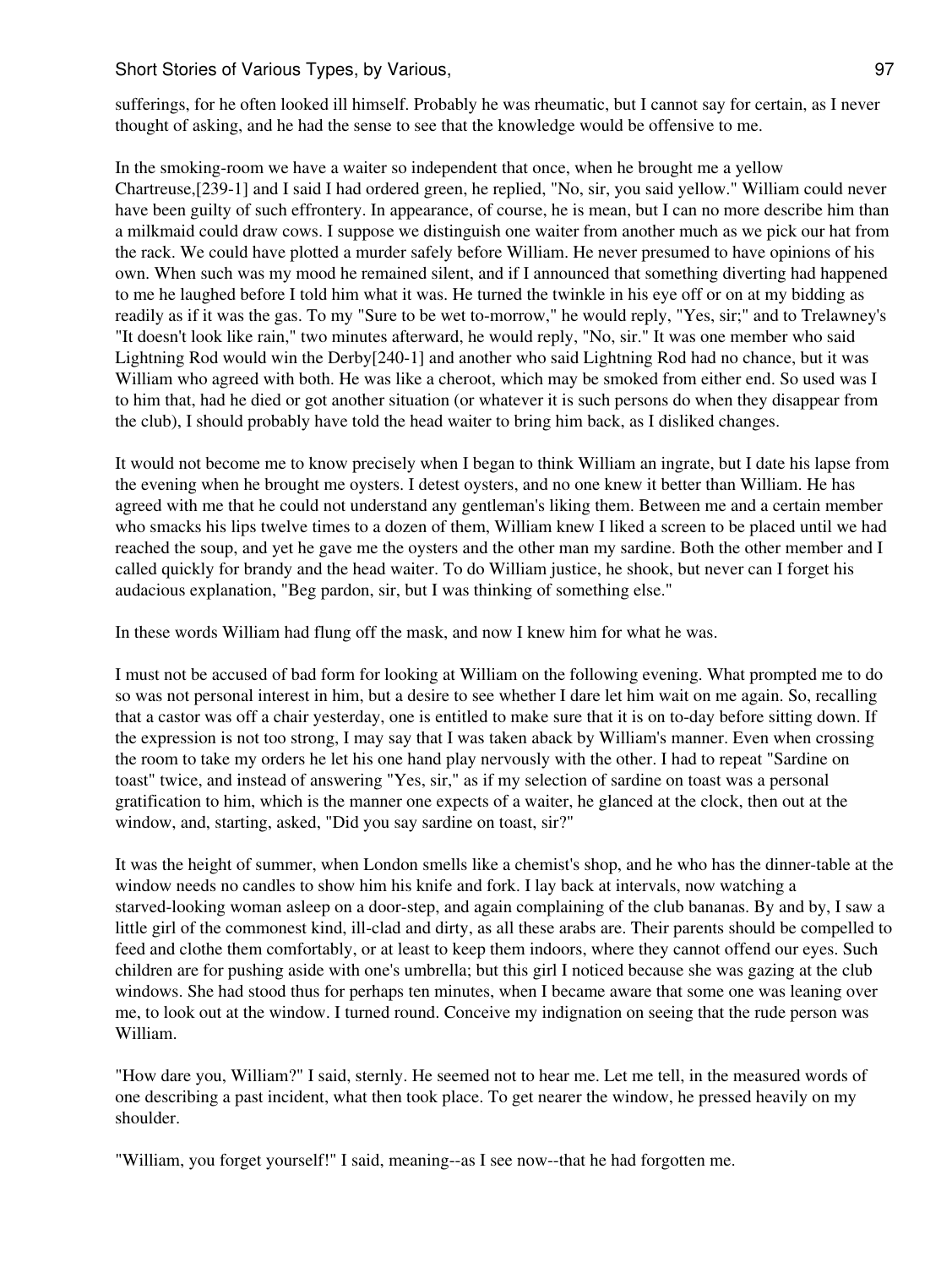I heard him gulp, but not to my reprimand. He was scanning the street. His hands chattered on my shoulders, and, pushing him from me, I saw that his mouth was agape.

"What are you looking for?" I asked.

He stared at me, and then, like one who had at last heard the echo of my question, seemed to be brought back to the club. He turned his face from me for an instant, and answered, shakily:

"I beg your pardon, sir! I--I shouldn't have done it. Are the bananas too ripe, sir?"

He recommended the nuts, and awaited my verdict so anxiously while I ate one that I was about to speak graciously, when I again saw his eyes drag him to the window.

"William," I said, my patience giving way at last; "I dislike being waited on by a melancholy waiter."

"Yes, sir," he replied, trying to smile, and then broke out passionately, "For God's sake, sir, tell me, have you seen a little girl looking in at the club windows?"

He had been a good waiter once, and his distracted visage was spoiling my dinner.

"There," I said, pointing to the girl, and no doubt would have added that he must bring me coffee immediately, had he continued to listen. But already he was beckoning to the child. I had not the least interest in her (indeed it had never struck me that waiters had private affairs, and I still think it a pity that they should have); but as I happened to be looking out at the window I could not avoid seeing what occurred. As soon as the girl saw William she ran into the middle of the street, regardless of vehicles, and nodded three times to him. Then she disappeared.

I have said that she was quite a common child, without attraction of any sort, and yet it was amazing the difference she made in William. He gasped relief, like one who has broken through the anxiety that checks breathing, and into his face there came a silly laugh of happiness. I had dined well, on the whole, so I said:

"I am glad to see you cheerful again, William."

I meant that I approved his cheerfulness, because it helped my digestion, but he must needs think I was sympathizing with him.

"Thank you, sir," he answered. "Oh, sir! when she nodded and I saw it was all right, I could have gone down on my knees to God."

I was as much horrified as if he had dropped a plate on my toes. Even William, disgracefully emotional as he was at the moment, flung out his arms to recall the shameful words.

"Coffee, William!" I said, sharply.

I sipped my coffee indignantly, for it was plain to me that William had something on his mind.

"You are not vexed with me, sir?" he had the hardihood to whisper.

"It was a liberty," I said.

"I know, sir; but I was beside myself."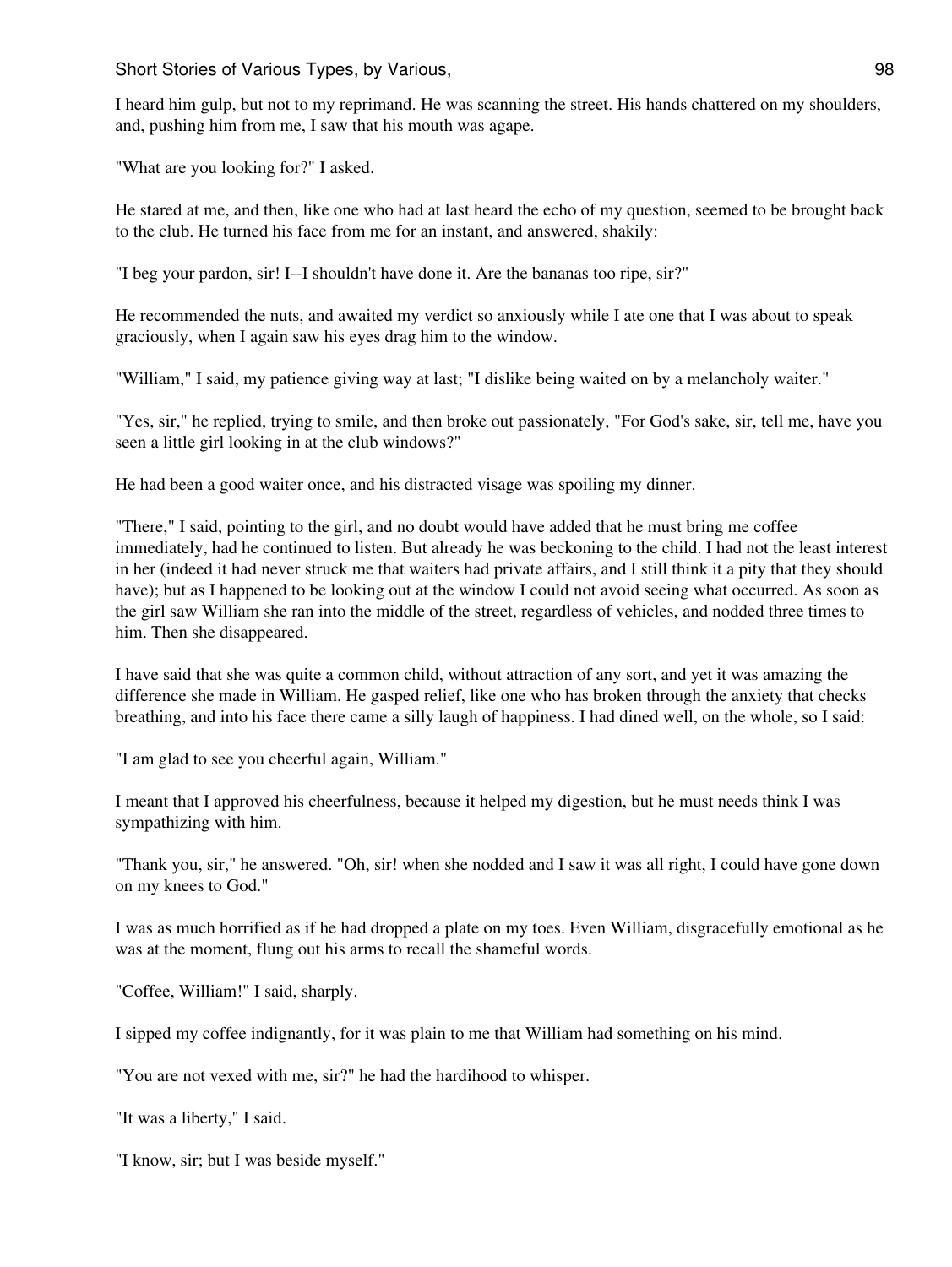"That was a liberty also."

He hesitated, and then blurted out:

"It is my wife, sir. She----"

I stopped him with my hand. William, whom I had favored in so many ways, was a married man! I might have guessed as much years before had I ever reflected about waiters, for I knew vaguely that his class did this sort of thing. His confession was distasteful to me, and I said, warningly:

"Remember where you are, William."

"Yes, sir; but, you see, she is so delicate----"

"Delicate! I forbid your speaking to me on unpleasant topics."

"Yes, sir; begging your pardon."

It was characteristic of William to beg my pardon and withdraw his wife like some unsuccessful dish, as if its taste would not remain in the mouth. I shall be chided for questioning him further about his wife, but, though doubtless an unusual step, it was only bad form superficially, for my motive was irreproachable. I inquired for his wife, not because I was interested in her welfare, but in the hope of allaying my irritation. So I am entitled to invite the wayfarer who has bespattered me with mud to scrape it off.

I desired to be told by William that the girl's signals meant his wife's recovery to health. He should have seen that such was my wish and answered accordingly. But, with the brutal inconsiderateness of his class, he said:

"She has had a good day, but the doctor, he--the doctor is afeard she is dying."

Already I repented my question. William and his wife seemed in league against me, when they might so easily have chosen some other member.

"Pooh the doctor," I said.

"Yes, sir," he answered.

"Have you been married long, William?"

"Eight years, sir. Eight years ago she was--I--I mind her when--and now the doctor says----"

The fellow gaped at me. "More coffee, sir?" he asked.

"What is her ailment?"

"She was always one of the delicate kind, but full of spirit, and--and you see she has had a baby lately----"

"William!"

"And she--I--the doctor is afeard she's not picking up."

"I feel sure she will pick up."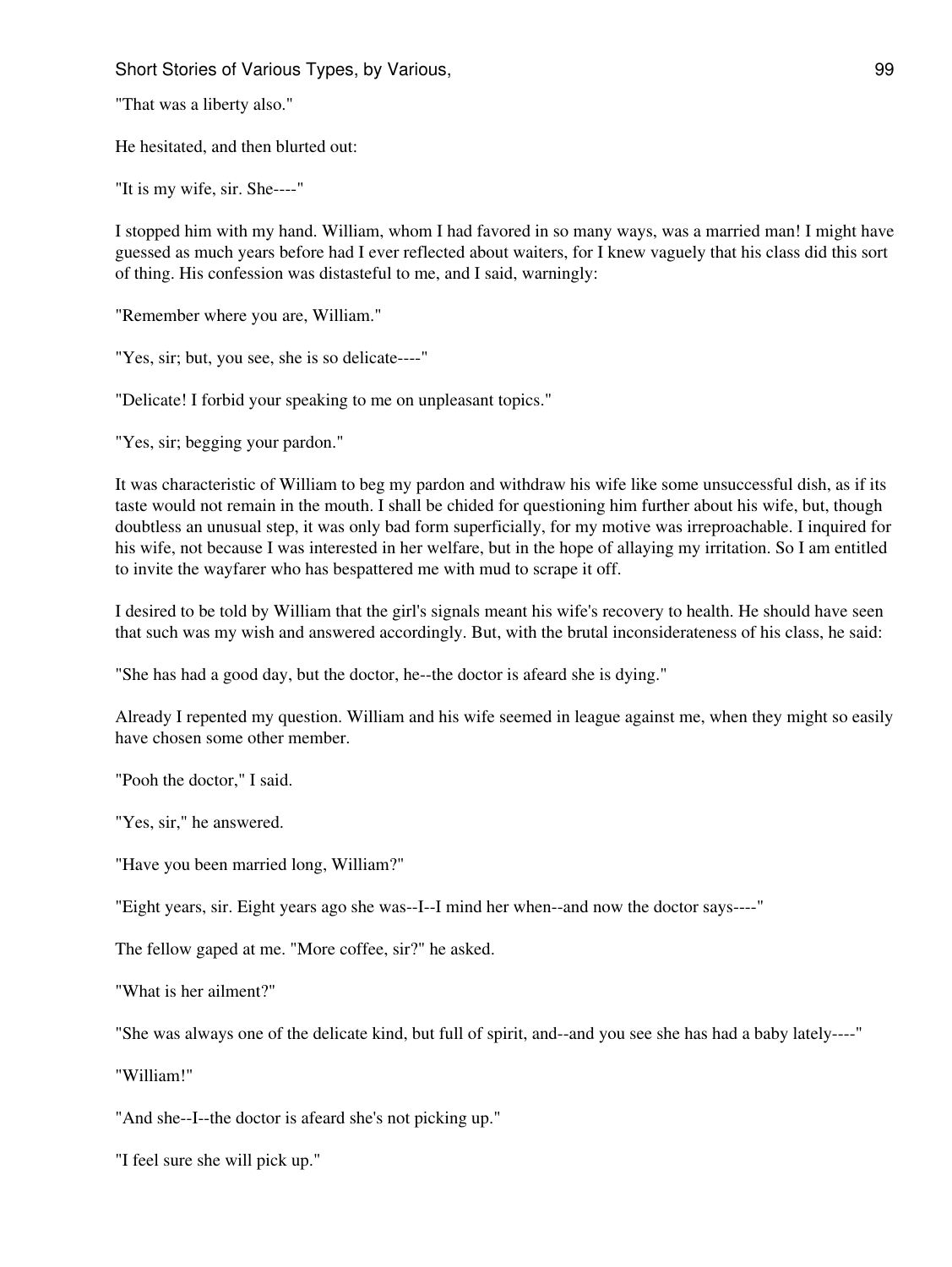Short Stories of Various Types, by Various, 100 and 100 and 100 and 100 and 100 and 100 and 100 and 100 and 100

"Yes, sir?"

It must have been the wine I had drunk that made me tell him:

"I was once married, William. My wife--it was just such a case as yours."

"She did not get better, sir?"

"No."

After a pause, he said, "Thank you, sir," meaning for the sympathy that made me tell him that. But it must have been the wine.

"That little girl comes here with a message from your wife?"

"Yes; if she nods three times, it means my wife is a little better."

"She nodded thrice to-day."

"But she is told to do that to relieve me, and maybe those nods don't tell the truth."

"Is she your girl?"

"No, we have none but the baby. She is a neighbor's. She comes twice a day."

"It is heartless of her parents not to send her every hour."

"But she is six years old," he said, "and has a house and two sisters to look after in the daytime, and a dinner to cook. Gentlefolk don't understand."

"I suppose you live in some low part, William."

"Off Drury Lane," he answered, flushing; "but--but it isn't low. You see, we were never used to anything better, and I mind, when I let her see the house before we were married, she--she a sort of cried, because she was so proud of it. That was eight years ago, and now,--she's afeard she'll die when I'm away at my work."

"Did she tell you that?"

"Never. She always says she is feeling a little stronger."

"Then how can you know she is afraid of that?"

"I don't know how I know, sir, but when I am leaving the house in the morning I look at her from the door, and she looks at me, and then I--I know."

"A green Chartreuse, William!"

I tried to forget William's vulgar story in billiards, but he had spoiled my game. My opponent, to whom I can give twenty, ran out when I was sixty-seven, and I put aside my cue pettishly. That in itself was bad form, but what would they have thought had they known that a waiter's impertinence caused it! I grew angrier with William as the night wore on, and next day I punished him by giving my orders through another waiter.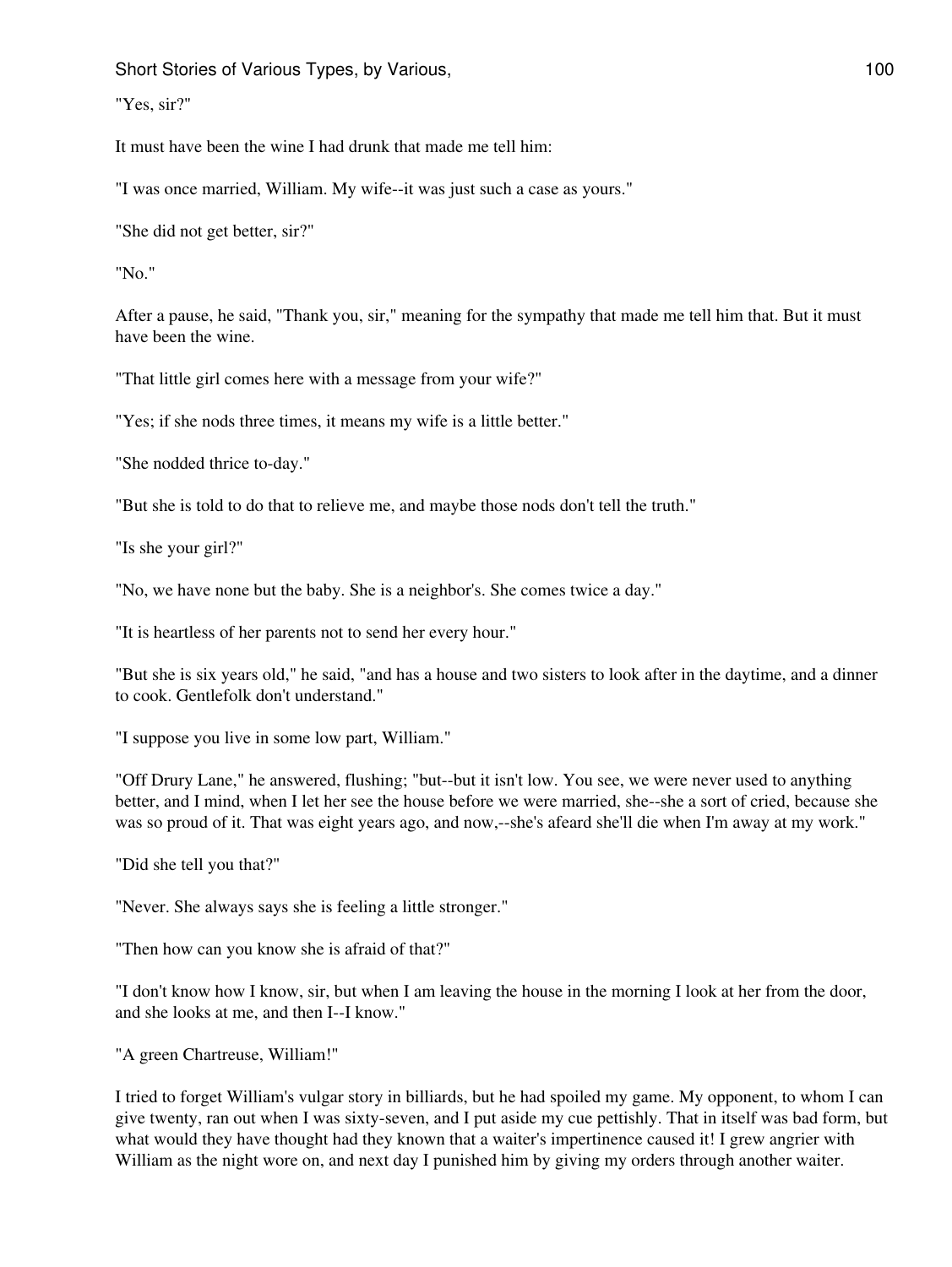As I had my window seat, I could not but see that the girl was late again. Somehow I dawdled over my coffee. I had an evening paper before me, but there was so little in it that my eyes found more of interest in the street. It did not matter to me whether William's wife died, but when that girl had promised to come, why did she not come? These lower classes only give their word to break it. The coffee was undrinkable.

At last I saw her. William was at another window, pretending to do something with the curtains. I stood up, pressing closer to the window. The coffee had been so bad that I felt shaky. She nodded three times and smiled.

"She is a little better," William whispered to me, almost gayly.

"Whom are you speaking of?" I asked, coldly, and immediately retired to the billiard-room, where I played a capital game. The coffee was much better there than in the dining-room.

Several days passed, and I took care to show William that I had forgotten his maunderings. I chanced to see the little girl (though I never looked for her) every evening and she always nodded three times, save once, when she shook her head, and then William's face grew white as a napkin. I remember this incident because that night I could not get into a pocket. So badly did I play that the thought of it kept me awake in bed, and that, again, made me wonder how William's wife was. Next day I went to the club early (which was not my custom) to see the new books. Being in the club at any rate, I looked into the dining-room to ask William if I had left my gloves there, and the sight of him reminded me of his wife, so I asked for her. He shook his head mournfully, and I went off in a rage.

So accustomed am I to the club, that when I dine elsewhere I feel uncomfortable next morning, as if I had missed a dinner. William knew this; yet here he was, hounding me out of the club! That evening I dined (as the saying is) at a restaurant, where no sauce was served with the asparagus. Furthermore, as if that were not triumph enough for William, his doleful face came between me and every dish, and I seemed to see his wife dying to annoy me.

I dined next day at the club, for self-preservation, taking, however, a table in the middle of the room, and engaging a waiter who had once nearly poisoned me by not interfering when I put two lumps of sugar into my coffee instead of one, which is my allowance. But no William came to me to acknowledge his humiliation, and by and by I became aware that he was not in the room. Suddenly the thought struck me that his wife must be dead, and I----. It was the worst-cooked and the worst-served dinner I ever had in the club.

I tried the smoking-room. Usually the talk there is entertaining; but on that occasion it was so frivolous that I did not remain five minutes. In the card-room a member told me, excitedly, that a policeman had spoken rudely to him; and my strange comment was:

"After all, it is a small matter."

In the library, where I had not been for years, I found two members asleep, and, to my surprise, William on a ladder dusting books.

"You have not heard, sir?" he said in answer to my raised eyebrows. Descending the ladder he whispered, tragically:

"It was last evening, sir. I--I lost my head and I--swore at a member."

I stepped back from William, and glanced apprehensively at the two members. They still slept.

"I hardly knew," William went on, "what I was doing all day yesterday, for I had left my wife so weakly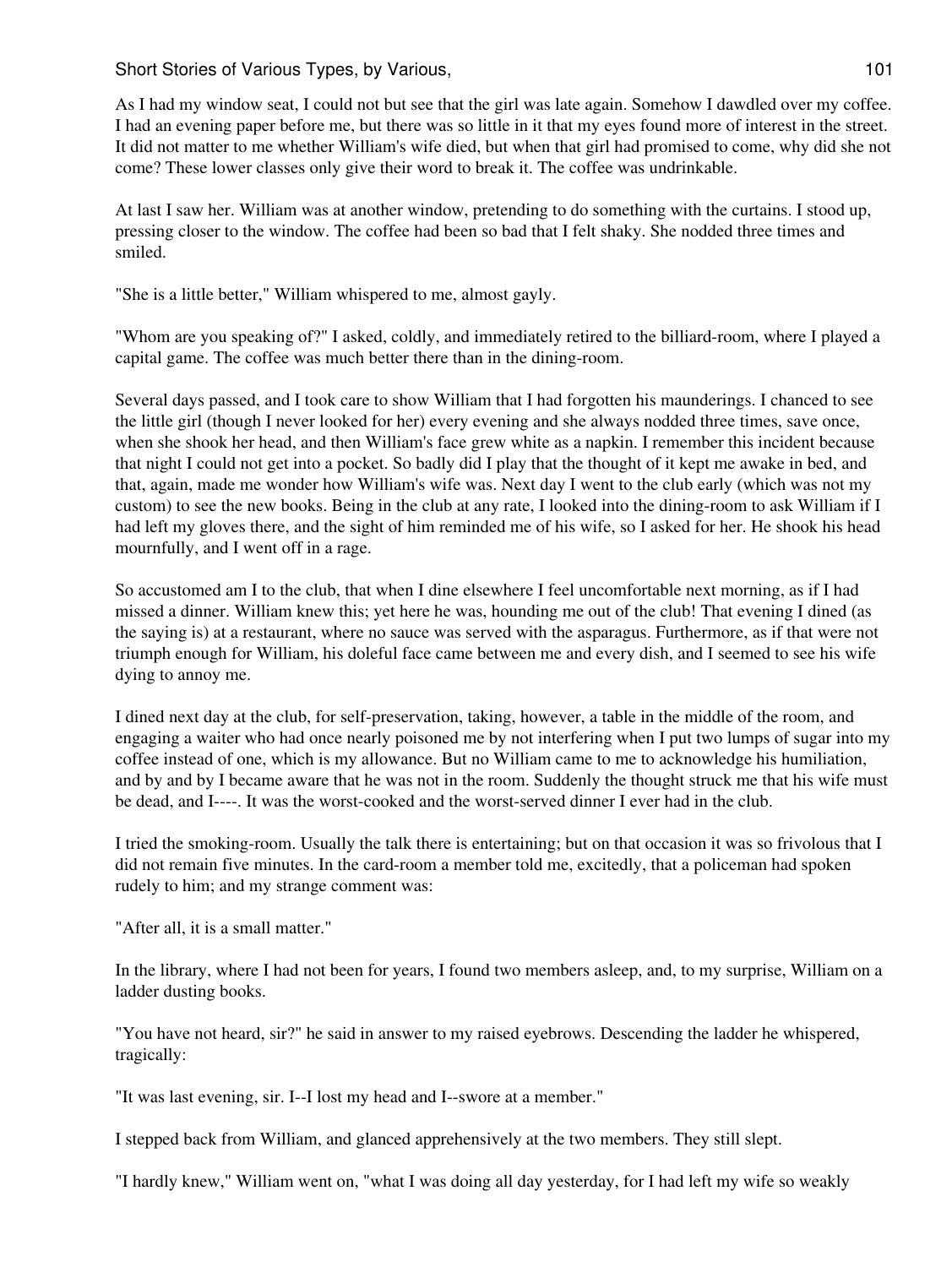that----"

I stamped my foot.

"I beg your pardon for speaking of her," he had the grace to say, "but I couldn't help slipping to the window often yesterday to look for Jenny, and when she did come and I saw she was crying, it--it a sort of confused me, and I didn't know right, sir, what I was doing. I hit against a member, Mr. Myddleton Finch, and he--he jumped and swore at me. Well, sir, I had just touched him after all, and I was so miserable, it a kind of stung me to be treated like--like that, and me a man as well as him, and I lost my senses, and--and I swore back."

William's shamed head sank on his chest, but I even let pass his insolence in likening himself to a member of the club, so afraid was I of the sleepers waking and detecting me in talk with a waiter.

"For the love of God," William cried, with coarse emotion, "don't let them dismiss me!"

"Speak lower!" I said. "Who sent you here?"

"I was turned out of the dining-room at once, and told to attend to the library until they had decided what to do with me. Oh, sir, I'll lose my place!"

He was blubbering, as if a change of waiters was a matter of importance.

"This is very bad, William," I said. "I fear I can do nothing for you."

"Have mercy on a distracted man!" he entreated. "I'll go on my knees to Mr. Myddleton Finch."

How could I but despise a fellow who would be thus abject for a pound a week?

"I dare not tell her," he continued, "that I have lost my place. She would just fall back and die."

"I forbade your speaking of your wife," I said, sharply, "unless you can speak pleasantly of her."

"But she may be worse now, sir, and I cannot even see Jenny from here. The library windows look to the back."

"If she dies," I said, "it will be a warning to you to marry a stronger woman next time."

Now, every one knows that there is little real affection among the lower orders. As soon as they have lost one mate they take another. Yet William, forgetting our relative positions, drew himself up and raised his fist, and if I had not stepped back I swear he would have struck me.

The highly improper words William used I will omit, out of consideration for him. Even while he was apologizing for them I retired to the smoking-room, where I found the cigarettes so badly rolled that they would not keep alight. After a little I remembered that I wanted to see Myddleton Finch about an improved saddle of which a friend of his has the patent. He was in the news-room, and having questioned him about the saddle, I said:

"By the way, what is this story about your swearing at one of the waiters?"

"You mean about his swearing at me," Myddleton Finch replied, reddening.

"I am glad that was it," I said. "For I could not believe you guilty of such bad form."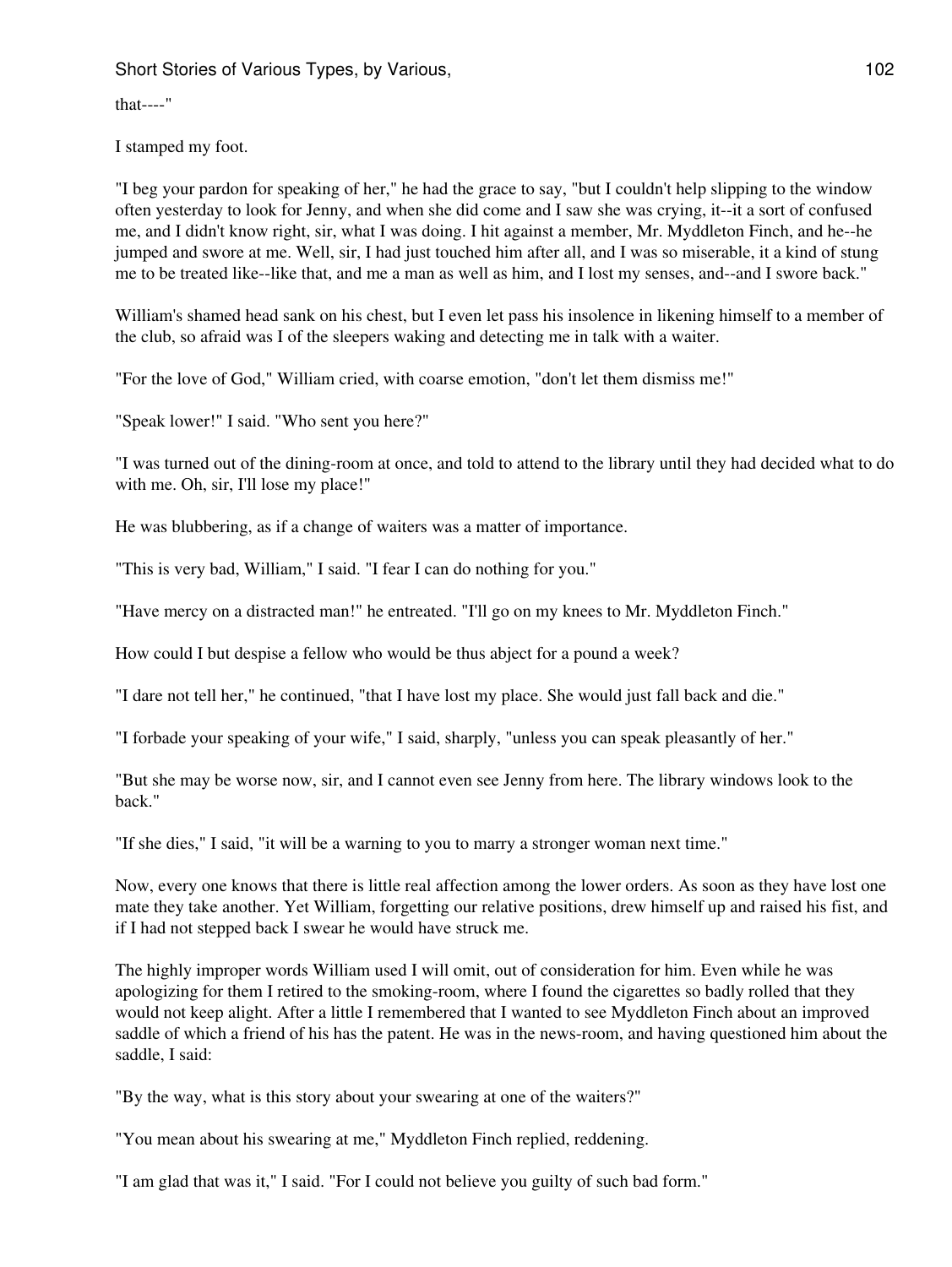"If I did swear----" he was beginning, but I went on:

"The version which reached me was that you swore at him, and he repeated the word. I heard he was to be dismissed and you reprimanded."

"Who told you that?" asked Myddleton Finch, who is a timid man.

"I forget; it is club talk," I replied lightly. "But of course the committee will take your word. The waiter, whichever one he is, richly deserves his dismissal for insulting you without provocation."

Then our talk returned to the saddle, but Myddleton Finch was abstracted, and presently he said:

"Do you know, I fancy I was wrong in thinking that waiter swore at me, and I'll withdraw my charge to-morrow."

Myddleton Finch then left me, and, sitting alone, I realized that I had been doing William a service. To some slight extent I may have intentionally helped him to retain his place in the club, and I now see the reason, which was that he alone knows precisely to what extent I like my claret heated.

For a mere second I remembered William's remark that he should not be able to see the girl Jenny from the library windows. Then this recollection drove from my head that I had only dined in the sense that my dinner-bill was paid. Returning to the dining-room, I happened to take my chair at the window, and while I was eating a devilled kidney I saw in the street the girl whose nods had such an absurd effect on William.

The children of the poor are as thoughtless as their parents, and this Jenny did not sign to the windows in the hope that William might see her, though she could not see him. Her face, which was disgracefully dirty, bore doubt and dismay on it, but whether she brought good news it would not tell. Somehow I had expected her to signal when she saw me, and, though her message could not interest me, I was in the mood in which one is irritated at that not taking place which he is awaiting. Ultimately she seemed to be making up her mind to go away.

A boy was passing with the evening papers, and I hurried out to get one, rather thoughtlessly, for we have all the papers in the club. Unfortunately I misunderstood the direction the boy had taken; but round the first corner (out of sight of the club windows) I saw the girl Jenny, and so I asked her how William's wife was.

"Did he send you to me?" she replied, impertinently taking me for a waiter. "My!" she added, after a second scrutiny, "I b'lieve you're one of them. His missis is a bit better, and I was to tell him as she took all the tapiocar."

"How could you tell him?" I asked.

"I was to do like this," she replied, and went through the supping of something out of a plate in dumb show.

"That would not show she ate all the tapioca," I said.

"But I was to end like this," she answered, licking an imaginary plate with her tongue. I gave her a shilling (to get rid of her), and returned to the club disgusted.

Later in the evening I had to go to the club library for a book, and while William was looking in vain for it (I had forgotten the title) I said to him:

"By the way, William, Mr. Myddleton Finch is to tell the committee that he was mistaken in the charge he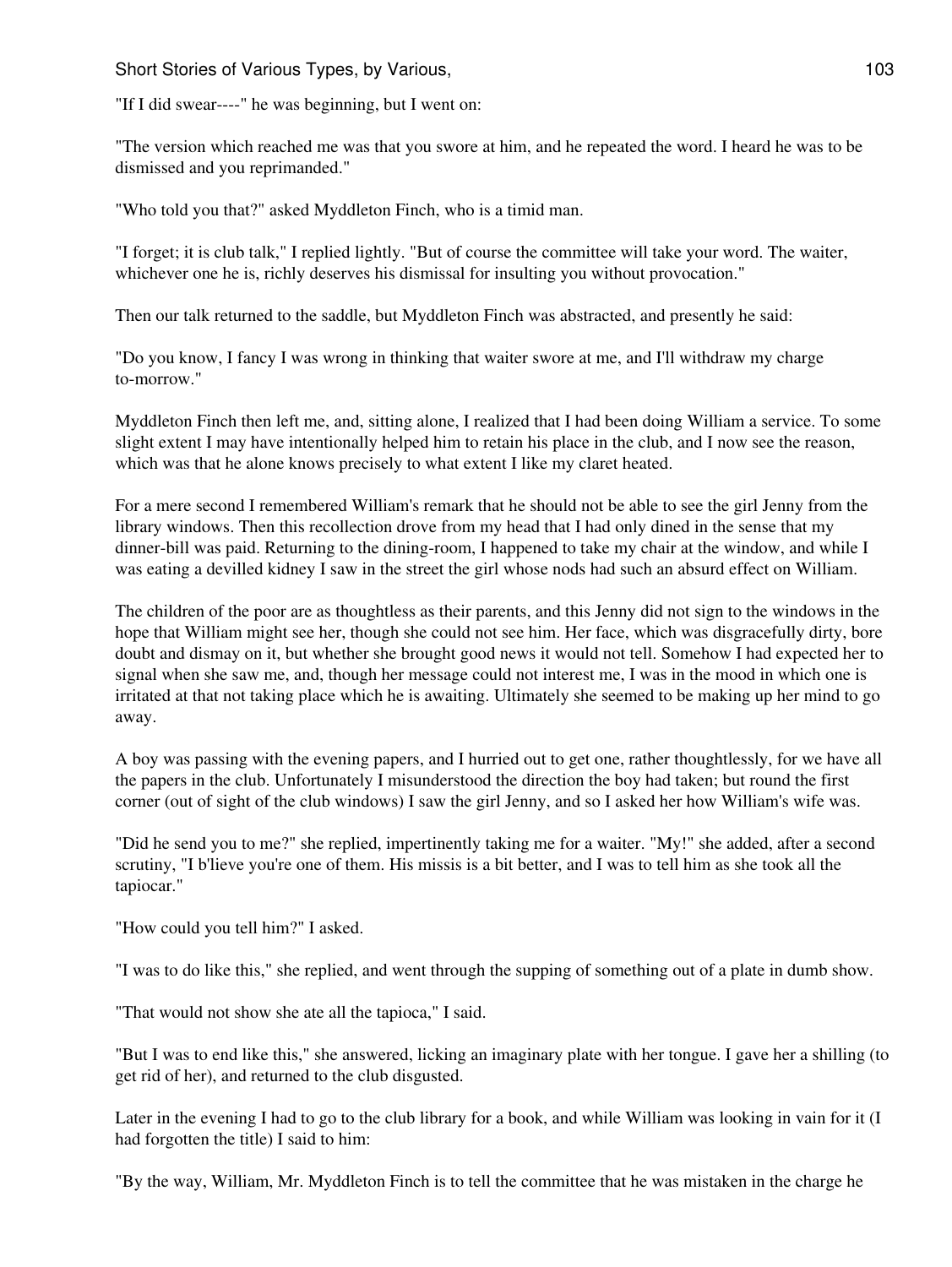brought against you, so you will doubtless be restored to the dining-room to-morrow."

The two members were still in their chairs, probably sleeping lightly; yet he had the effrontery to thank me.

"Don't thank me," I said, blushing at the imputation. "Remember your place, William!"

"But Mr. Myddleton Finch knew I swore," he insisted.

"A gentleman," I replied, stiffly, "cannot remember for twenty-four hours what a waiter has said to him."

"No, sir, but----"

To stop him I had to say:

"And, ah, William, your wife is a little better. She has eaten the tapioca--all of it."

"How can you know, sir?"

"By an accident."

"Jenny signed to the window."

"No."

"Then you saw her, and went out, and----"

"Nonsense!"

"Oh, sir, to do that for me! May God bl----"

"William!"

"Forgive me, sir, but--when I tell my missis, she will say it was thought of your own wife as made you do it."

He wrung my hand. I dared not withdraw it, lest we should waken the sleepers.

William returned to the dining-room, and I had to show him that, if he did not cease looking gratefully at me, I must change my waiter. I also ordered him to stop telling me nightly how his wife was, but I continued to know, as I could not help seeing the girl Jenny from the window. Twice in a week I learned from this objectionable child that the ailing woman had again eaten all the tapioca. Then I became suspicious of William. I will tell why.

It began with a remark of Captain Upjohn's. We had been speaking of the inconvenience of not being able to get a hot dish served after 1 A.M., and he said:

"It is because these lazy waiters would strike. If the beggars had a love of their work, they would not rush away from the club the moment one o'clock strikes. That glum fellow who often waits on you takes to his heels the moment he is clear of the club steps. He ran into me the other night at the top of the street, and was off without apologizing."

"You mean the foot of the street, Upjohn," I said, for such is the way to Drury Lane.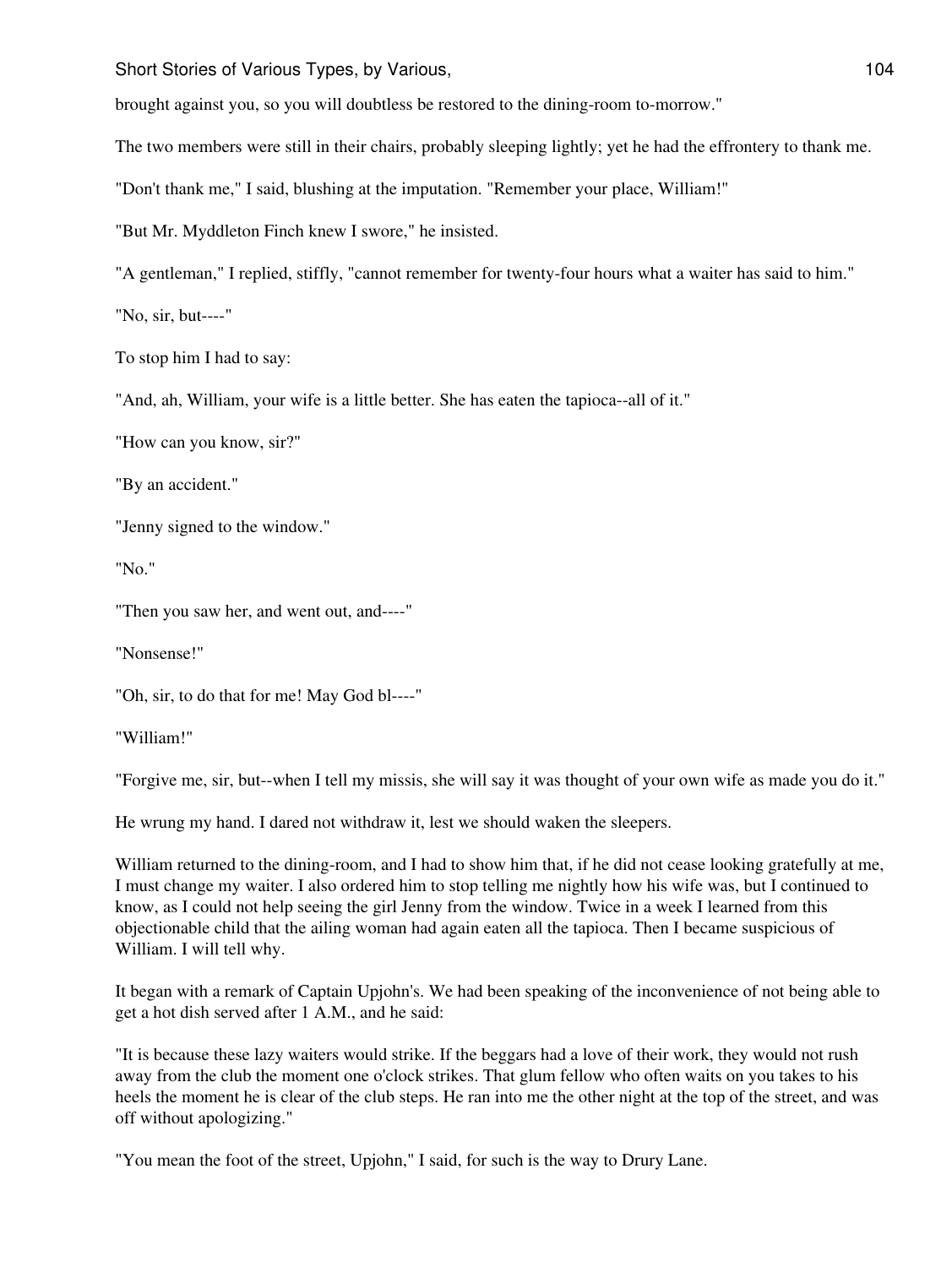"No; I mean the top. The man was running west."

"East."

"West."

I smiled, which so annoyed him that he bet me two to one in sovereigns. The bet could have been decided most quickly by asking William a question, but I thought, foolishly doubtless, that it might hurt his feelings, so I watched him leave the club. The possibility of Upjohn's winning the bet had seemed remote to me. Conceive my surprise, therefore, when William went westward.

Amazed, I pursued him along two streets without realizing that I was doing so. Then curiosity put me into a hansom. We followed William, and it proved to be a three-shilling fare, for running when he was in breath and walking when he was out of it, he took me to West Kensington.

I discharged my cab, and from across the street watched William's incomprehensible behavior. He had stopped at a dingy row of workmen's houses, and knocked at the darkened window of one of them. Presently a light showed. So far as I could see, someone pulled up the blind and for ten minutes talked to William. I was uncertain whether they talked for the window was not opened, and I felt that, had William spoken through the glass loud enough to be heard inside, I must have heard him too. Yet he nodded and beckoned. I was still bewildered when, by setting off the way he had come, he gave me the opportunity of going home.

Knowing from the talk of the club what the lower orders are, could I doubt that this was some discreditable love affair of William's? His solicitude for his wife had been mere pretence; so far as it was genuine, it meant that he feared she might recover. He probably told her that he was detained nightly in the club till three.

I was miserable next day and blamed the devilled kidneys for it. Whether William was unfaithful to his wife was nothing to me, but I had two plain reasons for insisting on his going straight home from his club: the one, that, as he had made me lose a bet, I would punish him; the other, that he could wait upon me better if he went to bed betimes.

Yet I did not question him. There was something in his face that----. Well, I seemed to see his dying wife in it.

I was so out of sorts that I could eat no dinner. I left the club. Happening to stand for some time at the foot of the street, I chanced to see the girl Jenny coming, and----. No; let me tell the truth, though the whole club reads; I was waiting for her.

"How is William's wife to-day?" I asked.

"She told me to nod three times," the little slattern replied; "but she looked like nothink but a dead one till she got the brandy."

"Hush, child!" I said, shocked. "You don't know how the dead look."

"Bless yer," she answered, "don't I just! Why, I've helped to lay 'em out. I'm going on seven."

"Is William good to his wife?"

"Course he is. Ain't she his missis?"

"Why should that make him good to her?" I asked cynically, out of my knowledge of the poor. But the girl, precocious in many ways, had never had my opportunities of studying the lower classes in the newspapers,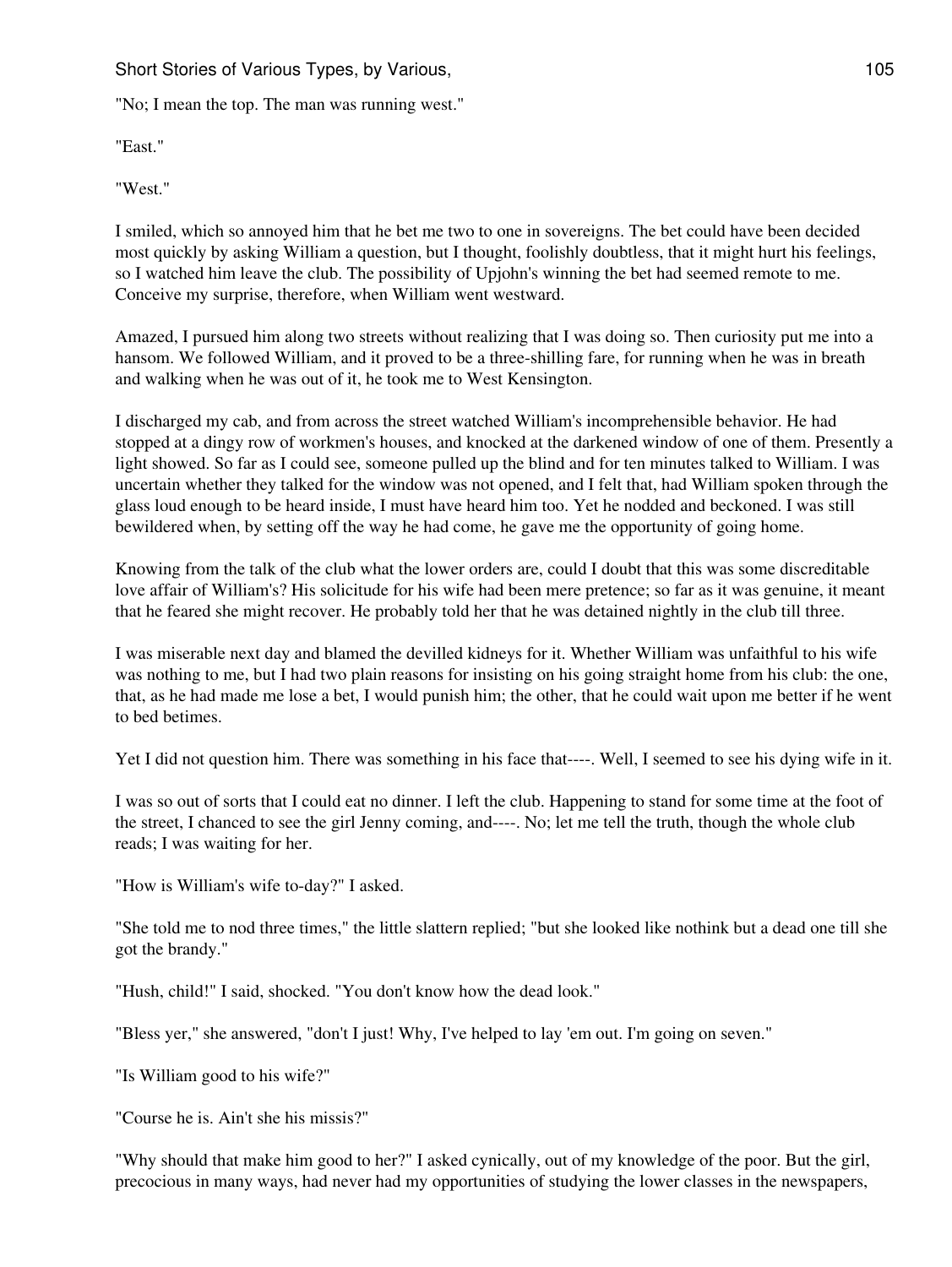fiction, and club talk. She shut one eye, and looking up wonderingly, said:

"Ain't you green--just!"

"When does William reach home at night?"

"'Tain't night; it's morning. When I wakes up at half dark and half light and hears a door shutting I know as it's either father going off to his work or Mr. Hicking coming home from his."

"Who is Mr. Hicking?"

"Him as we've been speaking on--William. We calls him mister, 'cause he's a toff. Father's just doing jobs in Covent Garden, but Mr. Hicking, he's a waiter, and a clean shirt every day. The old woman would like father to be a waiter, but he hain't got the 'ristocratic look."

"What old woman?"

"Go 'long! that's my mother. Is it true there's a waiter in the club just for to open the door?"

"Yes, but----"

"And another just for to lick the stamps? My!"

"William leaves the club at one o'clock?" I said, interrogatively.

She nodded. "My mother," she said, "is one to talk, and she says to Mr. Hicking as he should get away at twelve, 'cause his missis needs him more'n the gentlemen need him. The old woman do talk."

"And what does William answer to that?"

"He says as the gentlemen can't be kept waiting for their cheese."

"But William does not go straight home when he leaves the club?"

"That's the kid."

"Kid!" I echoed, scarcely understanding, for knowing how little the poor love their children, I had asked William no questions about the baby.

"Didn't you know his missis had a kid?"

"Yes, but that is no excuse for William's staying away from his sick wife," I answered, sharply. A baby in such a home as William's, I reflected, must be trying, but still----. Besides his class can sleep through any din.

"The kid ain't in our court," the girl explained. "He's in W., he is, and I've never been out of W.C., leastwise, not as I knows on."

"This is W. I suppose you mean that the child is at West Kensington? Well, no doubt it was better for William's wife to get rid of the child----"

"Better!" interposed the girl. "'Tain't better for her not to have the kid. Ain't her not having him what she's always thinking on when she looks like a dead one."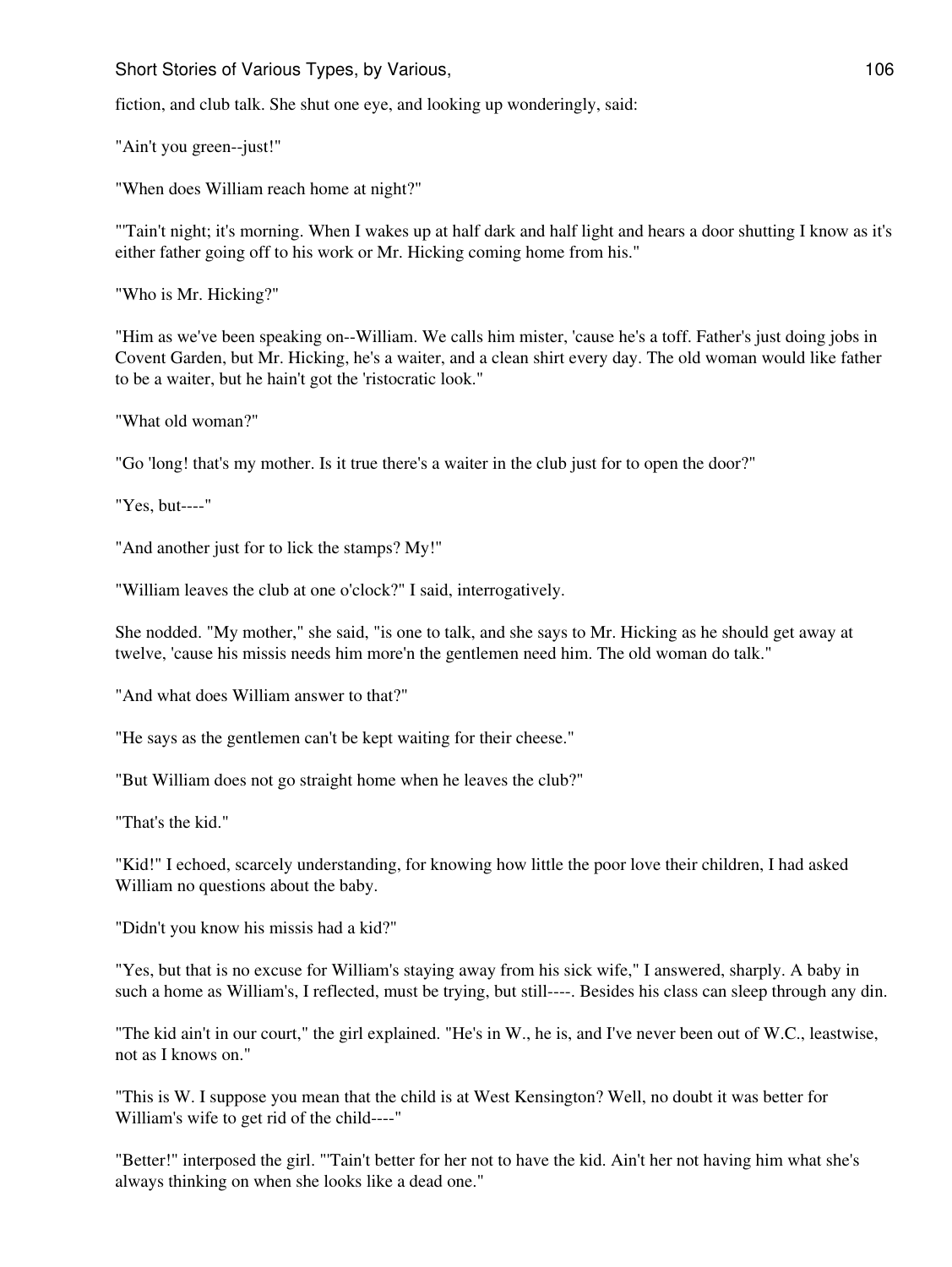"How could you know that?"

"'Cause," answered the girl, illustrating her words with a gesture, "I watches her, and I sees her arms going this way, just like as she wanted to hug her kid."

"Possibly you are right," I said, frowning, "but William has put the child out to nurse because it disturbed his night's rest. A man who has his work to do----"

"You are green!"

"Then why have the mother and child been separated?"

"Along of that there measles. Near all the young 'uns in our court has 'em bad."

"Have you had them?"

"I said the young 'uns."

"And William sent the baby to West Kensington to escape infection?"

"Took him, he did."

"Against his wife's wishes?"

"Na-o!"

"You said she was dying for want of the child?"

"Wouldn't she rayther die than have the kid die?"

"Don't speak so heartlessly, child. Why does William not go straight home from the club? Does he go to West Kensington to see it?"

"'Tain't a hit, it's an 'e. 'Course he do."

"Then he should not. His wife has the first claim on him."

"Ain't you green! It's his missis as wants him to go. Do you think she could sleep till she knowed how the kid was?"

"But he does not go into the house at West Kensington?"

"Is he soft? Course he don't go in, fear of taking the infection to the kid. They just holds the kid up at the window to him, so as he can have a good look. Then he comes home and tells his missis. He sits foot of the bed and tells."

"And that takes place every night? He can't have much to tell."

"He has just."

"He can only say whether the child is well or ill."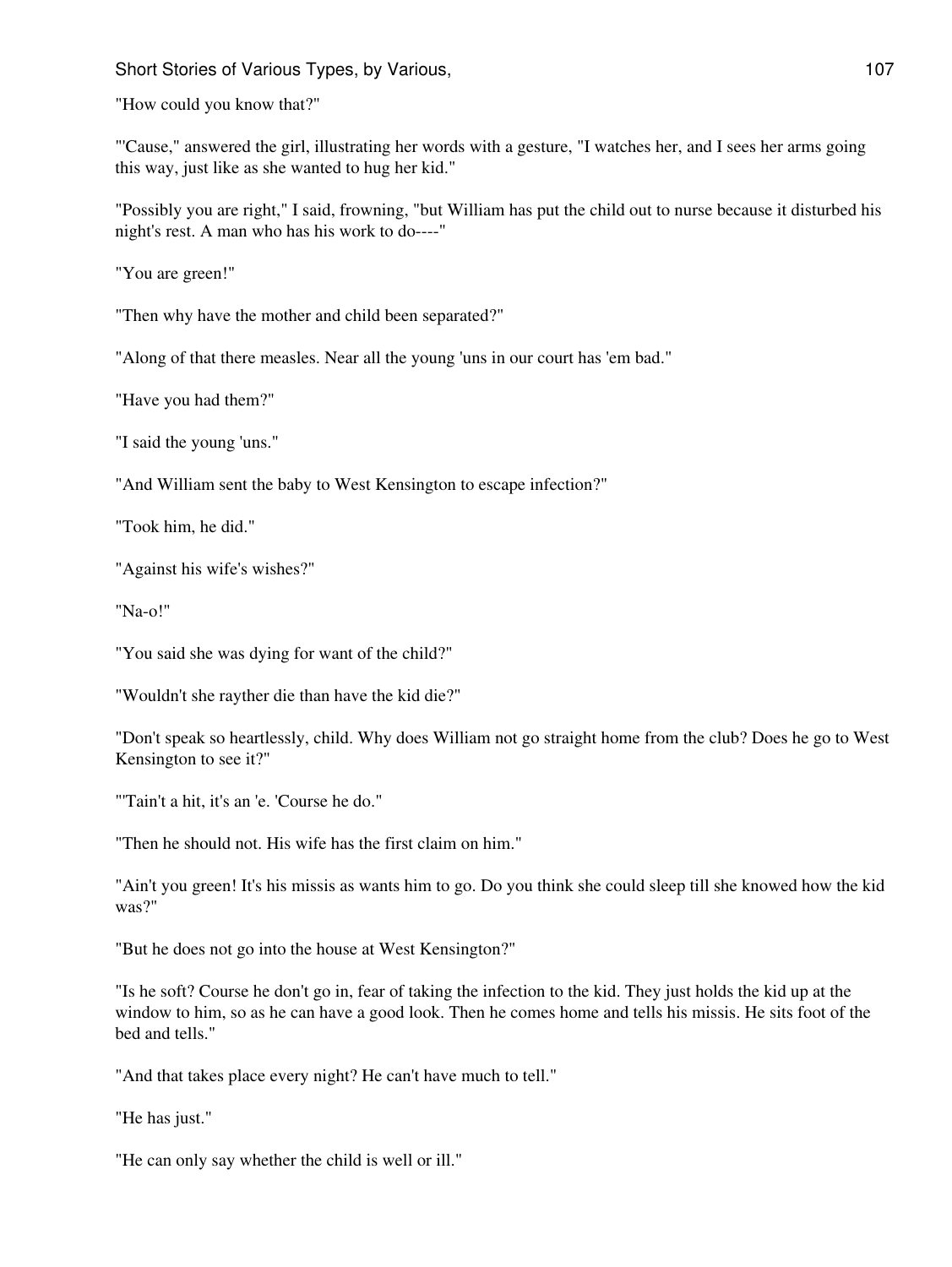"My! He tells what a difference there is in the kid since he see'd him last."

"There can be no difference!"

"Go 'long! Ain't a kid always growing? Haven't Mr. Hicking to tell how the hair is getting darker, and heaps of things beside?"

"Such as what?"

"Like whether he larfed, and if he has her nose, and how as he knowed him. He tells her them things more'n once."

"And all this time he is sitting at the foot of the bed?"

"'Cept when he holds her hand."

"But when does he get to bed himself?"

"He don't get much. He tells her as he has a sleep at the club."

"He cannot say that."

"Hain't I heard him? But he do go to his bed a bit, and then they both lies quiet, her pretending she is sleeping so as he can sleep, and him feared to sleep case he shouldn't wake up to give her the bottle stuff."

"What does the doctor say about her?"

"He's a good one, the doctor. Sometimes he says she would get better if she could see the kid through the window."

"Nonsense!"

"And if she was took to the country."

"Then why does not William take her?"

"My! you are green! And if she drank port wines."

"Doesn't she?"

"No; but William he tells her about the gentlemen drinking them."

On the tenth day after my conversation with this unattractive child I was in my brougham, with the windows up, and I sat back, a paper before my face lest any one should look in. Naturally I was afraid of being seen in company of William's wife and Jenny, for men about town are uncharitable, and, despite the explanation I had ready, might have charged me with pitying William. As a matter of fact, William was sending his wife into Surrey to stay with an old nurse of mine, and I was driving her down because my horses needed an outing. Besides, I was going that way, at any rate.

I had arranged that the girl Jenny, who was wearing an outrageous bonnet, should accompany us, because, knowing the greed of her class, I feared she might blackmail me at the club.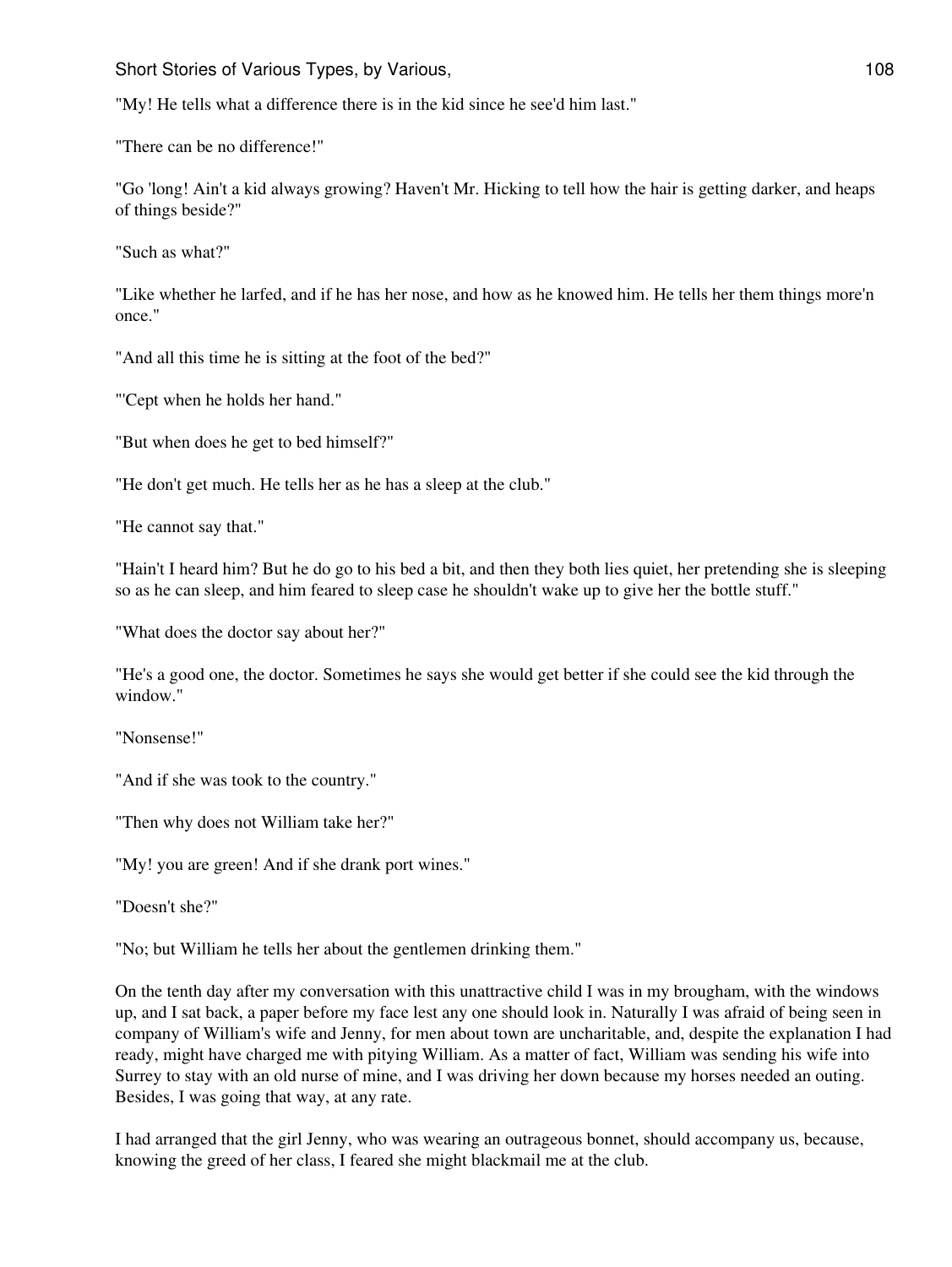William joined us in the suburbs, bringing the baby with him, as I had foreseen they would all be occupied with it, and to save me the trouble of conversing with them. Mrs. Hicking I found too pale and fragile for a workingman's wife, and I formed a mean opinion of her intelligence from her pride in the baby, which was a very ordinary one. She created quite a vulgar scene when it was brought to her, though she had given me her word not to do so; what irritated me, even more than her tears, being her ill-bred apology that she "had been 'feared baby wouldn't know her again." I would have told her they didn't know anyone for years had I not been afraid of the girl Jenny, who dandled the infant on her knees and talked to it as if it understood. She kept me on tenterhooks by asking it offensive questions: such as, "Oo know who give me that bonnet?" and answering them herself, "It was the pretty gentleman there," and several times I had to affect sleep because she announced, "Kiddy wants to kiss the pretty gentleman."

Irksome as all this necessarily was to a man of taste, I suffered even more when we reached our destination. As we drove through the village the girl Jenny uttered shrieks of delight at the sight of flowers growing up the cottage walls, and declared they were "just like music-'all without the drink license." As my horses required a rest, I was forced to abandon my intention of dropping these persons at their lodgings and returning to town at once, and I could not go to the inn lest I should meet inquisitive acquaintances. Disagreeable circumstances, therefore, compelled me to take tea with a waiter's family--close to a window, too, through which I could see the girl Jenny talking excitedly to villagers, and telling them, I felt certain, that I had been good to William. I had a desire to go out and put myself right with those people.

William's long connection with the club should have given him some manners, but apparently his class cannot take them on, for, though he knew I regarded his thanks as an insult, he looked them when he was not speaking them, and hardly had he sat down, by my orders, than he remembered that I was a member of the club, and jumped up. Nothing is in worse form than whispering, yet again and again, when he thought I was not listening, he whispered to Mrs. Hicking, "You don't feel faint?" or "How are you now?" He was also in extravagant glee because she ate two cakes (it takes so little to put these people in good spirits), and when she said she felt like another being already, the fellow's face charged me with the change. I could not but conclude, from the way Mrs. Hicking let the baby pound her, that she was stronger than she had pretended.

I remained longer than was necessary, because I had something to say to William which I knew he would misunderstand, and so I put off saying it. But when he announced that it was time for him to return to London, at which his wife suddenly paled, so that he had to sign to her not to break down, I delivered the message.

"William," I said, "the head waiter asked me to say that you could take a fortnight's holiday just now. Your wages will be paid as usual."

Confound them! William had me by the hand, and his wife was in tears before I could reach the door.

"Is it your doing again, sir?" William cried.

"William!" I said, fiercely.

"We owe everything to you," he insisted. "The port wine----"

"Because I had no room for it in my cellar."

"The money for the nurse in London----"

"Because I objected to being waited on by a man who got no sleep."

"These lodgings----"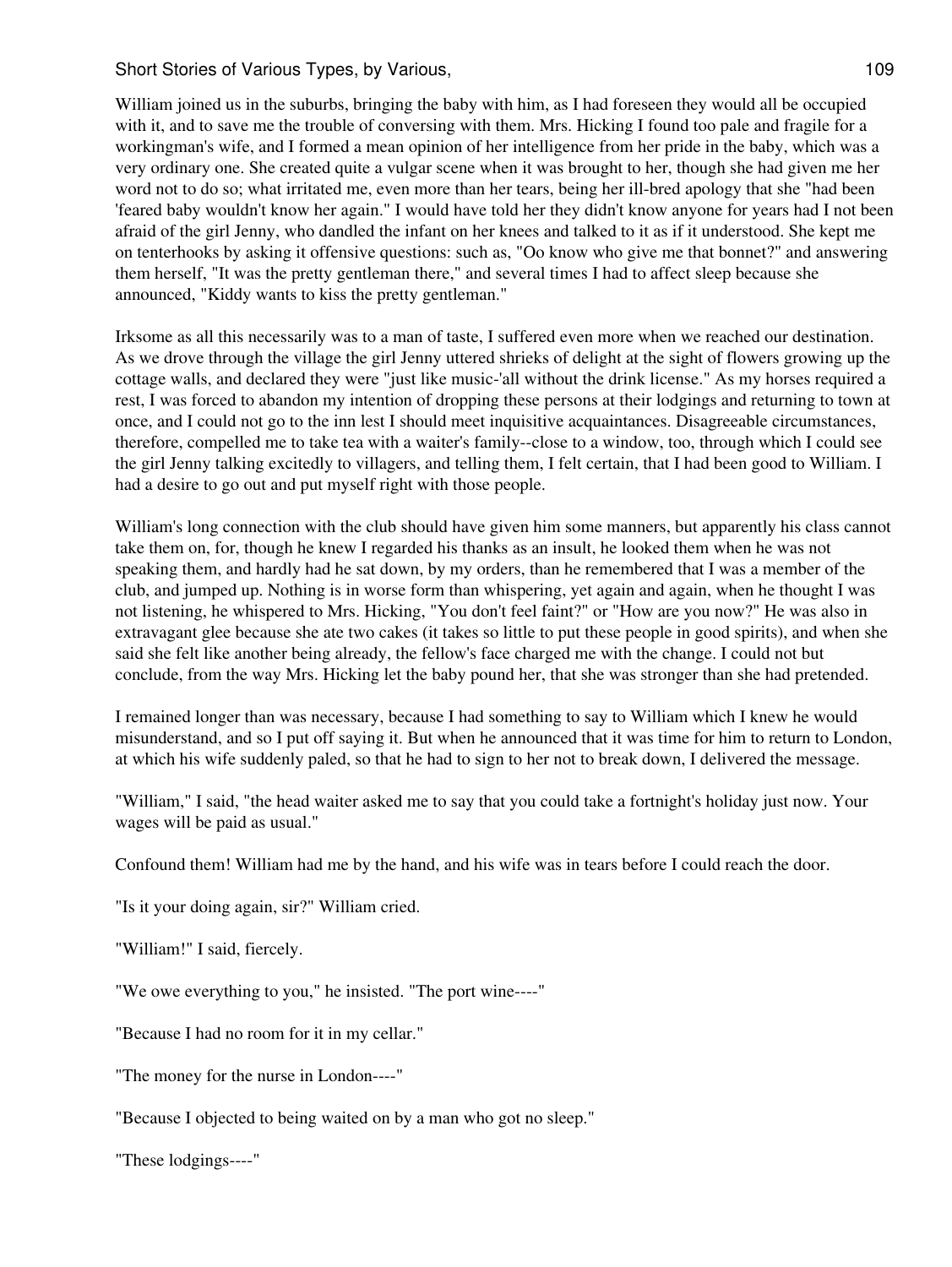"Because I wanted to do something for my old nurse."

"And, now, sir, a fortnight's holiday!"

"Good-by, William!" I said, in a fury.

But before I could get away, Mrs. Hicking signed to William to leave the room, and then she kissed my hand. She said something to me. It was about my wife. Somehow I---- What business had William to tell her about my wife?

They are all back in Drury Lane now, and William tells me that his wife sings at her work just as she did eight years ago. I have no interest in this, and try to check his talk of it; but such people have no sense of propriety, and he even speaks of the girl Jenny, who sent me lately a gaudy pair of worsted gloves worked by her own hand. The meanest advantage they took of my weakness, however, was in calling their baby after me. I have an uncomfortable suspicion, too, that William has given the other waiters his version of the affair, but I feel safe so long as it does not reach the committee.

## ALPHONSE DAUDET

The Siege of Berlin[266-1]

We were walking up the Avenue des Champs-Élysées with Dr. V----, trying to read the story of the siege of Paris in the shell-scarred walls and the sidewalks plowed up by grape-shot. Just before we reached the Circle, the doctor stopped and, pointing out to me one of the big corner houses so pompously grouped around the Arc de Triomphe,[266-2] told me this story.

You see those four closed windows above the balcony? During the first day of August, that terrible August of last year, so full of storms and disaster, I was called there to attend a very severe case of apoplexy. The patient was Colonel Jouve, once a cuirassier of the First Empire,[266-3] and now an old gentleman mad about glory and patriotism. At the outbreak of war he had gone to live in the Champs-Élysées, in an apartment with a balcony. Can you guess why? That he might be present at the triumphant return of our troops. Poor old boy! The news of Wissemburg reached him just as he was leaving the table. When he read the name of Napoleon at the foot of that bulletin of defeat, he had a stroke and fell.

I found the old cuirassier stretched out on the carpet with his face bleeding and motionless as if struck by a heavy blow. If he had been standing, he would have seemed a tall man. Stretched out as he was, he seemed immense. He had a fine face, magnificent teeth, a thick head of curly white hair, and though eighty years old did not look more than sixty. Near him his granddaughter knelt weeping. There was a strong family resemblance between them. Seeing them side by side, you thought of two beautiful Greek medals struck from the same matrix, but one old and worn and the other bright and clear-cut with all the brilliancy and smoothness of a first impression.

I found the child's grief very touching. Daughter and granddaughter of a soldier (her father was on Mac Mahon's[267-1] staff), the sight of this splendid old man stretched out before her had suggested to her another scene, no less terrible. I did all I could to reassure her, but in my own mind I was not any too hopeful. There was no question that the stroke had been apoplectic, and that is the sort of thing from which at eighty one does not recover. As it turned out, the sick man remained in a state of coma for three days.

Meanwhile, the news of the battle of Reichshoffen reached Paris. You will remember in what form that news reached us first. Until evening we all believed that we had won a great victory, with 20,000 Prussians killed and the Crown Prince captured. Through some miracle, some magnetic current, an echo of this national rejoicing must have reached the sufferer, deaf and speechless and unable to move though he was. That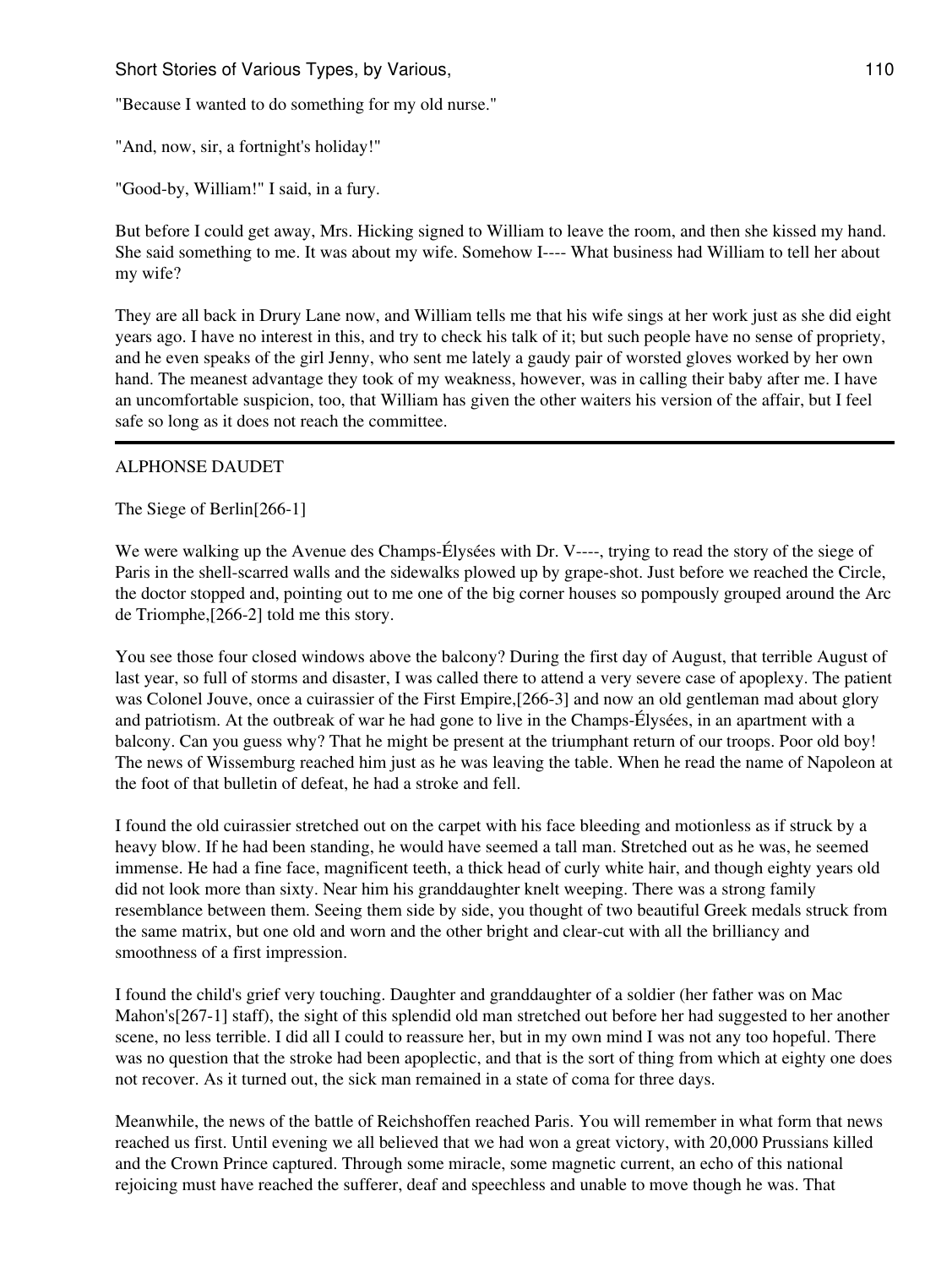evening when I went to his bedside, I found a different man. His eye was clear, his tongue was no longer thick, and he had strength enough to smile at me and to stammer, "Vic-to-ry!"

"Yes, Colonel, a great victory!"

And the more details I gave him of Mac Mahon's brilliant success, the more his face relaxed and brightened.

As I left, I found the little girl waiting for me outside the door. She was pale and was crying.

"But he is going to get well," I said, taking her hands in mine.

The poor child had hardly courage to answer me. The true story of the battle of Reichshoffen had just appeared on the bulletin boards. Mac Mahon was retreating and the army cut to pieces. Surprised and shocked, our eyes met, she thinking of her father and I of my patient. Surely he would succumb to this new blow; and yet what could we do? Leave him the joy, the illusion that had brought him back to life? That meant keeping him alive with lies.

"Very well, I will tell them," said the child, and quickly wiping away her tears she went back to her grandfather's room with a smile on her face.

It was not an easy task which she had set herself. For the first few days she had no great difficulty. The old gentleman's head was very weak and he was as easily deceived as a child, but as his strength came back his mind became clearer. He wanted to be kept in touch with troop movements and to have the War Department Bulletin read to him. It was pathetic to see the little girl, night and day, bent over her map of Germany, sticking in pins with little flags on them, and trying hard to invent to the last detail a successful campaign: Bazaine advancing on Berlin, Frossard penetrating Bavaria, and Mac Mahon reaching the Baltic.

To work this all out she needed help, and I helped her as much as I could. But the one who helped her most was her grandfather himself. He had conquered Germany so many times during the First Empire, he knew every move. "This will be the enemy's next move, here," he would say, "and ours will be this." His anticipations were always justified by the event, which made him not a little proud.

Unhappily, no matter how fast we took cities and won battles, we never went fast enough for him. The old fellow was insatiable. Each day as I came in, I learned of some new success.

"Doctor, we have taken Mayence,"[269-1] said the little girl coming to meet me with a smile that went to your heart, and through the door I heard his glad salutation, "We're getting on! In another week we shall be in Berlin."

At that time the Prussians were only a week's march from Paris. At first we wondered whether we had not better carry our patient into the country. Then we reflected that as soon as he was taken out of the house, he would learn the true state of affairs, and I decided that he was still too feeble, too stunned by his stroke, to let him find out the truth. So we decided to stay where we were.

The first day of the Prussian occupation, I climbed the stairs to his apartment, I remember, with a heavy heart at the thought of all the closed doors of Paris and the fighting going on under her walls, in the suburbs which were now on the frontier. I found the old gentleman sitting up in bed jubilant and proud.

"Well," he said, "the siege has begun."

I looked at him in amazement. "So you know now, Colonel?"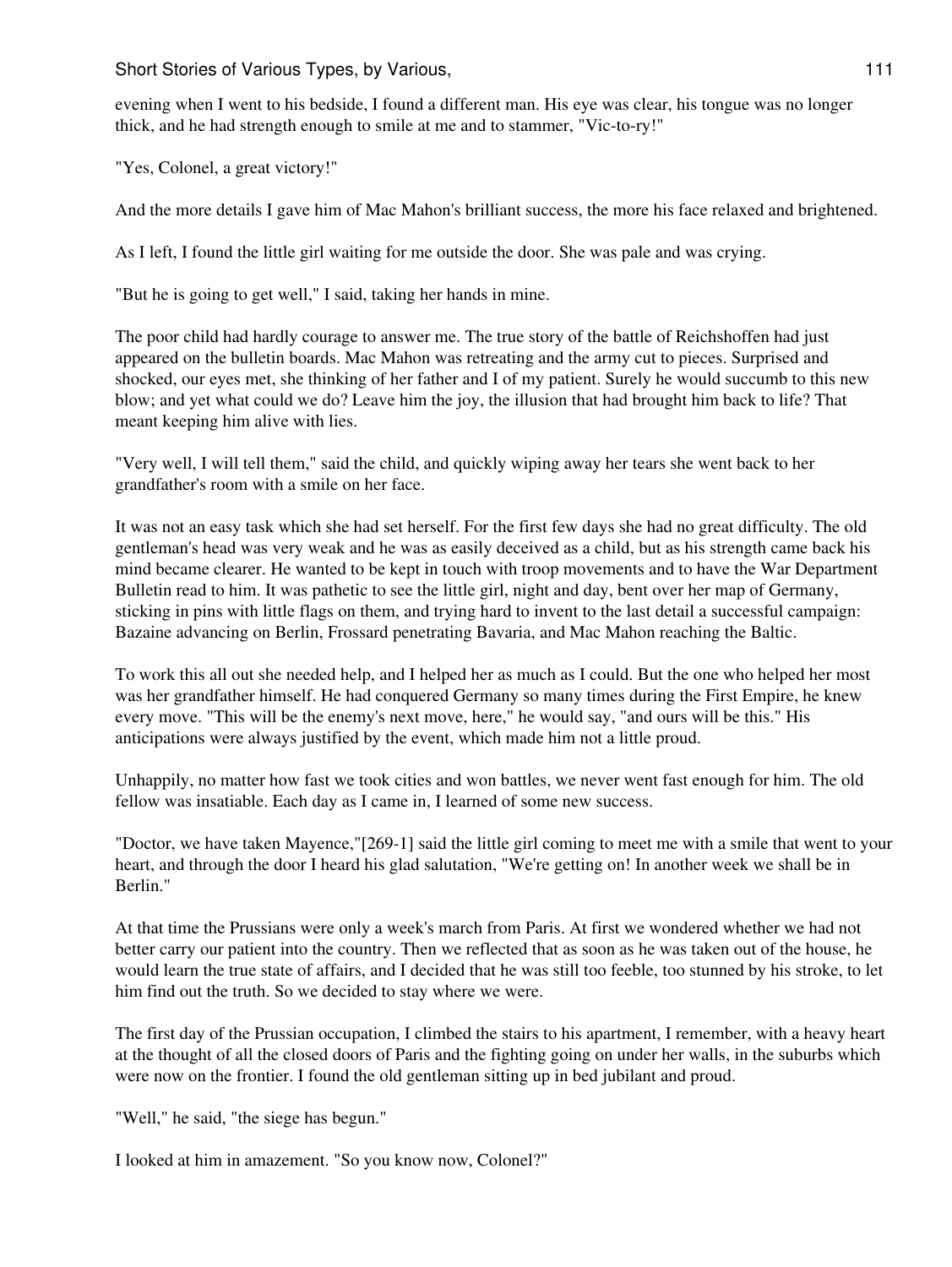His grandchild turned to me; "Why, yes, doctor. That is the great news to-day. The siege of Berlin has begun."

And while she spoke, she went on with her sewing as calmly as you please. How could he suspect what was happening? He couldn't hear the guns at the fortifications. He couldn't see the city in its fear and sorrow.

From his bed he could see one side of the Arc de Triomphe, and his room was filled with odds and ends of the period of the First Empire--all admirably fitted to sustain his illusions. Portraits of Napoleon's marshals, battle prints, a picture of the little King of Rome in his baby dress; big stiff consoles decorated with trophies, covered with imperial relics, medallions, bronzes, a piece of the rock of St. Helena under a glass case, miniatures all representing the same blue-eyed lady, now with hair curled, now in a ball dress, now in a yellow gown with leg-of-mutton sleeves. And all this--consoles, King of Rome, marshals, yellow-gowned, short-waisted ladies, with that prim stiffness which was considered graceful in 1806, this atmosphere of victory and conquest--it was this more than anything we could say to him that made him accept so naïvely the siege of Berlin.

After that day, our military operations grew simpler and simpler. Nothing but a little patience was needed in order to take Berlin. Every little while, when the old gentleman grew listless, we read him a letter from his son, an imaginary letter of course, as Paris was by now cut off, and as since Sedan, the aide-de-camp of Mac Mahon had been sent to a German fortress.

You can easily imagine the despair of the poor child who heard nothing from her father, knowing that he was a prisoner, deprived of even comfort and perhaps sick, while she had to write letters in his name that were full of joy, brief indeed, such as a soldier would write from the field, a soldier advancing day by day through the enemy's country. Sometimes it was too much for her, and weeks went by without a letter. The old man began to worry and to be unable to sleep. Then presto! a letter from Germany would arrive, and she would read it gayly at her grandfather's bedside, holding back her tears.

The old colonel would listen gravely, smile knowingly, approve, criticize, and explain to us any passage which seemed confused. But it was in the replies that he made to his son that he was magnificent. "Never forget that you are French," he wrote. "Be generous to the poor Germans. Don't let them suffer more than is inevitable from the invasion of their country." And then came suggestions without end, charming, moralizing on property rights, the courtesy due to women, a veritable code of honor for conquerors. All this was interwoven with reflections on politics and discussions of the peace terms. On this last point he was not unduly exacting. "Indemnity, and nothing more--what good would their provinces be to us? A France could never be made out of a Germany." He dictated that in a firm voice, and one could not hear him without emotion, there was so much sincerity, so beautiful a patriotism in what he said.

Meanwhile, the siege was progressing--not the siege of Berlin, unfortunately! We had reached the period of severe cold, the bombardment, the epidemics, the famine. But thanks to our efforts, to the infinite tenderness which enfolded him, the serenity of the old old man was never troubled. To the end, I was able to get white bread and fresh meat for him--for him alone, of course. You can't imagine anything more touching than these luncheons so innocent in their egotism--the old gentleman sitting up in bed, fresh and smiling, his napkin tucked under his chin, and his pale little granddaughter at hand to guide his hand, make him drink, and help him as he ate all these forbidden good things.

Then, animated by his meal, in the comfort of his warm room, while the winter's wind whistled outside and the snow flakes whirled around the windows, the ex-cuirassier told us for the hundredth time the story of the retreat from Russia when frozen biscuit and horse flesh was all that there was to eat.

"Do you realize what that means, little one? We had to eat horse!"

Did she realize what that meant! For two months she had eaten no other meat.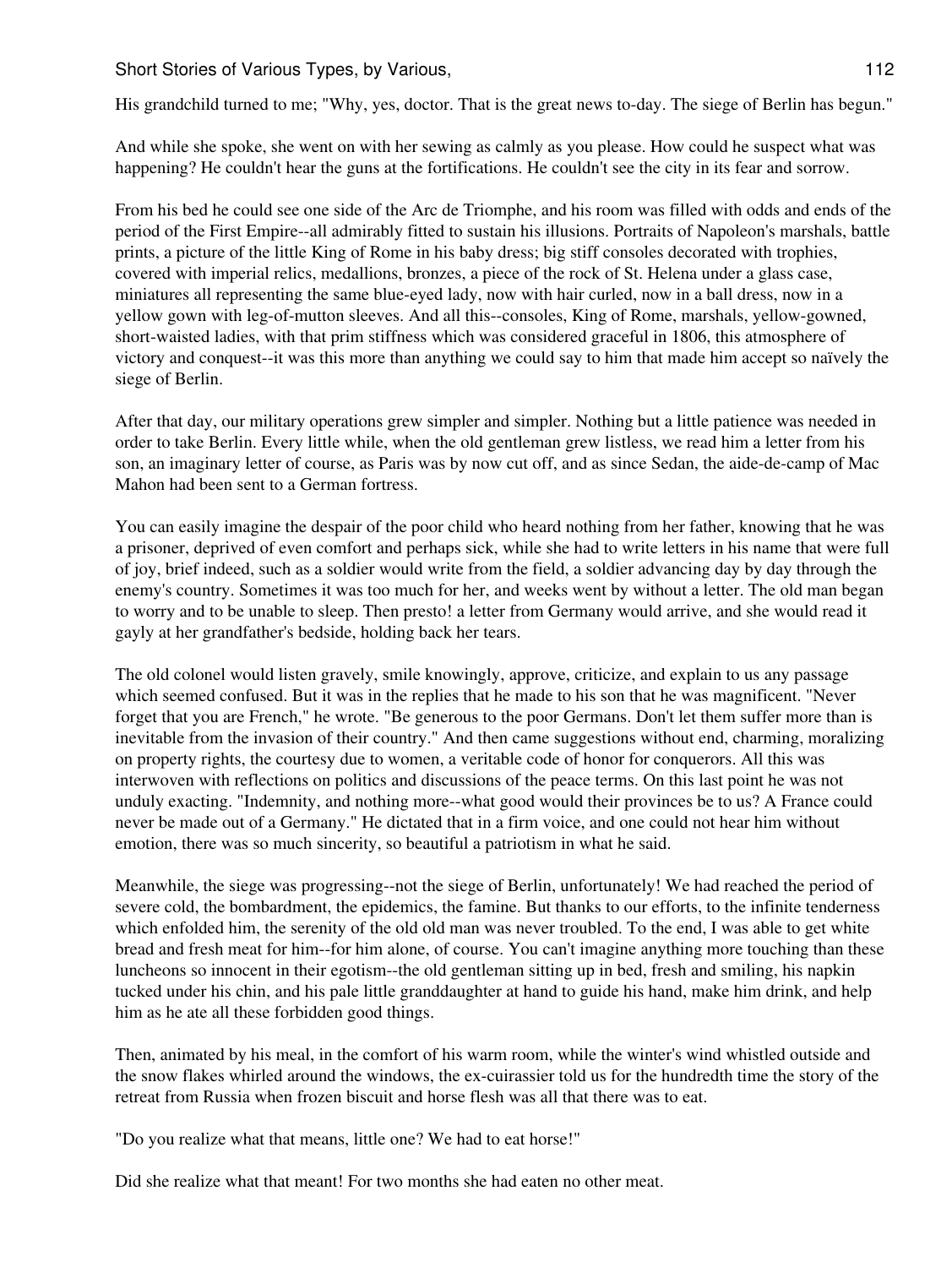As time went on and the old gentleman recovered little by little, our task increased in difficulty. The numbness of the senses which had made it so easy to deceive him was disappearing day by day. Two or three times already the terrible cannonading at the Porte Maillot had made him jump, his ear as keen as a hunting dog's, and we had been obliged to invent a last victory for Bazaine at the gates of Berlin and salvos fired at the Invalides[273-1] in honor of the event.

Another day, when his bed had been brought over to the window (it was, I think, the Thursday on which the battle of Buzenval was fought), he distinctly saw the troops of the National Guard formed on the Avenue de la Grand Armé.

"What are those troops?" asked the old gentleman, and we heard him mutter, "Not well set up."

It went no farther, but we understood that thereafter we must take every precaution. Unfortunately we were not sufficiently careful. One evening as I reached the house, the little girl came to meet me, considerably troubled. "It is to-morrow that they enter the city," she said.

Was the door of her grandfather's bedroom open? In thinking it all over afterward, I remember that this evening his face wore a very striking expression. Probably he had overheard us; but while we were talking of the entry of the Prussians, the old gentleman was thinking of the triumphant return of the French troops, for which he had so long been waiting--Mac Mahon marching down the avenue in the midst of flowers, his son at the marshal's side, and he himself on his balcony wearing his full dress uniform as he did at Lutzen, saluting the riddled flags and the powder-blackened eagles.

Poor old Jouve! No doubt he thought that we did not want him to participate in this review of our troops in the fear that his emotion would be too much for him, so he carefully avoided speaking of it. But the next day, at the very minute when the Prussian battalions started on their march from the Porte Maillot to the Tuileries,[274-1] the window up there opened gently and the Colonel appeared on the balcony wearing his helmet, his saber and all the old-fashioned but still glorious regalia of one of Milhaud's cuirassiers.

I still wonder what will power, what spurt of vitality it had taken to put him on his feet again in all the trappings of war. At all events, there he was, standing erect behind the rail, surprised to find the avenues so large, so silent, the window curtains down, and Paris as gloomy as a great pesthouse; flags everywhere, but such strange flags bearing a red cross on a white field, and no crowd to meet our soldiers.

For an instant he thought he might be mistaken; but no, below, behind the Arc de Triomphe, there came an indistinct rattle and then a black line advanced in the early light. Then, little by little, the eagles on the tops of helmets could be seen shining in the sun, the little drums of Jena began to beat, and under the Arc de L'Etoile, accented by the heavy tread of marching men and by the clash of sidearms, Schubert's Triumphal March burst out.

Suddenly the silence of the Place de L'Etoile was broken by a terrible cry: "To arms! To arms! The Prussians!" And the four Uhlans[275-1] at the head of the column could see up there on the balcony a tall old man stagger and fall. This time Colonel Jouve was really dead.

#### SELMA LAGERLÖF

# The Silver Mine

King Gustav the Third[276-1] was making a hurried trip through Dalarna. Though the horses seemed to be fairly skimming the ground, the King was dissatisfied. He leaned out of the window continually urging the driver to make haste, and his courtiers expected any minute that the royal coach or harness would break.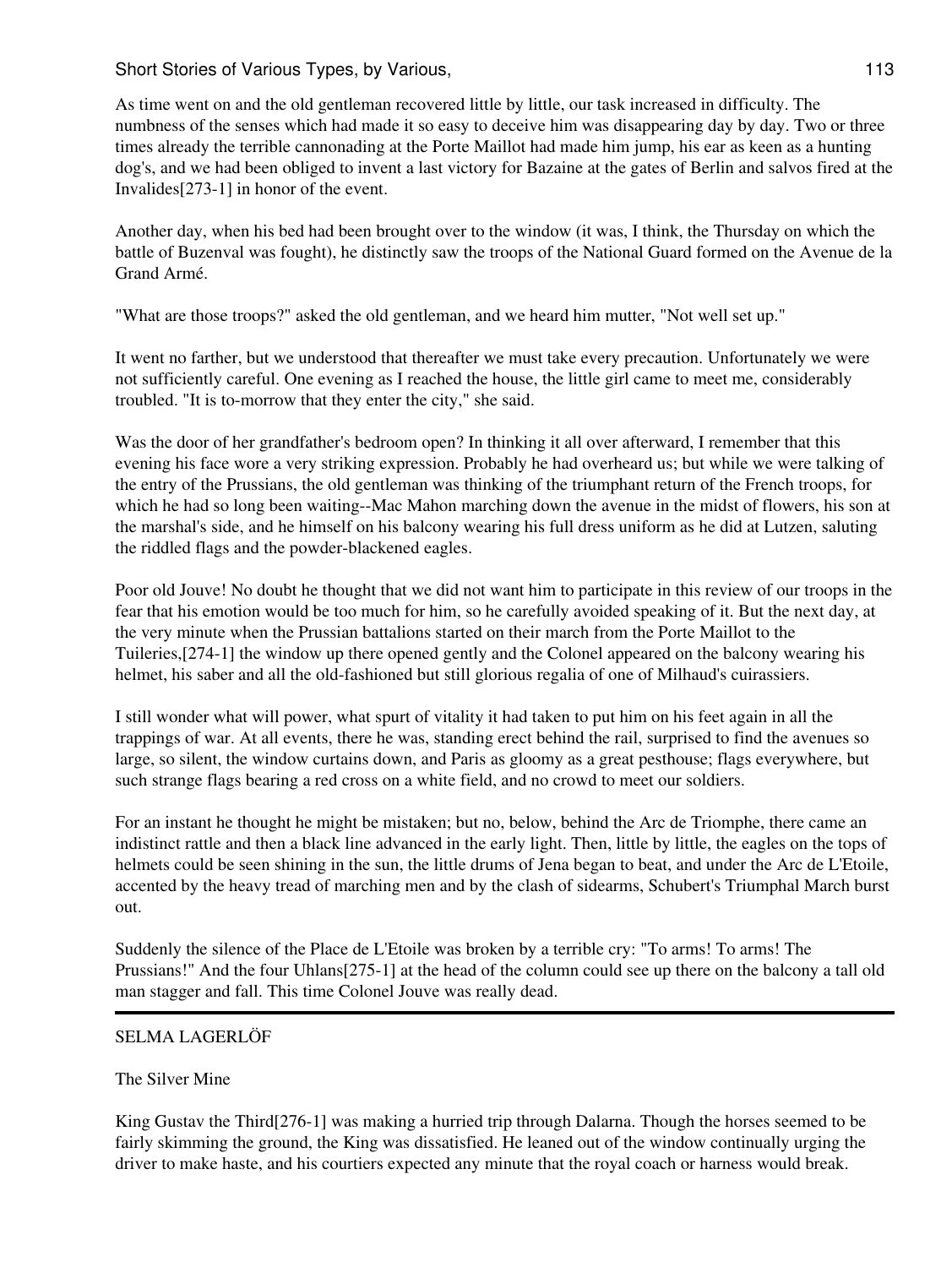Finally the carriage tongue did indeed break. The courtiers leaped from the coach and after a hasty inspection said that it would be impossible to continue the journey without repairs. Anxious for the King's entertainment, they asked him if he would not like to attend the services in a little church which could be seen a short distance ahead.

The King agreed, and stepping into one of the other carriages, drove to the church. For hours he had been riding through large tracts of forest, so he was the more delighted to come out in view of green fields and small hamlets. The Dalelven sparkled forth, as it glided between masses of graceful willows.

The King, however, was unable to attend the service, for just as he stepped from the carriage to the churchyard, the sexton was ringing the bell for the closing. The worshippers came filing out of the church. As they passed the King, where he stood with one foot on the carriage step, he was impressed with their stalwart bearing and sturdy, wholesome appearance.

On the preceding day the King had remarked to his courtiers upon the poverty of the country they were passing through. "Apparently now," he said, "I am driving through the poorest section of my domain." When he saw these people, however, he forgot about the poverty of the country. His heart warmed within him and he said to himself, "The Swedish King is not in such poor circumstances as some of his enemies would believe. As long as my subjects remain as fine and wholesome as these are, I shall be able to defend successfully my crown and my land."

Then he commanded a courtier to tell the people that the stranger among them was their King, and that he wished them to gather around in order that he might address them.

He spake to them, standing upon the top step that led into the sanctuary, and the step upon which he stood may be found there to this day.

The King first told his people how matters stood within the kingdom. Sweden had been attacked by both Russia and Denmark. Under ordinary circumstances this would not be alarming, but at present the army was so filled with traitors[277-1] that he could hardly depend on it. He saw, therefore, no alternative but to go out himself to the small towns and ask his subjects whether they wished to side with the traitors or were willing to help the King with soldiers and money to save the Fatherland.

While he was making this earnest appeal, the sturdy peasants stood attentively before him, making no comment, nor giving any sign as to whether they agreed or not. Now the King had felt inwardly pleased at the forcefulness of his own appeal, so when the men stood silent, unable to give their answer, he frowned and showed his disappointment.

The farmers understood that the King was impatient for their reply, and at length one stepped forward. "Now you must know, King Gustav," he said, "that we were not expecting a visit from our King here to-day. We are therefore not prepared to answer you immediately. I would suggest that you go into the sanctuary and speak with our minister while we discuss among ourselves this matter which you have presented to us."

The King, perceiving that no better solution was possible, decided to take the farmer's advice.

When he entered the study, he found no one there except an old farmer. He was tall and rough, with hands large and horny from hard work. He wore neither robe nor collar, but only leather breeches and a long white homespun coat, like the other peasants. He arose and bowed as the King entered.

"I believed that I should meet the minister here," said the King.

The other reddened with embarrassment, for he realized that it might be annoying to the King to be told that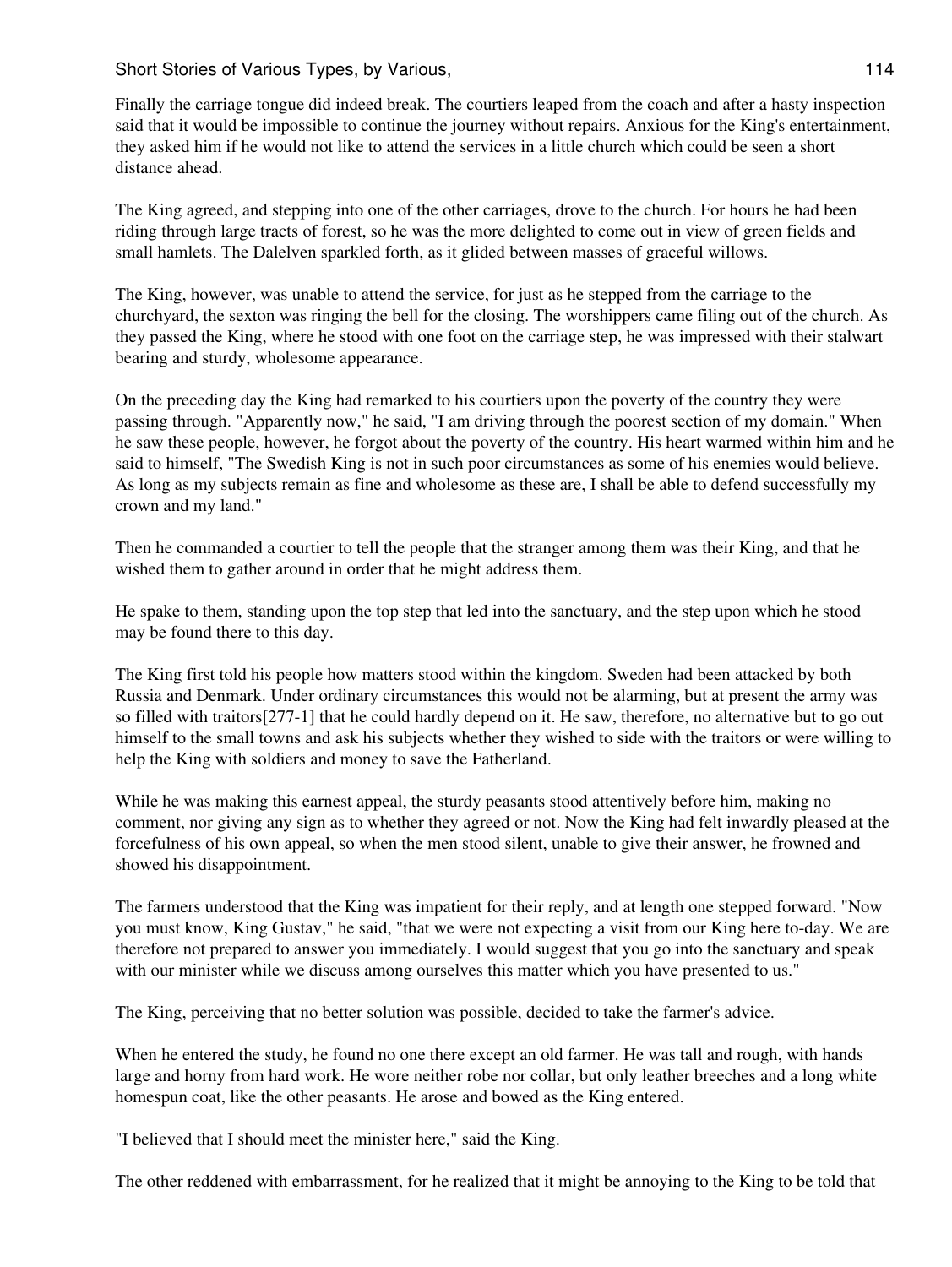he had mistaken the minister for a farmer.

"Yes," he admitted, "the pastor is usually found here."

The King seated himself in a large armchair that stood in the study at that time, and which still stands there with a single change; the congregation has placed upon the back a gold crown.

"Have you a good minister here?" asked the King, wishing to show interest in the people's welfare.

When the King questioned him thus, the pastor felt that it was impossible to admit who he was. He decided that it was better to let the King think he was only a farmer, so he answered: "The minister is fair; he preaches the clear word of God, and he tries to live as he preaches."

The King thought this a good recommendation. His sharp ear, however, had detected a certain hesitation in the tone of the man. He said, therefore, "It sounds, though, as if you are not entirely satisfied with your pastor."

"He may be a bit hardheaded," said the other, thinking inwardly, "If the King should later discover who I am, he will realize that I did not pour compliments over myself." He decided, therefore, to come out with a bit of criticism. "There be those who would say that the minister is inclined to want to be the ruler in this hamlet," he continued.

"Then he has surely directed and managed everything in the best possible way," said the King. He was not pleased to have the farmer finding fault with some one placed over him. "It appears to me that everything here is ruled by good habit and old-fashioned simplicity."

"The people are good," said the minister, "because they live in a remote place in isolation and poverty. The people here would probably be no better than others if the trials and temptations of the world came nearer to them."

"There is little chance that this will happen," said the King with a shrug of his shoulder.

He said nothing further but began drumming on the table with his fingers. He felt that he had exchanged enough words with this farmer, and wondered when the people would be ready with their answer.

"Those peasants are not very eager about coming to their King with aid," he thought. "If my coach were only ready, I would drive away from them and their deliberations."

The minister, deeply troubled, strove within himself as to how he should act on an important question that must be settled quickly. He felt glad that he had not told the King who he was, for now he could discuss matters that otherwise he would have been unable to bring forward.

After a time he broke the embarrassing silence by asking the King if it really were true that enemies were besieging them and their kingdom was in danger.

The King, feeling that this person should have sense enough to leave him undisturbed, looked at him for a time without reply.

"I asked the question because, standing within the study here, I could not hear clearly what you said to the people. But in case it is true, I should like to state that the pastor of this parish might possibly be in a position to furnish the King as much money as he would need."

"I thought you said that every one here was poor," said the King, thinking that the farmer did not know what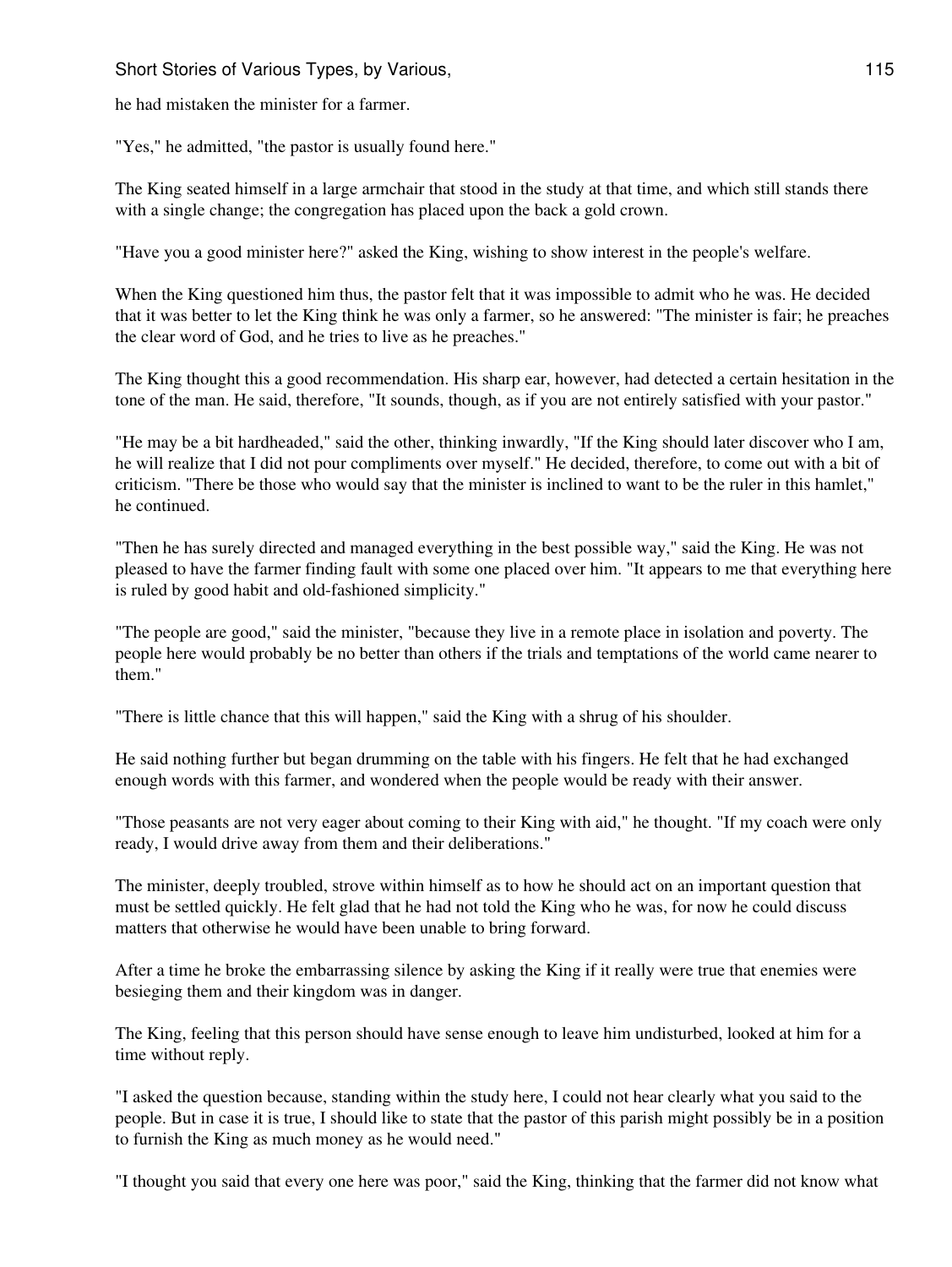he was talking about.

"Yes, that is true," agreed the pastor, "and the minister has no more than any other. But if the King will honor me by listening, I will explain how it is that the minister has power to help."

"You may speak," said King Gustav. "You seem to find it easier to express yourself than your friends and neighbors outside, who never will be ready with their answer."

"It is not an easy matter to answer a King. I fear that, in the end, it will be necessary for their pastor to speak in their stead."

The King crossed his knees, folded his arms, and dropped his head. "You may begin," he said, with an air of preparing to fall asleep.

"Once upon a time the pastor and four men from his parish went elk hunting," began the minister. "Besides the pastor, there were two soldiers, Olaf and Erik Svard, the landlord of the village, and a farmer named Isræls Pers Perssons."

"Should not mention so many names," grumbled the King, as he shifted his head a bit.

"The men were good hunters and usually had good luck, but this day they traveled far without getting any game. At last they gave up the hunt and sat down on the ground to talk. They remarked upon the strange fact that so large a section of the country should be unsuitable for cultivation. All was rocks, hills, or morass.

"'Our Lord has not done right by us, when he has given us such poor land to live in,' said one of them. 'In other sections people have riches and plenty, but here in spite of all our efforts we can hardly get sufficient for our daily needs.'"

The minister stopped a moment as if uncertain whether the King had heard him. The King, however, moved his little finger as a sign that he was still awake.

"As the hunters were talking of their ill fortune, the minister noticed something glittering where he had overturned a bit of moss with his boot. 'This is a remarkable mountain,' he thought. Overturning more of the moss and picking up a piece of stone that clung to it, he exclaimed, 'Can it be possible that this is lead ore!'

"The others came eagerly over to the speaker and began uncovering the rock with their rifle stocks. They thus exposed a broad mineral vein on the side of the mountain.

"'What do you suppose this is?' asked the minister.

"Each man broke loose a piece of the rock and, biting it as a crude test, said he thought it should be at least zinc or lead.

"'And the whole mountain is full of it,' eagerly ventured the landlord."

When the minister had reached this stage of the story, the King slightly raised his head and partly opened one eye.

"Do you know if any of these persons had any knowledge of minerals or geology?"

"No, they did not," answered the minister. Whereupon the King's head sank and both eyes closed.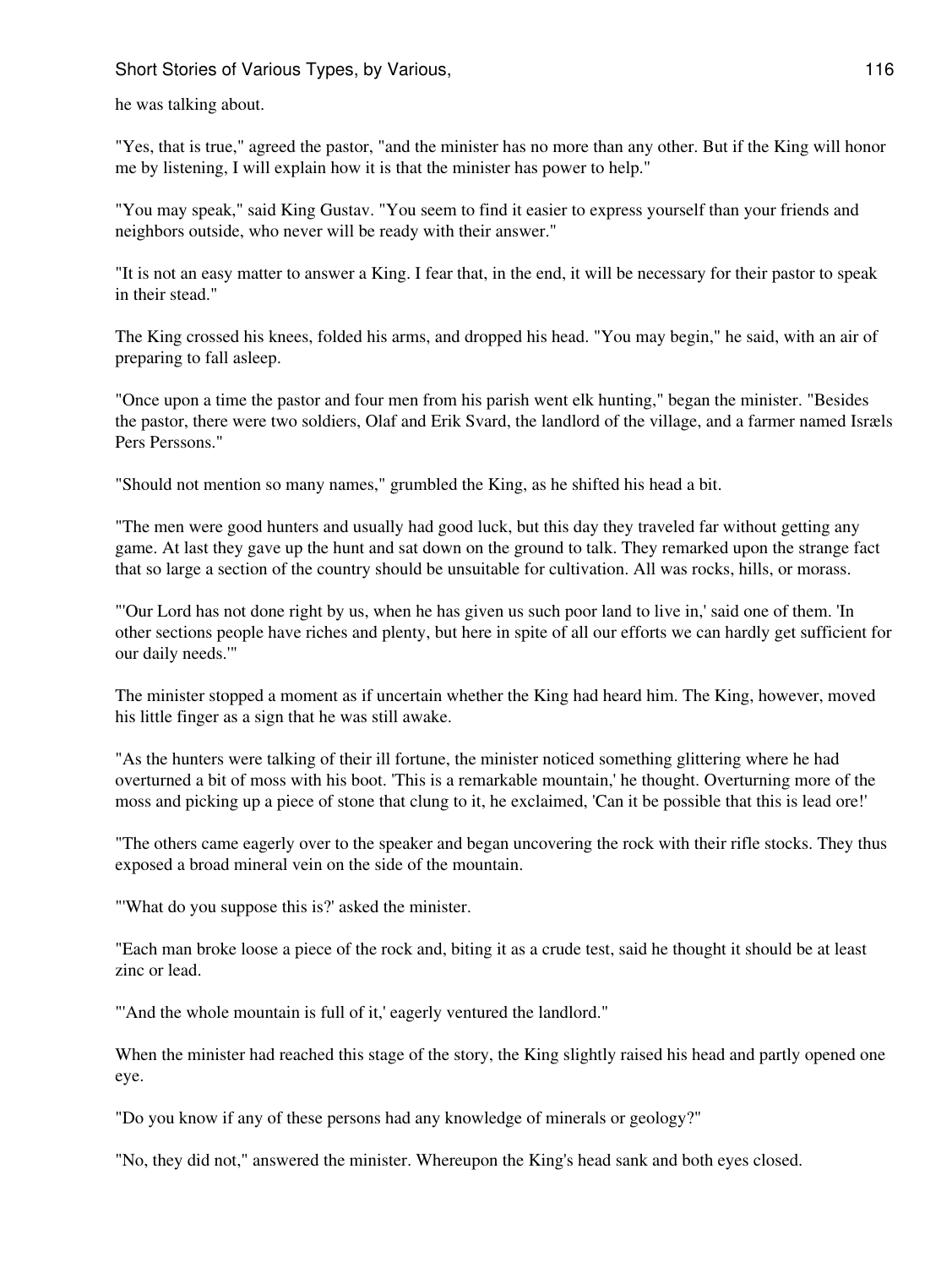"The minister and those with him were highly pleased," continued the pastor, undisturbed by the King's indifference. "They believed that they had found something which would enrich not only themselves, but their posterity as well.

"'Nevermore shall I need to work,' said one of them. 'I can do nothing the whole week through and on Sunday I shall ride to church in a gold chariot.'

"These were usually men of good sense, but their great discovery had gone to their heads, so that now they spoke like children. They had enough presence of mind, however, to lay the moss carefully back in place so as to hide the mineral vein. Then, after taking careful note of the location, they journeyed home.

"Before parting, they all agreed that the minister should go to Falun and ask the mineralogist there what kind of ore this might be. He was to return as soon as possible, and until then they all swore by a binding oath that they would not reveal to any person the location of the ore."

The king slightly raised his head but did not interrupt the narrative. He began to believe apparently that the man really had something important to tell, though he did not permit himself to be aroused out of his indifference.

"The minister started upon his journey with a few samples of ore in his pocket. He was just as happy in the thought of becoming wealthy as any of the others were. He mused upon how he would repair the parsonage that now was no better than a cottage; and how he could marry the daughter of the bishop, as he had long desired. Otherwise he would be compelled to wait for her many years, for he was poor and obscure, and he knew it would be a long time before he would be assigned to a place that would enable him to marry the girl of his choice.

"The minister's journey to Falun took him two days. There he was compelled to wait a day for the return of the mineralogist. When he finally showed the samples of the ore, the man took them in his hand, looked at them, and then at the stranger. The minister told the story of how he had found these samples in the vicinity of his home, and asked if they might be lead.

"'No, it is not lead.'

"'Zinc, then?' faltered the minister.

"'No, neither is it zinc.'

"All hope sank within the breast of the minister. He had not felt so downcast in many a day.

"'Do you have many stones like these in your country?' asked the mineralogist.

"'We have a whole mountain,' answered the minister.

"Then the man advanced toward the minister and slapping him on the shoulder said, 'Let us see that you make such use of it that will bring great good both to you and to our Kingdom, for you have found silver.'"

"'Is that true?' said the minister rather dazed; 'so it is silver?'

"The mineralogist explained to him what he should do in order to obtain legal rights to the mine, and gave him much good advice, also. The minister, however, stood bewildered and heard not a word that was said. He thought only of the wonderful news that back home in his poor neighborhood lay a whole mountain of silver ore waiting for him."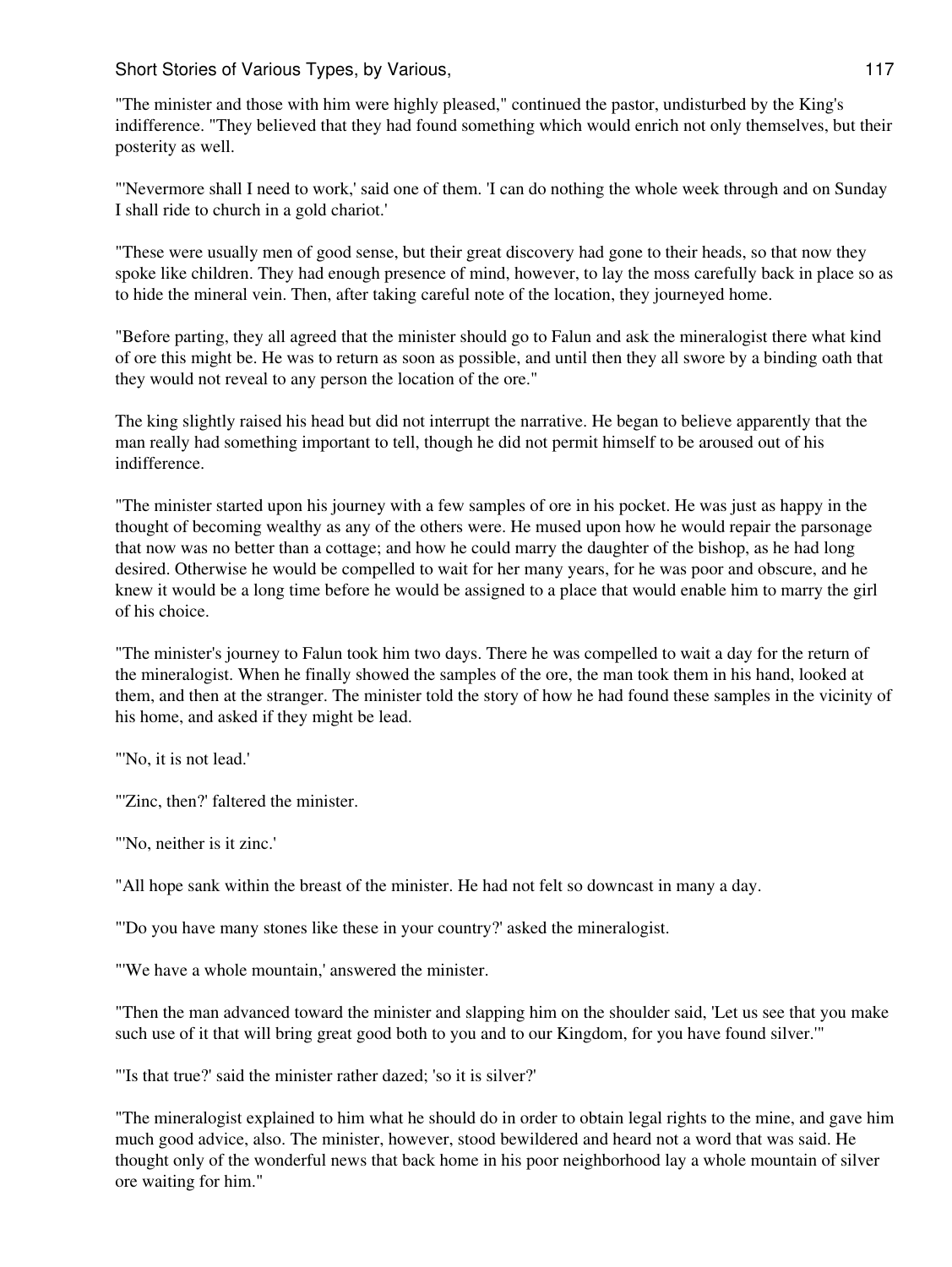The King raised his head so suddenly that the minister broke off the narrative. "I suppose when the minister came home and began working the mine he found that the mineralogist had misinformed him."

"No," said the minister, "it was as the man had said."

"You may continue," and the King settled himself again to listen.

"When the minister reached home, the first thing he did was to start out to tell his comrades of the value of their find. As he drove up to Landlord Stensson's place, where he had intended to go in and inform his friend that they had found silver, he paused at the gate, for he saw that white sheets had been hung before the windows and a broad path of hemlock boughs led up to the door step."

"'Who has died here?' inquired the minister of a little boy who stood leaning against the fence.

"'It is the landlord himself.' Then he told the minister that for a week past the landlord had been drinking ever and ever so much liquor, until he was drunk all the time.

"'How can that be?' asked the pastor. 'The landlord never before drank to excess.'

"'Well, you see,' said the boy, 'he drank because he was possessed with the idea that he had found a mine. He was so rich, he said, that he would never need to do anything now but drink. Last night he drove out, drunk as he was, and fell out of the carriage and was killed.'

"After the minister had heard all this, he started homeward, grieving over what he had learned. And only a moment before he had been so elated over the good news he had to tell his friends.

"When the minister had gone a short distance, he met Isræls Pers Persson walking along the road. He appeared as usual and the minister was glad that their good fortune had not turned his head. He would immediately gladden him with the news that he was now a rich man.

"'Good-day!' said the minister.

"'Do you come now from Falun?'

"'Yes, and I can tell you that things turned out better than we thought. The mineralogist said that it was silver ore.'

"Pers Persson looked as if the earth had opened to engulf him. 'What is it you say? Is it silver?'

"'Yes, we shall all be rich men now and able to live as royalty.'

"'Oh, is it silver?' repeated Pers Persson, in still greater dejection.

"'It certainly is silver,' said the minister. 'Don't think that I would deceive you. You should not be afraid of being glad.'

"'Glad!' said Pers Persson, 'should I be glad? I thought it was fool's gold, so it seemed better to take a certainty for an uncertainty. I sold my share in the mine to Olaf Svard for one hundred dollars.'

"He looked very downhearted, and the minister left him standing there with tears in his eyes.

"When the minister reached home, he sent a servant to Olaf Svard and his brother asking them to come to the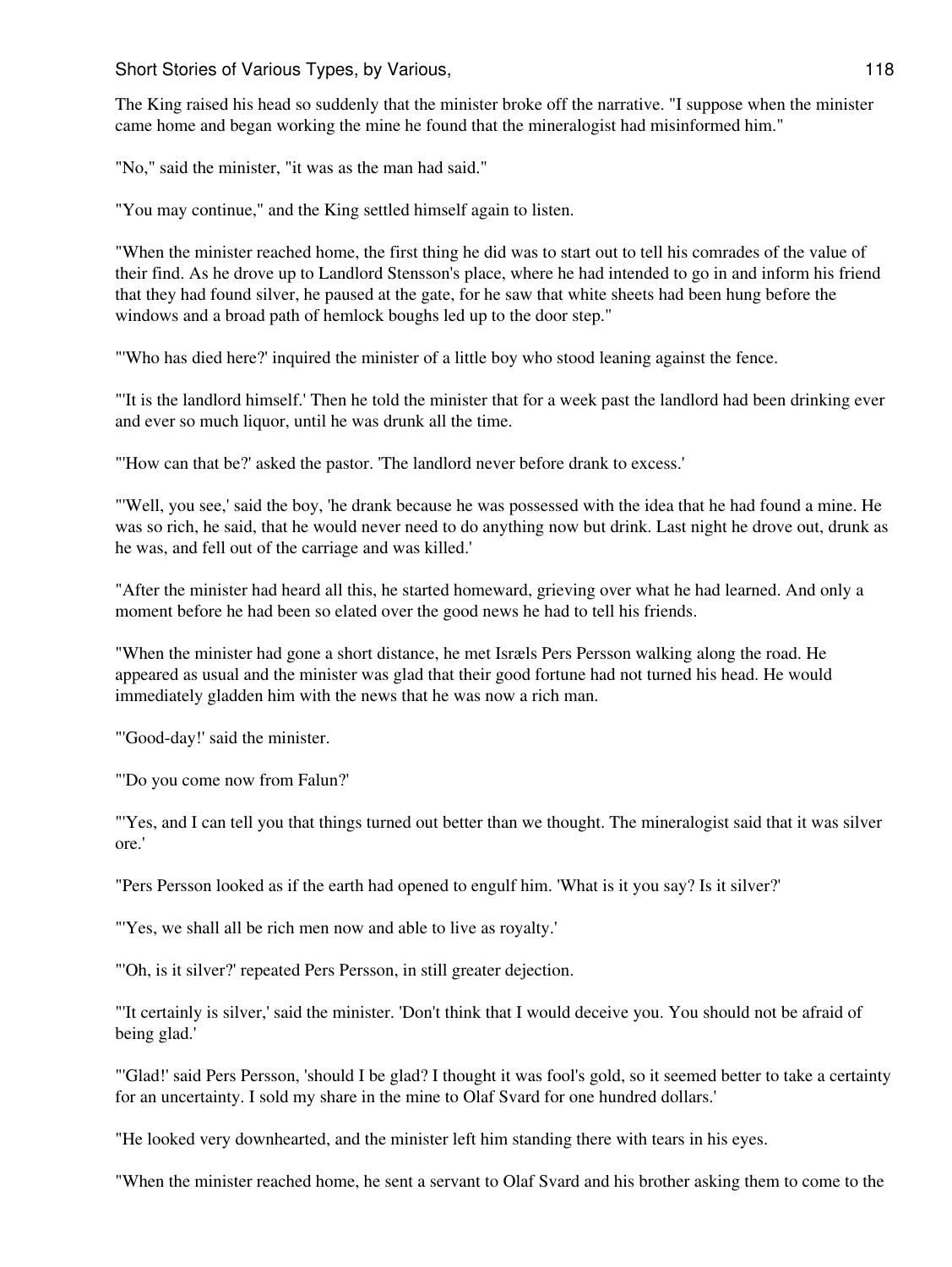manse that he might tell them the nature of their find. He felt that he had had enough of trying to spread the good news himself.

"But that evening, as the minister sat alone, joy again filled his heart. He went out and stood upon a hillock where he had decided to build the new parsonage. This, of course, should be very grand, as grand as the bishop's home itself. He was not satisfied, moreover, with the idea of repairing the old church. It occurred to him that, as there was so much wealth in the hamlet, many people would find their way to the place, until finally a large town would probably be built around the mine. He reasoned that it would be necessary then to build a large new church in place of the old one, which would require a great portion of his riches. Neither could he stop here in his dreams, for he thought that when the time came to dedicate this grand new church, the King and many bishops would be there. The King would be glad to see such a church, but he would remark that there were not fit accommodations to be had in the town. It would be necessary, therefore, to build a castle in the city."

At this point one of the King's courtiers opened the door of the study and announced that the King's coach had been repaired.

The King thought at first that he would depart immediately but, reconsidering, he said to the minister, "You may continue your story to the end, but make it shorter. We know how the man dreamed and thought; now we want to know what he did."

"While the minister sat in the midst of his dreams," went on the speaker, "word came to him that Isræls Pers Perrson had taken his life. He could not endure the thought of his folly in selling his share of the mine. He felt he would be unable to live and see from day to day another enjoy the wealth that might have been his."

The King moved slightly in his chair. He now had both eyes wide open. "Methinks," said he, "that had I been this minister, I should have had enough of that mine."

"The King is a rich man; at least he has plenty. It was not so with the minister, who owned nothing. This poor man, when he saw that God's blessing appeared not to be with his undertaking, thought: 'I shall not dream further about making myself prosperous and useful with these riches. I cannot let the silver mine lie in the ground, however; I must take out the ore for the poor and needy. I will work the silver mine to help put the whole community on its feet.'

"One day the minister went over to Olaf Svard's to talk with him and his brother about the best disposal of the mine. When he came near the soldier's home, he met a cart surrounded by awe-stricken farmers. Within the cart sat a man, his feet bound with a rope and his hands behind him.

"As the minister passed, the cart stopped, giving the minister an opportunity to observe the prisoner more closely. His head was bound around so that it was hard to see him, but the minister thought he recognized Olaf Svard. He heard the prisoner pleading with the guards to let him speak with the minister.

"As he came closer to the cart, the prisoner turned towards him, saying, 'You will soon be the only one who knows where the silver mine is.'

"'What is that you say, Olaf?'

"'You see, minister, since we heard that it is a silver mine we have found, my brother and I have not remained such good friends as formerly. We often have come to disputes, and last night we had an argument over which one of us five first found the mine. We came to blows, and I have killed my brother and he has given me a deep mark on my forehead.[290-1] I shall hang now and you will then be the only one who knows the site of the mine. I should like to request something of you.'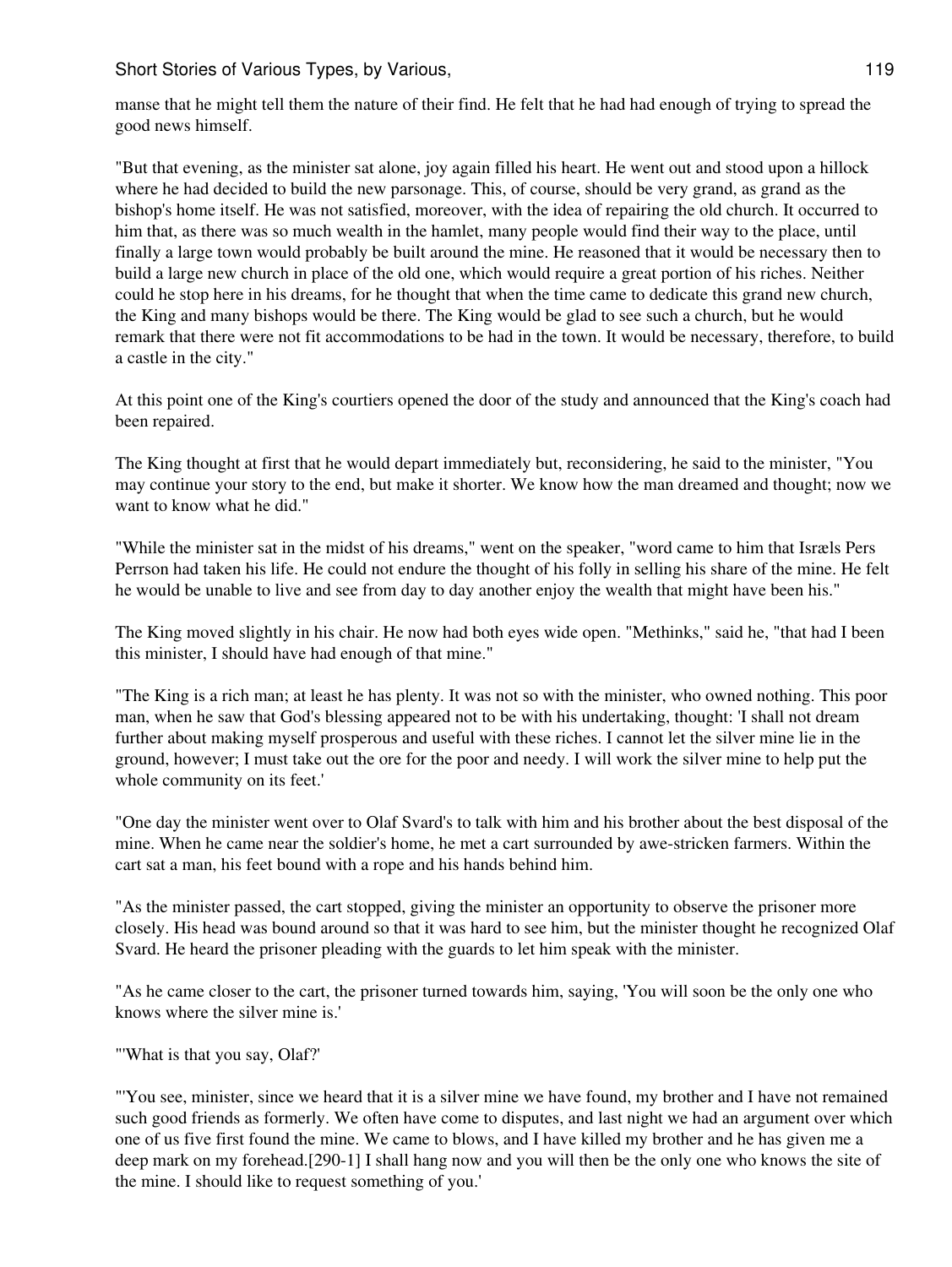Short Stories of Various Types, by Various, 1988, 1988, 1988, 1988, 1988, 120, 120, 120, 120, 120, 120, 120, 1

"'Speak up,' said the minister. 'I will do all in my power for you.'

"'You know I shall leave several little children behind me,' said the soldier.

"'So far as that is concerned,' interrupted the minister, 'you may rest easy. Whatever is your share they shall have.'

"'No,' said Olaf, 'it is another thing I wanted to ask of you. Do not let them have any part of that which comes out of the mine.'

"The minister fell back a few steps, then remained motionless, unable to reply.

"'If you do not promise me this, I cannot die in peace.'

"The minister at last promised reluctantly, and the cart continued on its way, bearing the murderer to his doom.

"The minister stood there in the road, deliberating on how he should keep the promise he had just given. All the way home he thought over the riches which he had expected would bring such joy.

"'If it should prove,' he mused, 'that the people of this parish are unable to endure wealth, since already four have died who had been strong practical men, ought I not to give up the idea of working the mine?' He pictured his whole parish going to destruction because of the silver. Would it be right that he, who was placed as a guardian over the souls of these poor people, should put into their hands something which might be the cause of their ruin?"

The King raised himself upright in his chair and stared at the speaker. "I might say that you give me to understand that the pastor of this isolated community must be a real man."

"But this that I have related was not all," continued the minister, "for as soon as the news of the mine spread over the neighboring parishes, workers ceased to labor and went about light-heartedly, awaiting the time when the great riches should pour in on them. All idlers in that section roamed into the hamlet. Drunkenness, quarreling, and fighting became constant problems for the minister's solution. Many people did nothing but wander around through fields and forest looking for the mine. The minister noted, also, that as soon as he left home, men spied upon him to see whether he visited the silver mine, so that they might steal the secret of its location from him.

"When things had come to this pass, the minister called the farmers to a meeting. He reminded them of the many tragedies that the discovery of the silver mine had brought to their community and asked if they were going to allow themselves to be ruined or if they wished to save themselves. And then he asked if they wanted him, who was their pastor, to contribute to their ruin. He himself had decided that he would not reveal to anyone the location of the mine, nor would he ever attempt to derive any wealth therefrom.

"He then asked the farmers how they would vote for the future. If they desired to continue seeking after the mine and awaiting riches, he intended to go so far from them that no news of their misery would ever reach him. If, on the other hand, they would give up thinking of the silver mine, he would remain among them. 'But however you choose,' repeated the minister, 'remember that no one will ever hear from me any information about the location of the silver mine.'"

"Well," said the King, "what did the farmers decide?"

"They did as the minister desired of them. They understood that he meant well for them when he was willing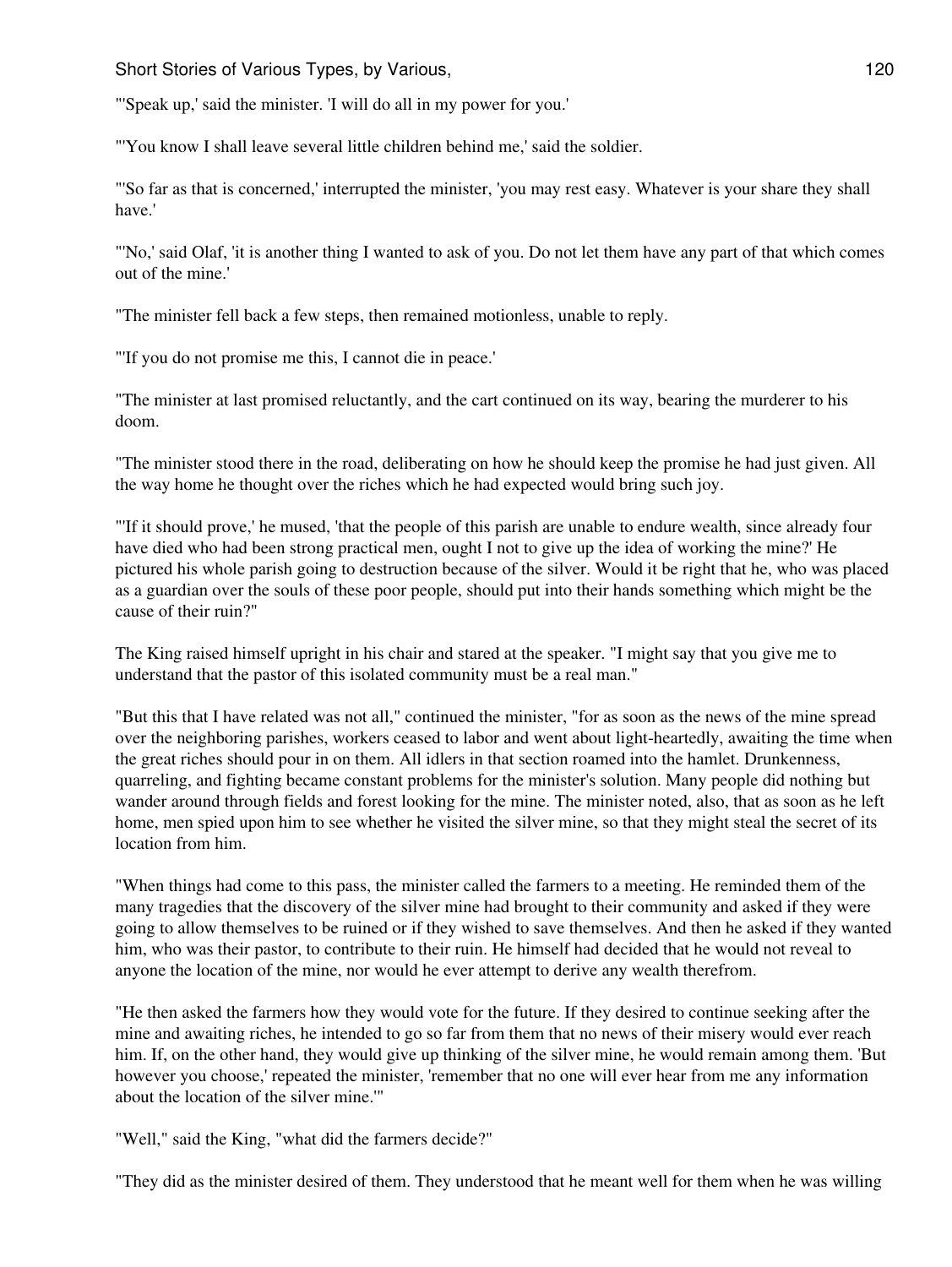to remain in poverty for their sake. They urged him to go to the forest and take every precaution to conceal the vein so that no one would ever find it."

"Since then the minister has remained here as poor as the others?"

"Yes, as poor as the others."

"Has he, in spite of this, married and built a new parsonage?"

"No, he has not had the means. He lives in the same old place."

"That is a beautiful story," said the King, bending his head.

The minister stood silent before the King. In a few minutes the latter continued: "Was it of the silver mine that you were thinking when you said that the minister here could furnish me with as much money as I should need?"

"Yes," said the other.

"But I can't put thumb-screws on him; and how otherwise could I bring a man like him to show me the mine--a man who has forsaken his beloved and all material blessings?"

"That is another matter," said the minister. "If it is the Fatherland that needs help, he will undoubtedly give up the secret."

"Do I have your assurance for that?"

"Yes, I will answer for it."

"Does he not care, then, how it goes with his parishioners?"

"That shall stand in God's hands."

The King arose from his chair and walked over to the window. He stood for a moment observing the people outside. The longer he stood, the clearer his large eyes glistened. His whole stature seemed to expand.

"You may present my compliments to the minister of this parish," said the King, "and say to him that there is given no more beautiful sight to Sweden's King than to see such a people as these."

Thereupon the King turned from the window and looked smilingly at the minister. "Is it true that the minister of this parish is so poor that he takes off his black robe as soon as the service is over and dresses as one of the peasants?"

"Yes, he is as poor as that," said the minister, and a flush of embarrassment spread over his rough but noble face.

The King again stepped to the window. He apparently was in his best mood. All that was great and noble within him had been awakened. "He shall let the silver mine rest in peace. Since through all his life he has starved and worked to perfect a people such as these, he shall be permitted to keep them as they are."

"But if the kingdom is in danger----"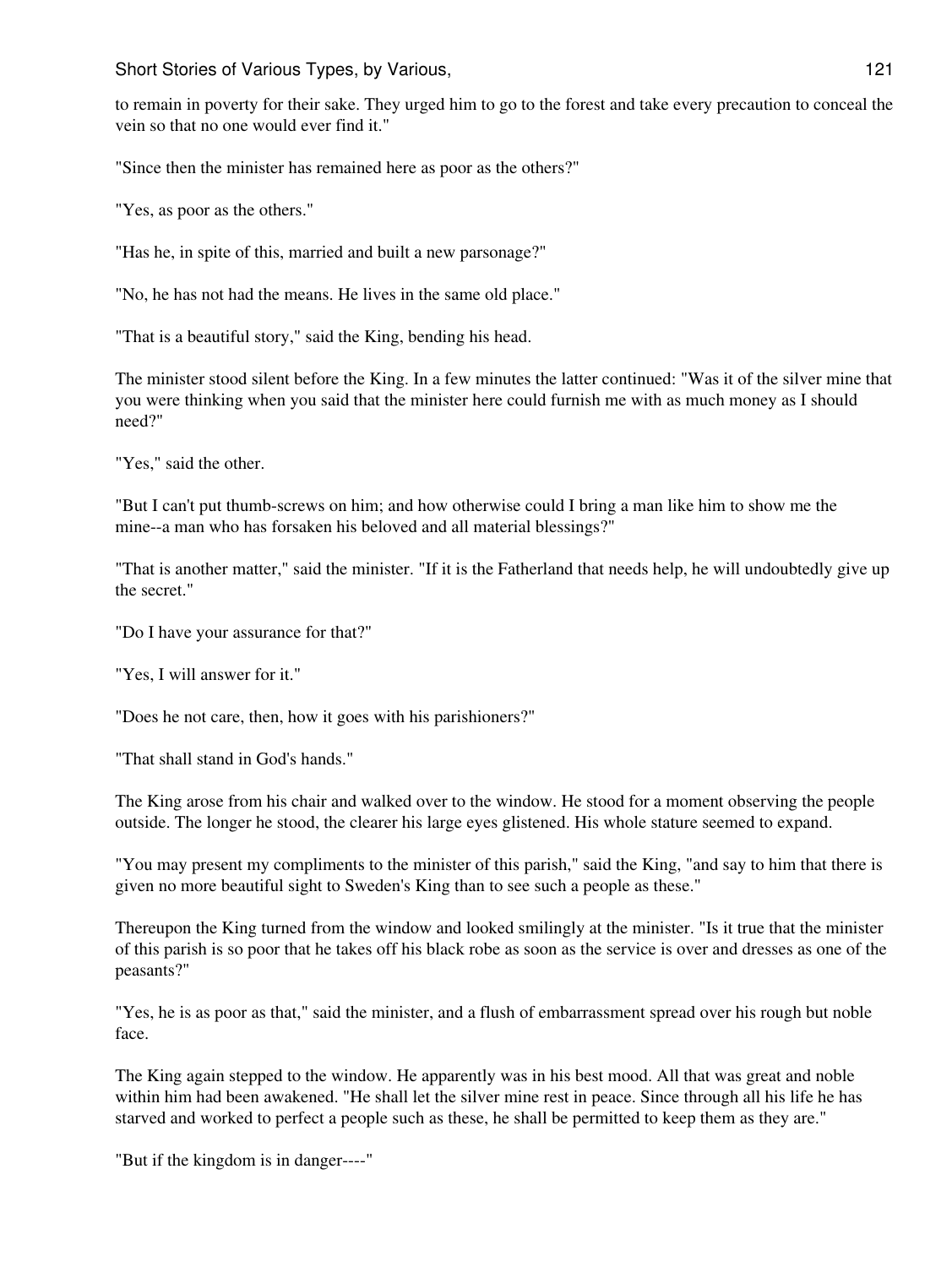"The kingdom is better served with men than with money." When he had said these words, the King shook hands with the minister and stepped out of the study.

Outside stood the people, as impassive as when he went in. But when the King came down the steps, one of the farmers approached him.

"Have you talked with our minister?"

"Yes, I have talked with him."

"Then you have also received answer from us," said the farmer.

"Yes, I have received your answer."

--*Translated from the Swedish by* C. Frederick Carlson.

# **NOTES**

O. HENRY (Page 11)

Sydney Porter, whose pen name was O. Henry, was an American journalist who lived during the years 1862 to 1910. For several years he wandered in the South and Southwest, gathering the many and varied experiences of a journalistic career. These he aptly used in his numerous short stories, and he was ever a beguiling story teller.

He finally settled down in New York City and there wrote his best stories. Instead of writing of the Four Hundred, or the social set of the great city, as so many other writers were fond of doing, with his clever pen he revealed to us through little sketches the real life of the four million others in New York. Laundresses, messenger boys, policemen, clerks, even the tramps ever present in the parks were pictured for us as real everyday people whom one could find anywhere. Read his stories in *The Four Million*, from which "The Gift of the Magi" is taken, for you will like them.

O. Henry, while his stories usually lack the qualities of enduring literature, those of a cultured style and a universal theme--a theme that will be true to human experience through the ages--is yet master of the composition of the short story. Examine "The Gift of the Magi" and you will find that it develops one main incident carried out in a single afternoon with all the necessary details compressed; that is, the details are suggested in a few words but not developed. The story has originality and appeals to the imagination of the reader, for the whole life of the two characters is suggested through this brief, rather touching sketch. The end, though it is a surprise and comes like the crack of a whip, was nevertheless carefully prepared for. Then the writer is through, and we are left with the feeling that we know this everyday young couple, who after all have the priceless gift, an unselfish love, which, hidden from the eyes of the world, glorifies their commonplace existence.

O. Henry approaches true literature here, for he has a theme that has lived and will ever live to uplift human life. His style too, influenced by his theme, is raised somewhat from his usual slangy expression.

The Gift of the Magi

11, 1. The Magi. Wise men who brought gifts to the infant Christ as he lay in the manger at Bethlehem.

13, 1. Queen of Sheba. A queen of Old Testament history, who is reported to have sought an alliance with Solomon, King of Israel, in the tenth century B.C., bringing to him fabulous gifts of gold and jewels.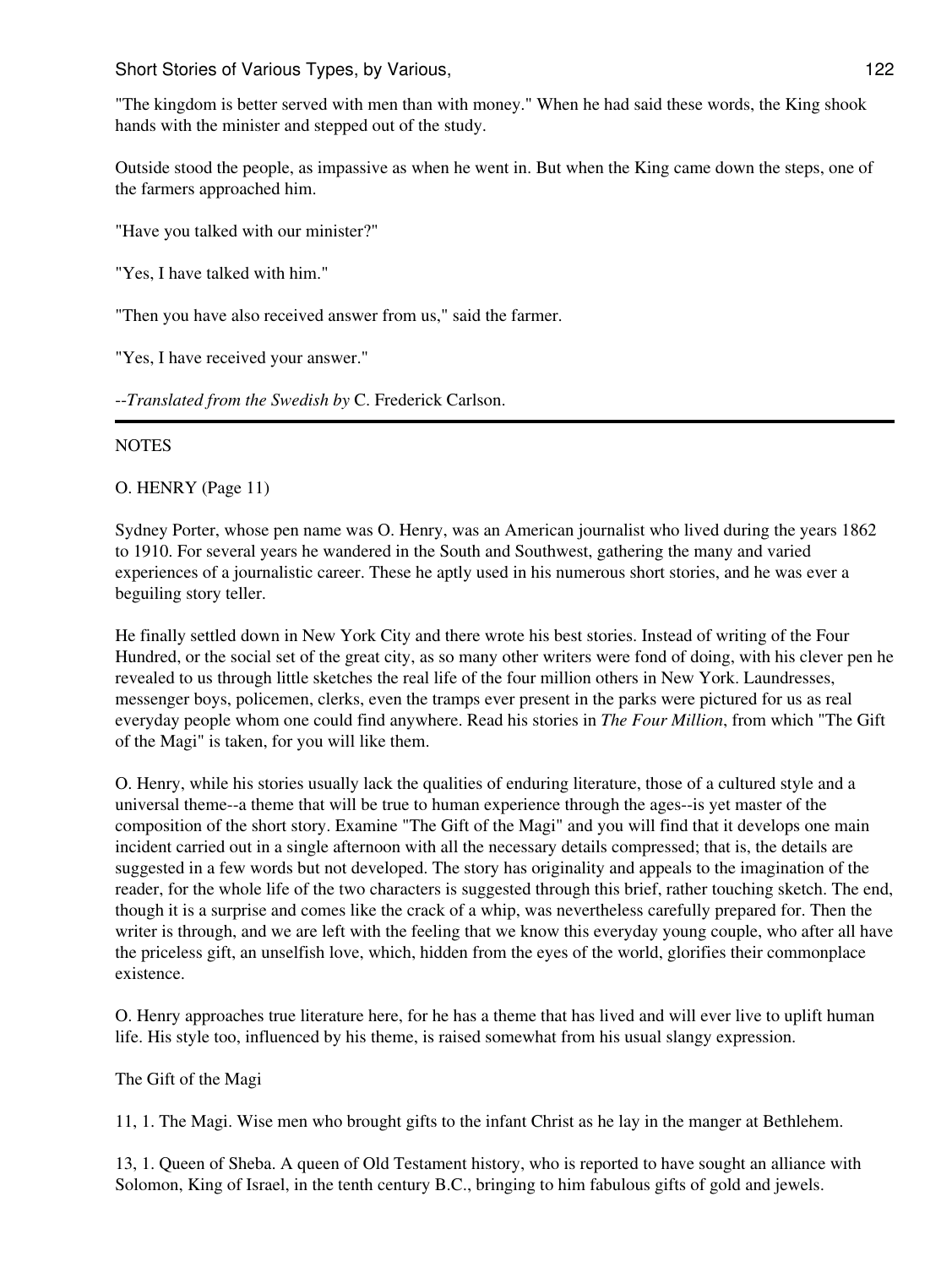\* \* \* \* \*

## BOOTH TARKINGTON (Page 19)

Booth Tarkington was born in Indianapolis, Indiana, in 1869. The author's love for and knowledge of his native state is revealed to us in several of his best novels. He was educated at Exeter Academy, at Purdue University, and at Princeton.

Mr. Tarkington may truly be said to be a literary man. Unlike most of our other authors, he has had no other formal occupation except that of writing. To this work, since he left Princeton, he has given all of his time and energy. For eight years he wrote stories that were always rejected. His courage and perseverance, however, were finally richly rewarded. With his first accepted work, *The Gentleman from Indiana*, he attained a secure position as a writer of distinction.

Mr. Tarkington is said to be exceedingly companionable and entirely without self-consciousness and egotism. He is a ready and entertaining talker and tells a story as well as he writes one. He has, too, a keen sense of the humorous. This naturalness and this sense of humor may be noticed readily in the story, "A Reward of Merit" selected from *Penrod and Sam*.

The books, *Penrod*, *Penrod and Sam*, and *Seventeen* are studies of the human boy, presented in a series of chapters that read like so many short stories.

## A Reward of Merit

21, 1. Obedient to inherited impulse. The boys followed an unreasoning impulse in their nature, inherited from their savage ancestors, who got their living by pursuing and killing running animals.

2. Automatons of instinct. Creatures guided, not by reason or will, but by tendencies inherited from savage ancestors.

22, 1. Practioner of an art, etc. A humorous way of saying that gambling by the method of throwing dice dates back probably further than the time of the Romans.

30, 1. Sang-froid. A French word meaning coolness under trying circumstances.

36, 1. Gothic. A term applied to certain types of architecture of the Middle Ages. Whitey, with bones and ribs showing, suggested the pillars and pointed arches of a Gothic building.

43, 1. Nemesis. An ancient goddess in Greek literature who justly punished any one who sinned.

\* \* \* \* \*

# MARY RAYMOND SHIPMAN ANDREWS (Page 48)

Mary Raymond Shipman Andrews is a well-known short story writer of the present day. She was born in Mobile, Alabama. Her present home is in Syracuse, New York.

Mrs. Andrews is perhaps best known by her story of Lincoln, "The Perfect Tribute," the one of her stories which will surely endure the test of time and rank high as literature. Among her best work are also stories of camping trips in the Canadian woods--stories which show her keen delight in life out-of-doors, for Mrs. Andrews says of herself, "I paddle a canoe much better than I write a story."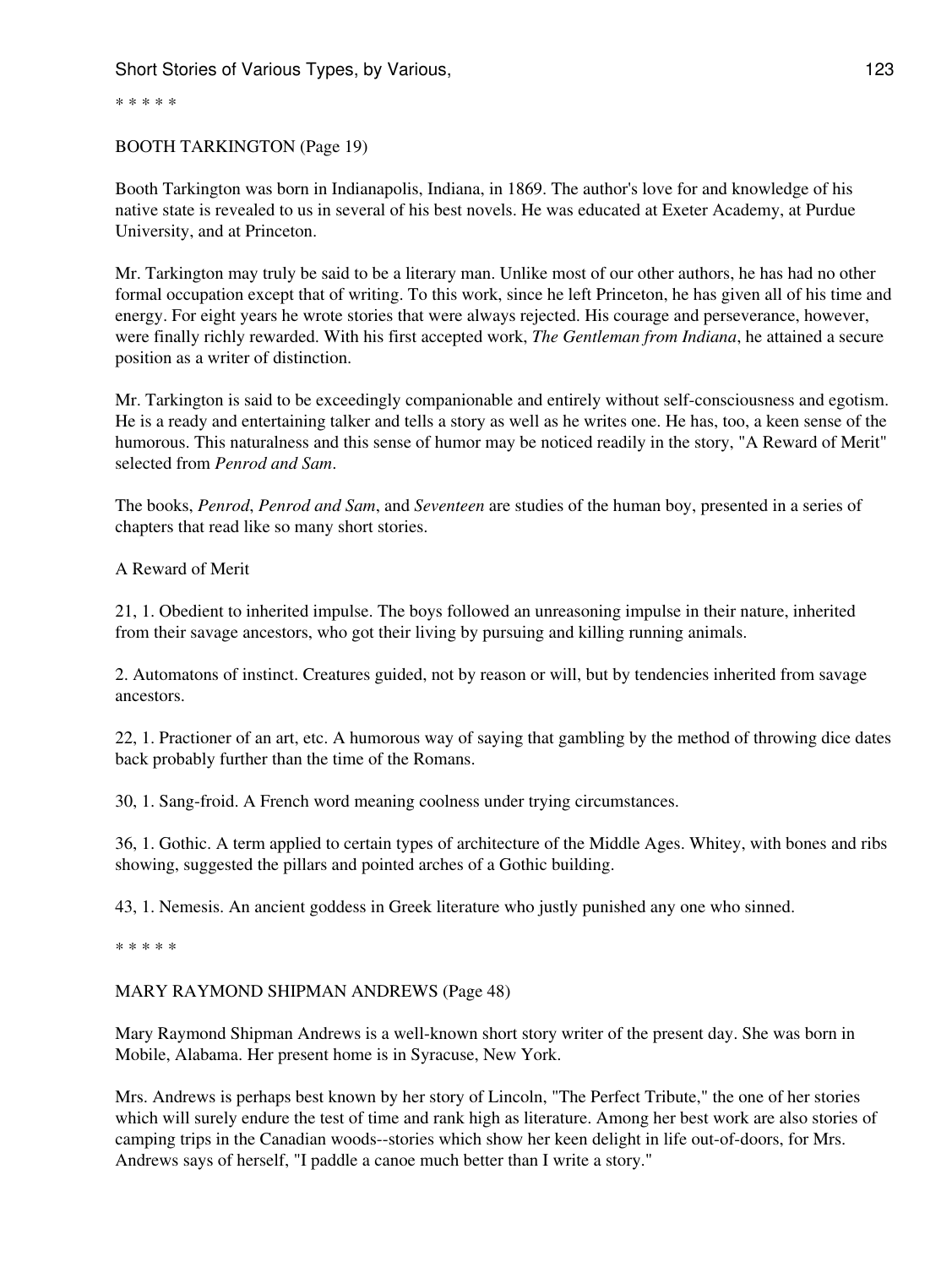In "American, Sir!" the story of the World War given in this book, one finds Mrs. Andrews's usual qualities of sentiment, dramatic effect, and distinctive style. To readers of "The Perfect Tribute," it is enough to say that in her stories of the recent war Mrs. Andrews writes with the same exalted spirit of American patriotism that she showed in that story of the Civil War. She believes that out of the sorrow and suffering of the war have come the glory of courage and self-sacrifice and a new and deeper love for America.

"American, Sir!"

49, 1. "Tapped" for "Bones" or "Scroll and Key." "Bones" and "Scroll and Key" are two fraternities at Yale to which the students deem it a great honor to belong. On the great day when new members are chosen, every one assembles on the campus, where the new members are tapped on the shoulder by old members and told to go to their rooms.

52, 1. Croix de Guerre. The French War Cross, a decoration given by France to soldiers for extreme bravery and self-sacrifice.

2. Caporetto disaster. The Italian army was overwhelmingly defeated by the Germans near the village of Caporetto on October 24, 1917. This disaster was brought about by fraternization, or friendly relations, between the soldiers of the Austro-German and Italian armies. Skillful German propaganda had led the Italians to believe that fighting would be brought to an end if the Italian soldiers would do no more shooting. Then new German troops were brought forward to make a deadly attack upon the Italian army. So thoroughly had the Germans played their game that the Italians lost more than 250,000 prisoners and 2300 guns before they realized how they had been duped.

3. Lombardy and Venetia. Provinces in northern Italy, which are noted for their beautiful scenery and places of interest to tourists.

4. Tagliamento. A small river in northern Italy. The Italian army made a stand here in a bloody encounter with the Germans.

5. Piave. Another river in northern Italy, south of the Tagliamento. Here the Italians brought the Germans to a stand and held them for several months. They did this by a system of lagoon defenses from the lower Piave to the Gulf of Venice. This is most interesting to read about in any of the histories of the World War.

55, 1. Bersagliari. Italian sharp-shooters.

\* \* \* \* \*

# KATHERINE MAYO (Page 68)

Katherine Mayo was born in Ridgway, Pennsylvania, but she was educated at private schools in Boston and Cambridge, and her home has long been in New York City.

She is a contributor to our best periodicals, *The Atlantic Monthly*, *Scribner's*, *The North American*, *The Outlook*, and *The Saturday Evening Post*. Her stories are almost all founded on facts. The story "John G." in this collection of short stories is selected from *The Standard Bearers*, which is a group of true narratives concerning the Pennsylvania State Police. These tales are told by Miss Mayo in a finely distinctive way which makes vivid the gallant deeds of these brave men.

Miss Mayo's interest in the history and deeds of the Pennsylvania State Police was aroused by her personal experience of the helplessness of country districts in New York state to prevent or punish crime. Miss Mayo had heard that Pennsylvania years ago had acknowledged its duty to protect all its people, and to that end had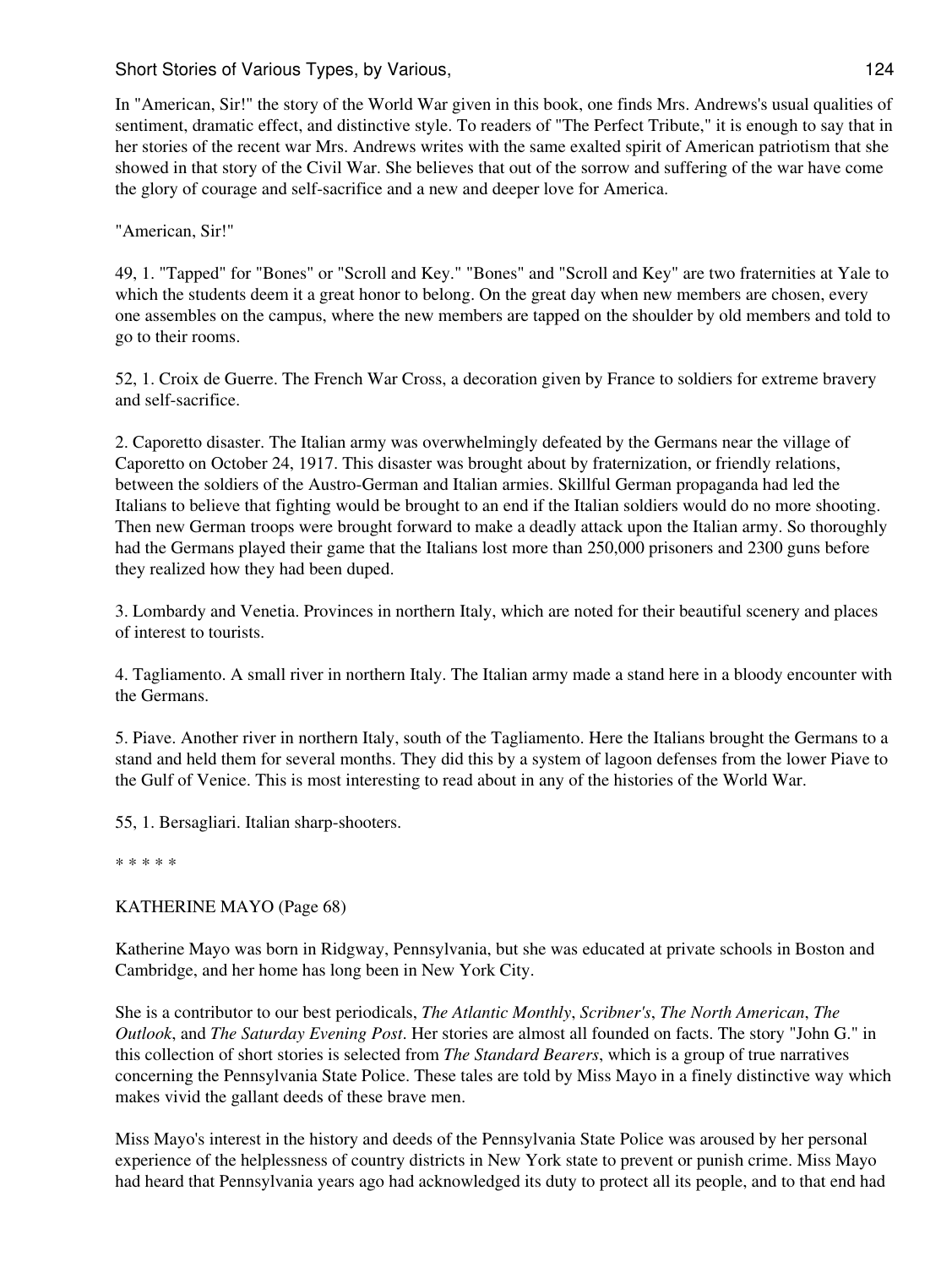established a rural patrol known as the State Police. Finding little in print concerning this force, she went to Pennsylvania to study the facts first hand.

The results of her investigations she published early in 1917 in her book, *Justice to All*, with an introduction by ex-President Roosevelt, in which he declares the volume to be so valuable that it should be in every public library and every school-library in the land.

In *The Standard Bearers*, she tells of some of the special feats of early members of that now famous force. No detective stories, no tales of the Wild West can exceed in thrilling human interest these true narratives of events that have happened in our own time and in our own country.

Miss Mayo during the world war has done active work over seas in the "Y." True stories of her experiences with the doughboys have appeared in *The North American*, and in *The Outlook*.

John G.

68, 1. Barrack-Room Ballads. Poems by Rudyard Kipling with the atmosphere of the far East.

69, 1. Pennsylvania State Police. See sketch of Katherine Mayo.

2. I. W. W. Industrial Workers of the World, a revolutionary labor organization. The members have given much trouble by their extreme views, such as eternal war against their employers. They believe that they should organize as a class and take possession of the earth, abolishing the wage system.

70, 1. Blue ribbon. A sign of distinction; a blue ribbon worn by a horse at a horse show denotes that he has won the first prize.

2. Atlantis. A mythical island of vast extent mentioned by Plato and other ancient writers and placed by them in the distant unknown West.

72, 1. Two by twelves. A plank two inches thick by twelve inches wide.

\* \* \* \* \*

MYRA KELLY (Page 77)

Myra Kelly, who later became Mrs. Allan Macnaughton, was born in Dublin, Ireland, in 1876 and died in England in 1910. She lived almost all of her short life, however, in New York City. Here she was educated in the public schools and at Teachers College, Columbia University.

She was an American teacher and author. She taught in the New York public schools from 1899 to 1901 and at Teachers College in 1902 and 1903. She first became known by her stories of children in the primary schools of New York City. She wrote chiefly of the children of the East Side, with whom she had had first-hand experience, while teaching in the public schools. Her stories give the Yiddish dialect inimitably and they show a fine, wise tolerance as well as a shrewd knowledge of child character.

Mrs. Macnaughton's published volumes include *Little Citizens*, *Wards of Liberty*, *Rosnah*, *Little Aliens*, *New Faces*, and *Her Little Young Ladyship*. The story "Friends," presented in this collection, is taken from *Little Aliens*.

*Little Aliens* contains nine stories, of which the settings are all in the homes of the children. Most of the stories in her first volume, *Little Citizens*, have their settings in the schools. The stories reveal a rich humor, an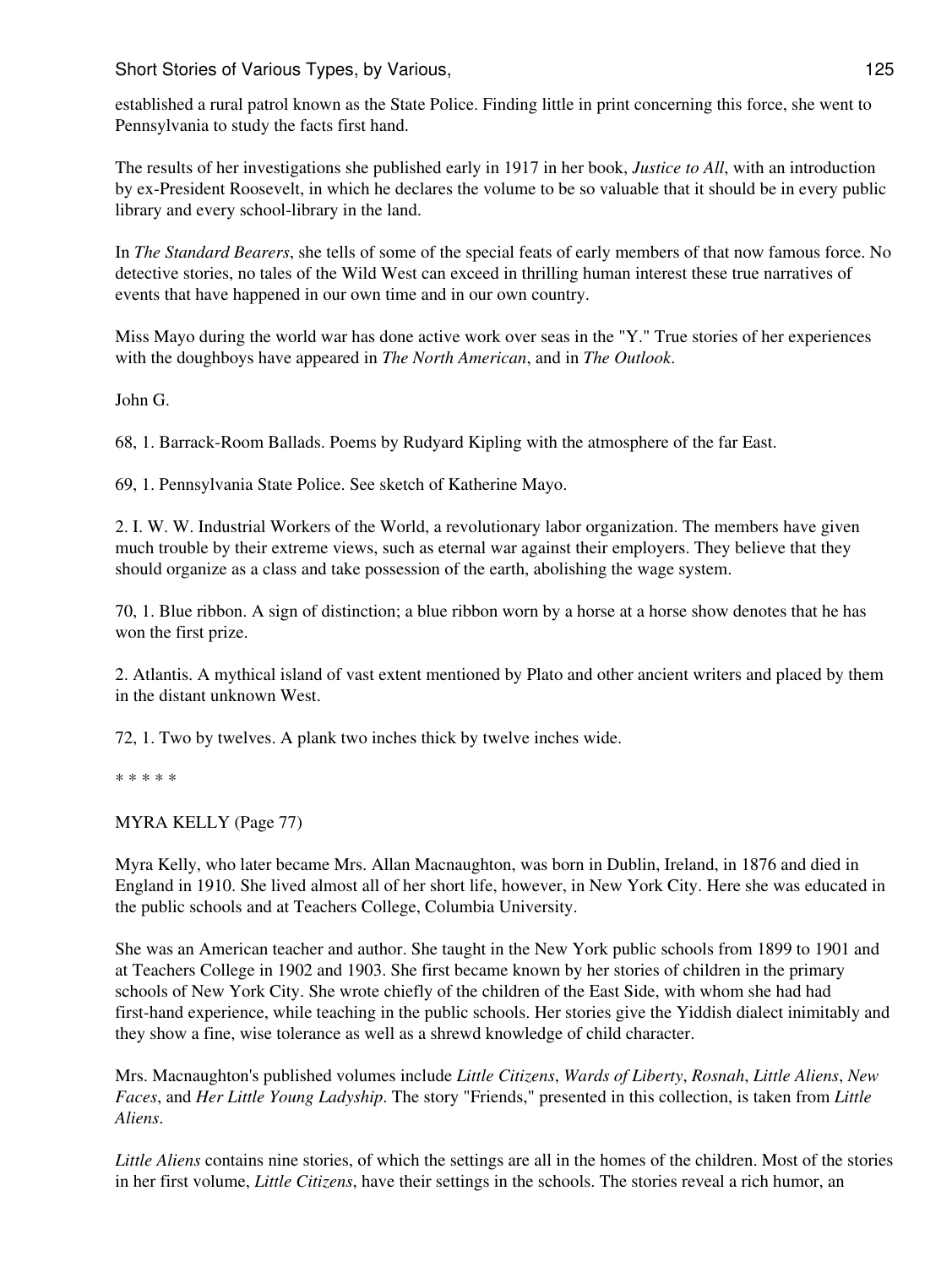underlying pathos, a deep understanding of child nature, and a full grasp of the conditions with which all aliens, big or little, must contend.

Friends

77, 1. Friends. The dialect spoken by the child in this story is the American adaptation of the Yiddish, which is a German dialect spoken by the Jews of eastern Europe, containing many Hebrew and Slav expressions.

78, 1. Board of Monitors. A group of children appointed by the pupils to help the teacher in various ways.

79, 1. Krisht. Christian.

82, 1. Rabbi. A Jewish title for a teacher or interpreter of the law, also a pastor of a Jewish congregation. Kosher law refers to special Jewish laws. The laws regarding food specify how animals must be slaughtered in order that the meat may be ceremonially clean.

89, 1. Vis-a-vis. Opposite to one another.

\* \* \* \* \*

#### HAMLIN GARLAND (Page 97)

Hamlin Garland is a poet and novelist, whose stories are set mostly in the Middle West. He was born in 1860 on a farm near the present site of West Salem, Wisconsin. In 1869 his family moved out on the prairie of Mitchell County, Iowa, the scene of his *Boy Life on the Prairie*, and of many of the stories in *Main-Traveled Roads*. The selection, "A Camping Trip," given in this volume, is taken from *Boy Life on the Prairie*.

Mr. Garland's education was different from that of most of his contemporaries. When about sixteen, he became a pupil at the Cedar Valley Seminary, Osage, Iowa, though he worked on a farm during six months of the year. He graduated in 1881 from this school and for a year tramped through the eastern states. His people having settled in Brown County, Dakota, he drifted that way in the spring of 1883 and took up a claim in McPherson County, where he lived for a year on the unsurveyed land, making studies of the plains country, which were of great value to him later. *The Moccasin Ranch* and several of his short stories resulted from this experience.

In the fall of 1884 he sold his claim and returned to the East, to Boston, intending to qualify himself for teaching. He soon found a helpful friend in Professor Moses True Brown, and became a pupil, and a little later an instructor, in the Boston School of Oratory. During years from 1885 to 1889 he taught private classes in English and American literature, and lectured in and about Boston on Browning, Shakespeare, the drama, etc., writing and studying meanwhile in the public library. In Boston he made the acquaintance of Oliver Wendell Holmes, William Dean Howells, Edward Everett Hale, Edwin Booth, and other leaders in literature and art.

Mr. Garland wrote his stories from first-hand experience with men under certain typical American conditions. His stories of *Boy Life on the Prairie* and of *Main-Traveled Roads* are grim stories of farm life in the West. They portray the conditions under which people lived on the prairies only a generation or two ago. He shows us that men may become true and strong because of their battle with such conditions. His books are as truly American as any our country has produced.

As a writer of literature, these books show Mr. Garland to be a realist, that is, a writer who deals with the facts of real life, but as you read *Boy Life on the Prairie*, you will see that he is fond of the ideal, of the fanciful, and of descriptions of simple rural scenes. The latter quality is very plain, when he writes of the birds and of the thrill of the open country that comes to the boys on their camping trip.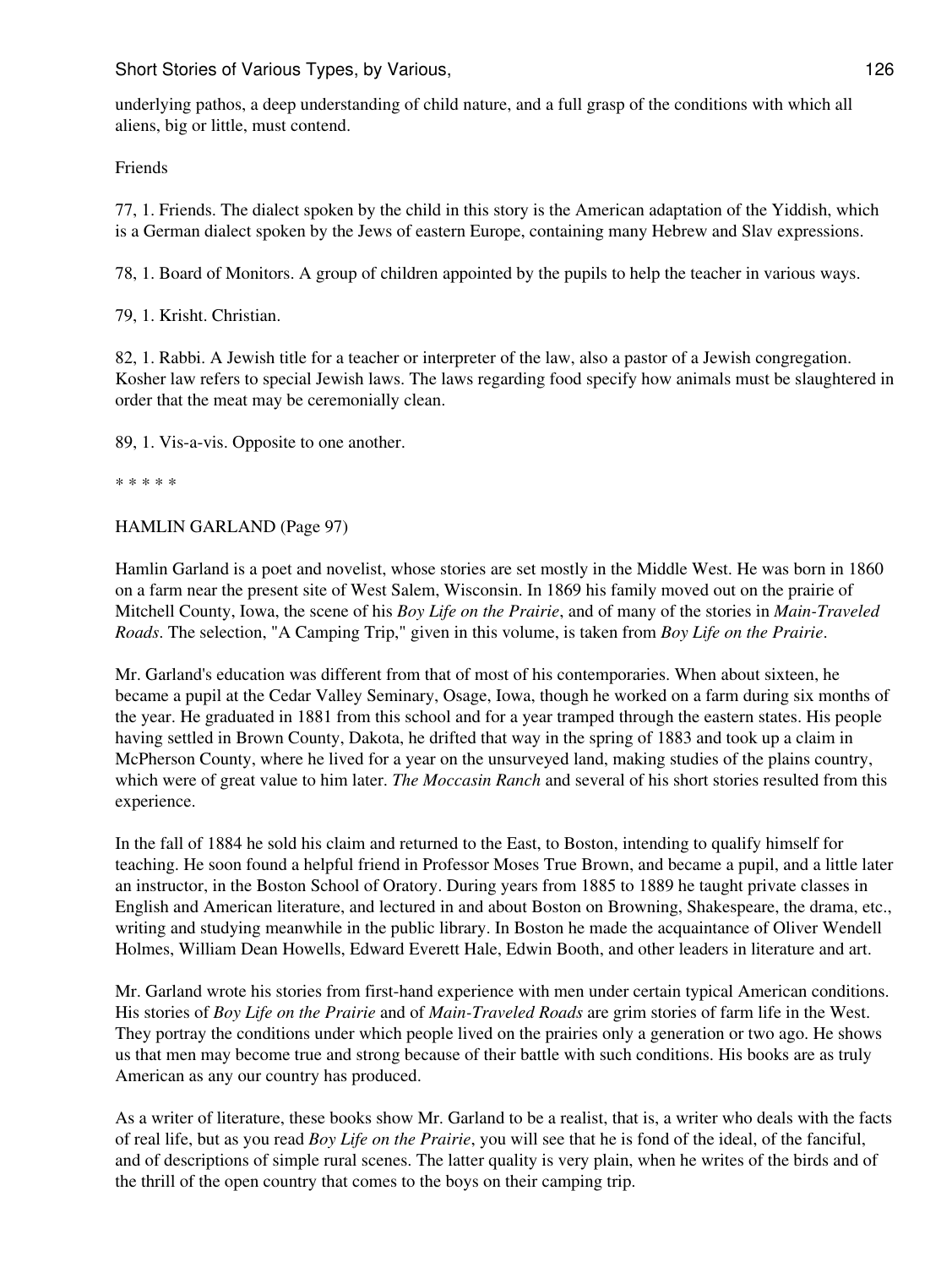A Camping Trip

100, 1. A prairie schooner. A long canvas-covered wagon used especially by emigrants crossing the prairies.

105, 1. Skimmer-bugs. Bugs that skip or glide over the surface of the water.

111, 1. Luff. To turn the head of a vessel towards the wind. Hard-a-port is a direction given to the helmsman, meaning to put the helm quickly to the port or left side.

\* \* \* \* \*

## DOROTHY CANFIELD FISHER (Page 114)

Dorothea Canfield, the author of "A Thread Without a Knot," is one of the most brilliant and forceful writers in America to-day. She was born in Lawrence, Kansas, in 1879. The daughter of a teacher and writer, her education was intensive and varied. As a child she learned to speak several languages. She received her B.A. from Ohio State University and a Ph. D. from Columbia University. She has studied and traveled extensively in Europe as well as in America.

Both as a person and as a writer, Dorothea Canfield has been extraordinarily well liked. As an author she is characterized by originality, clearness, and the vital quality of human sympathy. She always writes with a purpose, both in her works of fiction and in her educational writings. The writer's own ideals and common sense are revealed in her work and her stories are thoroughly interesting. Under the name, Dorothy Canfield, she has written some notable fiction. *The Bent Twig* is a graphic American novel in which are portrayed the influences of environment upon a most interesting character. *Understood Betsy* is a girl's story of warm sympathy and strong common sense. *The Real Motive* is a volume of short stories from which the story, "A Thread Without a Knot," is taken. The stories in the volume range in their settings from Paris to a middle western university town. As the title suggests, they are studies in human motives.

Under her married name, Dorothea Canfield Fisher, she has written some valuable educational works, as *The Montessori Mother* and *Mothers and Children*. During the World War, Mrs. Fisher spent her time in France working for the relief of those made blind by the war. *Home Fires in France* and *The Day of Glory* are truthful records of Mrs. Fisher's impressions of life in that tragic, mutilated land.

A Thread without a Knot

114, 1. Doctor's dissertation. Before a student can obtain the highest degree a university gives, the doctor's degree, he must write a dissertation, that is, a formal and elaborate essay on some original research work he has done. The degree Mr. Harrison was working for was that of Doctor of Philosophy, or Ph. D.

2. Archives. A place where public records and historical documents are kept.

116, 1. Munich. A city in Germany where one of the largest and oldest German universities is located.

2. Treaty of Utrecht. A treaty of peace in 1713 which concluded the war of the Spanish succession, a war fought by most of the other countries of Europe against the armies of France and Spain.

117, 1. Bibliothèque Nationale. The national library at Paris.

125, 1. Versailles. A city about twelve miles from Paris, noted for the beautiful chateau, or palace, and gardens of Louis XIV. The palace is now used as a historical museum and art gallery. It was in the famous Hall of Mirrors at Versailles that the treaty between Germany and the Allies was signed at the end of the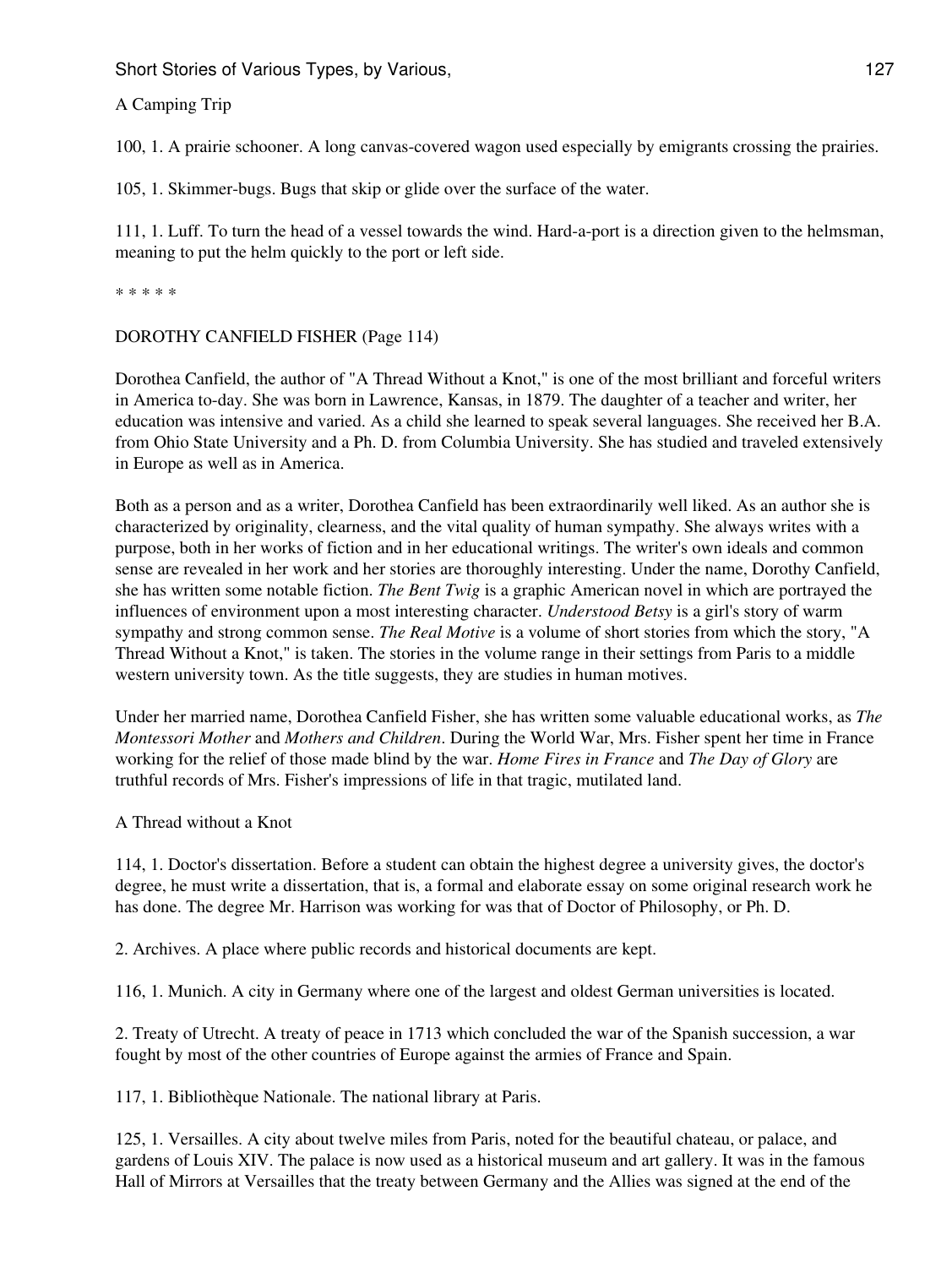World War.

The formal gardens and the fountains are among the famous sights of Paris. In the garden stands the Trianon, sometimes called the Grand Trianon, a villa built by Louis XIV for one of his favorites. Near it is the Petit Trianon, or little Trianon, the favorite resort of Marie Antoinette, the unfortunate and beautiful queen of France who was executed during the French Revolution. Here she and her ladies-in-waiting used to play at being shepherdesses and milkmaids.

2. Tram line. A street railway or trolley line.

129, 1. Fontainebleau. A town of northern France, situated in the midst of a beautiful forest which covers an area of nearly 66 miles. At Fontainebleau is a famous chateau of the French kings. It is noted for the beauty of its architecture and contains many wonderful paintings.

2. Pierrefonds. A small village in northern France where a very old and famous chateau is located.

3. Vincennes. A town about five miles from Paris, noted for its chateau which is now used as a great fortress.

4. Chantilly. A town in northern France noted for its lace-making, its horse races, and two beautiful chateaux built by the Prince of Condé, one of the French nobility. In the eighteenth century the most brilliant writers and artists of France used to gather at Chantilly.

133, 1. Tophet. A valley, sometimes called Gehenna, near Jerusalem, where human sacrifices were burned to the heathen god Moloch.

137, 1. Andy. Andrew Carnegie, a Scotch-American steel manufacturer and philanthropist, who established libraries in many cities of the United States.

138, 1. La Salle. A French explorer of the seventeenth century. He discovered the Ohio River and was the first to explore the greater part of the Mississippi River.

\* \* \* \* \*

FRANCIS BRET HARTE (Page 141)

Bret Harte, as he is familiarly known, was born in Albany, New York, in 1836. At fifteen he wandered to California, the state which has so vividly colored his best known short stories. The first three years he was there, for a living, he taught school, and, as a pastime, like every one else in California at that time, he dug for gold.

He then entered the office of the *Golden Era* as a compositor, but soon began to write articles for the paper. These attracted favorable notice and he was made assistant editor-in-chief.

His ready imagination was stirred by the teeming, adventuresome life about him and he began to put his ideas into short stories with the mellow background of the golden state of California. Poe and Hawthorne had made the short story a distinct type. Now Bret Harte, less artistic and careful in his style, followed their lead with short stories to which he added the new idea of coloring brilliantly the setting of the story with the atmosphere of a certain locality.

From 1868-1870 he edited the *Overland Monthly* in which appeared his best known short stories, "The Luck of Roaring Camp," "The Outcasts of Poker Flat," and "Tennessee's Partner," each of which presented stirring scenes of the early gold-seeking days of California. Their charm lies in his emphasis on the manners and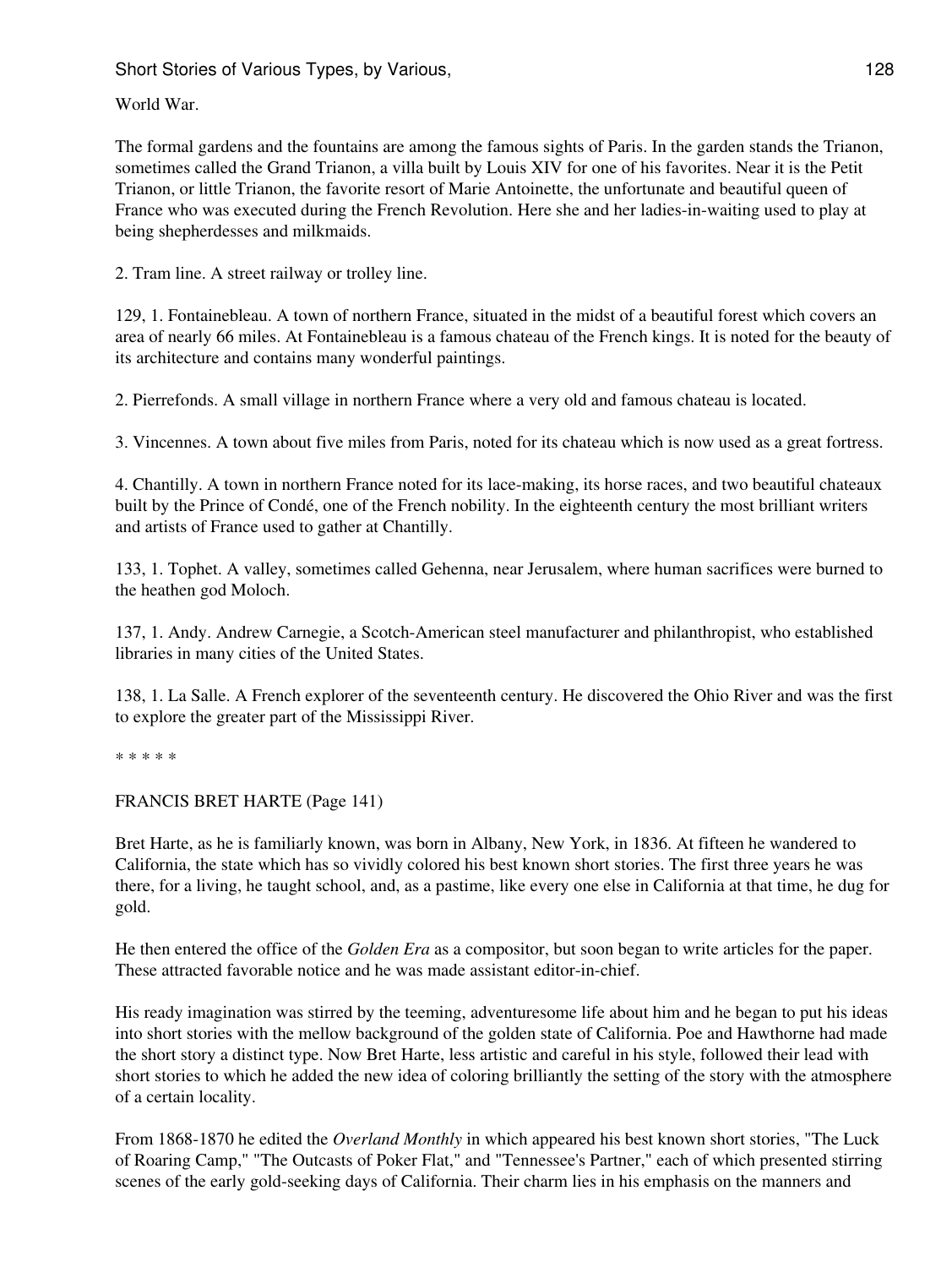actions of a picturesque community.

The material of his stories is romantic, melodramatic, often almost shocking. He handled it, however, with humor, irony, or pathos. He was a realist who pictured, marvelously, the life about him as he saw it.

In 1870 Mr. Harte was made professor of recent literature in the University of California. After 1878 he held consular appointments; in Germany 1878-1880, in Scotland 1880-1885. After 1885 he lived in England until his death in 1902.

Chu Chu

145, 1. Castilian. Of pure Spanish origin.

2. Mexican plug. Slang for an inferior horse of Mexican breed.

147, 1. Vaquero. A cowherder.

2. Sombrero. A hat.

149, 1. Comstock lode. A rich vein of gold and silver discovered in Nevada in 1859. The discovery of its riches led people to rush to Nevada, and Virginia City grew up as if by magic.

2. Rosinante. The horse belonging to Don Quixote who was the romantic and absurdly chivalric hero of a satirical Spanish novel entitled *The History of the Valorous and Witty Knight Errant, Don Quixote of the Mancha* by Miguel Cervantes.

152, 1. Arabian Nights. *The Thousand and One Nights*, commonly called *The Arabian Nights' Tales*, are ancient oriental fairy tales. One of these is the story of the enchanted horse, a wooden horse with two pegs. When one of the pegs was turned, the horse rose in the air; when the other was turned, the horse descended wherever the rider wished.

154, 1. Dulcinea. Sweetheart. Dulcinea was also the name of Don Quixote's lady.

156, 1. Hidalgo. A man of wealth and position.

157, 1. Châtelaine. The mistress of a castle.

158, 1. Petite. Small.

159, 1. Toreador. A bull-fighter.

162, 1. Hacienda. A large estate.

2. Alfalfa. A species of grass valuable as fodder for horses and cattle.

165, 1. Rodeo. Cattle market.

167, 1. Tête-à-tête. A private conversation between two people.

169, 1. Padre. Priest.

172, 1. Rencontre. A meeting.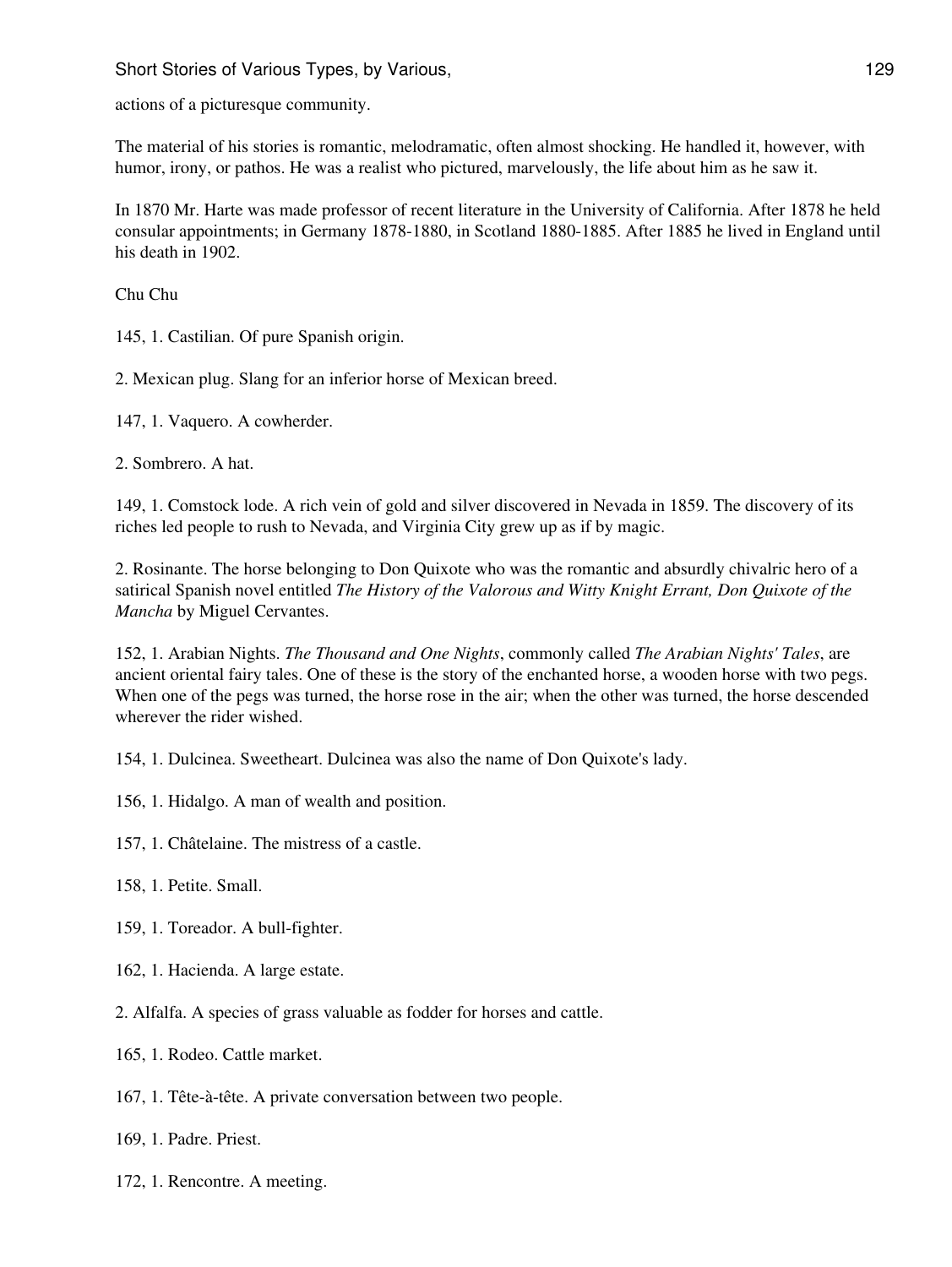2. Patio. Courtyard.

3. Cabriolé. An open carriage.

\* \* \* \* \*

# NATHANIEL HAWTHORNE (Page 173)

Because he was one of the founders of the short story in America, and because he is considered by many critics to be superior in style to all other American writers of fiction, Nathaniel Hawthorne has been chosen as the last of the group of American authors represented in this collection. In reading the story "Feathertop," therefore, it is interesting to compare the style of the author with that of the other American writers who are represented here. The story may also be used as a good test of the composition of the short story as given in the Introduction.

Nathaniel Hawthorne (1804-1864) was born of a stern Puritan line in Salem, Massachusetts, the grimmest of all the Puritan communities. He was a graduate of Bowdoin College and lived much of his life at Concord and Salem.

He was a happy child, by nature, but he was influenced by stern family traditions and the loneliness of his early environment. After the death of his silent, melancholy father, his mother brought up the children in the utmost seclusion. The decaying old seaport of witch-haunted memories in which he lived, also impressed profoundly the lively imagination of the solitary boy. All these influences may be traced in the stories of Hawthorne with their strong moral tone and their delicate but often rather morbid fancies.

Hawthorne, because of his timidity and self-depreciation, did not begin his real literary career until rather late. We owe it to his sympathetic yet practical wife that he ever published his writings. She recognized the value of the stories he had written and believed in his genius. Since he loathed the duties of the custom house where he was employed as an official, Mrs. Hawthorne urged him to give up this occupation and devote himself to his true vocation, that of a writer, in spite of its uncertainties as to success and financial returns.

Hawthorne's imagination early led him into the field of romance; that is, he told tales full of strange and fanciful adventure, revealing the ideal or spiritual side of human nature. According to some of our best critics, Hawthorne is said to be our greatest romantic novelist.

# Feathertop

176, 1. Louis le Grand or the Grand Monarque, was Louis XIV, king of France from 1638-1715.

185, 1. Eldorado. An imaginary country, rich in gold and jewels, which the early Spanish explorers believed to exist somewhere in the New World.

191, 1. Norman blood. A sign of aristocracy. The Norman-French conquered England in the eleventh century and became the aristocracy of England.

\* \* \* \* \*

# SIR ARTHUR CONAN DOYLE (Page 203)

Sir Arthur Conan Doyle, the eldest son of the artist, Charles Doyle, was born in Edinburgh, Scotland, in May, 1859. He was educated in England, Scotland, and Germany. In 1885 he received the degree of M.D. from Edinburgh University. Immediately afterward he began to practice as a physician, but although he attained no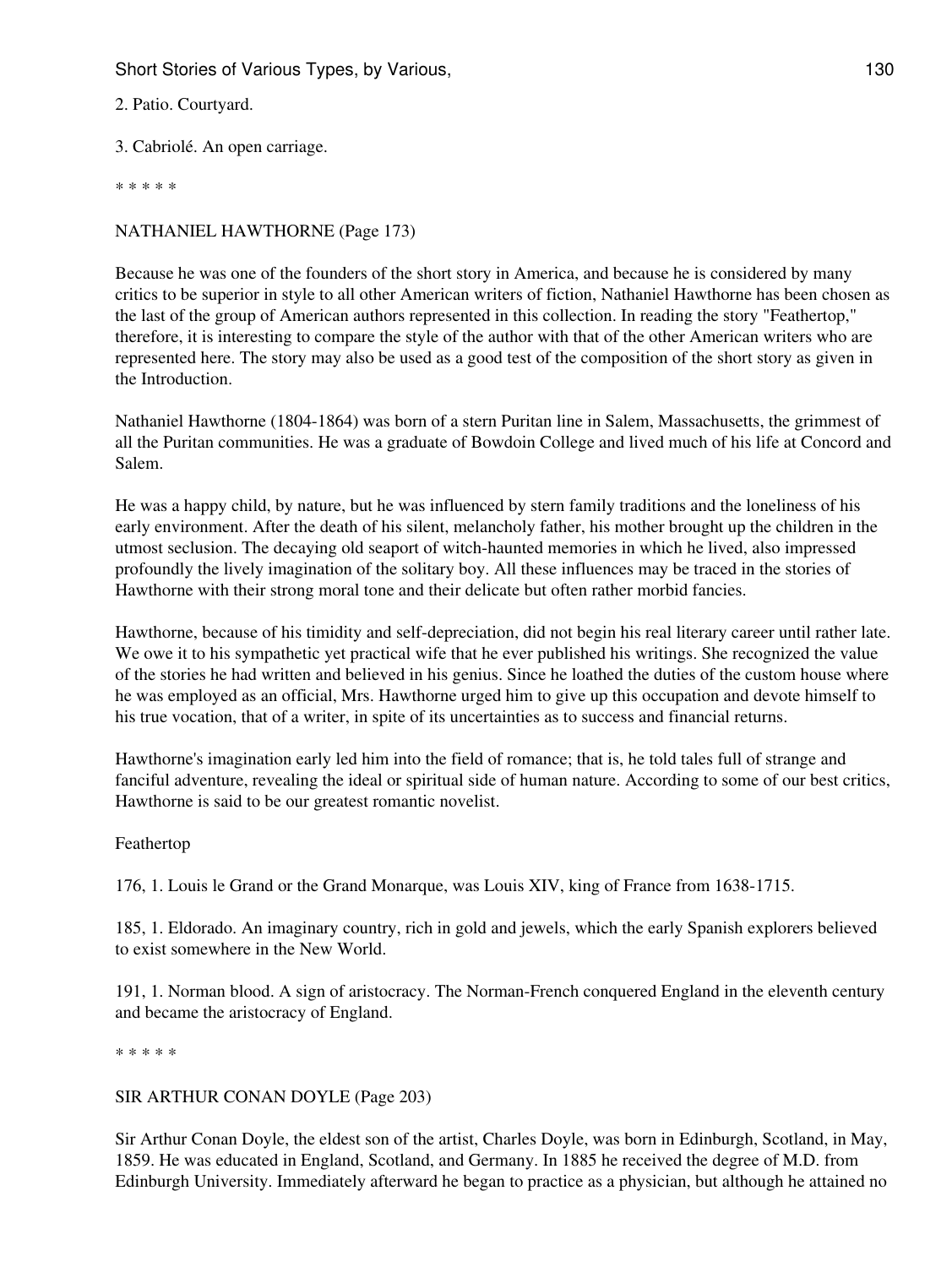little success in this profession, it is as a writer that all the world knows him.

He made his first real appearance as an author in 1887 when he published *A Study in Scarlet*. It was in this novel that the wonderful Sherlock Holmes was introduced to the public. Dr. Doyle soon attained immense popularity by his narratives of *The Adventures of Sherlock Holmes*, which were first published in the *Strand Magazine*. This popular character returned at intervals in several other novels: *The Memoirs of Sherlock Holmes*, *The Hound of the Baskervilles*, *The Return of Sherlock Holmes*, and others.

These ingenious stories of the success of the imperturbable Sherlock Holmes in detecting crime and disentangling mystery have become known wherever the English language is spoken. It is a notable thing to be able to create a character that is known even by people who have never heard of the author, or who have never even read a book. Ask any little street lad who Sherlock Holmes is, and see what he answers.

It is regrettable, however, that people know Sir Conan Doyle entirely as the creator of Sherlock Holmes, when his best work has really been done in other novels, such as *The Adventures of Brigadier Gerard*, *Rodney Stone*, *The White Company*, and *Beyond the City*.

His late works include plays as well as numerous novels. It is noteworthy that in all his writings women have played but little part. His men characters, on the other hand, are many and varied, as well as sharply defined. As an author Conan Doyle has a wonderful gift of narrative, unusual imagination, fine constructive powers, and an effective style.

The Red-Headed League

203, 1. Sherlock Holmes. See biographical sketch of Conan Doyle.

206, 1. Freemason. A member of a secret order.

207, 1. Omne ignotum pro magnifico. All the unknown is as something wonderful.

221, 1. Sarasate. A famous Spanish violinist.

224, 1. Sleuth hound. Detective.

227, 1. The Sholto murder and the Agra treasure. This refers to another Sherlock Holmes story, *The Sign of Four*, which you may enjoy reading.

230, 1. Napoleons. French gold coins worth 20 francs each.

231, 1. Partie carrée. A party of four.

237, 1. L'homme c'est rien--l'oeuvre c'est tout. Man is nothing, his work is everything.

\* \* \* \* \*

#### SIR JAMES MATTHEW BARRIE (Page 238)

Sir James Matthew Barrie, one of the best loved of contemporary novelists and dramatists, was born in 1860 in Kirriemuir, Scotland. His formal education was completed at Edinburgh University. And although his mature life has been spent largely in England, his stories reflect the village and country life of his native and beloved Scotland.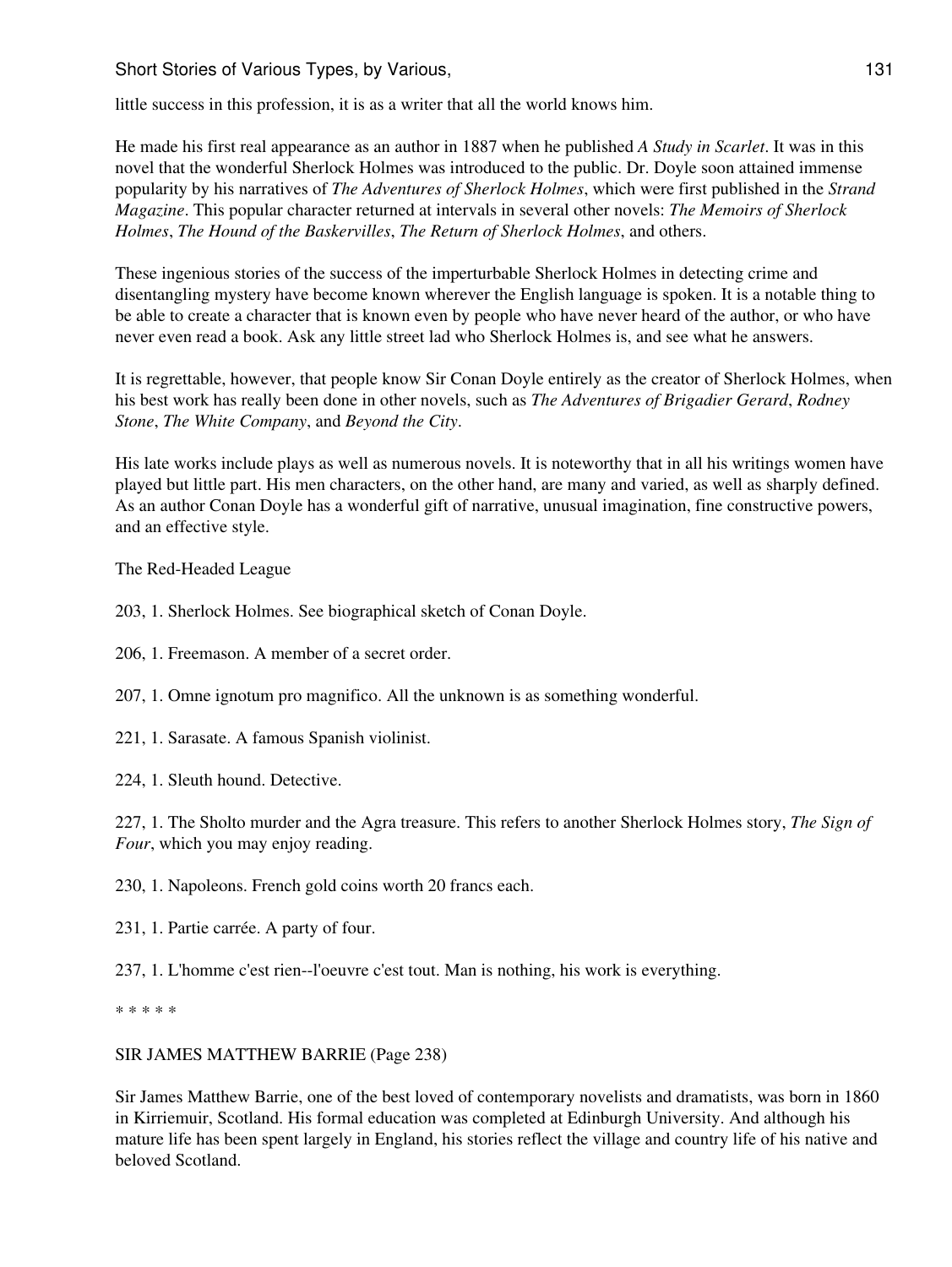J. M. Barrie, as he is usually called, is a person interesting but difficult to know because of the reserve and shyness of his race. He has a sweetness of nature and a joy in life born of sympathy and faith. All these characteristics, together with his whimsical humor, are part of his great charm. One cannot help loving the man as one reads about him or reads his stories. The mental picture of him which one receives is of a shy and meditative little man, inconspicuous of dress, getting over the ground with strides almost as long as himself, and with a face that one cannot meet without stopping to look after it.

Barrie's mother, Margaret Ogilvy, is really the heroine of practically all of his stories and plays. From her, this man, shy of women, has learned all he knows of her sex. This accounts in part for the goodness and purity in his works. From his mother, too, he inherited his whimsically gay vision of life. Thus, his plays and novels, so much purer than those of many of his contemporaries, are never dull, for they are lightened by his wit, his fanciful humor, and his love for humanity.

The man's genial satire and kindly humanity may be distinguished in the selection, "The Inconsiderate Waiter," which you will read in this collection. The lovable Barrie, with his tenderness for child life, his poetic fancy and whimsical invention, will be revealed to you more truly when you have read his novels, *Sentimental Tommy*, *Tommy and Grizel*, *The Little Minister*, *The Little White Bird*, and his play *Peter Pan*.

The Inconsiderate Waiter

239, 1. Chartreuse. A highly esteemed liqueur, which derives its name from the celebrated monastery of the Grand Chartreuse, in France, where it is made.

240, 1. The Derby. The most important annual horse race of England, founded in 1780 by the Earl of Derby and run at Epsom, in the spring.

\* \* \* \* \*

ALPHONSE DAUDET (Page 266)

Alphonse Daudet (1840-1897) was a French humorist and satirist, who wrote novels, plays, and short stories. He was born in Provence in southeast France, a district of which he is typical in the warmth of his imagination. He lived for a time at Lyons but later went to Paris, where he came in contact with the literary artists of the capital.

Monsieur Daudet, like the moody, imaginative Hawthorne of America, was guided and influenced in his literary career by his wife, whose inspiring but practical mind guided his impulsive and impressionable nature into its best outlet.

As a writer Daudet is remarkable for the grace of his style and the keenness of his observations. Literary critics appreciate him, not only for his polished style, but also for his originality and insight into human nature.

The Siege of Berlin

266, 1. The Siege of Berlin. This is a story of the Franco-Prussian War, the war between France and Germany in 1870. War was declared in July and the opening battle was fought the first of August before the French had had time to complete their preparations. This battle, at Wissemburg, resulted in a heavy loss for the French troops.

The fighting during August of 1870 covered much the same ground contested during the World War. It is especially interesting to note that it was at Sedan that the French met their great defeat in September, 1870,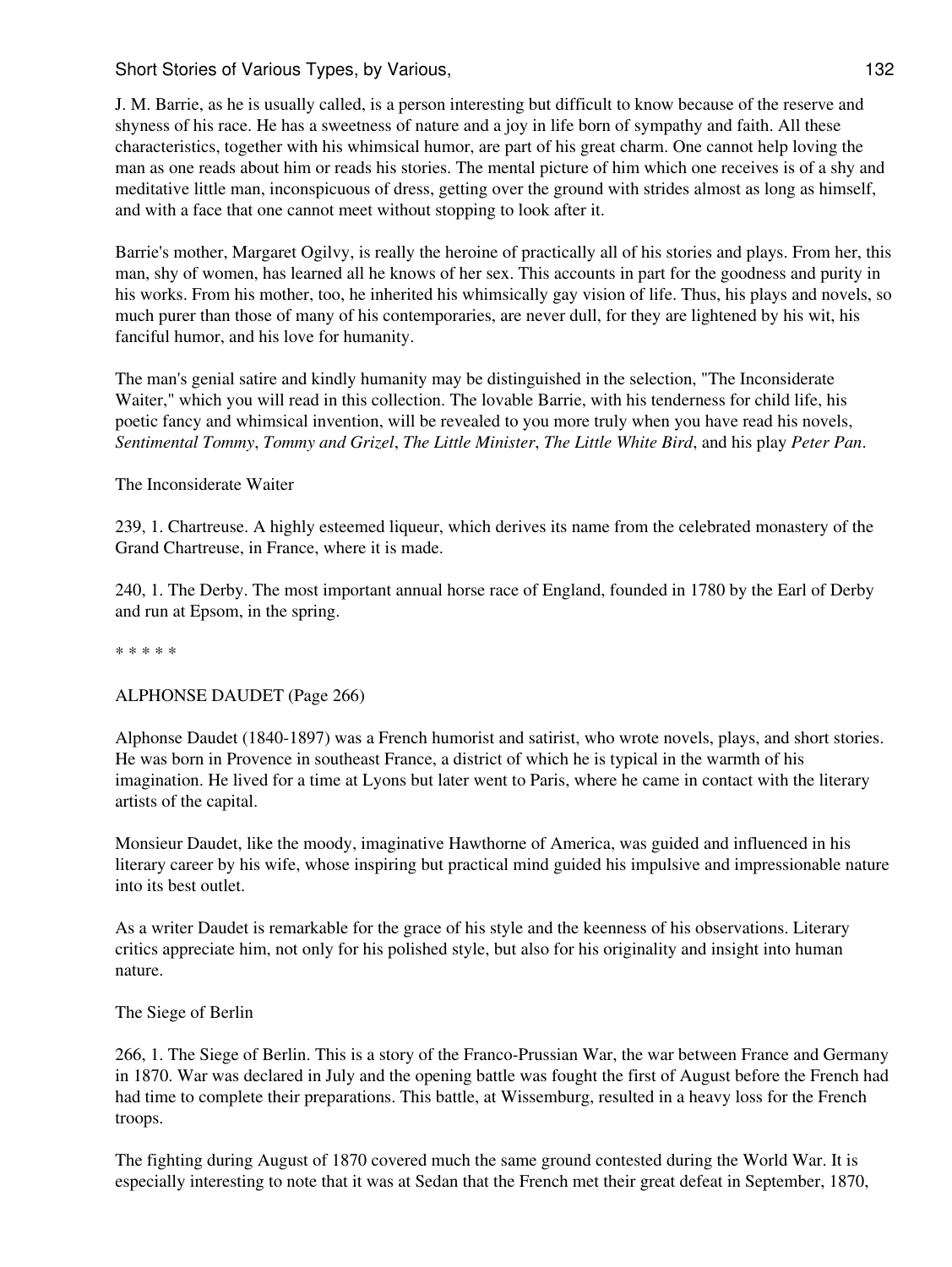and that Sedan was captured by the French shortly before the signing of the Armistice in November, 1918.

The battle of Sedan in 1870 meant the total defeat of the French army, and the Germans immediately began a four months' siege of Paris. After terrible suffering the city surrendered to the enemy in January, 1871.

The territory of Alsace-Lorraine lost by France to Germany in the war of 1870 was returned after the World War.

2. Arc de Triomphe. Sometimes called the Arc de l'Etoile. The great triumphal arch at the head of the Avenue des Champs-Élysées, begun by Napoleon to celebrate his victories and completed by Louis Philippe. After the Germans marched under it in triumph after the siege of Paris, chains were stretched across the roadway and the order was given that no one was to drive under the arch again until the lost provinces should be restored to France. In the great celebration on July 14, 1919, the armies of the victorious French and their Allies marched up the avenue under the Arc de Triomphe.

3. A cuirassier of the First Empire. A cuirassier is a cavalryman whose body is protected by a cuirass, a piece of defensive armor, covering the body from neck to girdle, and combining a breastplate and a back piece. The First Empire was the Empire of France under Napoleon I, 1804-1814.

267, 1. Mac Mahon. The Marshal of France during the War of 1870.

269, 1. Mayence. The German town of Mainz, where one of the strongest German fortresses is located.

273, 1. Invalides. The Hôtel des Invalides is an establishment in Paris where French veterans are maintained at the expense of the state. Part of the building is a great military museum where trophies of war are exhibited. Among them are German guns captured in the World War. Napoleon is buried in the Dome des Invalides, a chapel in this building.

274, 1. The Tuileries. The palace of the French kings in Paris.

275, 1. Uhlans. Prussian cavalrymen.

\* \* \* \* \*

SELMA LAGERLÖF (Page 276)

Selma Lagerlöf, who was born in Stockholm, Sweden, in 1858, is the Swedish idol in literature. She has had a series of honors such as rarely have fallen to the lot of a woman novelist, the climax of which has been the winning of the Nobel prize.[C] This enrolls her in a small group of authors of cosmopolitan interest--writers who belong to the whole world. Yet she is a woman who aspires to no prominence. She is modest, retiring, and unconscious of self.

[C] The Nobel prizes are prizes given for the encouragement of men and women who work for the interests of humanity, and were established by the will of Alfred B. Nobel (1833-1896), the inventor of dynamite, who left his entire estate for this purpose. They are awarded yearly by the Academy of Sweden, for what is regarded as the most important work during the year in physics, chemistry, medicine or physiology, idealistic literature, and service in the interests of peace. The prizes, averaging \$40,000 each, were first awarded in 1901.

No other Swedish writer of any period has so faithfully mirrored the soul of the Swedish people as has Selma Lagerlöf, nor has any other writer been so worshipped by her people. In her native province her work has sunk deep into the hearts of the people. The places and characters she has described have become so intimately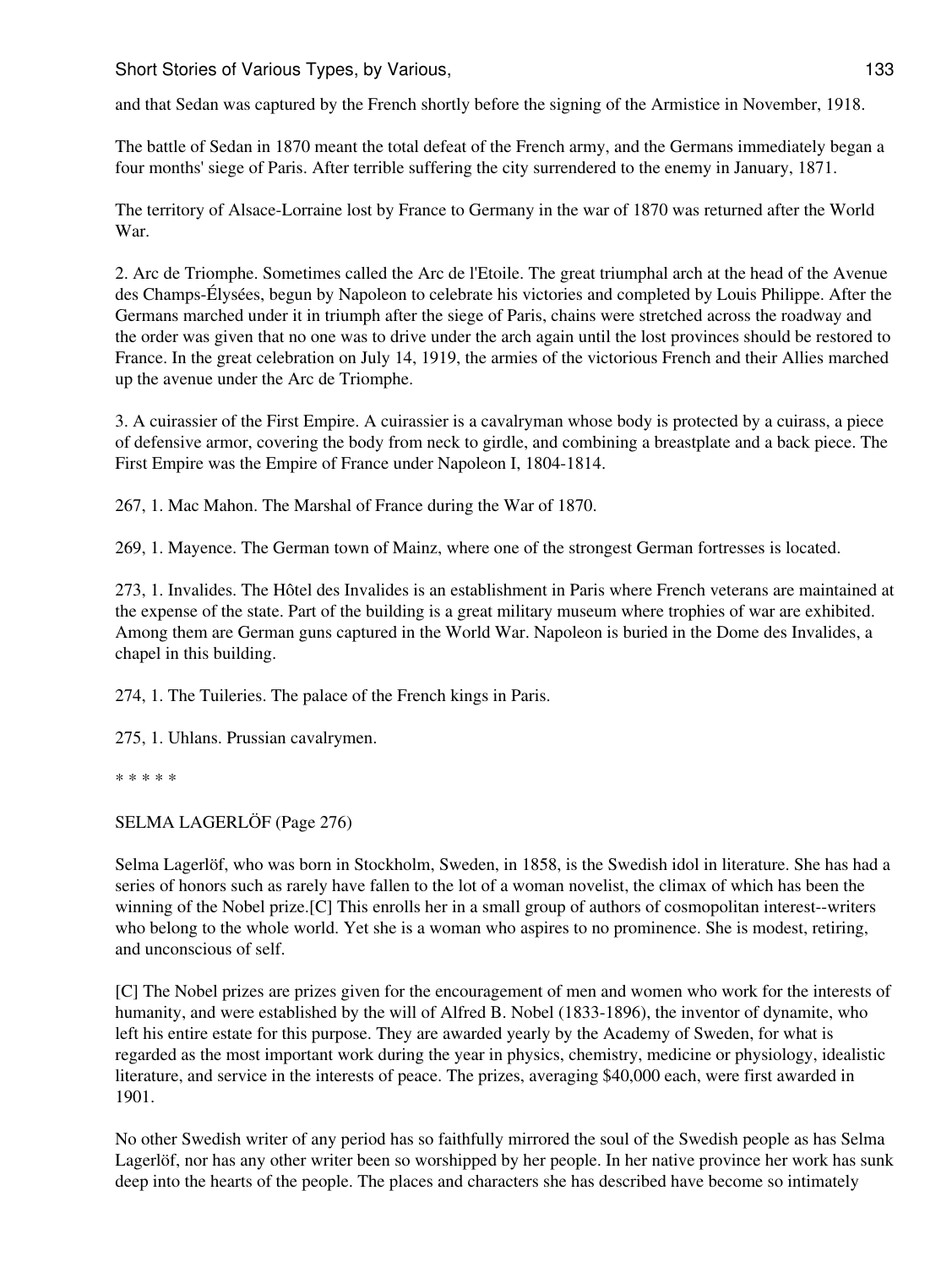associated with her stories and legends that the real names are constantly being confused with the fictitious ones she has given them in her *Wonderful Adventures of Nils* and *Gösta Berling*. Everywhere in Sweden one finds postal cards representing scenes from the *Wonderful Adventures of Nils*. This is an enchanting fairy story that may be compared to the fairy classics of Grimm and of Hans Andersen. In it fact and fancy are delicately interwoven with the geography and natural history of Sweden.

Miss Lagerlöf's popularity is not confined exclusively to Scandinavian countries, however. In Germany, Russia, and Holland, she is more widely read than almost any other foreign writer. In recent years, moreover, she has conquered France, and since the bestowal of the Nobel prize, she has become a world figure. It is since that event that she has become known in America, though she is not yet read here so much as she deserves.

She might well be called the founder of a new school of literature. She turned away from the general tendency of the European literature of her day, a tendency to morbid realism, or dealing with the ugliest facts of life. Her method is to throw into obscurity human frailties and vices and turn the light on what is biggest and strongest in people. This idealistic tendency may be readily traced in the story of "The Silver Mine," which is given in this text. It was for *Optimism in Literature* that Selma Lagerlöf was given the Nobel prize.

The Silver Mine

276, 1. Gustav the Third. King of Sweden, 1771-1792.

277, 1. The army was so filled with traitors. The country of Sweden at this time was distracted by the intrigues of the rival political parties of Hom and Gyllenborg, known as "Caps" and "Hats."

290, 1. Given me a deep mark on my forehead. This refers to the Bible story of Cain's murder of his brother Abel. Genesis 4:3-15.

SUGGESTED READING LIST OF SHORT STORIES

Abbott, Eleanor Hallowell (Mrs. Coburn) *Sick-a-bed Lady.* Title Story and "The Happy Day"

Aldrich, Thomas Bailey *Marjorie Daw and Other People.* Title Story *Two Bites at a Cherry.* "Goliath"

Allen, James Lane *The Flute and the Violin.* Title Story

Andrews, Mary Raymond Shipman *The Perfect Tribute Joy in the Morning*

Barrie, Sir James Matthew *Two of Them.* Title Story *A Window in Thrums*

Balzac, Honoré *Chouans.* "A Passion in a Desert"

Bunner, Henry Cuyler *Short Sixes.* Title Story and "Love Letters of Smith"

Butler, Ellis Parker *Pigs is Pigs.* Title Story

Cable, George *Old Creole Days*

Canfield, Dorothy (Mrs. Fisher) *Hillsboro People The Real Motive*

Coppée, François *Tales by Coppée.* "The Substitute"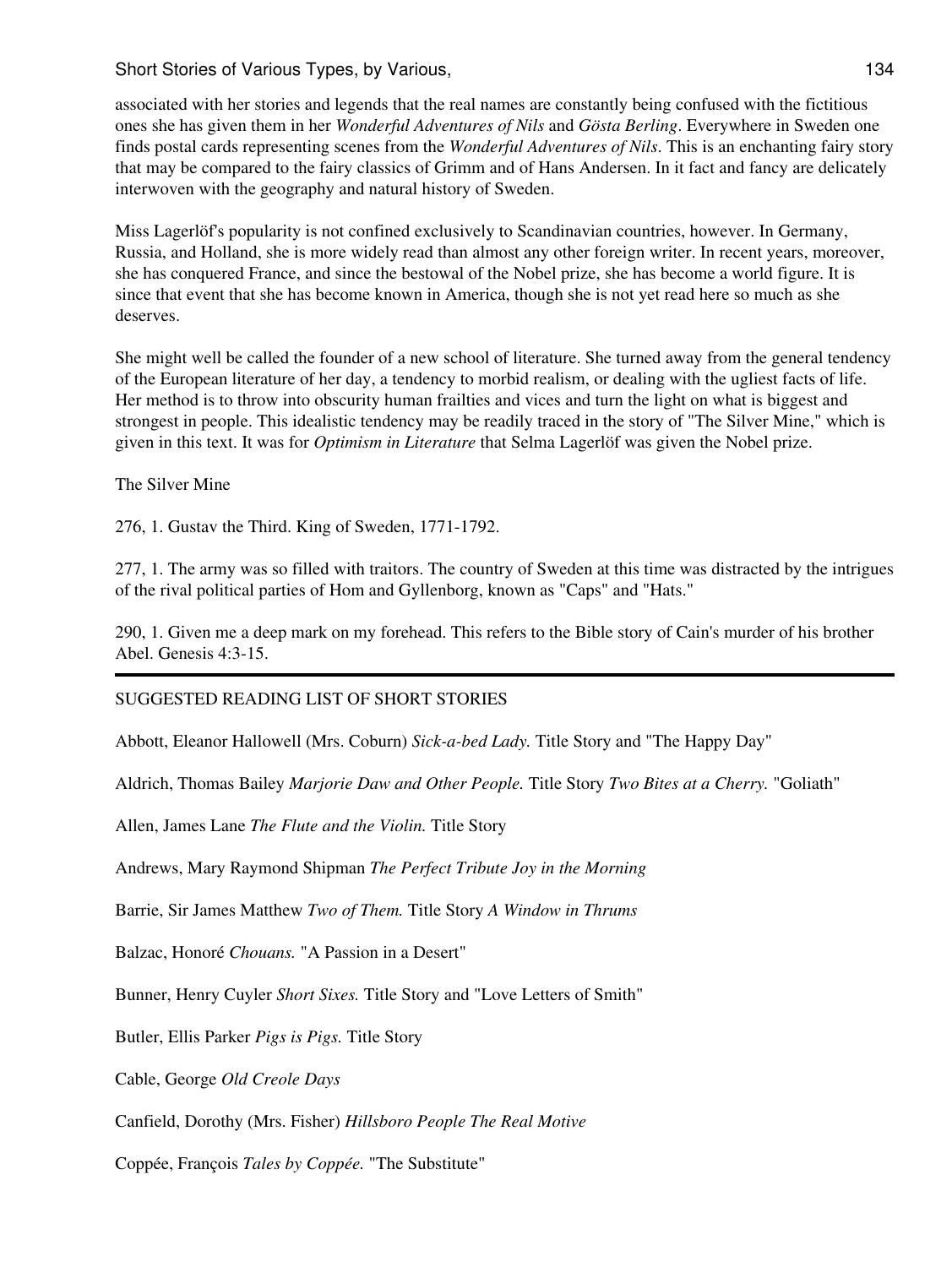Cutting, Mary Stewart *Little Stories of Married Life Little Stories of Courtship*

Davis, Richard Harding *The Man Who Could Not Lose.* "The Consul" *Somewhere in France.* Title Story *Gallagher and Other Stories.* Title Story *Ranson's Folly.* "The Bar Sinister"

Deland, Margaret *Old Chester Tales Dr. Lavendar's People*

Doyle, Sir Arthur Conan *Adventures of Sherlock Holmes Adventures of Brigadier Gerard*

Ferber, Edna *Emma McChesney & Co. Cheerful by Request*

Freeman, Mary E. Wilkins *The Copy Cat A New England Nun The Wind in the Rose Bush*

Fox, John *Christmas Eve on Lonesome.* Title Story

Gale, Zona *Friendship Village Friendship Village Love Stories*

Garland, Hamlin *Main Traveled Roads Other Main Traveled Roads*

Hale, Edward Everett *The Man Without a Country*

Harris, Joel Chandler *Tales of the Home Folks in Peace and War*

Harte, Francis Bret *The Luck of Roaring Camp.* Title Story, "Tennessee's Partner," and "The Outcasts of Poker Flat"

Hawthorne, Nathaniel *Twice Told Tales.* "The Great Carbuncle" and "The Minister's Black Veil"

"Henry, O." *The Four Million The Voice of the City.* "The Memento" and "While the Auto Waits"

"Hope, Anthony" *Dolly Dialogues Comedies of Courtship*

Jewett, Sara Orne *Tales of New England*

Kelly, Myra *Little Citizens Wards of Liberty.* "A Soul above Buttons" *Little Aliens New Faces*

Kipling, Rudyard *Life's Handicap.* "Betram and Bimi," "The Man Who Was," and "Without Benefit of Clergy" *Second Jungle Book.* "Rikki-Tikki-Tavi" *The Phantom Rickshaw.* "The Man Who Would Be King" *The Day's Work.* "The Brushwood Boy" and "William the Conqueror"

Lagerlöf, Selma *The Girl from the Marsh Croft*

Martin, Helen *The Betrothal of Elypholate.* Title Story

Maupassant, Guy de *The Odd Number.* "A Piece of String" and "The Necklace"

Mayo, Katherine *The Standard Bearers Justice to All*

O'Brien, Edward J. (Editor) *Best Short Stories of 1917 Best Short Stories of 1918*

O'Brien, Fitz *The Diamond Lens.* Title Story, "What Was It? A Mystery," and "The Thing"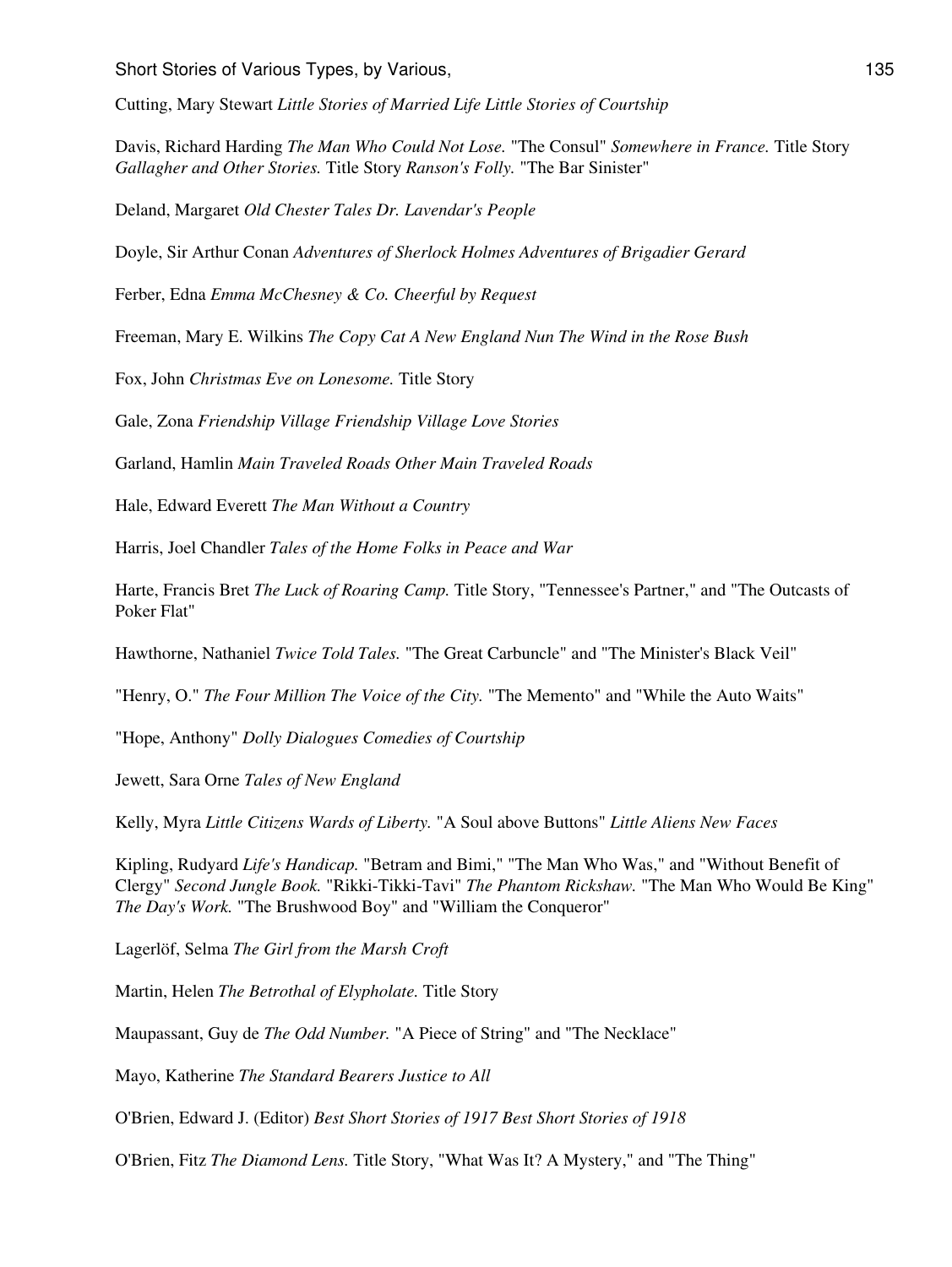Page, Thomas Nelson *In Old Virginia*

Poe, Edgar Allan *Works.* "The Gold-Bug," "The Cask of Amontillado," "The Purloined Letter," and "The Pit and the Pendulum"

Rinehart, Mary Roberts *Bab, Sub-Deb*

Shute, Henry *The Misadventures of Three Good Boys*

Stevenson, Robert Louis *Merry Men.* "Markheim" and "Dr. Jekyll and Mr. Hyde" *New Arabian Nights.* "A Lodging for the Night" and "The Sire de Maletroit's Door"

Stockton, Frank *The Lady or the Tiger?* Title Story

Tarkington, Booth *Penrod Penrod and Sam Monsieur Beaucair*

"Twain, Mark" *The Jumping Frog*

Van Dyke, Henry *The Blue Flower.* Title Story and "The Other Wise Man"

White, Stewart Edward *Blazed Trail Stories*

White, William Allen *The Court of Boyville*

Wister Owen *Philosophy Four.* Title Story

#### SUGGESTIONS FOR STUDY

The Gift of the Magi

1. Does the introduction of "The Gift of the Magi" awaken your interest at once?

2. Della and Jim are very poor. Why is neither their home nor Della in her shabby clothes, ugly or sordid?

3. Do Jim and Della seem like real people you have known? What makes them so happy in spite of their being poor?

4. Is there something about this simple story that is beautiful and that would be true for people ages ago or years from now? How would you put this idea in words?

5. Were you prepared for the surprise ending of the story? Read over the story and see if O. Henry had really prepared from the very beginning for such an ending and yet had kept the reader from knowing.

6. After reading the Introduction, would you say that "The Gift of the Magi" is a true short story?

A Reward of Merit

1. Look over the story "A Reward of Merit" and gather up the real story or plot and see how briefly you can relate it in your own words.

2. Does the fact that the story is told so largely through the conversation of the boys make it more interesting to you?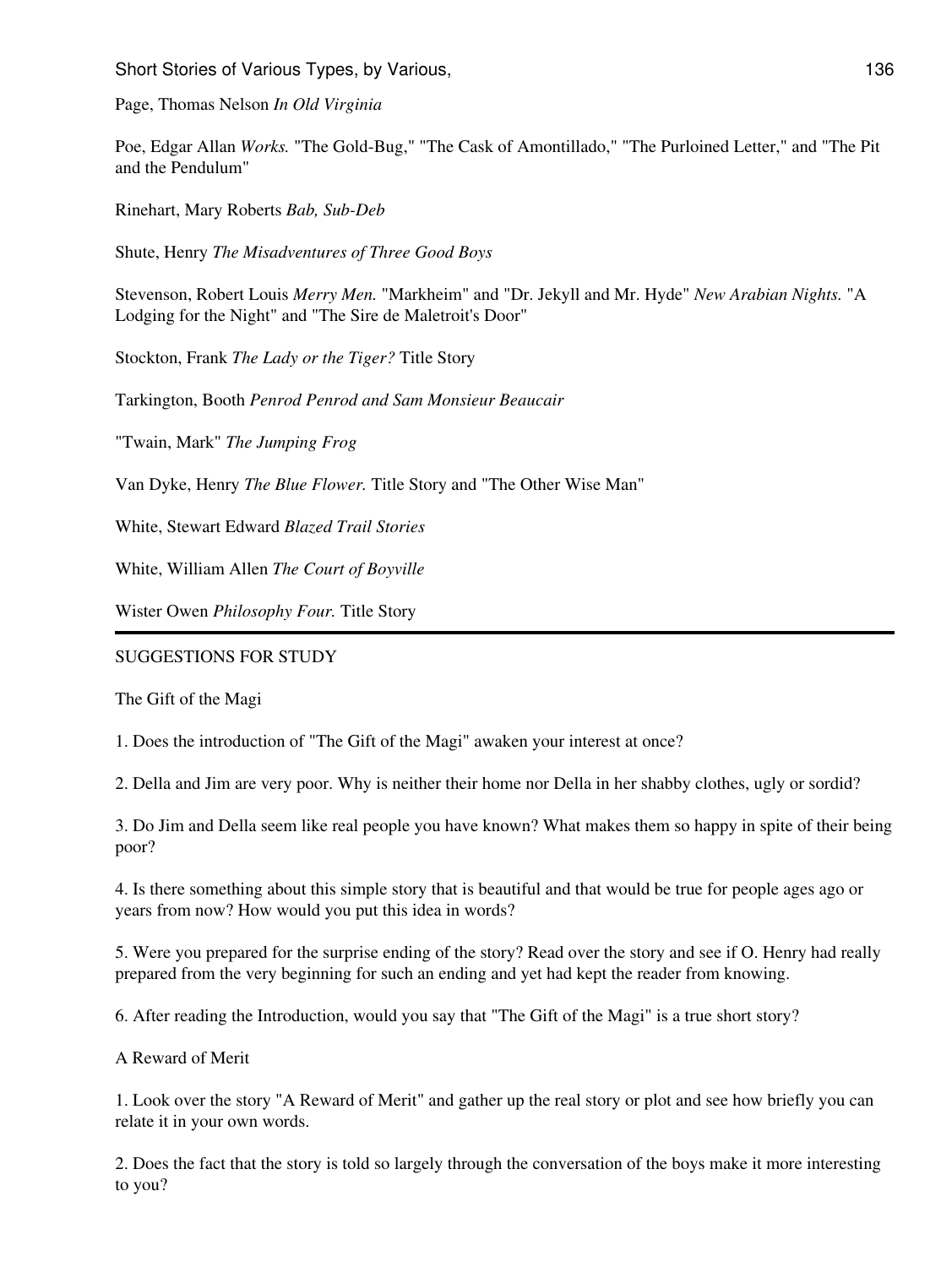3. Try writing a story of some escapade, adventure, or exciting event in which the story is largely told, and the characters revealed, by means of conversation between two boys or two girls.

4. Would you say that Mr. Tarkington, the writer of this story, has a sense of humor? Give instances of humor in the story.

5. In what ways does the story show a knowledge of boy life?

"American, Sir!"

1. What type of story would you call this?

2. The setting of the main incident brings before you what part of the Great War? Were any of your friends in that country? In the ambulance service anywhere? Locate on the map the places named in the story.

3. Find in the story some of the dramatic, graphic scenes that John has sketched for his uncle. See how well you can fill them out and express them. Why would this story make a good play?

4. What three people does Mrs. Andrews make real and likable to you? Does Uncle Bill conceal his real character? Of what other character in this book does he remind you?

5. Some of you may be able to write a stirring story of the brave deed of some real or imaginary ambulance driver for the Red Cross in Italy or France during the Great War.

John G.

1. What gives you the thrill in the story "John G."?

2. Does this story of Miss Mayo's gain or lack in interest, because it is founded on fact?

3. Who would you say was the main character or real hero of the story?

4. Where in the story would you say was the most critical and the most interesting point?

5. Could this incident make the foundation for a good moving picture scenario?

6. Write either a story or a scenario of an exciting and dangerous adventure in which a dog or a horse is the hero.

Friends

1. In what are you most interested in this story?

2. Is the setting of the story in the school or at home?

3. Do Mrs. Mowgelewsky and Morris seem like any living persons you have known?

4. Do you think the children in the first grade would like Miss Bailey as a teacher? What makes her a lovable person?

5. How do this story and others by Myra Kelly that you may have read, show that she sympathized with and understood these American children of foreign birth?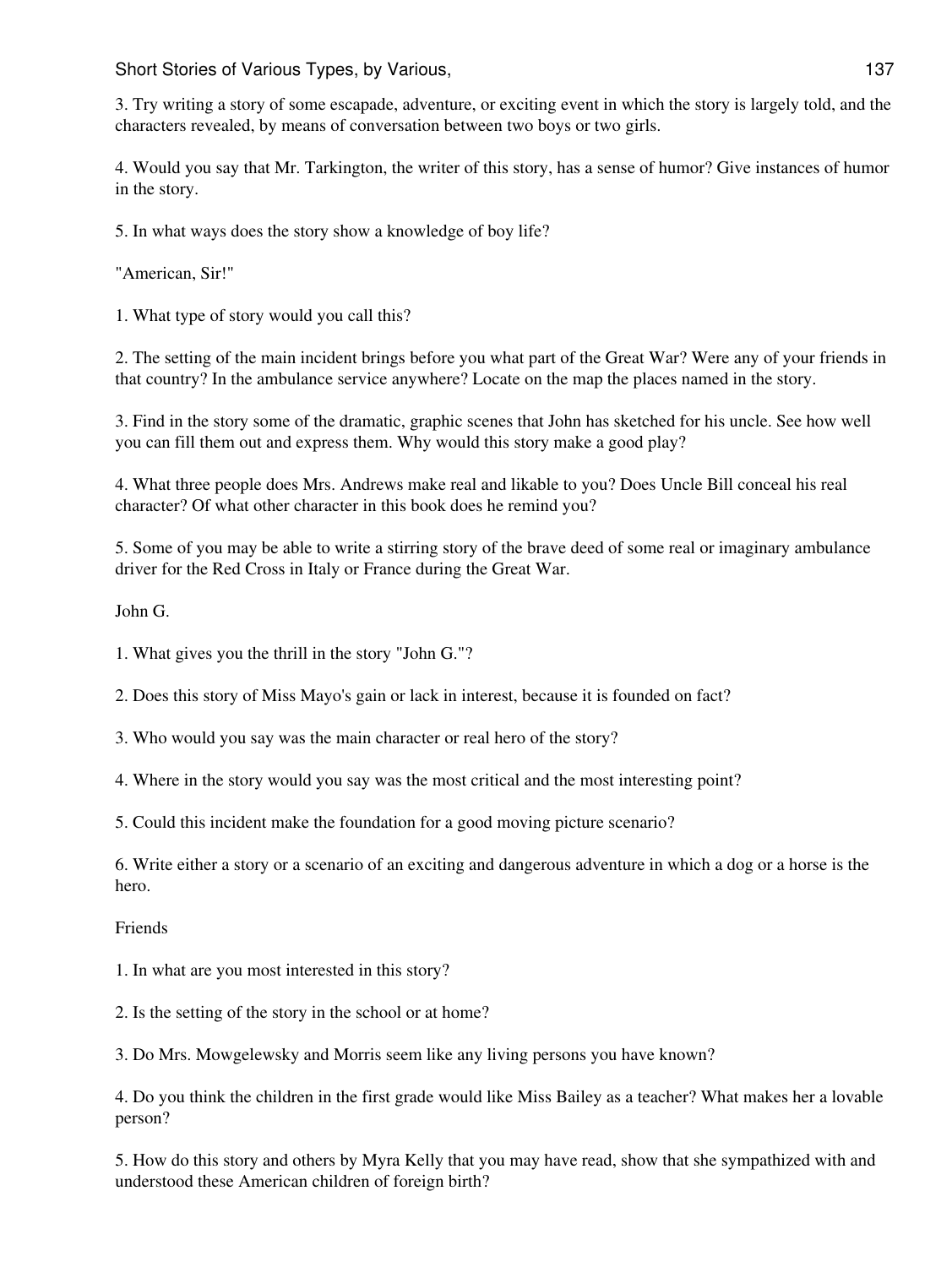A Camping Trip

1. Does the interest of this story lie more in the nature or out-of-doors setting, or in the action or plot?

2. Note the number of birds mentioned in the story. How many of them do you know?

3. What are some of the beautiful or poetic pictures of nature given by the author? Did the scenes have any effect on the imagination and feeling of these real boys and add to their enjoyment?

4. Have you ever had a camping experience? In what ways was your experience like that of the boys in this story?

5. Write a story of a camping or other out-of-doors trip in which the characters have some narrow escape and which contains some description of nature.

The Thread without a Knot

1. Has the recent World War made any difference in the current idea in America that only foreign universities, art schools, and works of art are of any real value? Why did Mr. Harrison good-humoredly assent to this really false idea, when he was seeking higher education?

2. When does the story become really interesting to you? Why?

3. What American characteristics does Mr. Harrison illustrate?

4. Although the English girl's story is not told directly, can you gather what she thought of the young American? Does it remind you of what the French people thought of our American boys when they went to France during the recent war?

5. What characteristics of the English does the frank American bring out in his talk with the English girl?

6. What was the motive of the young American's conduct toward the English girl? Why was the American blameless, or *do* you blame him?

7. Is the slang this young man uses characteristic of Americans in general?

Chu Chu

1. Where is this story located? What are some of the things that give it the atmosphere or flavor of California?

2. Is "Chu Chu" anything like "John G."? Tell the likenesses and differences between the two horses. Which do you admire more?

3. Why are there so many Spanish words in this story?

4. Do you think Consuelo is like other Spanish girls you have read or heard about? In what ways is she different from American girls?

5. Is the love story, or the action of the horse, the most interesting incident in the story?

6. Read the Introduction and see what Bret Harte added to the idea of the short story. Does it apply to this story?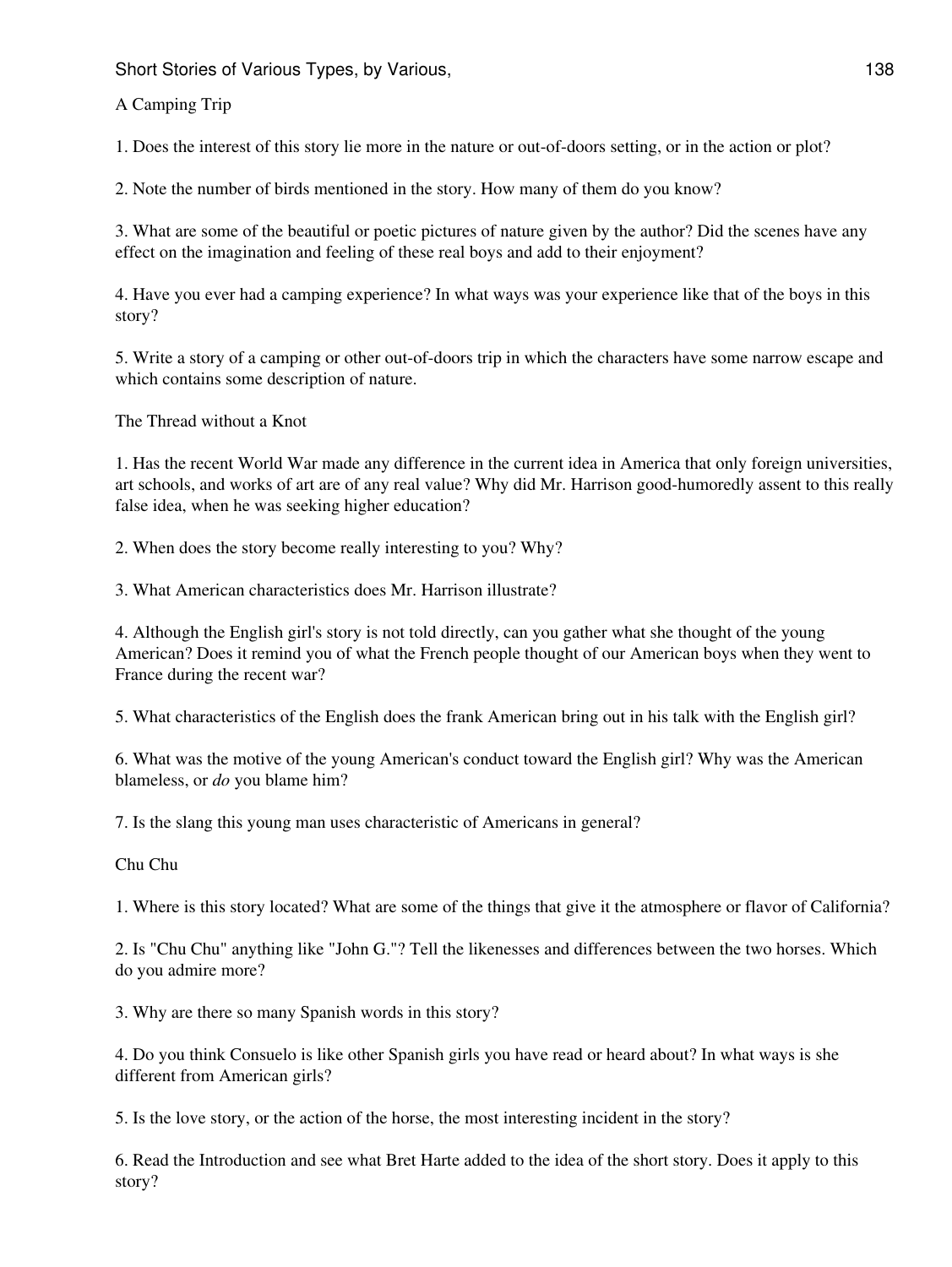Feathertop, A Moralized Legend

1. What do the words "moralized legend" mean? What *is* the moral of the story?

2. This is a fanciful story. Do you like it as well as "The Gift of the Magi" or "A Reward of Merit" in which there are real people?

3. Does Hawthorne show his personality and boyhood training in this story as much as Mr. Garland showed his in "A Camping Trip"? (See biographical sketches.)

4. What do you think was the word that Feathertop whispered in Mr. Gookin's ear?

5. Which do you think more difficult to write, a story wholly from the imagination like "Feathertop," or one from experience like "A Camping Trip"?

The Red-Headed League

1. Do you think this a good detective story? What makes it better than the cheap ones you perhaps have bought at the news stands?

2. What do you know about Sherlock Holmes? (See biographical sketch of Conan Doyle.)

3. Where did the most thrilling moment come? Was this the place where you saw how the story was going to turn out? What might you call this point?

4. Relate a mystery from real life that you have heard of or read in a newspaper that is just as hard to find out about as those Conan Doyle explains in his stories.

5. When Sherlock Holmes explains how he knew things about people, as, for instance, how he knew that Wilson was a Freemason, does it all seem simple enough to you? Why then are there not more good Sherlock Holmeses?

6. Relate some sly bits of humor you find in the story.

The Inconsiderate Waiter

1. What kind of humor is shown in this story? Is it different from "A Reward of Merit"?

2. Is there anything touching in the story?

3. What do you think are the real qualities of the narrator of this story? Why does he try to conceal his real self?

4. What do you think was Mr. Barrie's purpose in making this waiter of an exclusive English club show himself to be a real human being?

5. After you have read the biographical sketch of Mr. Barrie, see if you can discover anything in the story that shows his personality.

The Siege of Berlin

1. What is it that holds your attention in this story, is it the character of the fine old soldier, the story itself, or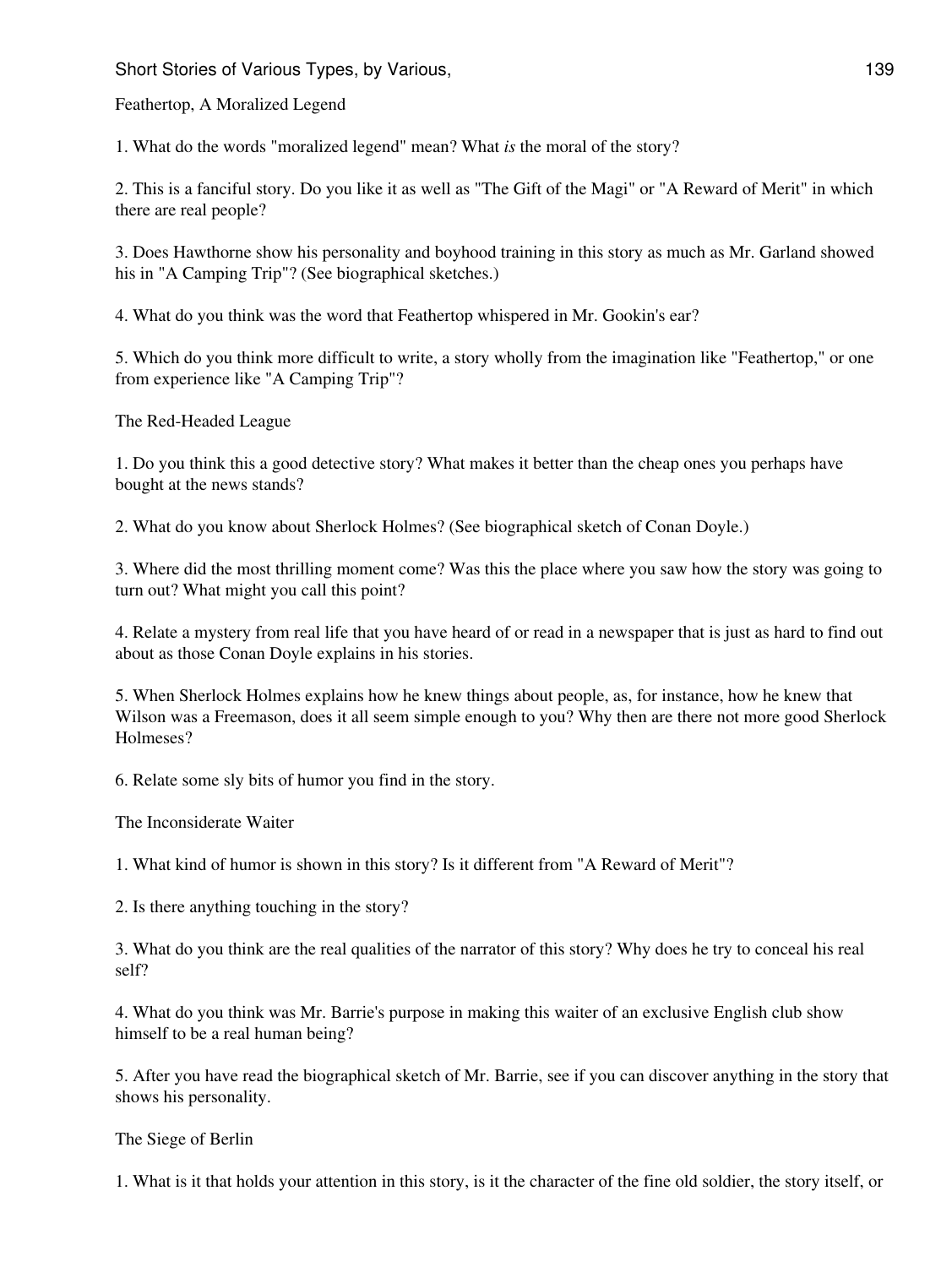Short Stories of Various Types, by Various, 1998, 1999, 1999, 1999, 1999, 1999, 1999, 1999, 1999, 1999, 1999, 1

both?

2. What qualities of a soldier does M. Jouve show to the last?

3. What noble qualities does war bring out in the women of a nation, as revealed by the granddaughter of the old soldier?

4. What recent attack on Paris does this one make you think of? In what ways is it similar? How different?

5. How near did the Germans get to Paris in the World War?

6. What places mentioned in this story were strategic points around which great and critical battles were fought during the World War?

7. Read the notes on this story carefully, and from what you have read or can find out from soldier friends who were in the late war, see how the battles of the Franco-Prussian War and the World War differed. For instance, were the same people victorious in each case?

8. Write a war story, using the most thrilling incident you have heard of the World War. Make the characters real and show some noble quality in them, such as heroism, generosity, or human kindness.

The Silver Mine

1. In what ways does this story of a hidden treasure differ from other stories of hidden treasure, such as "Treasure Island," for example?

2. Does the character of the minister as revealed in the story, so good and fine, yet so plain and humanly near to his people, make you think of any other minister you have known or read about?

3. How does the sacrifice of the minister influence the king to noble action?

4. In what ways do these Swedish people differ in their faults and good qualities or any of their human ways from the people of any other nation?

\*\*\*END OF THE PROJECT GUTENBERG EBOOK SHORT STORIES OF VARIOUS TYPES\*\*\*

\*\*\*\*\*\*\* This file should be named 20831-8.txt or 20831-8.zip \*\*\*\*\*\*\*

This and all associated files of various formats will be found in: http://www.gutenberg.org/dirs/2/0/8/3/20831

Updated editions will replace the previous one--the old editions will be renamed.

Creating the works from public domain print editions means that no one owns a United States copyright in these works, so the Foundation (and you!) can copy and distribute it in the United States without permission and without paying copyright royalties. Special rules, set forth in the General Terms of Use part of this license, apply to copying and distributing Project Gutenberg-tm electronic works to protect the PROJECT GUTENBERG-tm concept and trademark. Project Gutenberg is a registered trademark, and may not be used if you charge for the eBooks, unless you receive specific permission. If you do not charge anything for copies of this eBook, complying with the rules is very easy. You may use this eBook for nearly any purpose such as creation of derivative works, reports, performances and research. They may be modified and printed and given away--you may do practically ANYTHING with public domain eBooks. Redistribution is subject to the trademark license, especially commercial redistribution.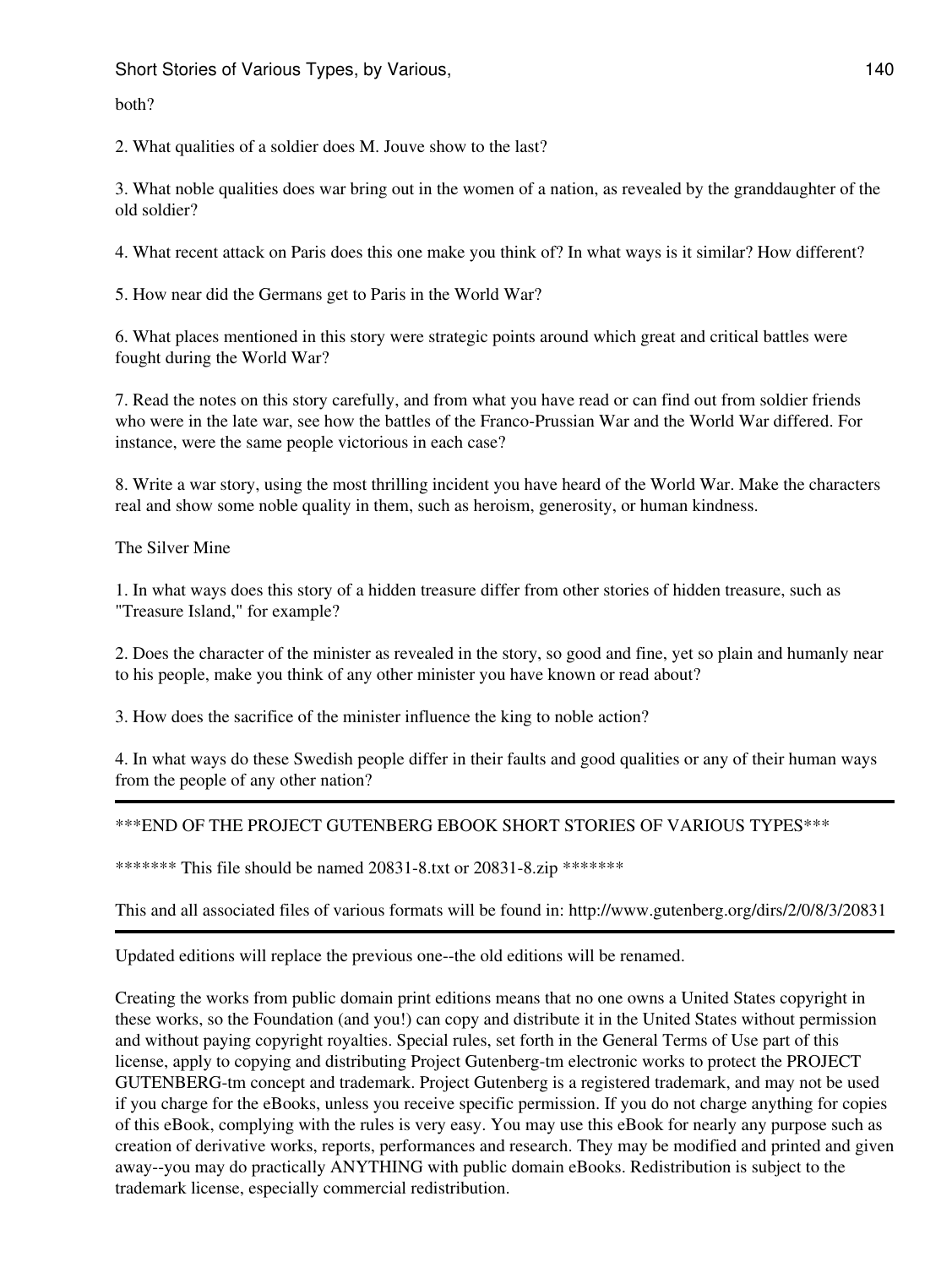## \*\*\* START: FULL LICENSE \*\*\*

# THE FULL PROJECT GUTENBERG LICENSE PLEASE READ THIS BEFORE YOU DISTRIBUTE OR USE THIS WORK

To protect the Project Gutenberg-tm mission of promoting the free distribution of electronic works, by using or distributing this work (or any other work associated in any way with the phrase "Project Gutenberg"), you agree to comply with all the terms of the Full Project Gutenberg-tm License (available with this file or online at http://www.gutenberg.org/license).

Section 1. General Terms of Use and Redistributing Project Gutenberg-tm electronic works

1.A. By reading or using any part of this Project Gutenberg-tm electronic work, you indicate that you have read, understand, agree to and accept all the terms of this license and intellectual property (trademark/copyright) agreement. If you do not agree to abide by all the terms of this agreement, you must cease using and return or destroy all copies of Project Gutenberg-tm electronic works in your possession. If you paid a fee for obtaining a copy of or access to a Project Gutenberg-tm electronic work and you do not agree to be bound by the terms of this agreement, you may obtain a refund from the person or entity to whom you paid the fee as set forth in paragraph 1.E.8.

1.B. "Project Gutenberg" is a registered trademark. It may only be used on or associated in any way with an electronic work by people who agree to be bound by the terms of this agreement. There are a few things that you can do with most Project Gutenberg-tm electronic works even without complying with the full terms of this agreement. See paragraph 1.C below. There are a lot of things you can do with Project Gutenberg-tm electronic works if you follow the terms of this agreement and help preserve free future access to Project Gutenberg-tm electronic works. See paragraph 1.E below.

1.C. The Project Gutenberg Literary Archive Foundation ("the Foundation" or PGLAF), owns a compilation copyright in the collection of Project Gutenberg-tm electronic works. Nearly all the individual works in the collection are in the public domain in the United States. If an individual work is in the public domain in the United States and you are located in the United States, we do not claim a right to prevent you from copying, distributing, performing, displaying or creating derivative works based on the work as long as all references to Project Gutenberg are removed. Of course, we hope that you will support the Project Gutenberg-tm mission of promoting free access to electronic works by freely sharing Project Gutenberg-tm works in compliance with the terms of this agreement for keeping the Project Gutenberg-tm name associated with the work. You can easily comply with the terms of this agreement by keeping this work in the same format with its attached full Project Gutenberg-tm License when you share it without charge with others.

1.D. The copyright laws of the place where you are located also govern what you can do with this work. Copyright laws in most countries are in a constant state of change. If you are outside the United States, check the laws of your country in addition to the terms of this agreement before downloading, copying, displaying, performing, distributing or creating derivative works based on this work or any other Project Gutenberg-tm work. The Foundation makes no representations concerning the copyright status of any work in any country outside the United States.

1.E. Unless you have removed all references to Project Gutenberg:

1.E.1. The following sentence, with active links to, or other immediate access to, the full Project Gutenberg-tm License must appear prominently whenever any copy of a Project Gutenberg-tm work (any work on which the phrase "Project Gutenberg" appears, or with which the phrase "Project Gutenberg" is associated) is accessed, displayed, performed, viewed, copied or distributed: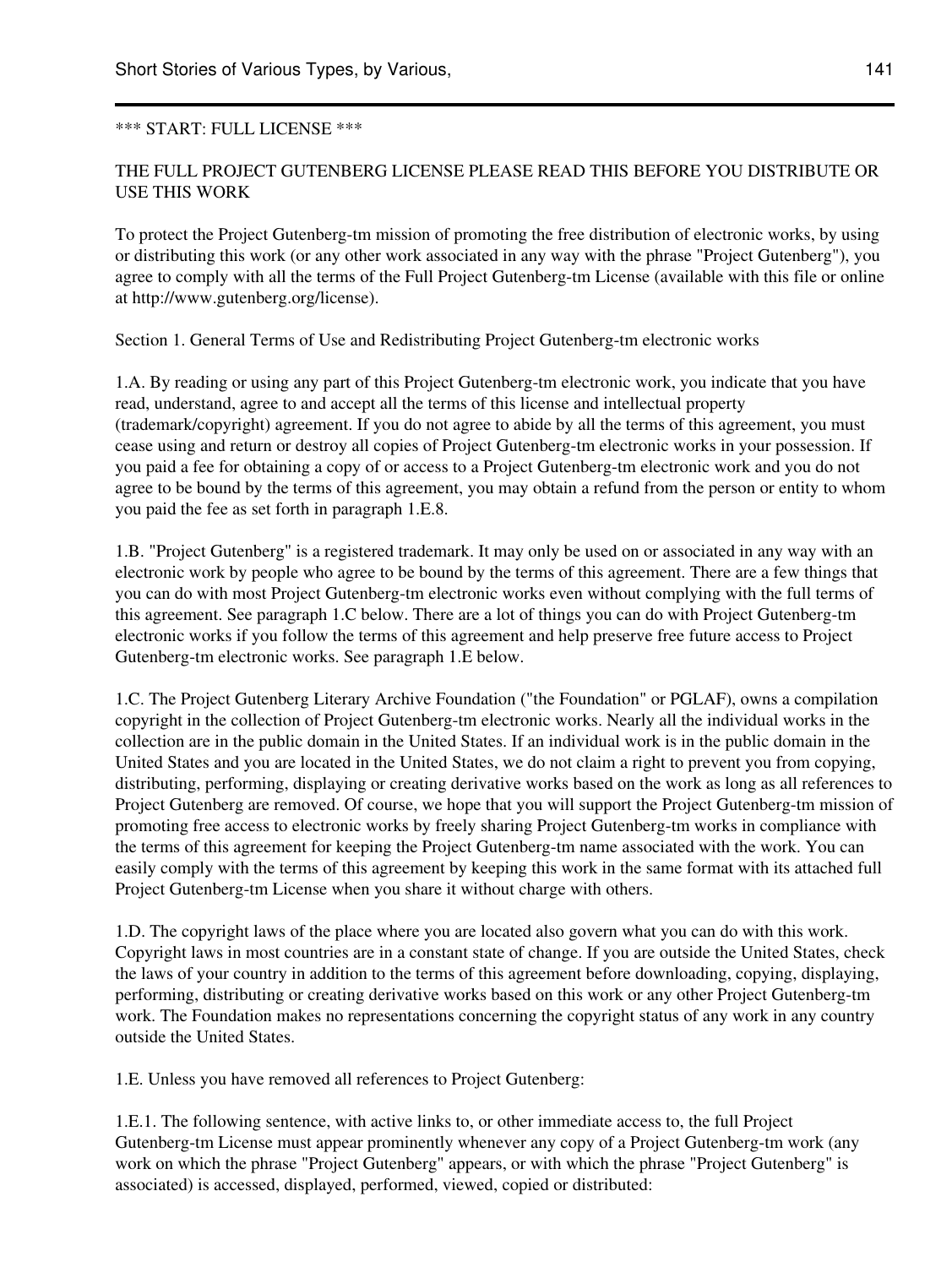This eBook is for the use of anyone anywhere at no cost and with almost no restrictions whatsoever. You may copy it, give it away or re-use it under the terms of the Project Gutenberg License included with this eBook or online at www.gutenberg.org

1.E.2. If an individual Project Gutenberg-tm electronic work is derived from the public domain (does not contain a notice indicating that it is posted with permission of the copyright holder), the work can be copied and distributed to anyone in the United States without paying any fees or charges. If you are redistributing or providing access to a work with the phrase "Project Gutenberg" associated with or appearing on the work, you must comply either with the requirements of paragraphs 1.E.1 through 1.E.7 or obtain permission for the use of the work and the Project Gutenberg-tm trademark as set forth in paragraphs 1.E.8 or 1.E.9.

1.E.3. If an individual Project Gutenberg-tm electronic work is posted with the permission of the copyright holder, your use and distribution must comply with both paragraphs 1.E.1 through 1.E.7 and any additional terms imposed by the copyright holder. Additional terms will be linked to the Project Gutenberg-tm License for all works posted with the permission of the copyright holder found at the beginning of this work.

1.E.4. Do not unlink or detach or remove the full Project Gutenberg-tm License terms from this work, or any files containing a part of this work or any other work associated with Project Gutenberg-tm.

1.E.5. Do not copy, display, perform, distribute or redistribute this electronic work, or any part of this electronic work, without prominently displaying the sentence set forth in paragraph 1.E.1 with active links or immediate access to the full terms of the Project Gutenberg-tm License.

1.E.6. You may convert to and distribute this work in any binary, compressed, marked up, nonproprietary or proprietary form, including any word processing or hypertext form. However, if you provide access to or distribute copies of a Project Gutenberg-tm work in a format other than "Plain Vanilla ASCII" or other format used in the official version posted on the official Project Gutenberg-tm web site (www.gutenberg.org), you must, at no additional cost, fee or expense to the user, provide a copy, a means of exporting a copy, or a means of obtaining a copy upon request, of the work in its original "Plain Vanilla ASCII" or other form. Any alternate format must include the full Project Gutenberg-tm License as specified in paragraph 1.E.1.

1.E.7. Do not charge a fee for access to, viewing, displaying, performing, copying or distributing any Project Gutenberg-tm works unless you comply with paragraph 1.E.8 or 1.E.9.

1.E.8. You may charge a reasonable fee for copies of or providing access to or distributing Project Gutenberg-tm electronic works provided that

- You pay a royalty fee of 20% of the gross profits you derive from the use of Project Gutenberg-tm works calculated using the method you already use to calculate your applicable taxes. The fee is owed to the owner of the Project Gutenberg-tm trademark, but he has agreed to donate royalties under this paragraph to the Project Gutenberg Literary Archive Foundation. Royalty payments must be paid within 60 days following each date on which you prepare (or are legally required to prepare) your periodic tax returns. Royalty payments should be clearly marked as such and sent to the Project Gutenberg Literary Archive Foundation at the address specified in Section 4, "Information about donations to the Project Gutenberg Literary Archive Foundation."

- You provide a full refund of any money paid by a user who notifies you in writing (or by e-mail) within 30 days of receipt that s/he does not agree to the terms of the full Project Gutenberg-tm License. You must require such a user to return or destroy all copies of the works possessed in a physical medium and discontinue all use of and all access to other copies of Project Gutenberg-tm works.

- You provide, in accordance with paragraph 1.F.3, a full refund of any money paid for a work or a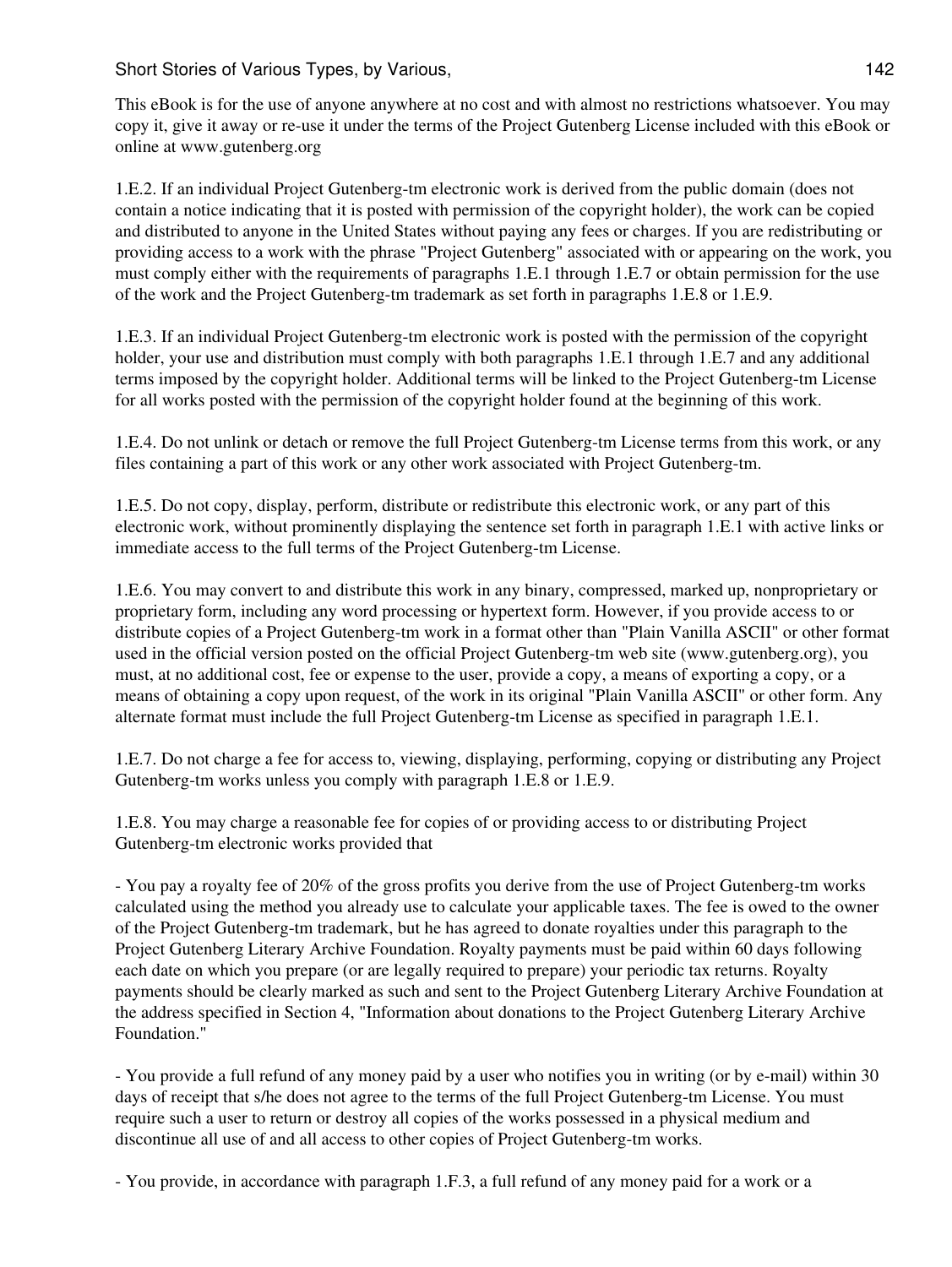replacement copy, if a defect in the electronic work is discovered and reported to you within 90 days of receipt of the work.

- You comply with all other terms of this agreement for free distribution of Project Gutenberg-tm works.

1.E.9. If you wish to charge a fee or distribute a Project Gutenberg-tm electronic work or group of works on different terms than are set forth in this agreement, you must obtain permission in writing from both the Project Gutenberg Literary Archive Foundation and Michael Hart, the owner of the Project Gutenberg-tm trademark. Contact the Foundation as set forth in Section 3 below.

1.F.

1.F.1. Project Gutenberg volunteers and employees expend considerable effort to identify, do copyright research on, transcribe and proofread public domain works in creating the Project Gutenberg-tm collection. Despite these efforts, Project Gutenberg-tm electronic works, and the medium on which they may be stored, may contain "Defects," such as, but not limited to, incomplete, inaccurate or corrupt data, transcription errors, a copyright or other intellectual property infringement, a defective or damaged disk or other medium, a computer virus, or computer codes that damage or cannot be read by your equipment.

1.F.2. LIMITED WARRANTY, DISCLAIMER OF DAMAGES - Except for the "Right of Replacement or Refund" described in paragraph 1.F.3, the Project Gutenberg Literary Archive Foundation, the owner of the Project Gutenberg-tm trademark, and any other party distributing a Project Gutenberg-tm electronic work under this agreement, disclaim all liability to you for damages, costs and expenses, including legal fees. YOU AGREE THAT YOU HAVE NO REMEDIES FOR NEGLIGENCE, STRICT LIABILITY, BREACH OF WARRANTY OR BREACH OF CONTRACT EXCEPT THOSE PROVIDED IN PARAGRAPH F3. YOU AGREE THAT THE FOUNDATION, THE TRADEMARK OWNER, AND ANY DISTRIBUTOR UNDER THIS AGREEMENT WILL NOT BE LIABLE TO YOU FOR ACTUAL, DIRECT, INDIRECT, CONSEQUENTIAL, PUNITIVE OR INCIDENTAL DAMAGES EVEN IF YOU GIVE NOTICE OF THE POSSIBILITY OF SUCH DAMAGE.

1.F.3. LIMITED RIGHT OF REPLACEMENT OR REFUND - If you discover a defect in this electronic work within 90 days of receiving it, you can receive a refund of the money (if any) you paid for it by sending a written explanation to the person you received the work from. If you received the work on a physical medium, you must return the medium with your written explanation. The person or entity that provided you with the defective work may elect to provide a replacement copy in lieu of a refund. If you received the work electronically, the person or entity providing it to you may choose to give you a second opportunity to receive the work electronically in lieu of a refund. If the second copy is also defective, you may demand a refund in writing without further opportunities to fix the problem.

1.F.4. Except for the limited right of replacement or refund set forth in paragraph 1.F.3, this work is provided to you 'AS-IS', WITH NO OTHER WARRANTIES OF ANY KIND, EXPRESS OR IMPLIED, INCLUDING BUT NOT LIMITED TO WARRANTIES OF MERCHANTIBILITY OR FITNESS FOR ANY PURPOSE.

1.F.5. Some states do not allow disclaimers of certain implied warranties or the exclusion or limitation of certain types of damages. If any disclaimer or limitation set forth in this agreement violates the law of the state applicable to this agreement, the agreement shall be interpreted to make the maximum disclaimer or limitation permitted by the applicable state law. The invalidity or unenforceability of any provision of this agreement shall not void the remaining provisions.

# 1.F.6. **INDEMNITY**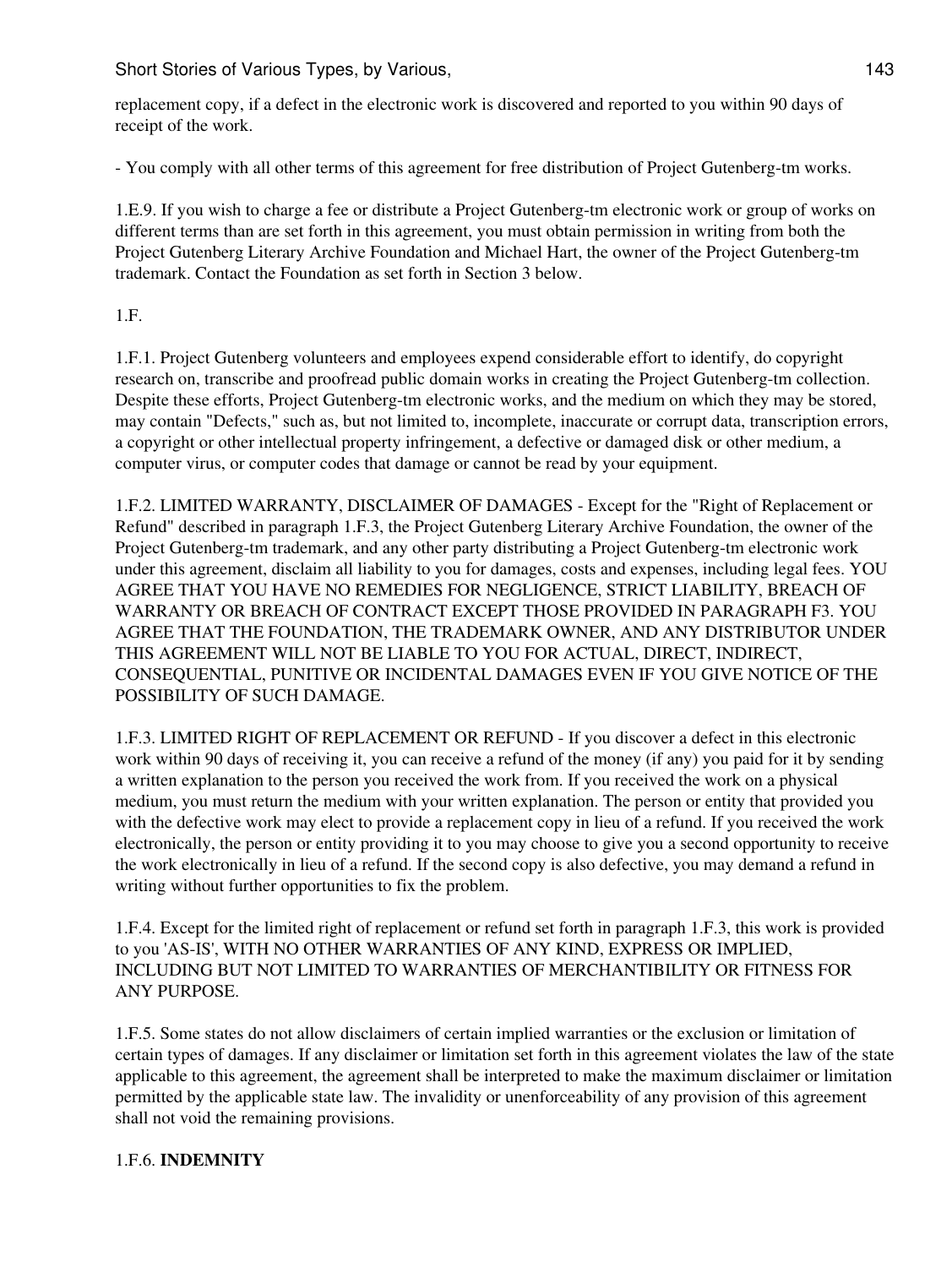Short Stories of Various Types, by Various, 1992. The Short Stories of Various Types, by Various, 1993.

- You agree to indemnify and hold the Foundation, the trademark owner, any agent or employee of the Foundation, anyone providing copies of Project Gutenberg-tm electronic works in accordance with this agreement, and any volunteers associated with the production, promotion and distribution of Project Gutenberg-tm electronic works, harmless from all liability, costs and expenses, including legal fees, that arise directly or indirectly from any of the following which you do or cause to occur: (a) distribution of this or any Project Gutenberg-tm work, (b) alteration, modification, or additions or deletions to any Project Gutenberg-tm work, and (c) any Defect you cause.

Section 2. Information about the Mission of Project Gutenberg-tm

Project Gutenberg-tm is synonymous with the free distribution of electronic works in formats readable by the widest variety of computers including obsolete, old, middle-aged and new computers. It exists because of the efforts of hundreds of volunteers and donations from people in all walks of life.

Volunteers and financial support to provide volunteers with the assistance they need, is critical to reaching Project Gutenberg-tm's goals and ensuring that the Project Gutenberg-tm collection will remain freely available for generations to come. In 2001, the Project Gutenberg Literary Archive Foundation was created to provide a secure and permanent future for Project Gutenberg-tm and future generations. To learn more about the Project Gutenberg Literary Archive Foundation and how your efforts and donations can help, see Sections 3 and 4 and the Foundation web page at http://www.gutenberg.org/fundraising/pglaf.

Section 3. Information about the Project Gutenberg Literary Archive Foundation

The Project Gutenberg Literary Archive Foundation is a non profit  $501(c)(3)$  educational corporation organized under the laws of the state of Mississippi and granted tax exempt status by the Internal Revenue Service. The Foundation's EIN or federal tax identification number is 64-6221541. Contributions to the Project Gutenberg Literary Archive Foundation are tax deductible to the full extent permitted by U.S. federal laws and your state's laws.

The Foundation's principal office is located at 4557 Melan Dr. S. Fairbanks, AK, 99712., but its volunteers and employees are scattered throughout numerous locations. Its business office is located at 809 North 1500 West, Salt Lake City, UT 84116, (801) 596-1887, email business@pglaf.org. Email contact links and up to date contact information can be found at the Foundation's web site and official page at http://www.gutenberg.org/about/contact

For additional contact information: Dr. Gregory B. Newby Chief Executive and Director gbnewby@pglaf.org

Section 4. Information about Donations to the Project Gutenberg Literary Archive Foundation

Project Gutenberg-tm depends upon and cannot survive without wide spread public support and donations to carry out its mission of increasing the number of public domain and licensed works that can be freely distributed in machine readable form accessible by the widest array of equipment including outdated equipment. Many small donations (\$1 to \$5,000) are particularly important to maintaining tax exempt status with the IRS.

The Foundation is committed to complying with the laws regulating charities and charitable donations in all 50 states of the United States. Compliance requirements are not uniform and it takes a considerable effort, much paperwork and many fees to meet and keep up with these requirements. We do not solicit donations in locations where we have not received written confirmation of compliance. To SEND DONATIONS or determine the status of compliance for any particular state visit http://www.gutenberg.org/fundraising/donate

While we cannot and do not solicit contributions from states where we have not met the solicitation